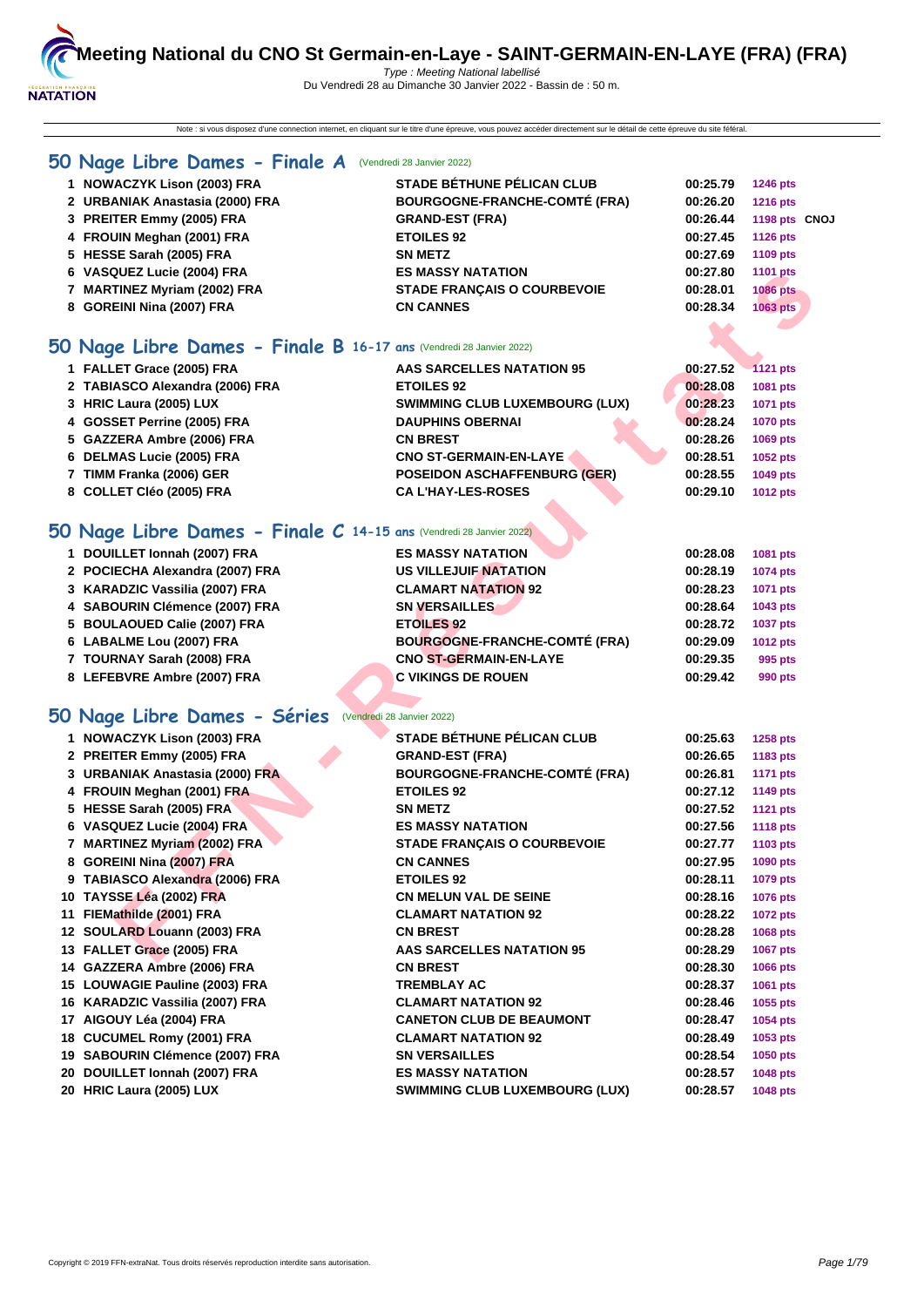**[50 Nage L](http://www.ffnatation.fr/webffn/index.php)ibre Dames - Séries (suite)**

 **GOSSET Perrine (2005) FRA DAUPHINS OBERNAI 00:28.71 1038 pts TIMM Franka (2006) GER POSEIDON ASCHAFFENBURG (GER) 00:28.72 1037 pts COLLET Cléo (2005) FRA CA L'HAY-LES-ROSES 00:28.77 1034 pts DELMAS Lucie (2005) FRA CNO ST-GERMAIN-EN-LAYE 00:28.82 1031 pts HUMBERT Juliette (2003) FRA CNO ST-GERMAIN-EN-LAYE 00:28.86 1028 pts POCIECHA Alexandra (2007) FRA US VILLEJUIF NATATION 00:28.88 1027 pts BINGUE SIDIBE Odhia (2005) FRA AAS SARCELLES NATATION 95 00:28.97 1020 pts SENEZ Lou-Ann (2004) FRA STADE BÉTHUNE PÉLICAN CLUB 00:28.97 1020 pts BOUKHTOUCHE Sarah (2005) FRA STADE FRANÇAIS O COURBEVOIE 00:29.01 1018 pts TABIASCO Gabrielle (2004) FRA CS CLICHY 92 00:29.06 1014 pts**

| 20 BINGUL SIDIDL OGHIA (2003) I INA     | וותותו טבבבבעוותט כ                  | 00.ZU.JI | <b>TOZU PIS</b> |
|-----------------------------------------|--------------------------------------|----------|-----------------|
| 28 SENEZ Lou-Ann (2004) FRA             | <b>STADE BÉTHUNE PÉLICAN CLUB</b>    | 00:28.97 | <b>1020 pts</b> |
| 30 BOUKHTOUCHE Sarah (2005) FRA         | <b>STADE FRANÇAIS O COURBEVOIE</b>   | 00:29.01 | <b>1018 pts</b> |
| 31 TABIASCO Gabrielle (2004) FRA        | <b>CS CLICHY 92</b>                  | 00:29.06 | <b>1014 pts</b> |
| 32 LE HIR Margaux (2004) FRA            | <b>RED STAR CLUB CHAMPIGNY</b>       | 00:29.14 | 1009 pts        |
| 33 TEULE Mary (1999) FRA                | <b>CNO ST-GERMAIN-EN-LAYE</b>        | 00:29.15 | <b>1008 pts</b> |
| 34 ALLEMAN Manon (2005) FRA             | <b>CNO ST-GERMAIN-EN-LAYE</b>        | 00:29.17 | <b>1007 pts</b> |
| 34 BONDOUY Noah (2004) FRA              | <b>ES MASSY NATATION</b>             | 00:29.17 | <b>1007 pts</b> |
| 36 SAIDJ Feryel (2002) FRA              | <b>CS CLICHY 92</b>                  | 00:29.19 | 1006 pts        |
| 37 GUITON Lou-Anne (2003) FRA           | <b>STADE BÉTHUNE PÉLICAN CLUB</b>    | 00:29.28 | <b>1000 pts</b> |
| 38 LABALME Lou (2007) FRA               | <b>BOURGOGNE-FRANCHE-COMTÉ (FRA)</b> | 00:29.31 | 998 pts         |
| 39 LESOILLE Julie (2005) FRA            | <b>US VILLEJUIF NATATION</b>         | 00:29.35 | 995 pts         |
| 39 DUPUIS Garance (2005) FRA            | <b>STADE BÉTHUNE PÉLICAN CLUB</b>    | 00:29.35 | 995 pts         |
| 41 BESSON Camille (2005) FRA            | <b>CN ANDRESY</b>                    | 00:29.36 | 994 pts         |
| 42 BOULAOUED Calie (2007) FRA           | <b>ETOILES 92</b>                    | 00:29.37 | 994 pts         |
| 43 TOURNAY Sarah (2008) FRA             | <b>CNO ST-GERMAIN-EN-LAYE</b>        | 00:29.40 | 992 pts         |
| 44 LEFEBVRE Ambre (2007) FRA            | <b>C VIKINGS DE ROUEN</b>            | 00:29.42 | 990 pts         |
| 45 BAUDOT Louise (2006) FRA             | <b>SN VERSAILLES</b>                 | 00:29.43 | 990 pts         |
| 46 HAMELIN Lili-Jeanne (2007) FRA       | <b>CNO ST-GERMAIN-EN-LAYE</b>        | 00:29.46 | 988 pts         |
| 47 HODE Meline (2006) FRA               | <b>ETAMPES NATATION</b>              | 00:29.48 | 986 pts         |
| 47 LEVASSOR Idalie (2006) FRA           | <b>SN VERSAILLES</b>                 | 00:29.48 | 986 pts         |
| 49 BIZE Eva (2008) FRA                  | <b>SN VERSAILLES</b>                 | 00:29.53 | 983 pts         |
| 50 LATREILLE Lilou (2007) FRA           | <b>GRAND-EST (FRA)</b>               | 00:29.55 | <b>982 pts</b>  |
| 51 CHAAR Dounia (2005) FRA              | <b>BOURGOGNE-FRANCHE-COMTÉ (FRA)</b> | 00:29.57 | <b>980 pts</b>  |
| 51 RODRIGUES Chloé (2003) FRA           | <b>US VILLEJUIF NATATION</b>         | 00:29.57 | 980 pts         |
| 53 LERAY Lilou (2005) FRA               | <b>CLAMART NATATION 92</b>           | 00:29.58 | 980 pts         |
| 54 COUDERT Lucile (2004) FRA            | <b>STADE FRANÇAIS O COURBEVOIE</b>   | 00:29.63 | 976 pts         |
| 55 NOVAK Anais (2006) FRA               | <b>STADE FRANÇAIS O COURBEVOIE</b>   | 00:29.72 | 970 pts         |
| 56 DELATTRE Coline (2006) FRA           | <b>ETOILE SAINT-LEU NATATION</b>     | 00:29.73 | 970 pts         |
| 57 PROUVOST Mathilde (2002) FRA         | <b>C VIKINGS DE ROUEN</b>            | 00:29.74 | <b>969 pts</b>  |
| 58 CHAPEL Annabelle (2008) FRA          | <b>NEPTUNE CLUB DE FRANCE</b>        | 00:29.75 | <b>968 pts</b>  |
| 59 BAUSBACK Caecilia (2003) GER         | <b>POSEIDON ASCHAFFENBURG (GER)</b>  | 00:29.76 | <b>968 pts</b>  |
| 60 HOCQUARD Margaux (2002) FRA          | <b>SN VERSAILLES</b>                 | 00:29.79 | <b>966 pts</b>  |
| 61 MASSACESI-PIZARRO Adriana (2005) FRA | <b>RED STAR CLUB CHAMPIGNY</b>       | 00:29.82 | 964 pts         |
| 62 VIDET Oriane (2006) FRA              | <b>AQUACLUB LE PECQ MARLY</b>        | 00:29.91 | 958 pts         |
| 63 BONAMY Louisa (2007) FRA             | <b>C VIKINGS DE ROUEN</b>            | 00:29.92 | 957 pts         |
| 64 MUNKHTUR Altaina (2002) FRA          | <b>STADE FRANÇAIS O COURBEVOIE</b>   | 00:29.94 | 956 pts         |
| 65 SALEM Lindsey (2003) FRA             | <b>JEANNE D'ARC DRANCY</b>           | 00:29.95 | 955 pts         |
| 65 LOUBEYRE-MOLINARI Nine (2005) FRA    | <b>CLAMART NATATION 92</b>           | 00:29.95 | 955 pts         |
| 67 GARIN Héloïse (2005) FRA             | <b>NEPTUNE CLUB DE FRANCE</b>        | 00:29.96 | 955 pts         |
| 68 VAN DER BIEST Eugenie (2006) FRA     | <b>ETOILE SAINT-LEU NATATION</b>     | 00:30.01 | 951 pts         |
| 69 MIGNÉ Mathilde (2006) FRA            | <b>AS HERBLAY NATATION</b>           | 00:30.04 | 950 pts         |
| 70 CAINAUD Lucie (2003) FRA             | <b>CS CLICHY 92</b>                  | 00:30.06 | 948 pts         |
| 71 BECKER Lola (2008) FRA               | <b>NEPTUNE CLUB DE FRANCE</b>        | 00:30.09 | 946 pts         |
| 71 DOIN Marie (2004) FRA                | <b>ENFANTS DU RHÔNE VALENCE</b>      | 00:30.09 | 946 pts         |
| 73 GHEFFAR Jenna (2007) FRA             | <b>CN ASNIÈRES</b>                   | 00:30.15 | 942 pts         |
| 74 PADOU Elisa (2006) FRA               | <b>SN METZ</b>                       | 00:30.16 | 942 pts         |
| 75 BARBOSA Valentina (2004) FRA         | <b>CNO ST-GERMAIN-EN-LAYE</b>        | 00:30.18 | 940 pts         |
|                                         |                                      |          |                 |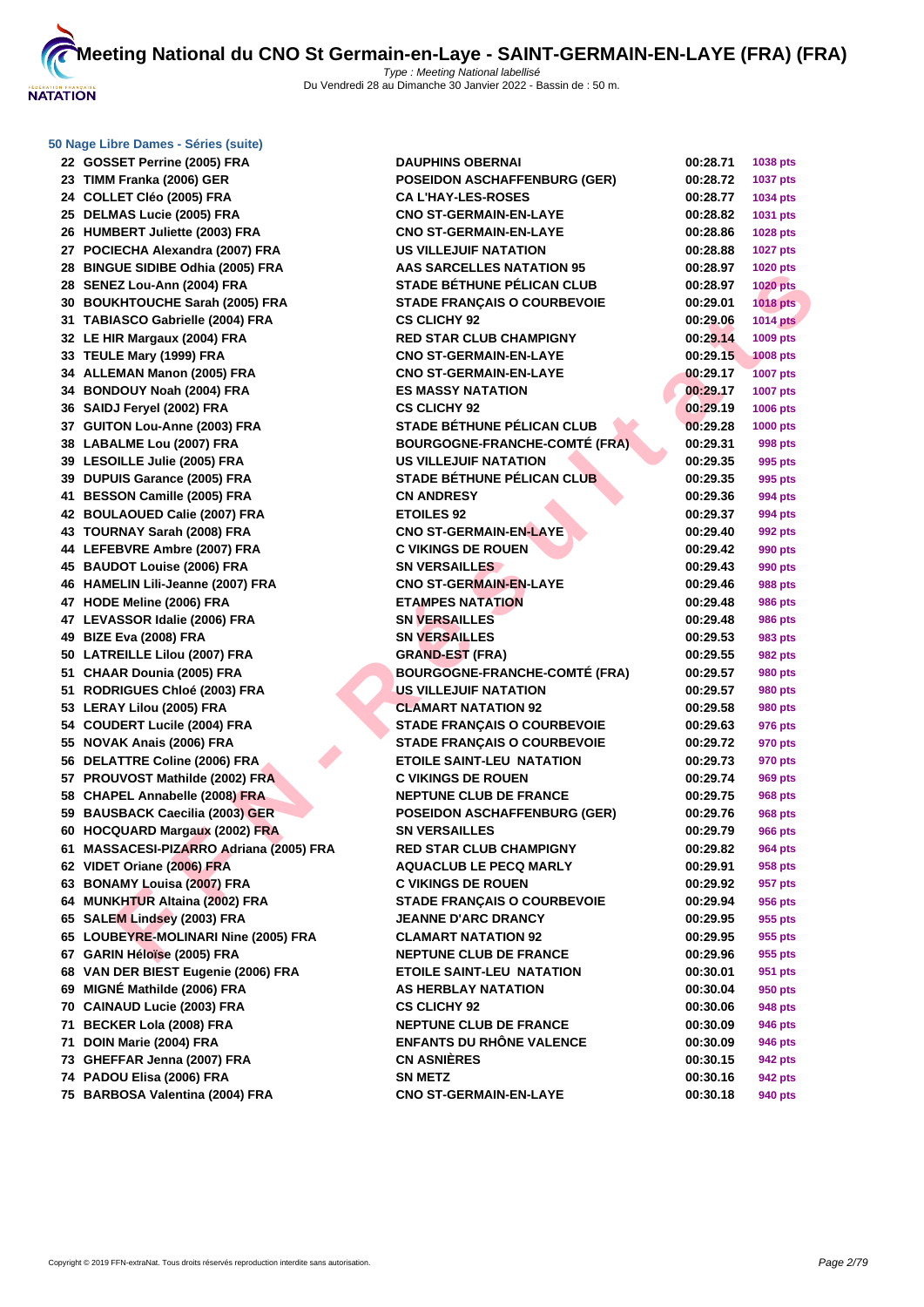

#### **[50 Nage L](http://www.ffnatation.fr/webffn/index.php)ibre Dames - Séries (suite)**

 **DIMITRI Lise (2008) FRA CS VITRAC GARCIA Ines (2007) FRA CNO ST-GERMAIN-EN-LAYE 00:30.29 933 pts 78 GONZALEZ Clara (2007) FRA TR MAILLE Salomé (2004) FRA DISCOMBED ASSESSED AMROUS Serine (2006) FRA CN MELONI Mathilda (2005) FRA M 82 FECHER Lana (2008) GER POSEIGON BURG (GER) POSEIGON BURG (GER) JENEQUIN Elsa (2006) FRA DRANCY 00:30.56 916 pts CABIOCLeonie (2008) FRA CS OTERO Ellie-Garance (2005) FRA C**  LUDWIG Hannah (2004) GER **POSEIGON BURG (GER) POSEIGN KRAUSS Maren (2007) GER PC MELIS Daphné (2006) FRA BOURGOGY 89 HAUVETTE MINOUX Manon (2007) FRA A NEMDALI Feriel (2008) FRA DRANCY 00:31.100 00:31.100 00:31.100 00:31.100 91 BOULOUALAB Aya (2006) FRA CN ASSAULTED 92 EL MAWAGUIRY Mayar (2008) EGY <b>CN SROUJI Sophie (2008) FRA AQUACLUB LE PECQ MARLY 00:33.76 723 pts --- HOUAL Solene (2002) FRA DISCOTE SES --- CADORET Cassandre (2006) FRA CERGY PONTOISE OF A CERCY PONTOISE OF A CERCY PONTOISE OF A CERCY POINT --- LECANU Maëlle (1999) FRA ET** 

| <b>SN GUYANCOURT</b>                | 00:30.20       | 939 pts        |
|-------------------------------------|----------------|----------------|
| <b>NO ST-GERMAIN-EN-LAYE</b>        | 00:30.29       | 933 pts        |
| <b>REMBLAY AC</b>                   | 00:30.30       | 933 pts        |
| <b>S MASSY NATATION</b>             | 00:30.38       | <b>928 pts</b> |
| N ASNIÈRES                          | 00:30.44       | <b>924 pts</b> |
| <b>ONTIGNY NATATION</b>             | 00:30.47       | <b>922 pts</b> |
| <b>DSEIDON ASCHAFFENBURG (GER)</b>  | 00:30.51       | 919 pts        |
| <b>EANNE D'ARC DRANCY</b>           | 00:30.56       | <b>916 pts</b> |
| <b>SN GUYANCOURT</b>                | 00:30.59       | <b>914 pts</b> |
| <b>VIKINGS DE ROUEN</b>             | 00:30.69       | <b>908 pts</b> |
| <b>DSEIDON ASCHAFFENBURG (GER)</b>  | 00:30.75       | <b>904 pts</b> |
| <b>OSEIDON ASCHAFFENBURG (GER)</b>  | 00:30.81       | <b>900 pts</b> |
| <b>OURGOGNE-FRANCHE-COMTÉ (FRA)</b> | 00:30.91       | <b>894 pts</b> |
| <b>QUACLUB LE PECQ MARLY</b>        | 00:31.04       | <b>886 pts</b> |
| <b>EANNE D'ARC DRANCY</b>           | 00:31.10       | <b>882 pts</b> |
| N ASNIÈRES                          | 00:32.19       | 815 pts        |
| N ASNIÈRES                          | 00:32.27       | <b>810 pts</b> |
| <b>QUACLUB LE PECQ MARLY</b>        | 00:33.76       | <b>723 pts</b> |
| <b>S MASSY NATATION</b>             | DNS dec        |                |
| <b>ERGY PONTOISE NATATION</b>       | <b>DNS</b> dec |                |
| <b>TOILES 92</b>                    | <b>DNS</b> dec |                |
|                                     |                |                |

## **100 Nage Libre Dames - Finale A** (Samedi 29 Janvier 2022)

| 02 <b>I LUILIN LAHA (2000)</b> OLIN                               | I OSEIDON ASCHAH ENDONG (GEN)                                    | 00.JU.J I<br>ອ ເອ µເຣ                                                             |
|-------------------------------------------------------------------|------------------------------------------------------------------|-----------------------------------------------------------------------------------|
| 83 JENEQUIN Elsa (2006) FRA                                       | <b>JEANNE D'ARC DRANCY</b>                                       | 00:30.56<br><b>916 pts</b>                                                        |
| 84 CABIOCLeonie (2008) FRA                                        | <b>CSN GUYANCOURT</b>                                            | 00:30.59<br><b>914 pts</b>                                                        |
| 85 OTERO Ellie-Garance (2005) FRA                                 | <b>C VIKINGS DE ROUEN</b>                                        | 00:30.69<br><b>908 pts</b>                                                        |
| 86 LUDWIG Hannah (2004) GER                                       | <b>POSEIDON ASCHAFFENBURG (GER)</b>                              | 00:30.75<br>904 pts                                                               |
| 87 KRAUSS Maren (2007) GER                                        | <b>POSEIDON ASCHAFFENBURG (GER)</b>                              | 00:30.81<br>900 pts                                                               |
| 88 MELIS Daphné (2006) FRA                                        | <b>BOURGOGNE-FRANCHE-COMTÉ (FRA)</b>                             | 00:30.91<br>894 pts                                                               |
| 89 HAUVETTE MINOUX Manon (2007) FRA                               | <b>AQUACLUB LE PECQ MARLY</b>                                    | 00:31.04<br>886 pts                                                               |
| 90 NEMDALI Feriel (2008) FRA                                      | <b>JEANNE D'ARC DRANCY</b>                                       | 00:31.10<br><b>882 pts</b>                                                        |
| 91 BOULOUALAB Aya (2006) FRA                                      | <b>CN ASNIÈRES</b>                                               | 00:32.19<br>815 pts                                                               |
| 92 EL MAWAGUIRY Mayar (2008) EGY                                  | <b>CN ASNIÈRES</b>                                               | 00:32.27<br>810 pts                                                               |
| 93 SROUJI Sophie (2008) FRA                                       | <b>AQUACLUB LE PECQ MARLY</b>                                    | 00:33.76<br><b>723 pts</b>                                                        |
| --- HOUAL Solene (2002) FRA                                       | <b>ES MASSY NATATION</b>                                         | <b>DNS</b> dec                                                                    |
| --- CADORET Cassandre (2006) FRA                                  | <b>CERGY PONTOISE NATATION</b>                                   | <b>DNS</b> dec                                                                    |
| --- LECANU Maëlle (1999) FRA                                      | <b>ETOILES 92</b>                                                | <b>DNS</b> dec                                                                    |
| 00 Nage Libre Dames - Finale A<br>1 URBANIAK Anastasia (2000) FRA | (Samedi 29 Janvier 2022)<br><b>BOURGOGNE-FRANCHE-COMTÉ (FRA)</b> | 00:56.97<br><b>1217 pts</b>                                                       |
|                                                                   |                                                                  | 50m: 00:27.27 (00:27.27) 100m: 00:56.97 (00:29.70)                                |
| 2 PREITER Emmy (2005) FRA                                         | <b>GRAND-EST (FRA)</b>                                           | 00:58.25<br><b>1171 pts</b><br>50m: 00:27.87 (00:27.87) 100m: 00:58.25 (00:30.38) |
| 3 VASQUEZ Lucie (2004) FRA                                        | <b>ES MASSY NATATION</b>                                         | 00:59.66<br><b>1121 pts</b>                                                       |
|                                                                   |                                                                  | 50m: 00:28.54 (00:28.54) 100m: 00:59.66 (00:31.12)                                |
| 4 GAMER Rose-alexia (1999) FRA                                    | <b>US VILLEJUIF NATATION</b>                                     | 00:59.74<br><b>1118 pts</b>                                                       |
|                                                                   |                                                                  | 50m: 00:28.76 (00:28.76) 100m: 00:59.74 (00:30.98)                                |
| 5 HESSE Sarah (2005) FRA                                          | <b>SN METZ</b>                                                   | 00:59.98<br><b>1110 pts</b>                                                       |
|                                                                   |                                                                  | 50m: 00:28.92 (00:28.92) 100m: 00:59.98 (00:31.06)                                |
| 6 JOMINET Lou (2005) LUX                                          | <b>LUXEMBOURG (LUX)</b>                                          | 01:01.00<br>1075 pts<br>50m: 00:29.95 (00:29.95) 100m: 01:01.00 (00:31.05)        |
| --- NOWACZYK Lison (2003) FRA                                     | <b>STADE BÉTHUNE PÉLICAN CLUB</b>                                | <b>DNS</b> dec                                                                    |
| --- VANLIERDE Victoria (2004) FRA                                 | <b>STADE BÉTHUNE PÉLICAN CLUB</b>                                | <b>DNS</b> dec                                                                    |
|                                                                   |                                                                  |                                                                                   |
| 00 Nage Libre Dames - Finale B 16-17 ans (Samedi 29 Janvier 2022) |                                                                  |                                                                                   |
| 1 FALLET Grace (2005) FRA                                         | <b>AAS SARCELLES NATATION 95</b>                                 | 01:01.05<br>1073 pts                                                              |
|                                                                   |                                                                  | 50m: 00:28.86 (00:28.86) 100m: 01:01.05 (00:32.19)                                |
| 2 DELEUSE Zoe (2006) FRA                                          | <b>GRAND-EST (FRA)</b>                                           | 01:01.50<br>1058 pts                                                              |
|                                                                   |                                                                  | 50m: 00:29.84 (00:29.84) 100m: 01:01.50 (00:31.66)                                |
| 3 TIMM Franka (2006) GER                                          | <b>POSEIDON ASCHAFFENBURG (GER)</b>                              | 01:01.54<br>1056 pts<br>50m: 00:29.71 (00:29.71) 100m: 01:01.54 (00:31.83)        |
| 4 BOUKHTOUCHE Sarah (2005) FRA                                    | <b>STADE FRANÇAIS O COURBEVOIE</b>                               | 01:01.65<br>1053 pts                                                              |
|                                                                   |                                                                  | 50m: 00:29.32 (00:29.32) 100m: 01:01.65 (00:32.33)                                |
| E. CAZZEDA Ambre (2000) EDA                                       | CH DDECT                                                         | 04.04.07<br>$ADE2 = 4$                                                            |

## **100 Nage Libre Dames - Finale B 16-17 ans** (Samedi 29 Janvier 2022)

| 1 FALLET Grace (2005) FRA       | AAS SARCELLES NATATION 95             | 50m: 00:28.86 (00:28.86) 100m: 01:01.05 (00:32.19) | 01:01.05       | 1073 pts        |
|---------------------------------|---------------------------------------|----------------------------------------------------|----------------|-----------------|
| 2 DELEUSE Zoe (2006) FRA        | <b>GRAND-EST (FRA)</b>                | 50m: 00:29.84 (00:29.84) 100m: 01:01.50 (00:31.66) | 01:01.50       | 1058 pts        |
| 3 TIMM Franka (2006) GER        | <b>POSEIDON ASCHAFFENBURG (GER)</b>   | 50m: 00:29.71 (00:29.71) 100m: 01:01.54 (00:31.83) | 01:01.54       | 1056 pts        |
| 4 BOUKHTOUCHE Sarah (2005) FRA  | <b>STADE FRANCAIS O COURBEVOIE</b>    | 50m: 00:29.32 (00:29.32) 100m: 01:01.65 (00:32.33) | 01:01.65       | 1053 pts        |
| 5 GAZZERA Ambre (2006) FRA      | <b>CN BREST</b>                       | 50m: 00:29.61 (00:29.61) 100m: 01:01.67 (00:32.06) | 01:01.67       | 1052 pts        |
| 6 HRIC Laura (2005) LUX         | <b>SWIMMING CLUB LUXEMBOURG (LUX)</b> | 50m: 00:30.21 (00:30.21) 100m: 01:02.02 (00:31.81) | 01:02.02       | <b>1040 pts</b> |
| 7 COURLEUX Valentine (2006) FRA | <b>RUEIL ATHLETIC CLUB</b>            | 50m: 00:30.05 (00:30.05) 100m: 01:03.18 (00:33.13) | 01:03.18       | 1001 pts        |
| --- DUPUIS Garance (2005) FRA   | <b>STADE BÉTHUNE PÉLICAN CLUB</b>     |                                                    | <b>DNS</b> dec |                 |

## **100 Nage Libre Dames - Finale C 14-15 ans** (Samedi 29 Janvier 2022)

**1 GOREINI Nina (2007) FRA CN CANNES 01:01.35 1063 pts** 50m : 00:29.28 (00:29.28) 100m : 01:01.35 (00:32.07)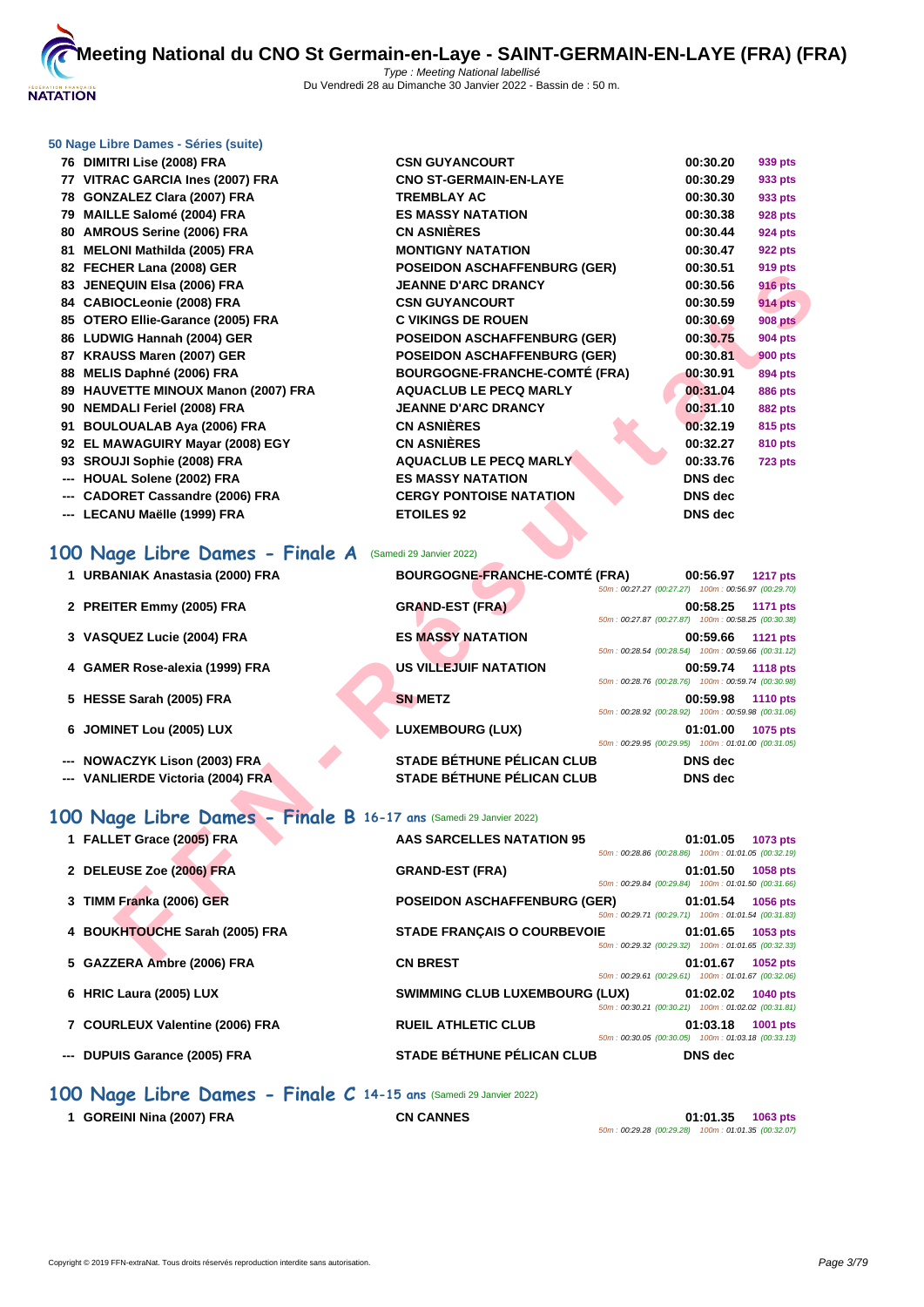

| 100 Nage Libre Dames - Finale C (suite) |                               |                                                                                   |
|-----------------------------------------|-------------------------------|-----------------------------------------------------------------------------------|
| 2 MONGIN Sthélyna (2007) FRA            | <b>ES MASSY NATATION</b>      | 01:01.83<br><b>1046 pts</b>                                                       |
|                                         |                               | 50m: 00:29.68 (00:29.68) 100m: 01:01.83 (00:32.15)                                |
| 3 LEFEBVRE Ambre (2007) FRA             | <b>C VIKINGS DE ROUEN</b>     | 01:02.67<br><b>1018 pts</b><br>50m: 00:29.96 (00:29.96) 100m: 01:02.67 (00:32.71) |
| 4 LATREILLE Lilou (2007) FRA            | <b>GRAND-EST (FRA)</b>        | 01:03.08<br>1005 pts                                                              |
|                                         |                               | 50m: 00:30.36 (00:30.36) 100m: 01:03.08 (00:32.72)                                |
| 5 DOUILLET Ionnah (2007) FRA            | <b>ES MASSY NATATION</b>      | 01:03.67<br>985 pts                                                               |
|                                         |                               | 50m: 00:29.45 (00:29.45) 100m: 01:03.67 (00:34.22)                                |
| 6 JAQUEROD Lilou (2008) FRA             | <b>C VIKINGS DE ROUEN</b>     | 972 pts<br>01:04.09                                                               |
|                                         |                               | 50m: 00:31.62 (00:31.62) 100m: 01:04.09 (00:32.47)                                |
| 7 BECKER Lola (2008) FRA                | <b>NEPTUNE CLUB DE FRANCE</b> | 01:04.37<br>963 pts                                                               |
|                                         |                               | 50m: 00:31.34 (00:31.34) 100m: 01:04.37 (00:33.03)                                |
| 8 SABOURIN Clémence (2007) FRA          | <b>SN VERSAILLES</b>          | 01:05.48<br>927 pts                                                               |
|                                         |                               | 50m: 00:30.63 (00:30.63) 100m: 01:05.48 (00:34.85)                                |

|    | 6 JAQUEROD Lilou (2008) FRA      | <b>C VIKINGS DE ROUEN</b>             | 0011.00.23.40.00.23.40<br>$100111.01.03.01$ $100.07.22$<br>01:04.09<br>972 pts                                                   |
|----|----------------------------------|---------------------------------------|----------------------------------------------------------------------------------------------------------------------------------|
|    | 7 BECKER Lola (2008) FRA         | <b>NEPTUNE CLUB DE FRANCE</b>         | 50m: 00:31.62 (00:31.62) 100m: 01:04.09 (00:32.47)<br>01:04.37<br><b>963 pts</b>                                                 |
|    | 8 SABOURIN Clémence (2007) FRA   | <b>SN VERSAILLES</b>                  | 50m: 00:31.34 (00:31.34) 100m: 01:04.37 (00:33.03)<br>01:05.48<br>927 pts<br>50m: 00:30.63 (00:30.63) 100m: 01:05.48 (00:34.85)  |
|    | 100 Nage Libre Dames - Séries    | (Samedi 29 Janvier 2022)              |                                                                                                                                  |
|    | 1 NOWACZYK Lison (2003) FRA      | <b>STADE BÉTHUNE PÉLICAN CLUB</b>     | 00:56.45<br><b>1236 pts</b><br>50m : 00:27.35 (00:27.35) 100m : 00:56.45 (00:29.10)                                              |
|    | 2 PREITER Emmy (2005) FRA        | <b>GRAND-EST (FRA)</b>                | 00:57.81<br><b>1186 pts</b><br>50m: 00:27.89 (00:27.89) 100m: 00:57.81 (00:29.92)                                                |
|    | 3 URBANIAK Anastasia (2000) FRA  | <b>BOURGOGNE-FRANCHE-COMTÉ (FRA)</b>  | 00:58.05<br>1178 pts<br>50m: 00:27.66 (00:27.66) 100m: 00:58.05 (00:30.39)                                                       |
|    | 4 VASQUEZ Lucie (2004) FRA       | <b>ES MASSY NATATION</b>              | 00:58.43<br><b>1164 pts</b><br>50m: 00:28.13 (00:28.13) 100m: 00:58.43 (00:30.30)                                                |
|    | 5 GAMER Rose-alexia (1999) FRA   | <b>US VILLEJUIF NATATION</b>          | 00:59.93<br><b>1111 pts</b><br>50m: 00:28.98 (00:28.98) 100m: 00:59.93 (00:30.95)                                                |
|    | 6 HESSE Sarah (2005) FRA         | <b>SN METZ</b>                        | 01:00.39<br>1096 pts<br>50m: 00:28.49 (00:28.49) 100m: 01:00.39 (00:31.90)                                                       |
|    | 7 VANLIERDE Victoria (2004) FRA  | <b>STADE BÉTHUNE PÉLICAN CLUB</b>     | 01:00.86<br>1079 pts                                                                                                             |
|    | 8 JOMINET Lou (2005) LUX         | <b>LUXEMBOURG (LUX)</b>               | 50m: 00:29.07 (00:29.07) 100m: 01:00.86 (00:31.79)<br>01:01.01<br>1074 pts                                                       |
|    | 9 FALLET Grace (2005) FRA        | <b>AAS SARCELLES NATATION 95</b>      | 50m: 00:29.68 (00:29.68) 100m: 01:01.01 (00:31.33)<br>01:01.27<br>1065 pts                                                       |
|    | 10 BOUKHTOUCHE Sarah (2005) FRA  | <b>STADE FRANÇAIS O COURBEVOIE</b>    | 50m: 00:29.20 (00:29.20) 100m: 01:01.27 (00:32.07)<br>01:01.39<br>1061 pts                                                       |
|    | 10 DUPUIS Garance (2005) FRA     | <b>STADE BÉTHUNE PÉLICAN CLUB</b>     | 50m: 00:29.57 (00:29.57) 100m: 01:01.39 (00:31.82)<br>01:01.39<br>1061 pts                                                       |
|    | 12 GAZZERA Ambre (2006) FRA      | <b>CN BREST</b>                       | 50m: 00:30.67 (00:30.67) 100m: 01:01.39 (00:30.72)<br>01:01.53<br><b>1057 pts</b>                                                |
|    | 13 DELEUSE Zoe (2006) FRA        | <b>GRAND-EST (FRA)</b>                | 50m: 00:29.57 (00:29.57) 100m: 01:01.53 (00:31.96)<br>01:01.64<br>1053 pts                                                       |
|    | 14 CIMKAUSKAS Shana (2004) FRA   | <b>STADE FRANÇAIS O COURBEVOIE</b>    | 50m: 00:29.95 (00:29.95) 100m: 01:01.64 (00:31.69)<br>01:01.68<br>1052 pts                                                       |
| 15 | <b>TAYSSE Léa (2002) FRA</b>     | <b>CN MELUN VAL DE SEINE</b>          | 50m: 00:29.67 (00:29.67) 100m: 01:01.68 (00:32.01)<br>01:01.95<br><b>1042 pts</b>                                                |
|    | 16 HRIC Laura (2005) LUX         | <b>SWIMMING CLUB LUXEMBOURG (LUX)</b> | 50m: 00:28.85 (00:28.85) 100m: 01:01.95 (00:33.10)<br>01:02.30<br>1031 pts<br>50m: 00:30.00 (00:30.00) 100m: 01:02.30 (00:32.30) |
| 17 | MONGIN Sthélyna (2007) FRA       | <b>ES MASSY NATATION</b>              | 01:02.33<br>1030 pts                                                                                                             |
|    | 18 TIMM Franka (2006) GER        | <b>POSEIDON ASCHAFFENBURG (GER)</b>   | 50m: 00:29.73 (00:29.73) 100m: 01:02.33 (00:32.60)<br>01:02.36<br>1029 pts                                                       |
|    | 19 COURLEUX Valentine (2006) FRA | <b>RUEIL ATHLETIC CLUB</b>            | 50m: 00:29.36 (00:29.36) 100m: 01:02.36 (00:33.00)<br>01:02.50 1024 pts<br>50m: 00:30.27 (00:30.27) 100m: 01:02.50 (00:32.23)    |
|    | 20 GOSSET Perrine (2005) FRA     | <b>DAUPHINS OBERNAI</b>               | 01:02.55<br><b>1022 pts</b>                                                                                                      |
|    | 21 LETOCART Luna (2006) FRA      | <b>CN MELUN VAL DE SEINE</b>          | 50m: 00:30.35 (00:30.35) 100m: 01:02.55 (00:32.20)<br>01:02.78<br>1015 pts<br>50m: 00:30.31 (00:30.31) 100m: 01:02.78 (00:32.47) |
|    | 22 AIGOUY Léa (2004) FRA         | <b>CANETON CLUB DE BEAUMONT</b>       | 01:02.82<br>1013 pts<br>50m: 00:29.65 (00:29.65) 100m: 01:02.82 (00:33.17)                                                       |
|    | 23 LE HIR Margaux (2004) FRA     | <b>RED STAR CLUB CHAMPIGNY</b>        | 01:02.99<br><b>1008 pts</b><br>50m: 00:30.01 (00:30.01) 100m: 01:02.99 (00:32.98)                                                |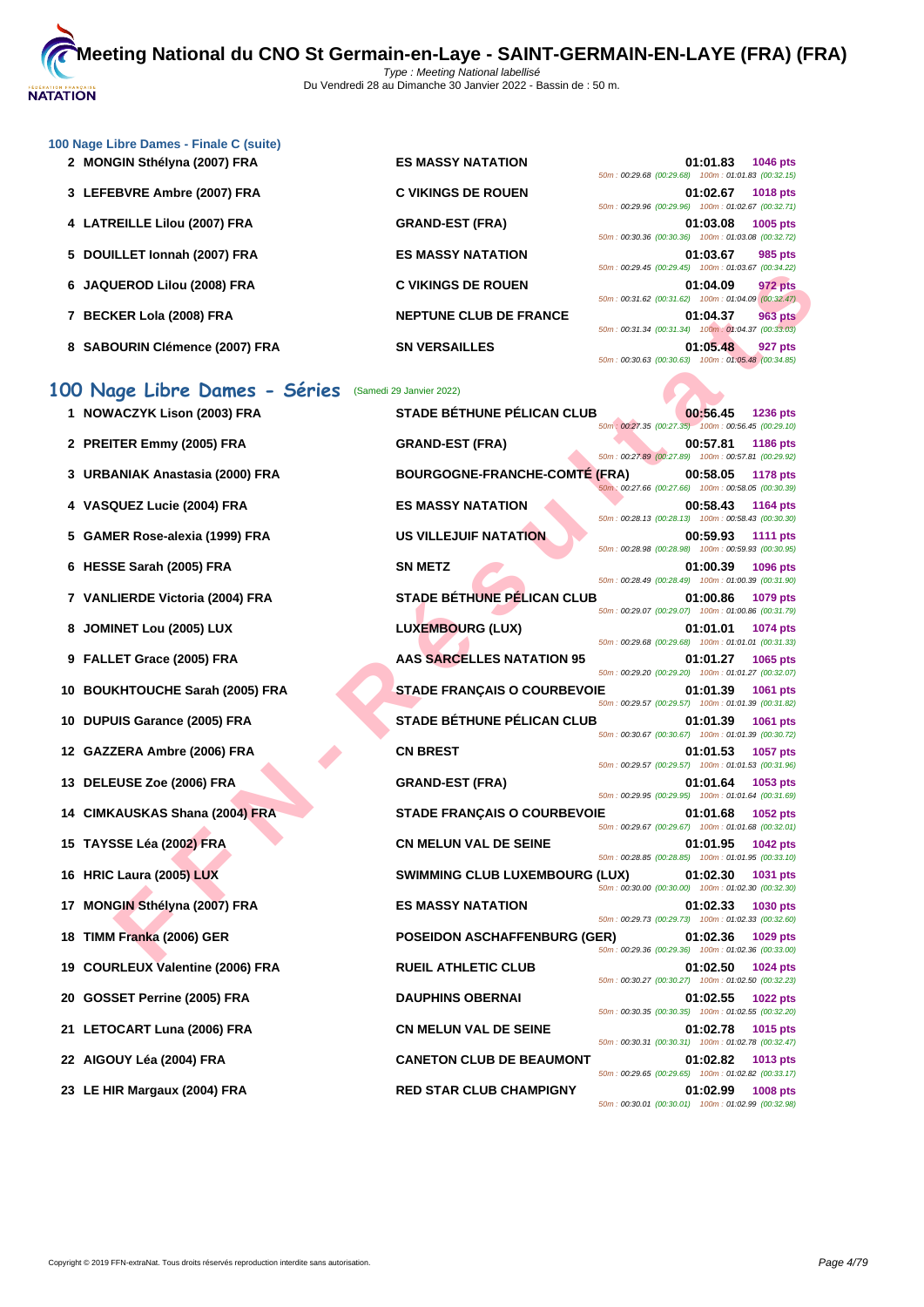

|    | 100 Nage Libre Dames - Séries (suite)<br>24 LEFEBVRE Ambre (2007) FRA | <b>C VIKINGS DE ROUEN</b>            | 01:03.00<br>50m: 00:30.22 (00:30.22) 100m: 01:03.00 (00:32.78)   | <b>1007 pts</b> |
|----|-----------------------------------------------------------------------|--------------------------------------|------------------------------------------------------------------|-----------------|
|    | 25 ALLEMAN Manon (2005) FRA                                           | <b>CNO ST-GERMAIN-EN-LAYE</b>        | 01:03.01<br>50m: 00:29.95 (00:29.95) 100m: 01:03.01 (00:33.06)   | 1007 pts        |
| 26 | POISSIER-LORTET Léonie (2007) FRA                                     | <b>RACING CLUB DE FRANCE</b>         | 01:03.20<br>50m: 00:30.55 (00:30.55) 100m: 01:03.20 (00:32.65)   | 1001 pts        |
|    | 27 HORTER Liberty-Belle (2005) FRA                                    | <b>GRAND-EST (FRA)</b>               | 01:03.22<br>50m: 00:31.02 (00:31.02) 100m: 01:03.22 (00:32.20)   | 1000 pts        |
|    | 28 NOVAK Anais (2006) FRA                                             | <b>STADE FRANÇAIS O COURBEVOIE</b>   | 01:03.23<br>50m: 00:30.03 (00:30.03) 100m: 01:03.23 (00:33.20)   | <b>1000 pts</b> |
| 29 | <b>BINGUE SIDIBE Odhia (2005) FRA</b>                                 | AAS SARCELLES NATATION 95            | 01:03.47<br>50m: 00:29.31 (00:29.31) 100m: 01:03.47 (00:34.16)   | 992 pts         |
|    | 30 MARQUES Justine (2005) FRA                                         | <b>CA ORSAY</b>                      | 01:03.48<br>50m: 00:30.51 (00:30.51) 100m: 01:03.48 (00:32.97)   | 992 pts         |
|    | 31 GOREINI Nina (2007) FRA                                            | <b>CN CANNES</b>                     | 01:03.72<br>50m: 00:29.97 (00:29.97) 100m: 01:03.72 (00:33.75)   | 984 pts         |
|    | 32 EL GAMASawsane (2005) MAR                                          | <b>BOURGOGNE-FRANCHE-COMTE (FRA)</b> | 01:03.74<br>50m : 00:30.24 (00:30.24) 100m : 01:03.74 (00:33.50) | 983 pts         |
|    | 33 CAINAUD Lucie (2003) FRA                                           | <b>CS CLICHY 92</b>                  | 01:03.76<br>50m: 00:30.46 (00:30.46) 100m: 01:03.76 (00:33.30)   | 982 pts         |
|    | 34 BESSON Camille (2005) FRA                                          | <b>CN ANDRESY</b>                    | 01:03.80<br>50m: 00:30.41 (00:30.41) 100m: 01:03.80 (00:33.39)   | <b>981 pts</b>  |
|    | 35 TEULE Mary (1999) FRA                                              | <b>CNO ST-GERMAIN-EN-LAYE</b>        | 01:03.81<br>50m: 00:30.59 (00:30.59) 100m: 01:03.81 (00:33.22)   | 981 pts         |
|    | 36 SALEM Lindsey (2003) FRA                                           | <b>JEANNE D'ARC DRANCY</b>           | 01:03.89<br>50m: 00:30.38 (00:30.38) 100m: 01:03.89 (00:33.51)   | 978 pts         |
|    | 37 SABOURIN Clémence (2007) FRA                                       | <b>SN VERSAILLES</b>                 | 01:04.00<br>50m: 00:30.43 (00:30.43) 100m: 01:04.00 (00:33.57)   | 975 pts         |
|    | 38 DOUILLET Ionnah (2007) FRA                                         | <b>ES MASSY NATATION</b>             | 01:04.07<br>50m: 00:29.55 (00:29.55) 100m: 01:04.07 (00:34.52)   | 972 pts         |
|    | 39 BECKER Lola (2008) FRA                                             | <b>NEPTUNE CLUB DE FRANCE</b>        | 01:04.10<br>50m: 00:31.35 (00:31.35) 100m: 01:04.10 (00:32.75)   | 971 pts         |
|    | 40 LATREILLE Lilou (2007) FRA                                         | <b>GRAND-EST (FRA)</b>               | 01:04.34<br>50m: 00:30.43 (00:30.43) 100m: 01:04.34 (00:33.91)   | 964 pts         |
|    | 41 JAQUEROD Lilou (2008) FRA                                          | <b>C VIKINGS DE ROUEN</b>            | 01:04.35<br>50m: 00:31.39 (00:31.39) 100m: 01:04.35 (00:32.96)   | 963 pts         |
|    | 42 GALLANT Apolline (2004) FRA                                        | <b>SN VERSAILLES</b>                 | 01:04.59<br>50m: 00:30.65 (00:30.65) 100m: 01:04.59 (00:33.94)   | 956 pts         |
|    | 43 TABIASCO Gabrielle (2004) FRA                                      | <b>CS CLICHY 92</b>                  | 01:04.67<br>50m: 00:30.61 (00:30.61) 100m: 01:04.67 (00:34.06)   | 953 pts         |
|    | 44 DERET Louise (2008) FRA                                            | <b>NEPTUNE CLUB DE FRANCE</b>        | 01:04.72<br>50m: 00:31.31 (00:31.31) 100m: 01:04.72 (00:33.41)   | 951 pts         |
|    | 45 SAIDJ Feryel (2002) FRA                                            | <b>CS CLICHY 92</b>                  | 01:04.75<br>50m: 00:31.11 (00:31.11) 100m: 01:04.75 (00:33.64)   | 950 pts         |
|    | 46 PROUVOST Mathilde (2002) FRA                                       | <b>C VIKINGS DE ROUEN</b>            | 01:04.90<br>50m: 00:30.84 (00:30.84) 100m: 01:04.90 (00:34.06)   | 946 pts         |
|    | 47 GARIN Héloïse (2005) FRA                                           | <b>NEPTUNE CLUB DE FRANCE</b>        | 01:04.91<br>50m: 00:31.55 (00:31.55) 100m: 01:04.91 (00:33.36)   | 945 pts         |
| 48 | <b>COUDERT Lucile (2004) FRA</b>                                      | <b>STADE FRANÇAIS O COURBEVOIE</b>   | 01:05.04<br>50m: 00:30.76 (00:30.76) 100m: 01:05.04 (00:34.28)   | 941 pts         |
|    | 49 SALAUN Anna (2008) FRA                                             | <b>COLOMBES NATATION</b>             | 01:05.10<br>50m: 00:31.06 (00:31.06) 100m: 01:05.10 (00:34.04)   | 939 pts         |
| 50 | <b>BIZE Eva (2008) FRA</b>                                            | <b>SN VERSAILLES</b>                 | 01:05.16<br>50m: 00:31.29 (00:31.29) 100m: 01:05.16 (00:33.87)   | 937 pts         |
|    | 51 CABIOCLeonie (2008) FRA                                            | <b>CSN GUYANCOURT</b>                | 01:05.21<br>50m: 00:30.74 (00:30.74) 100m: 01:05.21 (00:34.47)   | 936 pts         |
|    | 52 BONEL Ninon (2007) FRA                                             | <b>CA ORSAY</b>                      | 01:05.22<br>50m: 00:31.72 (00:31.72) 100m: 01:05.22 (00:33.50)   | 935 pts         |
|    | 53 PADOU Elisa (2006) FRA                                             | <b>SN METZ</b>                       | 01:05.23<br>50m: 00:31.71 (00:31.71) 100m: 01:05.23 (00:33.52)   | 935 pts         |
|    |                                                                       |                                      |                                                                  |                 |

AK Anais (2006) FRA<br>
IUE SIDIEE Odnia (2005) FRA<br>
IUE SIDIEE Odnia (2005) FRA<br>
IN Nina (2007) FRA<br>
CN CARBACTELLES NATATION 5<br>
2003<br>
2003 - TRANS SARCELLES NATATION 5<br>
AMASsawane (2005) RAR<br>
2003 - TRANS COURCOONE-FRANCHE-**24 LEFEBVRE Ambre (2007) FRA C VIKINGS DE ROUEN 01:03.00 1007 pts** 50m : 00:30.22 (00:30.22) 100m : 01:03.00 (00:32.78) **25 ALLEMAN Manon (2005) FRA CNO ST-GERMAIN-EN-LAYE 01:03.01 1007 pts** 50m : 00:29.95 (00:29.95) 100m : 01:03.01 (00:33.06) **26 POISSIER-LORG CLUB DE FRANCE 1001.03.20 1001 pts** 50m : 00:30.55 (00:30.55) 100m : 01:03.20 (00:32.65) **27 HORTER Liberty-Belle (2005) FRA GRAND-EST (FRA) 01:03.22 1000 pts** 50m : 00:31.02 (00:31.02) 100m : 01:03.22 (00:32.20) **28 NOVAK Anais (2006) FRA STADE FRANÇAIS O COURBEVOIE 01:03.23 1000 pts** 50m : 00:30.03 (00:30.03) 100m : 01:03.23 (00:33.20) **29 BINGUE SIDIBE Odhia (2005) FRA AAS SARCELLES NATATION 95 01:03.47 992 pts** 50m : 00:29.31 (00:29.31) 100m : 01:03.47 (00:34.16) 50m : 00:30.51 (00:30.51) 100m : 01:03.48 (00:32.97) 50m : 00:29.97 (00:29.97) 100m : 01:03.72 (00:33.75) **BOURGOGNE-FRANCHE-COMTÉ (FRA)** 01:03.74 983 pts 50m : 00:30.24 (00:30.24) 100m : 01:03.74 (00:33.50) **33 CS CLICHY 92 01:03.76 982 pts** 50m : 00:30.46 (00:30.46) 100m : 01:03.76 (00:33.30) 50m : 00:30.41 (00:30.41) 100m : 01:03.80 (00:33.39) **351 CNO ST-GERMAIN-EN-LAYE 11:03.81 981 pts** 50m : 00:30.59 (00:30.59) 100m : 01:03.81 (00:33.22) **36 SALEM Lindsey (2003) FRA JEANNE D'ARC DRANCY 01:03.89 978 pts** 50m : 00:30.38 (00:30.38) 100m : 01:03.89 (00:33.51) **375 pts 375 pts 01:04.00 975 pts** 50m : 00:30.43 (00:30.43) 100m : 01:04.00 (00:33.57) **28 DOUGINE S MASSY NATATION CONTRACTLY 101:04.07 972 pts** 50m : 00:29.55 (00:29.55) 100m : 01:04.07 (00:34.52) **399 INEPTUNE CLUB DE FRANCE 11:04.10 971 pts** 50m : 00:31.35 (00:31.35) 100m : 01:04.10 (00:32.75) **4 4 4 CRAND-EST** (FRA) **1:04.34 964 pts** 50m : 00:30.43 (00:30.43) 100m : 01:04.34 (00:33.91) **41 JAQUEROD Lilou (2008) FRA C VIKINGS DE ROUEN 01:04.35 963 pts** 50m : 00:31.39 (00:31.39) 100m : 01:04.35 (00:32.96) **42 GALLANT Apolline (2004) FRA SN VERSAILLES 01:04.59 956 pts** 50m : 00:30.65 (00:30.65) 100m : 01:04.59 (00:33.94) 50m : 00:30.61 (00:30.61) 100m : 01:04.67 (00:34.06) **11:04.72 951 pts** 50m : 00:31.31 (00:31.31) 100m : 01:04.72 (00:33.41) 50m : 00:31.11 (00:31.11) 100m : 01:04.75 (00:33.64) **46 C VIKINGS DE ROUEN 01:04.90 946 pts** 50m : 00:30.84 (00:30.84) 100m : 01:04.90 (00:34.06) **17 AXELUB DE FRANCE 17 O1:04.91 945 pts** 50m : 00:31.55 (00:31.55) 100m : 01:04.91 (00:33.36) **48 COURBEVOIE 1:05.04 941 pts** 50m : 00:30.76 (00:30.76) 100m : 01:05.04 (00:34.28) **49 SALAUN Anna (2008) FRA COLOMBES NATATION 01:05.10 939 pts** 50m : 00:31.06 (00:31.06) 100m : 01:05.10 (00:34.04) **50 BIZE Eva (2008) FRA SN VERSAILLES 01:05.16 937 pts** 50m : 00:31.29 (00:31.29) 100m : 01:05.16 (00:33.87) **511 CSN GUYANCOURT** 61:05.21 **936 pts** 50m : 00:30.74 (00:30.74) 100m : 01:05.21 (00:34.47) 50m : 00:31.72 (00:31.72) 100m : 01:05.22 (00:33.50) 50m : 00:31.71 (00:31.71) 100m : 01:05.23 (00:33.52) **54 MUNKHTUR Altaina (2002) FRA STADE FRANÇAIS O COURBEVOIE 01:05.24 935 pts**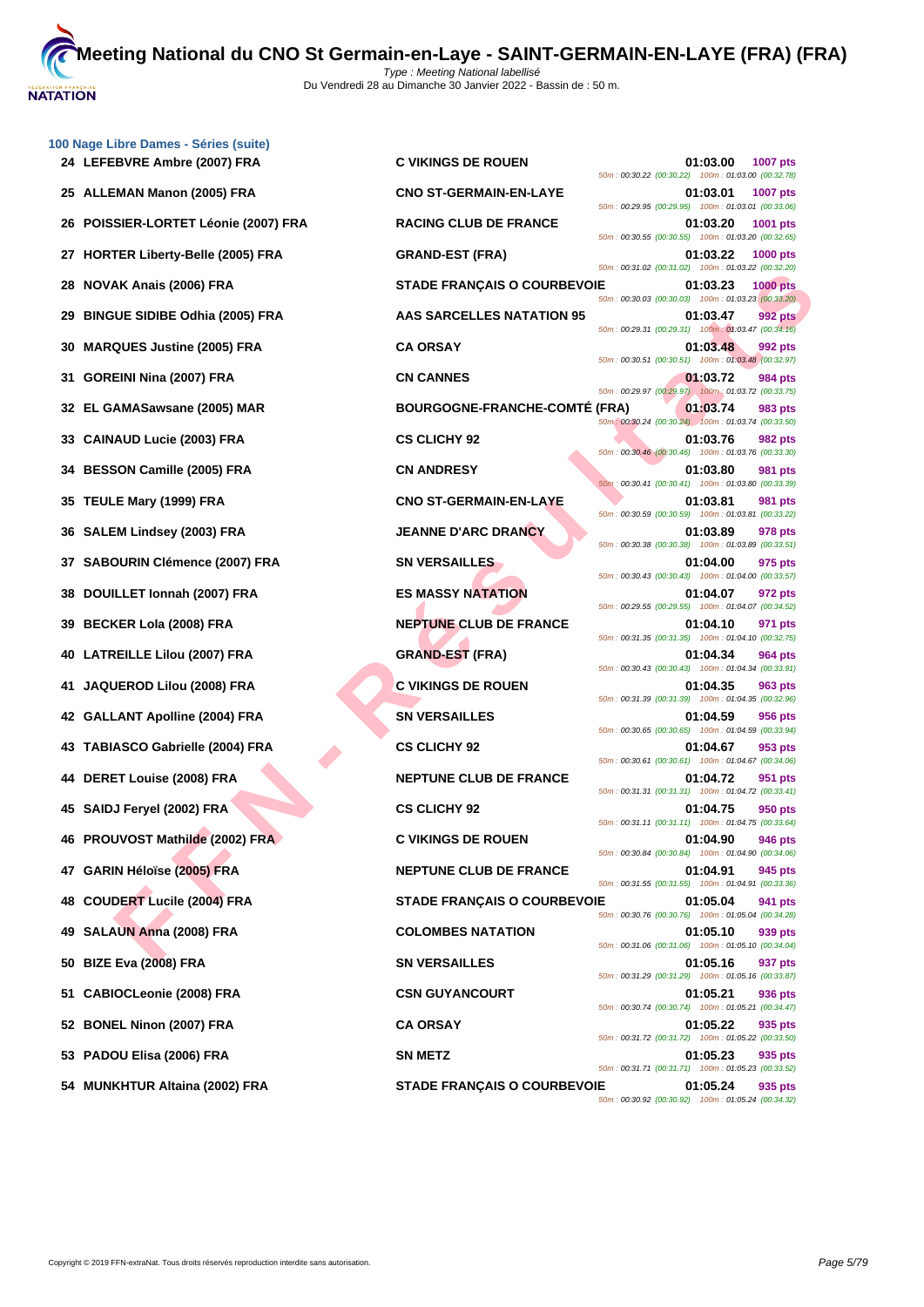

| 100 Nage Libre Dames - Séries (suite)<br>55 BARREAU Laure (2002) FRA | <b>ES MASSY NATATION</b>                                      | 01:05.60<br>923 pts                                                              |
|----------------------------------------------------------------------|---------------------------------------------------------------|----------------------------------------------------------------------------------|
| 56 MIGNÉ Mathilde (2006) FRA                                         | AS HERBLAY NATATION                                           | 50m: 00:31.60 (00:31.60) 100m: 01:05.60 (00:34.00)<br>01:05.83<br><b>916 pts</b> |
| 57 HOURIEZ Juliette (2005) FRA                                       | <b>RUEIL ATHLETIC CLUB</b>                                    | 50m: 00:31.43 (00:31.43) 100m: 01:05.83 (00:34.40)<br>01:05.92<br>913 pts        |
| <b>DUCREUX Constance (2003) FRA</b><br>58                            | <b>NEPTUNE CLUB DE FRANCE</b>                                 | 50m: 00:31.40 (00:31.40) 100m: 01:05.92 (00:34.52)<br>01:06.10<br>908 pts        |
| DELATTRE Coline (2006) FRA<br>59                                     | <b>ETOILE SAINT-LEU NATATION</b>                              | 50m: 00:32.29 (00:32.29) 100m: 01:06.10 (00:33.81)<br>01:06.16<br><b>906 pts</b> |
| 60 BEUCecile (2007) FRA                                              | <b>SN METZ</b>                                                | 50m: 00:31.08 (00:31.08) 100m: 01:06.16 (00:35.08)<br>01:06.22<br><b>904 pts</b> |
| CHAAR Dounia (2005) FRA<br>61                                        | <b>BOURGOGNE-FRANCHE-COMTE (FRA)</b>                          | 50m: 00:31.20 (00:31.20) 100m: 01:06.22 (00:35.02)<br>01:06.24<br>903 pts        |
| <b>BONAMY Louisa (2007) FRA</b><br>61                                | <b>C VIKINGS DE ROUEN</b>                                     | 50m: 00:31.86 (00:31.86) 100m: 01:06.24 (00:34.38)<br>01:06.24<br>903 pts        |
| <b>MELONI Mathilda (2005) FRA</b><br>63                              | <b>MONTIGNY NATATION</b>                                      | 50m: 00:32.34 (00:32.34) 100m: 01:06.24 (00:33.90)<br>01:06.29<br>902 pts        |
| VIDET Oriane (2006) FRA<br>64                                        | <b>AQUACLUB LE PECQ MARLY</b>                                 | 50m: 00:31.77 (00:31.77) 100m: 01:06.29 (00:34.52)<br>01:06.30<br>901 pts        |
| 65 BAUDOT Louise (2006) FRA                                          | <b>SN VERSAILLES</b>                                          | 50m: 00:31.57 (00:31.57) 100m: 01:06.30 (00:34.73)<br>01:06.47<br>896 pts        |
| 66 JENEQUIN Elsa (2006) FRA                                          | <b>JEANNE D'ARC DRANCY</b>                                    | 50m: 00:31.92 (00:31.92) 100m: 01:06.47 (00:34.55)<br>01:06.58<br>893 pts        |
| GHEFFAR Jenna (2007) FRA<br>67                                       | <b>CN ASNIÈRES</b>                                            | 50m: 00:32.22 (00:32.22) 100m: 01:06.58 (00:34.36)<br>01:06.71<br>889 pts        |
| <b>BERGERON Juliette (2007) FRA</b><br>68                            | <b>GRAND-EST (FRA)</b>                                        | 50m: 00:31.82 (00:31.82) 100m: 01:06.71 (00:34.89)<br>01:06.73<br>888 pts        |
| <b>WIJESINGHE Solene (2005) SRI</b><br>69                            | <b>CN POISSY</b>                                              | 50m: 00:32.59 (00:32.59) 100m: 01:06.73 (00:34.14)<br>01:06.81<br>885 pts        |
| 70 POIRIER Lenaïg (2003) FRA                                         | <b>ETOILE SAINT-LEU NATATION</b>                              | 50m: 00:32.17 (00:32.17) 100m: 01:06.81 (00:34.64)<br>01:06.99<br>880 pts        |
| 71 AMROUS Serine (2006) FRA                                          | <b>CN ASNIÈRES</b>                                            | 50m: 00:31.88 (00:31.88) 100m: 01:06.99 (00:35.11)<br>01:07.20<br>873 pts        |
| 72 FECHER Lana (2008) GER                                            | <b>POSEIDON ASCHAFFENBURG (GER)</b>                           | 50m: 00:31.09 (00:31.09) 100m: 01:07.20 (00:36.11)<br>01:07.54<br>863 pts        |
| 73   JUSZCZAK Léonie (2001) FRA                                      | <b>CA ORSAY</b>                                               | 50m: 00:32.09 (00:32.09) 100m: 01:07.54 (00:35.45)<br>01:07.81<br>855 pts        |
| 74 HODE Meline (2006) FRA                                            | <b>ETAMPES NATATION</b>                                       | 50m: 00:31.55 (00:31.55) 100m: 01:07.81 (00:36.26)<br>01:07.88<br>853 pts        |
| 75 BARBOSA Francesca (2005) FRA                                      | <b>CNO ST-GERMAIN-EN-LAYE</b>                                 | 50m: 00:32.37 (00:32.37) 100m: 01:07.88 (00:35.51)<br>01:08.10                   |
| 76 HAUVETTE MINOUX Manon (2007) FRA                                  | <b>AQUACLUB LE PECQ MARLY</b>                                 | 846 pts<br>50m: 00:31.81 (00:31.81) 100m: 01:08.10 (00:36.29)<br>01:08.41        |
|                                                                      |                                                               | 837 pts<br>50m: 00:32.57 (00:32.57) 100m: 01:08.41 (00:35.84)                    |
| 77 DOIN Marie (2004) FRA                                             | <b>ENFANTS DU RHONE VALENCE</b>                               | 01:09.70<br>798 pts<br>50m: 00:32.16 (00:32.16) 100m: 01:09.70 (00:37.54)        |
| 78 SCHMITT Marie (2008) FRA                                          | <b>JEANNE D'ARC DRANCY</b><br><b>CN ASNIÈRES</b>              | 01:10.05<br><b>788 pts</b><br>50m: 00:33.21 (00:33.21) 100m: 01:10.05 (00:36.84) |
| 79 EL MAWAGUIRY Mayar (2008) EGY                                     |                                                               | 01:10.98<br>761 pts<br>50m: 00:34.31 (00:34.31) 100m: 01:10.98 (00:36.67)        |
| 80 BOULOUALAB Aya (2006) FRA                                         | <b>CN ASNIÈRES</b>                                            | 01:11.00<br>760 pts<br>50m: 00:33.34 (00:33.34) 100m: 01:11.00 (00:37.66)        |
| 81 MANCA Marlene (2004) FRA                                          | <b>ENFANTS DU RHÔNE VALENCE</b>                               | 01:11.14<br><b>756 pts</b><br>50m: 00:34.66 (00:34.66) 100m: 01:11.14 (00:36.48) |
| 82 SACCASAN Elorri (2007) FRA                                        | <b>CN ASNIÈRES</b>                                            | 01:13.10<br><b>701 pts</b><br>50m: 00:34.42 (00:34.42) 100m: 01:13.10 (00:38.68) |
| HOUAL Solene (2002) FRA<br>PAGNON Clara (2005) FRA                   | <b>ES MASSY NATATION</b><br><b>SOISSONS NATATION SPORTIVE</b> | <b>DNS</b> dec<br><b>DNS</b> dec                                                 |
| LECANU Maëlle (1999) FRA                                             | <b>ETOILES 92</b>                                             | <b>DNS</b> dec                                                                   |
|                                                                      |                                                               |                                                                                  |

**200 Nage Libre Dames - Finale A** (Dimanche 30 Janvier 2022)

50m : 00:29.37 (00:29.37) 100m : 01:01.76 (00:32.39) 150m : 01:35.18 (00:33.42) 200m : 02:08.68 (00:33.50)

**1 VASQUEZ Lucie (2004) FRA ES MASSY NATATION 02:08.68 1150 pts**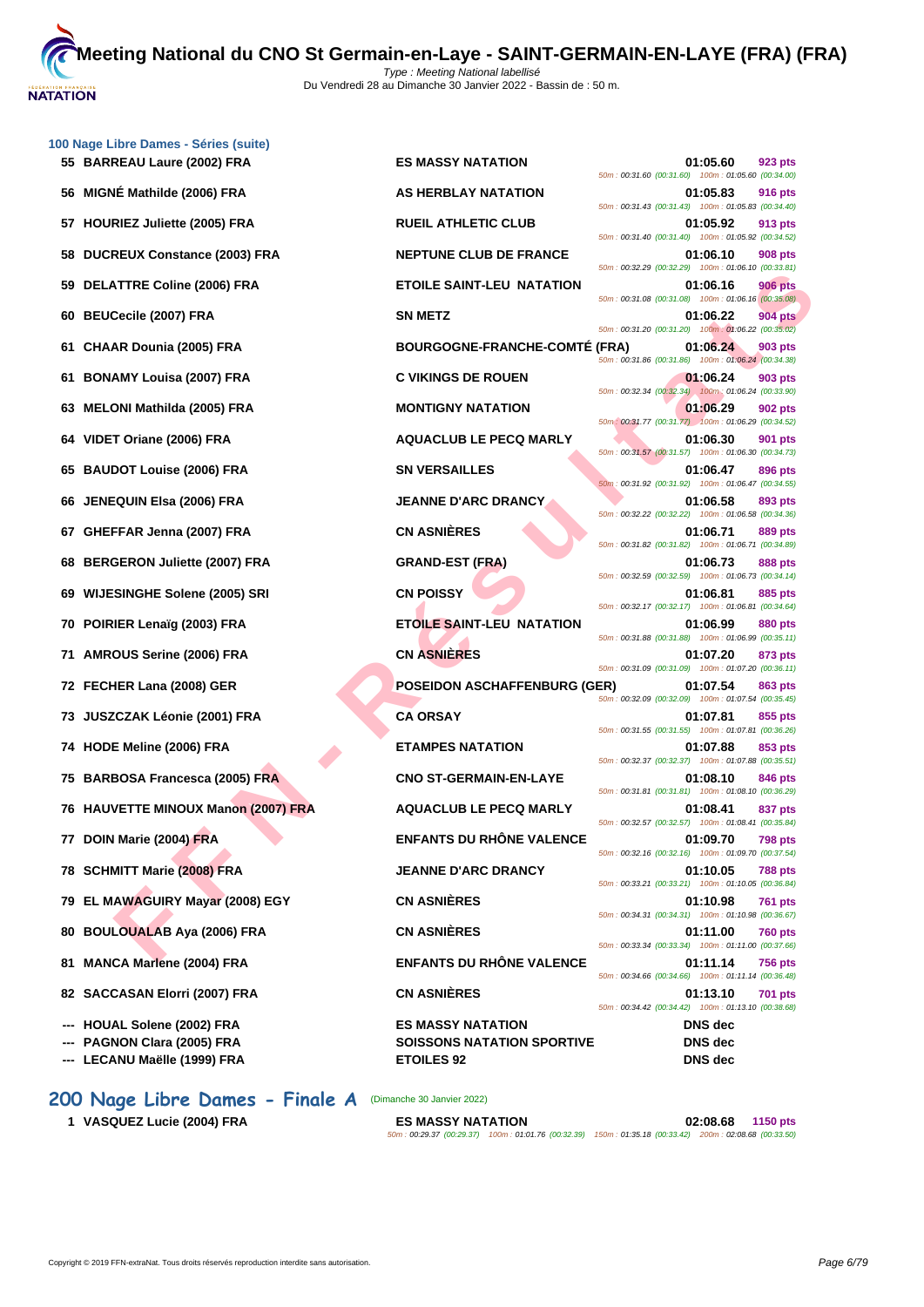#### **[200 Nage](http://www.ffnatation.fr/webffn/index.php) Libre Dames - Finale A (suite)**

- **2 HESSE Sarah (2005) FRA**
- **3 JOMINET Lou (2005) LUX**
- **4 HORTER Liberty-Belle (2005) FRA**
- **5** LESOILLE Julie (2005) FRA
- **6 DELEUSE Zoe (2006) FRA GRAND-EST (FRA) 02:13.02 1083 pts**
- **7** RAZZOUME Sheynis (2006) FRA
- **--- DELMAS Lucie (2005) FRA CNO ST-GERMAIN-EN-LAYE DNS dec**

#### **200 Nage Libre Dames - Finale B 16-17 ans** (Dimanche 30 Janvier 2022)

- **1** LETOCART Luna (2006) FRA
- **2 GAZZERA Ambre (2006) FRA CN BREST 02:13.38 1077 pts**
- **3 NOVAK Anais (2006) FRA STADE FRANÇAIS O COURBEVOIE 02:13.79 1071 pts**
- **4** COURLEUX Valentine (2006) FRA
- **5 HRIC Laura (2005) LUX**
- **6 MARQUES Justine (2005) FRA**
- **7 TIMM Franka (2006) GER**
- **8 OTERO Ellie-Garance (2005) FRA**

## **200 Nage Libre Dames - Finale C 14-15 ans** (Dimanche 30 Janvier 2022)

- 
- 
- 
- 
- 
- 
- 
- 

## **200 Nage Libre Dames - Séries** (Dimanche 30 Janvier 2022)

| VASQUEZ Lucie (2004) FRA |  |
|--------------------------|--|
|--------------------------|--|

- **2 HITA Orlane (1999) FRA CN BREST 02:10.44 1122 pts**
- **3 [JOMINET Lou \(2005\) LUX](http://www.ffnatation.fr/webffn/resultats.php?idact=nat&go=epr&idcpt=75485&idepr=3)**
- **4 HORTER Liberty-Belle (2005) FRA BELLEM**
- **5 HESSE Sarah (2005) FRA SN MESSE S**

| <b>SN METZ</b>               |                                                                                                        |                                                     | 02:09.86 1131 pts |
|------------------------------|--------------------------------------------------------------------------------------------------------|-----------------------------------------------------|-------------------|
|                              | 50m: 00:29.92 (00:29.92) 100m: 01:03.17 (00:33.25) 150m: 01:37.10 (00:33.93) 200m: 02:09.86 (00:32.76) |                                                     |                   |
| <b>LUXEMBOURG (LUX)</b>      |                                                                                                        |                                                     | 02:10.03 1129 pts |
|                              | 50m: 00:30.19 (00:30.19) 100m: 01:03.42 (00:33.23) 150m: 01:37.31 (00:33.89) 200m: 02:10.03 (00:32.72) |                                                     |                   |
| <b>GRAND-EST (FRA)</b>       |                                                                                                        |                                                     | 02:10.81 1117 pts |
|                              | 50m: 00:30.73 (00:30.73) 100m: 01:04.14 (00:33.41) 150m: 01:38.37 (00:34.23) 200m: 02:10.81 (00:32.44) |                                                     |                   |
| <b>US VILLEJUIF NATATION</b> |                                                                                                        |                                                     | 02:11.55 1105 pts |
|                              | 50m: 00:30.69 (00:30.69) 100m: 01:03.54 (00:32.85)                                                     | 150m: 01:37.44 (00:33.90) 200m: 02:11.55 (00:34.11) |                   |
| <b>GRAND-EST (FRA)</b>       |                                                                                                        |                                                     | 02:13.02 1083 pts |
|                              | 50m: 00:30.71 (00:30.71) 100m: 01:04.14 (00:33.43)                                                     | 150m: 01:38.60 (00:34.46) 200m: 02:13.02 (00:34.42) |                   |
| <b>GRAND-EST (FRA)</b>       |                                                                                                        |                                                     | 02:14.36 1063 pts |
|                              | 50m: 00:31.03 (00:31.03) 100m: 01:04.67 (00:33.64)                                                     | 150m: 01:39.25 (00:34.58) 200m: 02:14.36 (00:35.11) |                   |

| <b>EUSE Zoe (2006) FRA</b>                                                                                                                    |                                       |                                                                                                                                                                                                                                                      |
|-----------------------------------------------------------------------------------------------------------------------------------------------|---------------------------------------|------------------------------------------------------------------------------------------------------------------------------------------------------------------------------------------------------------------------------------------------------|
|                                                                                                                                               | <b>GRAND-EST (FRA)</b>                | 02:13.02<br><b>1083 pts</b><br>50m : 00:30.71 (00:30.71) 100m : 01:04.14 (00:33.43) 150m : 01:38.60 (00:34.46) 200m : 02:13.02 (00:34.42)                                                                                                            |
| <b>ZOUME Sheynis (2006) FRA</b>                                                                                                               | <b>GRAND-EST (FRA)</b>                | 02:14.36<br><b>1063 pts</b><br>50m : 00:31.03 (00:31.03) 100m : 01:04.67 (00:33.64) 150m : 01:39.25 (00:34.58) 200m : 02:14.36 (00:35.11)                                                                                                            |
| <b>MAS Lucie (2005) FRA</b>                                                                                                                   | <b>CNO ST-GERMAIN-EN-LAYE</b>         | <b>DNS</b> dec                                                                                                                                                                                                                                       |
| 1ge Libre Dames - Finale B 16-17 ans (Dimanche 30 Janvier 2022)                                                                               |                                       |                                                                                                                                                                                                                                                      |
| <b>OCART Luna (2006) FRA</b>                                                                                                                  | <b>CN MELUN VAL DE SEINE</b>          | 02:11.69<br>1103 pts<br>50m: 00:30.98 (00:30.98) 100m: 01:04.55 (00:33.57) 150m: 01:38.70 (00:34.15) 200m: 02:11.69 (00:32.99)                                                                                                                       |
| ZERA Ambre (2006) FRA                                                                                                                         | <b>CN BREST</b>                       | 02:13.38<br>1077 pts<br>50m: 00:31.01 (00:31.01) 100m: 01:05.18 (00:34.17) 150m: 01:39.86 (00:34.68) 200m: 02:13.38 (00:33.52)                                                                                                                       |
| AK Anais (2006) FRA                                                                                                                           | <b>STADE FRANCAIS O COURBEVOIE</b>    | 02:13.79<br>1071 pts<br>50m: 00:31.64 (00:31.64) 100m: 01:05.21 (00:33.57) 150m: 01:39.84 (00:34.63) 200m: 02:13.79 (00:33.95)                                                                                                                       |
| RLEUX Valentine (2006) FRA                                                                                                                    | <b>RUEIL ATHLETIC CLUB</b>            | 02:17.00<br>1023 pts<br>50m: 00:31.39 (00:31.39) 100m: 01:06.10 (00:34.71) 150m: 01:42.77 (00:36.67) 200m: 02:17.00 (00:34.23)                                                                                                                       |
| :Laura (2005) LUX                                                                                                                             | <b>SWIMMING CLUB LUXEMBOURG (LUX)</b> | 02:17.27<br>1019 pts<br>50m : 00:32.29 (00:32.29) 100m : 01:07.46 (00:35.17) 150m : 01:42.86 (00:35.40) 200m : 02:17.27 (00:34.41)                                                                                                                   |
| QUES Justine (2005) FRA                                                                                                                       | <b>CA ORSAY</b>                       | 02:17.81<br>1011 pts<br>50m: 00:31.69 (00:31.69) 100m: 01:06.50 (00:34.81) 150m: 01:42.39 (00:35.89) 200m: 02:17.81 (00:35.42)                                                                                                                       |
| 1 Franka (2006) GER                                                                                                                           | <b>POSEIDON ASCHAFFENBURG (GER)</b>   | 02:18.53<br>1001 pts<br>50m: 00:31.94 (00:31.94) 100m: 01:06.84 (00:34.90) 150m: 01:42.96 (00:36.12) 200m: 02:18.53 (00:35.57)                                                                                                                       |
| RO Ellie-Garance (2005) FRA                                                                                                                   | <b>C VIKINGS DE ROUEN</b>             | 02:23.44<br>931 pts                                                                                                                                                                                                                                  |
|                                                                                                                                               |                                       | 50m: 00:33,21 (00:33,21) 100m: 01:09.41 (00:36.20) 150m: 01:46.64 (00:37.23) 200m: 02:23.44 (00:36.80)                                                                                                                                               |
| $\log e$ Libre Dames - Finale $C$ 14-15 ans (Dimanche 30 Janvier 2022)                                                                        |                                       |                                                                                                                                                                                                                                                      |
| GIN Sthélyna (2007) FRA                                                                                                                       | ES MASSY NATATION                     | 02:13.50<br><b>1076 pts</b><br>50m: 00:31.01 (00:31.01) 100m: 01:05.19 (00:34.18) 150m: 01:39.47 (00:34.28) 200m: 02:13.50 (00:34.03)                                                                                                                |
| <b>REILLE Lilou (2007) FRA</b>                                                                                                                | <b>GRAND-EST (FRA)</b>                | 02:14.99<br>1053 pts<br>50m : 00:30.94 (00:30.94) 100m : 01:05.27 (00:34.33) 150m : 01:40.85 (00:35.58) 200m : 02:14.99 (00:34.14)                                                                                                                   |
|                                                                                                                                               | <b>CNO ST-GERMAIN-EN-LAYE</b>         | 02:15.52                                                                                                                                                                                                                                             |
|                                                                                                                                               | US VILLEJUIF NATATION                 | 1045 pts<br>50m: 00:31.29 (00:31.29) 100m: 01:05.54 (00:34.25) 150m: 01:41.06 (00:35.52) 200m: 02:15.52 (00:34.46)<br>02:18.54<br>1001 pts<br>50m: 00:30.54 (00:30.54) 100m: 01:04.95 (00:34.41) 150m: 01:41.98 (00:37.03) 200m: 02:18.54 (00:36.56) |
|                                                                                                                                               | <b>C VIKINGS DE ROUEN</b>             | 02:20.19<br>977 pts<br>50m : 00:32.62 (00:32.62) 100m : 01:07.54 (00:34.92) 150m : 01:43.93 (00:36.39) 200m : 02:20.19 (00:36.26)                                                                                                                    |
|                                                                                                                                               | <b>SN METZ</b>                        | 02:22.12<br>949 pts<br>50m: 00:32.21 (00:32.21) 100m: 01:08.04 (00:35.83) 150m: 01:45.33 (00:37.29) 200m: 02:22.12 (00:36.79)                                                                                                                        |
| ELIN Lili-Jeanne (2007) FRA<br><b>IECHA Alexandra (2007) FRA</b><br>JEROD Lilou (2008) FRA<br>Cecile (2007) FRA<br>EL-CRAPPE Laura (2008) FRA | <b>CSN GUYANCOURT</b>                 | 02:23.78<br><b>926 pts</b><br>50m: 00:33.27 (00:33.27) 100m: 01:09.18 (00:35.91) 150m: 01:46.83 (00:37.65) 200m: 02:23.78 (00:36.95)                                                                                                                 |

| 1 MONGIN Sthélyna (2007) FRA     | <b>ES MASSY NATATION</b>      | 02:13.50<br><b>1076 pts</b><br>50m: 00:31.01 (00:31.01) 100m: 01:05.19 (00:34.18) 150m: 01:39.47 (00:34.28) 200m: 02:13.50 (00:34.03) |
|----------------------------------|-------------------------------|---------------------------------------------------------------------------------------------------------------------------------------|
| 2 LATREILLE Lilou (2007) FRA     | <b>GRAND-EST (FRA)</b>        | 02:14.99<br>1053 pts<br>50m: 00:30.94 (00:30.94) 100m: 01:05.27 (00:34.33) 150m: 01:40.85 (00:35.58) 200m: 02:14.99 (00:34.14)        |
| 3 HAMELIN Lili-Jeanne (2007) FRA | <b>CNO ST-GERMAIN-EN-LAYE</b> | 02:15.52<br>1045 pts<br>50m: 00:31.29 (00:31.29) 100m: 01:05.54 (00:34.25) 150m: 01:41.06 (00:35.52) 200m: 02:15.52 (00:34.46)        |
| 4 POCIECHA Alexandra (2007) FRA  | US VILLEJUIF NATATION         | 02:18.54<br>1001 pts<br>50m: 00:30.54 (00:30.54) 100m: 01:04.95 (00:34.41) 150m: 01:41.98 (00:37.03) 200m: 02:18.54 (00:36.56)        |
| 5 JAQUEROD Lilou (2008) FRA      | <b>C VIKINGS DE ROUEN</b>     | 02:20.19<br>977 pts<br>50m: 00:32.62 (00:32.62) 100m: 01:07.54 (00:34.92) 150m: 01:43.93 (00:36.39) 200m: 02:20.19 (00:36.26)         |
| 6 BEUCecile (2007) FRA           | <b>SN METZ</b>                | 02:22.12<br>949 pts<br>50m: 00:32.21 (00:32.21) 100m: 01:08.04 (00:35.83) 150m: 01:45.33 (00:37.29) 200m: 02:22.12 (00:36.79)         |
| 7 POBEL-CRAPPE Laura (2008) FRA  | <b>CSN GUYANCOURT</b>         | 02:23.78<br>926 pts<br>50m: 00:33.27 (00:33.27) 100m: 01:09.18 (00:35.91) 150m: 01:46.83 (00:37.65) 200m: 02:23.78 (00:36.95)         |
| 8 DERET Louise (2008) FRA        | <b>NEPTUNE CLUB DE FRANCE</b> | 02:24.31<br>919 pts<br>50m; 00:32.78 (00:32.78) 100m; 01:09.00 (00:36.22) 150m; 01:46.82 (00:37.82) 200m; 02:24.31 (00:37.49)         |

|  | 1:09.00 (00:36.22) 150m : 01:46.82 (00:37.82) 200 |  |
|--|---------------------------------------------------|--|
|  |                                                   |  |

|                         | 02:09.92<br>1130 pts                                                                                   |
|-------------------------|--------------------------------------------------------------------------------------------------------|
|                         | 50m; 00:29.03 (00:29.03) 100m; 01:01.83 (00:32.80) 150m; 01:35.61 (00:33.78) 200m; 02:09.92 (00:34.31) |
| <b>CN BREST</b>         | 02:10.44<br><b>1122 pts</b>                                                                            |
|                         | 50m; 00:30.79 (00:30.79) 100m; 01:04.31 (00:33.52) 150m; 01:37.23 (00:32.92) 200m; 02:10.44 (00:33.21) |
| <b>LUXEMBOURG (LUX)</b> | 02:11.94<br>1099 pts                                                                                   |
|                         | 50m: 00:30.87 (00:30.87) 100m: 01:04.76 (00:33.89) 150m: 01:38.67 (00:33.91) 200m: 02:11.94 (00:33.27) |
| <b>GRAND-EST (FRA)</b>  | 02:12.17<br>1096 pts                                                                                   |
|                         | 50m; 00:31.53 (00:31.53) 100m; 01:04.90 (00:33.37) 150m; 01:39.24 (00:34.34) 200m; 02:12.17 (00:32.93) |
| <b>SN METZ</b>          | 02:12.28<br>1094 pts                                                                                   |
|                         | 50m: 00:30.07 (00:30.07) 100m: 01:03.72 (00:33.65) 150m: 01:38.22 (00:34.50) 200m: 02:12.28 (00:34.06) |
|                         | <b>ES MASSY NATATION</b>                                                                               |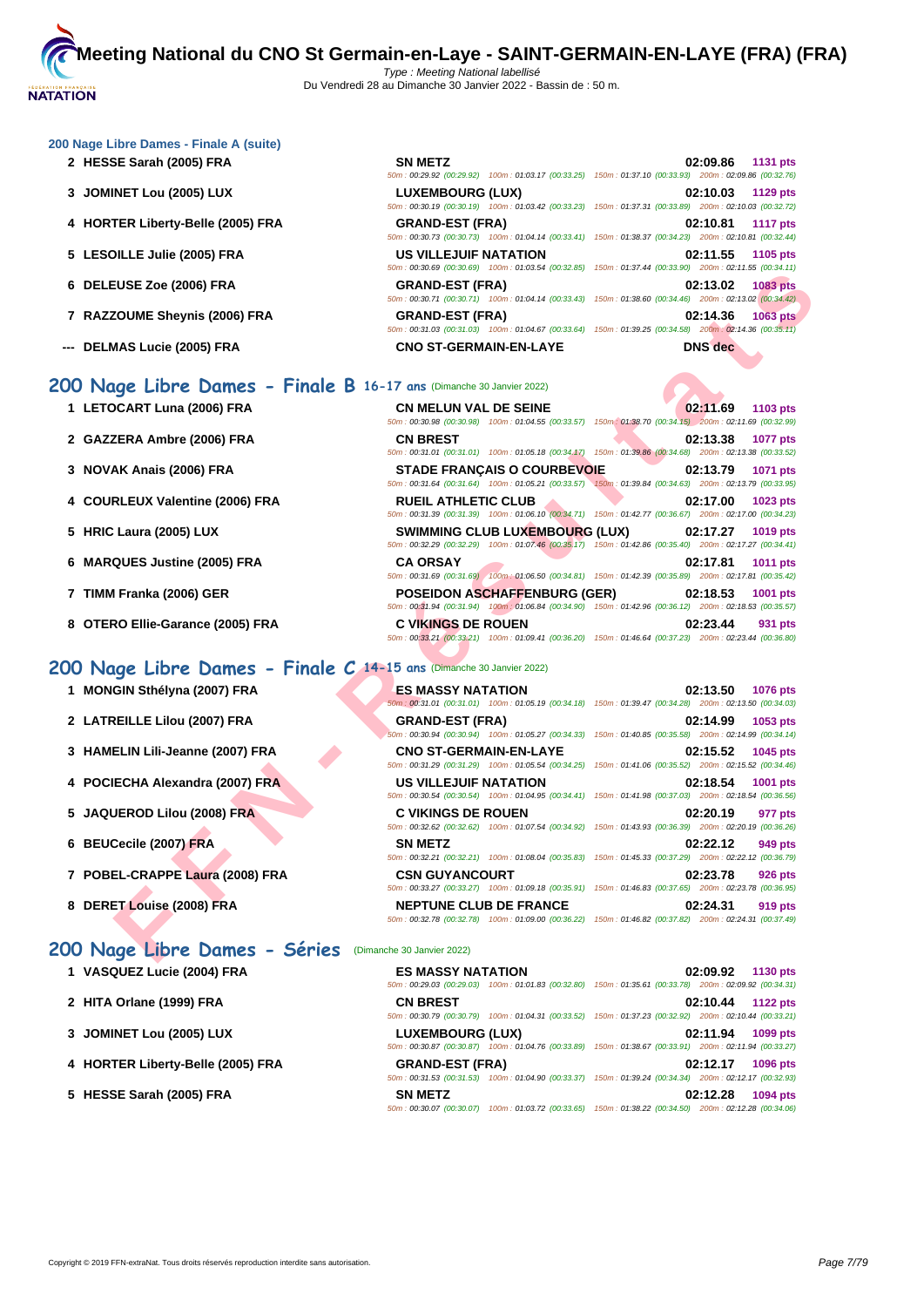**[200 Nage](http://www.ffnatation.fr/webffn/index.php) Libre Dames - Séries (suite)**

- 
- 
- 
- 
- 
- 
- 
- 
- 
- 
- 
- 
- 
- 
- 
- 
- 
- 
- 
- 
- 
- 
- 
- 
- 
- 
- 
- 
- 
- 
- 

**FOUND ENGRES COOP FRANCIS CONTENUAL DESERT AND CONTENUAL DESERT AND CONTENUAL DESERT AND CONTENUE CONTENUE DESERT AND CONTENUE CONTENUE CONTENUE (SOMETIME CONTENUE CONTENUE DESERT AND CONTENUE CONTENUE CONTENUE DESERT A 6 LESOILLE Julie (2005) FRA US VILLEJUIF NATATION 02:12.44 1092 pts** 50m : 00:30.85 (00:30.85) 100m : 01:03.65 (00:32.80) 150m : 01:38.15 (00:34.50) 200m : 02:12.44 (00:34.29) **7 DELMAS Lucie (2005) FRA CNO ST-GERMAIN-EN-LAYE 02:12.46 1091 pts** 50m : 00:29.47 (00:29.47) 100m : 01:02.67 (00:33.20) 150m : 01:37.59 (00:34.92) 200m : 02:12.46 (00:34.87) **8 DELEUSE Zoe (2006) FRA GRAND-EST (FRA) 02:13.02 1083 pts** 50m : 00:30.85 (00:30.85) 100m : 01:04.37 (00:33.52) 150m : 01:38.79 (00:34.42) 200m : 02:13.02 (00:34.23) **9 AMBRASS Lilou (2002) FRA ES MASSY NATATION 02:13.07 1082 pts** 50m : 00:31.41 (00:31.41) 100m : 01:04.84 (00:33.43) 150m : 01:39.52 (00:34.68) 200m : 02:13.07 (00:33.55) **10 RAZZOUME Sheynis (2006) FRA GRAND-EST (FRA) 02:13.30 1079 pts** 50m : 00:30.75 (00:30.75) 100m : 01:04.59 (00:33.84) 150m : 01:39.41 (00:34.82) 200m : 02:13.30 (00:33.89) **11 SOULARD Louann (2003) FRA CN BREST 02:13.83 1071 pts** 50m : 00:31.00 (00:31.00) 100m : 01:05.03 (00:34.03) 150m : 01:39.57 (00:34.54) 200m : 02:13.83 (00:34.26) **12 DELACROIX Ines (2003) FRA C VIKINGS DE ROUEN 02:13.96 1069 pts** 50m : 00:31.45 (00:31.45) 100m : 01:05.08 (00:33.63) 150m : 01:39.72 (00:34.64) 200m : 02:13.96 (00:34.24) **13 GAZZERA Ambre (2006) FRA CN BREST 02:14.16 1066 pts** 50m : 00:31.15 (00:31.15) 100m : 01:05.44 (00:34.29) 150m : 01:40.13 (00:34.69) 200m : 02:14.16 (00:34.03) **14 LETOCART Luna (2006) FRA CN MELUN VAL DE SEINE 02:14.67 1058 pts** 50m : 00:30.78 (00:30.78) 100m : 01:04.51 (00:33.73) 150m : 01:39.78 (00:35.27) 200m : 02:14.67 (00:34.89) **15 NOVAK Anais (2006) FRA STADE FRANÇAIS O COURBEVOIE 02:15.95 1039 pts** 50m : 00:32.39 (00:32.39) 100m : 01:06.01 (00:33.62) 150m : 01:41.11 (00:35.10) 200m : 02:15.95 (00:34.84) **16 COURLEUX Valentine (2006) FRA RUEIL ATHLETIC CLUB 02:16.02 1038 pts** 50m : 00:30.90 (00:30.90) 100m : 01:05.54 (00:34.64) 150m : 01:41.63 (00:36.09) 200m : 02:16.02 (00:34.39) **17 LATREILLE Lilou (2007) FRA GRAND-EST (FRA) 02:17.29 1019 pts** 50m : 00:31.35 (00:31.35) 100m : 01:06.29 (00:34.94) 150m : 01:42.68 (00:36.39) 200m : 02:17.29 (00:34.61) **18 BOUKHTOUCHE Sarah (2005) FRA STADE FRANÇAIS O COURBEVOIE 02:17.39 1018 pts** 50m : 00:31.67 (00:31.67) 100m : 01:06.02 (00:34.35) 150m : 01:41.32 (00:35.30) 200m : 02:17.39 (00:36.07) **19 HRIC Laura (2005) LUX SWIMMING CLUB LUXEMBOURG (LUX) 02:17.65 1014 pts** 50m : 00:33.21 (00:33.21) 100m : 01:08.27 (00:35.06) 150m : 01:43.73 (00:35.46) 200m : 02:17.65 (00:33.92) **20 CAINAUD Lucie (2003) FRA CS CLICHY 92 02:17.94 1010 pts** 50m : 00:32.22 (00:32.22) 100m : 01:06.87 (00:34.65) 150m : 01:42.09 (00:35.22) 200m : 02:17.94 (00:35.85) **21 MONGIN Sthélyna (2007) FRA ES MASSY NATATION 02:17.99 1009 pts** 50m : 00:30.69 (00:30.69) 100m : 01:05.53 (00:34.84) 150m : 01:41.98 (00:36.45) 200m : 02:17.99 (00:36.01) **22 PROUVOST Mathilde (2002) FRA C VIKINGS DE ROUEN 02:18.15 1007 pts** 50m : 00:31.52 (00:31.52) 100m : 01:06.53 (00:35.01) 150m : 01:42.39 (00:35.86) 200m : 02:18.15 (00:35.76) **23 LE HIR Margaux (2004) FRA RED STAR CLUB CHAMPIGNY 02:18.36 1003 pts** 50m : 00:31.70 (00:31.70) 100m : 01:07.33 (00:35.63) 150m : 01:43.27 (00:35.94) 200m : 02:18.36 (00:35.09) **24 MARQUES Justine (2005) FRA CA ORSAY 02:19.16 992 pts** 50m : 00:31.33 (00:31.33) 100m : 01:05.94 (00:34.61) 150m : 01:42.65 (00:36.71) 200m : 02:19.16 (00:36.51) **25 CIMKAUSKAS Shana (2004) FRA STADE FRANÇAIS O COURBEVOIE 02:19.19 991 pts** 50m : 00:31.64 (00:31.64) 100m : 01:07.13 (00:35.49) 150m : 01:43.27 (00:36.14) 200m : 02:19.19 (00:35.92) **26 SALEM Lindsey (2003) FRA JEANNE D'ARC DRANCY 02:19.26 990 pts** 50m : 00:31.92 (00:31.92) 100m : 01:07.10 (00:35.18) 150m : 01:43.04 (00:35.94) 200m : 02:19.26 (00:36.22) **27 POCIECHA Alexandra (2007) FRA US VILLEJUIF NATATION 02:19.27 990 pts** 50m : 00:32.17 (00:32.17) 100m : 01:07.52 (00:35.35) 150m : 01:43.33 (00:35.81) 200m : 02:19.27 (00:35.94) **28 RODRIGUES Chloé (2003) FRA US VILLEJUIF NATATION 02:19.46 987 pts** 50m : 00:32.30 (00:32.30) 100m : 01:06.97 (00:34.67) 150m : 01:43.69 (00:36.72) 200m : 02:19.46 (00:35.77) **29 GALLANT Apolline (2004) FRA SN VERSAILLES 02:19.56 986 pts** 50m : 00:31.62 (00:31.62) 100m : 01:06.62 (00:35.00) 150m : 01:42.86 (00:36.24) 200m : 02:19.56 (00:36.70) **30 BARBOSA Valentina (2004) FRA CNO ST-GERMAIN-EN-LAYE 02:19.62 985 pts** 50m : 00:32.12 (00:32.12) 100m : 01:06.39 (00:34.27) 150m : 01:42.56 (00:36.17) 200m : 02:19.62 (00:37.06) **31 HAMELIN Lili-Jeanne (2007) FRA CNO ST-GERMAIN-EN-LAYE 02:19.75 983 pts** 50m : 00:31.83 (00:31.83) 100m : 01:07.31 (00:35.48) 150m : 01:44.13 (00:36.82) 200m : 02:19.75 (00:35.62) **32 BEUCecile (2007) FRA SN METZ 02:20.10 978 pts** 50m : 00:32.47 (00:32.47) 100m : 01:08.16 (00:35.69) 150m : 01:43.96 (00:35.80) 200m : 02:20.10 (00:36.14) **33 OTERO Ellie-Garance (2005) FRA C VIKINGS DE ROUEN 02:20.56 972 pts** 50m : 00:32.84 (00:32.84) 100m : 01:08.04 (00:35.20) 150m : 01:44.79 (00:36.75) 200m : 02:20.56 (00:35.77) **34 MARBAIS Alizée (2004) FRA SN METZ 02:20.74 969 pts** 50m : 00:32.94 (00:32.94) 100m : 01:08.43 (00:35.49) 150m : 01:44.71 (00:36.28) 200m : 02:20.74 (00:36.03) **35 TIMM Franka (2006) GER POSEIDON ASCHAFFENBURG (GER) 02:20.99 965 pts** 50m : 00:31.36 (00:31.36) 100m : 01:06.41 (00:35.05) 150m : 01:43.56 (00:37.15) 200m : 02:20.99 (00:37.43) **36 BAUDOT Louise (2006) FRA SN VERSAILLES 02:21.47 959 pts**

50m : 00:31.44 (00:31.44) 100m : 01:07.35 (00:35.91) 150m : 01:45.33 (00:37.98) 200m : 02:21.47 (00:36.14)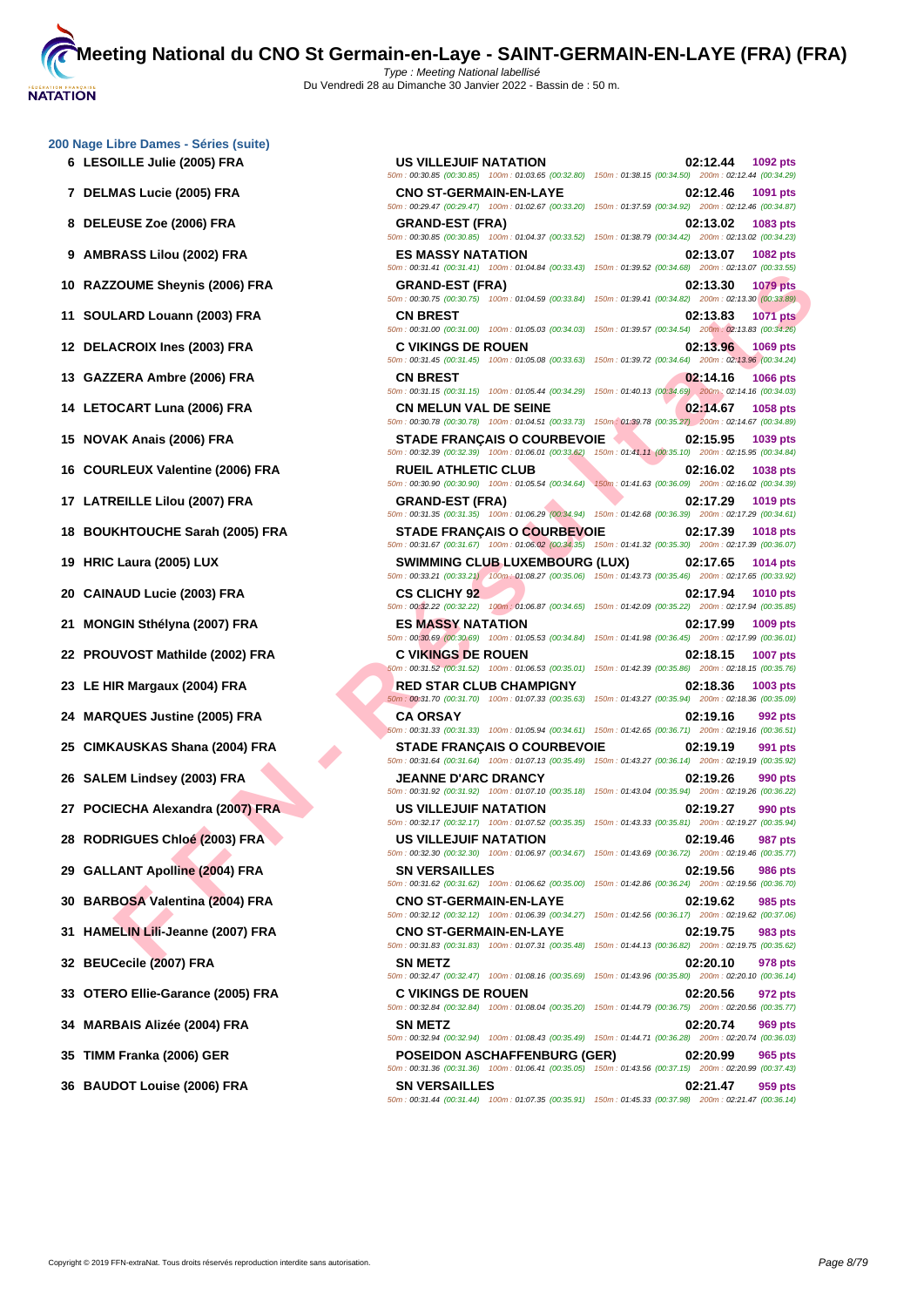|  | 200 Nage Libre Dames - Séries (suite) |  |  |
|--|---------------------------------------|--|--|

- **37 JAQUEROD Lilou (2008) FRA C VIKINGS DE ROUEN 02:21.48 958 pts 38 GOSSET Perrine (2005) FRA**
- **39 SAIDJ Feryel (2002) FRA CS CLICHY 92 02:22.46 945 pts**
- **40 DERET Louise (2008) FRA**
- **41 POBEL-CRAPPE Laura (2008) FRA**
- **41 DOUILLET Ionnah (2007) FRA**
- **43 CUREAU Lys (2008) FRA CSN GUYANCOURT 02:23.18 934 pts**
- **44 HOURIEZ Juliette (2005) FRA**
- **45 FALLET Grace (2005) FRA AAS SARCELLES NATATION 95 02:24.47 916 pts**
- **46 CALAIS Alice (2008) FRA CN CANNES 02:25.25 905 pts**
- **47 LOUWAGIE Pauline (2003) FRA**
- **48** LABALME Lou (2007) FRA
- **49 BIZE Eva (2008) FRA**
- **50 KRIER Laurine (2008) FRA**
- **51 POIRIER Lenaïg (2003) FRA**
- **52 MELIS Daphné (2006) FRA**
- **53 GHEFFAR Jenna (2007) FRA**
- **54 DOIN Marie (2004) FRA**
- **55 KRAUSS Maren (2007) GER**
- **56 DUCREUX Constance (2003) FRA**
- **57 SACCASAN Elorri (2007) FRA**
- **58 LECLERC Sarah (2007) FRA**
- **--- HOUAL Solene (2002) FRA**
- **---** DUPUIS Garance (2005) FRA
- **--- VANLIERDE Victoria (2004) FRA**
- **--- SENEZ Lou-Ann (2004) FRA**
- **--- NOWACZYK Lison (2003) FRA**
- **--- DIMITRI Lise (2008) FRA CSN GUYANCOURT DNS dec**

## **400 Nage Libre Dames - Finale A** (Samedi 29 Janvier 2022)

- **1 HITA Orlane (1999) FRA**
- **2 DELMAS Lucie (2005) FRA CNO ST-GERMAIN-EN-LAYE 04:28.42 1164 pts**
- **3 HORTER Liberty-Belle (2005) FRA**

| <b>JEROD Lilou (2008) FRA</b>   | <b>C VIKINGS DE ROUEN</b><br>50m : 00:32.86 (00:32.86) 100m : 01:09.06 (00:36.20) 150m : 01:45.76 (00:36.70) 200m : 02:21.48 (00:35.72)            | 02:21.48<br>958 pts                                                               |
|---------------------------------|----------------------------------------------------------------------------------------------------------------------------------------------------|-----------------------------------------------------------------------------------|
| SET Perrine (2005) FRA          | <b>DAUPHINS OBERNAI</b><br>50m : 00:32.02 (00:32.02) 100m : 01:08.87 (00:36.85) 150m : 01:46.43 (00:37.56) 200m : 02:21.80 (00:35.37)              | 02:21.80<br>954 pts                                                               |
| J Feryel (2002) FRA             | <b>CS CLICHY 92</b><br>50m: 00:32.62 (00:32.62) 100m: 01:08.46 (00:35.84)                                                                          | 02:22.46<br>945 pts<br>150m: 01:45.87 (00:37.41) 200m: 02:22.46 (00:36.59)        |
| ET Louise (2008) FRA            | <b>NEPTUNE CLUB DE FRANCE</b><br>50m : 00:32.42 (00:32.42) 100m : 01:08.15 (00:35.73) 150m : 01:45.64 (00:37.49) 200m : 02:22.52 (00:36.88)        | 02:22.52<br>944 pts                                                               |
| EL-CRAPPE Laura (2008) FRA      | <b>CSN GUYANCOURT</b><br>50m: 00:33.79 (00:33.79) 100m: 01:10.14 (00:36.35)                                                                        | 02:23.07<br><b>936 pts</b><br>150m: 01:47.40 (00:37.26) 200m: 02:23.07 (00:35.67) |
| ILLET Ionnah (2007) FRA         | <b>ES MASSY NATATION</b><br>50m : 00:31.17 (00:31.17) 100m : 01:06.07 (00:34.90) 150m : 01:43.98 (00:37.91) 200m : 02:23.07 (00:39.09)             | 02:23.07<br><b>936 pts</b>                                                        |
| EAU Lys (2008) FRA              | <b>CSN GUYANCOURT</b><br>50m: 00:33.43 (00:33.43) 100m: 01:09.37 (00:35.94) 150m: 01:46.51 (00:37.14) 200m: 02:23.18 (00:36.67)                    | 02:23.18<br>934 pts                                                               |
| RIEZ Juliette (2005) FRA        | <b>RUEIL ATHLETIC CLUB</b><br>50m: 00:32.86 (00:32.86) 100m: 01:09.79 (00:36.93)                                                                   | 02:24.02<br>923 pts<br>150m: 01:47.50 (00:37.71) 200m: 02:24.02 (00:36.52)        |
| .ET Grace (2005) FRA            | AAS SARCELLES NATATION 95<br>50m: 00:32.35 (00:32.35) 100m: 01:08.82 (00:36.47) 150m: 01:46.81 (00:37.99) 200m: 02:24.47 (00:37.66)                | 02:24.47<br><b>916 pts</b>                                                        |
| <b>AIS Alice (2008) FRA</b>     | <b>CN CANNES</b><br>50m: 00:34.13 (00:34.13) 100m: 01:10.73 (00:36.60)                                                                             | 02:25.25<br>905 pts<br>150m: 01:47.96 (00:37.23) 200m: 02:25.25 (00:37.29)        |
| <b>WAGIE Pauline (2003) FRA</b> | <b>TREMBLAY AC</b><br>50m : 00:32.30 (00:32.30) 100m : 01:08.77 (00:36.47) 150m : 01:47.66 (00:38.89) 200m : 02:25.30 (00:37.64)                   | 02:25.30<br>905 pts                                                               |
| ALME Lou (2007) FRA             | <b>BOURGOGNE-FRANCHE-COMTE (FRA)</b><br>50m : 00:33.95 (00:33.95) 100m : 01:10.89 (00:36.94) 150m : 01:48.85 (00:37.96) 200m : 02:25.90 (00:37.05) | 02:25.90<br>897 pts                                                               |
| Eva (2008) FRA                  | <b>SN VERSAILLES</b><br>50m: 00:32.36 (00:32.36) 100m: 01:08.85 (00:36.49) 150m: 01:46.16 (00:37.31) 200m: 02:25.94 (00:39.78)                     | 02:25.94<br>896 pts                                                               |
| R Laurine (2008) FRA:           | <b>SN METZ</b><br>50m: 00:33.94 (00:33.94) 100m: 01:10.87 (00:36.93) 150m: 01:49.43 (00:38.56) 200m: 02:26.54 (00:37.11)                           | 02:26.54<br>888 pts                                                               |
| IER Lenaïg (2003) FRA           | <b>ETOILE SAINT-LEU NATATION</b><br>50m: 00:33.09 (00:33.09) 100m: 01:10.79 (00:37.70) 150m: 01:49.71 (00:38.92) 200m: 02:28.08 (00:38.37)         | 02:28.08<br><b>867 pts</b>                                                        |
| IS Daphné (2006) FRA            | <b>BOURGOGNE-FRANCHE-COMTÉ (FRA)</b><br>50m: 00:34.15 (00:34.15) 100m: 01:12.11 (00:37.96) 150m: 01:51.00 (00:38.89) 200m: 02:28.10 (00:37.10)     | 02:28.10<br>866 pts                                                               |
| FFAR Jenna (2007) FRA           | <b>CN ASNIERES</b><br>50m: 00:32.53 (00:32.53) 100m: 01:09.80 (00:37.27) 150m: 01:49.13 (00:39.33) 200m: 02:28.18 (00:39.05)                       | 02:28.18<br>865 pts                                                               |
| I Marie (2004) FRA              | <b>ENFANTS DU RHONE VALENCE</b><br>50m: 00:32.18 (00:32.18) 100m: 01:08.72 (00:36.54) 150m: 01:49.31 (00:40.59) 200m: 02:28.55 (00:39.24)          | 02:28.55<br><b>860 pts</b>                                                        |
| USS Maren (2007) GER            | <b>POSEIDON ASCHAFFENBURG (GER)</b><br>50m: 00:34.13 (00:34.13) 100m: 01:12.03 (00:37.90) 150m: 01:51.18 (00:39.15) 200m: 02:28.93 (00:37.75)      | 02:28.93<br>855 pts                                                               |
| REUX Constance (2003) FRA       | <b>NEPTUNE CLUB DE FRANCE</b><br>50m: 00:33.48 (00:33.48) 100m: 01:11.43 (00:37.95) 150m: 01:51.89 (00:40.46) 200m: 02:30.66 (00:38.77)            | 02:30.66<br>832 pts                                                               |
| CASAN Elorri (2007) FRA         | <b>CN ASNIERES</b><br>50m: 00:34.67 (00:34.67) 100m: 01:13.96 (00:39.29) 150m: 01:56.33 (00:42.37) 200m: 02:37.51 (00:41.18)                       | 02:37.51<br><b>744 pts</b>                                                        |
| LERC Sarah (2007) FRA           | <b>CAL'HAY-LES-ROSES</b><br>50m : 00:35.40 (00:35.40) 100m : 01:15.08 (00:39.68) 150m : 01:57.41 (00:42.33) 200m : 02:39.74 (00:42.33)             | 02:39.74<br><b>716 pts</b>                                                        |
| AL Solene (2002) FRA            | <b>ES MASSY NATATION</b>                                                                                                                           | <b>DNS</b> dec                                                                    |
| UIS Garance (2005) FRA          | STADE BÉTHUNE PÉLICAN CLUB                                                                                                                         | <b>DNS</b> dec                                                                    |
| LIERDE Victoria (2004) FRA      | <b>STADE BÉTHUNE PÉLICAN CLUB</b>                                                                                                                  | <b>DNS</b> dec                                                                    |
| EZ Lou-Ann (2004) FRA           | <b>STADE BÉTHUNE PÉLICAN CLUB</b>                                                                                                                  | <b>DNS</b> dec                                                                    |
| <b>ACZYK Lison (2003) FRA</b>   | STADE BÉTHUNE PÉLICAN CLUB                                                                                                                         | <b>DNS</b> dec                                                                    |
| TRI Lise (2008) FRA             | <b>CSN GUYANCOURT</b>                                                                                                                              | <b>DNS</b> dec                                                                    |

| <b>CN BREST</b>                                       |                                                        |                                                        | 04:27.26 1173 pts                                      |          |
|-------------------------------------------------------|--------------------------------------------------------|--------------------------------------------------------|--------------------------------------------------------|----------|
| 50m: 00:32.74 (00:32.74)<br>250m: 02:48.71 (00:33.31) | 100m: 01:07.21 (00:34.47)<br>300m: 03:22.05 (00:33.34) | 150m: 01:41.27 (00:34.06)<br>350m: 03:54.60 (00:32.55) | 200m: 02:15.40 (00:34.13)<br>400m: 04:27.26 (00:32.66) |          |
| <b>CNO ST-GERMAIN-EN-LAYE</b>                         |                                                        |                                                        |                                                        |          |
|                                                       |                                                        |                                                        | 04:28.42 1164 pts                                      |          |
| 50m: 00:32.00 (00:32.00)                              | 100m: 01:05.81 (00:33.81)                              | 150m: 01:39.56 (00:33.75)                              | 200m: 02:13.84 (00:34.28)                              |          |
| 250m: 02:47.50 (00:33.66)                             | 300m: 03:21.57 (00:34.07)                              | 350m: 03:55.29 (00:33.72)                              | 400m: 04:28.42 (00:33.13)                              |          |
| <b>GRAND-EST (FRA)</b>                                |                                                        |                                                        | 04:29.41                                               | 1156 pts |
| 50m: 00:31.58 (00:31.58)                              | 100m: 01:05.04 (00:33.46)                              | 150m: 01:39.50 (00:34.46)                              | 200m: 02:14.01 (00:34.51)                              |          |
| 250m: 02:48.81 (00:34.80)                             | 300m: 03:22.74 (00:33.93)                              | 350m: 03:57.10 (00:34.36)                              | 400m: 04:29.41 (00:32.31)                              |          |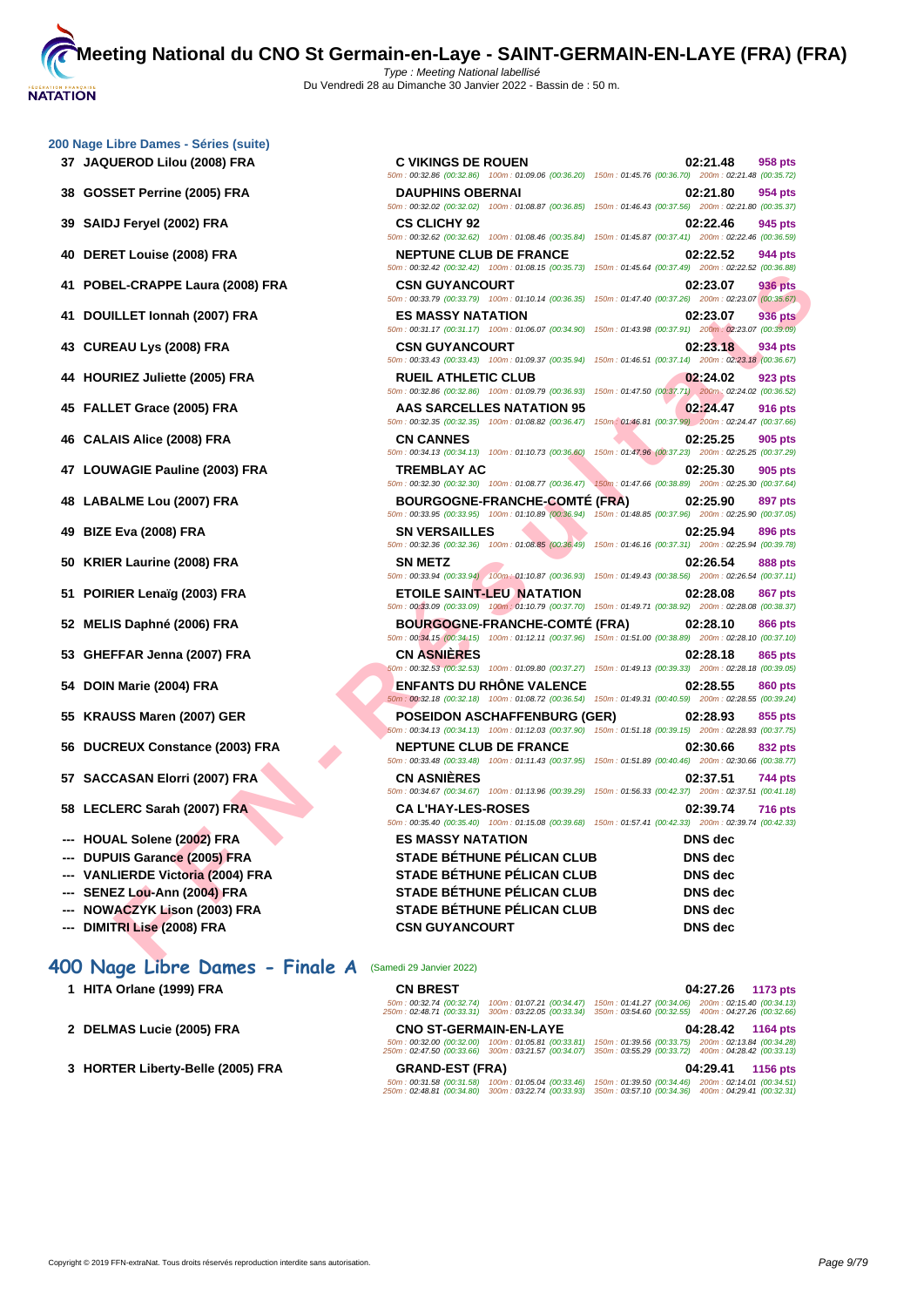| 4 JOMINET Lou (2005) LUX                                           | <b>LUXEMBOURG (LUX)</b>                                                                                                                   | 04:34.92<br>1114 pts<br>50m: 00:31.47 (00:31.47) 100m: 01:05.94 (00:34.47) 150m: 01:41.31 (00:35.37) 200m: 02:16.50 (00:35.19)                                                                                    |
|--------------------------------------------------------------------|-------------------------------------------------------------------------------------------------------------------------------------------|-------------------------------------------------------------------------------------------------------------------------------------------------------------------------------------------------------------------|
|                                                                    | 250m: 02:51.91 (00:35.41) 300m: 03:27.01 (00:35.10)                                                                                       | 350m: 04:02.15 (00:35.14) 400m: 04:34.92 (00:32.77)                                                                                                                                                               |
| 5<br><b>GERHAHER Alyssa (2006) FRA</b>                             | <b>GRAND-EST (FRA)</b><br>50m: 00:31.93 (00:31.93) 100m: 01:05.77 (00:33.84)<br>250m: 02:50.38 (00:34.92) 300m: 03:26.40 (00:36.02)       | 04:35.32<br>1111 pts<br>150m: 01:40.31 (00:34.54) 200m: 02:15.46 (00:35.15)<br>350m: 04:02.13 (00:35.73) 400m: 04:35.32 (00:33.19)                                                                                |
| <b>TOURNAY Sarah (2008) FRA</b><br>6                               | <b>CNO ST-GERMAIN-EN-LAYE</b><br>50m: 00:32.46 (00:32.46) 100m: 01:07.24 (00:34.78)                                                       | 04:35.78<br><b>1107 pts</b><br>150m: 01:42.51 (00:35.27) 200m: 02:17.54 (00:35.03)                                                                                                                                |
|                                                                    | 250m: 02:52.85 (00:35.31) 300m: 03:28.20 (00:35.35)                                                                                       | 350m: 04:03.00 (00:34.80) 400m: 04:35.78 (00:32.78)                                                                                                                                                               |
| 7 LENOIR Melanie (2006) FRA                                        | <b>CN MELUN VAL DE SEINE</b><br>50m: 00:31.79 (00:31.79) 100m: 01:06.50 (00:34.71)<br>250m: 02:52.36 (00:35.37) 300m: 03:28.19 (00:35.83) | 04:38.60<br><b>1086 pts</b><br>150m: 01:41.59 (00:35.09) 200m: 02:16.99 (00:35.40)<br>350m: 04:03.76 (00:35.57) 400m: 04:38.60 (00:34.84)                                                                         |
| 8 VASQUEZ Lucie (2004) FRA                                         | <b>ES MASSY NATATION</b>                                                                                                                  | 04:45.84<br><b>1032 pts</b>                                                                                                                                                                                       |
|                                                                    | 50m: 00:31.74 (00:31.74) 100m: 01:07.14 (00:35.40)<br>250m: 02:54.49 (00:36.12) 300m: 03:31.65 (00:37.16)                                 | 150m: 01:42.27 (00:35.13) 200m: 02:18.37 (00:36.10)<br>350m: 04:08.89 (00:37.24) 400m: 04:45.84 (00:36.95)                                                                                                        |
| 400 Nage Libre Dames - Finale B 16-17 ans (Samedi 29 Janvier 2022) |                                                                                                                                           |                                                                                                                                                                                                                   |
| 1 GAZZERA Ambre (2006) FRA                                         | <b>CN BREST</b>                                                                                                                           | 04:37.13<br>1097 pts                                                                                                                                                                                              |
|                                                                    | 50m: 00:31.49 (00:31.49) 100m: 01:06.92 (00:35.43)<br>250m: 02:53.67 (00:35.42) 300m: 03:28.91 (00:35.24)                                 | 150m: 01:42.09 (00:35.17) 200m: 02:18.25 (00:36.16)<br>350m : 04:03.32 (00:34.41) 400m : 04:37.13 (00:33.81)                                                                                                      |
| 2 RAZZOUME Sheynis (2006) FRA                                      | <b>GRAND-EST (FRA)</b>                                                                                                                    | 04:40.22<br>1074 pts                                                                                                                                                                                              |
|                                                                    | 50m: 00:31.78 (00:31.78) 100m: 01:06.23 (00:34.45)<br>250m: 02:52.67 (00:35.71) 300m: 03:29.05 (00:36.38)                                 | 150m: 01:41.37 (00:35.14) 200m: 02:16.96 (00:35.59)<br>350m: 04:05.08 (00:36.03) 400m: 04:40.22 (00:35.14)                                                                                                        |
| 3 HESSE Sarah (2005) FRA                                           | SN METZ                                                                                                                                   | 04:43.90<br>1046 pts                                                                                                                                                                                              |
|                                                                    | 50m: 00:31.93 (00:31.93) 100m: 01:06.96 (00:35.03)<br>250m: 02:55.52 (00:36.61) 300m: 03:32.12 (00:36.60)                                 | 150m: 01:42.70 (00:35.74) 200m: 02:18.91 (00:36.21)<br>350m: 04:09.21 (00:37.09) 400m: 04:43.90 (00:34.69)                                                                                                        |
| 4 HRIC Laura (2005) LUX                                            | <b>SWIMMING CLUB LUXEMBOURG (LUX)</b>                                                                                                     | 04:51.41<br>992 pts                                                                                                                                                                                               |
|                                                                    |                                                                                                                                           | 50m: 00:32.81 (00:32.81) 100m: 01:08.93 (00:36.12) 150m: 01:46.22 (00:37.29) 200m: 02:23.36 (00:37.14)<br>250m: 03:01.02 (00:37.66) 300m: 03:38.61 (00:37.59) 350m: 04:15.76 (00:37.15) 400m: 04:51.41 (00:35.65) |
| <b>MARQUES Justine (2005) FRA</b><br>5                             | <b>CA ORSAY</b>                                                                                                                           | 04:53.32<br>978 pts                                                                                                                                                                                               |
|                                                                    | 250m: 03:00.86 (00:37.62) 300m: 03:38.81 (00:37.95)                                                                                       | 50m : 00:32.86 (00:32.86) 100m : 01:08.86 (00:36.00) 150m : 01:45.78 (00:36.92) 200m : 02:23.24 (00:37.46)<br>350m: 04:16.58 (00:37.77) 400m: 04:53.32 (00:36.74)                                                 |
| TIMM Franka (2006) GER<br>6                                        | <b>POSEIDON ASCHAFFENBURG (GER)</b>                                                                                                       | 04:57.25<br>950 pts                                                                                                                                                                                               |
|                                                                    |                                                                                                                                           | 50m: 00:32.24 (00:32.24) 100m: 01:08.53 (00:36.29) 150m: 01:45.91 (00:37.38) 200m: 02:23.72 (00:37.81)<br>250m: 03:01.50 (00:37.78) 300m: 03:40.05 (00:38.55) 350m: 04:18.48 (00:38.43) 400m: 04:57.25 (00:38.77) |
| 7 PADOU Elisa (2006) FRA                                           | <b>SN METZ</b>                                                                                                                            | 05:16.40<br>821 pts<br>50m : 00:33.56 (00:33.56) 100m : 01:12.57 (00:39.01) 150m : 01:52.53 (00:39.96) 200m : 02:32.96 (00:40.43)                                                                                 |
|                                                                    |                                                                                                                                           | 250m: 03:14.50 (00:41.54) 300m: 03:55.59 (00:41.09) 350m: 04:36.73 (00:41.14) 400m: 05:16.40 (00:39.67)                                                                                                           |
| SOUBIES Beatrice (2005) FRA                                        | <b>RACING CLUB DE FRANCE</b>                                                                                                              | <b>DNS</b> dec                                                                                                                                                                                                    |
| 400 Nage Libre Dames - Finale C 14-15 ans (Samedi 29 Janvier 2022) |                                                                                                                                           |                                                                                                                                                                                                                   |
| <b>MONGIN Sthélyna (2007) FRA</b><br>1.                            | <b>ES MASSY NATATION</b>                                                                                                                  | 04:44.62<br>1041 pts                                                                                                                                                                                              |
|                                                                    | 50m: 00:31.65 (00:31.65) 100m: 01:07.85 (00:36.20)<br>250m: 02:57.19 (00:36.12) 300m: 03:34.21 (00:37.02)                                 | 150m: 01:43.92 (00:36.07) 200m: 02:21.07 (00:37.15)<br>350m: 04:10.65 (00:36.44) 400m: 04:44.62 (00:33.97)                                                                                                        |
| 2 HAMELIN Lili-Jeanne (2007) FRA                                   | <b>CNO ST-GERMAIN-EN-LAYE</b>                                                                                                             | 04:44.95<br>1039 pts<br>50m: 00:33.11 (00:33.11) 100m: 01:08.91 (00:35.80) 150m: 01:45.70 (00:36.79) 200m: 02:22.87 (00:37.17)                                                                                    |
|                                                                    |                                                                                                                                           | 250m: 02:59.87 (00:37.00) 300m: 03:37.03 (00:37.16) 350m: 04:11.64 (00:34.61) 400m: 04:44.95 (00:33.31)                                                                                                           |
| 3 BOULAOUED Calie (2007) FRA                                       | <b>ETOILES 92</b><br>50m: 00:32.05 (00:32.05) 100m: 01:07.83 (00:35.78)                                                                   | 04:49.36<br><b>1007 pts</b><br>150m: 01:44.72 (00:36.89) 200m: 02:21.42 (00:36.70)                                                                                                                                |
|                                                                    | 300m: 03:35.65 (00:37.41)<br>250m: 02:58.24 (00:36.82)                                                                                    | 350m: 04:12.61 (00:36.96) 400m: 04:49.36 (00:36.75)                                                                                                                                                               |
| 4 BEUCecile (2007) FRA                                             | SN METZ<br>50m: 00:32.56 (00:32.56)<br>100m: 01:08.90 (00:36.34)                                                                          | 04:52.80<br><b>982 pts</b><br>150m: 01:45.76 (00:36.86) 200m: 02:22.98 (00:37.22)                                                                                                                                 |
|                                                                    | 250m: 03:00.65 (00:37.67) 300m: 03:38.44 (00:37.79)                                                                                       | 350m: 04:16.37 (00:37.93) 400m: 04:52.80 (00:36.43)                                                                                                                                                               |
| <b>BIZE Eva (2008) FRA</b><br>5                                    | <b>SN VERSAILLES</b><br>50m: 00:33.11 (00:33.11) 100m: 01:10.16 (00:37.05)                                                                | 04:53.51<br>977 pts<br>150m: 01:47.53 (00:37.37) 200m: 02:25.61 (00:38.08)                                                                                                                                        |
|                                                                    | 250m: 03:03.12 (00:37.51) 300m: 03:41.02 (00:37.90)                                                                                       | 350m: 04:18.11 (00:37.09) 400m: 04:53.51 (00:35.40)                                                                                                                                                               |
| POBEL-CRAPPE Laura (2008) FRA<br>6                                 | <b>CSN GUYANCOURT</b><br>50m: 00:33.85 (00:33.85) 100m: 01:10.73 (00:36.88)                                                               | 04:54.17<br>972 pts<br>150m: 01:48.19 (00:37.46) 200m: 02:25.83 (00:37.64)                                                                                                                                        |
|                                                                    | 250m: 03:03.72 (00:37.89) 300m: 03:41.52 (00:37.80)<br><b>CSN GUYANCOURT</b>                                                              | 350m: 04:18.88 (00:37.36) 400m: 04:54.17 (00:35.29)                                                                                                                                                               |
| 7 CUREAU Lys (2008) FRA                                            | 50m: 00:34.10 (00:34.10) 100m: 01:11.39 (00:37.29)<br>250m: 03:05.90 (00:38.50) 300m: 03:43.92 (00:38.02)                                 | 04:59.55<br>934 pts<br>150m: 01:49.51 (00:38.12) 200m: 02:27.40 (00:37.89)                                                                                                                                        |
|                                                                    |                                                                                                                                           | 350m: 04:22.46 (00:38.54) 400m: 04:59.55 (00:37.09)                                                                                                                                                               |
| 8 BARBOSA Domitilla (2007) FRA                                     | <b>CNO ST-GERMAIN-EN-LAYE</b>                                                                                                             | 05:04.59<br>900 pts                                                                                                                                                                                               |

**1 HITA Orlane (1999) FRA CN BREST 04:30.54 1147 pts**

50m : 00:31.39 (00:31.39) 100m : 01:05.46 (00:34.07) 150m : 01:39.80 (00:34.34) 200m : 02:14.47 (00:34.67) 250m : 02:48.06 (00:33.59) 300m : 03:22.38 (00:34.32) 350m : 03:57.02 (00:34.64) 400m : 04:30.54 (00:33.52)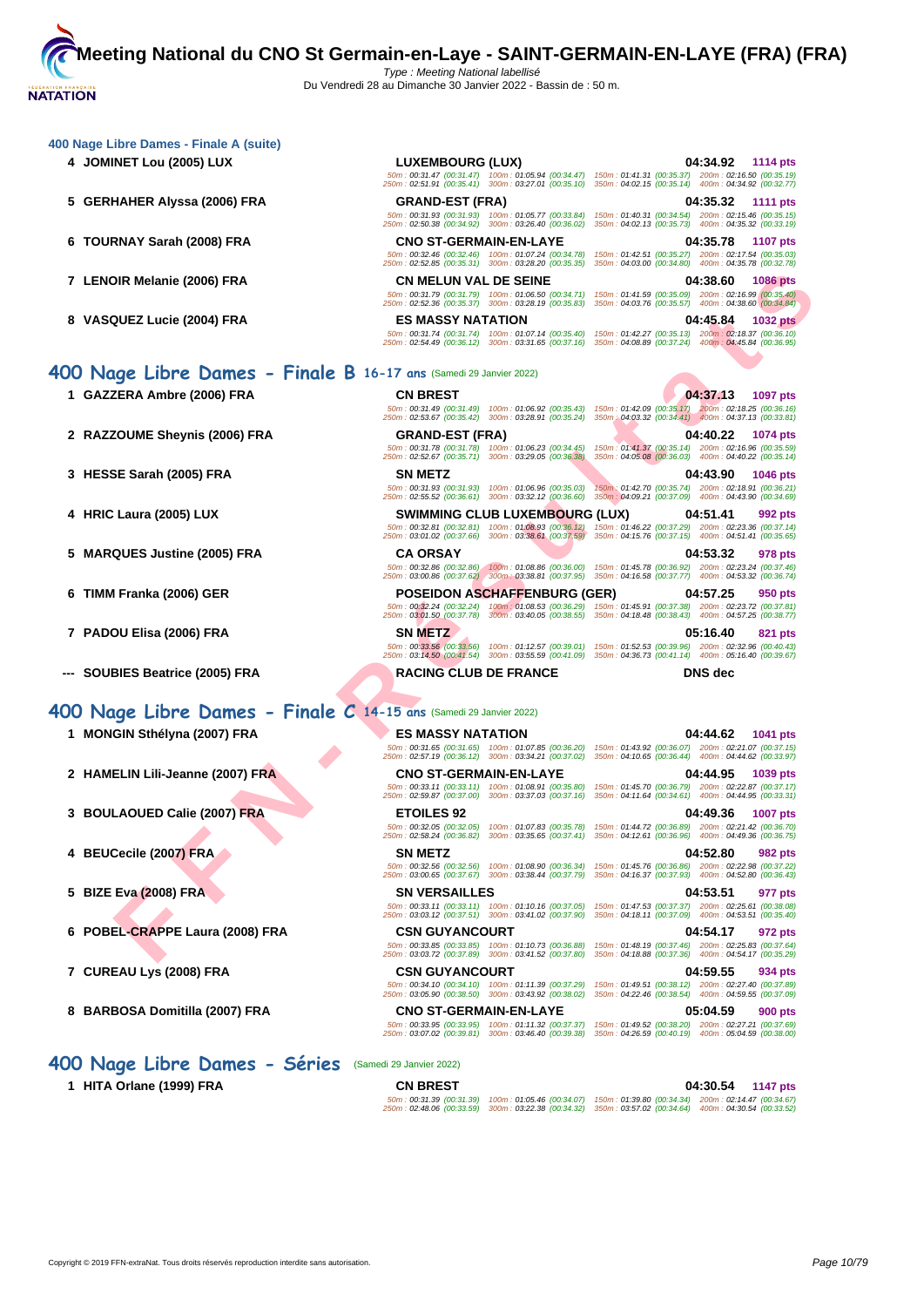**[400 Nage](http://www.ffnatation.fr/webffn/index.php) Libre Dames - Séries (suite)**

**FIFA CRAME RAY SENDERE REAL ORDERED AND DESCRIPEION CONSUMERED AND DESCRIPEION OF A SAME CONSUMERED AND DESCRIPEION OF A SAME CONSUMERED AND DESCRIPEION OF A SAME CONSUMERED AND DESCRIPEION OF A SAME CONSUMERED AND DESCR 2 HORTER Liberty-Belle (2005) FRA GRAND-EST (FRA) 04:32.12 1135 pts** 50m : 00:31.70 (00:31.70) 100m : 01:06.37 (00:34.67) 150m : 01:40.84 (00:34.47) 200m : 02:15.66 (00:34.82) 250m : 02:50.48 (00:34.82) 300m : 03:24.84 (00:34.36) 350m : 03:59.22 (00:34.38) 400m : 04:32.12 (00:32.90) **3 AMBRASS Lilou (2002) FRA ES MASSY NATATION 04:33.37 1125 pts** 50m : 00:31.39 (00:31.39) 100m : 01:05.69 (00:34.30) 150m : 01:40.28 (00:34.59) 200m : 02:15.34 (00:35.06) 250m : 02:50.42 (00:35.08) 300m : 03:25.24 (00:34.82) 350m : 04:00.23 (00:34.99) 400m : 04:33.37 (00:33.14) **4 DELMAS Lucie (2005) FRA CNO ST-GERMAIN-EN-LAYE 04:33.99 1121 pts** 50m : 00:30.82 (00:30.82) 100m : 01:04.81 (00:33.99) 150m : 01:38.98 (00:34.17) 200m : 02:13.56 (00:34.58) 250m : 02:48.90 (00:35.34) 300m : 03:24.27 (00:35.37) 350m : 03:59.91 (00:35.64) 400m : 04:33.99 (00:34.08) **5 PREITER Emmy (2005) FRA GRAND-EST (FRA) 04:36.87 1099 pts** 50m : 00:30.48 (00:30.48) 100m : 01:04.48 (00:34.00) 150m : 01:39.29 (00:34.81) 200m : 02:14.91 (00:35.62) 250m : 02:50.59 (00:35.68) 300m : 03:26.16 (00:35.57) 350m : 04:02.05 (00:35.89) 400m : 04:36.87 (00:34.82) **6 GERHAHER Alyssa (2006) FRA GRAND-EST (FRA) 04:37.15 1097 pts** 50m : 00:31.51 (00:31.51) 100m : 01:06.08 (00:34.57) 150m : 01:41.66 (00:35.58) 200m : 02:16.62 (00:34.96) 250m : 02:52.15 (00:35.53) 300m : 03:27.66 (00:35.51) 350m : 04:03.47 (00:35.81) 400m : 04:37.15 (00:33.68) **7 LENOIR Melanie (2006) FRA CN MELUN VAL DE SEINE 04:38.32 1088 pts** 50m : 00:31.47 (00:31.47) 100m : 01:05.80 (00:34.33) 150m : 01:41.36 (00:35.56) 200m : 02:17.12 (00:35.76) 250m : 02:52.84 (00:35.72) 300m : 03:28.87 (00:36.03) 350m : 04:03.71 (00:34.84) 400m : 04:38.32 (00:34.61) **8 TOURNAY Sarah (2008) FRA CNO ST-GERMAIN-EN-LAYE 04:39.81 1077 pts** 50m : 00:32.67 (00:32.67) 100m : 01:08.59 (00:35.92) 150m : 01:44.17 (00:35.58) 200m : 02:19.54 (00:35.37) 250m : 02:54.80 (00:35.26) 300m : 03:30.69 (00:35.89) 350m : 04:05.85 (00:35.16) 400m : 04:39.81 (00:33.96) **9 JOMINET Lou (2005) LUX LUXEMBOURG (LUX) 04:39.95 1076 pts** 50m : 00:31.52 (00:31.52) 100m : 01:07.00 (00:35.48) 150m : 01:42.47 (00:35.47) 200m : 02:18.00 (00:35.53) 250m : 02:53.59 (00:35.59) 300m : 03:29.89 (00:36.30) 350m : 04:05.72 (00:35.83) 400m : 04:39.95 (00:34.23) **10 VASQUEZ Lucie (2004) FRA ES MASSY NATATION 04:40.69 1070 pts** 50m : 00:30.49 (00:30.49) 100m : 01:03.97 (00:33.48) 150m : 01:39.13 (00:35.16) 200m : 02:15.31 (00:36.18) 250m : 02:51.86 (00:36.55) 300m : 03:28.86 (00:37.00) 350m : 04:06.51 (00:37.65) 400m : 04:40.69 (00:34.18) **11 VANLIERDE Victoria (2004) FRA STADE BÉTHUNE PÉLICAN CLUB 04:40.98 1068 pts** 50m : 00:30.79 (00:30.79) 100m : 01:05.51 (00:34.72) 150m : 01:40.25 (00:34.74) 200m : 02:16.83 (00:36.58) 250m : 02:53.04 (00:36.21) 300m : 03:29.72 (00:36.68) 350m : 04:06.14 (00:36.42) 400m : 04:40.98 (00:34.84) **12 RAZZOUME Sheynis (2006) FRA GRAND-EST (FRA) 04:41.00 1068 pts** 50m : 00:31.66 (00:31.66) 100m : 01:06.35 (00:34.69) 150m : 01:41.81 (00:35.46) 200m : 02:18.05 (00:36.24) 250m : 02:54.19 (00:36.14) 300m : 03:30.37 (00:36.18) 350m : 04:06.12 (00:35.75) 400m : 04:41.00 (00:34.88) **13 GAZZERA Ambre (2006) FRA CN BREST 04:42.67 1056 pts** 50m : 00:32.34 (00:32.34) 100m : 01:08.12 (00:35.78) 150m : 01:44.64 (00:36.52) 200m : 02:21.34 (00:36.70) 250m : 02:57.24 (00:35.90) 300m : 03:33.38 (00:36.14) 350m : 04:08.62 (00:35.24) 400m : 04:42.67 (00:34.05) **14 MEGHEZ Mathilde (2003) FRA SN METZ 04:42.70 1055 pts** 50m : 00:32.20 (00:32.20) 100m : 01:07.44 (00:35.24) 150m : 01:44.24 (00:36.80) 200m : 02:20.51 (00:36.27) 250m : 02:57.40 (00:36.89) 300m : 03:32.52 (00:35.12) 350m : 04:07.89 (00:35.37) 400m : 04:42.70 (00:34.81) **15 HESSE Sarah (2005) FRA SN METZ 04:43.34 1051 pts** 50m : 00:32.31 (00:32.31) 100m : 01:09.20 (00:36.89) 150m : 01:45.88 (00:36.68) 200m : 02:22.78 (00:36.90) 250m : 02:58.98 (00:36.20) 300m : 03:35.15 (00:36.17) 350m : 04:10.97 (00:35.82) 400m : 04:43.34 (00:32.37) **16 MONGIN Sthélyna (2007) FRA ES MASSY NATATION 04:44.21 1044 pts** 50m : 00:31.81 (00:31.81) 100m : 01:07.29 (00:35.48) 150m : 01:44.28 (00:36.99) 200m : 02:21.10 (00:36.82) 250m : 02:57.37 (00:36.27) 300m : 03:33.82 (00:36.45) 350m : 04:09.32 (00:35.50) 400m : 04:44.21 (00:34.89) **17 SENEZ Lou-Ann (2004) FRA STADE BÉTHUNE PÉLICAN CLUB 04:44.30 1044 pts** 50m : 00:32.66 (00:32.66) 100m : 01:08.07 (00:35.41) 150m : 01:44.01 (00:35.94) 200m : 02:20.64 (00:36.63) 250m : 02:56.62 (00:35.98) 300m : 03:33.10 (00:36.48) 350m : 04:08.72 (00:35.62) 400m : 04:44.30 (00:35.58) **18 GAMER Rose-alexia (1999) FRA US VILLEJUIF NATATION 04:46.18 1030 pts** 50m : 00:31.98 (00:31.98) 100m : 01:06.30 (00:34.32) 150m : 01:42.23 (00:35.93) 200m : 02:18.93 (00:36.70) 250m : 02:55.59 (00:36.66) 300m : 03:32.37 (00:36.78) 350m : 04:09.42 (00:37.05) 400m : 04:46.18 (00:36.76) **19 DUPUIS Garance (2005) FRA STADE BÉTHUNE PÉLICAN CLUB 04:46.43 1028 pts** 50m : 00:33.02 (00:33.02) 100m : 01:09.08 (00:36.06) 150m : 01:45.56 (00:36.48) 200m : 02:22.31 (00:36.75) 250m : 02:58.97 (00:36.66) 300m : 03:36.15 (00:37.18) 350m : 04:12.30 (00:36.15) 400m : 04:46.43 (00:34.13) **20 HAMELIN Lili-Jeanne (2007) FRA CNO ST-GERMAIN-EN-LAYE 04:46.79 1025 pts** 50m : 00:32.78 (00:32.78) 100m : 01:08.71 (00:35.93) 150m : 01:45.22 (00:36.51) 200m : 02:22.21 (00:36.99) 250m : 02:58.85 (00:36.64) 300m : 03:35.60 (00:36.75) 350m : 04:11.87 (00:36.27) 400m : 04:46.79 (00:34.92) **21 GALLANT Apolline (2004) FRA SN VERSAILLES 04:46.85 1025 pts** 50m : 00:31.61 (00:31.61) 100m : 01:06.73 (00:35.12) 150m : 01:43.65 (00:36.92) 200m : 02:20.37 (00:36.72) 250m : 02:57.24 (00:36.87) 300m : 03:33.96 (00:36.72) 350m : 04:10.76 (00:36.80) 400m : 04:46.85 (00:36.09) **22 LEFEBVRE Oriane (2004) FRA STADE BÉTHUNE PÉLICAN CLUB 04:49.10 1008 pts** 50m : 00:32.18 (00:32.18) 100m : 01:08.07 (00:35.89) 150m : 01:44.63 (00:36.56) 200m : 02:21.81 (00:37.18) 250m : 02:58.70 (00:36.89) 300m : 03:35.79 (00:37.09) 350m : 04:12.87 (00:37.08) 400m : 04:49.10 (00:36.23) **23 HRIC Laura (2005) LUX SWIMMING CLUB LUXEMBOURG (LUX) 04:49.14 1008 pts** 50m : 00:32.54 (00:32.54) 100m : 01:08.32 (00:35.78) 150m : 01:45.14 (00:36.82) 200m : 02:21.96 (00:36.82) 250m : 02:58.94 (00:36.98) 300m : 03:36.10 (00:37.16) 350m : 04:13.25 (00:37.15) 400m : 04:49.14 (00:35.89) **24 BOULAOUED Calie (2007) FRA ETOILES 92 04:50.47 999 pts** 50m : 00:32.08 (00:32.08) 100m : 01:08.97 (00:36.89) 150m : 01:45.69 (00:36.72) 200m : 02:22.70 (00:37.01) 250m : 02:59.32 (00:36.62) 300m : 03:36.70 (00:37.38) 350m : 04:13.76 (00:37.06) 400m : 04:50.47 (00:36.71) **25 MARBAIS Alizée (2004) FRA SN METZ 04:53.17 979 pts** 50m : 00:33.88 (00:33.88) 100m : 01:10.20 (00:36.32) 150m : 01:47.70 (00:37.50) 200m : 02:25.05 (00:37.35) 250m : 03:02.16 (00:37.11) 300m : 03:39.37 (00:37.21) 350m : 04:16.83 (00:37.46) 400m : 04:53.17 (00:36.34)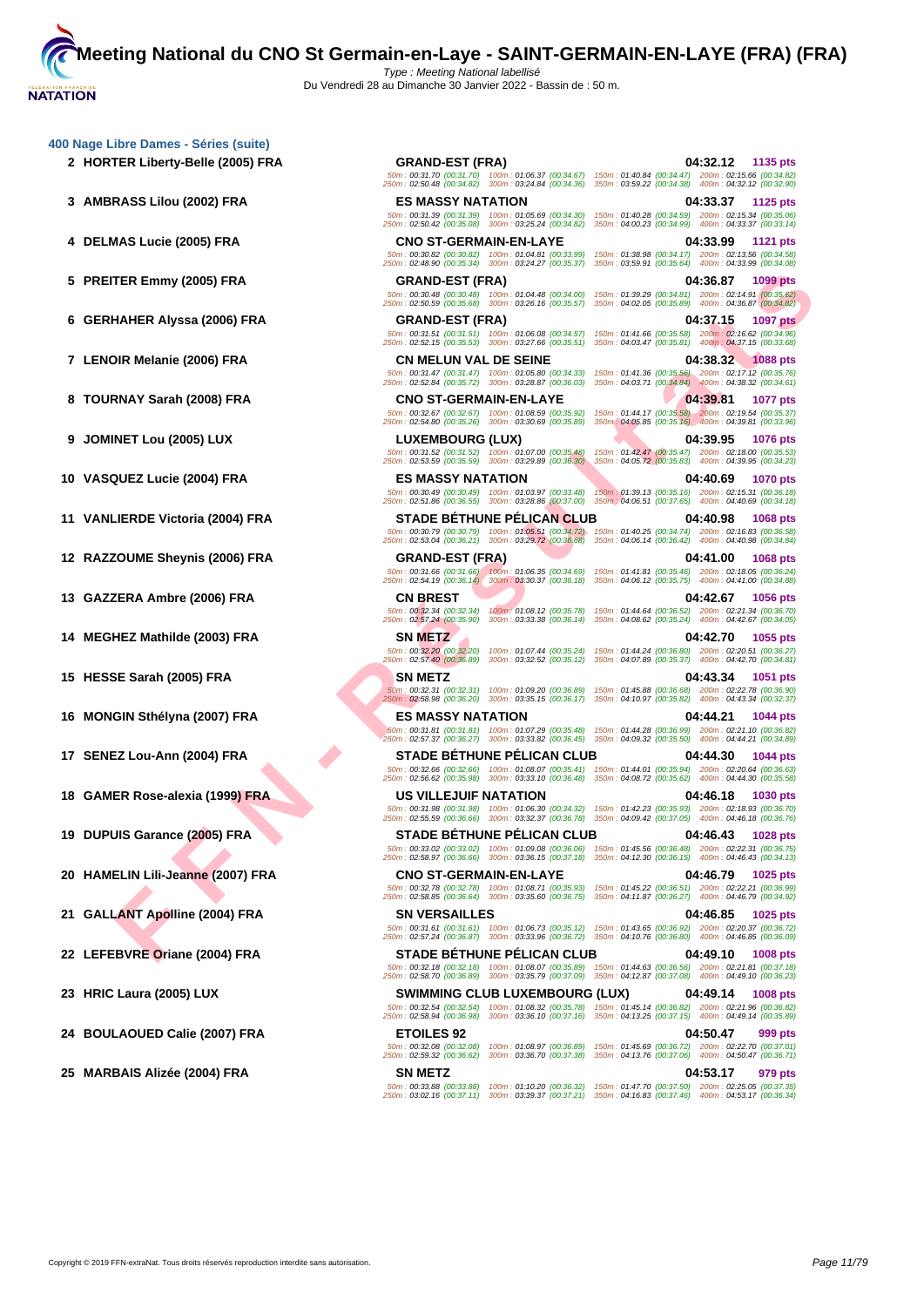| 400 Nage Libre Dames - Séries (suite)                                                    |                                                                                                                                                                                                             |                               |                                                                                                                                                                                                                                                          |                                                                                                              |                |                      |
|------------------------------------------------------------------------------------------|-------------------------------------------------------------------------------------------------------------------------------------------------------------------------------------------------------------|-------------------------------|----------------------------------------------------------------------------------------------------------------------------------------------------------------------------------------------------------------------------------------------------------|--------------------------------------------------------------------------------------------------------------|----------------|----------------------|
| 26 GUITON Lou-Anne (2003) FRA                                                            |                                                                                                                                                                                                             |                               | <b>STADE BÉTHUNE PÉLICAN CLUB</b><br>50m: 00:33.27 (00:33.27) 100m: 01:09.82 (00:36.55)<br>250m: 03:02.38 (00:37.73) 300m: 03:40.04 (00:37.66)                                                                                                           | 150m: 01:47.17 (00:37.35) 200m: 02:24.65 (00:37.48)<br>350m: 04:17.26 (00:37.22) 400m: 04:53.77 (00:36.51)   | 04:53.77       | 975 pts              |
| 27 MARQUES Justine (2005) FRA                                                            |                                                                                                                                                                                                             | <b>CA ORSAY</b>               | 50m: 00:32.85 (00:32.85) 100m: 01:09.05 (00:36.20)<br>250m: 03:01.04 (00:37.71) 300m: 03:38.54 (00:37.50)                                                                                                                                                | 150m: 01:46.15 (00:37.10) 200m: 02:23.33 (00:37.18)<br>350m: 04:17.33 (00:38.79) 400m: 04:54.23 (00:36.90)   | 04:54.23       | 972 pts              |
| 28 DUCREUX Constance (2003) FRA                                                          |                                                                                                                                                                                                             | <b>NEPTUNE CLUB DE FRANCE</b> | 50m: 00:33.88 (00:33.88) 100m: 01:11.04 (00:37.16)<br>250m: 03:06.19 (00:38.00) 300m: 03:44.39 (00:38.20)                                                                                                                                                | 150m: 01:49.72 (00:38.68) 200m: 02:28.19 (00:38.47)<br>350m: 04:22.12 (00:37.73)  400m: 04:55.79  (00:33.67) | 04:55.79       | 961 pts              |
| 29 POBEL-CRAPPE Laura (2008) FRA                                                         |                                                                                                                                                                                                             | <b>CSN GUYANCOURT</b>         | 50m: 00:34.21 (00:34.21) 100m: 01:11.29 (00:37.08)<br>250m: 03:05.10 (00:37.81) 300m: 03:42.94 (00:37.84)                                                                                                                                                | 150m: 01:49.17 (00:37.88) 200m: 02:27.29 (00:38.12)<br>350m: 04:19.73 (00:36.79) 400m: 04:56.19 (00:36.46)   | 04:56.19       | 958 pts              |
| 30 BEUCecile (2007) FRA                                                                  |                                                                                                                                                                                                             | <b>SN METZ</b>                | 50m: 00:33.27 (00:33.27) 100m: 01:10.76 (00:37.49)<br>250m: 03:05.04 (00:38.10) 300m: 03:43.01 (00:37.97) 350m: 04:21.06 (00:38.05) 400m: 04:57.44 (00:36.38)                                                                                            | 150m: 01:48.73 (00:37.97) 200m: 02:26.94 (00:38.21)                                                          | 04:57.44       | 949 pts              |
| 31 SELLIN Margot (2006) FRA                                                              |                                                                                                                                                                                                             | C VIKINGS DE ROUEN            | 50m: 00:32.97 (00:32.97) 100m: 01:09.90 (00:36.93) 150m: 01:47.75 (00:37.85) 200m: 02:26.05 (00:38.30)                                                                                                                                                   |                                                                                                              | 04:57.47       | 949 pts              |
| 32 PROUVOST Mathilde (2002) FRA                                                          |                                                                                                                                                                                                             | <b>C VIKINGS DE ROUEN</b>     | 250m: 03:03.26 (00:37.21) 300m: 03:41.84 (00:38.58)<br>50m: 00:33.20 (00:33.20) 100m: 01:09.77 (00:36.57)                                                                                                                                                | 350m: 04:20.71 (00:38.87) 400m: 04:57.47 (00:36.76)<br>150m; 01:46.89 (00:37.12) 200m: 02:24.64 (00:37.75)   | 04:58.08       | 945 pts              |
| 33 TIMM Franka (2006) GER                                                                |                                                                                                                                                                                                             |                               | 250m: 03:01.89 (00:37.25) 300m: 03:40.74 (00:38.85)<br><b>POSEIDON ASCHAFFENBURG (GER)</b><br>50m: 00:33.56 (00:33.56) 100m: 01:10.61 (00:37.05)                                                                                                         | 350m: 04:19.56 (00:38.82) 400m: 04:58.08 (00:38.52)<br>150m: 01:48.90 (00:38.29) 200m: 02:26.85 (00:37.95)   | 04:58.44       | 942 pts              |
| 34 BIZE Eva (2008) FRA                                                                   |                                                                                                                                                                                                             | <b>SN VERSAILLES</b>          | 250m: 03:04.33 (00:37.48) 300m: 03:42.51 (00:38.18)<br>50m: 00:33.23 (00:33.23) 100m: 01:10.05 (00:36.82)                                                                                                                                                | 350m: 04:20.82 (00:38.31) 400m: 04:58.44 (00:37.62)<br>150m: 01:48.62 (00:38.57) 200m: 02:27.21 (00:38.59)   | 04:59.78       | 933 pts              |
| 35 SOUBIES Beatrice (2005) FRA                                                           |                                                                                                                                                                                                             | <b>RACING CLUB DE FRANCE</b>  | 250m: 03:04.97 (00:37.76) 300m: 03:43.88 (00:38.91)                                                                                                                                                                                                      | 350m : 04:21.72 (00:37.84)  400m : 04:59.78 (00:38.06)                                                       | 05:01.46       | 921 pts              |
| 36 CUREAU Lys (2008) FRA                                                                 |                                                                                                                                                                                                             | <b>CSN GUYANCOURT</b>         | 50m: 00:33.75 (00:33.75) 100m: 01:11.18 (00:37.43)<br>250m: 03:06.48 (00:38.25) 300m: 03:45.52 (00:39.04)                                                                                                                                                | 150m: 01:49.04 (00:37.86) 200m: 02:28.23 (00:39.19)<br>350m: 04:23.88 (00:38.36) 400m: 05:01.46 (00:37.58)   | 05:01.81       | 919 pts              |
| 37 BARBOSA Domitilla (2007) FRA                                                          |                                                                                                                                                                                                             | <b>CNO ST-GERMAIN-EN-LAYE</b> | 50m: 00:34.62 (00:34.62) 100m: 01:12.20 (00:37.58)<br>250m: 03:07.46 (00:38.43) 300m: 03:45.66 (00:38.20)                                                                                                                                                | 150m: 01:50.51 (00:38.31) 200m: 02:29.03 (00:38.52)<br>350m: 04:24.33 (00:38.67) 400m: 05:01.81 (00:37.48)   | 05:01.91       | 918 pts              |
| 38 BECKER Lola (2008) FRA                                                                |                                                                                                                                                                                                             | <b>NEPTUNE CLUB DE FRANCE</b> | 50m: 00:33.70 (00:33.70) 100m: 01:09.93 (00:36.23)<br>250m: 03:06.48 (00:39.44) 300m: 03:44.94 (00:38.46)                                                                                                                                                | 150m: 01:48.35 (00:38.42) 200m: 02:27.04 (00:38.69)<br>350m: 04:24.25 (00:39.31) 400m: 05:01.91 (00:37.66)   | 05:02.72       | 912 pts              |
| 39 KRIER Laurine (2008) FRA                                                              |                                                                                                                                                                                                             | <b>SN METZ</b>                | 50m: 00:33.36 (00:33.36) 100m: 01:10.74 (00:37.38)<br>250m: 03:08.12 (00:39.79) 300m: 03:46.77 (00:38.65)                                                                                                                                                | 150m: 01:49.50 (00:38.76) 200m: 02:28.33 (00:38.83)<br>350m: 04:25.08 (00:38.31) 400m: 05:02.72 (00:37.64)   | 05:03.16       | 909 pts              |
|                                                                                          |                                                                                                                                                                                                             | 250m: 03:10.63 (00:38.02)     | 50m: 00:35.75 (00:35.75) 100m: 01:15.15 (00:39.40)<br>300m: 03:50.61 (00:39.98)                                                                                                                                                                          | 150m: 01:54.16 (00:39.01) 200m: 02:32.61 (00:38.45)<br>350m: 04:28.93 (00:38.32) 400m: 05:03.16 (00:34.23)   |                |                      |
| 40 TABIASCO Alexandra (2006) FRA                                                         |                                                                                                                                                                                                             | <b>ETOILES 92</b>             | 50m: 00:33.50 (00:33.50) 100m: 01:11.35 (00:37.85)<br>250m: 03:08.47 (00:39.29) 300m: 03:47.35 (00:38.88)                                                                                                                                                | 150m: 01:50.04 (00:38.69) 200m: 02:29.18 (00:39.14)<br>350m: 04:26.68 (00:39.33) 400m: 05:04.01 (00:37.33)   | 05:04.01       | 904 pts              |
| 41 DOIN Marie (2004) FRA                                                                 |                                                                                                                                                                                                             | 250m: 03:11.74 (00:39.86)     | <b>ENFANTS DU RHÔNE VALENCE</b><br>50m: 00:33.69 (00:33.69) 100m: 01:12.89 (00:39.20)<br>300m: 03:51.82 (00:40.08)                                                                                                                                       | 150m: 01:52.45 (00:39.56) 200m: 02:31.88 (00:39.43)<br>350m: 04:31.57 (00:39.75) 400m: 05:10.21 (00:38.64)   | 05:10.21       | 862 pts              |
| 42 PADOU Elisa (2006) FRA                                                                |                                                                                                                                                                                                             | <b>SN METZ</b>                | 50m: 00:34.92 (00:34.92) 100m: 01:14.35 (00:39.43)<br>250m: 03:12.96 (00:40.08) 300m: 03:53.51 (00:40.55) 350m: 04:34.04 (00:40.53) 400m: 05:11.82 (00:37.78)                                                                                            | 150m: 01:52.68 (00:38.33) 200m: 02:32.88 (00:40.20)                                                          | 05:11.82       | 851 pts              |
| 43 JAKOB Mia (2008) GER                                                                  |                                                                                                                                                                                                             |                               | <b>POSEIDON ASCHAFFENBURG (GER)</b><br>50m: 00:34.13 (00:34.13) 100m: 01:12.74 (00:38.61) 150m: 01:52.41 (00:39.67) 200m: 02:33.79 (00:41.38)<br>250m: 03:14.67 (00:40.88) 300m: 03:56.61 (00:41.94) 350m: 04:37.64 (00:41.03) 400m: 05:17.29 (00:39.65) |                                                                                                              | 05:17.29       | 815 pts              |
| --- HOUAL Solene (2002) FRA                                                              |                                                                                                                                                                                                             | <b>ES MASSY NATATION</b>      |                                                                                                                                                                                                                                                          |                                                                                                              | <b>DNS</b> dec |                      |
| 800 Nage Libre Dames - Séries                                                            |                                                                                                                                                                                                             | (Vendredi 28 Janvier 2022)    |                                                                                                                                                                                                                                                          |                                                                                                              |                |                      |
| 1 HORTER Liberty-Belle (2005) FRA<br>450m: 05:12.60 (00:35.86) 500m: 05:47.28 (00:34.68) | 50m : 00:32.32 (00:32.32) 100m : 01:06.66 (00:34.34) 150m : 01:40.87 (00:34.21) 200m : 02:15.52 (00:34.65) 250m : 02:51.04 (00:35.52) 300m : 03:25.93 (00:34.89) 350m : 04:01.02 (00:35.09) 400m : 03:25.93 | <b>GRAND-EST (FRA)</b>        | 550m: 06:22.77 (00:35.49) 600m: 06:57.92 (00:35.15) 650m: 07:32.61 (00:34.69) 700m: 08:07.45 (00:34.84) 750m: 08:42.04 (00:34.59)                                                                                                                        |                                                                                                              | 09:16.18       | 1138 pts<br>800m : t |

**1 HORTER Liberty-Belle (2005) FRA GRAND-EST (FRA) 09:16.18 1138 pts** 50m : 00:32.32 (00:32.32) 100m : 01:06.66 (00:34.34) 150m : 01:40.87 (00:34.21) 200m : 02:15.52 (00:34.65) 250m : 02:51.04 (00:35.52) 300m : 03:25.93 (00:34.89) 350m : 04:01.02 (00:35.09) 400m : 04:36.74 (00:35.72) 450m : 05:12.60 (00:35.86) 500m : 05:47.28 (00:34.68) 550m : 06:22.77 (00:35.49) 600m : 06:57.92 (00:35.15) 650m : 07:32.61 (00:34.69) 700m : 08:07.45 (00:34.84) 750m : 08:42.04 (00:34.59) 800m : 09:16.18 (00:34.14) **2 DELACROIX Ines (2003) FRA C VIKINGS DE ROUEN 09:24.76 1105 pts** 50m : 00:32.38 (00:32.38) [100m : 01:07.56 \(00:35.18\)](http://www.ffnatation.fr/webffn/resultats.php?idact=nat&go=epr&idcpt=75485&idepr=5) 150m : 01:42.77 (00:35.21) 200m : 02:18.56 (00:35.79) 250m : 02:54.09 (00:35.53) 300m : 03:29.79 (00:35.70) 350m : 04:05.06 (00:35.27) 400m : 04:40.72 (00:35.66)<br>450m : **3 MEGHEZ Mathilde (2003) FRA SN METZ 09:31.45 1080 pts** 50m : 00:32.51 (00:32.51) 100m : 01:08.78 (00:36.27) 150m : 01:44.63 (00:35.85) 200m : 02:20.59 (00:35.86) 250m : 02:56.43 (00:35.84) 300m : 03:32.65 (00:36.22) 350m : 04:09.03 (00:36.38) 400m : 04:45.47 (00:36.44)<br>450m : **4 GERHAHER Alyssa (2006) FRA GRAND-EST (FRA) 09:34.46 1069 pts** .50m : 00:32.51 (00:32.51) 100m : 01:07.49 (00:34.81) 150m : 01:42.63 (00:35.21) 200m : 07:11.17 (00:35.85) 350m : 07:47.47 (00:36.80) 3:00m : 03:31.05 (00:35.71) 350m : 05:57.56 (00:36.39) 550m : 06:34.46 (00:34.59 (00:35 **5 LETOCART Luna (2006) FRA CN MELUN VAL DE SEINE 09:36.03 1063 pts** .50m : 00:32.00 (00:32.00) = 100m : 01:06.87 (00:34.87) = 150m : 01:45.26 (00:35.65) = 2018.07 = 21:48.9 (00:36.07) = 25:46.00 (00:36.67) = 35:3127 (00:36.67) = 350m : 05:27.06 (00:37.05) = 50m : 04:07.30 (00:37.06) = 50m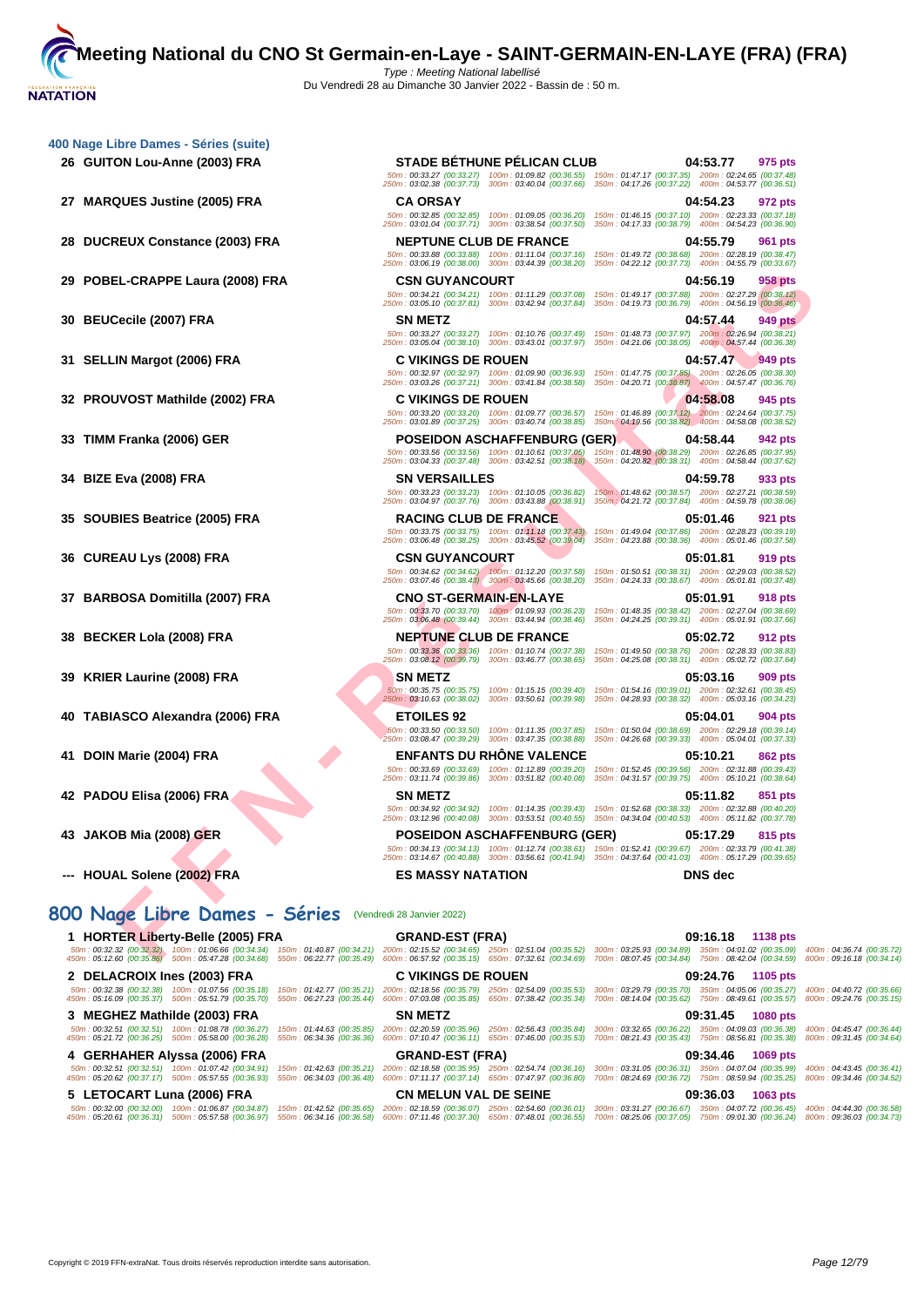| 800 Nage Libre Dames - Séries (suite)                                                                                                                                                                                                                                                                                                                                                                                                           |                                                                                                       |                                                                                                                                                                                                                    |                                                        |
|-------------------------------------------------------------------------------------------------------------------------------------------------------------------------------------------------------------------------------------------------------------------------------------------------------------------------------------------------------------------------------------------------------------------------------------------------|-------------------------------------------------------------------------------------------------------|--------------------------------------------------------------------------------------------------------------------------------------------------------------------------------------------------------------------|--------------------------------------------------------|
| 6 BOURNONVILLE Laura (2001) FRA<br>50m: 00:31.57 (00:31.57) 100m: 01:06.90 (00:35.33) 150m: 01:42.48 (00:35.58) 200m: 02:19.28 (00:36.80) 250m: 02:55.49 (00:36.21) 300m: 03:32.66 (00:37.17) 350m: 04:09.14 (00:36.48)                                                                                                                                                                                                                         | <b>CA ORSAY</b>                                                                                       | 09:43.06 1037 pts                                                                                                                                                                                                  | 400m: 04:46.46 (00:37.32)                              |
| 450m : 05:23.42 (00:36.96) 500m : 06:00.94 (00:37.52) 550m : 06:37.91 (00:36.97) 600m : 07:15.74 (00:37.83) 650m : 07:53.18 (00:37.44) 700m : 08:30.62 (00:37.44) 750m : 09:07.42 (00:36.80) 800m : 09:43.06 (00:35.64)                                                                                                                                                                                                                         |                                                                                                       |                                                                                                                                                                                                                    |                                                        |
| 7 DELEUSE Zoe (2006) FRA<br>50m; 00:32.15 (00:32.15) 100m; 01:07.09 (00:34.94) 150m; 01:42.24 (00:35.15) 200m; 02:18.12 (00:35.88) 250m; 02:54.43 (00:36.31)                                                                                                                                                                                                                                                                                    | <b>GRAND-EST (FRA)</b>                                                                                | 09:43.82<br>1034 pts<br>300m: 03:31.04 (00:36.61) 350m: 04:07.71 (00:36.67)                                                                                                                                        | 400m: 04:44.81 (00:37.10)                              |
| 450m : 05:22.01 (00:37.20) 500m : 05:59.47 (00:37.46) 550m : 06:37.06 (00:37.59) 600m : 07:14.73 (00:37.67) 650m : 07:52.28 (00:37.55)                                                                                                                                                                                                                                                                                                          |                                                                                                       | 700m: 08:30.09 (00:37.81) 750m: 09:07.41 (00:37.32) 800m: 09:43.82 (00:36.41)                                                                                                                                      |                                                        |
| 8 PRUNGNAUD Sara (2006) FRA<br>50m: 00:33.57 (00:33.57) 100m: 01:09.79 (00:36.22) 150m: 01:46.40 (00:36.61) 200m: 02:23.10 (00:36.70) 250m: 02:59.91 (00:36.81) 300m: 03:36.58 (00:36.58 (00:36.67) 350m: 04:13.87 (00:37.29) 400m: 04:50.63 (00:36.76)                                                                                                                                                                                         | <b>C VIKINGS DE ROUEN</b>                                                                             | 09:44.01<br><b>1034 pts</b>                                                                                                                                                                                        |                                                        |
| 450m: 05:27.63 (00:37.00) 500m: 06:04.55 (00:36.92) 550m: 06:41.75 (00:37.20) 600m: 07:18.72 (00:36.97) 650m: 07:55.48 (00:36.76) 700m: 08:32.68 (00:37.20) 750m: 09:09.17 (00:36.49) 800m: 09:44.01 (00:34.84)                                                                                                                                                                                                                                 |                                                                                                       |                                                                                                                                                                                                                    |                                                        |
| 9 GALLANT Apolline (2004) FRA<br>50m: 00:33.14 (00:33.14) 100m: 01:09.23 (00:36.09)                                                                                                                                                                                                                                                                                                                                                             | <b>SN VERSAILLES</b><br>150m: 01:45.99 (00:36.76) 200m: 02:23.58 (00:37.59) 250m: 03:00.80 (00:37.22) | 09:46.39<br>1025 pts<br>300m: 03:38.17 (00:37.37) 350m: 04:14.94 (00:36.77) 400m: 04:52.44 (00:37.50                                                                                                               |                                                        |
| 450m: 05:29.19 (00:36.75) 500m: 06:06.23 (00:37.04)<br>550m: 06:43.31 (00:37.08)<br>10 HOCQUARD Margaux (2002) FRA                                                                                                                                                                                                                                                                                                                              | 600m: 07:20.46 (00:37.15) 650m: 07:57.20 (00:36.74)<br><b>SN VERSAILLES</b>                           | 700m: 08:33.92 (00:36.72) 750m: 09:10.51 (00:36.59) 800m: 09:46.39 (00:35.88)<br>09:48.81<br><b>1016 pts</b>                                                                                                       |                                                        |
| 50m: 00:32.75 (00:32.75) 100m: 01:08.74 (00:35.99) 150m: 01:45.31 (00:36.57) 200m: 02:22.36 (00:37.05) 250m: 02:58.98 (00:36.62) 300m: 03:36.30 (00:37.32) 350m: 04:13.52 (00:37.22) 400m: 04:51.52 (00:37.35 (00:38.00)                                                                                                                                                                                                                        |                                                                                                       |                                                                                                                                                                                                                    |                                                        |
| 450m: 05:28.62 (00:37.10) 500m: 06:06.64 (00:38.02) 550m: 06:44.04 (00:37.40)<br>11 SELLIN Margot (2006) FRA                                                                                                                                                                                                                                                                                                                                    | <b>C VIKINGS DE ROUEN</b>                                                                             | 600m: 07:21.73 (00:37.69) 650m: 07:58.91 (00:37.18) 700m: 08:35.88 (00:36.97) 750m: 09:12.74 (00:36.86) 800m: 09:48.81 (00:36.07)<br>09:51.54<br><b>1006 pts</b>                                                   |                                                        |
| 50m: 00:32.70 (00:32.70) 100m: 01:08.97 (00:36.27) 150m: 01:45.56 (00:36.59) 200m: 02:22.53 (00:36.97) 250m: 02:59.16 (00:36.63) 300m: 03:36.44 (00:37.28) 350m: 04:13.64 (00:37.28) 400m: 04:13.64 (00:37.20) 400m: 04:51.33<br>450m: 05:28.66 (00:37.33) 500m: 06:06.37 (00:37.71) 550m: 06:44.50 (00:38.13) 600m: 07:22.27 (00:37.77) 650m: 08:00.06 (00:37.79) 700m: 08:37.89 (00:37.89 750m: 09:16.16 (00:38.27) 800m: 09:51.54 (00:33.38) |                                                                                                       |                                                                                                                                                                                                                    |                                                        |
| 12 MARBAIS Alizée (2004) FRA                                                                                                                                                                                                                                                                                                                                                                                                                    | <b>SN METZ</b>                                                                                        | 09:52.82<br><b>1002 pts</b>                                                                                                                                                                                        |                                                        |
| 50m: 00:32.56 (00:32.56) 100m: 01:08.39 (00:35.83) 150m: 01:44.79 (00:36.40) 200m: 02:21.61 (00:36.82) 250m: 02:58.76 (00:37.15) 300m; 03:36.16 (00:37.40) 350m: 04:13.36 (00:37.20) 400m: 04:51.09 (00:37.73)<br>450m : 05:28.77 (00:37.68) 500m : 06:06.67 (00:37.90) 550m : 06:44.62 (00:37.95) 600m : 07:22.88 (00:38.26) 650m : 08:01.02 (00:38.14) 700m 08:38.76 (00:37.74) 750m : 09:16.15 (00:37.39) 800m : 09:52.82 (00:36.67)         |                                                                                                       |                                                                                                                                                                                                                    |                                                        |
| 13 NOVAK Emma (2003) FRA                                                                                                                                                                                                                                                                                                                                                                                                                        | <b>ES NANTERRE</b>                                                                                    | 09:54.33<br><b>996 pts</b>                                                                                                                                                                                         |                                                        |
| 50m: 00:32.85 (00:32.85) 100m: 01:07.98 (00:35.13) 150m: 01:43.99 (00:36.01) 200m: 02:20.45 (00:36.46) 250m: 02:57.81 (00:37.36) 300m: 03:35.28 (00:37.47) 350m: 04:13.36 (00:38.08)<br>450m : 05:28.73 (00:37.75) 500m : 06:06.62 (00:37.89) 550m : 06:44.60 (00:37.98) 600m : 07:22.39 (00:37.79) 650m : 08:00.62 (00:38.23) 700m : 08:38.45 (00:37.83) 750m : 09:15.89 (00:37.44)                                                            |                                                                                                       |                                                                                                                                                                                                                    | 400m: 04:50.98 (00:37.62)<br>800m: 09:54.33 (00:38.44) |
| 14 NOVAK Anais (2006) FRA                                                                                                                                                                                                                                                                                                                                                                                                                       | <b>STADE FRANÇAIS O COURBEVOIE</b>                                                                    | 09:59.48<br>978 pts                                                                                                                                                                                                |                                                        |
| 50m: 00:32.52 (00:32.52) 100m: 01:08.91 (00:36.39) 150m: 01:46.28 (00:37.37) 200m: 02:25.32 (00:39.04) 250m: 03:02.89 (00:37.57) 300m: 03:41.49 (00:38.60) 350m: 04:19.31 (00:37.62)<br>450m : 05:36.32 (00:38.06) 500m : 06:15.07 (00:38.75) 550m : 06:53.23 (00:38.16) 600m : 07:31.61 (00:38.38) 650m : 08:09.03 (00:37.42) 700m : 08:46.96 (00:37.93) 750m : 09:23.61 (00:36.65)                                                            |                                                                                                       |                                                                                                                                                                                                                    | 400m: 04:58.26 (00:38.95)<br>800m: 09:59.48 (00:35.87) |
| 15 POBEL-CRAPPE Laura (2008) FRA                                                                                                                                                                                                                                                                                                                                                                                                                | <b>CSN GUYANCOURT</b>                                                                                 | 10:02.22<br>968 pts                                                                                                                                                                                                |                                                        |
| 50m: 00:34.28 (00:34.28) 100m: 01:11.99 (00:37.71) 150m: 01:49.26 (00:37.27) 200m: 02:27.57 (00:38.31) 250m: 03:05.62 (00:38.05) 300m: 03:44.06 (00:38.44) 350m: 04:21.50 (00:37.44)<br>450m: 05:37.07 (00:37.45) 500m: 06:15.45 (00:38.38) 550m: 06:53.38 (00:37.93)                                                                                                                                                                           | 600m: 07:31.71 (00:38.33) 650m: 08:09.73 (00:38.02)                                                   | 700m: 08:47.94 (00:38.21) 750m: 09:25.28 (00:37.34)                                                                                                                                                                | 400m: 04:59.62 (00:38.12)<br>800m: 10:02.22 (00:36.94) |
| 16 BIZE Eva (2008) FRA                                                                                                                                                                                                                                                                                                                                                                                                                          | <b>SN VERSAILLES</b>                                                                                  | 10:04.70<br>959 pts                                                                                                                                                                                                |                                                        |
| 50m : 00:34.19 (00:34.19) 100m : 01:12.83 (00:38.64) 150m : 01:50.40 (00:37.57) 200m : 02:29.58 (00:39.18) 250m : 03:07.66 (00:38.08) 300m : 03:46.29 (00:38.63) 350m : 04:24.50 (00:38.21) 400m : 05:03.36 (00:38.86)<br>450m: 05:40.80 (00:37.44) 500m: 06:19.23 (00:38.43) 550m: 06:56.87 (00:37.64) 600m: 07:35.46 (00:38.59) 650m: 08:12.75 (00:37.29) 700m: 08:51.70 (00:38.95) 750m: 09:28.33 (00:36.63) 800m: 10:04.70 (00:38.37)       |                                                                                                       |                                                                                                                                                                                                                    |                                                        |
| 17 BEUCecile (2007) FRA                                                                                                                                                                                                                                                                                                                                                                                                                         | <b>SN METZ</b>                                                                                        | 10:05.39<br>957 pts                                                                                                                                                                                                |                                                        |
| 50m: 00:33.53 (00:33.53) 100m: 01:11.25 (00:37.72) 150m: 01:49.53 (00:38.28)<br>450m: 05:38.19 (00:37.99) 500m: 06:16.65 (00:38.46) 550m: 06:54.89 (00:38.24)                                                                                                                                                                                                                                                                                   | 600m: 07:33.55 (00:38.66) 650m: 08:11.96 (00:38.41)                                                   | 200m: 02:27.61 (00:38.08) 250m: 03:05.84 (00:38.23) 300m: 03:43.88 (00:38.04) 350m: 04:21.91 (00:38.03) 400m: 05:00.20 (00:38.29)<br>700m: 08:50.27 (00:38.31) 750m: 09:28.34 (00:38.07) 800m: 10:05.39 (00:37.05) |                                                        |
| 18 CUREAU Lys (2008) FRA                                                                                                                                                                                                                                                                                                                                                                                                                        | <b>CSN GUYANCOURT</b>                                                                                 | 10:10.08<br>940 pts                                                                                                                                                                                                |                                                        |
| 50m: 00:34.64 (00:34.64) 100m: 01:12.88 (00:38.24) 150m: 01:51.21 (00:38.33) 200m: 02:29.52 (00:38.31) 250m: 03:07.61 (00:38.09) 300m: 03:46.20 (00:38.59) 350m: 04:24.62 (00:38.42) 400m: 05:03.52 (00:38.90)<br>450m: 05:41.89 (00:38.37) 500m: 06:20.56 (00:38.67) 550m: 06:59.25 (00:38.69)                                                                                                                                                 |                                                                                                       | 600m: 07:37.56 (00:38.31) 650m: 08:15.86 (00:38.30) 700m: 08:54.33 (00:38.47) 750m: 09:32.34 (00:38.01) 800m: 10:10.08 (00:37.74)                                                                                  |                                                        |
| 19 OTERO Ellie-Garance (2005) FRA<br>50m: 00:33.85 (00:33.85) 100m: 01:11.42 (00:37.57) 150m: 01:49.87 (00:38.45)                                                                                                                                                                                                                                                                                                                               | <b>C VIKINGS DE ROUEN</b><br>200m: 02:28.47 (00:38.60) 250m: 03:07.34 (00:38.87)                      | 10:11.05<br>937 pts<br>300m: 03:46.07 (00:38.73) 350m: 04:25.06 (00:38.99) 400m: 05:03.67 (00:38.61)                                                                                                               |                                                        |
| 450m: 05:42.04 (00:38.37) 500m: 06:20.93 (00:38.89) 550m: 07:00.13 (00:39.20)                                                                                                                                                                                                                                                                                                                                                                   | 600m: 07:38.88 (00:38.75) 650m: 08:17.77 (00:38.89)                                                   | 700m: 08:56.01 (00:38.24) 750m: 09:34.25 (00:38.24) 800m: 10:11.05 (00:36.80)                                                                                                                                      |                                                        |
| 20 BEAUD Mathilde (2005) FRA<br>50m: 00:32.74 (00:32.74) 100m: 01:08.90 (00:36.16) 150m: 01:46.40 (00:37.50) 200m: 02:24.46 (00:38.06) 250m: 03:02.22 (00:37.76)                                                                                                                                                                                                                                                                                | <b>SN METZ</b>                                                                                        | 10:11.08<br>937 pts<br>300m: 03:41.16 (00:38.94) 350m: 04:19.98 (00:38.82) 400m: 04:59.06 (00:39.08)                                                                                                               |                                                        |
| 450m : 05:38.09 (00:39.03) 500m : 06:17.39 (00:39.30) 550m : 06:56.40 (00:39.01) 600m : 07:35.65 (00:39.25) 650m : 08:14.46 (00:38.81) 700m : 08:54.17 (00:39.71) 750m : 09:32.53 (00:38.36)                                                                                                                                                                                                                                                    |                                                                                                       |                                                                                                                                                                                                                    | 800m: 10:11.08 (00:38.55)                              |
| 21   JAQUEROD Lilou (2008) FRA<br>50m: 00:33.62 (00:33.62) 100m: 01:11.23 (00:37.61) 150m: 01:49.72 (00:38.49) 200m: 02:28.03 (00:38.31) 250m: 03:06.46 (00:38.43)                                                                                                                                                                                                                                                                              | <b>C VIKINGS DE ROUEN</b>                                                                             | 10:14.94<br>923 pts<br>300m: 03:44.95 (00:38.49) 350m: 04:23.37 (00:38.42) 400m: 05:02.10 (00:38.73)                                                                                                               |                                                        |
| 450m: 05:40.79 (00:38.69) 500m: 06:19.52 (00:38.73) 550m: 06:58.33 (00:38.81)                                                                                                                                                                                                                                                                                                                                                                   | 600m: 07:36.73 (00:38.40) 650m: 08:17.17 (00:40.44)                                                   | 700m: 08:56.47 (00:39.30) 750m: 09:36.40 (00:39.93)                                                                                                                                                                | 800m: 10:14.94 (00:38.54)                              |
| 22 SOARES-BOURGOGNE Loriana (2007) FRA<br>50m: 00:33.40 (00:33.40) 100m: 01:11.27 (00:37.87) 150m: 01:49.83 (00:38.56) 200m: 02:29.41 (00:39.58) 250m: 03:07.32 (00:37.91) 300m: 03:46.95 (00:39.63) 350m: 04:25.23 (00:38.28) 400m: 05:04.69 (00:39.46)                                                                                                                                                                                        | <b>NEPTUNE CLUB DE FRANCE</b>                                                                         | 10:15.67<br>921 pts                                                                                                                                                                                                |                                                        |
| 450m : 05:43.17 (00:38.48) 500m : 06:22.70 (00:39.53) 550m : 07:01.56 (00:38.86) 600m : 07:41.09 (00:39.53) 650m : 08:19.67 (00:38.58) 700m : 08:59.31 (00:39.64) 750m : 09:37.72 (00:38.41) 800m : 01:567 (00:37.95)                                                                                                                                                                                                                           |                                                                                                       |                                                                                                                                                                                                                    |                                                        |
| 23 SABOURIN Clémence (2007) FRA<br>50m: 00:33.94 (00:33.94) 100m: 01:11/20 (00:37.26) 150m: 01:49.41 (00:38.21) 200m: 02:27.76 (00:38.35) 250m: 03:06.45 (00:38.69) 300m: 03:45.78 (00:39.33) 350m: 04:24.10 (00:38.32) 400m: 05:03.01 (00:38.91)                                                                                                                                                                                               | <b>SN VERSAILLES</b>                                                                                  | 10:17.01<br><b>916 pts</b>                                                                                                                                                                                         |                                                        |
| 450m : 05:43.61 (00:40.60) 500m : 06:23.67 (00:40.06) 550m : 07:03.13 (00:39.46) 600m : 07:41.60 (00:38.47) 650m : 08:21.32 (00:39.72) 700m : 09:01.30 (00:39.98) 750m : 09:03.33 (00:38.03) 800m : 10:17.01 (00:37.68)<br>24   BOUKHTOUCHE Sarah (2005) FRA                                                                                                                                                                                    | <b>STADE FRANCAIS O COURBEVOIE</b>                                                                    | 10:23.75<br>893 pts                                                                                                                                                                                                |                                                        |
| 50m: 00:34.53 (00:34.53) 100m: 01:12:76 (00:38.23) 150m: 01:52.20 (00:39.44) 200m: 02:31.75 (00:39.55) 250m: 03:11.50 (00:39.75) 300m: 03:51.23 (00:39.73) 350m: 04:31.29 (00:40.06) 400m: 05:11.01 (00:39.72)<br>450m: 05:50.68 (00:39.67) 500m: 06:30.54 (00:39.86) 550m: 07:10.54 (00:40.00)                                                                                                                                                 |                                                                                                       | 600m: 07:50.22 (00:39.68) 650m: 08:29.95 (00:39.73) 700m: 09:09.38 (00:39.43) 750m: 09:47.29 (00:37.91) 800m: 10:23.75 (00:36.46)                                                                                  |                                                        |
| 25 DUCREUX Constance (2003) FRA                                                                                                                                                                                                                                                                                                                                                                                                                 | <b>NEPTUNE CLUB DE FRANCE</b>                                                                         | 10:25.27<br>888 pts                                                                                                                                                                                                |                                                        |
| 50m: 00:35.16 (00:35.16) 100m: 01:14.80 (00:39.64) 150m: 01:55.30 (00:40.50) 200m: 02:36.42 (00:41.12) 250m: 03:16.60 (00:40.18) 300m: 03:57.77 (00:41.17) 350m: 04:38.81 (00:41.04) 400m: 05:519.90 (00:41.09)<br>450m: 05:58.18 (00:38.28) 500m: 06:36.68 (00:38.50) 550m: 07:15.43 (00:38.75) 600m: 07:53.09 (00:37.66) 650m: 08:32.81 (00:39.72) 700m: 09:12.20 (00:39.39) 750m: 09:51.03 (00:38.83) 800m: 10:25.27 (00:34.24)              |                                                                                                       |                                                                                                                                                                                                                    |                                                        |
| 26 KRIER Laurine (2008) FRA                                                                                                                                                                                                                                                                                                                                                                                                                     | <b>SN METZ</b>                                                                                        | 10:25.29<br>888 pts                                                                                                                                                                                                |                                                        |
| 50m: 00:33.59 (00:33.59) 100m: 01:12.08 (00:38.49) 150m: 01:51.11 (00:39.03) 200m: 02:30.45 (00:39.34) 250m: 03:09.71 (00:39.26) 300m: 03:50.30 (00:40.59) 350m: 04:29.18 (00:38.88) 400m: 05:08.92 (00:39.74)<br>450m: 05:46.81 (00:37.89) 500m: 06:26.40 (00:39.59) 550m: 07:05.62 (00:39.22)                                                                                                                                                 |                                                                                                       | 600m: 07:47.26 (00:41.64) 650m: 08:26.56 (00:39.30) 700m: 09:07.16 (00:40.60) 750m: 09:46.76 (00:39.60)                                                                                                            | 800m: 10:25.29 (00:38.53)                              |
| 27 COUDERT Lucile (2004) FRA                                                                                                                                                                                                                                                                                                                                                                                                                    | <b>STADE FRANÇAIS O COURBEVOIE</b>                                                                    | 10:26.17<br>885 pts                                                                                                                                                                                                |                                                        |
| 50m: 00:33.93 (00:33.93) 100m: 01:12.54 (00:38.61) 150m: 01:51.39 (00:38.85) 200m: 02:30.74 (00:39.35) 250m: 03:10.19 (00:39.45) 300m: 03:49.46 (00:39.27) 350m: 04:28.95 (00:39.49) 400m: 05:09.00 (00:40.05)<br>450m: 05:48.53 (00:39.53) 500m: 06:27.89 (00:39.36) 550m: 07:07.60 (00:39.71)                                                                                                                                                 |                                                                                                       | 600m: 07:48.00 (00:40.40) 650m: 08:28.14 (00:40.14) 700m: 09:08.43 (00:40.29) 750m: 09:48.14 (00:39.71) 800m: 10:26.17 (00:38.03)                                                                                  |                                                        |
| 28 BARBOSA Domitilla (2007) FRA                                                                                                                                                                                                                                                                                                                                                                                                                 | <b>CNO ST-GERMAIN-EN-LAYE</b>                                                                         | 10:26.40<br>884 pts                                                                                                                                                                                                |                                                        |
| 50m: 00:33.91 (00:33.91) 100m: 01:10.78 (00:36.87) 150m: 01:49.20 (00:38.42) 200m: 02:27.36 (00:38.16) 250m: 03:06.68 (00:39.32) 300m: 03:45.56 (00:38.88) 350m: 04:25.83 (00:40.27) 400m: 05:05.76 (00:39.93)<br>450m: 05:46.34 (00:40.58) 500m: 06:26.61 (00:40.27) 550m: 07:07.64 (00:41.03) 600m: 07:47.91 (00:40.27) 650m: 08:28.72 (00:40.81) 700m: 09:08.54 (00:39.82) 750m: 09:48.63 (00:40.09) 800m: 10:26.40 (00:37.77)               |                                                                                                       |                                                                                                                                                                                                                    |                                                        |
| 29 BARBOSA Valentina (2004) FRA                                                                                                                                                                                                                                                                                                                                                                                                                 | <b>CNO ST-GERMAIN-EN-LAYE</b>                                                                         | 10:27.79<br>879 pts                                                                                                                                                                                                |                                                        |
| 50m: 00:35.58 (00:35.58) 100m: 01:14.33 (00:38.75) 150m: 01:53.48 (00:39.15) 200m: 02:32.53 (00:39.05) 250m: 03:11.62 (00:39.09) 300m: 03:50.93 (00:39.31) 350m: 04:30.34 (00:39.41) 400m: 05:10.17 (00:39.83)<br>450m: 05:49.74 (00:39.57) 500m: 06:29.40 (00:39.66) 550m: 07:09.32 (00:39.82) 600m: 07:49.17 (00:39.85) 650m: 08:29.05 (00:39.88) 700m: 09:08.91 (00:39.86) 750m: 09:48.31 (00:39.40) 800m: 10:27.79 (00:39.48)               |                                                                                                       |                                                                                                                                                                                                                    |                                                        |
|                                                                                                                                                                                                                                                                                                                                                                                                                                                 |                                                                                                       |                                                                                                                                                                                                                    |                                                        |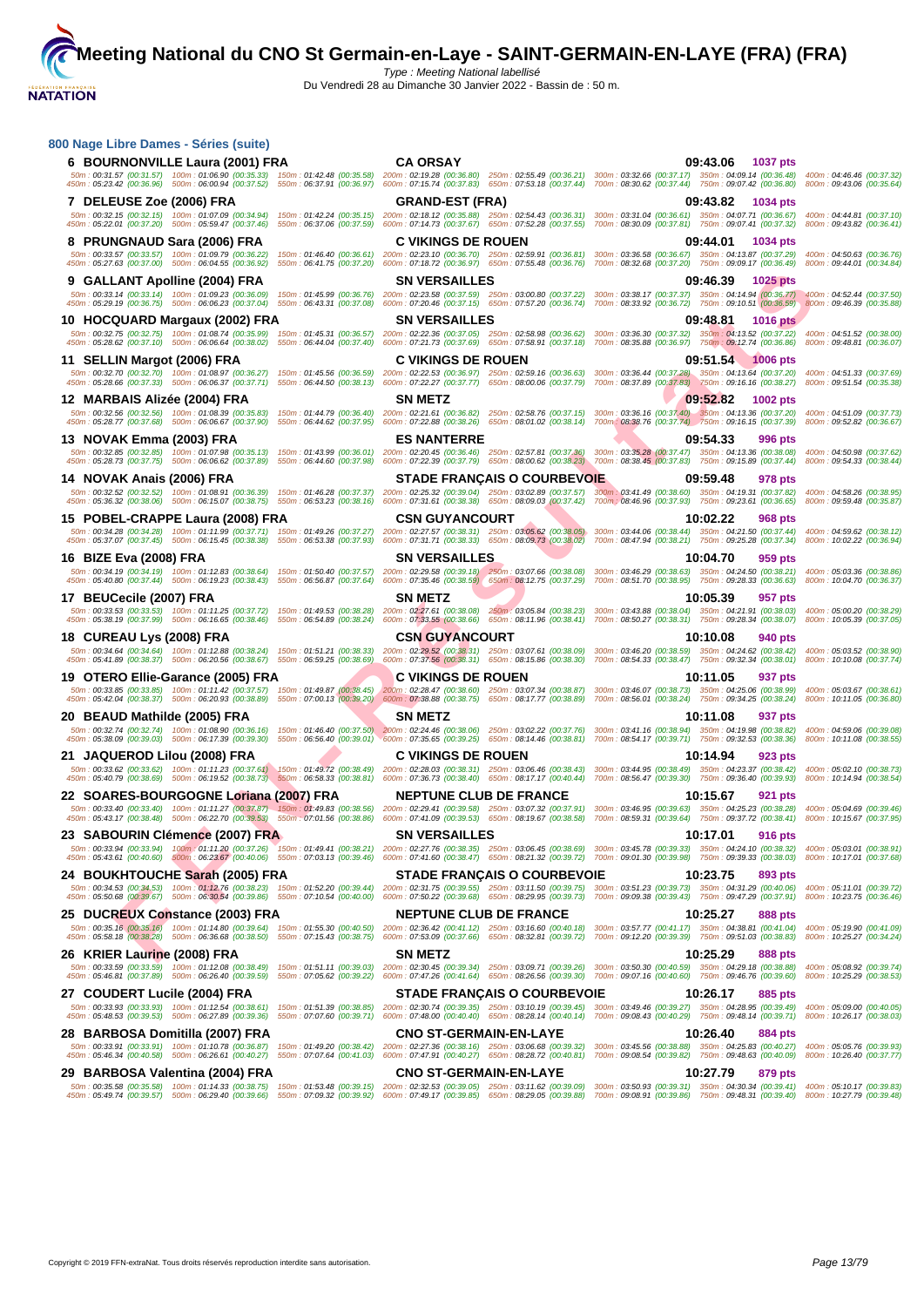

Du Vendredi 28 au Dimanche 30 Janvier 2022 - Bassin de : 50 m.

| 800 Nage Libre Dames - Séries (suite)<br>30 BONAMY Louisa (2007) FRA                                                                                                                        | <b>C VIKINGS DE ROUEN</b><br>50m: 00:35.34 (00:35.34) 100m: 01:14.38 (00:39.04) 150m: 01:54.30 (00:39.92) 200m: 02:34.54 (00:40.24) 250m: 03:14.45 (00:39.91) 300m: 03:55.27 (00:40.82) 350m: 04:35.35 (00:40.08) 400m: 05:15.76 (00:40.41)<br>450m : 05:56.12 (00:40.36) 500m : 06:36.86 (00:40.74) 550m : 07:16.88 (00:40.02) 600m : 07:57.84 (00:40.96) 650m : 08:38.35 (00:40.51) 700m : 09:18.24 (00:39.89) 750m : 09:57.93 (00:39.69) 800m : 10:35.96 (00:38.03)                                                                                                                                                                                                                                                                                                                                                                                       | 10:35.96<br>852 pts                       |                                                         |
|---------------------------------------------------------------------------------------------------------------------------------------------------------------------------------------------|--------------------------------------------------------------------------------------------------------------------------------------------------------------------------------------------------------------------------------------------------------------------------------------------------------------------------------------------------------------------------------------------------------------------------------------------------------------------------------------------------------------------------------------------------------------------------------------------------------------------------------------------------------------------------------------------------------------------------------------------------------------------------------------------------------------------------------------------------------------|-------------------------------------------|---------------------------------------------------------|
| 1500 Nage Libre Dames - Séries (Vendredi 28 Janvier 2022)                                                                                                                                   |                                                                                                                                                                                                                                                                                                                                                                                                                                                                                                                                                                                                                                                                                                                                                                                                                                                              |                                           |                                                         |
| 1 AMBRASS Lilou (2002) FRA                                                                                                                                                                  | <b>ES MASSY NATATION</b>                                                                                                                                                                                                                                                                                                                                                                                                                                                                                                                                                                                                                                                                                                                                                                                                                                     | 17:42.28 1165 pts                         |                                                         |
|                                                                                                                                                                                             | 50m: 00:31.21 (00:31.21) 100m: 01:05.88 (00:34.67) 150m: 01:40.09 (00:34.21) 200m: 02:14.69 (00:34.60) 250m: 02:49.56 (00:34.87) 300m: 03:24.83 (00:35.27) 350m: 04:00.30 (00:35.47) 400m: 04:35.91 (00:35.61)<br>450m : 05:12.17 (00:36.26) 500m : 05:47.49 (00:35.32) 550m : 06:22.62 (00:35.13) 600m : 06:57.97 (00:35.35) 650m : 07:33.28 (00:35.31) 700m : 08:08.66 (00:35.38) 750m : 08:44.52 (00:35.86) 800m : 09:20.00 (00:35.48)<br>850m : 09:55.72 (00:35.72) 900m : 10:31.37 (00:35.65) 950m : 11:07.33 (00:35.96) 1000m : 11:43.37 (00:36.04) 1050m : 12:18.76 (00:35.39) 1100m : 12:55.25 (00:36.49) 1150m : 13:31.43 (00:36.18) 1200m : 14:07.98 (00:36.55)<br>1250m : 14:43.61 (00:35.63) 1300m : 15:19.62 (00:36.01) 1350m : 15:55.83 (00:36.21) 1400m : 16:31.95 (00:36.12) 1450m : 17:07.24 (00:35.29) 1500m : 17:42.28 (00:35.04)         |                                           |                                                         |
| 2 HORTER Liberty-Belle (2005) FRA                                                                                                                                                           | <b>GRAND-EST (FRA)</b>                                                                                                                                                                                                                                                                                                                                                                                                                                                                                                                                                                                                                                                                                                                                                                                                                                       | 18:17.81<br><b>1095 pts</b>               |                                                         |
|                                                                                                                                                                                             | 50m : 00:32.73 (00:32.73) 100m : 01:08.52 (00:35.79) 150m : 01:44.25 (00:35.73) 200m : 02:20.37 (00:36.12) 250m : 02:56.83 (00:36.46) 300m : 03:32.32 (00:35.49) 350m : 04:08.58 (00:36.26) 400m : 04:44.97 (00:36.39)<br>450m : 05:21.30 (00:36.33) 500m : 05:57.72 (00:36.42) 550m : 06:34.23 (00:36.51) 600m : 07:10.58 (00:36.35) 650m : 07:47.36 (00:36.78) 700m : 08:24.12 (00:36.76) 750m : 09:00.87 (00:36.75) 800m : 09:37.88 (00:37.01)<br>850m : 10:14.83 (00:36.95) 900m : 10:51.34 (00:36.51) 950m : 11:28.72 (00:37.38) 1000m : 12:05.91 (00:37.19) 1050m : 12:42.71 (00:36.80) 1100m : 13:19.86 (00:37.15) 1150m : 13:37.06 (00:37.20) 1200m : 14:34.76 (00:37.70)<br>1250m : 15:11.95 (00:37.19) 1300m : 15:49.48 (00:37.53) 1350m : 16:26.79 (00:37.31) 1400m : 17:03.89 (00:37.10) 1450m : 17:41.28 (00:37.39) 1500m : 18:17.81 (00:36.53) |                                           |                                                         |
| 3 VANLIERDE Victoria (2004) FRA                                                                                                                                                             | <b>STADE BETHUNE PELICAN CLUB</b>                                                                                                                                                                                                                                                                                                                                                                                                                                                                                                                                                                                                                                                                                                                                                                                                                            | 18:27.78 1076 pts                         |                                                         |
| 450m: 05:26.69 (00:37.35) 500m: 06:03.94 (00:37.25)                                                                                                                                         | 50m: 00:32.09 (00:32.09) 100m: 01:07.94 (00:35.85) 150m: 01:44.42 (00:36.48) 200m: 02:21.37 (00:36.95) 250m: 02:58.15 (00:36.78) 300m: 03:35.30 (00:37.15) 350m: 04:12.10 (00:36.80) 400m: 04:49.34 (00:37.24)<br>550m : 06:40.39 (00:36.45) 600m : 07:17.35 (00:36.96) 650m : 07:54.00 (00:36.65) 700m : 08:30.80 (00:36.80) 750m : 09:07.56 (00:36.76) 800m : 09:44.49 (00:36.93)<br>850m: 10:21.24 (00:36.75) 900m: 10:58.70 (00:37.46) 950m: 11:36.02 (00:37.32) 1000m: 12:13.52 (00:37.50) 1050m: 12:50.47 (00:36.95) 1100m: 13:28.03 (00:37.56) 1150m: 14:05.63 (00:37.50) 1200m: 14:43.55 (00:37.92)<br>1250m : 15:21.04 (00:37.49) 1300m : 15:58.92 (00:37.88) 1350m : 16:36.38 (00:37.46) 1400m : 17:14.36 (00:37.98) 1450m : 17:51.63 (00:37.27) 1500m : 18:27.78 (00:36.15)                                                                       |                                           |                                                         |
| 4 MONGIN Sthélyna (2007) FRA                                                                                                                                                                | <b>ES MASSY NATATION</b>                                                                                                                                                                                                                                                                                                                                                                                                                                                                                                                                                                                                                                                                                                                                                                                                                                     | 18:42.03 1049 pts                         |                                                         |
| 450m: 05:35.81 (00:38.30) 500m: 06:13.36 (00:37.55)<br>850m: 10:37.70 (00:37.95) 900m: 11:15.03 (00:37.33)                                                                                  | 50m: 00:33.15 (00:33.15) 100m: 01:09.57 (00:36.42) 150m: 01:47.39 (00:37.82) 200m: 02:24.83 (00:37.44) 250m: 03:03.52 (00:38.69) 300m: 03:41.17 (00:37.65) 350m: 04:19.37 (00:38.20) 400m: 04:57.51 (00:38.14)<br>550m: 06:51.46 (00:38.10) 600m: 07:29.82 (00:38.36) 650m: 08:07.56 (00:37.74) 700m: 08:45.07 (00:37.51) 750m: 09:22.67 (00:37.60) 800m: 09:59.75 (00:37.08)<br>950m: 11:52.67 (00:37.64) 1000m: 12:29.76 (00:37.09) 1050m: 13:07.51 (00:37.75) 1100m: 13:44.89 (00:37.38) 1150m: 14:22.72 (00:37.83) 1200m: 14:59.68 (00:36.96)<br>1250m:15:37.01 (00:37.33) 1300m:16:14.47 (00:37.46) 1350m:16:52.15 (00:37.68) 1400m:17:29.86 (00:37.71) 1450m:18:06.82 (00:36.96) 1500m:18:42.03 (00:35.21)                                                                                                                                             |                                           |                                                         |
| 5 GALLANT Apolline (2004) FRA                                                                                                                                                               | <b>SN VERSAILLES</b>                                                                                                                                                                                                                                                                                                                                                                                                                                                                                                                                                                                                                                                                                                                                                                                                                                         | 18:48.91<br>1036 pts                      |                                                         |
| 50m: 00:33.76 (00:33.76) 100m: 01:11.24 (00:37.48)<br>450m: 05:36.73 (00:37.72) 500m: 06:14.58 (00:37.85)<br>850m: 10:38.78 (00:37.50) 900m: 11:16.68 (00:37.90)                            | 150m: 01:49.28 (00:38.04) 200m: 02:27.59 (00:38.31) 250m: 03:05.72 (00:38.13) 300m: 03:43.45 (00:37.73) 350m: 04:21.13 (00:37.68) 400m: 04:59.01 (00:37.88)<br>550m: 06:52.52 (00:37.94) 600m: 07:30.40 (00:37.88) 650m: 08:08.14 (00:37.74) 700m: 08:46.03 (00:37.89) 750m: 09:23.50 (00:37.47) 800m: 10:01.28 (00:37.78)<br>950m: 11:53.98 (00:37.30) 1000m: 12:31.80 (00:37.82) 1050m: 13:09.67 (00:37.87) 1100m: 13:47.78 (00:38.11) 1150m: 14:25.09 (00:37.31) 1200m: 15:03.05 (00:37.96)<br>1250m : 15:40.38 (00:37.33) 1300m : 16:18.43 (00:38.05) 1350m : 16:56.20 (00:37.77) 1400m : 17:34.08 (00:37.88) 1450m : 18:11.73 (00:37.65) 1500m : 18:48.91 (00:37.18)                                                                                                                                                                                    |                                           |                                                         |
| 6 LEFEBVRE Oriane (2004) FRA                                                                                                                                                                | <b>STADE BETHUNE PELICAN CLUB</b>                                                                                                                                                                                                                                                                                                                                                                                                                                                                                                                                                                                                                                                                                                                                                                                                                            | 18:52.76 1029 pts                         |                                                         |
| 50m: 00:32.40 (00:32.40) 100m: 01:07.96 (00:35.56)<br>500m: 06:00.36 (01:13.72)<br>850m: 10:25.45 (00:38.73) 900m: 11:04.78 (00:39.33) 950m: 11:43.97 (00:39.19) 1000m: 12f280f7 (00:39.80) | 150m: 01:44.22 (00:36.26) 200m: 02:20.84 (00:36.62) 250m: 02:56.71 (00:35.87) 300m: 03:33038 (00:36.62)<br>550m : 06:37.54 (00:37.18) 600m : 07:15.17 (00:37.63) 650m : 07:53.03 (00:37.86) 700m : 08:30.83 (00:37.80) 750m : 09:08.46 (00:37.63) 800m : 09:46.72 (00:38.26)<br>1100m: 13t4258: (01:18.76)<br>1300m: 16:18.12 (01:17.88) 1350m: 16:56.97 (00:38.85) 1400m: 17:35.99 (00:39.02) 1450m: 18:14.75 (00:38.76) 1500m: 18:52.76 (00:38.01)                                                                                                                                                                                                                                                                                                                                                                                                         |                                           | 400m: 04:46.64 (01:13.31)<br>1200m: 15:00.24 (01:17.71) |
| 7 MARBAIS Alizée (2004) FRA                                                                                                                                                                 | <b>SN METZ</b>                                                                                                                                                                                                                                                                                                                                                                                                                                                                                                                                                                                                                                                                                                                                                                                                                                               | 19:11.70<br>993 pts                       |                                                         |
|                                                                                                                                                                                             | 50m: 00:34.70 (00:34.70) 100m: 01:12.19 (00:37.49) 150m: 01:50.60 (00:38.41) 200m: 02:28.86 (00:38.26) 250m: 03:07.58 (00:38.72) 300m: 03:45.75 (00:38.17) 350m: 04:25.01 (00:39.26) 400m: 05:03.98 (00:38.97)<br>450m : 05:42.93 (00:38.95) 500m : 06:21.96 (00:39.03) 550m : 07:00.88 (00:38.92) 600m : 07:39.67 (00:38.79) 650m : 08:18.63 (00:38.96) 700m : 08:57.25 (00:38.62) 750m : 09:35.72 (00:38.47) 800m : 10:13.86 (00:38.14)<br>850m: 10:52.41 (00:38.55) 900m: 11:30.84 (00:38.43) 950m: 12:09.35 (00:38.51) 1000m: 12:47.34 (00:37.99) 1050m: 13:26.24 (00:38.90) 1100m: 14:04.89 (00:38.65) 1150m: 14:43.56 (00:38.67) 1200m: 15:21.73 (00:38.17)<br>1250m: 16:00.29 (00:38.56) 1300m: 16:38.63 (00:38.34) 1350m: 17:17.24 (00:38.61) 1400m: 17:55.52 (00:38.28) 1450m: 18:34.45 (00:38.93) 1500m: 19:11.70 (00:37.25)                       |                                           |                                                         |
| 8 CALAIS Alice (2008) FRA                                                                                                                                                                   | <b>CN CANNES</b><br>50m: 00:34.69 (00:34.69) 100m: 01:12.89 (00:38.20) 150m: 01:52.15 (00:39.26) 200m: 02:31.54 (00:39.39) 250m: 03:11.01 (00:39.47) 300m: 03:50.38 (00:39.37) 350m: 04:29.97 (00:39.59) 400m: 05:09.82 (00:39.85)<br>450m : 05:49.32 (00:39.50) 500m : 06:28.21 (00:38.89) 550m : 07:07.74 (00:39.53) 600m : 07:47.02 (00:39.28) 650m : 08:26.47 (00:39.45) 700m : 09:05.75 (00:39.28) 750m : 09:45.08 (00:39.33) 800m : 10:24.61 (00:39.53)<br>850m: 11:03.85 (00:39.24) 900m: 11:43.26 (00:39.41) 950m: 12:22.59 (00:39.33) 1000m: 13:01.90 (00:39.31) 1050m: 13:40.95 (00:39.05) 1100m: 14:20.35 (00:39.40) 1150m: 14:59.97 (00:39.62) 1200m: 15:39.49 (00:39.52)<br>1250m: 16:18.82 (00:39.33) 1300m: 16:58.22 (00:39.40) 1350m: 17:37.65 (00:39.43) 1400m: 18:16.59 (00:38.94) 1450m: 18:55.88 (00:39.29) 1500m: 19:34.34 (00:38.46)   | 19:34.34<br>952 pts                       |                                                         |
| 50 Dos Dames - Finale A (Vendredi 28 Janvier 2022)                                                                                                                                          |                                                                                                                                                                                                                                                                                                                                                                                                                                                                                                                                                                                                                                                                                                                                                                                                                                                              |                                           |                                                         |
| 1 NOWACZYK Lison (2003) FRA                                                                                                                                                                 | <b>STADE BÉTHUNE PÉLICAN CLUB</b>                                                                                                                                                                                                                                                                                                                                                                                                                                                                                                                                                                                                                                                                                                                                                                                                                            | 00:29.90<br>1193 pts                      |                                                         |
| 2 GUITON Lou-Anne (2003) FRA                                                                                                                                                                | STADE BÉTHUNE PÉLICAN CLUB                                                                                                                                                                                                                                                                                                                                                                                                                                                                                                                                                                                                                                                                                                                                                                                                                                   | 00:30.11<br>1181 pts                      |                                                         |
| 3 URBANIAK Anastasia (2000) FRA                                                                                                                                                             | <b>BOURGOGNE-FRANCHE-COMTÉ (FRA)</b>                                                                                                                                                                                                                                                                                                                                                                                                                                                                                                                                                                                                                                                                                                                                                                                                                         | 00:30.29<br><b>1171 pts</b>               |                                                         |
| 4 FROUIN Meghan (2001) FRA                                                                                                                                                                  | <b>ETOILES 92</b>                                                                                                                                                                                                                                                                                                                                                                                                                                                                                                                                                                                                                                                                                                                                                                                                                                            | 00:30.77<br><b>1144 pts</b>               |                                                         |
| 5 RAZZOUME Sheynis (2006) FRA<br>6 CUCUMEL Romy (2001) FRA                                                                                                                                  | <b>GRAND-EST (FRA)</b><br><b>CLAMART NATATION 92</b>                                                                                                                                                                                                                                                                                                                                                                                                                                                                                                                                                                                                                                                                                                                                                                                                         | 00:31.03<br>1130 pts<br>00:31.14 1124 pts |                                                         |
| 7 CAINAUD Lucie (2003) FRA                                                                                                                                                                  | <b>CS CLICHY 92</b>                                                                                                                                                                                                                                                                                                                                                                                                                                                                                                                                                                                                                                                                                                                                                                                                                                          | 00:31.93<br>1081 pts                      |                                                         |
| 8 LE LAY Amandine (1999) FRA                                                                                                                                                                | <b>US VILLEJUIF NATATION</b>                                                                                                                                                                                                                                                                                                                                                                                                                                                                                                                                                                                                                                                                                                                                                                                                                                 | 00:31.97<br>1079 pts                      |                                                         |
| 50 Dos Dames - Finale B 16-17 ans (Vendredi 28 Janvier 2022)                                                                                                                                |                                                                                                                                                                                                                                                                                                                                                                                                                                                                                                                                                                                                                                                                                                                                                                                                                                                              |                                           |                                                         |
| 1 TABIASCO Alexandra (2006) FRA                                                                                                                                                             | <b>ETOILES 92</b>                                                                                                                                                                                                                                                                                                                                                                                                                                                                                                                                                                                                                                                                                                                                                                                                                                            | 00:31.83<br>1086 pts                      |                                                         |
| 2 DELMAS Lucie (2005) FRA                                                                                                                                                                   | <b>CNO ST-GERMAIN-EN-LAYE</b>                                                                                                                                                                                                                                                                                                                                                                                                                                                                                                                                                                                                                                                                                                                                                                                                                                | 00:32.21<br>1066 pts                      |                                                         |
| 3 VIDET Oriane (2006) FRA                                                                                                                                                                   | <b>AQUACLUB LE PECQ MARLY</b>                                                                                                                                                                                                                                                                                                                                                                                                                                                                                                                                                                                                                                                                                                                                                                                                                                | 00:32.40<br>1056 pts                      |                                                         |
| 4 COLLET Cléo (2005) FRA                                                                                                                                                                    | <b>CA L'HAY-LES-ROSES</b>                                                                                                                                                                                                                                                                                                                                                                                                                                                                                                                                                                                                                                                                                                                                                                                                                                    | 00:32.41<br>1055 pts                      |                                                         |
| 5 MIGNÉ Mathilde (2006) FRA                                                                                                                                                                 | <b>AS HERBLAY NATATION</b>                                                                                                                                                                                                                                                                                                                                                                                                                                                                                                                                                                                                                                                                                                                                                                                                                                   | 00:32.51<br>1050 pts                      |                                                         |
| 6 DA ROCHA--ALIN Margot (2005) FRA                                                                                                                                                          | <b>CLUB DES NAGEURS DE PARIS</b>                                                                                                                                                                                                                                                                                                                                                                                                                                                                                                                                                                                                                                                                                                                                                                                                                             | 00:32.83<br>1033 pts                      |                                                         |
| 7 LESOILLE Julie (2005) FRA                                                                                                                                                                 | <b>US VILLEJUIF NATATION</b>                                                                                                                                                                                                                                                                                                                                                                                                                                                                                                                                                                                                                                                                                                                                                                                                                                 | 00:33.12<br><b>1018 pts</b>               |                                                         |
| 8 NOVAK Anais (2006) FRA                                                                                                                                                                    | <b>STADE FRANÇAIS O COURBEVOIE</b>                                                                                                                                                                                                                                                                                                                                                                                                                                                                                                                                                                                                                                                                                                                                                                                                                           | 00:33.23<br><b>1012 pts</b>               |                                                         |

## **50 Dos Dames - Finale C 14-15 ans** (Vendredi 28 Janvier 2022)

**1 LABALME Lou (2007) FRA BOURGOGNE-FRANCHE-COMTÉ (FRA) 00:32.57 1047 pts**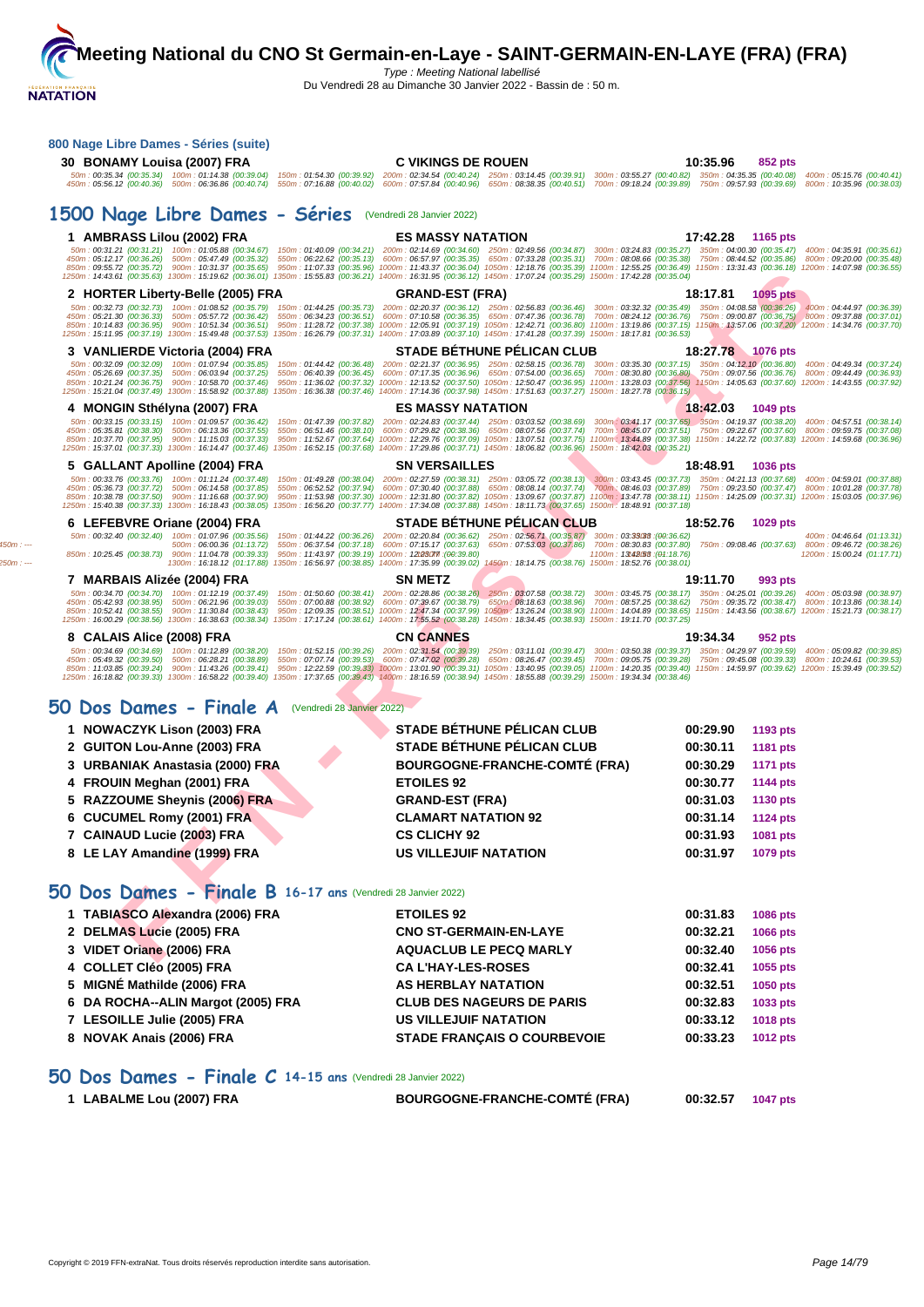

### **[50 Dos D](http://www.ffnatation.fr/webffn/index.php)ames - Finale C (suite)**

| 2 KARADZIC Vassilia (2007) FRA   | <b>CLAMART NATATION 92</b>    | 00:32.85 | 1032 pts       |
|----------------------------------|-------------------------------|----------|----------------|
| 3 BENBAKKAR Sherine (2008) FRA   | <b>CNO ST-GERMAIN-EN-LAYE</b> | 00:33.73 | <b>986 pts</b> |
| 4 TOURNAY Sarah (2008) FRA       | <b>CNO ST-GERMAIN-EN-LAYE</b> | 00:33.96 | 974 pts        |
| 5 MAILHOL Prune (2007) FRA       | <b>CN CANNES</b>              | 00:34.08 | 968 pts        |
| 6 HAMELIN Lili-Jeanne (2007) FRA | <b>CNO ST-GERMAIN-EN-LAYE</b> | 00:34.69 | 937 pts        |
| 7 VITRAC GARCIA Ines (2007) FRA  | <b>CNO ST-GERMAIN-EN-LAYE</b> | 00:35.27 | <b>908 pts</b> |
| 8 BOULAOUED Calie (2007) FRA     | <b>ETOILES 92</b>             | 00:35.57 | 893 pts        |

## **50 Dos Dames - Séries** (Vendredi 28 Janvier 2022)

| <b>0 BOOLAOOLD Calle (2007)</b> TKA                     |                                       |                      | oaa hra                            |
|---------------------------------------------------------|---------------------------------------|----------------------|------------------------------------|
| <b>iO Dos Dames - Séries</b> (Vendredi 28 Janvier 2022) |                                       |                      |                                    |
| 1 NOWACZYK Lison (2003) FRA                             | <b>STADE BÉTHUNE PÉLICAN CLUB</b>     |                      |                                    |
| 2 GUITON Lou-Anne (2003) FRA                            | STADE BÉTHUNE PÉLICAN CLUB            | 00:29.40<br>00:30.19 | <b>1222 pts</b><br><b>1177 pts</b> |
| 3 URBANIAK Anastasia (2000) FRA                         | <b>BOURGOGNE-FRANCHE-COMTÉ (FRA)</b>  | 00:30.65             | 1151 pts                           |
| 4 FROUIN Meghan (2001) FRA                              | <b>ETOILES 92</b>                     | 00:30.69             | <b>1149 pts</b>                    |
| 5 CUCUMEL Romy (2001) FRA                               | <b>CLAMART NATATION 92</b>            | 00:31.21             | <b>1120 pts</b>                    |
| 6 RAZZOUME Sheynis (2006) FRA                           | <b>GRAND-EST (FRA)</b>                | 00:31.22             | <b>1119 pts</b>                    |
| 7 CAINAUD Lucie (2003) FRA                              | <b>CS CLICHY 92</b>                   | 00:31.49             | 1105 pts                           |
| 8 LE LAY Amandine (1999) FRA                            | <b>US VILLEJUIF NATATION</b>          | 00:31.56             | <b>1101 pts</b>                    |
| 9 TABIASCO Alexandra (2006) FRA                         | <b>ETOILES 92</b>                     | 00:31.97             | 1079 pts                           |
| 10 LE HIR Margaux (2004) FRA                            | <b>RED STAR CLUB CHAMPIGNY</b>        | 00:32.20             | 1066 pts                           |
| 11 DELMAS Lucie (2005) FRA                              | <b>CNO ST-GERMAIN-EN-LAYE</b>         | 00:32.21             | 1066 pts                           |
| 12 VIDET Oriane (2006) FRA                              | <b>AQUACLUB LE PECQ MARLY</b>         | 00:32.24             | 1064 pts                           |
| 13 RODRIGUES Chloé (2003) FRA                           | <b>US VILLEJUIF NATATION</b>          | 00:32.28             | 1062 pts                           |
| 14 HOCQUARD Margaux (2002) FRA                          | <b>SN VERSAILLES</b>                  | 00:32.33             | 1059 pts                           |
| 15 SAIDJ Feryel (2002) FRA                              | <b>CS CLICHY 92</b>                   | 00:32.39             | 1056 pts                           |
| 16 COLLET Cléo (2005) FRA                               | <b>CA L'HAY-LES-ROSES</b>             | 00:32.47             | 1052 pts                           |
| 17 BONDOUY Noah (2004) FRA                              | <b>ES MASSY NATATION</b>              | 00:32.55             | 1048 pts                           |
| 18 LABALME Lou (2007) FRA                               | <b>BOURGOGNE-FRANCHE-COMTÉ (FRA)</b>  | 00:32.74             | 1038 pts                           |
| 19 NOVAK Anais (2006) FRA                               | <b>STADE FRANÇAIS O COURBEVOIE</b>    | 00:32.76             | <b>1037 pts</b>                    |
| 20 MIGNÉ Mathilde (2006) FRA                            | <b>AS HERBLAY NATATION</b>            | 00:32.96             | 1026 pts                           |
| 21 MOUNIER IIona (2004) FRA                             | <b>ES MASSY NATATION</b>              | 00:33.15             | <b>1016 pts</b>                    |
| 22 TEULE Mary (1999) FRA                                | <b>CNO ST-GERMAIN-EN-LAYE</b>         | 00:33.26             | <b>1010 pts</b>                    |
| 23 DA ROCHA--ALIN Margot (2005) FRA                     | <b>CLUB DES NAGEURS DE PARIS</b>      | 00:33.27             | <b>1010 pts</b>                    |
| 24 BLACK Rachael (2001) LUX                             | <b>SWIMMING CLUB LUXEMBOURG (LUX)</b> | 00:33.32             | <b>1007 pts</b>                    |
| 25 KARADZIC Vassilia (2007) FRA                         | <b>CLAMART NATATION 92</b>            | 00:33.35             | 1006 pts                           |
| 26 LESOILLE Julie (2005) FRA                            | <b>US VILLEJUIF NATATION</b>          | 00:33.59             | 993 pts                            |
| 27 MEGHEZ Mathilde (2003) FRA                           | <b>SN METZ</b>                        | 00:33.62             | 992 pts                            |
| 28 LENOIR Melanie (2006) FRA                            | <b>CN MELUN VAL DE SEINE</b>          | 00:33.72             | <b>986 pts</b>                     |
| 29 DELATTRE Coline (2006) FRA                           | <b>ETOILE SAINT-LEU NATATION</b>      | 00:33.74             | 985 pts                            |
| 30 FONSECA Maëlie (2006) FRA                            | <b>RED STAR CLUB CHAMPIGNY</b>        | 00:33.86             | 979 pts                            |
| 31 DUPUIS Garance (2005) FRA                            | STADE BÉTHUNE PÉLICAN CLUB            | 00:33.92             | 976 pts                            |
| 32 LERAY Lilou (2005) FRA                               | <b>CLAMART NATATION 92</b>            | 00:33.97             | 974 pts                            |
| 33 LOUBEYRE-MOLINARI Nine (2005) FRA                    | <b>CLAMART NATATION 92</b>            | 00:34.00             | 972 pts                            |
| 34 MAILHOL Prune (2007) FRA                             | <b>CN CANNES</b>                      | 00:34.02             | 971 pts                            |
| 35 HUMBERT Juliette (2003) FRA                          | <b>CNO ST-GERMAIN-EN-LAYE</b>         | 00:34.05             | 970 pts                            |
| 36 TOURNAY Sarah (2008) FRA                             | <b>CNO ST-GERMAIN-EN-LAYE</b>         | 00:34.11             | <b>966 pts</b>                     |
| 37 HAMELIN Lili-Jeanne (2007) FRA                       | <b>CNO ST-GERMAIN-EN-LAYE</b>         | 00:34.13             | 965 pts                            |
| 38 CASTEJON Garance (2005) FRA                          | <b>ES MASSY NATATION</b>              | 00:34.39             | 952 pts                            |
| 39 BENBAKKAR Sherine (2008) FRA                         | <b>CNO ST-GERMAIN-EN-LAYE</b>         | 00:34.49             | 947 pts                            |
| 40 BOULAOUED Calie (2007) FRA                           | <b>ETOILES 92</b>                     | 00:34.67             | 938 pts                            |
| 41 BEAUD Mathilde (2005) FRA                            | <b>SN METZ</b>                        | 00:34.68             | 938 pts                            |
| 42 VITRAC GARCIA Ines (2007) FRA                        | <b>CNO ST-GERMAIN-EN-LAYE</b>         | 00:34.80             | 932 pts                            |
| 43 BONAMY Louisa (2007) FRA                             | <b>C VIKINGS DE ROUEN</b>             | 00:35.12             | 916 pts                            |
| 44 MUNKHTUR Altaina (2002) FRA                          | <b>STADE FRANÇAIS O COURBEVOIE</b>    | 00:35.21             | <b>911 pts</b>                     |
| 45 AMROUS Serine (2006) FRA                             | <b>CN ASNIÈRES</b>                    | 00:35.33             | 905 pts                            |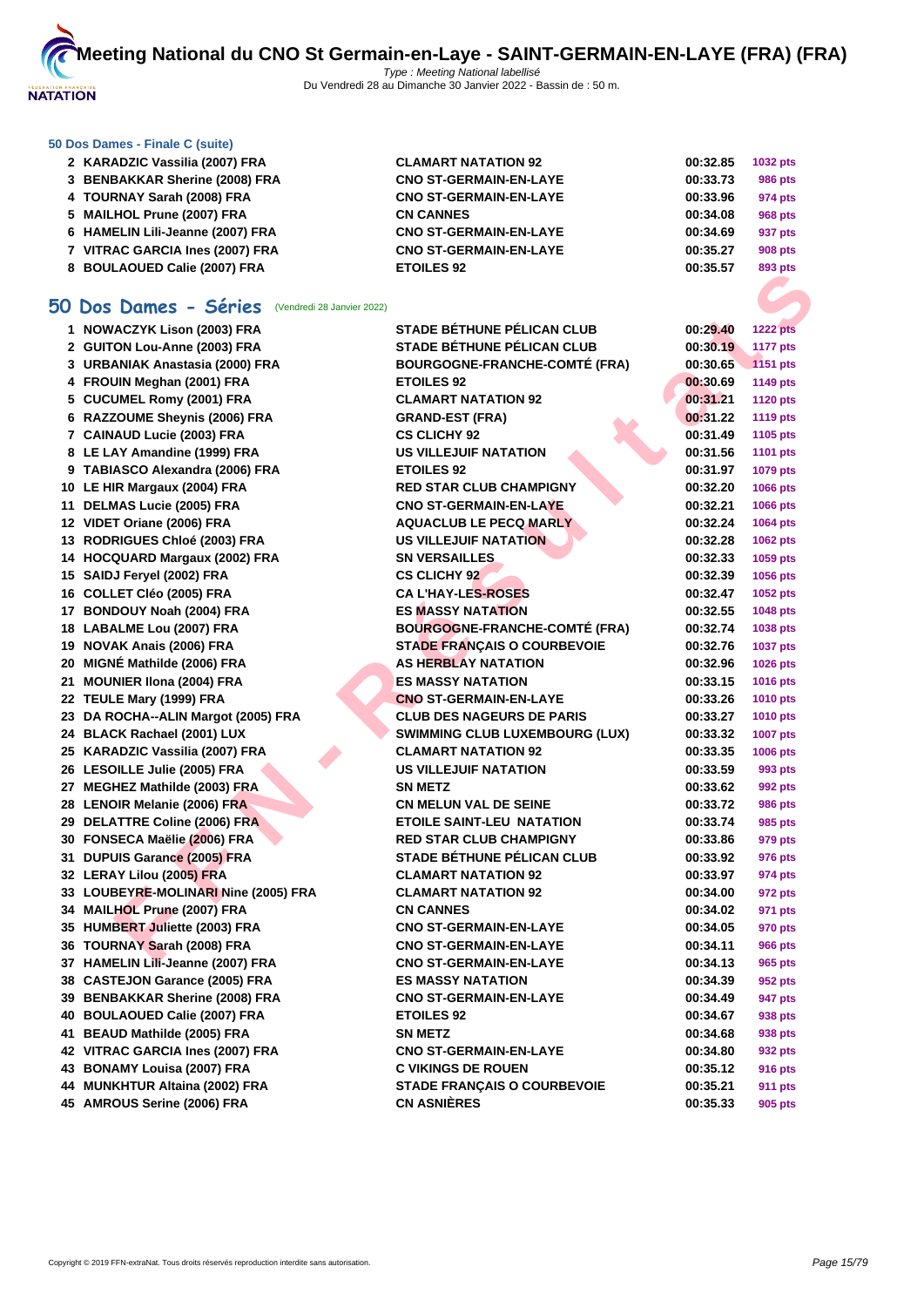

#### **[50 Dos D](http://www.ffnatation.fr/webffn/index.php)ames - Séries (suite)**

| 46 TABIASCO Gabrielle (2004) FRA | <b>CS CLICHY 92</b>                 | 00:36.06       | 870 pts |
|----------------------------------|-------------------------------------|----------------|---------|
| 47 DOIN Marie (2004) FRA         | <b>ENFANTS DU RHÔNE VALENCE</b>     | 00:36.33       | 857 pts |
| 48 KRAUSS Maren (2007) GER       | <b>POSEIDON ASCHAFFENBURG (GER)</b> | 00:36.35       | 856 pts |
| 49 BOULOUALAB Aya (2006) FRA     | <b>CN ASNIÈRES</b>                  | 00:37.35       | 808 pts |
| --- LECANU Maëlle (1999) FRA     | <b>ETOILES 92</b>                   | <b>DNS</b> dec |         |
| --- LINN Emma (2006) FRA         | <b>CAL'HAY-LES-ROSES</b>            | <b>DNS</b> dec |         |

## **100 Dos Dames - Finale A** (Dimanche 30 Janvier 2022)

| 00 Dos Dames - Finale A                                      | (Dimanche 30 Janvier 2022)            |                                                                                   |
|--------------------------------------------------------------|---------------------------------------|-----------------------------------------------------------------------------------|
| 1 URBANIAK Anastasia (2000) FRA                              | <b>BOURGOGNE-FRANCHE-COMTÉ (FRA)</b>  | 01:05.63<br><b>1143 pts</b><br>50m: 00:32.06 (00:32.06) 100m: 01:05.63 (00:33.57) |
| 2 PREITER Emmy (2005) FRA                                    | <b>GRAND-EST (FRA)</b>                | 01:06.00<br>1133 pts<br>50m: 00:32.27 (00:32.27) 100m: 01:06.00 (00:33.73)        |
| 3 CAINAUD Lucie (2003) FRA                                   | <b>CS CLICHY 92</b>                   | 01:06.82<br><b>1111 pts</b><br>50m: 00:32.49 (00:32.49) 100m: 01:06.82 (00:34.33) |
| 4 SADOWSKI Flora (2004) FRA                                  | <b>CLUB DES NAGEURS DE PARIS</b>      | 01:07.68<br>1088 pts<br>50m : 00:33.18 (00:33.18) 100m : 01:07.68 (00:34.50)      |
| 5 BONDOUY Noah (2004) FRA                                    | <b>ES MASSY NATATION</b>              | 01:08.00<br><b>1080 pts</b><br>50m: 00:33.39 (00:33.39) 100m: 01:08.00 (00:34.61) |
| 6 BATTEUX Auréliane (2004) FRA                               | <b>NAUTIC CLUB RAMBOUILLET</b>        | 01:09.20<br>1048 pts<br>50m: 00:33.16 (00:33.16) 100m: 01:09.20 (00:36.04)        |
| 7 RAZZOUME Sheynis (2006) FRA                                | <b>GRAND-EST (FRA)</b>                | 01:09.68<br>1036 pts<br>50m: 00:34.22 (00:34.22) 100m: 01:09.68 (00:35.46)        |
| 8 HOCQUARD Margaux (2002) FRA                                | <b>SN VERSAILLES</b>                  | 01:09.89<br><b>1030 pts</b><br>50m: 00:33.64 (00:33.64) 100m: 01:09.89 (00:36.25) |
| 00 Dos Dames - Finale B 16-17 ans (Dimanche 30 Janvier 2022) |                                       |                                                                                   |
| 1 JOMINET Lou (2005) LUX                                     | <b>LUXEMBOURG (LUX)</b>               | 01:10.00<br>1028 pts<br>50m: 00:33.97 (00:33.97) 100m: 01:10.00 (00:36.03)        |
| 2 VIDET Oriane (2006) FRA                                    | <b>AQUACLUB LE PECQ MARLY</b>         | 01:11.78<br>982 pts<br>50m: 00:34.58 (00:34.58) 100m: 01:11.78 (00:37.20)         |
| 3 CHARNI Sarah (2005) FRA                                    | <b>NAUTIC CLUB RAMBOUILLET</b>        | 01:11.89<br>980 pts<br>50m: 00:35.24 (00:35.24) 100m: 01:11.89 (00:36.65)         |
| 4 GNAZALE Judith (2006) FRA                                  | <b>CN MELUN VAL DE SEINE</b>          | 01:12.51<br>964 pts<br>50m: 00:34.42 (00:34.42) 100m: 01:12.51 (00:38.09)         |
| 5 COLLET Cléo (2005) FRA                                     | <b>CAL'HAY-LES-ROSES</b>              | 01:12.78<br>957 pts<br>50m: 00:34.04 (00:34.04) 100m: 01:12.78 (00:38.74)         |
| 6 HRIC Laura (2005) LUX                                      | <b>SWIMMING CLUB LUXEMBOURG (LUX)</b> | 01:12.99<br>952 pts<br>50m: 00:35.58 (00:35.58) 100m: 01:12.99 (00:37.41)         |
| 7 DELATTRE Coline (2006) FRA                                 | <b>ETOILE SAINT-LEU NATATION</b>      | 01:14.01<br>927 pts<br>50m: 00:35.07 (00:35.07) 100m: 01:14.01 (00:38.94)         |
| --- HOURIEZ Juliette (2005) FRA                              | <b>RUEIL ATHLETIC CLUB</b>            | <b>DNS</b>                                                                        |
| 00 Dos Dames - Finale C 14-15 ans (Dimanche 30 Janvier 2022) |                                       |                                                                                   |
| 1 GOREINI Nina (2007) FRA                                    | <b>CN CANNES</b>                      | 01:08.41<br>1069 pts<br>50m: 00:33.11 (00:33.11) 100m: 01:08.41 (00:35.30)        |
| 2 LABALME Lou (2007) FRA                                     | <b>BOURGOGNE-FRANCHE-COMTÉ (FRA)</b>  | 01:09.27<br>1046 pts<br>50m: 00:34.26 (00:34.26) 100m: 01:09.27 (00:35.01)        |
| 3 LEFEBVRE Ambre (2007) FRA                                  | <b>C VIKINGS DE ROUEN</b>             | 01:12.70<br>959 pts<br>50m: 00:35.07 (00:35.07) 100m: 01:12.70 (00:37.63)         |
| $A \cup A$ TDEILLE $\overline{A}$ $A \cup A$                 | COAND CCT (COA)                       | 04.49.49<br>$0.40 - 4.4$                                                          |

## **100 Dos Dames - Finale B 16-17 ans** (Dimanche 30 Janvier 2022)

| 1 JOMINET Lou (2005) LUX        | <b>LUXEMBOURG (LUX)</b>               |  | 01:10.00<br>50m: 00:33.97 (00:33.97) 100m: 01:10.00 (00:36.03)                                                       | <b>1028 pts</b> |
|---------------------------------|---------------------------------------|--|----------------------------------------------------------------------------------------------------------------------|-----------------|
| 2 VIDET Oriane (2006) FRA       | <b>AQUACLUB LE PECQ MARLY</b>         |  | 01:11.78                                                                                                             | <b>982 pts</b>  |
| 3 CHARNI Sarah (2005) FRA       | <b>NAUTIC CLUB RAMBOUILLET</b>        |  | 50m: 00:34.58 (00:34.58) 100m: 01:11.78 (00:37.20)<br>01:11.89<br>50m: 00:35.24 (00:35.24) 100m: 01:11.89 (00:36.65) | <b>980 pts</b>  |
| 4 GNAZALE Judith (2006) FRA     | <b>CN MELUN VAL DE SEINE</b>          |  | 01:12.51<br>50m: 00:34.42 (00:34.42) 100m: 01:12.51 (00:38.09)                                                       | <b>964 pts</b>  |
| 5 COLLET Cléo (2005) FRA        | <b>CAL'HAY-LES-ROSES</b>              |  | 01:12.78<br>50m: 00:34.04 (00:34.04) 100m: 01:12.78 (00:38.74)                                                       | 957 pts         |
| 6 HRIC Laura (2005) LUX         | <b>SWIMMING CLUB LUXEMBOURG (LUX)</b> |  | 01:12.99<br>50m: 00:35.58 (00:35.58) 100m: 01:12.99 (00:37.41)                                                       | 952 pts         |
| 7 DELATTRE Coline (2006) FRA    | <b>ETOILE SAINT-LEU NATATION</b>      |  | 01:14.01                                                                                                             | 927 pts         |
| --- HOURIEZ Juliette (2005) FRA | <b>RUEIL ATHLETIC CLUB</b>            |  | 50m: 00:35.07 (00:35.07) 100m: 01:14.01 (00:38.94)<br><b>DNS</b>                                                     |                 |

## **100 Dos Dames - Finale C 14-15 ans** (Dimanche 30 Janvier 2022)

| 1 GOREINI Nina (2007) FRA             | <b>CN CANNES</b>                     | 50m: 00:33.11 (00:33.11) 100m: 01:08.41 (00:35.30) | 01:08.41 | 1069 pts       |
|---------------------------------------|--------------------------------------|----------------------------------------------------|----------|----------------|
| 2 LABALME Lou (2007) FRA              | <b>BOURGOGNE-FRANCHE-COMTÉ (FRA)</b> | 50m: 00:34.26 (00:34.26) 100m: 01:09.27 (00:35.01) | 01:09.27 | 1046 pts       |
| 3 LEFEBVRE Ambre (2007) FRA           | <b>C VIKINGS DE ROUEN</b>            | 50m: 00:35.07 (00:35.07) 100m: 01:12.70 (00:37.63) | 01:12.70 | 959 pts        |
| 4 LATREILLE Lilou (2007) FRA          | <b>GRAND-EST (FRA)</b>               | 50m: 00:35.12 (00:35.12) 100m: 01:13.13 (00:38.01) | 01:13.13 | 949 pts        |
| 5 DERET Louise (2008) FRA             | <b>NEPTUNE CLUB DE FRANCE</b>        | 50m: 00:35.44 (00:35.44) 100m: 01:13.15 (00:37.71) | 01:13.15 | 948 pts        |
| 6 BENBAKKAR Sherine (2008) FRA        | <b>CNO ST-GERMAIN-EN-LAYE</b>        | 50m: 00:35.83 (00:35.83) 100m: 01:13.24 (00:37.41) | 01:13.24 | 946 pts        |
| 7 XAYGNABOUN-MOUNIER Anouk (2007) FRA | <b>CA ORSAY</b>                      | 50m: 00:36.56 (00:36.56) 100m: 01:14.88 (00:38.32) | 01:14.88 | <b>906 pts</b> |
| 8 CABIOCLeonie (2008) FRA             | <b>CSN GUYANCOURT</b>                | 50m: 00:36.56 (00:36.56) 100m: 01:15.04 (00:38.48) | 01:15.04 | 902 pts        |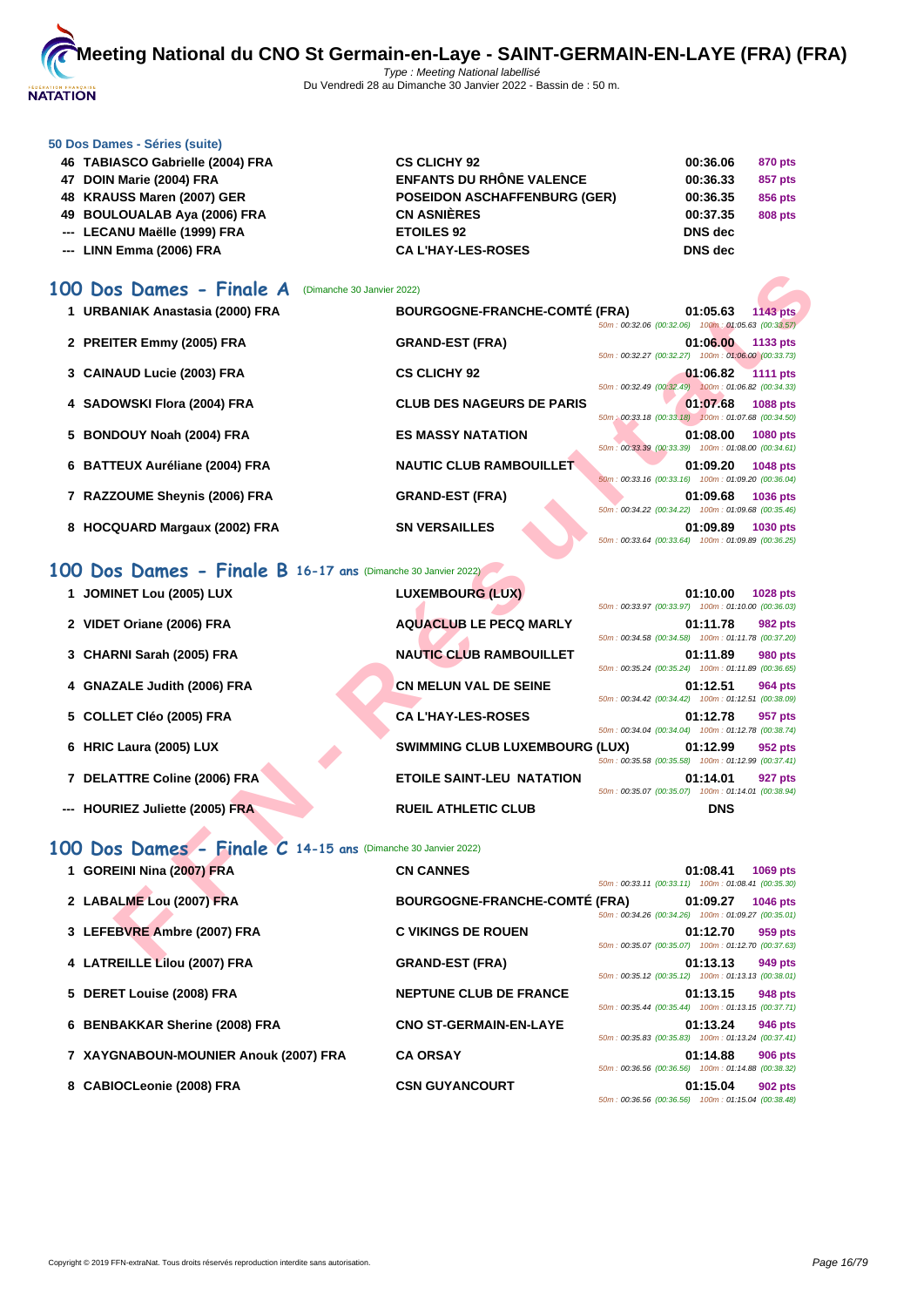|    | 100 Dos Dames - Séries<br>(Dimanche 30 Janvier 2022) |                                       |                                                                  |                 |
|----|------------------------------------------------------|---------------------------------------|------------------------------------------------------------------|-----------------|
|    | 1 PREITER Emmy (2005) FRA                            | <b>GRAND-EST (FRA)</b>                | 01:06.65<br>50m : 00:32.56 (00:32.56) 100m : 01:06.65 (00:34.09) | 1115 pts        |
|    | 2   URBANIAK Anastasia (2000) FRA                    | <b>BOURGOGNE-FRANCHE-COMTE (FRA)</b>  | 01:06.73<br>50m: 00:31.69 (00:31.69) 100m: 01:06.73 (00:35.04)   | 1113 pts        |
|    | 3 CAINAUD Lucie (2003) FRA                           | <b>CS CLICHY 92</b>                   | 01:07.32<br>50m: 00:32.24 (00:32.24) 100m: 01:07.32 (00:35.08)   | 1097 pts        |
|    | 4 RAZZOUME Sheynis (2006) FRA                        | <b>GRAND-EST (FRA)</b>                | 01:07.94<br>50m: 00:32.25 (00:32.25) 100m: 01:07.94 (00:35.69)   | 1081 pts        |
|    | 5 BATTEUX Auréliane (2004) FRA                       | <b>NAUTIC CLUB RAMBOUILLET</b>        | 01:08.16<br>50m: 00:32.80 (00:32.80) 100m: 01:08.16 (00:35.36)   | <b>1075 pts</b> |
| 6  | <b>BONDOUY Noah (2004) FRA</b>                       | <b>ES MASSY NATATION</b>              | 01:08.45<br>50m: 00:32.59 (00:32.59) 100m: 01:08.45 (00:35.86)   | <b>1068 pts</b> |
|    | 7 HOCQUARD Margaux (2002) FRA                        | <b>SN VERSAILLES</b>                  | 01:08.64                                                         | $1063$ pts      |
|    | 8 SADOWSKI Flora (2004) FRA                          | <b>CLUB DES NAGEURS DE PARIS</b>      | 50m: 00:33.10 (00:33.10) 100m: 01:08.64 (00:35.54)<br>01:08.69   | 1061 pts        |
|    | 9 LE LAY Amandine (1999) FRA                         | <b>US VILLEJUIF NATATION</b>          | 50m: 00:33.89 (00:33.89) 100m: 01:08.69 (00:34.80)<br>01:09.27   | <b>1046 pts</b> |
|    | 10 LE HIR Margaux (2004) FRA                         | <b>RED STAR CLUB CHAMPIGNY</b>        | 50m: 00:32.95 (00:32.95) 100m: 01:09.27 (00:36.32)<br>01:09.31   | 1045 pts        |
|    | 11 SAIDJ Feryel (2002) FRA                           | <b>CS CLICHY 92</b>                   | 50m: 00:33.09 (00:33.09) 100m: 01:09.31 (00:36.22)<br>01:10.41   | <b>1017 pts</b> |
|    | 12 RODRIGUES Chloé (2003) FRA                        | US VILLEJUIF NATATION                 | 50m: 00:33.86 (00:33.86) 100m: 01:10.41 (00:36.55)<br>01:10.55   | 1013 pts        |
|    | 13 JOMINET Lou (2005) LUX                            | <b>LUXEMBOURG (LUX)</b>               | 50m: 00:33.75 (00:33.75) 100m: 01:10.55 (00:36.80)<br>01:10.73   | 1009 pts        |
|    | 14 LABALME Lou (2007) FRA                            | <b>BOURGOGNE-FRANCHE-COMTÉ (FRA)</b>  | 50m: 00:34.09 (00:34.09) 100m: 01:10.73 (00:36.64)<br>01:11.07   | 1000 pts        |
|    | 14 VIDET Oriane (2006) FRA                           | <b>AQUACLUB LE PECQ MARLY</b>         | 50m: 00:34.38 (00:34.38) 100m: 01:11.07 (00:36.69)<br>01:11.07   | 1000 pts        |
|    | 16 MEGHEZ Mathilde (2003) FRA                        | <b>SN METZ</b>                        | 50m: 00:34.38 (00:34.38) 100m: 01:11.07 (00:36.69)<br>01:11.13   | 999 pts         |
|    | 17 GOREINI Nina (2007) FRA                           | <b>CN CANNES</b>                      | 50m: 00:34.45 (00:34.45) 100m: 01:11.13 (00:36.68)<br>01:11.43   | 991 pts         |
|    | 18 BLACK Rachael (2001) LUX                          | <b>SWIMMING CLUB LUXEMBOURG (LUX)</b> | 50m: 00:34.24 (00:34.24) 100m: 01:11.43 (00:37.19)<br>01:11.76   | 983 pts         |
|    | 19 TEULE Mary (1999) FRA                             | <b>CNO ST-GERMAIN-EN-LAYE</b>         | 50m: 00:33.95 (00:33.95) 100m: 01:11.76 (00:37.81)<br>01:11.85   | 981 pts         |
|    | 20 BAUSBACK Caecilia (2003) GER                      | <b>POSEIDON ASCHAFFENBURG (GER)</b>   | 50m: 00:34.34 (00:34.34) 100m: 01:11.85 (00:37.51)<br>01:12.01   | 977 pts         |
|    | 21 COLLET Cléo (2005) FRA                            | <b>CA L'HAY-LES-ROSES</b>             | 50m: 00:35.14 (00:35.14) 100m: 01:12.01 (00:36.87)<br>01:12.07   | 975 pts         |
|    | 22 DERET Louise (2008) FRA                           | <b>NEPTUNE CLUB DE FRANCE</b>         | 50m: 00:33.80 (00:33.80) 100m: 01:12.07 (00:38.27)<br>01:12.77   | 958 pts         |
|    | 23 LATREILLE Lilou (2007) FRA                        | <b>GRAND-EST (FRA)</b>                | 50m: 00:35.53 (00:35.53) 100m: 01:12.77 (00:37.24)<br>01:12.79   | 957 pts         |
|    | 24 LETOCART Luna (2006) FRA                          | <b>CN MELUN VAL DE SEINE</b>          | 50m: 00:35.22 (00:35.22) 100m: 01:12.79 (00:37.57)<br>01:12.83   | 956 pts         |
|    | 25 CHARNI Sarah (2005) FRA                           | <b>NAUTIC CLUB RAMBOUILLET</b>        | 50m: 00:35.43 (00:35.43) 100m: 01:12.83 (00:37.40)<br>01:12.90   | 954 pts         |
|    | 26 LEFEBVRE Ambre (2007) FRA                         | <b>C VIKINGS DE ROUEN</b>             | 50m: 00:35.47 (00:35.47) 100m: 01:12.90 (00:37.43)<br>01:13.07   | 950 pts         |
|    | 27 CABIOCLeonie (2008) FRA                           | <b>CSN GUYANCOURT</b>                 | 50m: 00:35.02 (00:35.02) 100m: 01:13.07 (00:38.05)<br>01:13.09   | 950 pts         |
|    | 28 LOUWAGIE Pauline (2003) FRA                       | <b>TREMBLAY AC</b>                    | 50m: 00:34.86 (00:34.86) 100m: 01:13.09 (00:38.23)<br>01:13.40   | 942 pts         |
| 29 | <b>GNAZALE Judith (2006) FRA</b>                     | <b>CN MELUN VAL DE SEINE</b>          | 50m: 00:34.88 (00:34.88) 100m: 01:13.40 (00:38.52)<br>01:13.53   | 939 pts         |
|    | 30 BENBAKKAR Sherine (2008) FRA                      | <b>CNO ST-GERMAIN-EN-LAYE</b>         | 50m: 00:34.52 (00:34.52) 100m: 01:13.53 (00:39.01)<br>01:13.80   | 932 pts         |
|    | 31 REY-CHABBERT Faustine (2004) FRA                  | <b>NEPTUNE CLUB DE FRANCE</b>         | 50m: 00:36.24 (00:36.24) 100m: 01:13.80 (00:37.56)<br>01:13.94   | 929 pts         |
|    |                                                      |                                       | 50m: 00:35.98 (00:35.98) 100m: 01:13.94 (00:37.96)               |                 |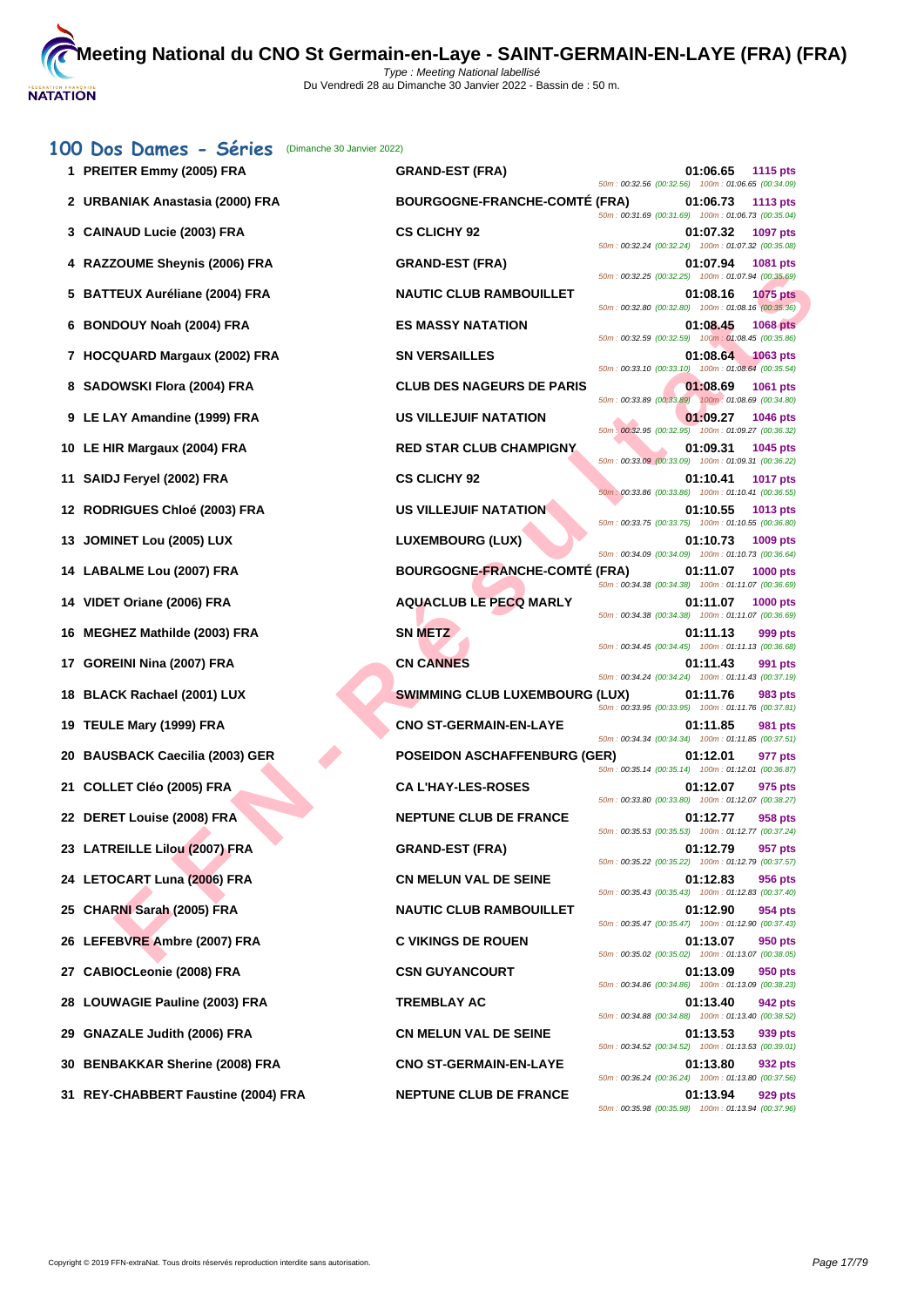

|    | 100 Dos Dames - Séries (suite)<br>32 MOUNIER IIona (2004) FRA | <b>ES MASSY NATATION</b>              | 01:14.01<br>927 pts                                                                                                             |
|----|---------------------------------------------------------------|---------------------------------------|---------------------------------------------------------------------------------------------------------------------------------|
|    | 33 FONSECA Maëlie (2006) FRA                                  | <b>RED STAR CLUB CHAMPIGNY</b>        | 50m: 00:34.99 (00:34.99) 100m: 01:14.01 (00:39.02)<br>01:14.11<br>925 pts                                                       |
|    | 34 DELATTRE Coline (2006) FRA                                 | <b>ETOILE SAINT-LEU NATATION</b>      | 50m: 00:35.00 (00:35.00) 100m: 01:14.11 (00:39.11)<br>01:14.15<br>924 pts                                                       |
|    | 35 XAYGNABOUN-MOUNIER Anouk (2007) FRA                        | <b>CA ORSAY</b>                       | 50m: 00:35.35 (00:35.35) 100m: 01:14.15 (00:38.80)<br>01:14.21<br>922 pts                                                       |
|    | 36 HRIC Laura (2005) LUX                                      | <b>SWIMMING CLUB LUXEMBOURG (LUX)</b> | 50m: 00:36.04 (00:36.04) 100m: 01:14.21 (00:38.17)<br>01:14.50<br><b>915 pts</b>                                                |
|    | 37 MAILHOL Prune (2007) FRA                                   | <b>CN CANNES</b>                      | 50m: 00:36.00 (00:36.00) 100m: 01:14.50 (00:38.50)<br>01:14.55<br><b>914 pts</b>                                                |
| 38 | <b>CASTEJON Garance (2005) FRA</b>                            | <b>ES MASSY NATATION</b>              | 50m: 00:35.16 (00:35.16) 100m: 01:14.55 (00:39.39)<br>01:14.75<br>909 pts                                                       |
| 39 | JAQUEROD Lilou (2008) FRA                                     | <b>C VIKINGS DE ROUEN</b>             | 50m: 00:35.15 (00:35.15) 100m: 01:14.75 (00:39.60)<br>01:14.85<br><b>907 pts</b>                                                |
|    | 40 HOURIEZ Juliette (2005) FRA                                | <b>RUEIL ATHLETIC CLUB</b>            | 50m: 00:35.96 (00:35.96) 100m: 01:14.85 (00:38.89)<br>01:15.26<br>897 pts                                                       |
|    | 41 TIMM Franka (2006) GER                                     | <b>POSEIDON ASCHAFFENBURG (GER)</b>   | 50m: 00:36.63 (00:36.63) 100m: 01:15.26 (00:38.63)<br>01:15.60<br>889 pts                                                       |
|    | 42 WIJESINGHE Solene (2005) SRI                               | <b>CN POISSY</b>                      | 50m: 00:36.06 (00:36.06) 100m: 01:15.60 (00:39.54)<br>01:15.85<br>883 pts                                                       |
|    |                                                               |                                       | 50m : 00:36.09 (00:36.09) 100m : 01:15.85 (00:39.76)                                                                            |
|    | 43 BONEL Ninon (2007) FRA                                     | <b>CA ORSAY</b>                       | 01:16.45<br>869 pts<br>50m: 00:36.84 (00:36.84) 100m: 01:16.45 (00:39.61)                                                       |
|    | 44 BONAMY Louisa (2007) FRA                                   | <b>C VIKINGS DE ROUEN</b>             | 01:16.46<br>868 pts<br>50m: 00:36.86 (00:36.86) 100m: 01:16.46 (00:39.60)                                                       |
| 45 | POCIECHA Alexandra (2007) FRA                                 | US VILLEJUIF NATATION                 | 01:16.52<br>867 pts<br>50m: 00:36.14 (00:36.14) 100m: 01:16.52 (00:40.38)                                                       |
|    | 46 BIZE Eva (2008) FRA                                        | <b>SN VERSAILLES</b>                  | 01:17.03<br>855 pts<br>50m: 00:36.67 (00:36.67) 100m: 01:17.03 (00:40.36)                                                       |
|    | 47 GERHAHER Alyssa (2006) FRA                                 | <b>GRAND-EST (FRA)</b>                | 01:17.33<br>848 pts<br>50m: 00:36.75 (00:36.75) 100m: 01:17.33 (00:40.58)                                                       |
|    | 48 KRAUSS Maren (2007) GER                                    | <b>POSEIDON ASCHAFFENBURG (GER)</b>   | 01:17.53<br>843 pts<br>50m: 00:37.19 (00:37.19) 100m: 01:17.53 (00:40.34)                                                       |
|    | 49 AMROUS Serine (2006) FRA                                   | <b>CN ASNIÈRES</b>                    | 01:17.94<br>834 pts<br>50m: 00:37.12 (00:37.12) 100m: 01:17.94 (00:40.82)                                                       |
|    | 50 HAUVETTE MINOUX Manon (2007) FRA                           | <b>AQUACLUB LE PECQ MARLY</b>         | 01:19.71<br>793 pts                                                                                                             |
|    | 51 SALAUN Anna (2008) FRA                                     | <b>COLOMBES NATATION</b>              | 50m: 00:37.51 (00:37.51) 100m: 01:19.71 (00:42.20)<br>01:19.75<br>792 pts                                                       |
|    | 52 FECHER Lana (2008) GER                                     | <b>POSEIDON ASCHAFFENBURG (GER)</b>   | 50m: 00:37.97 (00:37.97) 100m: 01:19.75 (00:41.78)<br>01:20.01<br><b>786 pts</b>                                                |
|    | 53 SACCASAN Elorri (2007) FRA                                 | <b>CN ASNIÈRES</b>                    | 50m: 00:38.58 (00:38.58) 100m: 01:20.01 (00:41.43)<br>01:20.75<br><b>770 pts</b>                                                |
|    | 54 BOULOUALAB Aya (2006) FRA                                  | <b>CN ASNIERES</b>                    | 50m: 00:39.20 (00:39.20) 100m: 01:20.75 (00:41.55)<br>01:22.12<br>740 pts<br>50m: 00:38.92 (00:38.92) 100m: 01:22.12 (00:43.20) |
|    | --- NOWACZYK Lison (2003) FRA                                 | <b>STADE BÉTHUNE PÉLICAN CLUB</b>     | <b>DNS</b> dec                                                                                                                  |
|    | LEFEBVRE Oriane (2004) FRA                                    | <b>STADE BÉTHUNE PÉLICAN CLUB</b>     | <b>DNS</b> dec                                                                                                                  |
|    | --- GUITON Lou-Anne (2003) FRA                                | <b>STADE BÉTHUNE PÉLICAN CLUB</b>     | <b>DNS</b> dec                                                                                                                  |
|    | --- MUNKHTUR Altaina (2002) FRA                               | <b>STADE FRANÇAIS O COURBEVOIE</b>    | <b>DNS</b> dec                                                                                                                  |

## 200 Dos Dames - Finale A (Samedi 29 Janvier 2022)

| 1 SOULARD Louann (2003) FRA  | <b>CN BREST</b>          | 02:22.14<br>1119 pts                                                                                   |
|------------------------------|--------------------------|--------------------------------------------------------------------------------------------------------|
|                              | 50m: 00:33.81 (00:33.81) | 100m: 01:10.39 (00:36.58) 150m: 01:46.71 (00:36.32) 200m: 02:22.14 (00:35.43)                          |
| 2 CAINAUD Lucie (2003) FRA   | <b>CS CLICHY 92</b>      | 02:23.09<br>1106 pts                                                                                   |
|                              | 50m: 00:33.82 (00:33.82) | 100m: 01:10.19 (00:36.37) 150m: 01:46.82 (00:36.63) 200m: 02:23.09 (00:36.27)                          |
| 3 MEGHEZ Mathilde (2003) FRA | <b>SN METZ</b>           | 02:24.11<br>1093 pts                                                                                   |
|                              | 50m: 00:34.53 (00:34.53) | 100m: 01:10.88 (00:36.35) 150m: 01:48.25 (00:37.37) 200m: 02:24.11 (00:35.86)                          |
| 4 BONDOUY Noah (2004) FRA    | <b>ES MASSY NATATION</b> | 02:25.55<br>1073 pts                                                                                   |
|                              |                          | 50m: 00:33.58 (00:33.58) 100m: 01:10.64 (00:37.06) 150m: 01:47.52 (00:36.88) 200m: 02:25.55 (00:38.03) |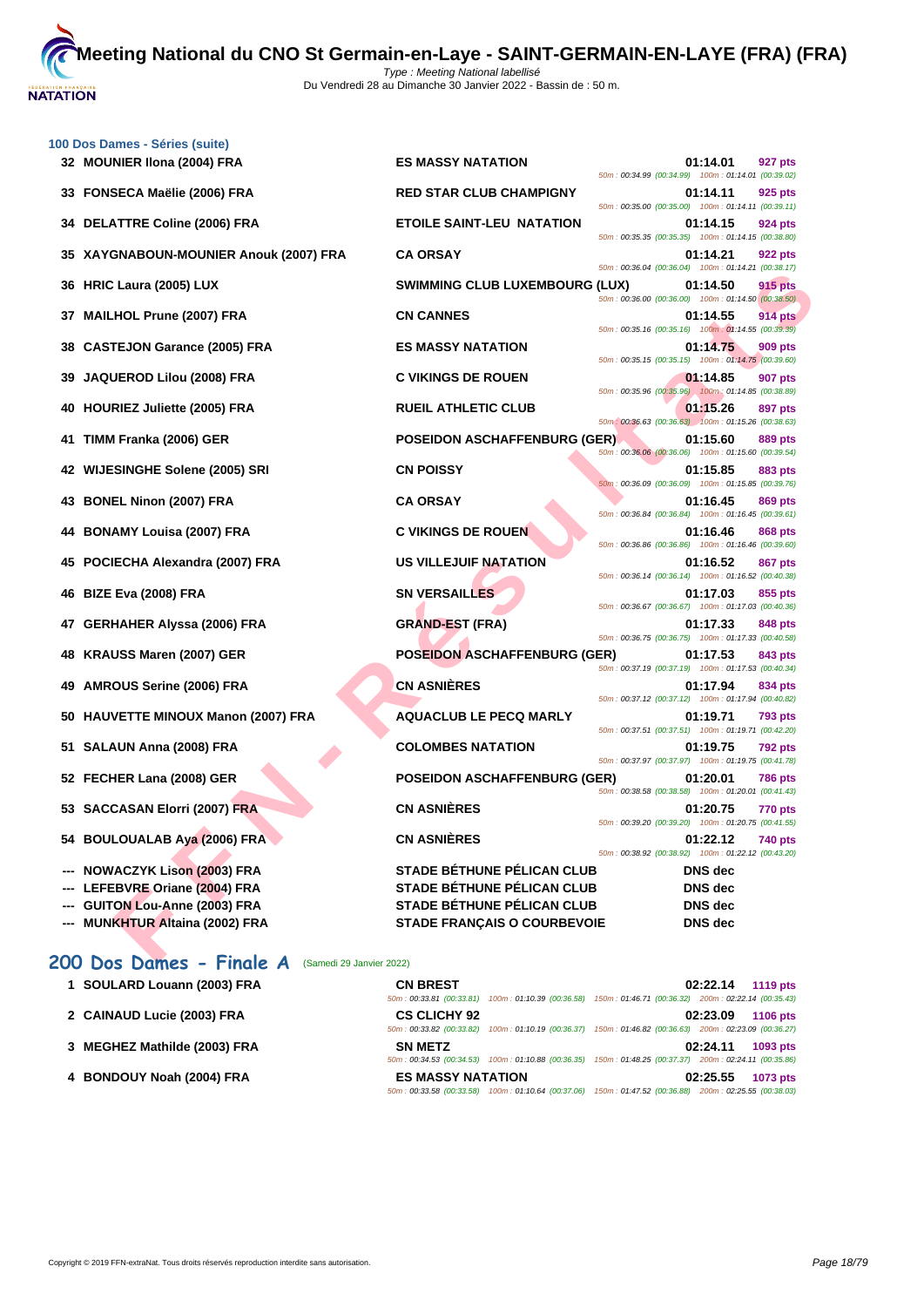

#### **[200 Dos D](http://www.ffnatation.fr/webffn/index.php)ames - Finale A (suite)**

- 
- 
- 
- 

#### **5 SADOWSKI Flora (2004) FRA CLUB DES NAGEURS DE PARIS 02:27.20 1052 pts** 50m : 00:34.82 (00:34.82) 100m : 01:11.70 (00:36.88) 150m : 01:49.66 (00:37.96) 200m : 02:27.20 (00:37.54) **6 RAZZOUME Sheynis (2006) FRA GRAND-EST (FRA) 02:28.40 1036 pts** 50m : 00:34.17 (00:34.17) 100m : 01:11.72 (00:37.55) 150m : 01:49.88 (00:38.16) 200m : 02:28.40 (00:38.52) **7 HOCQUARD Margaux (2002) FRA SN VERSAILLES 02:29.69 1019 pts** 50m : 00:34.80 (00:34.80) 100m : 01:11.67 (00:36.87) 150m : 01:51.11 (00:39.44) 200m : 02:29.69 (00:38.58) **--- GUITON Lou-Anne (2003) FRA STADE BÉTHUNE PÉLICAN CLUB DNS dec**

## **200 Dos Dames - Finale B 16-17 ans** (Samedi 29 Janvier 2022)

| 1 HORTER Liberty-Belle (2005) FRA                            | <b>GRAND-EST (FRA)</b>                                                                                                                         | 02:30.33<br><b>1011 pts</b>                                                                                                       |
|--------------------------------------------------------------|------------------------------------------------------------------------------------------------------------------------------------------------|-----------------------------------------------------------------------------------------------------------------------------------|
| 2 LESOILLE Julie (2005) FRA                                  | 50m: 00:35.76 (00:35.76) 100m: 01:13.50 (00:37.74) 150m: 01:51.45 (00:37.95) 200m: 02:30.33 (00:38.88)<br><b>US VILLEJUIF NATATION</b>         | 02:35.87<br>941 pts                                                                                                               |
| 3 BEAUD Mathilde (2005) FRA                                  | 50m: 00:35.85 (00:35.85) 100m: 01:14.59 (00:38.74)<br><b>SN METZ</b><br>50m: 00:37.31 (00:37.31) 100m: 01:17.20 (00:39.89)                     | 150m: 01:55.15 (00:40.56) 200m: 02:35.87 (00:40.72)<br>02:39.34<br>899 pts<br>150m: 01:58.96 (00:41.76) 200m: 02:39.34 (00:40.38) |
| 4 VIDET Oriane (2006) FRA                                    | <b>AQUACLUB LE PECQ MARLY</b><br>50m: 00:37.10 (00:37.10) 100m: 01:17.33 (00:40.23)                                                            | 02:41.67<br>871 pts<br>150m: 01:58.82 (00:41.49) 200m: 02:41.67 (00:42.85)                                                        |
| 5 DELATTRE Coline (2006) FRA                                 | <b>ETOILE SAINT-LEU NATATION</b><br>50m: 00:38.10 (00:38.10) 100m: 01:19.95 (00:41.85)                                                         | 02:43.22<br>853 pts<br>150m: 02:03.25 (00:43.30) 200m: 02:43.22 (00:39.97)                                                        |
| --- MIGNÉ Mathilde (2006) FRA                                | AS HERBLAY NATATION                                                                                                                            | <b>DSQ</b>                                                                                                                        |
| 00 Dos Dames - Finale $C$ 14-15 ans (Samedi 29 Janvier 2022) |                                                                                                                                                |                                                                                                                                   |
| 1 GOREINI Nina (2007) FRA                                    | <b>CN CANNES</b><br>50m: 00:34.77 (00:34.77) 100m: 01:12.25 (00:37.48) 150m: 01:51.53 (00:39.28) 200m: 02:29.94 (00:38.41)                     | 02:29.94<br><b>1016 pts</b>                                                                                                       |
| 2 LABALME Lou (2007) FRA                                     | <b>BOURGOGNE-FRANCHE-COMTE (FRA)</b><br>50m: 00:35.86 (00:35.86) 100m: 01:14.86 (00:39.00) 150m: 01:53.37 (00:38.51) 200m: 02:31.63 (00:38.26) | 02:31.63<br>995 pts                                                                                                               |
| 3 CHAPEL Annabelle (2008) FRA                                | <b>NEPTUNE CLUB DE FRANCE</b><br>50m : 00:35.85 (00:35.85) 100m : 01:15.84 (00:39.99) 150m : 01:55.20 (00:39.36) 200m : 02:33.66 (00:38.46)    | 02:33.66<br>969 pts                                                                                                               |
| 4 DERET Louise (2008) FRA                                    | <b>NEPTUNE CLUB DE FRANCE</b><br>50m: 00:35.97 (00:35.97) 100m: 01:16.29 (00:40.32) 150m: 01:56.35 (00:40.06) 200m: 02:35.97 (00:39.62)        | 02:35.97<br>940 pts                                                                                                               |
| 5 LEFEBVRE Ambre (2007) FRA                                  | <b>C VIKINGS DE ROUEN</b><br>50m: 00:36.65 (00:36.65) 100m: 01:15.91 (00:39.26) 150m: 01:57.08 (00:41.17) 200m: 02:35.99 (00:38.91)            | 02:35.99<br>940 pts                                                                                                               |
| 6 MAILHOL Prune (2007) FRA                                   | <b>CN CANNES</b>                                                                                                                               | 02:37.06<br>927 pts<br>50m: 00:37.03 (00:37.03) 100m: 01:16.48 (00:39.45) 150m: 01:57.95 (00:41.47) 200m: 02:37.06 (00:39.11)     |
| 7 XAYGNABOUN-MOUNIER Anouk (2007) FRA<br>$50m: -$            | <b>CA ORSAY</b><br>100m: 01:16.59 : (01:16.59)                                                                                                 | 02:37.18<br>925 pts<br>200m: 02:37.18 (01:20.59)                                                                                  |
| 8 KRAUSS Maren (2007) GER                                    | <b>POSEIDON ASCHAFFENBURG (GER)</b>                                                                                                            | 02:42.21<br>865 pts<br>50m: 00:37.54 (00:37.54) 100m: 01:17.80 (00:40.26) 150m: 02:01.08 (00:43.28) 200m: 02:42.21 (00:41.13)     |
| 00 Dos Dames - Séries<br>(Samedi 29 Janvier 2022)            |                                                                                                                                                |                                                                                                                                   |
| 1 GUITON Lou-Anne (2003) FRA                                 | <b>STADE BÉTHUNE PÉLICAN CLUB</b><br>50m: 00:33.67 (00:33.67) 100m: 01:09.94 (00:36.27) 150m: 01:45.83 (00:35.89) 200m: 02:21.22 (00:35.39)    | 02:21.22<br><b>1131 pts</b>                                                                                                       |
| 2 CAINAUD Lucie (2003) FRA                                   | <b>CS CLICHY 92</b><br>50m: 00:34.44 (00:34.44)                                                                                                | 02:23.62<br>1099 pts<br>100m: 01:10.92 (00:36.48) 150m: 01:47.18 (00:36.26) 200m: 02:23.62 (00:36.44)                             |
| 3 SOULARD Louann (2003) FRA                                  | <b>CN BREST</b><br>50m: 00:34.54 (00:34.54) 100m: 01:11.47 (00:36.93)                                                                          | 02:24.21<br>1091 pts<br>150m: 01:47.98 (00:36.51) 200m: 02:24.21 (00:36.23)                                                       |
| 4 SADOWSKI Flora (2004) FRA                                  | <b>CLUB DES NAGEURS DE PARIS</b><br>50m : 00:34.69 (00:34.69) 100m : 01:11.61 (00:36.92) 150m : 01:48.46 (00:36.85) 200m : 02:25.10 (00:36.64) | 02:25.10<br>1079 pts                                                                                                              |
| 5 BONDOUY Noah (2004) FRA                                    | <b>ES MASSY NATATION</b><br>50m : 00:33.90 (00:33.90) 100m : 01:10.29 (00:36.39) 150m : 01:47.89 (00:37.60) 200m : 02:26.63 (00:38.74)         | 02:26.63<br>1059 pts                                                                                                              |
|                                                              |                                                                                                                                                |                                                                                                                                   |

### **200 Dos Dames - Finale C 14-15 ans** (Samedi 29 Janvier 2022)

- **1 GOREINI Nina (2007) FRA**
- **2** LABALME Lou (2007) FRA
- **3** CHAPEL Annabelle (2008) FRA
- **4 DERET Louise (2008) FRA**
- **5** LEFEBVRE Ambre (2007) FRA
- **6 MAILHOL Prune (2007) FRA**
- **7** XAYGNABOUN-MOUNIER Anouk (2007) FRA
- **8 KRAUSS Maren (2007) GER**

#### **200 Dos Dames - Séries** (Samedi 29 Janvier 2022)

- **1 GUITON Lou-Anne (2003) FRA**
- **2 CAINAUD Lucie (2003) FRA CS CLICHY 92 02:23.62 1099 pts**
- **3 SOULARD Louann (2003) FRA**
- **4** SADOWSKI Flora (2004) FRA
- **5 BONDOUY Noah (2004) FRA**
- **6** MEGHEZ Mathilde (2003) FRA
- **7** RAZZOUME Sheynis (2006) FRA
- **8 HOCQUARD Margaux (2002) FRA**
- **9** LEFEBVRE Oriane (2004) FRA
- **10 HORTER Liberty-Belle (2005) FRA**

|            | <b>CN CANNES</b>              |                                                                                                        | 02:29.94 | 1016 pts                  |
|------------|-------------------------------|--------------------------------------------------------------------------------------------------------|----------|---------------------------|
|            |                               | 50m: 00:34.77 (00:34.77) 100m: 01:12.25 (00:37.48) 150m: 01:51.53 (00:39.28) 200m: 02:29.94 (00:38.41) |          |                           |
|            |                               | <b>BOURGOGNE-FRANCHE-COMTÉ (FRA)</b>                                                                   | 02:31.63 | 995 pts                   |
|            |                               | 50m: 00:35.86 (00:35.86) 100m: 01:14.86 (00:39.00) 150m: 01:53.37 (00:38.51) 200m: 02:31.63 (00:38.26) |          |                           |
|            | <b>NEPTUNE CLUB DE FRANCE</b> |                                                                                                        | 02:33.66 | 969 pts                   |
|            |                               | 50m: 00:35.85 (00:35.85) 100m: 01:15.84 (00:39.99) 150m: 01:55.20 (00:39.36) 200m: 02:33.66 (00:38.46) |          |                           |
|            | <b>NEPTUNE CLUB DE FRANCE</b> |                                                                                                        | 02:35.97 | 940 pts                   |
|            |                               | 50m: 00:35.97 (00:35.97) 100m: 01:16.29 (00:40.32) 150m: 01:56.35 (00:40.06) 200m: 02:35.97 (00:39.62) |          |                           |
|            | <b>C VIKINGS DE ROUEN</b>     |                                                                                                        | 02:35.99 | 940 pts                   |
|            |                               | 50m: 00:36.65 (00:36.65) 100m: 01:15.91 (00:39.26) 150m: 01:57.08 (00:41.17) 200m: 02:35.99 (00:38.91) |          |                           |
|            | <b>CN CANNES</b>              |                                                                                                        | 02:37.06 | 927 pts                   |
|            | 50m: 00:37.03 (00:37.03)      | 100m: 01:16.48 (00:39.45) 150m: 01:57.95 (00:41.47) 200m: 02:37.06 (00:39.11)                          |          |                           |
| <b>FRA</b> | <b>CA ORSAY</b>               |                                                                                                        | 02:37.18 | 925 pts                   |
| $50m: -$   |                               | 100m: 01:1659:(04:16.59)                                                                               |          | 200m: 02:37.18 (01:20.59) |
|            |                               | <b>POSEIDON ASCHAFFENBURG (GER)</b>                                                                    | 02:42.21 | 865 pts                   |

|                          | <b>STADE BETHUNE PELICAN CLUB</b>                                                                      |  | 02:21.22 1131 pts |
|--------------------------|--------------------------------------------------------------------------------------------------------|--|-------------------|
|                          | 50m: 00:33.67 (00:33.67) 100m: 01:09.94 (00:36.27) 150m: 01:45.83 (00:35.89) 200m: 02:21.22 (00:35.39) |  |                   |
| <b>CS CLICHY 92</b>      |                                                                                                        |  | 02:23.62 1099 pts |
|                          | 50m: 00:34.44 (00:34.44) 100m: 01:10.92 (00:36.48) 150m: 01:47.18 (00:36.26) 200m: 02:23.62 (00:36.44) |  |                   |
| <b>CN BREST</b>          |                                                                                                        |  | 02:24.21 1091 pts |
|                          | 50m: 00:34.54 (00:34.54) 100m: 01:11.47 (00:36.93) 150m: 01:47.98 (00:36.51) 200m: 02:24.21 (00:36.23) |  |                   |
|                          | <b>CLUB DES NAGEURS DE PARIS</b>                                                                       |  | 02:25.10 1079 pts |
|                          | 50m: 00:34.69 (00:34.69) 100m: 01:11.61 (00:36.92) 150m: 01:48.46 (00:36.85) 200m: 02:25.10 (00:36.64) |  |                   |
| <b>ES MASSY NATATION</b> |                                                                                                        |  | 02:26.63 1059 pts |
|                          | 50m: 00:33.90 (00:33.90) 100m: 01:10.29 (00:36.39) 150m: 01:47.89 (00:37.60) 200m: 02:26.63 (00:38.74) |  |                   |
|                          |                                                                                                        |  |                   |
| <b>SN METZ</b>           |                                                                                                        |  | 02:27.23 1051 pts |
|                          | 50m: 00:34.54 (00:34.54) 100m: 01:11.73 (00:37.19) 150m: 01:49.81 (00:38.08) 200m: 02:27.23 (00:37.42) |  |                   |
| <b>GRAND-EST (FRA)</b>   |                                                                                                        |  | 02:27.72 1045 pts |
|                          | 50m: 00:34.28 (00:34.28) 100m: 01:11.71 (00:37.43) 150m: 01:49.72 (00:38.01) 200m: 02:27.72 (00:38.00) |  |                   |
| <b>SN VERSAILLES</b>     |                                                                                                        |  | 02:29.29 1025 pts |
|                          | 50m: 00:34.48 (00:34.48) 100m: 01:12.47 (00:37.99) 150m: 01:50.86 (00:38.39) 200m: 02:29.29 (00:38.43) |  |                   |
|                          | STADE BÉTHUNE PÉLICAN CLUB                                                                             |  | 02:29.99 1016 pts |
|                          | 50m: 00:34.23 (00:34.23) 100m: 01:12.22 (00:37.99) 150m: 01:51.07 (00:38.85) 200m: 02:29.99 (00:38.92) |  |                   |
| <b>GRAND-EST (FRA)</b>   |                                                                                                        |  | 02:31.56 995 pts  |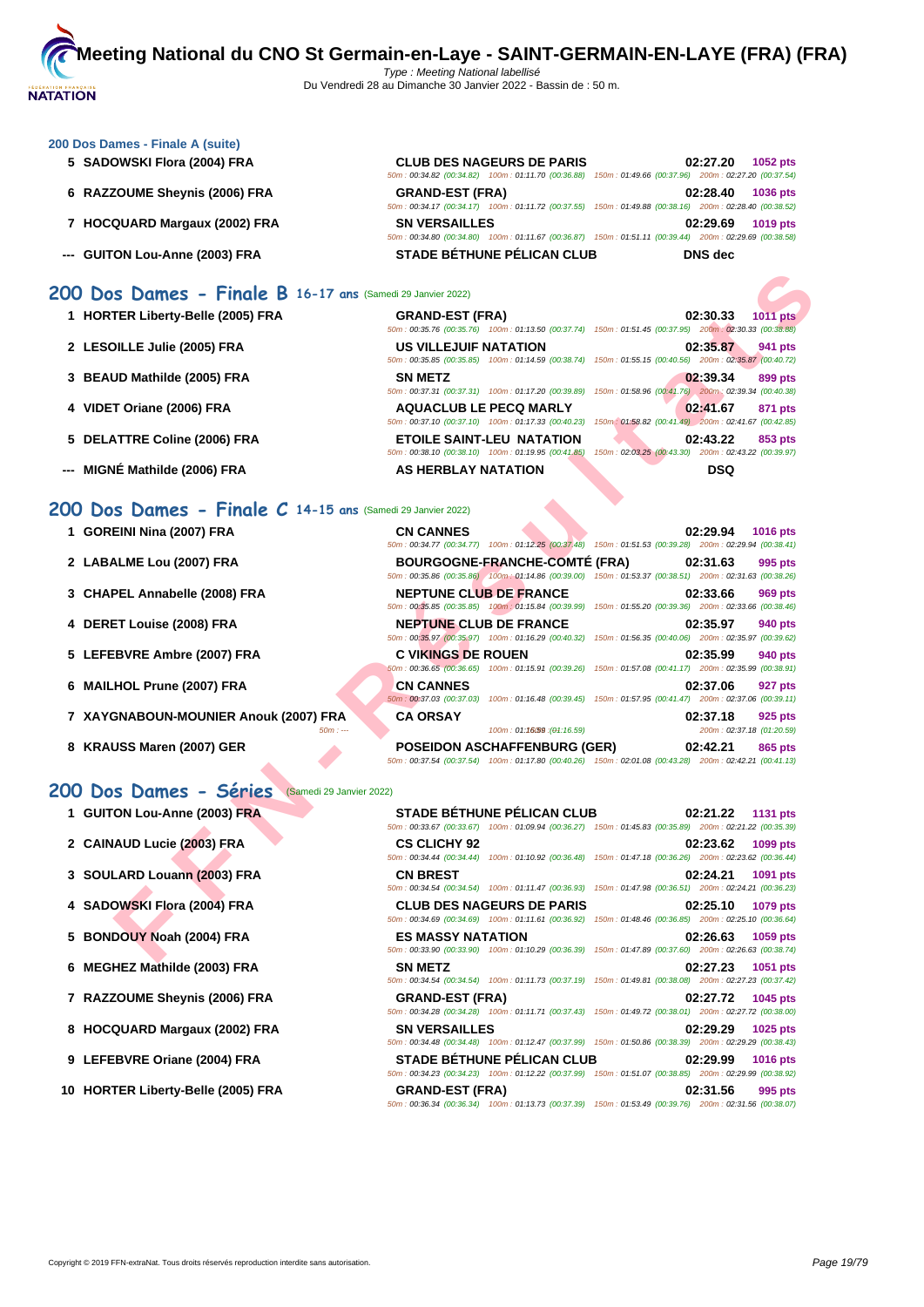**[200 Dos D](http://www.ffnatation.fr/webffn/index.php)ames - Séries (suite)**

50m : 00:35.60 (00:35.60) 100m : 01:14.09 (00:38.49) 150m : 01:53.87 (00:39.78) 200m : 02:33.06 (00:39.19)

**11 LE LAY Amandine (1999) FRA US VILLEJUIF NATATION 02:33.06 976 pts**

|                                                       | 50m: 00:35.60 (00:35.60) 100m: 01:14.09 (00:38.49) 150m: 01:53.87 (00:39.78) 200m: 02:33.06 (00:39.19)                                                                                                                                   |                                                                                   |
|-------------------------------------------------------|------------------------------------------------------------------------------------------------------------------------------------------------------------------------------------------------------------------------------------------|-----------------------------------------------------------------------------------|
| 12 SAIDJ Feryel (2002) FRA                            | <b>CS CLICHY 92</b><br>50m : 00:35.80 (00:35.80) 100m : 01:14.18 (00:38.38) 150m : 01:54.47 (00:40.29) 200m : 02:33.09 (00:38.62)                                                                                                        | 02:33.09<br>976 pts                                                               |
| 13 LESOILLE Julie (2005) FRA                          | US VILLEJUIF NATATION                                                                                                                                                                                                                    | 02:33.10<br>976 pts                                                               |
| <b>RODRIGUES Chloé (2003) FRA</b><br>14.              | 50m : 00:35.93 (00:35.93) 100m : 01:13.47 (00:37.54) 150m : 01:53.53 (00:40.06) 200m : 02:33.10 (00:39.57)<br>US VILLEJUIF NATATION                                                                                                      | 02:33.20<br>975 pts                                                               |
| 15 CHAPEL Annabelle (2008) FRA                        | 50m: 00:34.97 (00:34.97) 100m: 01:13.70 (00:38.73) 150m: 01:53.33 (00:39.63) 200m: 02:33.20 (00:39.87)<br><b>NEPTUNE CLUB DE FRANCE</b>                                                                                                  | 02:33.75<br>968 pts                                                               |
| 16 GOREINI Nina (2007) FRA                            | 50m : 00:36.54 (00:36.54) 100m : 01:15.95 (00:39.41) 150m : 01:57.13 (00:41.18) 200m : 02:33.75 (00:36.62)<br><b>CN CANNES</b><br>50m: 00:35.05 (00:35.05) 100m: 01:14.27 (00:39.22) 150m: 01:54.39 (00:40.12) 200m: 02:33.88 (00:39.49) | 02:33.88<br><b>966 pts</b>                                                        |
| 17 LABALME Lou (2007) FRA                             | <b>BOURGOGNE-FRANCHE-COMTE (FRA)</b><br>50m: 00:36.29 (00:36.29) 100m: 01:15.85 (00:39.56)                                                                                                                                               | 02:34.63<br>957 pts<br>150m: 01:55.79 (00:39.94) 200m: 02:34.63 (00:38.84)        |
| 18 LE HIR Margaux (2004) FRA                          | <b>RED STAR CLUB CHAMPIGNY</b><br>50m: 00:34.71 (00:34.71) 100m: 01:14.24 (00:39.53)                                                                                                                                                     | 02:35.08<br>951 pts<br>150m: 01:54.85 (00:40.61) 200m: 02:35.08 (00:40.23)        |
| MIGNÉ Mathilde (2006) FRA<br>19                       | AS HERBLAY NATATION<br>50m : 00:36.32 (00:36.32) 100m : 01:16.50 (00:40.18) 150m : 01:56.85 (00:40.35) 200m : 02:36.33 (00:39.48)                                                                                                        | 02:36.33<br>936 pts                                                               |
| 19 LEFEBVRE Ambre (2007) FRA                          | <b>C VIKINGS DE ROUEN</b><br>50m: 00:35.33 (00:35.33) 100m: 01:15.12 (00:39.79) 150m: 01:55.65 (00:40.53) 200m: 02:36.33 (00:40.68)                                                                                                      | 02:36.33<br>936 pts                                                               |
| <b>BLACK Rachael (2001) LUX</b><br>21                 | <b>SWIMMING CLUB LUXEMBOURG (LUX)</b><br>50m : 00:35.87 (00:35.87) 100m : 01:15.47 (00:39.60) 150m : 01:56.89 (00:41.42) 200m : 02:36.49 (00:39.60)                                                                                      | 02:36.49<br>934 pts                                                               |
| 22 BEAUD Mathilde (2005) FRA                          | <b>SN METZ</b><br>50m: 00:36.48 (00:36.48) 100m: 01:17.26 (00:40.78) 150m: 01:58.02 (00:40.76) 200m: 02:38.27 (00:40.25)                                                                                                                 | 02:38.27<br>912 pts                                                               |
| 22 FONSECA Maëlie (2006) FRA                          | <b>RED STAR CLUB CHAMPIGNY</b><br>50m : 00:35.10 (00:35.10) 100m : 01:14.97 (00:39.87) 150m : 01:56.62 (00:41.65) 200m : 02:38.27 (00:41.65)                                                                                             | 02:38.27<br>912 pts                                                               |
| 24 DERET Louise (2008) FRA                            | <b>NEPTUNE CLUB DE FRANCE</b><br>50m : 00:37.16 (00:37.16) / 100m : 01:17.48 (00:40.32) 150m : 01:57.99 (00:40.51) 200m : 02:38.31 (00:40.32)                                                                                            | 02:38.31<br><b>911 pts</b>                                                        |
| <b>MAILHOL Prune (2007) FRA</b><br>25                 | <b>CN CANNES</b><br>50m: 00:36.52 (00:36.52) 100m: 01:16048 (00:39.91)                                                                                                                                                                   | 02:39.08<br><b>902 pts</b><br>200m: 02:39.08 (01:22.65)                           |
| VIDET Oriane (2006) FRA<br>26                         | <b>AQUACLUB LE PECQ MARLY</b><br>50m: 00:36.72 (00:36.72) 100m: 01:17.38 (00:40.66)                                                                                                                                                      | 02:42.62<br><b>860 pts</b><br>150m: 02:00.83 (00:43.45) 200m: 02:42.62 (00:41.79) |
| 27 DELATTRE Coline (2006) FRA                         | <b>ETOILE SAINT-LEU NATATION</b><br>50m: 00:35.63 (00:35.63) 100m: 01:15.42 (00:39.79)                                                                                                                                                   | 02:42.63<br>860 pts<br>150m: 02:00.13 (00:44.71) 200m: 02:42.63 (00:42.50)        |
| 28 LATREILLE Lilou (2007) FRA                         | <b>GRAND-EST (FRA)</b><br>50m : 00:37.01 (00:37.01) 100m : 01:18.41 (00:41.40) 150m : 02:00.82 (00:42.41) 200m : 02:42.90 (00:42.08)                                                                                                     | 02:42.90<br>856 pts                                                               |
| XAYGNABOUN-MOUNIER Anouk (2007) FRA<br>29             | <b>CA ORSAY</b><br>50m: 00:37.42 (00:37.42) 100m: 01:18.17 (00:40.75) 150m: 02:01.58 (00:43.41) 200m: 02:43.31 (00:41.73)                                                                                                                | 02:43.31<br>852 pts                                                               |
| 30 WIJESINGHE Solene (2005) SRI                       | <b>CN POISSY</b><br>50m: 00:37.58 (00:37.58) 100m: 01:18.94 (00:41.36) 150m: 02:01.22 (00:42.28) 200m: 02:43.43 (00:42.21)                                                                                                               | 02:43.43<br>850 pts                                                               |
| <b>COLLET Cléo (2005) FRA</b><br>31                   | <b>CA L'HAY-LES-ROSES</b><br>50m: 00:35.96 (00:35.96) 100m: 01:16.55 (00:40.59) 150m: 02:00.57 (00:44.02) 200m: 02:43.77 (00:43.20)                                                                                                      | 02:43.77<br>846 pts                                                               |
| <b>KRAUSS Maren (2007) GER</b><br>32                  | <b>POSEIDON ASCHAFFENBURG (GER)</b><br>50m: 00:37.86 (00:37.86) 100m: 01:19.69 (00:41.83) 150m: 02:01.82 (00:42.13) 200m: 02:44.09 (00:42.27)                                                                                            | 02:44.09<br>842 pts                                                               |
| 33 HAUVETTE MINOUX Manon (2007) FRA                   | <b>AQUACLUB LE PECQ MARLY</b><br>50m: 00:40.11 (00:40.11) 100m: 01:24.18 (00:44.07) 150m: 02:09.55 (00:45.37) 200m: 02:54.73 (00:45.18)                                                                                                  | 02:54.73<br>722 pts                                                               |
| --- LINN Emma (2006) FRA                              | <b>CA L'HAY-LES-ROSES</b>                                                                                                                                                                                                                | <b>DNS</b> dec                                                                    |
| 50 Brasse Dames - Finale A (Vendredi 28 Janvier 2022) |                                                                                                                                                                                                                                          |                                                                                   |
| 1 CHAAR Dounia (2005) FRA                             | <b>BOURGOGNE-FRANCHE-COMTÉ (FRA)</b>                                                                                                                                                                                                     | 00:33.26<br>1191 pts                                                              |
| 2 CUCUMEL Romy (2001) FRA                             | <b>CLAMART NATATION 92</b>                                                                                                                                                                                                               | 00:33.33<br><b>1187 pts</b>                                                       |
|                                                       |                                                                                                                                                                                                                                          |                                                                                   |

| 1 CHAAR Dounia (2005) FRA  | <b>BOURGOGNE-FRANCHE-COMTÉ (FRA)</b> | 00:33.26 | 1191 pts        |
|----------------------------|--------------------------------------|----------|-----------------|
| 2 CUCUMEL Romy (2001) FRA  | <b>CLAMART NATATION 92</b>           | 00:33.33 | <b>1187 pts</b> |
| 3 FROUIN Meghan (2001) FRA | <b>ETOILES 92</b>                    | 00:33.64 | 1171 pts        |
| 4 FIEMathilde (2001) FRA   | <b>CLAMART NATATION 92</b>           | 00:33.74 | 1165 pts        |
| 5 BARREAU Laure (2002) FRA | <b>ES MASSY NATATION</b>             | 00:33.78 | 1163 pts        |
| 6 VASQUEZ Lucie (2004) FRA | <b>ES MASSY NATATION</b>             | 00:34.10 | 1146 pts        |
| 7 LUDWIG Lena (2007) GER   | <b>POSEIDON ASCHAFFENBURG (GER)</b>  | 00:34.32 | 1134 pts        |
| 8 DELMAS Lucie (2005) FRA  | <b>CNO ST-GERMAIN-EN-LAYE</b>        | 00:34.69 | 1114 pts        |

## **50 Brasse Dames - Finale B 16-17 ans** (Vendredi 28 Janvier 2022)

| 1 SOUBIES Beatrice (2005) FRA |  | <b>RACING CLUB DE FRANCE</b> | 00:34.52 1123 pts |  |
|-------------------------------|--|------------------------------|-------------------|--|
|-------------------------------|--|------------------------------|-------------------|--|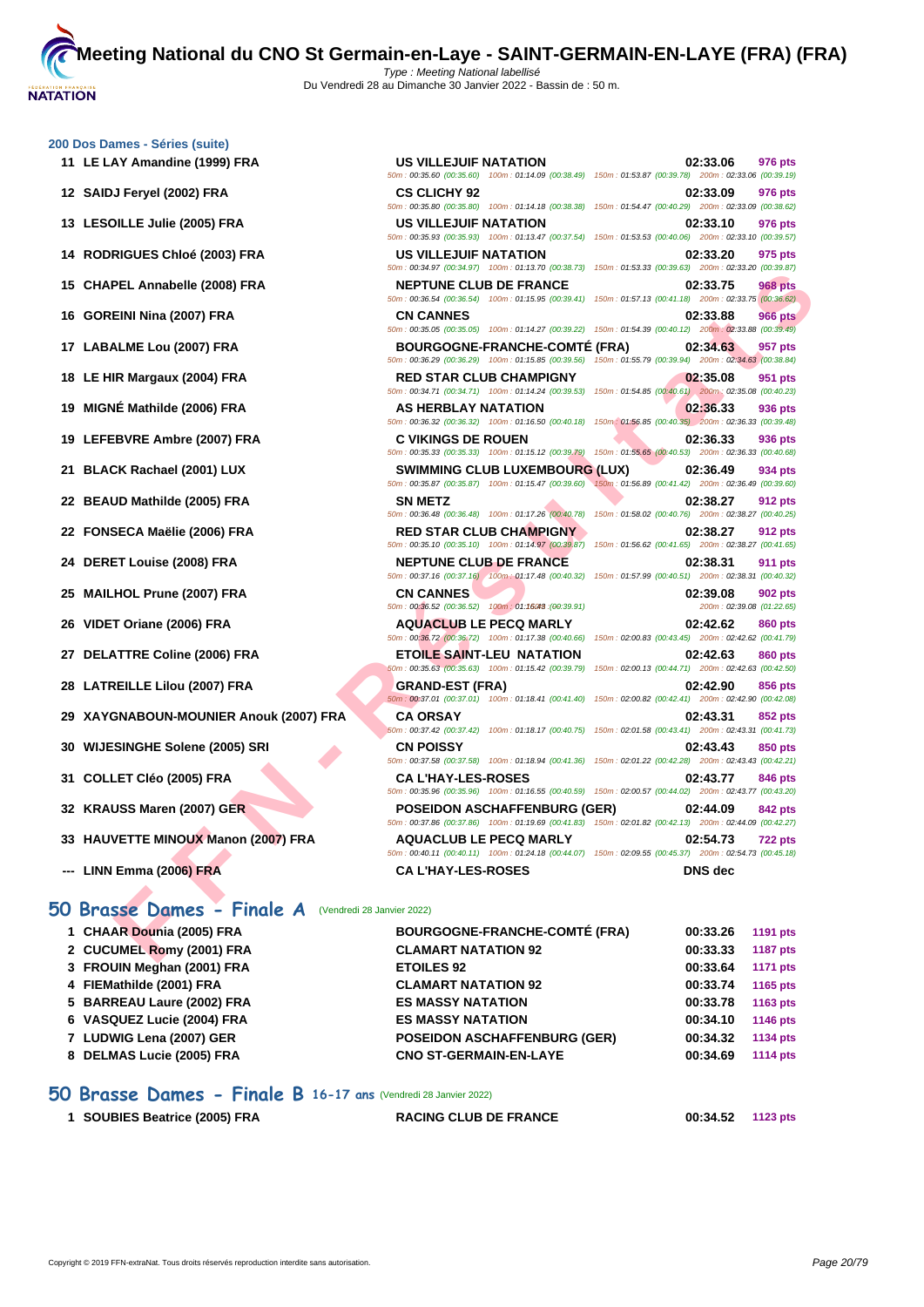

#### **[50 Brasse](http://www.ffnatation.fr/webffn/index.php) Dames - Finale B (suite)**

| 2 MASSACESI-PIZARRO Adriana (2005) FRA | <b>RED STAR CLUB CHAMPIGNY</b>       | 00:34.87 | 1105 pts        |
|----------------------------------------|--------------------------------------|----------|-----------------|
| 3 HODE Meline (2006) FRA               | <b>ETAMPES NATATION</b>              | 00:35.19 | <b>1088 pts</b> |
| 4 LENOIR Melanie (2006) FRA            | <b>CN MELUN VAL DE SEINE</b>         | 00:35.26 | 1084 pts        |
| 5 TABIASCO Alexandra (2006) FRA        | <b>ETOILES 92</b>                    | 00:35.94 | 1049 pts        |
| 6 MELIS Daphné (2006) FRA              | <b>BOURGOGNE-FRANCHE-COMTÉ (FRA)</b> | 00:35.97 | <b>1048 pts</b> |
| 7 BAUDOT Louise (2006) FRA             | <b>SN VERSAILLES</b>                 | 00:36.49 | 1021 pts        |
| 8 DA ROCHA--ALIN Margot (2005) FRA     | <b>CLUB DES NAGEURS DE PARIS</b>     | 00:38.00 | 946 pts         |
|                                        |                                      |          |                 |

## **50 Brasse Dames - Finale C 14-15 ans** (Vendredi 28 Janvier 2022)

| 1 BERGERON Juliette (2007) FRA        | <b>GRAND-EST (FRA)</b>        | 00:35.41 | <b>1077 pts</b> |
|---------------------------------------|-------------------------------|----------|-----------------|
| 2 BOULAOUED Calie (2007) FRA          | <b>ETOILES 92</b>             | 00:35.57 | 1068 pts        |
| 3 HAMELIN Lili-Jeanne (2007) FRA      | <b>CNO ST-GERMAIN-EN-LAYE</b> | 00:35.65 | 1064 pts        |
| 4 XAYGNABOUN-MOUNIER Anouk (2007) FRA | <b>CA ORSAY</b>               | 00:35.82 | 1055 pts        |
| 5 VANBUTSEL Manon (2007) FRA          | <b>JEANNE D'ARC DRANCY</b>    | 00:36.24 | 1034 pts        |
| 6 VITRAC GARCIA Ines (2007) FRA       | <b>CNO ST-GERMAIN-EN-LAYE</b> | 00:36.60 | 1015 pts        |
| 7 BURGER Alix (2007) FRA              | <b>CN CANNES</b>              | 00:36.73 | 1009 pts        |
| 8 FALLA Prisca (2008) FRA             | AAS SARCELLES NATATION 95     | 00:37.44 | 973 pts         |

## **50 Brasse Dames - Séries** (Vendredi 28 Janvier 2022)

| $\sigma$ DA NOCHA-ALIN Margor (2003) FMA                       | ו שט שאטשריט א                       |          | ວຯບ µເວ         |
|----------------------------------------------------------------|--------------------------------------|----------|-----------------|
| O Brasse Dames - Finale C 14-15 ans (Vendredi 28 Janvier 2022) |                                      |          |                 |
|                                                                |                                      |          |                 |
| 1 BERGERON Juliette (2007) FRA                                 | <b>GRAND-EST (FRA)</b>               | 00:35.41 | <b>1077 pts</b> |
| 2 BOULAOUED Calie (2007) FRA                                   | <b>ETOILES 92</b>                    | 00:35.57 | 1068 pts        |
| 3 HAMELIN Lili-Jeanne (2007) FRA                               | <b>CNO ST-GERMAIN-EN-LAYE</b>        | 00:35.65 | 1064 pts        |
| 4 XAYGNABOUN-MOUNIER Anouk (2007) FRA                          | <b>CA ORSAY</b>                      | 00:35.82 | 1055 pts        |
| 5 VANBUTSEL Manon (2007) FRA                                   | <b>JEANNE D'ARC DRANCY</b>           | 00:36.24 | 1034 pts        |
| 6 VITRAC GARCIA Ines (2007) FRA                                | <b>CNO ST-GERMAIN-EN-LAYE</b>        | 00:36.60 | 1015 pts        |
| 7 BURGER Alix (2007) FRA                                       | <b>CN CANNES</b>                     | 00:36.73 | 1009 pts        |
| 8 FALLA Prisca (2008) FRA                                      | AAS SARCELLES NATATION 95            | 00:37.44 | 973 pts         |
| O Brasse Dames - Séries (Vendredi 28 Janvier 2022)             |                                      |          |                 |
| 1 FROUIN Meghan (2001) FRA                                     | <b>ETOILES 92</b>                    | 00:32.93 | 1209 pts        |
| 2 CHAAR Dounia (2005) FRA                                      | <b>BOURGOGNE-FRANCHE-COMTÉ (FRA)</b> | 00:33.24 | <b>1192 pts</b> |
| 3 FIEMathilde (2001) FRA                                       | <b>CLAMART NATATION 92</b>           | 00:33.26 | 1191 pts        |
| 4 CUCUMEL Romy (2001) FRA                                      | <b>CLAMART NATATION 92</b>           | 00:33.44 | 1181 pts        |
| 5 VASQUEZ Lucie (2004) FRA                                     | <b>ES MASSY NATATION</b>             | 00:33.54 | <b>1176 pts</b> |
| 6 BARREAU Laure (2002) FRA                                     | <b>ES MASSY NATATION</b>             | 00:33.92 | 1155 pts        |
| 7 DELMAS Lucie (2005) FRA                                      | <b>CNO ST-GERMAIN-EN-LAYE</b>        | 00:34.10 | 1146 pts        |
| 8 LUDWIG Lena (2007) GER                                       | <b>POSEIDON ASCHAFFENBURG (GER)</b>  | 00:34.19 | 1141 pts        |
| 9 URBANIAK Anastasia (2000) FRA                                | <b>BOURGOGNE-FRANCHE-COMTÉ (FRA)</b> | 00:34.38 | <b>1131 pts</b> |
| 10 BERGERON Juliette (2007) FRA                                | <b>GRAND-EST (FRA)</b>               | 00:35.43 | 1075 pts        |
| 11 HODE Meline (2006) FRA                                      | <b>ETAMPES NATATION</b>              | 00:35.44 | 1075 pts        |
| 12 MASSACESI-PIZARRO Adriana (2005) FRA                        | <b>RED STAR CLUB CHAMPIGNY</b>       | 00:35.52 | 1071 pts        |
| 13 SOUBIES Beatrice (2005) FRA                                 | <b>RACING CLUB DE FRANCE</b>         | 00:35.56 | 1069 pts        |
| 14 MELIS Daphné (2006) FRA                                     | <b>BOURGOGNE-FRANCHE-COMTÉ (FRA)</b> | 00:35.57 | 1068 pts        |
| 15 TABIASCO Alexandra (2006) FRA                               | <b>ETOILES 92</b>                    | 00:35.86 | 1053 pts        |
| 15 LENOIR Melanie (2006) FRA                                   | <b>CN MELUN VAL DE SEINE</b>         | 00:35.86 | 1053 pts        |
| 17 BAUDOT Louise (2006) FRA                                    | <b>SN VERSAILLES</b>                 | 00:35.95 | 1049 pts        |
| 18 BOURNONVILLE Laura (2001) FRA                               | <b>CA ORSAY</b>                      | 00:35.96 | 1048 pts        |
| 19 MAGNIER Adele (2004) FRA                                    | <b>STADE BÉTHUNE PÉLICAN CLUB</b>    | 00:35.98 | 1047 pts        |
| 20 HAMELIN Lili-Jeanne (2007) FRA                              | <b>CNO ST-GERMAIN-EN-LAYE</b>        | 00:36.05 | 1043 pts        |
| 21 BOULAOUED Calie (2007) FRA                                  | <b>ETOILES 92</b>                    | 00:36.16 | 1038 pts        |
| 22 HUMBERT Juliette (2003) FRA                                 | <b>CNO ST-GERMAIN-EN-LAYE</b>        | 00:36.18 | <b>1037 pts</b> |
| 23 XAYGNABOUN-MOUNIER Anouk (2007) FRA                         | <b>CA ORSAY</b>                      | 00:36.30 | 1031 pts        |
| 24 LEFEVRE Paulina (2004) FRA                                  | <b>CA L'HAY-LES-ROSES</b>            | 00:36.34 | 1029 pts        |
| 25 VANBUTSEL Manon (2007) FRA                                  | <b>JEANNE D'ARC DRANCY</b>           | 00:36.38 | <b>1027 pts</b> |
| 26 VITRAC GARCIA Ines (2007) FRA                               | <b>CNO ST-GERMAIN-EN-LAYE</b>        | 00:36.39 | 1026 pts        |
| 27 TOURILLON Floriane (1999) FRA                               | <b>PROVINS NATATION</b>              | 00:36.48 | <b>1022 pts</b> |
| 28 LEBRE Emma (2002) FRA                                       | <b>CN BREST</b>                      | 00:36.55 | 1018 pts        |
| 29 BURGER Alix (2007) FRA                                      | <b>CN CANNES</b>                     | 00:36.75 |                 |
|                                                                |                                      |          | 1008 pts        |
| 30 LUDWIG Hannah (2004) GER                                    | <b>POSEIDON ASCHAFFENBURG (GER)</b>  | 00:36.82 | 1004 pts        |
| 31 FALLA Prisca (2008) FRA                                     | AAS SARCELLES NATATION 95            | 00:36.85 | 1003 pts        |
| 32 DA ROCHA--ALIN Margot (2005) FRA                            | <b>CLUB DES NAGEURS DE PARIS</b>     | 00:36.91 | 1000 pts        |
| 33 BESSON Camille (2005) FRA                                   | <b>CN ANDRESY</b>                    | 00:37.15 | <b>988 pts</b>  |
| 34 SOARES-BOURGOGNE Loriana (2007) FRA                         | <b>NEPTUNE CLUB DE FRANCE</b>        | 00:37.33 | 979 pts         |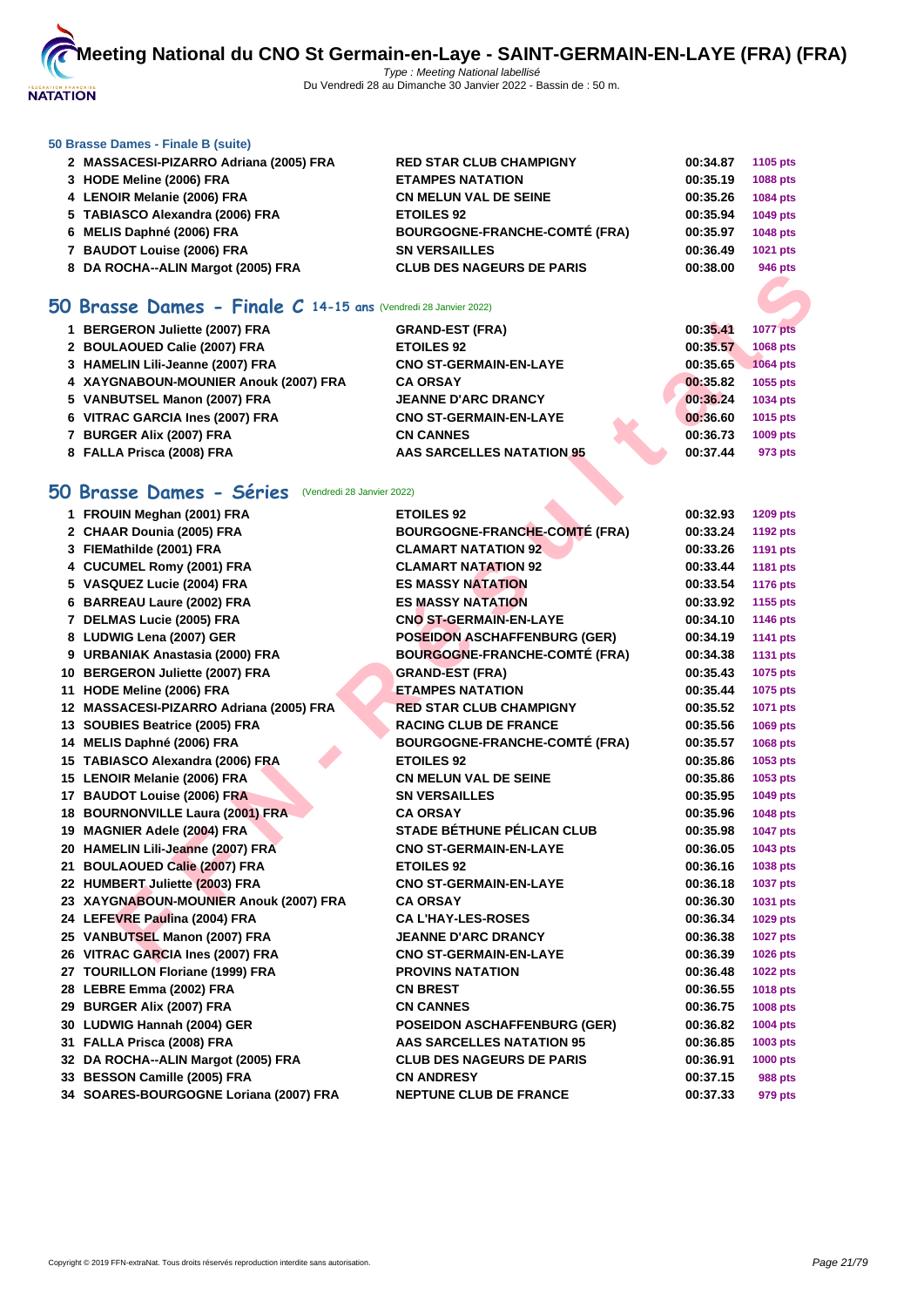

#### **[50 Brasse](http://www.ffnatation.fr/webffn/index.php) Dames - Séries (suite)**

| 35 MAINGAUD Lina-Lila (2007) FRA                              | <b>ETOILES 92</b>                    |                                                     | 00:37.40       | 975 pts         |
|---------------------------------------------------------------|--------------------------------------|-----------------------------------------------------|----------------|-----------------|
| 36 LESOILLE Julie (2005) FRA                                  | US VILLEJUIF NATATION                |                                                     | 00:37.65       | 963 pts         |
| 37 JENVRIN Malia (2004) FRA                                   | <b>CSN GUYANCOURT</b>                |                                                     | 00:37.95       | <b>948 pts</b>  |
| 38 VASSENET Manon (2007) FRA                                  | <b>CERGY PONTOISE NATATION</b>       |                                                     | 00:38.10       | 941 pts         |
| 39 GNAZALE Judith (2006) FRA                                  | <b>CN MELUN VAL DE SEINE</b>         |                                                     | 00:38.20       | 936 pts         |
| 40 BENBAKKAR Sherine (2008) FRA                               | <b>CNO ST-GERMAIN-EN-LAYE</b>        |                                                     | 00:38.30       | 931 pts         |
| 41 KARADZIC Vassilia (2007) FRA                               | <b>CLAMART NATATION 92</b>           |                                                     | 00:38.34       | <b>929 pts</b>  |
| 42 TABIASCO Gabrielle (2004) FRA                              | <b>CS CLICHY 92</b>                  |                                                     | 00:38.36       | <b>929 pts</b>  |
| 43 TOURNAY Sarah (2008) FRA                                   | <b>CNO ST-GERMAIN-EN-LAYE</b>        |                                                     | 00:38.38       | <b>928 pts</b>  |
| 44 SIELLET Alexia (2007) FRA                                  | <b>CSN GUYANCOURT</b>                |                                                     | 00:38.39       | 927 pts         |
| 45 MAFILLE Julie (2006) FRA                                   | <b>CNO ST-GERMAIN-EN-LAYE</b>        |                                                     | 00:38.56       | <b>919 pts</b>  |
| 46 SCHMITT Marie (2008) FRA                                   | <b>JEANNE D'ARC DRANCY</b>           |                                                     | 00:38.78       | <b>908 pts</b>  |
| 47 LECLERC Sarah (2007) FRA                                   | <b>CAL'HAY-LES-ROSES</b>             |                                                     | 00:38.92       | <b>902 pts</b>  |
| 48 ZONKAN Majdoline (2006) FRA                                | AAS SARCELLES NATATION 95            |                                                     | 00:38.96       | <b>900 pts</b>  |
| 49 MARTINS Daphnee (2004) FRA                                 | <b>CNO ST-GERMAIN-EN-LAYE</b>        |                                                     | 00:38.98       | 899 pts         |
| 50 WERHANN Solyne (2007) FRA                                  | <b>SN METZ</b>                       |                                                     | 00:39.08       | 894 pts         |
| 51 MIGNÉ Mathilde (2006) FRA                                  | <b>AS HERBLAY NATATION</b>           |                                                     | 00:39.09       | 894 pts         |
| 52 BONEL Ninon (2007) FRA                                     | <b>CA ORSAY</b>                      |                                                     | 00:39.53       | 873 pts         |
| 53 JAKOB Mia (2008) GER                                       | <b>POSEIDON ASCHAFFENBURG (GER)</b>  |                                                     | 00:39.88       | 857 pts         |
| 54 LOUBEYRE-MOLINARI Nine (2005) FRA                          | <b>CLAMART NATATION 92</b>           |                                                     | 00:40.07       | 848 pts         |
| 55 DIMITRI Lise (2008) FRA                                    | <b>CSN GUYANCOURT</b>                |                                                     | 00:40.33       | 836 pts         |
| 56 REITZ Rosa (2008) GER                                      | <b>POSEIDON ASCHAFFENBURG (GER)</b>  |                                                     | 00:40.39       | 833 pts         |
| 57 SROUJI Sophie (2008) FRA                                   | <b>AQUACLUB LE PECQ MARLY</b>        |                                                     | 00:41.06       | <b>803 pts</b>  |
| --- COLLET Cléo (2005) FRA                                    | <b>CA L'HAY-LES-ROSES</b>            |                                                     | <b>DNS</b> dec |                 |
| --- LECANU Maëlle (1999) FRA                                  | <b>ETOILES 92</b>                    |                                                     | <b>DNS</b> dec |                 |
| --- FICHAUX Adele (2006) FRA                                  | <b>STADE BÉTHUNE PÉLICAN CLUB</b>    |                                                     | <b>DNS</b> dec |                 |
|                                                               |                                      |                                                     |                |                 |
| 00 Brasse Dames - Finale A<br>(Samedi 29 Janvier 2022)        |                                      |                                                     |                |                 |
| 1 LUDWIG Lena (2007) GER                                      | <b>POSEIDON ASCHAFFENBURG (GER)</b>  |                                                     | 01:12.69       | <b>1187 pts</b> |
|                                                               |                                      | 50m: 00:34.49 (00:34.49) 100m: 01:12.69 (00:38.20)  |                |                 |
| 2 CHAAR Dounia (2005) FRA                                     | <b>BOURGOGNE-FRANCHE-COMTÉ (FRA)</b> |                                                     | 01:13.20       | 1175 pts        |
|                                                               |                                      | 50m: 00:34.68 (00:34.68) 100m: 01:13.20 (00:38.52)  |                |                 |
| 3 BARREAU Laure (2002) FRA                                    | <b>ES MASSY NATATION</b>             |                                                     | 01:14.07       | 1155 pts        |
|                                                               |                                      | 50m: 00:35.48 (00:35.48) 100m: 01:14.07 (00:38.59)  |                |                 |
| 4 LENOIR Melanie (2006) FRA                                   | <b>CN MELUN VAL DE SEINE</b>         | 50m: 00:35.88 (00:35.88) 100m: 01:15.63 (00:39.75)  | 01:15.63       | <b>1118 pts</b> |
| 5 MELIS Daphné (2006) FRA                                     | <b>BOURGOGNE-FRANCHE-COMTÉ (FRA)</b> |                                                     | 01:16.13       | <b>1107 pts</b> |
|                                                               |                                      | 50m: 00:35.85 (00:35.85)  100m: 01:16.13 (00:40.28) |                |                 |
| 6 HAMELIN Lili-Jeanne (2007) FRA                              | <b>CNO ST-GERMAIN-EN-LAYE</b>        |                                                     | 01:16.71       | 1093 pts        |
|                                                               |                                      | 50m: 00:35.69 (00:35.69) 100m: 01:16.71 (00:41.02)  |                |                 |
| 7 JENVRIN Malia (2004) FRA                                    | <b>CSN GUYANCOURT</b>                |                                                     | 01:17.70       | 1071 pts        |
|                                                               | <b>CNO ST-GERMAIN-EN-LAYE</b>        | 50m: 00:37.14 (00:37.14) 100m: 01:17.70 (00:40.56)  |                |                 |
| 8 HUMBERT Juliette (2003) FRA                                 |                                      | 50m: 00:37.30 (00:37.30) 100m: 01:17.78 (00:40.48)  | 01:17.78       | <b>1069 pts</b> |
|                                                               |                                      |                                                     |                |                 |
| 00 Brasse Dames - Finale B 16-17 ans (Samedi 29 Janvier 2022) |                                      |                                                     |                |                 |
| 1 SOUBIES Beatrice (2005) FRA                                 | <b>RACING CLUB DE FRANCE</b>         |                                                     | 01:16.60       | 1096 pts        |
|                                                               |                                      | 50m: 00:35.49 (00:35.49) 100m: 01:16.60 (00:41.11)  |                |                 |

# 100 Brasse Dames - Finale A (Samedi 29 Janvier 2022)

| 1 LUDWIG Lena (2007) GER         | <b>POSEIDON ASCHAFFENBURG (GER)</b>  |                                                                                                          | 01:12.69 | <b>1187 pts</b> |
|----------------------------------|--------------------------------------|----------------------------------------------------------------------------------------------------------|----------|-----------------|
| 2 CHAAR Dounia (2005) FRA        | <b>BOURGOGNE-FRANCHE-COMTÉ (FRA)</b> | 50m: 00:34.49 (00:34.49) 100m: 01:12.69 (00:38.20)<br>50m: 00:34.68 (00:34.68) 100m: 01:13.20 (00:38.52) | 01:13.20 | 1175 pts        |
| 3 BARREAU Laure (2002) FRA       | <b>ES MASSY NATATION</b>             | 50m: 00:35.48 (00:35.48) 100m: 01:14.07 (00:38.59)                                                       | 01:14.07 | 1155 pts        |
| 4 LENOIR Melanie (2006) FRA      | <b>CN MELUN VAL DE SEINE</b>         | 50m: 00:35.88 (00:35.88) 100m: 01:15.63 (00:39.75)                                                       | 01:15.63 | <b>1118 pts</b> |
| 5 MELIS Daphné (2006) FRA        | <b>BOURGOGNE-FRANCHE-COMTÉ (FRA)</b> | 50m: 00:35.85 (00:35.85) 100m: 01:16.13 (00:40.28)                                                       | 01:16.13 | <b>1107 pts</b> |
| 6 HAMELIN Lili-Jeanne (2007) FRA | <b>CNO ST-GERMAIN-EN-LAYE</b>        | 50m: 00:35.69 (00:35.69) 100m: 01:16.71 (00:41.02)                                                       | 01:16.71 | 1093 pts        |
| 7 JENVRIN Malia (2004) FRA       | <b>CSN GUYANCOURT</b>                | 50m: 00:37.14 (00:37.14) 100m: 01:17.70 (00:40.56)                                                       | 01:17.70 | <b>1071 pts</b> |
| 8 HUMBERT Juliette (2003) FRA    | <b>CNO ST-GERMAIN-EN-LAYE</b>        | 50m: 00:37.30 (00:37.30) 100m: 01:17.78 (00:40.48)                                                       | 01:17.78 | 1069 pts        |

## **100 Brasse Dames - Finale B 16-17 ans** (Samedi 29 Janvier 2022)

| 1 SOUBIES Beatrice (2005) FRA          | <b>RACING CLUB DE FRANCE</b>       | 50m: 00:35.49 (00:35.49) 100m: 01:16.60 (00:41.11) | 01:16.60 | <b>1096 pts</b> |
|----------------------------------------|------------------------------------|----------------------------------------------------|----------|-----------------|
| 2 PRUNGNAUD Sara (2006) FRA            | <b>C VIKINGS DE ROUEN</b>          | 50m: 00:36.74 (00:36.74) 100m: 01:18.58 (00:41.84) | 01:18.58 | 1051 pts        |
| 3 MASSACESI-PIZARRO Adriana (2005) FRA | <b>RED STAR CLUB CHAMPIGNY</b>     | 50m: 00:36.63 (00:36.63) 100m: 01:18.59 (00:41.96) | 01:18.59 | 1051 pts        |
| 4 DA ROCHA--ALIN Margot (2005) FRA     | <b>CLUB DES NAGEURS DE PARIS</b>   | 50m: 00:37.84 (00:37.84) 100m: 01:19.27 (00:41.43) | 01:19.27 | 1035 pts        |
| 5 SULTAN Laura (2005) FRA              | <b>STADE FRANCAIS O COURBEVOIE</b> | 50m: 00:37.52 (00:37.52) 100m: 01:19.50 (00:41.98) | 01:19.50 | 1030 pts        |
| 6 GNAZALE Judith (2006) FRA            | <b>CN MELUN VAL DE SEINE</b>       | 50m: 00:37.72 (00:37.72) 100m: 01:19.80 (00:42.08) | 01:19.80 | <b>1024 pts</b> |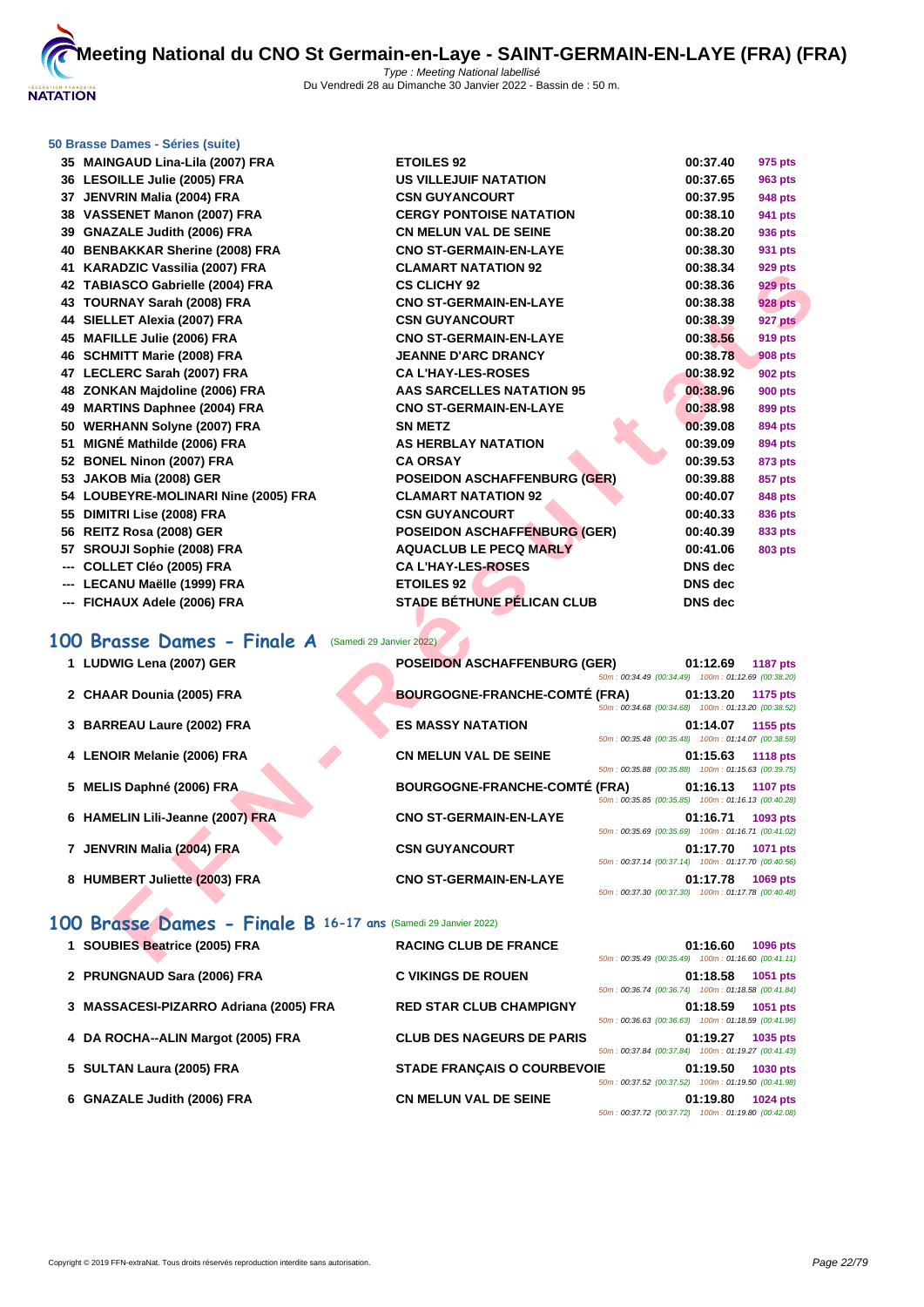

| 100 Brasse Dames - Finale B (suite)                              |                               |                                                                                   |
|------------------------------------------------------------------|-------------------------------|-----------------------------------------------------------------------------------|
| 7 HODE Meline (2006) FRA                                         | <b>ETAMPES NATATION</b>       | 01:23.13<br>951 pts<br>50m: 00:39.17 (00:39.17) 100m: 01:23.13 (00:43.96)         |
| 8 MAFILLE Julie (2006) FRA                                       | <b>CNO ST-GERMAIN-EN-LAYE</b> | 01:25.08<br>910 pts<br>50m: 00:40.70 (00:40.70) 100m: 01:25.08 (00:44.38)         |
| 100 Brasse Dames - Finale $C$ 14-15 ans (Samedi 29 Janvier 2022) |                               |                                                                                   |
| 1 VITRAC GARCIA Ines (2007) FRA                                  | <b>CNO ST-GERMAIN-EN-LAYE</b> | 01:17.04<br><b>1086 pts</b><br>50m: 00:36.98 (00:36.98) 100m: 01:17.04 (00:40.06) |
| 2 XAYGNABOUN-MOUNIER Anouk (2007) FRA                            | <b>CA ORSAY</b>               | 01:19.31 1034 pts<br>50m: 00:38.00 (00:38.00) 100m: 01:19.31 (00:41.31)           |
| 3 BURGER Alix (2007) FRA                                         | <b>CN CANNES</b>              | 01:19.70<br><b>1026 pts</b><br>50m: 00:37.33 (00:37.33) 100m: 01:19.70 (00:42.37) |
| 4 BERGERON Juliette (2007) FRA                                   | <b>GRAND-EST (FRA)</b>        | 01:20.24 1014 pts<br>50m: 00:36.98 (00:36.98) 100m: 01:20.24 (00:43.26)           |
| 5 POCIECHA Alexandra (2007) FRA                                  | <b>US VILLEJUIF NATATION</b>  | 01:20.25<br>1014 pts<br>50m: 00:37.42 (00:37.42) 100m: 01:20.25 (00:42.83)        |
| 6 VANBUTSEL Manon (2007) FRA                                     | <b>JEANNE D'ARC DRANCY</b>    | 01:21.00<br>997 pts<br>50m: 00:37.19 (00:37.19) 100m: 01:21.00 (00:43.81)         |
| 7 SOARES-BOURGOGNE Loriana (2007) FRA                            | <b>NEPTUNE CLUB DE FRANCE</b> | 01:21.21<br>992 pts<br>50m: 00:38.36 (00:38.36) 100m: 01:21.21 (00:42.85)         |
| 8 SABOURIN Clémence (2007) FRA                                   | <b>SN VERSAILLES</b>          | 01:21.61<br>984 pts<br>50m; 00:38.02 (00:38.02) 100m: 01:21.61 (00:43.59)         |
|                                                                  | $\blacktriangle$              |                                                                                   |

# **100 Brasse Dames - Séries** (Samedi 29 Janvier 2022)

|                                                      |                                      | 50m: 00:36.98 (00:36.98) 100m: 01:17.04 (00:40.06)                                |
|------------------------------------------------------|--------------------------------------|-----------------------------------------------------------------------------------|
| 2 XAYGNABOUN-MOUNIER Anouk (2007) FRA                | <b>CA ORSAY</b>                      | 01:19.31<br>1034 pts<br>50m: 00:38.00 (00:38.00) 100m: 01:19.31 (00:41.31)        |
| 3 BURGER Alix (2007) FRA                             | <b>CN CANNES</b>                     | 01:19.70<br><b>1026 pts</b><br>50m: 00:37.33 (00:37.33) 100m: 01:19.70 (00:42.37) |
| 4 BERGERON Juliette (2007) FRA                       | <b>GRAND-EST (FRA)</b>               | 01:20.24<br><b>1014 pts</b><br>50m: 00:36.98 (00:36.98) 100m: 01:20.24 (00:43.26) |
| 5 POCIECHA Alexandra (2007) FRA                      | <b>US VILLEJUIF NATATION</b>         | 01:20.25<br>1014 pts                                                              |
| 6 VANBUTSEL Manon (2007) FRA                         | <b>JEANNE D'ARC DRANCY</b>           | 50m: 00:37.42 (00:37.42) 100m: 01:20.25 (00:42.83)<br>01:21.00<br>997 pts         |
| 7 SOARES-BOURGOGNE Loriana (2007) FRA                | <b>NEPTUNE CLUB DE FRANCE</b>        | 50m: 00:37.19 (00:37.19) 100m: 01:21.00 (00:43.81)<br>01:21.21<br>992 pts         |
| 8 SABOURIN Clémence (2007) FRA                       | <b>SN VERSAILLES</b>                 | 50m: 00:38.36 (00:38.36) 100m: 01:21.21 (00:42.85)<br>01:21.61<br>984 pts         |
|                                                      |                                      | 50m: 00:38.02 (00:38.02) 100m: 01:21.61 (00:43.59)                                |
| 00 Brasse Dames - Séries<br>(Samedi 29 Janvier 2022) |                                      |                                                                                   |
| 1 LUDWIG Lena (2007) GER                             | <b>POSEIDON ASCHAFFENBURG (GER)</b>  | 01:13.28<br>1173 pts                                                              |
|                                                      |                                      | 50m: 00:35.02 (00:35.02) 100m: 01:13.28 (00:38.26)                                |
| 2 BARREAU Laure (2002) FRA                           | <b>ES MASSY NATATION</b>             | 01:15.16<br>1129 pts<br>50m: 00:35.47 (00:35.47) 100m: 01:15.16 (00:39.69)        |
| 3 CHAAR Dounia (2005) FRA                            | <b>BOURGOGNE-FRANCHE-COMTÉ (FRA)</b> | 01:15.44<br>1123 pts<br>50m: 00:35.60 (00:35.60) 100m: 01:15.44 (00:39.84)        |
| 4 MELIS Daphné (2006) FRA                            | <b>BOURGOGNE-FRANCHE-COMTÉ (FRA)</b> | 01:15.87<br>1113 pts<br>50m: 00:36.11 (00:36.11) 100m: 01:15.87 (00:39.76)        |
| 5 FROUIN Meghan (2001) FRA                           | <b>ETOILES 92</b>                    | 01:16.26<br>1104 pts<br>50m: 00:35.00 (00:35.00) 100m: 01:16.26 (00:41.26)        |
| 6 LENOIR Melanie (2006) FRA                          | <b>CN MELUN VAL DE SEINE</b>         | 01:16.52<br>1098 pts<br>50m: 00:36.30 (00:36.30) 100m: 01:16.52 (00:40.22)        |
| 7 JENVRIN Malia (2004) FRA                           | <b>CSN GUYANCOURT</b>                | 01:17.26<br>1081 pts<br>50m: 00:36.15 (00:36.15) 100m: 01:17.26 (00:41.11)        |
| 8 HAMELIN Lili-Jeanne (2007) FRA                     | <b>CNO ST-GERMAIN-EN-LAYE</b>        | 01:17.63<br>1072 pts                                                              |
| 9 HUMBERT Juliette (2003) FRA                        | <b>CNO ST-GERMAIN-EN-LAYE</b>        | 50m: 00:35.94 (00:35.94) 100m: 01:17.63 (00:41.69)<br>01:17.65<br>1072 pts        |
| 10 VITRAC GARCIA Ines (2007) FRA                     | <b>CNO ST-GERMAIN-EN-LAYE</b>        | 50m: 00:36.60 (00:36.60) 100m: 01:17.65 (00:41.05)<br>01:17.78<br>1069 pts        |
| 11 SOUBIES Beatrice (2005) FRA                       | <b>RACING CLUB DE FRANCE</b>         | 50m: 00:36.68 (00:36.68) 100m: 01:17.78 (00:41.10)<br>01:17.79<br>1069 pts        |
|                                                      |                                      | 50m: 00:35.98 (00:35.98) 100m: 01:17.79 (00:41.81)                                |
| 12 PRUNGNAUD Sara (2006) FRA                         | <b>C VIKINGS DE ROUEN</b>            | 01:17.80<br>1068 pts<br>50m: 00:36.76 (00:36.76) 100m: 01:17.80 (00:41.04)        |
| 13 MAGNIER Adele (2004) FRA                          | <b>STADE BÉTHUNE PÉLICAN CLUB</b>    | 01:18.24<br>1058 pts<br>50m: 00:37.40 (00:37.40) 100m: 01:18.24 (00:40.84)        |
| 14 MASSACESI-PIZARRO Adriana (2005) FRA              | <b>RED STAR CLUB CHAMPIGNY</b>       | 01:18.78<br><b>1046 pts</b><br>50m: 00:37.31 (00:37.31) 100m: 01:18.78 (00:41.47) |
| 15 BERGERON Juliette (2007) FRA                      | <b>GRAND-EST (FRA)</b>               | 01:19.71<br>1026 pts<br>50m: 00:36.95 (00:36.95) 100m: 01:19.71 (00:42.76)        |
| 16 MANCA Marlene (2004) FRA                          | <b>ENFANTS DU RHONE VALENCE</b>      | 01:19.88<br><b>1022 pts</b><br>50m: 00:37.54 (00:37.54) 100m: 01:19.88 (00:42.34) |
| 17 SULTAN Laura (2005) FRA                           | <b>STADE FRANÇAIS O COURBEVOIE</b>   | 01:20.08<br><b>1017 pts</b><br>50m: 00:37.37 (00:37.37) 100m: 01:20.08 (00:42.71) |
| 18 POCIECHA Alexandra (2007) FRA                     | <b>US VILLEJUIF NATATION</b>         | 01:20.11<br>1017 pts<br>50m: 00:37.24 (00:37.24) 100m: 01:20.11 (00:42.87)        |
| 19 BOURNONVILLE Laura (2001) FRA                     | <b>CA ORSAY</b>                      | 01:20.12<br><b>1016 pts</b><br>50m: 00:37.04 (00:37.04) 100m: 01:20.12 (00:43.08) |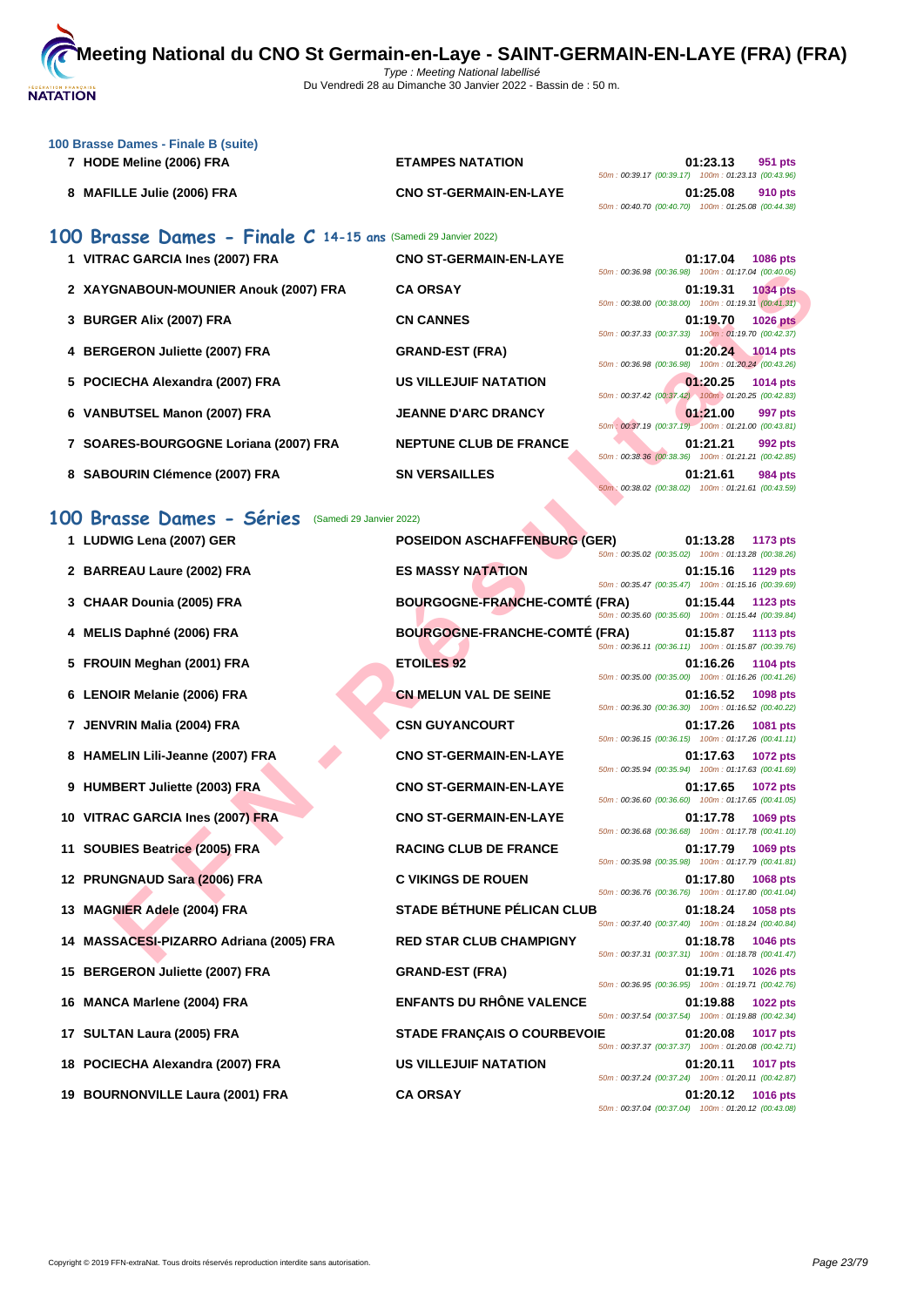**[100 Brass](http://www.ffnatation.fr/webffn/index.php)e Dames - Séries (suite)**

|    | 20 LUDWIG Hannah (2004) GER            | <b>POSEIDON ASCHAFFENBURG (GER)</b> | 50m: 00:37.28 (00:37.28) 100m: 01:20.20 (00:42.92) | 01:20.20 | 1015 pts        |
|----|----------------------------------------|-------------------------------------|----------------------------------------------------|----------|-----------------|
|    | 21 GNAZALE Judith (2006) FRA           | <b>CN MELUN VAL DE SEINE</b>        | 50m: 00:37.64 (00:37.64) 100m: 01:20.25 (00:42.61) | 01:20.25 | <b>1014 pts</b> |
|    | 22 BURGER Alix (2007) FRA              | <b>CN CANNES</b>                    | 50m: 00:37.66 (00:37.66) 100m: 01:20.32 (00:42.66) | 01:20.32 | <b>1012 pts</b> |
|    | 23 DA ROCHA--ALIN Margot (2005) FRA    | <b>CLUB DES NAGEURS DE PARIS</b>    | 50m: 00:37.78 (00:37.78) 100m: 01:20.77 (00:42.99) | 01:20.77 | 1002 pts        |
|    | 24 SOARES-BOURGOGNE Loriana (2007) FRA | <b>NEPTUNE CLUB DE FRANCE</b>       | 50m: 00:38.88 (00:38.88) 100m: 01:21.20 (00:42.32) | 01:21.20 | 993 pts         |
|    | 25 XAYGNABOUN-MOUNIER Anouk (2007) FRA | <b>CA ORSAY</b>                     | 50m: 00:38.94 (00:38.94) 100m: 01:21.56 (00:42.62) | 01:21.56 | 985 pts         |
|    | 26 SABOURIN Clémence (2007) FRA        | <b>SN VERSAILLES</b>                |                                                    | 01:21.95 | 976 pts         |
|    | 27 VANBUTSEL Manon (2007) FRA          | <b>JEANNE D'ARC DRANCY</b>          | 50m: 00:38.55 (00:38.55) 100m: 01:21.95 (00:43.40) | 01:21.98 | 976 pts         |
|    | 28 HODE Meline (2006) FRA              | <b>ETAMPES NATATION</b>             | 50m: 00:37.72 (00:37.72) 100m: 01:21.98 (00:44.26) | 01:22.31 | 969 pts         |
|    | 29 SIELLET Alexia (2007) FRA           | <b>CSN GUYANCOURT</b>               | 50m: 00:37.97 (00:37.97) 100m: 01:22.31 (00:44.34) | 01:22.50 | 964 pts         |
|    | 30 MAINGAUD Lina-Lila (2007) FRA       | <b>ETOILES 92</b>                   | 50m: 00:39.65 (00:39.65) 100m: 01:22.50 (00:42.85) | 01:22.54 | 964 pts         |
|    | 31 BENBAKKAR Sherine (2008) FRA        | <b>CNO ST-GERMAIN-EN-LAYE</b>       | 50m: 00:38.65 (00:38.65) 100m: 01:22.54 (00:43.89) | 01:23.66 | 940 pts         |
|    | 32 MAFILLE Julie (2006) FRA            | <b>CNO ST-GERMAIN-EN-LAYE</b>       | 50m: 00:39.15 (00:39.15) 100m: 01:23.66 (00:44.51) | 01:23.84 | 936 pts         |
|    | 33 ZONKAN Majdoline (2006) FRA         | <b>AAS SARCELLES NATATION 95</b>    | 50m: 00:39.99 (00:39.99) 100m: 01:23.84 (00:43.85) | 01:23.89 | 935 pts         |
|    | 34 BAUDOT Louise (2006) FRA            | <b>SN VERSAILLES</b>                | 50m: 00:39.67 (00:39.67) 100m: 01:23.89 (00:44.22) | 01:23.94 | 934 pts         |
|    | 35 WERHANN Solyne (2007) FRA           | <b>SN METZ</b>                      | 50m: 00:39.23 (00:39.23) 100m: 01:23.94 (00:44.71) | 01:24.67 | 918 pts         |
|    | 36 VASSENET Manon (2007) FRA           | <b>CERGY PONTOISE NATATION</b>      | 50m: 00:39.75 (00:39.75) 100m: 01:24.67 (00:44.92) | 01:24.90 | 913 pts         |
|    | 37 LECLERC Sarah (2007) FRA            | <b>CA L'HAY-LES-ROSES</b>           | 50m: 00:39.54 (00:39.54) 100m: 01:24.90 (00:45.36) | 01:25.01 | 911 pts         |
|    | 38 DIMITRI Lise (2008) FRA             | <b>CSN GUYANCOURT</b>               | 50m: 00:38.67 (00:38.67) 100m: 01:25.01 (00:46.34) | 01:26.13 | <b>888 pts</b>  |
| 39 | <b>MARTINS Daphnee (2004) FRA</b>      | <b>CNO ST-GERMAIN-EN-LAYE</b>       | 50m: 00:40.60 (00:40.60) 100m: 01:26.13 (00:45.53) | 01:27.06 | 869 pts         |
|    | 40 SCHMITT Marie (2008) FRA            | <b>JEANNE D'ARC DRANCY</b>          | 50m: 00:40.10 (00:40.10) 100m: 01:27.06 (00:46.96) | 01:27.07 | 868 pts         |
|    | 41 CHAPEL Annabelle (2008) FRA         | <b>NEPTUNE CLUB DE FRANCE</b>       | 50m: 00:40.34 (00:40.34) 100m: 01:27.07 (00:46.73) | 01:27.23 | 865 pts         |
|    | 42   REITZ Rosa (2008) GER             | <b>POSEIDON ASCHAFFENBURG (GER)</b> | 50m: 00:40.18 (00:40.18) 100m: 01:27.23 (00:47.05) | 01:27.53 | 859 pts         |
|    | 43 JAKOB Mia (2008) GER                | <b>POSEIDON ASCHAFFENBURG (GER)</b> | 50m: 00:40.65 (00:40.65) 100m: 01:27.53 (00:46.88) | 01:27.58 | 858 pts         |
|    | 44 SROUJI Sophie (2008) FRA            | <b>AQUACLUB LE PECQ MARLY</b>       | 50m: 00:40.39 (00:40.39) 100m: 01:27.58 (00:47.19) | 01:29.16 | 826 pts         |
|    | 45 SACCASAN Elorri (2007) FRA          | <b>CN ASNIÈRES</b>                  | 50m: 00:41.92 (00:41.92) 100m: 01:29.16 (00:47.24) | 01:31.66 | 777 pts         |
|    | --- FICHAUX Adele (2006) FRA           | <b>STADE BÉTHUNE PÉLICAN CLUB</b>   | 50m: 00:40.87 (00:40.87) 100m: 01:31.66 (00:50.79) | DNS dec  |                 |
|    |                                        |                                     |                                                    |          |                 |

## **200 Brasse Dames - Finale A** (Dimanche 30 Janvier 2022)

| 1 LUDWIG Lena (2007) GER   | <b>POSEIDON ASCHAFFENBURG (GER)</b>                                                                    | 02:35.86 | 1182 pts |
|----------------------------|--------------------------------------------------------------------------------------------------------|----------|----------|
|                            | 50m: 00:36.91 (00:36.91) 100m: 01:17.37 (00:40.46) 150m: 01:57.71 (00:40.34) 200m: 02:35.86 (00:38.15) |          |          |
| 2 BARREAU Laure (2002) FRA | <b>ES MASSY NATATION</b>                                                                               | 02:38.13 | 1155 pts |
|                            | 50m: 00:36.33 (00:36.33) 100m: 01:16.95 (00:40.62) 150m: 01:57.86 (00:40.91) 200m: 02:38.13 (00:40.27) |          |          |
| 3 CHAAR Dounia (2005) FRA  | <b>BOURGOGNE-FRANCHE-COMTÉ (FRA)</b>                                                                   | 02:38.45 | 1151 pts |
|                            | 50m: 00:36.38 (00:36.38) 100m: 01:16.68 (00:40.30) 150m: 01:57.94 (00:41.26) 200m: 02:38.45 (00:40.51) |          |          |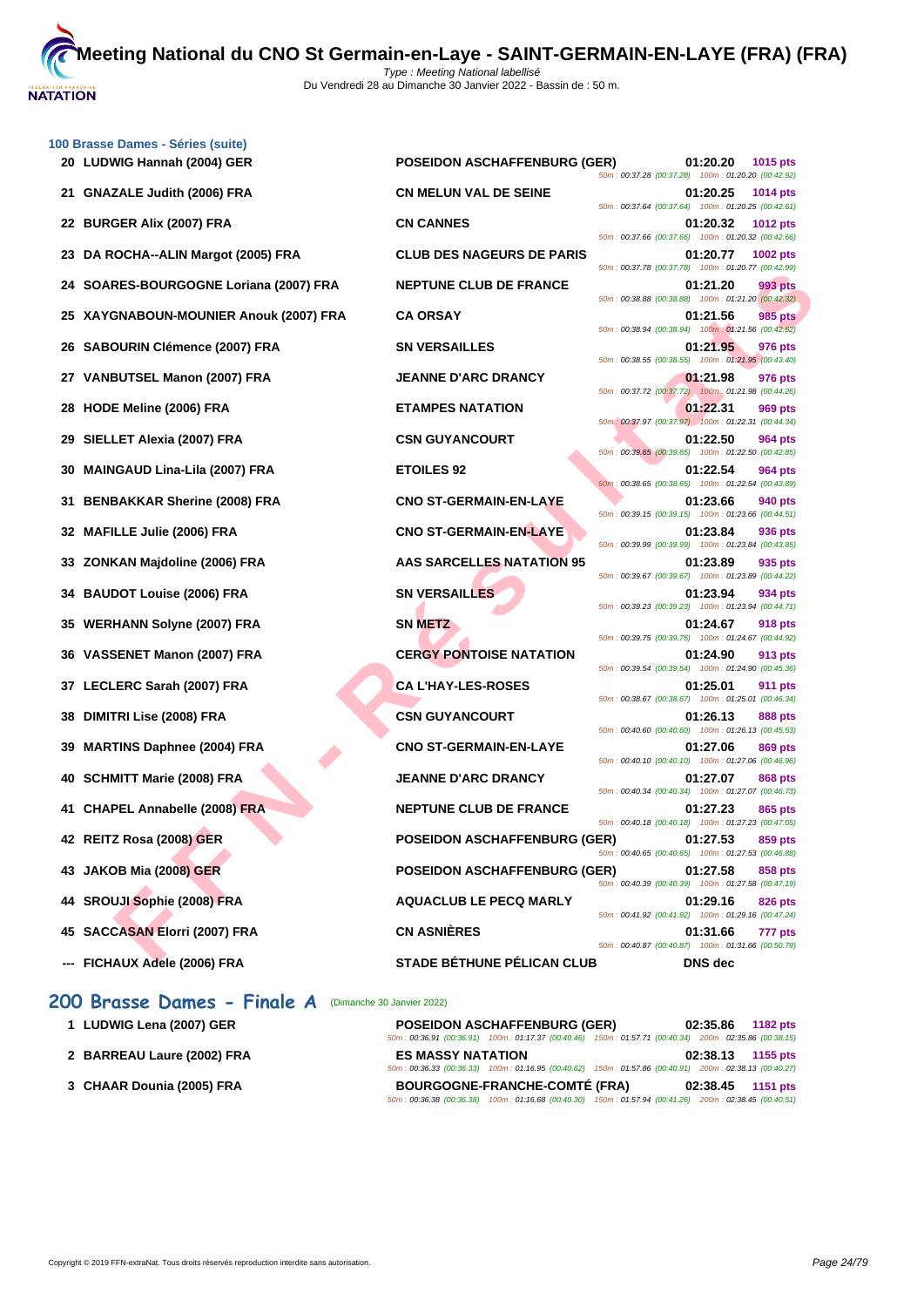#### **[200 Brass](http://www.ffnatation.fr/webffn/index.php)e Dames - Finale A (suite)**

- **4 VITRAC GARCIA Ines (2007) FRA**
- **5** LENOIR Melanie (2006) FRA
- **6 MELIS Daphné (2006) FRA**
- **7 HUMBERT Juliette (2003) FRA**
- **8 JENVRIN Malia (2004) FRA**

### **200 Brasse Dames - Finale B 16-17 ans** (Dimanche 30 Janvier 2022)

- 
- 
- 
- **4 MASSACESI-PIZARRO Adriana (2005) FRA RED STAR CLUB CHAMPIGNY 02:49.88 1019 pts**
- 
- **6 BEAUD Mathilde (2005) FRA SN METZ 02:59.44 915 pts**

#### **200 Brasse Dames - Finale C 14-15 ans** (Dimanche 30 Janvier 2022)

|  |  |  | 1 HAMELIN Lili-Jeanne (2007) FRA |  |  |  |
|--|--|--|----------------------------------|--|--|--|
|--|--|--|----------------------------------|--|--|--|

- **2** SOARES-BOURGOGNE Loriana (2007) FRA
- **3 BURGER Alix (2007) FRA**
- **4** XAYGNABOUN-MOUNIER Anouk (2007) FRA
- **5 FALLA Prisca (2008) FRA**
- **5 VANBUTSEL Manon (2007) FRA**
- **7** SIELLET Alexia (2007) FRA
- **8 WERHANN Solyne (2007) ERA**

#### **200 Brasse Dames - Séries** (Dimanche 30 Janvier 2022)

- **1 BARREAU Laure (2002) FRA ES MASSY NATATION 02:40.78 1124 pts**
- **2 CHAAR Dounia (2005) FRA BOURGOGNE-FRANCHE-COMTÉ (FRA) 02:41.12 1120 pts**
- **3 LUDWIG Lena (2007) GER POSEIDON ASCHAFFENBURG (GER) 02:43.45 1093 pts**
- **4 LENOIR Melanie (2006) FRA CN MELUN VAL DE SEINE 02:43.94 1087 pts**
- **5 JENVRIN Malia (2004) FRA CSN GUYANCOURT 02:44.03 1086 pts**
- **6 VITRAC GARCIA Ines (2007) FRA CNO ST-GERMAIN-EN-LAYE 02:44.14 1085 pts**
- **7 MELIS Daphné (2006) FRA BOURGOGNE-FRANCHE-COMTÉ (FRA) 02:44.35 1082 pts**
- **8 HUMBERT Juliette (2003) FRA CNO ST-GERMAIN-EN-LAYE 02:44.57 1080 pts**
- **9 PRUNGNAUD Sara (2006) FRA C VIKINGS DE ROUEN 02:46.05 1063 pts**

| <b>CNO ST-GERMAIN-EN-LAYE</b> |                                                                                                        |                                                     | 02:41.25 1118 pts |                 |
|-------------------------------|--------------------------------------------------------------------------------------------------------|-----------------------------------------------------|-------------------|-----------------|
|                               | 50m: 00:37.38 (00:37.38) 100m: 01:18.43 (00:41.05) 150m: 02:00.36 (00:41.93) 200m: 02:41.25 (00:40.89) |                                                     |                   |                 |
| <b>CN MELUN VAL DE SEINE</b>  |                                                                                                        |                                                     | 02:42.49          | <b>1104 pts</b> |
|                               | 50m; 00:37.01 (00:37.01) 100m; 01:18.10 (00:41.09) 150m; 01:59.94 (00:41.84) 200m; 02:42.49 (00:42.55) |                                                     |                   |                 |
|                               | <b>BOURGOGNE-FRANCHE-COMTÉ (FRA)</b>                                                                   |                                                     | 02:43.31          | 1094 pts        |
|                               | 50m: 00:36.79 (00:36.79) 100m: 01:18.59 (00:41.80) 150m: 02:00.88 (00:42.29) 200m: 02:43.31 (00:42.43) |                                                     |                   |                 |
| <b>CNO ST-GERMAIN-EN-LAYE</b> |                                                                                                        |                                                     | 02:44.03          | <b>1086 pts</b> |
|                               | 50m: 00:37.50 (00:37.50) 100m: 01:18.82 (00:41.32) 150m: 02:01.20 (00:42.38) 200m: 02:44.03 (00:42.83) |                                                     |                   |                 |
| <b>CSN GUYANCOURT</b>         |                                                                                                        |                                                     | 02:45.91          | <b>1064 pts</b> |
|                               | 50m: 00:37.59 (00:37.59) 100m: 01:19.56 (00:41.97)                                                     | 150m: 02:02.65 (00:43.09) 200m: 02:45.91 (00:43.26) |                   |                 |

|                                                                        | $10011. 00131.001 10011.011.010.02 100141.321 10011.02101.20 100142.301$             |                                                                                                                                           |
|------------------------------------------------------------------------|--------------------------------------------------------------------------------------|-------------------------------------------------------------------------------------------------------------------------------------------|
| 8 JENVRIN Malia (2004) FRA                                             | <b>CSN GUYANCOURT</b>                                                                | 02:45.91<br><b>1064 pts</b><br>50m: 00:37.59 (00:37.59) 100m: 01:19.56 (00:41.97) 150m: 02:02.65 (00:43.09) 200m: 02:45.91 (00:43.26)     |
| O Brasse Dames - Finale B 16-17 ans (Dimanche 30 Janvier 2022)         |                                                                                      |                                                                                                                                           |
| 1 PRUNGNAUD Sara (2006) FRA                                            | <b>C VIKINGS DE ROUEN</b>                                                            | 02:45.39<br><b>1070 pts</b><br>50m: 00:37.97 (00:37.97) 100m: 01:20.29 (00:42.32) 150m: 02:02.74 (00:42.45) 200m: 02:45.39 (00:42.65)     |
| 2 SOUBIES Beatrice (2005) FRA                                          | <b>RACING CLUB DE FRANCE</b>                                                         | 02:45.99<br>1063 pts<br>50m: 00:37.25 (00:37.25) 100m: 01:19.45 (00:42.20) 150m: 02:02.49 (00:43.04) 200m: 02:45.99 (00:43.50)            |
| 3 DA ROCHA--ALIN Margot (2005) FRA                                     | <b>CLUB DES NAGEURS DE PARIS</b>                                                     | 02:46.41<br>1059 pts<br>50m: 00:37.93 (00:37.93) 100m: 01:20.44 (00:42.51) 150m: 02:03.37 (00:42.93) 200m: 02:46.41 (00:43.04)            |
| 4 MASSACESI-PIZARRO Adriana (2005) FRA                                 | <b>RED STAR CLUB CHAMPIGNY</b><br>50m: 00:38.54 (00:38.54) 100m: 01:22.29 (00:43.75) | 02:49.88<br>1019 pts<br>150m: 02:06.13 (00:43.84) 200m: 02:49.88 (00:43.75)                                                               |
| 5 ZONKAN Majdoline (2006) FRA                                          | AAS SARCELLES NATATION 95<br>50m: 00:40.36 (00:40.36) 100m: 01:25.18 (00:44.82)      | 02:57.74<br>933 pts<br>150m: 02:11.41 (00:46.23) 200m: 02:57.74 (00:46.33)                                                                |
| 6 BEAUD Mathilde (2005) FRA                                            | <b>SN METZ</b>                                                                       | 02:59.44<br>915 pts<br>50m : 00:40.18 (00:40.18) 100m : 01:25.97 (00:45.79) 150m : 02:12.03 (00:46.06) 200m : 02:59.44 (00:47.41)         |
| <b>00 Brasse Dames - Finale C 14-15 ans (Dimanche 30 Janvier 2022)</b> |                                                                                      |                                                                                                                                           |
| 1 HAMELIN Lili-Jeanne (2007) FRA                                       | <b>CNO ST-GERMAIN-EN-LAYE</b>                                                        | 02:48.06<br><b>1040 pts</b><br>50m : 00:37.92 (00:37.92) 100m : 01:20.96 (00:43.04) 150m : 02:04.96 (00:44.00) 200m : 02:48.06 (00:43.10) |
| 2 SOARES-BOURGOGNE Loriana (2007) FRA                                  | <b>NEPTUNE CLUB DE FRANCE</b>                                                        | 02:52.03<br>996 pts<br>50m: 00:38.82 (00:38.82) 100m: 01:22.95 (00:44.13) 150m: 02:07.29 (00:44.34) 200m: 02:52.03 (00:44.74)             |
| 3 BURGER Alix (2007) FRA                                               | <b>CN CANNES</b>                                                                     | 02:53.80<br>976 pts<br>50m: 00:39.11 (00:39.11) 100m: 01:23.83 (00:44.72) 150m: 02:08.28 (00:44.45) 200m: 02:53.80 (00:45.52)             |
| 4 XAYGNABOUN-MOUNIER Anouk (2007) FRA                                  | <b>CA ORSAY</b>                                                                      | 02:54.16<br>972 pts<br>60m : 00:37.63 (00:37.63) 100m : 01:22.23 (00:44.60) 150m : 02:08.14 (00:45.91) 200m : 02:54.16 (00:46.02)         |
| 5 FALLA Prisca (2008) FRA                                              | AAS SARCELLES NATATION 95                                                            | 02:57.19<br>939 pts<br>50m : 00:40.05 (00:40.05) 100m : 01:25.10 (00:45.05) 150m : 02:11.05 (00:45.95) 200m : 02:57.19 (00:46.14)         |
| 5 VANBUTSEL Manon (2007) FRA                                           | <b>JEANNE D'ARC DRANCY</b>                                                           | 02:57.19<br>939 pts<br>50m: 00:39.80 (00:39.80) 100m: 01:24.99 (00:45.19) 150m: 02:12.03 (00:47.04) 200m: 02:57.19 (00:45.16)             |
| 7 SIELLET Alexia (2007) FRA                                            | <b>CSN GUYANCOURT</b>                                                                | 02:57.32<br>938 pts<br>50m: 00:40.58 (00:40.58) 100m: 01:25.74 (00:45.16) 150m: 02:11.82 (00:46.08) 200m: 02:57.32 (00:45.50)             |
| 8 WERHANN Solyne (2007) ERA                                            | <b>SN METZ</b>                                                                       | 03:01.29<br>896 pts<br>50m: 00:40.82 (00:40.82) 100m: 01:26.10 (00:45.28) 150m: 02:14.20 (00:48.10) 200m: 03:01.29 (00:47.09)             |
| 10 Brasse Dames - Séries                                               | (Dimanche 30 Janvier 2022)                                                           |                                                                                                                                           |
| 1 BARREAU Laure (2002) FRA                                             | <b>ES MASSY NATATION</b>                                                             | 02:40.78<br><b>1124 pts</b><br>50m : 00:36.62 (00:36.62) 100m : 01:17.15 (00:40.53) 150m : 01:59.40 (00:42.25) 200m : 02:40.78 (00:41.38) |
| 2 CHAAR Dounia (2005) FRA                                              | <b>BOURGOGNE-FRANCHE-COMTÉ (FRA)</b>                                                 | 02:41.12<br><b>1120 pts</b><br>50m : 00:36.90 (00:36.90) 100m : 01:17.71 (00:40.81) 150m : 01:59.95 (00:42.24) 200m : 02:41.12 (00:41.17) |
| 3 LUDWIG Lena (2007) GER                                               | <b>POSEIDON ASCHAFFENBURG (GER)</b>                                                  | 02:43.45<br>1093 pts<br>50m : 00:37.20 (00:37.20) 100m : 01:19.09 (00:41.89) 150m : 02:01.33 (00:42.24) 200m : 02:43.45 (00:42.12)        |
| 4   LENOIR Melanie (2006) FRA                                          | <b>CN MELUN VAL DE SEINE</b>                                                         | 02:43.94<br><b>1087 pts</b><br>50m: 00:37.12 (00:37.12) 100m: 01:18.67 (00:41.55) 150m: 02:00.83 (00:42.16) 200m: 02:43.94 (00:43.11)     |

50m : 00:37.43 (00:37.43) 100m : 01:18.89 (00:41.46) 150m : 02:01.28 (00:42.39) 200m : 02:44.03 (00:42.75)

50m : 00:37.65 (00:37.65) 100m : 01:20.00 (00:42.35) 150m : 02:02.46 (00:42.46) 200m : 02:44.14 (00:41.68)

50m : 00:37.30 (00:37.30) 100m : 01:19.68 (00:42.38) 150m : 02:02.43 (00:42.75) 200m : 02:44.35 (00:41.92)

50m : 00:37.98 (00:37.98) 100m : 01:19.55 (00:41.57) 150m : 02:01.86 (00:42.31) 200m : 02:44.57 (00:42.71)

50m : 00:38.09 (00:38.09) 100m : 01:20.46 (00:42.37) 150m : 02:03.56 (00:43.10) 200m : 02:46.05 (00:42.49)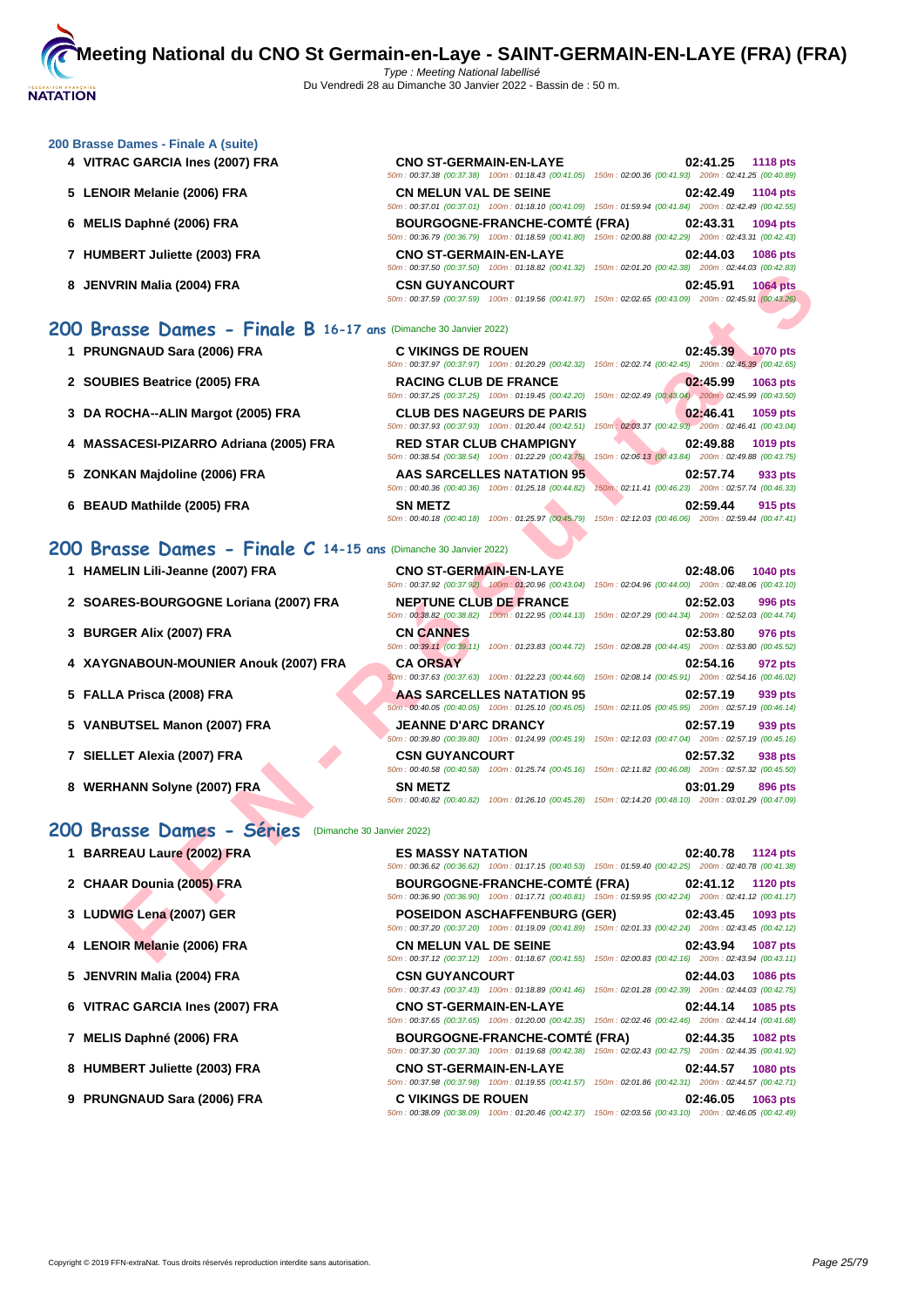**[200 Brass](http://www.ffnatation.fr/webffn/index.php)e Dames - Séries (suite)**

| 10 SOUBIES Beatrice (2005) FRA                            | <b>RACING CLUB DE FRANCE</b><br>50m : 00:37.46 (00:37.46) 100m : 01:20.17 (00:42.71) 150m : 02:04.31 (00:44.14) 200m : 02:49.34 (00:45.03)        | 02:49.34                                                        | 1026 pts        |
|-----------------------------------------------------------|---------------------------------------------------------------------------------------------------------------------------------------------------|-----------------------------------------------------------------|-----------------|
| 11 LEBRE Emma (2002) FRA                                  | <b>CN BREST</b><br>50m : 00:38.51 (00:38.51) 100m : 01:21.66 (00:43.15) 150m : 02:05.63 (00:43.97) 200m : 02:50.18 (00:44.55)                     | 02:50.18                                                        | 1016 pts        |
| 12 MASSACESI-PIZARRO Adriana (2005) FRA                   | <b>RED STAR CLUB CHAMPIGNY</b><br>50m: 00:39.28 (00:39.28) 100m: 01:22.85 (00:43.57) 150m: 02:07.62 (00:44.77) 200m: 02:50.73 (00:43.11)          | 02:50.73                                                        | <b>1010 pts</b> |
| 13 DA ROCHA--ALIN Margot (2005) FRA                       | <b>CLUB DES NAGEURS DE PARIS</b><br>50m: 00:38.11 (00:38.11) 100m: 01:20.98 (00:42.87) 150m: 02:05.44 (00:44.46) 200m: 02:50.80 (00:45.36)        | 02:50.80                                                        | 1009 pts        |
| 14 LUDWIG Hannah (2004) GER                               | <b>POSEIDON ASCHAFFENBURG (GER)</b><br>50m : 00:38.71 (00:38.71) 100m : 01:22.46 (00:43.75) 150m : 02:07.22 (00:44.76) 200m : 02:51.60 (00:44.38) | 02:51.60                                                        | <b>1000 pts</b> |
| 15 HAMELIN Lili-Jeanne (2007) FRA                         | <b>CNO ST-GERMAIN-EN-LAYE</b><br>50m: 00:38.25 (00:38.25) 100m: 01:22.03 (00:43.78) 150m: 02:06.77 (00:44.74) 200m: 02:52.02 (00:45.25)           | 02:52.02                                                        | <b>996 pts</b>  |
| 16 MANCA Marlene (2004) FRA                               | <b>ENFANTS DU RHONE VALENCE</b><br>50m: 00:39.28 (00:39.28) 100m: 01:22.88 (00:43.60) 150m: 02:07.63 (00:44.75) 200m: 02:52.10 (00:44.47)         | 02:52.10                                                        | 995 pts         |
| 17 FALLA Prisca (2008) FRA                                | <b>AAS SARCELLES NATATION 95</b><br>50m: 00:39.88 (00:39.88) 100m: 01:23.66 (00:43.78)                                                            | 02:53.37<br>150m: 02:08.52 (00:44.86) 200m: 02:53.37 (00:44.85) | 981 pts         |
| 18 SOARES-BOURGOGNE Loriana (2007) FRA                    | <b>NEPTUNE CLUB DE FRANCE</b><br>50m: 00:38.63 (00:38.63) 100m: 01:23.03 (00:44.40)                                                               | 02:53.44<br>150m: 02:08.13 (00:45.10) 200m: 02:53.44 (00:45.31) | <b>980 pts</b>  |
| 19 VANBUTSEL Manon (2007) FRA                             | <b>JEANNE D'ARC DRANCY</b><br>50m: 00:38.34 (00:38.34) 100m: 01:24.40 (00:46.06)                                                                  | 02:54.72<br>150m: 02:09.93 (00:45.53) 200m: 02:54.72 (00:44.79) | <b>966 pts</b>  |
| 20 BURGER Alix (2007) FRA                                 | <b>CN CANNES</b><br>50m: 00:39.00 (00:39.00) 100m: 01:23.99 (00:44.99)                                                                            | 02:55.16<br>150m: 02:09.64 (00:45.65) 200m: 02:55.16 (00:45.52) | 961 pts         |
| 21 BEAUD Mathilde (2005) FRA                              | <b>SN METZ</b><br>50m: 00:39.99 (00:39.99) 100m: 01:24.57 (00:44.58)                                                                              | 02:57.75<br>150m: 02:10.67 (00:46.10) 200m: 02:57.75 (00:47.08) | 933 pts         |
| 22 ZONKAN Majdoline (2006) FRA                            | <b>AAS SARCELLES NATATION 95</b><br>50m : 00:39.81 (00:39.81) 100m : 01:25.44 (00:45.63) 150m : 02:11.19 (00:45.75) 200m : 02:58.14 (00:46.95)    | 02:58.14                                                        | 929 pts         |
| 23 SIELLET Alexia (2007) FRA                              | <b>CSN GUYANCOURT</b><br>50m : 00:40.29 (00:40.29) 100m : 01:25.17 (00:44.88) 150m : 02:12.20 (00:47.03) 200m : 03:00.15 (00:47.95)               | 03:00.15                                                        | <b>908 pts</b>  |
| 24 XAYGNABOUN-MOUNIER Anouk (2007) FRA                    | <b>CA ORSAY</b><br>100m: 01:26.46 (00:46.94)<br>50m: 00:39.52 (00:39.52)                                                                          | 03:00.37<br>150m: 02:13.18 (00:46.72) 200m: 03:00.37 (00:47.19) | 905 pts         |
| 25 WERHANN Solyne (2007) FRA                              | <b>SN METZ</b><br>50m: 00:41.18 (00:41.18) 100m: 01:27.05 (00:45.87) 150m: 02:14.48 (00:47.43) 200m: 03:01.55 (00:47.07)                          | 03:01.55                                                        | 893 pts         |
| 26 JAKOB Mia (2008) GER                                   | <b>POSEIDON ASCHAFFENBURG (GER)</b><br>50m: 00:41.37 (00:41.37) 100m: 01:28.50 (00:47.13) 150m: 02:17.71 (00:49.21) 200m: 03:08.68 (00:50.97)     | 03:08.68                                                        | <b>820 pts</b>  |
| 27 REITZ Rosa (2008) GER                                  | <b>POSEIDON ASCHAFFENBURG (GER)</b><br>50m: 00:43.51 (00:43.51) 100m: 01:31.12 (00:47.61) 150m: 02:20.43 (00:49.31) 200m: 03:09.89 (00:49.46)     | 03:09.89                                                        | 808 pts         |
| 28 SROUJI Sophie (2008) FRA                               | <b>AQUACLUB LE PECQ MARLY</b><br>60m : 00:43.42 (00:43.42) 100m : 01:34.43 (00:51.01) 150m : 02:24.74 (00:50.31) 200m : 03:14.83 (00:50.09)       | 03:14.83                                                        | <b>759 pts</b>  |
| --- DIMITRI Lise (2008) FRA                               | <b>CSN GUYANCOURT</b>                                                                                                                             | <b>DNS</b> dec                                                  |                 |
| FICHAUX Adele (2006) FRA                                  | <b>STADE BÉTHUNE PÉLICAN CLUB</b>                                                                                                                 | <b>DNS</b> dec                                                  |                 |
| --- MAGNIER Adele (2004) FRA                              | <b>STADE BÉTHUNE PÉLICAN CLUB</b>                                                                                                                 | <b>DNS</b> dec                                                  |                 |
| O Papillon Dames - Finale A<br>(Vendredi 28 Janvier 2022) |                                                                                                                                                   |                                                                 |                 |
| 1 DELMAS Lucie (2005) FRA                                 | <b>CNO ST-GERMAIN-EN-LAYE</b>                                                                                                                     | 00:27.68                                                        | 1233 pts        |
| 2 URBANIAK Anastasia (2000) FRA                           | <b>BOURGOGNE-FRANCHE-COMTÉ (FRA)</b>                                                                                                              | 00:27.91                                                        | <b>1217 pts</b> |
| 3 CUCUMEL Romy (2001) FRA                                 | <b>CLAMART NATATION 92</b>                                                                                                                        | 00:28.44                                                        | 1183 pts        |
| 4 VASQUEZ Lucie (2004) FRA                                | <b>ES MASSY NATATION</b>                                                                                                                          | 00:28.83                                                        | <b>1157 pts</b> |
| 5 GOSSET Perrine (2005) FRA                               | <b>DAUPHINS OBERNAI</b>                                                                                                                           | 00:29.01                                                        | 1146 pts        |
| 6 FROUIN Meghan (2001) FRA                                | <b>ETOILES 92</b>                                                                                                                                 | 00:29.64                                                        | <b>1106 pts</b> |
| 7 SELLIN Margot (2006) FRA                                | <b>C VIKINGS DE ROUEN</b>                                                                                                                         | 00:30.11                                                        | 1076 pts        |

## **50 Papillon Dames - Finale A** (Vendredi 28 Janvier 2022) **1 DELMAS Lucie (2005) FRA CNO ST-GERMAIN-EN-LAYE 00:27.68 1233 pts**

| 1.522117702200012120071117      |                                      | ,,,,,,,,,,, | $1 - 00 - 100$  |
|---------------------------------|--------------------------------------|-------------|-----------------|
| 2 URBANIAK Anastasia (2000) FRA | <b>BOURGOGNE-FRANCHE-COMTÉ (FRA)</b> | 00:27.91    | <b>1217 pts</b> |
| 3 CUCUMEL Romy (2001) FRA       | <b>CLAMART NATATION 92</b>           | 00:28.44    | 1183 pts        |
| 4 VASQUEZ Lucie (2004) FRA      | <b>ES MASSY NATATION</b>             | 00:28.83    | 1157 pts        |
| 5 GOSSET Perrine (2005) FRA     | <b>DAUPHINS OBERNAI</b>              | 00:29.01    | 1146 pts        |
| 6 FROUIN Meghan (2001) FRA      | <b>ETOILES 92</b>                    | 00:29.64    | <b>1106 pts</b> |
| 7 SELLIN Margot (2006) FRA      | <b>C VIKINGS DE ROUEN</b>            | 00:30.11    | <b>1076 pts</b> |
| 8 BOUKHTOUCHE Sarah (2005) FRA  | <b>STADE FRANCAIS O COURBEVOIE</b>   | 00:30.17    | 1073 pts        |
|                                 |                                      |             |                 |

## **50 Papillon Dames - Finale B 16-17 ans** (Vendredi 28 Janvier 2022)

| 1 VAN DER BIEST Eugenie (2006) FRA | <b>ETOILE SAINT-LEU NATATION</b> | 00:29.54 | <b>1112 pts</b> |
|------------------------------------|----------------------------------|----------|-----------------|
| 2 FONSECA Maëlie (2006) FRA        | <b>RED STAR CLUB CHAMPIGNY</b>   | 00:30.28 | <b>1066 pts</b> |
| 3 COLLET Cléo (2005) FRA           | <b>CA L'HAY-LES-ROSES</b>        | 00:30.31 | <b>1064 pts</b> |
| 4 JOMINET Lou (2005) LUX           | <b>LUXEMBOURG (LUX)</b>          | 00:30.54 | 1050 pts        |
| 5 ALLEMAN Manon (2005) FRA         | <b>CNO ST-GERMAIN-EN-LAYE</b>    | 00:30.58 | <b>1047 pts</b> |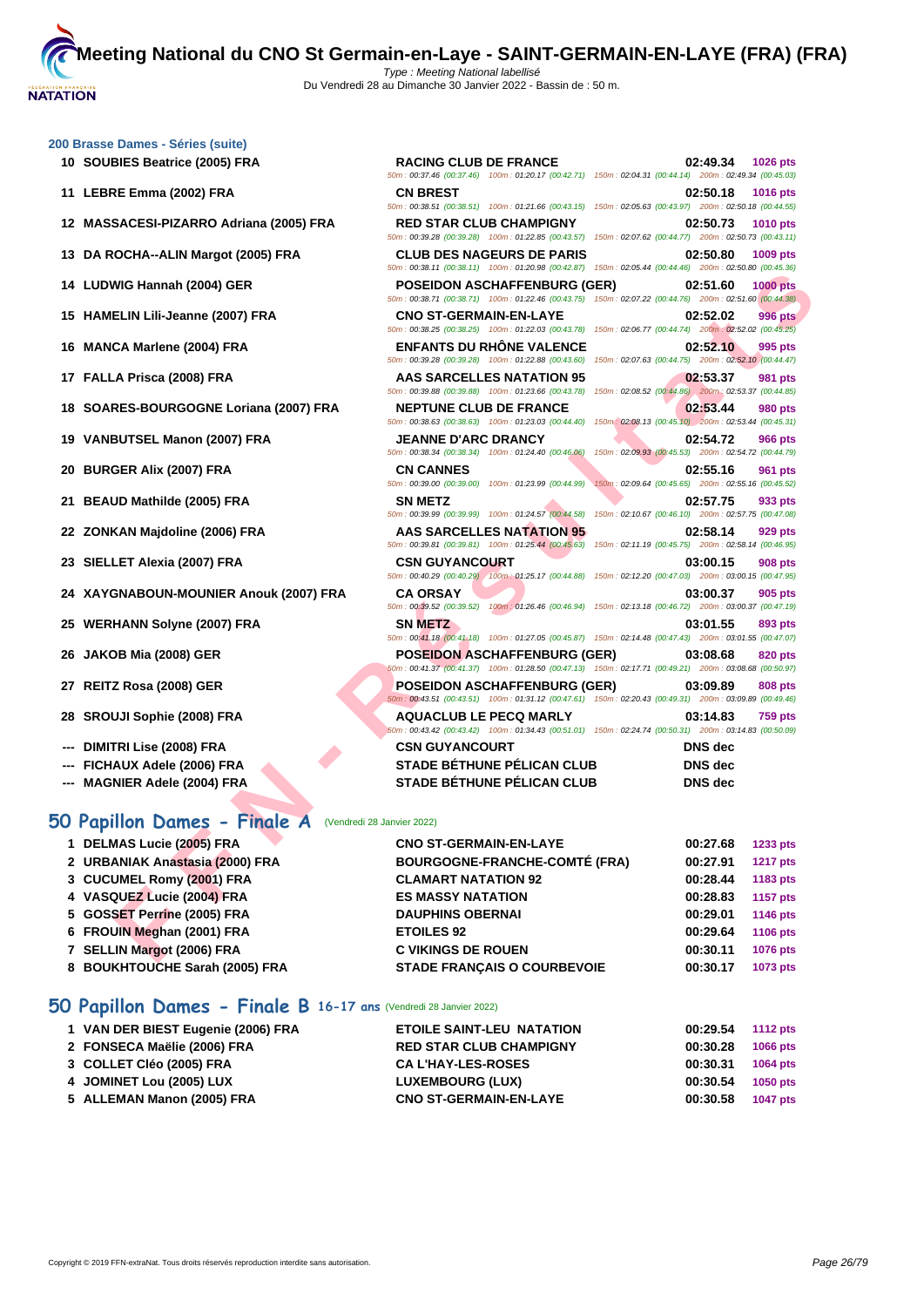

#### **[50 Papillo](http://www.ffnatation.fr/webffn/index.php)n Dames - Finale B (suite)**

| 6 EL GAMASawsane (2005) MAR     | <b>BOURGOGNE-FRANCHE-COMTÉ (FRA)</b> | 00:30.63          | <b>1044 pts</b> |
|---------------------------------|--------------------------------------|-------------------|-----------------|
| 7 TABIASCO Alexandra (2006) FRA | <b>ETOILES 92</b>                    | 00:30.85 1031 pts |                 |
| 8 GNAZALE Judith (2006) FRA     | <b>CN MELUN VAL DE SEINE</b>         | 00:30.87          | <b>1030 pts</b> |

## **50 Papillon Dames - Finale C 14-15 ans** (Vendredi 28 Janvier 2022)

| 1 MONGIN Sthélyna (2007) FRA     | <b>ES MASSY NATATION</b>             | 00:29.93 | <b>1088 pts</b> |
|----------------------------------|--------------------------------------|----------|-----------------|
| 2 TOURNAY Sarah (2008) FRA       | <b>CNO ST-GERMAIN-EN-LAYE</b>        | 00:30.30 | 1065 pts        |
| 3 DOUILLET Ionnah (2007) FRA     | <b>ES MASSY NATATION</b>             | 00:30.40 | <b>1058 pts</b> |
| 4 LEFEBVRE Ambre (2007) FRA      | <b>C VIKINGS DE ROUEN</b>            | 00:30.48 | 1053 pts        |
| 5 HAMELIN Lili-Jeanne (2007) FRA | <b>CNO ST-GERMAIN-EN-LAYE</b>        | 00:30.61 | <b>1046 pts</b> |
| 6 BOULAOUED Calie (2007) FRA     | <b>ETOILES 92</b>                    | 00:30.63 | <b>1044 pts</b> |
| 7 LABALME Lou (2007) FRA         | <b>BOURGOGNE-FRANCHE-COMTÉ (FRA)</b> | 00:30.64 | <b>1044 pts</b> |
| 8 VITRAC GARCIA Ines (2007) FRA  | <b>CNO ST-GERMAIN-EN-LAYE</b>        | 00:31.66 | <b>982 pts</b>  |
|                                  |                                      |          |                 |

## **50 Papillon Dames - Barrage Finales 14-15 ans** (Vendredi 28 Janvier 2022)

| 1 LEFEBVRE Ambre (2007) FRA           | <b>C VIKINGS DE ROUEN</b> |  | 00:30.21 | <b>1070 pts</b> |
|---------------------------------------|---------------------------|--|----------|-----------------|
| 2 XAYGNABOUN-MOUNIER Anouk (2007) FRA | <b>CA ORSAY</b>           |  | 00:30.67 | <b>1042 pts</b> |

## **50 Papillon Dames - Séries** (Vendredi 28 Janvier 2022)

| 2 TOURNAY Sarah (2008) FRA                                              | <b>CNO ST-GERMAIN-EN-LAYE</b>        | 00:30.30 | 1065 pts        |
|-------------------------------------------------------------------------|--------------------------------------|----------|-----------------|
| 3 DOUILLET Ionnah (2007) FRA                                            | <b>ES MASSY NATATION</b>             | 00:30.40 | <b>1058 pts</b> |
| 4 LEFEBVRE Ambre (2007) FRA                                             | <b>C VIKINGS DE ROUEN</b>            | 00:30.48 | 1053 pts        |
| 5 HAMELIN Lili-Jeanne (2007) FRA                                        | <b>CNO ST-GERMAIN-EN-LAYE</b>        | 00:30.61 | <b>1046 pts</b> |
| 6 BOULAOUED Calie (2007) FRA                                            | <b>ETOILES 92</b>                    | 00:30.63 | 1044 pts        |
| 7 LABALME Lou (2007) FRA                                                | <b>BOURGOGNE-FRANCHE-COMTÉ (FRA)</b> | 00:30.64 | 1044 pts        |
| 8 VITRAC GARCIA Ines (2007) FRA                                         | <b>CNO ST-GERMAIN-EN-LAYE</b>        | 00:31.66 | 982 pts         |
|                                                                         |                                      |          |                 |
| O Papillon Dames - Barrage Finales 14-15 ans (Vendredi 28 Janvier 2022) |                                      |          |                 |
| 1 LEFEBVRE Ambre (2007) FRA                                             | <b>C VIKINGS DE ROUEN</b>            | 00:30.21 | <b>1070 pts</b> |
| 2 XAYGNABOUN-MOUNIER Anouk (2007) FRA                                   | <b>CA ORSAY</b>                      | 00:30.67 | <b>1042 pts</b> |
|                                                                         |                                      |          |                 |
| O Papillon Dames - Séries (Vendredi 28 Janvier 2022)                    |                                      |          |                 |
| 1 DELMAS Lucie (2005) FRA                                               | <b>CNO ST-GERMAIN-EN-LAYE</b>        | 00:27.74 | <b>1229 pts</b> |
| 2 CUCUMEL Romy (2001) FRA                                               | <b>CLAMART NATATION 92</b>           | 00:28.24 | 1196 pts        |
| 3 URBANIAK Anastasia (2000) FRA                                         | <b>BOURGOGNE-FRANCHE-COMTE (FRA)</b> | 00:28.28 | 1193 pts        |
| 4 GOSSET Perrine (2005) FRA                                             | <b>DAUPHINS OBERNAL</b>              | 00:28.95 | 1150 pts        |
| 5 VASQUEZ Lucie (2004) FRA                                              | <b>ES MASSY NATATION</b>             | 00:29.06 | 1143 pts        |
| 6 FROUIN Meghan (2001) FRA                                              | <b>ETOILES 92</b>                    | 00:29.35 | <b>1124 pts</b> |
| 7 BOUKHTOUCHE Sarah (2005) FRA                                          | <b>STADE FRANÇAIS O COURBEVOIE</b>   | 00:29.75 | 1099 pts        |
| 8 SELLIN Margot (2006) FRA                                              | <b>C VIKINGS DE ROUEN</b>            | 00:30.06 | 1079 pts        |
| 9 VAN DER BIEST Eugenie (2006) FRA                                      | <b>ETOILE SAINT-LEU NATATION</b>     | 00:30.11 | 1076 pts        |
| 10 JOMINET Lou (2005) LUX                                               | <b>LUXEMBOURG (LUX)</b>              | 00:30.17 | 1073 pts        |
| 11 LE LAY Amandine (1999) FRA                                           | <b>US VILLEJUIF NATATION</b>         | 00:30.18 | <b>1072 pts</b> |
| 12 HUMBERT Juliette (2003) FRA                                          | <b>CNO ST-GERMAIN-EN-LAYE</b>        | 00:30.31 | 1064 pts        |
| 13 TOURNAY Sarah (2008) FRA                                             | <b>CNO ST-GERMAIN-EN-LAYE</b>        | 00:30.32 | 1063 pts        |
| 13 DOUILLET Ionnah (2007) FRA                                           | <b>ES MASSY NATATION</b>             | 00:30.32 | 1063 pts        |
| 15 BOURNONVILLE Laura (2001) FRA                                        | <b>CA ORSAY</b>                      | 00:30.35 | 1062 pts        |
| 16 AMBRASS Lilou (2002) FRA                                             | <b>ES MASSY NATATION</b>             | 00:30.40 | 1058 pts        |
| 17 EL GAMASawsane (2005) MAR                                            | <b>BOURGOGNE-FRANCHE-COMTÉ (FRA)</b> | 00:30.45 | 1055 pts        |
| 18 LOUWAGIE Pauline (2003) FRA                                          | <b>TREMBLAY AC</b>                   | 00:30.48 | 1053 pts        |
| 19 FONSECA Maëlie (2006) FRA                                            | <b>RED STAR CLUB CHAMPIGNY</b>       | 00:30.49 | 1053 pts        |
| 19 SALEM Lindsey (2003) FRA                                             | <b>JEANNE D'ARC DRANCY</b>           | 00:30.49 | 1053 pts        |
| 21 TABIASCO Alexandra (2006) FRA                                        | <b>ETOILES 92</b>                    | 00:30.54 | 1050 pts        |
| 21 COLLET Cléo (2005) FRA                                               | <b>CA L'HAY-LES-ROSES</b>            | 00:30.54 | 1050 pts        |
| 23 COUDERT Lucile (2004) FRA                                            | <b>STADE FRANÇAIS O COURBEVOIE</b>   | 00:30.57 | 1048 pts        |
| 24 ALLEMAN Manon (2005) FRA                                             | <b>CNO ST-GERMAIN-EN-LAYE</b>        | 00:30.66 | <b>1042 pts</b> |
| 25 LABALME Lou (2007) FRA                                               | <b>BOURGOGNE-FRANCHE-COMTÉ (FRA)</b> | 00:30.79 | 1035 pts        |
| 26 MONGIN Sthélyna (2007) FRA                                           | <b>ES MASSY NATATION</b>             | 00:30.83 | 1032 pts        |
| 27 LUDWIG Lena (2007) GER                                               | <b>POSEIDON ASCHAFFENBURG (GER)</b>  | 00:30.85 | 1031 pts        |
| 28 GNAZALE Judith (2006) FRA                                            | <b>CN MELUN VAL DE SEINE</b>         | 00:30.86 | 1030 pts        |
| 29 DELEUSE Zoe (2006) FRA                                               | <b>GRAND-EST (FRA)</b>               | 00:30.90 | 1028 pts        |
| 30 BAUSBACK Caecilia (2003) GER                                         | <b>POSEIDON ASCHAFFENBURG (GER)</b>  | 00:31.02 | 1021 pts        |
| 31 BOULAOUED Calie (2007) FRA                                           | <b>ETOILES 92</b>                    | 00:31.07 | 1018 pts        |
| 32 BONDOUY Noah (2004) FRA                                              | <b>ES MASSY NATATION</b>             | 00:31.09 | 1016 pts        |
| 33 HAMELIN Lili-Jeanne (2007) FRA                                       | <b>CNO ST-GERMAIN-EN-LAYE</b>        | 00:31.10 | 1016 pts        |
| 34 MAILLE Salomé (2004) FRA                                             | <b>ES MASSY NATATION</b>             | 00:31.26 | <b>1006 pts</b> |
|                                                                         |                                      |          |                 |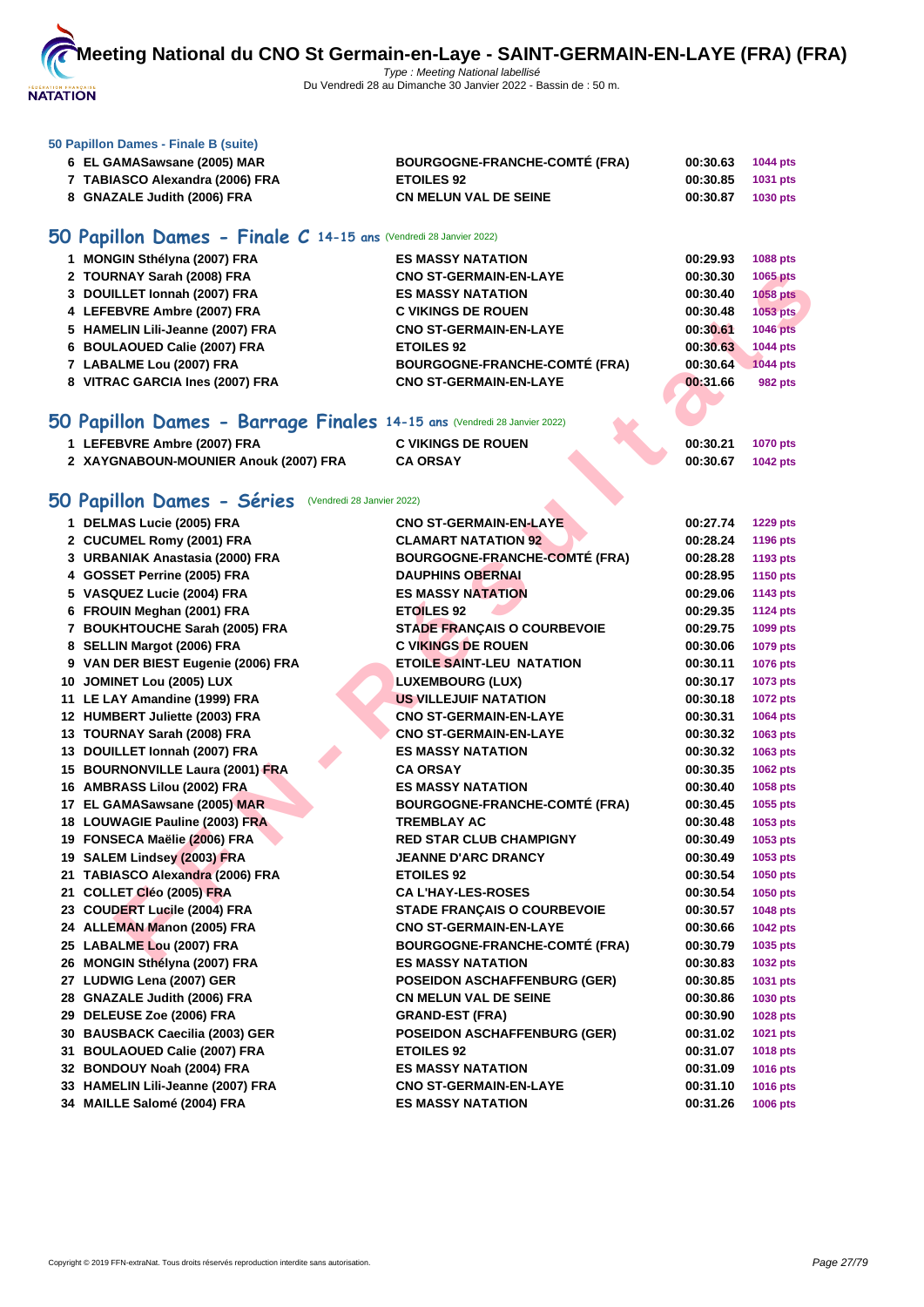

|     | 50 Papillon Dames - Séries (suite)     |                                       |                |                 |
|-----|----------------------------------------|---------------------------------------|----------------|-----------------|
|     | 35 OTERO Ellie-Garance (2005) FRA      | <b>C VIKINGS DE ROUEN</b>             | 00:31.27       | 1005 pts        |
|     | 36 VITRAC GARCIA Ines (2007) FRA       | <b>CNO ST-GERMAIN-EN-LAYE</b>         | 00:31.36       | <b>1000 pts</b> |
|     | 36 MAFILLE Julie (2006) FRA            | <b>CNO ST-GERMAIN-EN-LAYE</b>         | 00:31.36       | <b>1000 pts</b> |
|     | 38 XAYGNABOUN-MOUNIER Anouk (2007) FRA | <b>CA ORSAY</b>                       | 00:31.38       | 999 pts         |
|     | 38 LEFEBVRE Ambre (2007) FRA           | <b>C VIKINGS DE ROUEN</b>             | 00:31.38       | 999 pts         |
|     | 40 SAIDJ Feryel (2002) FRA             | <b>CS CLICHY 92</b>                   | 00:31.39       | 998 pts         |
|     | 41 BONEL Ninon (2007) FRA              | <b>CA ORSAY</b>                       | 00:31.50       | 992 pts         |
|     | 42 CASTEJON Garance (2005) FRA         | <b>ES MASSY NATATION</b>              | 00:31.53       | 990 pts         |
|     | 42 SENEZ Lou-Ann (2004) FRA            | <b>STADE BÉTHUNE PÉLICAN CLUB</b>     | 00:31.53       | <b>990 pts</b>  |
|     | 44 PADOU Elisa (2006) FRA              | <b>SN METZ</b>                        | 00:31.54       | <b>989 pts</b>  |
|     | 45 LEVASSOR Idalie (2006) FRA          | <b>SN VERSAILLES</b>                  | 00:31.57       | <b>988 pts</b>  |
|     | 46 GARIN Héloïse (2005) FRA            | <b>NEPTUNE CLUB DE FRANCE</b>         | 00:31.58       | <b>987 pts</b>  |
|     | 47 SIELLET Alexia (2007) FRA           | <b>CSN GUYANCOURT</b>                 | 00:31.59       | 986 pts         |
|     | 48 GERHAHER Alyssa (2006) FRA          | <b>GRAND-EST (FRA)</b>                | 00:31.62       | 985 pts         |
|     | 49 LOUBEYRE-MOLINARI Nine (2005) FRA   | <b>CLAMART NATATION 92</b>            | 00:31.64       | 983 pts         |
|     | 50 HRIC Laura (2005) LUX               | <b>SWIMMING CLUB LUXEMBOURG (LUX)</b> | 00:31.72       | 979 pts         |
|     | 51 BARREAU Laure (2002) FRA            | <b>ES MASSY NATATION</b>              | 00:31.75       | 977 pts         |
|     | 52 MELIS Daphné (2006) FRA             | <b>BOURGOGNE-FRANCHE-COMTE (FRA)</b>  | 00:31.77       | 976 pts         |
|     | 53 POCIECHA Alexandra (2007) FRA       | <b>US VILLEJUIF NATATION</b>          | 00:31.78       | 975 pts         |
|     | 54 BINGUE SIDIBE Odhia (2005) FRA      | <b>AAS SARCELLES NATATION 95</b>      | 00:31.81       | 973 pts         |
|     | 55 JENEQUIN Elsa (2006) FRA            | <b>JEANNE D'ARC DRANCY</b>            | 00:31.88       | 969 pts         |
|     | 56 VIDET Oriane (2006) FRA             | <b>AQUACLUB LE PECQ MARLY</b>         | 00:31.90       | 968 pts         |
|     | 57 LESOILLE Julie (2005) FRA           | US VILLEJUIF NATATION                 | 00:31.91       | 967 pts         |
|     | 57 CABIOCLeonie (2008) FRA             | <b>CSN GUYANCOURT</b>                 | 00:31.91       | 967 pts         |
|     | 59 BEUCecile (2007) FRA                | <b>SN METZ</b>                        | 00:32.01       | 962 pts         |
|     | 60 LATREILLE Lilou (2007) FRA          | <b>GRAND-EST (FRA)</b>                | 00:32.11       | 956 pts         |
|     | 61 MIGNÉ Mathilde (2006) FRA           | <b>AS HERBLAY NATATION</b>            | 00:32.13       | 955 pts         |
|     | 62 AMROUS Serine (2006) FRA            | <b>CN ASNIERES</b>                    | 00:32.31       | 944 pts         |
|     | 63 KARADZIC Vassilia (2007) FRA        | <b>CLAMART NATATION 92</b>            | 00:32.42       | 938 pts         |
|     | 64 TIMM Franka (2006) GER              | <b>POSEIDON ASCHAFFENBURG (GER)</b>   | 00:32.55       | 930 pts         |
|     | 65 MAINGAUD Lina-Lila (2007) FRA       | <b>ETOILES 92</b>                     | 00:32.92       | 909 pts         |
|     | 66 GONZALEZ Clara (2007) FRA           | <b>TREMBLAY AC</b>                    | 00:33.14       | 896 pts         |
|     | 67 GHEFFAR Jenna (2007) FRA            | <b>CN ASNIÈRES</b>                    | 00:33.18       | 894 pts         |
|     | 68 PROUVOST Mathilde (2002) FRA        | <b>C VIKINGS DE ROUEN</b>             | 00:33.20       | 893 pts         |
|     | 69 JAKOB Mia (2008) GER                | <b>POSEIDON ASCHAFFENBURG (GER)</b>   | 00:33.24       | 891 pts         |
|     | 70 VANBUTSEL Manon (2007) FRA          | <b>JEANNE D'ARC DRANCY</b>            | 00:33.36       | 884 pts         |
|     | 71 DOIN Marie (2004) FRA               | <b>ENFANTS DU RHÔNE VALENCE</b>       | 00:33.71       | 864 pts         |
|     | 72 MARTINS Daphnee (2004) FRA          | <b>CNO ST-GERMAIN-EN-LAYE</b>         | 00:34.04       | 846 pts         |
|     | 73 FECHER Lana (2008) GER              | <b>POSEIDON ASCHAFFENBURG (GER)</b>   | 00:34.12       | 842 pts         |
|     | 74 REITZ Rosa (2008) GER               | <b>POSEIDON ASCHAFFENBURG (GER)</b>   | 00:34.30       | 832 pts         |
|     | 75 LEFEVRE Paulina (2004) FRA          | <b>CA L'HAY-LES-ROSES</b>             | 00:34.31       | 831 pts         |
|     | 76 NEMDALI Feriel (2008) FRA           | <b>JEANNE D'ARC DRANCY</b>            | 00:34.66       | 812 pts         |
|     | 77 HAUVETTE MINOUX Manon (2007) FRA    | <b>AQUACLUB LE PECQ MARLY</b>         | 00:35.23       | <b>782 pts</b>  |
|     | 78 EL MAWAGUIRY Mayar (2008) EGY       | <b>CN ASNIÈRES</b>                    | 00:35.45       | <b>770 pts</b>  |
|     | 79 SCHMITT Marie (2008) FRA            | <b>JEANNE D'ARC DRANCY</b>            | 00:35.51       | <b>767 pts</b>  |
| --- | LINN Emma (2006) FRA                   | <b>CA L'HAY-LES-ROSES</b>             | DNS dec        |                 |
|     | FICHAUX Adele (2006) FRA               | <b>STADE BÉTHUNE PÉLICAN CLUB</b>     | <b>DNS</b> dec |                 |
|     | HOUAL Solene (2002) FRA                | <b>ES MASSY NATATION</b>              | <b>DNS</b> dec |                 |
|     | --- LECANU Maëlle (1999) FRA           | <b>ETOILES 92</b>                     | DNS dec        |                 |
|     |                                        |                                       |                |                 |

## 100 Papillon Dames - Finale A (Dimanche 30 Janvier 2022)

| <b>DELMAS Lucie (2005) FRA</b>  | <b>CNO ST-GERMAIN-EN-LAYE</b>        |                                                    | 01:02.83 | <b>1202 pts</b> |
|---------------------------------|--------------------------------------|----------------------------------------------------|----------|-----------------|
|                                 |                                      | 50m: 00:29.01 (00:29.01) 100m: 01:02.83 (00:33.82) |          |                 |
| 2 URBANIAK Anastasia (2000) FRA | <b>BOURGOGNE-FRANCHE-COMTÉ (FRA)</b> |                                                    | 01:03.04 | 1196 pts        |
|                                 |                                      | 50m: 00:29.04 (00:29.04) 100m: 01:03.04 (00:34.00) |          |                 |
|                                 |                                      |                                                    |          |                 |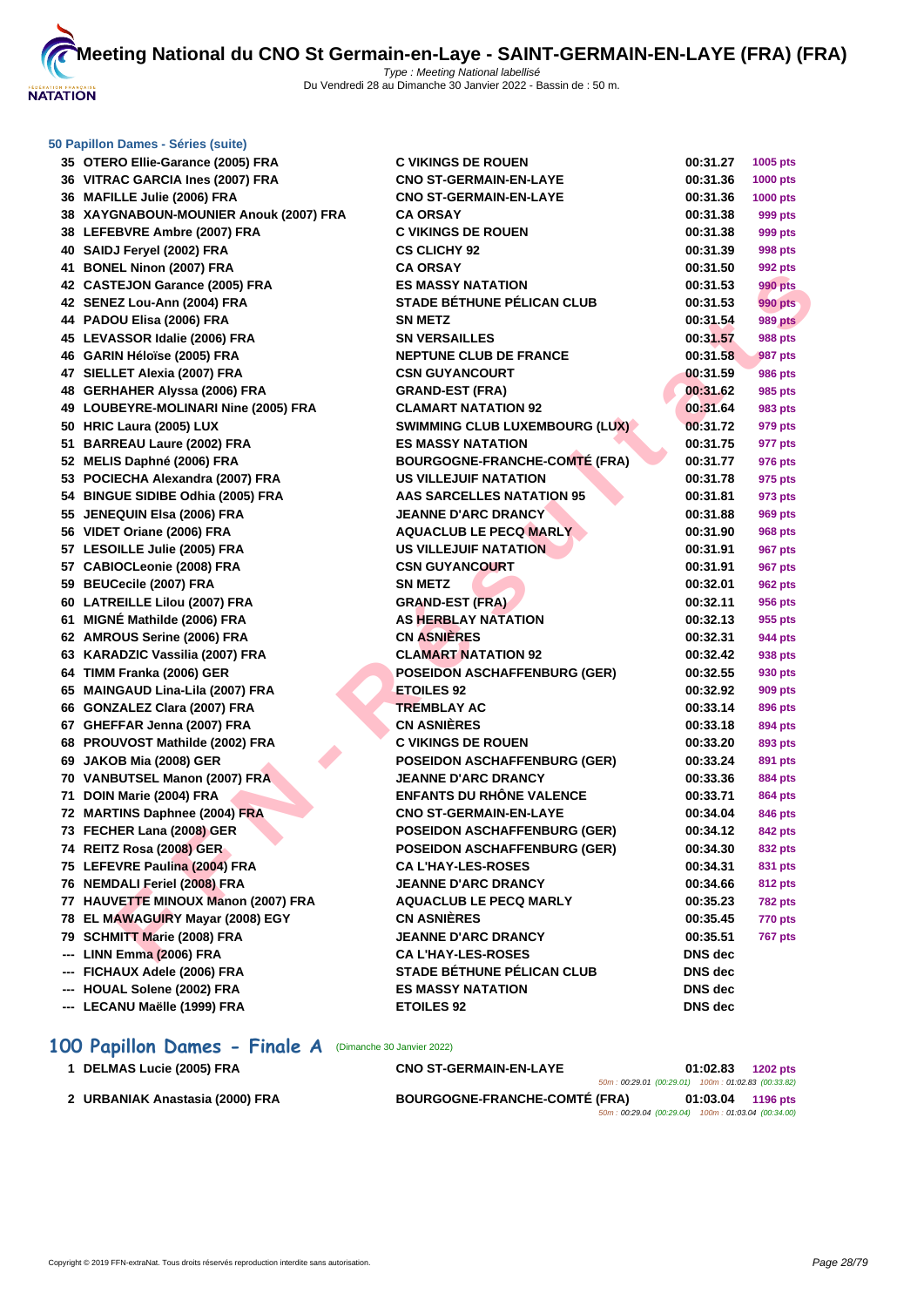

| 100 Papillon Dames - Finale A (suite) |                                                                                                                         |
|---------------------------------------|-------------------------------------------------------------------------------------------------------------------------|
| 3 PREITER Emmy (2005) FRA             | <b>GRAND-EST (FRA)</b><br>01:03.74<br><b>1176 pts</b><br>50m: 00:29.55 (00:29.55) 100m: 01:03.74 (00:34.19)             |
| 4 GAMER Rose-alexia (1999) FRA        | <b>US VILLEJUIF NATATION</b><br>01:05.19<br>1135 pts<br>50m: 00:30.03 (00:30.03) 100m: 01:05.19 (00:35.16)              |
| 5 GOSSET Perrine (2005) FRA           | <b>DAUPHINS OBERNAI</b><br>01:05.25<br>1133 pts<br>50m: 00:30.89 (00:30.89) 100m: 01:05.25 (00:34.36)                   |
| 6 BOURNONVILLE Laura (2001) FRA       | <b>CA ORSAY</b><br>01:06.41<br><b>1101 pts</b><br>50m: 00:31.04 (00:31.04) 100m: 01:06.41 (00:35.37)                    |
| <b>BOUKHTOUCHE Sarah (2005) FRA</b>   | <b>STADE FRANCAIS O COURBEVOIE</b><br>01:07.57<br><b>1069 pts</b><br>50m: 00:31.24 (00:31.24) 100m: 01:07.57 (00:36.33) |
| <b>SELLIN Margot (2006) FRA</b><br>8  | <b>C VIKINGS DE ROUEN</b><br>01:08.48<br><b>1044 pts</b><br>50m: 00:31.60 (00:31.60) 100m: 01:08.48 (00:36.88)          |

## **100 Papillon Dames - Finale B 16-17 ans** (Dimanche 30 Janvier 2022)

|                                                                   |                                      | <u>JUINTO 00.31.04 (UU.ST.04)</u> TUUMT. 01.00.41 (UU.SU.ST) |                   |                 |
|-------------------------------------------------------------------|--------------------------------------|--------------------------------------------------------------|-------------------|-----------------|
| 7 BOUKHTOUCHE Sarah (2005) FRA                                    | <b>STADE FRANÇAIS O COURBEVOIE</b>   | 50m: 00:31.24 (00:31.24) 100m: 01:07.57 (00:36.33)           | 01:07.57          | <b>1069 pts</b> |
| 8 SELLIN Margot (2006) FRA                                        | <b>C VIKINGS DE ROUEN</b>            | 50m: 00:31.60 (00:31.60) 100m: 01:08.48 (00:36.88)           | 01:08.48          | <b>1044 pts</b> |
| 00 Papillon Dames - Finale B 16-17 ans (Dimanche 30 Janvier 2022) |                                      |                                                              |                   |                 |
| 1 EL GAMASawsane (2005) MAR                                       | <b>BOURGOGNE-FRANCHE-COMTÉ (FRA)</b> | 50m: 00:31.25 (00:31.25) 100m: 01:07.31 (00:36.06)           | 01:07.31          | 1076 pts        |
| 2 GAZZERA Ambre (2006) FRA                                        | <b>CN BREST</b>                      | 50m: 00:31.65 (00:31.65) 100m: 01:07.84 (00:36.19)           | 01:07.84          | 1062 pts        |
| 3 FONSECA Maëlie (2006) FRA                                       | <b>RED STAR CLUB CHAMPIGNY</b>       | 50m: 00:31.19 (00:31.19) 100m: 01:08.36 (00:37.17)           | 01:08.36          | 1048 pts        |
| 4 OTERO Ellie-Garance (2005) FRA                                  | <b>C VIKINGS DE ROUEN</b>            | 50m: 00:32.75 (00:32.75) 100m: 01:08.63 (00:35.88)           | 01:08.63          | <b>1040 pts</b> |
| 5 HESSE Sarah (2005) FRA                                          | <b>SN METZ</b>                       | 50m: 00:32.21 (00:32.21) 100m: 01:08.71 (00:36.50)           | 01:08.71          | 1038 pts        |
| 6 VAN DER BIEST Eugenie (2006) FRA                                | <b>ETOILE SAINT-LEU NATATION</b>     | 50m: 00:31.90 (00:31.90) 100m: 01:08.78 (00:36.88)           | 01:08.78          | 1036 pts        |
| 7 DELEUSE Zoe (2006) FRA                                          | <b>GRAND-EST (FRA)</b>               | 50m: 00:32.43 (00:32.43) 100m: 01:09.61 (00:37.18)           | 01:09.61          | 1014 pts        |
| 8 NOVAK Anais (2006) FRA                                          | <b>STADE FRANÇAIS O COURBEVOIE</b>   | 50m: 00:32.86 (00:32.86) 100m: 01:11.25 (00:38.39)           | 01:11.25          | 971 pts         |
| 00 Papillon Dames - Finale C 14-15 ans (Dimanche 30 Janvier 2022) |                                      |                                                              |                   |                 |
| 1 MONGIN Sthélyna (2007) FRA                                      | <b>ES MASSY NATATION</b>             | 50m: 00:31.68 (00:31.68) 100m: 01:08.24 (00:36.56)           | 01:08.24          | 1051 pts        |
| 2 TOURNAY Sarah (2008) FRA                                        | <b>CNO ST-GERMAIN-EN-LAYE</b>        | 50m: 00:32.32 (00:32.32) 100m: 01:08.25 (00:35.93)           | 01:08.25          | 1050 pts        |
| 3 LABALME Lou (2007) FRA                                          | <b>BOURGOGNE-FRANCHE-COMTÉ (FRA)</b> | 50m: 00:32.79 (00:32.79) 100m: 01:09.17 (00:36.38)           | 01:09.17          | 1026 pts        |
| 4 DOUILLET Ionnah (2007) FRA                                      | <b>ES MASSY NATATION</b>             | 50m: 00:31.61 (00:31.61) 100m: 01:10.68 (00:39.07)           | 01:10.68          | <b>986 pts</b>  |
| 5 BONEL Ninon (2007) FRA                                          | <b>CA ORSAY</b>                      | 50m: 00:32.50 (00:32.50) 100m: 01:11.22 (00:38.72)           | 01:11.22          | 972 pts         |
| 6 LEFEBVRE Ambre (2007) FRA                                       | <b>C VIKINGS DE ROUEN</b>            | 50m: 00:32.25 (00:32.25) 100m: 01:11.36 (00:39.11)           | 01:11.36          | 968 pts         |
| 7 CABIOCLeonie (2008) FRA                                         | <b>CSN GUYANCOURT</b>                | 50m: 00:33.57 (00:33.57) 100m: 01:11.68 (00:38.11)           | 01:11.68          | <b>960 pts</b>  |
| 8 BEUCecile (2007) FRA                                            | <b>SN METZ</b>                       | 50m: 00:33.76 (00:33.76) 100m: 01:11.98 (00:38.22)           | 01:11.98          | 952 pts         |
| 00 Papillon Dames - Séries<br>(Dimanche 30 Janvier 2022)          |                                      |                                                              |                   |                 |
| 1 URBANIAK Anastasia (2000) FRA                                   | <b>BOURGOGNE-FRANCHE-COMTÉ (FRA)</b> | 50m: 00:29.56 (00:29.56) 100m: 01:04.87 (00:35.31)           | 01:04.87 1144 pts |                 |

## **100 Papillon Dames - Finale C 14-15 ans** (Dimanche 30 Janvier 2022)

| <b>MONGIN Sthélyna (2007) FRA</b> | <b>ES MASSY NATATION</b>             | 50m: 00:31.68 (00:31.68) 100m: 01:08.24 (00:36.56)                                                       | 01:08.24 | 1051 pts        |
|-----------------------------------|--------------------------------------|----------------------------------------------------------------------------------------------------------|----------|-----------------|
| 2 TOURNAY Sarah (2008) FRA        | <b>CNO ST-GERMAIN-EN-LAYE</b>        | 50m: 00:32.32 (00:32.32) 100m: 01:08.25 (00:35.93)                                                       | 01:08.25 | 1050 pts        |
| 3 LABALME Lou (2007) FRA          | <b>BOURGOGNE-FRANCHE-COMTÉ (FRA)</b> | 50m: 00:32.79 (00:32.79) 100m: 01:09.17 (00:36.38)                                                       | 01:09.17 | <b>1026 pts</b> |
| 4 DOUILLET Ionnah (2007) FRA      | <b>ES MASSY NATATION</b>             | 50m: 00:31.61 (00:31.61) 100m: 01:10.68 (00:39.07)                                                       | 01:10.68 | 986 pts         |
| 5 BONEL Ninon (2007) FRA          | <b>CA ORSAY</b>                      | 50m: 00:32.50 (00:32.50) 100m: 01:11.22 (00:38.72)                                                       | 01:11.22 | 972 pts         |
| 6 LEFEBVRE Ambre (2007) FRA       | <b>C VIKINGS DE ROUEN</b>            | 50m: 00:32.25 (00:32.25) 100m: 01:11.36 (00:39.11)                                                       | 01:11.36 | 968 pts         |
| 7 CABIOCLeonie (2008) FRA         | <b>CSN GUYANCOURT</b>                |                                                                                                          | 01:11.68 | 960 pts         |
| <b>BEUCecile (2007) FRA</b><br>8  | <b>SN METZ</b>                       | 50m: 00:33.57 (00:33.57) 100m: 01:11.68 (00:38.11)<br>50m: 00:33.76 (00:33.76) 100m: 01:11.98 (00:38.22) | 01:11.98 | 952 pts         |

# 100 Papillon Dames - Séries (Dimanche 30 Janvier 2022)

| 1 URBANIAK Anastasia (2000) FRA | <b>BOURGOGNE-FRANCHE-COMTÉ (FRA)</b> | 50m: 00:29.56 (00:29.56)                           | 01:04.87 | <b>1144 pts</b><br>100m: 01:04.87 (00:35.31) |
|---------------------------------|--------------------------------------|----------------------------------------------------|----------|----------------------------------------------|
| 1 DELMAS Lucie (2005) FRA       | <b>CNO ST-GERMAIN-EN-LAYE</b>        | 50m: 00:29.74 (00:29.74) 100m: 01:04.87 (00:35.13) | 01:04.87 | <b>1144 pts</b>                              |
| 3 PREITER Emmy (2005) FRA       | <b>GRAND-EST (FRA)</b>               | 50m: 00:30.46 (00:30.46) 100m: 01:05.00 (00:34.54) | 01:05.00 | <b>1140 pts</b>                              |
| 4 GAMER Rose-alexia (1999) FRA  | <b>US VILLEJUIF NATATION</b>         | 50m: 00:30.20 (00:30.20)                           | 01:05.09 | <b>1138 pts</b><br>100m: 01:05.09 (00:34.89) |
| 5 GOSSET Perrine (2005) FRA     | <b>DAUPHINS OBERNAI</b>              | 50m: 00:31.17 (00:31.17) 100m: 01:05.82 (00:34.65) | 01:05.82 | <b>1117 pts</b>                              |
| 6 BOURNONVILLE Laura (2001) FRA | <b>CA ORSAY</b>                      | 50m: 00:31.01 (00:31.01) 100m: 01:07.07 (00:36.06) | 01:07.07 | 1083 pts                                     |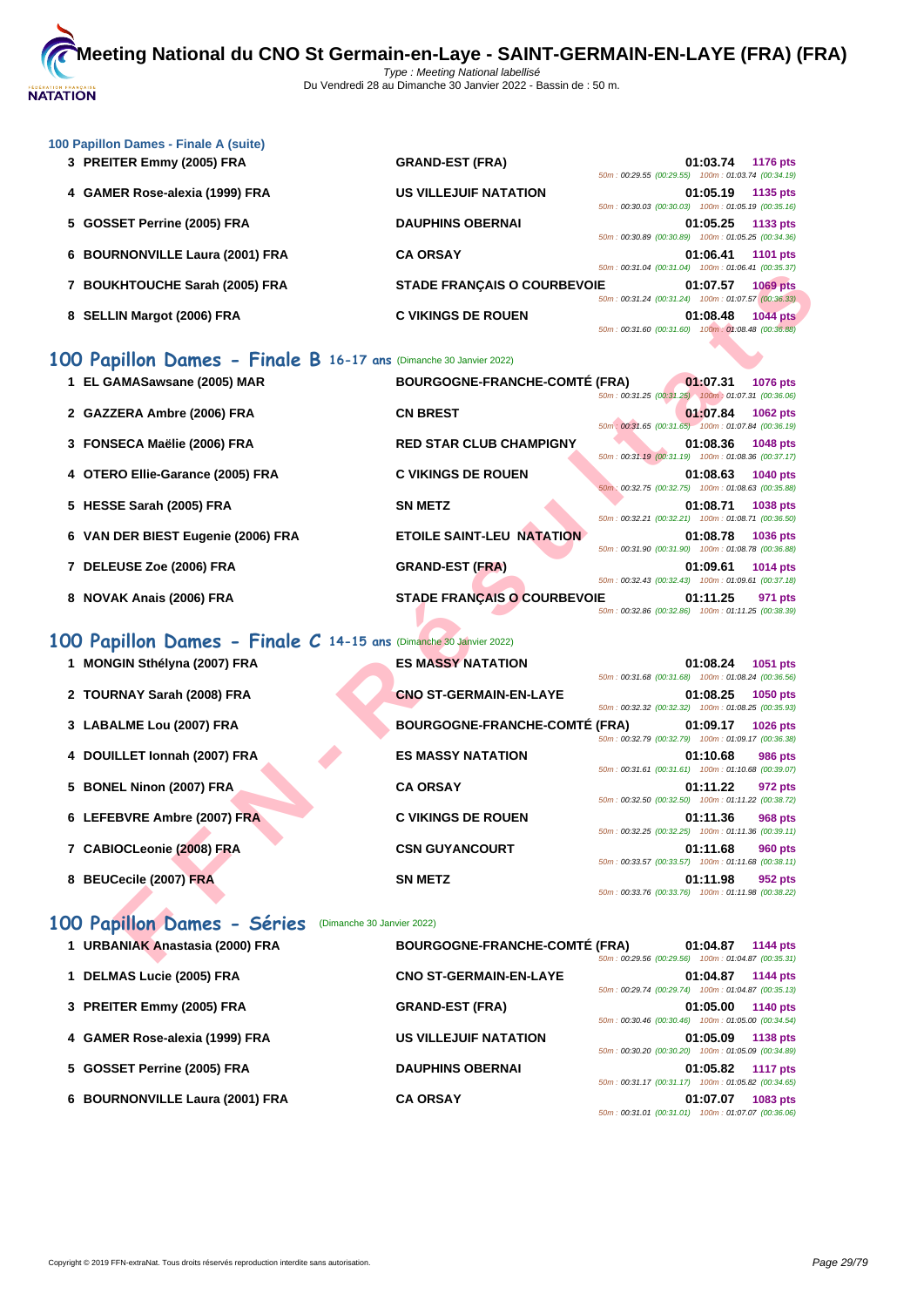

| 100 Papillon Dames - Séries (suite)<br>7 BOUKHTOUCHE Sarah (2005) FRA | <b>STADE FRANÇAIS O COURBEVOIE</b>   | 01:07.32<br>1076 pts                                                                                                                    |
|-----------------------------------------------------------------------|--------------------------------------|-----------------------------------------------------------------------------------------------------------------------------------------|
| 8 SELLIN Margot (2006) FRA                                            | <b>C VIKINGS DE ROUEN</b>            | 50m: 00:31.97 (00:31.97) 100m: 01:07.32 (00:35.35)<br>01:07.43<br>1073 pts                                                              |
| 9 GAZZERA Ambre (2006) FRA                                            | <b>CN BREST</b>                      | 50m: 00:30.95 (00:30.95) 100m: 01:07.43 (00:36.48)<br>01:07.97<br>1058 pts                                                              |
| 10 EL GAMASawsane (2005) MAR                                          | <b>BOURGOGNE-FRANCHE-COMTE (FRA)</b> | 50m: 00:31.80 (00:31.80) 100m: 01:07.97 (00:36.17)<br>01:08.04<br>1056 pts                                                              |
| 11 COUDERT Lucile (2004) FRA                                          | <b>STADE FRANÇAIS O COURBEVOIE</b>   | 50m: 00:31.61 (00:31.61) 100m: 01:08.04 (00:36.43)<br>01:08.63<br><b>1040 pts</b><br>50m: 00:32.40 (00:32.40) 100m: 01:08.63 (00:36.23) |
| 12 TOURNAY Sarah (2008) FRA                                           | <b>CNO ST-GERMAIN-EN-LAYE</b>        | 01:08.67<br><b>1039 pts</b><br>50m: 00:31.64 (00:31.64) 100m: 01:08.67 (00:37.03)                                                       |
| 13 JENVRIN Malia (2004) FRA                                           | <b>CSN GUYANCOURT</b>                | 01:08.78<br><b>1036 pts</b><br>50m: 00:31.12 (00:31.12) 100m: 01:08.78 (00:37.66)                                                       |
| 14 FONSECA Maëlie (2006) FRA                                          | <b>RED STAR CLUB CHAMPIGNY</b>       | 01:08.93<br>1032 pts<br>50m: 00:31.30 (00:31.30) 100m: 01:08.93 (00:37.63)                                                              |
| 15 BAUSBACK Caecilia (2003) GER                                       | <b>POSEIDON ASCHAFFENBURG (GER)</b>  | 01:08.95<br>1032 pts<br>50m: 00:31.81 (00:31.81) 100m: 01:08.95 (00:37.14)                                                              |
| 16 OTERO Ellie-Garance (2005) FRA                                     | <b>C VIKINGS DE ROUEN</b>            | 01:08.96<br>1031 pts                                                                                                                    |
| 17 VAN DER BIEST Eugenie (2006) FRA                                   | <b>ETOILE SAINT-LEU NATATION</b>     | 50m: 00:32.66 (00:32.66) 100m: 01:08.96 (00:36.30)<br>01:09.05<br>1029 pts<br>50m: 00:33.03 (00:33.03) 100m: 01:09.05 (00:36.02)        |
| 18 HITA Orlane (1999) FRA                                             | <b>CN BREST</b>                      | 01:09.15<br><b>1026 pts</b><br>50m: 00:31.42 (00:31.42) 100m: 01:09.15 (00:37.73)                                                       |
| 19 DELACROIX Ines (2003) FRA                                          | <b>C VIKINGS DE ROUEN</b>            | 01:09.29<br>1023 pts<br>50m: 00:32.49 (00:32.49) 100m: 01:09.29 (00:36.80)                                                              |
| 20 HESSE Sarah (2005) FRA                                             | <b>SN METZ</b>                       | 01:09.37<br><b>1020 pts</b><br>50m: 00:32.45 (00:32.45) 100m: 01:09.37 (00:36.92)                                                       |
| 21 HUMBERT Juliette (2003) FRA                                        | <b>CNO ST-GERMAIN-EN-LAYE</b>        | 01:09.40<br>1020 pts<br>50m: 00:32.02 (00:32.02) 100m: 01:09.40 (00:37.38)                                                              |
| 22 DELEUSE Zoe (2006) FRA                                             | <b>GRAND-EST (FRA)</b>               | 01:09.42<br>1019 pts<br>50m: 00:32.45 (00:32.45) 100m: 01:09.42 (00:36.97)                                                              |
| 23 AMBRASS Lilou (2002) FRA                                           | <b>ES MASSY NATATION</b>             | 01:10.17<br>999 pts<br>50m: 00:31.62 (00:31.62) 100m: 01:10.17 (00:38.55)                                                               |
| 24 LEBRE Emma (2002) FRA                                              | <b>CN BREST</b>                      | 01:10.18<br>999 pts<br>50m: 00:32.03 (00:32.03) 100m: 01:10.18 (00:38.15)                                                               |
| 25 MONGIN Sthélyna (2007) FRA                                         | <b>ES MASSY NATATION</b>             | 01:10.26<br>997 pts<br>50m: 00:32.59 (00:32.59) 100m: 01:10.26 (00:37.67)                                                               |
| 26 LENOIR Melanie (2006) FRA                                          | <b>CN MELUN VAL DE SEINE</b>         | 01:10.51<br>990 pts<br>50m: 00:33.06 (00:33.06) 100m: 01:10.51 (00:37.45)                                                               |
| 27 BONDOUY Noah (2004) FRA                                            | <b>ES MASSY NATATION</b>             | 01:10.78<br>983 pts<br>50m: 00:32.75 (00:32.75) 100m: 01:10.78 (00:38.03)                                                               |
| 28 NOVAK Anais (2006) FRA                                             | <b>STADE FRANÇAIS O COURBEVOIE</b>   | 01:10.94<br>979 pts<br>50m: 00:32.72 (00:32.72) 100m: 01:10.94 (00:38.22)                                                               |
| 29 LABALME Lou (2007) FRA                                             | <b>BOURGOGNE-FRANCHE-COMTE (FRA)</b> | 01:11.33<br>969 pts<br>50m: 00:33.76 (00:33.76) 100m: 01:11.33 (00:37.57)                                                               |
| 30 DOUILLET Ionnah (2007) FRA                                         | <b>ES MASSY NATATION</b>             | 01:11.36<br><b>968 pts</b><br>50m: 00:32.09 (00:32.09) 100m: 01:11.36 (00:39.27)                                                        |
| 31 CIMKAUSKAS Shana (2004) FRA                                        | <b>STADE FRANÇAIS O COURBEVOIE</b>   | 01:11.42<br><b>967 pts</b><br>50m: 00:33.66 (00:33.66) 100m: 01:11.42 (00:37.76)                                                        |
| 32 GNAZALE Judith (2006) FRA                                          | <b>CN MELUN VAL DE SEINE</b>         | 01:11.45<br><b>966 pts</b><br>50m: 00:32.92 (00:32.92) 100m: 01:11.45 (00:38.53)                                                        |
| 33 LEFEBVRE Ambre (2007) FRA                                          | <b>C VIKINGS DE ROUEN</b>            | 01:11.47<br>965 pts<br>50m: 00:32.34 (00:32.34) 100m: 01:11.47 (00:39.13)                                                               |
| 34 VASQUEZ Lucie (2004) FRA                                           | <b>ES MASSY NATATION</b>             | 01:11.57<br>963 pts<br>50m: 00:31.65 (00:31.65) 100m: 01:11.57 (00:39.92)                                                               |
| 35 FAGES Elsa (2008) FRA                                              | <b>CN POISSY</b>                     | 01:11.69<br><b>960 pts</b>                                                                                                              |
| 36 BEUCecile (2007) FRA                                               | <b>SN METZ</b>                       | 50m: 00:32.98 (00:32.98) 100m: 01:11.69 (00:38.71)<br>01:12.01<br>951 pts                                                               |
| 37 GERHAHER Alyssa (2006) FRA                                         | <b>GRAND-EST (FRA)</b>               | 50m: 00:33.35 (00:33.35) 100m: 01:12.01 (00:38.66)<br>01:12.10<br>949 pts                                                               |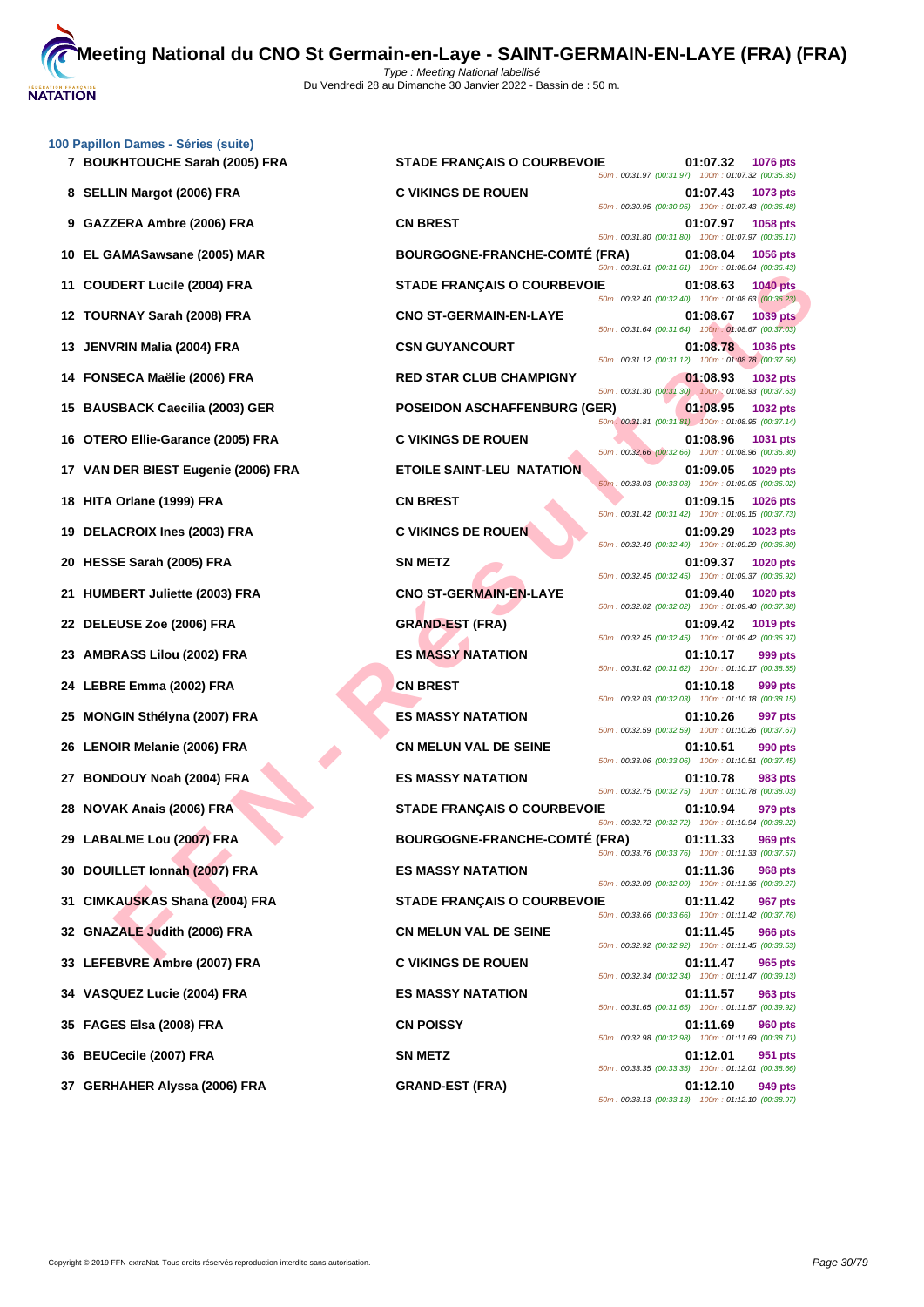| 100 Papillon Dames - Séries (suite)                             |                                      |                                                                                  |
|-----------------------------------------------------------------|--------------------------------------|----------------------------------------------------------------------------------|
| 38 MAFILLE Julie (2006) FRA                                     | <b>CNO ST-GERMAIN-EN-LAYE</b>        | 01:12.27<br>945 pts<br>50m: 00:33.54 (00:33.54) 100m: 01:12.27 (00:38.73)        |
| <b>BONEL Ninon (2007) FRA</b><br>39                             | <b>CA ORSAY</b>                      | 01:12.39<br>942 pts<br>50m: 00:32.13 (00:32.13) 100m: 01:12.39 (00:40.26)        |
| <b>REY-CHABBERT Faustine (2004) FRA</b><br>40                   | <b>NEPTUNE CLUB DE FRANCE</b>        | 01:12.53<br>938 pts<br>50m: 00:33.55 (00:33.55) 100m: 01:12.53 (00:38.98)        |
| PADOU Elisa (2006) FRA<br>41.                                   | <b>SN METZ</b>                       | 01:13.10<br>924 pts<br>50m: 00:33.00 (00:33.00) 100m: 01:13.10 (00:40.10)        |
| 42 CABIOCLeonie (2008) FRA                                      | <b>CSN GUYANCOURT</b>                | 01:13.29<br>919 pts<br>50m: 00:33.60 (00:33.60) 100m: 01:13.29 (00:39.69)        |
| 43 MARQUES Justine (2005) FRA                                   | <b>CA ORSAY</b>                      | 01:13.76<br><b>907 pts</b>                                                       |
| 44 PODEVIN Doriane (2005) FRA                                   | <b>CN POISSY</b>                     | 50m: 00:34.75 (00:34.75) 100m: 01:13.76 (00:39.01)<br>01:14.21<br>896 pts        |
| 45 PROUVOST Mathilde (2002) FRA                                 | <b>C VIKINGS DE ROUEN</b>            | 50m: 00:33.19 (00:33.19) 100m: 01:14.21 (00:41.02)<br>01:14.30<br>893 pts        |
| 46 CUREAU Lys (2008) FRA                                        | <b>CSN GUYANCOURT</b>                | 50m: 00:34.25 (00:34.25) 100m: 01:14.30 (00:40.05)<br>01:14.62<br>885 pts        |
| MELIS Daphné (2006) FRA<br>47                                   | <b>BOURGOGNE-FRANCHE-COMTÉ (FRA)</b> | 50m: 00:34.86 (00:34.86) 100m: 01:14.62 (00:39.76)<br>01:14.63<br>885 pts        |
| <b>WIJESINGHE Solene (2005) SRI</b><br>48                       | <b>CN POISSY</b>                     | 50m: 00:33.99 (00:33.99) 100m: 01:14.63 (00:40.64)<br>01:14.68<br>884 pts        |
| 49 COLLET Cléo (2005) FRA                                       | <b>CA L'HAY-LES-ROSES</b>            | 50m: 00:34.16 (00:34.16) 100m: 01:14.68 (00:40.52)<br>01:14.72<br>883 pts        |
|                                                                 |                                      | 50m: 00:33.06 (00:33.06) 100m: 01:14.72 (00:41.66)                               |
| <b>GALLANT Apolline (2004) FRA</b><br>50                        | <b>SN VERSAILLES</b>                 | 01:15.00<br>876 pts<br>50m: 00:34.42 (00:34.42) 100m: 01:15.00 (00:40.58)        |
| 51 BARREAU Laure (2002) FRA                                     | <b>ES MASSY NATATION</b>             | 01:15.15<br>872 pts<br>50m: 00:33.61 (00:33.61) 100m: 01:15.15 (00:41.54)        |
| 52 BINGUE SIDIBE Odhia (2005) FRA                               | <b>AAS SARCELLES NATATION 95</b>     | 01:16.33<br>844 pts<br>50m: 00:32.87 (00:32.87) 100m: 01:16.33 (00:43.46)        |
| 53 AMROUS Serine (2006) FRA                                     | <b>CN ASNIERES</b>                   | 01:17.23<br>822 pts<br>50m: 00:34.11 (00:34.11) 100m: 01:17.23 (00:43.12)        |
| 54 LUDWIG Hannah (2004) GER                                     | <b>POSEIDON ASCHAFFENBURG (GER)</b>  | 01:17.76<br>809 pts<br>50m: 00:34.02 (00:34.02) 100m: 01:17.76 (00:43.74)        |
| 55 JAKOB Mia (2008) GER                                         | <b>POSEIDON ASCHAFFENBURG (GER)</b>  | 01:18.32<br><b>796 pts</b><br>50m: 00:34.61 (00:34.61) 100m: 01:18.32 (00:43.71) |
| 56 FECHER Lana (2008) GER                                       | <b>POSEIDON ASCHAFFENBURG (GER)</b>  | 01:19.83<br>761 pts                                                              |
| 57 GONZALEZ Clara (2007) FRA                                    | <b>TREMBLAY AC</b>                   | 50m: 00:35.59 (00:35.59) 100m: 01:19.83 (00:44.24)<br>01:20.42<br>747 pts        |
| 58 REITZ Rosa (2008) GER                                        | <b>POSEIDON ASCHAFFENBURG (GER)</b>  | 50m: 00:35.78 (00:35.78) 100m: 01:20.42 (00:44.64)<br>01:20.71<br>741 pts        |
| 59 EL MAWAGUIRY Mayar (2008) EGY                                | <b>CN ASNIÈRES</b>                   | 50m: 00:36.50 (00:36.50) 100m: 01:20.71 (00:44.21)<br>01:24.27<br><b>662 pts</b> |
|                                                                 | <b>ES MASSY NATATION</b>             | 50m: 00:36.73 (00:36.73) 100m: 01:24.27 (00:47.54)                               |
| --- HOUAL Solene (2002) FRA<br>--- SENEZ Lou-Ann (2004) FRA     | <b>STADE BÉTHUNE PÉLICAN CLUB</b>    | <b>DNS</b> dec<br>DNS dec                                                        |
| --- LEFEBVRE Oriane (2004) FRA                                  | STADE BÉTHUNE PÉLICAN CLUB           | <b>DNS</b> dec                                                                   |
| --- SOUBIES Beatrice (2005) FRA                                 | <b>RACING CLUB DE FRANCE</b>         | DNS dec                                                                          |
|                                                                 | STADE BÉTHUNE PÉLICAN CLUB           |                                                                                  |
| --- GUITON Lou-Anne (2003) FRA<br>200 Papillon Dames - Finale A | (Samedi 29 Janvier 2022)             | DNS dec                                                                          |

| 200 Papillon Dames - Finale A   | (Samedi 29 Janvier 2022)                    |                                                                                                                                       |
|---------------------------------|---------------------------------------------|---------------------------------------------------------------------------------------------------------------------------------------|
| HITA Orlane (1999) FRA          | <b>CN BREST</b>                             | 02:23.02<br><b>1114 pts</b><br>50m: 00:31.83 (00:31.83) 100m: 01:08.36 (00:36.53) 150m: 01:45.68 (00:37.32) 200m: 02:23.02 (00:37.34) |
| 2 SELLIN Margot (2006) FRA      | <b>C VIKINGS DE ROUEN</b>                   | 02:23.29<br><b>1111 pts</b><br>50m: 00:31.66 (00:31.66) 100m: 01:08.00 (00:36.34) 150m: 01:44.95 (00:36.95) 200m: 02:23.29 (00:38.34) |
| 3 LEBRE Emma (2002) FRA         | <b>CN BREST</b><br>50m: 00:31.92 (00:31.92) | 02:23.78<br><b>1104 pts</b><br>100m: 01:08.49 (00:36.57) 150m: 01:45.57 (00:37.08) 200m: 02:23.78 (00:38.21)                          |
| 4 BOURNONVILLE Laura (2001) FRA | <b>CA ORSAY</b>                             | 02:24.96<br><b>1087 pts</b><br>50m: 00:31.93 (00:31.93) 100m: 01:08.46 (00:36.53) 150m: 01:46.21 (00:37.75) 200m: 02:24.96 (00:38.75) |
| 5 GOSSET Perrine (2005) FRA     | <b>DAUPHINS OBERNAI</b>                     | 02:27.58<br>1051 pts<br>50m: 00:31.61 (00:31.61) 100m: 01:08.67 (00:37.06) 150m: 01:48.45 (00:39.78) 200m: 02:27.58 (00:39.13)        |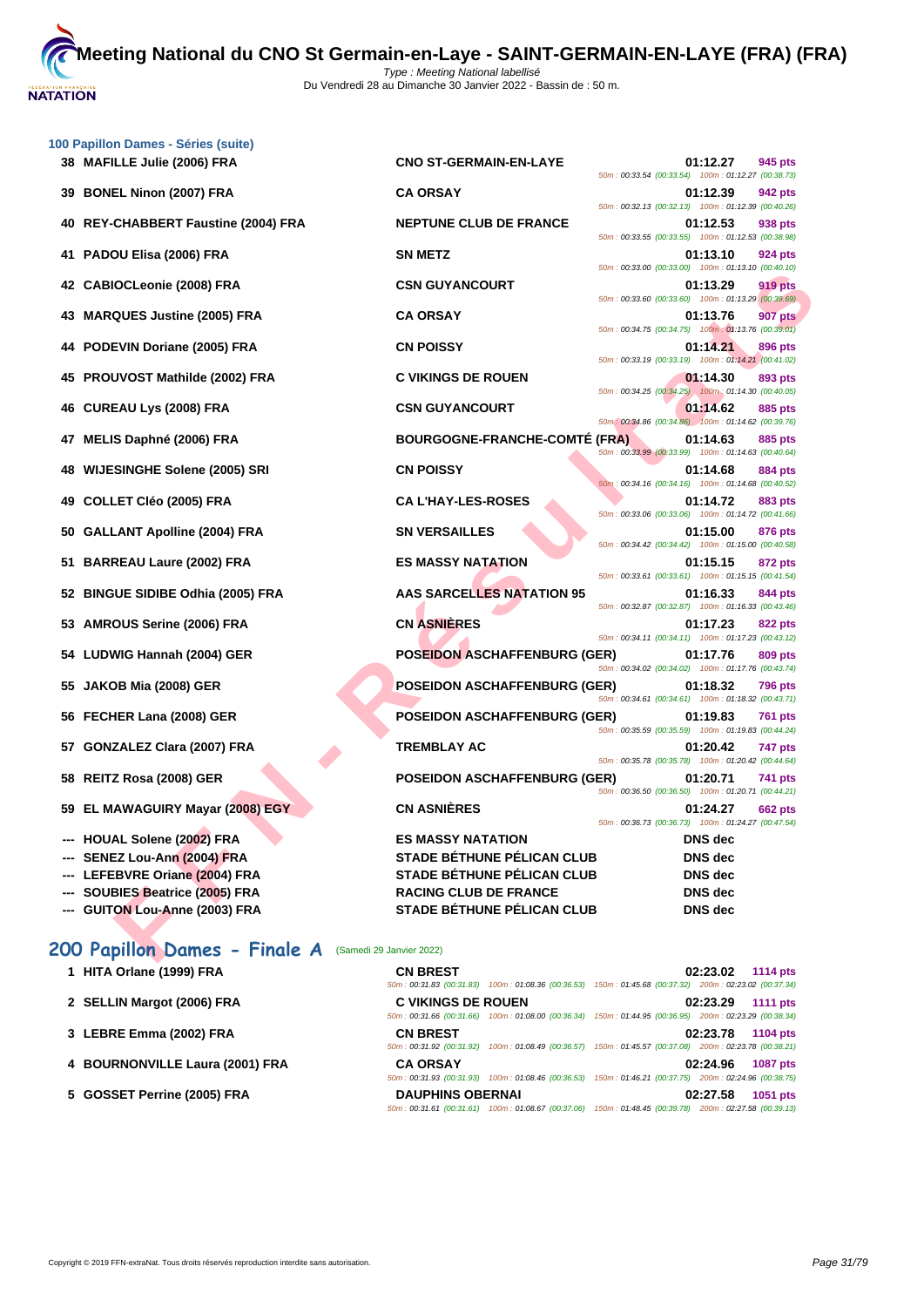#### **[200 Papil](http://www.ffnatation.fr/webffn/index.php)lon Dames - Finale A (suite)**

- 
- 
- 

#### **6 BAUSBACK Caecilia (2003) GER POSEIDON ASCHAFFENBURG (GER) 02:29.85 1020 pts** 50m : 00:33.16 (00:33.16) 100m : 01:11.36 (00:38.20) 150m : 01:50.34 (00:38.98) 200m : 02:29.85 (00:39.51) **7 TOURNAY Sarah (2008) FRA CNO ST-GERMAIN-EN-LAYE 02:32.06 990 pts** 50m : 00:32.85 (00:32.85) 100m : 01:10.64 (00:37.79) 150m : 01:52.46 (00:41.82) 200m : 02:32.06 (00:39.60) **--- SENEZ Lou-Ann (2004) FRA STADE BÉTHUNE PÉLICAN CLUB DNS dec**

## **200 Papillon Dames - Finale B 16-17 ans** (Samedi 29 Janvier 2022)

| 1 DELEUSE Zoe (2006) FRA           | <b>GRAND-EST (FRA)</b>                             | <b>988 pts</b><br>02:32.20                                                                             |
|------------------------------------|----------------------------------------------------|--------------------------------------------------------------------------------------------------------|
|                                    | 50m: 00:33.26 (00:33.26) 100m: 01:12.05 (00:38.79) | 150m: 01:51.13 (00:39.08) 200m: 02:32.20 (00:41.07)                                                    |
| 2 OTERO Ellie-Garance (2005) FRA   | <b>C VIKINGS DE ROUEN</b>                          | 973 pts<br>02:33.32                                                                                    |
|                                    |                                                    | 50m: 00:33.87 (00:33.87) 100m: 01:12.79 (00:38.92) 150m: 01:52.93 (00:40.14) 200m: 02:33.32 (00:40.39) |
| 3 VAN DER BIEST Eugenie (2006) FRA | <b>ETOILE SAINT-LEU NATATION</b>                   | 02:48.04<br><b>788 pts</b>                                                                             |
|                                    | 50m: 00:35.17 (00:35.17) 100m: 01:16.85 (00:41.68) | 150m: 02:01.83 (00:44.98) 200m: 02:48.04 (00:46.21)                                                    |

#### **200 Papillon Dames - Finale C 14-15 ans** (Samedi 29 Janvier 2022)

| 1 CABIOCLeonie (2008) FRA |  |
|---------------------------|--|
|                           |  |

- **2 CUREAU Lys (2008) FRA CSN GUYANCOURT 02:35.60 943 pts**
- **3 BARBOSA Domitilla (2007) FRA CNO ST-GERMAIN-EN-LAYE 02:39.94 02:39.44 894 pts**<br> **50m**: 00:34.99 **(00:34.99) 100m**: 01:14.93 **(00:39.94) 150m**: 01:56.48 **(00:41.55) 200m**: 02:39.44 **(00:42.96)**
- **4 KRIER Laurine (2008) FRA SN METZ 02:40.24 883 pts**
- **5 VITRAC GARCIA Ines (2007) FRA CNO ST-GERMAIN-EN-LAYE 02:41.27 870 pts**
- **6 CALAIS Alice (2008) FRA CN CANNES 02:44.77 827 pts**

### 200 Papillon Dames - Séries (Samedi 29 Jan

- **1 HITA Orlane (1999) FRA**
- **2 SELLIN Margot (2006) FRA C VIKINGS DE ROUEN 02:24.71 1091 pts**
- **3 BOURNONVILLE Laura (2001) FRA**
- **4 LEBRE Emma (2002) FRA CN BREST 02:26.67 1063 pts**
- **5 AMBRASS Lilou (2002) FRA ES MASSY NATATION 02:27.11 1057 pts**
- **6 GOSSET Perrine (2005) FRA**
- **7 BAUSBACK Caecilia (2003) GER**
- **8 TOURNAY Sarah (2008) FRA**
- **9 SENEZ Lou-Ann (2004) FRA**
- **10 BONDOUY Noah (2004) FRA**
- **11 DELEUSE Zoe (2006) FRA GRAND-EST (FRA) 02:34.85 953 pts**
- **12 OTERO Ellie-Garance (2005) FRA**
- **13 GERHAHER Alyssa (2006) FRA GRAND-EST (FRA) 02:36.63 930 pts**
- **14** LEFEBVRE Oriane (2004) FRA
- **15 CUREAU Lys (2008) FRA**
- **16 KRIER Laurine (2008) FRA**

| EUSE Zoe (2006) FRA                                          | <b>GRAND-EST (FRA)</b>                                                              | 02:32.20<br><b>988 pts</b>                                                                                                            |
|--------------------------------------------------------------|-------------------------------------------------------------------------------------|---------------------------------------------------------------------------------------------------------------------------------------|
| RO Ellie-Garance (2005) FRA                                  | <b>C VIKINGS DE ROUEN</b>                                                           | 50m: 00:33.26 (00:33.26) 100m: 01:12.05 (00:38.79) 150m: 01:51.13 (00:39.08) 200m: 02:32.20 (00:41.07)<br>02:33.32<br>973 pts         |
|                                                              |                                                                                     | 50m: 00:33.87 (00:33.87) 100m: 01:12.79 (00:38.92) 150m: 01:52.93 (00:40.14) 200m: 02:33.32 (00:40.39)                                |
| DER BIEST Eugenie (2006) FRA                                 | <b>ETOILE SAINT-LEU NATATION</b>                                                    | 02:48.04<br><b>788 pts</b><br>50m: 00:35.17 (00:35.17) 100m: 01:16.85 (00:41.68) 150m: 02:01.83 (00:44.98) 200m: 02:48.04 (00:46.21)  |
| $pillon$ Dames - Finale C 14-15 ans (Samedi 29 Janvier 2022) |                                                                                     |                                                                                                                                       |
| <b>IOCLeonie (2008) FRA</b>                                  | <b>CSN GUYANCOURT</b>                                                               | 02:34.56<br>957 pts                                                                                                                   |
| EAU Lys (2008) FRA                                           | <b>CSN GUYANCOURT</b>                                                               | 50m : 00:35.02 (00:35.02) 100m : 01:14.84 (00:39.82) 150m : 01:55.12 (00:40.28) 200m : 02:34.56 (00:39.44)<br>02:35.60<br>943 pts     |
|                                                              | 50m: 00:34.51 (00:34.51) 100m: 01:13.73 (00:39.22)                                  | 150m: 01:54.01 (00:40.28) 200m: 02:35.60 (00:41.59)                                                                                   |
| BOSA Domitilla (2007) FRA                                    | <b>CNO ST-GERMAIN-EN-LAYE</b><br>50m: 00:34.99 (00:34.99) 100m: 01:14.93 (00:39.94) | 02:39.44<br>894 pts<br>150m: 01:56.48 (00:41.55) 200m: 02:39.44 (00:42.96)                                                            |
| R Laurine (2008) FRA:                                        | <b>SN METZ</b>                                                                      | 02:40.24<br>883 pts                                                                                                                   |
|                                                              |                                                                                     | 50m: 00:35.75 (00:35.75) 100m: 01:16.08 (00:40.33) 150m: 01:57.44 (00:41.36) 200m: 02:40.24 (00:42.80)                                |
| AC GARCIA Ines (2007) FRA                                    | <b>CNO ST-GERMAIN-EN-LAYE</b>                                                       | 02:41.27<br>870 pts<br>50m : 00:35.11 (00:35.11) 100m : 01:16.10 (00:40.99) 150m : 01:58.45 (00:42.35) 200m : 02:41.27 (00:42.82)     |
| <b>AIS Alice (2008) FRA</b>                                  | <b>CN CANNES</b>                                                                    | 02:44.77<br>827 pts                                                                                                                   |
|                                                              |                                                                                     | 50m: 00:36.23 (00:36.23) 100m: 01:18.27 (00:42.04) 150m: 02:00.97 (00:42.70) 200m: 02:44.77 (00:43.80)                                |
| pillon Dames - Séries                                        | (Samedi 29 Janvier 2022)                                                            |                                                                                                                                       |
|                                                              |                                                                                     |                                                                                                                                       |
| Orlane (1999) FRA                                            | <b>CN BREST</b>                                                                     | 02:24.10<br>1099 pts<br>50m: 00:31.68 (00:31.68) 100m: 01:08.70 (00:37.02) 150m: 01:45.67 (00:36.97) 200m: 02:24.10 (00:38.43)        |
| IN Margot (2006) FRA                                         | <b>C VIKINGS DE ROUEN</b>                                                           | 02:24.71<br>1091 pts                                                                                                                  |
|                                                              |                                                                                     | 60m : 00:32.19 (00:32.19) 100m : 01:08.64 (00:36.45) 150m : 01:45.85 (00:37.21) 200m : 02:24.71 (00:38.86)                            |
| RNONVILLE Laura (2001) FRA                                   | <b>CA ORSAY</b>                                                                     | 02:25.46<br><b>1080 pts</b><br>50m; 00:32.25 (00:32.25) 100m; 01:08.92 (00:36.67) 150m; 01:46.68 (00:37.76) 200m; 02:25.46 (00:38.78) |
| <b>RE Emma (2002) FRA</b>                                    | <b>CN BREST</b>                                                                     | 02:26.67<br>1063 pts                                                                                                                  |
|                                                              |                                                                                     | 50m : 00:31.92 (00:31.92) 100m : 01:08.58 (00:36.66) 150m : 01:46.68 (00:38.10) 200m : 02:26.67 (00:39.99)                            |
| RASS Lilou (2002) FRA                                        | <b>ES MASSY NATATION</b>                                                            | 02:27.11<br>1057 pts                                                                                                                  |
| SET Perrine (2005) FRA                                       | <b>DAUPHINS OBERNAI</b>                                                             | 50m: 00:31.56 (00:31.56) 100m: 01:08.81 (00:37.25) 150m: 01:47.70 (00:38.89) 200m: 02:27.11 (00:39.41)<br>02:31.62                    |
|                                                              |                                                                                     | 996 pts<br>50m : 00:32.66 (00:32.66) 100m : 01:10.88 (00:38.22) 150m : 01:50.94 (00:40.06) 200m : 02:31.62 (00:40.68)                 |
| SBACK Caecilia (2003) GER                                    | <b>POSEIDON ASCHAFFENBURG (GER)</b>                                                 | 02:31.75<br>994 pts                                                                                                                   |
|                                                              |                                                                                     | 50m: 00:34.06 (00:34.06) 100m: 01:13.24 (00:39.18) 150m: 01:51.98 (00:38.74) 200m: 02:31.75 (00:39.77)                                |
| RNAY Sarah (2008) FRA                                        | <b>CNO ST-GERMAIN-EN-LAYE</b>                                                       | 02:32.29<br>987 pts<br>50m: 00:33.64 (00:33.64) 100m: 01:11.16 (00:37.52) 150m: 01:51.53 (00:40.37) 200m: 02:32.29 (00:40.76)         |
| EZ Lou-Ann (2004) FRA                                        | <b>STADE BETHUNE PELICAN CLUB</b>                                                   | 02:32.33<br>986 pts                                                                                                                   |
|                                                              |                                                                                     | 50m: 00:33.34 (00:33.34) 100m: 01:11.86 (00:38.52) 150m: 01:51.27 (00:39.41) 200m: 02:32.33 (00:41.06)                                |
| DOUY Noah (2004) FRA                                         | <b>ES MASSY NATATION</b>                                                            | 02:32.36<br>986 pts<br>50m : 00:32.98 (00:32.98) 100m : 01:11.59 (00:38.61) 150m : 01:51.89 (00:40.30) 200m : 02:32.36 (00:40.47)     |
| EUSE Zoe (2006) FRA                                          | <b>GRAND-EST (FRA)</b>                                                              | 02:34.85<br>953 pts                                                                                                                   |
|                                                              |                                                                                     | 50m : 00:33.55 (00:33.55) 100m : 01:12.95 (00:39.40) 150m : 01:53.53 (00:40.58) 200m : 02:34.85 (00:41.32)                            |
| RO Ellie-Garance (2005) FRA                                  | <b>C VIKINGS DE ROUEN</b>                                                           | 02:35.09<br>950 pts                                                                                                                   |
| HAHER Alyssa (2006) FRA                                      | <b>GRAND-EST (FRA)</b>                                                              | 50m: 00:34.34 (00:34.34) 100m: 01:13.39 (00:39.05) 150m: 01:54.04 (00:40.65) 200m: 02:35.09 (00:41.05)<br>02:36.63<br>930 pts         |
|                                                              |                                                                                     | 50m : 00:33.26 (00:33.26) 100m : 01:12.30 (00:39.04) 150m : 01:53.71 (00:41.41) 200m : 02:36.63 (00:42.92)                            |
| EBVRE Oriane (2004) FRA                                      | <b>STADE BETHUNE PELICAN CLUB</b>                                                   | 02:36.79<br>928 pts                                                                                                                   |
|                                                              |                                                                                     | 50m : 00:33.60 (00:33.60) 100m : 01:13.47 (00:39.87) 150m : 01:54.91 (00:41.44) 200m : 02:36.79 (00:41.88)                            |
| <b>EAU Lys (2008) FRA</b>                                    | <b>CSN GUYANCOURT</b>                                                               | 02:37.26<br>921 pts<br>50m: 00:34.69 (00:34.69) 100m: 01:14.40 (00:39.71) 150m: 01:55.33 (00:40.93) 200m: 02:37.26 (00:41.93)         |
| R Laurine (2008) FRA                                         | <b>SN METZ</b>                                                                      | 02:40.53<br>880 pts                                                                                                                   |
|                                                              |                                                                                     | 50m: 00:35.21 (00:35.21) 100m: 01:15.50 (00:40.29) 150m: 01:57.18 (00:41.68) 200m: 02:40.53 (00:43.35)                                |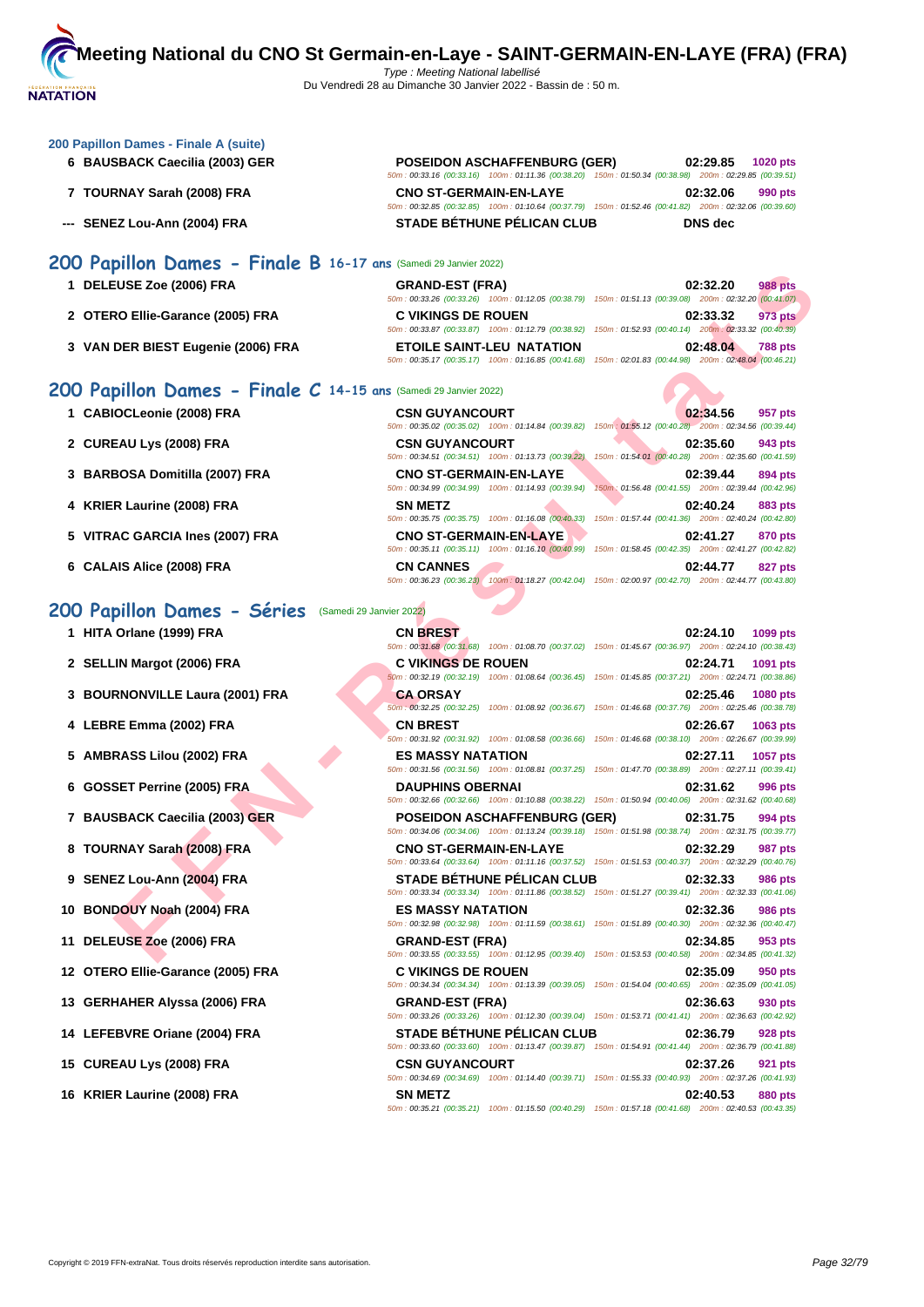#### **[200 Papil](http://www.ffnatation.fr/webffn/index.php)lon Dames - Séries (suite)**

- **17 VITRAC GARCIA Ines (2007) FRA**
- **18 CABIOCLeonie (2008) FRA**
- **19 BARBOSA Domitilla (2007) FRA**
- **20 VAN DER BIEST Eugenie (2006) FRA**
- **21 CALAIS Alice (2008) FRA CN CANNES 02:49.55 770 pts**
- **22 BARBOSA Francesca (2005) FRA**

## **200 4 Nages Dames - Finale A** (Samedi 29 Janvier 2022)

- **1 SOULARD Louann (2003) FRA**
- **2 DELMAS Lucie (2005) FRA CNO ST-GERMAIN-EN-LAYE 02:23.92 1126 pts**
- **3** LEBRE Emma (2002) FRA
- **4 HUMBERT Juliette (2003) FRA**
- **5 JENVRIN Malia (2004) FRA**
- **6** LETOCART Luna (2006) FRA
- **7 HOCQUARD Margaux (2002) FRA**
- **8 DA ROCHA--ALIN Margot (2005) FRA**

## **200 4 Nages Dames - Finale B 16-17 ans** (Samedi 29 Janvier 2022)

- **1 TABIASCO Alexandra (2006) FRA**
- **2 PRUNGNAUD Sara (2006) FRA C VIKINGS DE ROUEN 02:31.50 1022 pts**
- **3 CHAAR Dounia (2005) FRA**
- **4 LESOILLE Julie (2005) FRA US VILLEJUIF NATATION 02:34.48 983 pts**
- **5 GNAZALE Judith (2006) FRA**
- **6 MELIS Daphné (2006) FRA**
- **7 BEAUD Mathilde (2005) FRA**
- **8 MASSACESI-PIZARRO Adriana (2005) FRA**

## **200 4 Nages Dames - Finale C 14-15 ans** (Samedi 29 Janvier 2022)

- **1 BOULAOUED Calie (2007) FRA EXECUTED EQUILAOUED CALCE**
- **2 BURGER Alix (2007) FRA CONS CONS CONS CONS CONS CONS**
- **3 [SOARES-BOURGOGNE Loriana \(2007\) FRA](http://www.ffnatation.fr/webffn/resultats.php?idact=nat&go=epr&idcpt=75485&idepr=41)**
- **4 POCIECHA Alexandra (2007) FRA US**
- **5 XAYGNABOUN-MOUNIER Anouk (2007) FRA**
- **6** LATREILLE Lilou (2007) FRA

| <b>CNO ST-GERMAIN-EN-LAYE</b>                                                                          |  | 02:41.03 873 pts |         |
|--------------------------------------------------------------------------------------------------------|--|------------------|---------|
| 50m: 00:35.03 (00:35.03) 100m: 01:15.55 (00:40.52) 150m: 01:58.11 (00:42.56) 200m: 02:41.03 (00:42.92) |  |                  |         |
| <b>CSN GUYANCOURT</b>                                                                                  |  | 02:41.79         | 864 pts |
| 50m: 00:35.70 (00:35.70) 100m: 01:17.10 (00:41.40) 150m: 01:59.93 (00:42.83) 200m: 02:41.79 (00:41.86) |  |                  |         |
| <b>CNO ST-GERMAIN-EN-LAYE</b>                                                                          |  | 02:43.23 846 pts |         |
| 50m: 00:35.16 (00:35.16) 100m: 01:15.12 (00:39.96) 150m: 01:59.08 (00:43.96) 200m: 02:43.23 (00:44.15) |  |                  |         |
| <b>ETOILE SAINT-LEU NATATION</b>                                                                       |  | 02:45.05 824 pts |         |
| 50m: 00:34.44 (00:34.44) 100m: 01:16.03 (00:41.59) 150m: 02:00.98 (00:44.95) 200m: 02:45.05 (00:44.07) |  |                  |         |
| <b>CN CANNES</b>                                                                                       |  |                  |         |
|                                                                                                        |  | 02:49.55 770 pts |         |
| 50m: 00:35.96 (00:35.96) 100m: 01:17.65 (00:41.69) 150m: 02:02.98 (00:45.33) 200m: 02:49.55 (00:46.57) |  |                  |         |
| <b>CNO ST-GERMAIN-EN-LAYE</b>                                                                          |  | 02:52.03         | 741 pts |

| <b>CN BREST</b>               |                                                                                                        |                                                     |          | 02:22.21 1150 pts |
|-------------------------------|--------------------------------------------------------------------------------------------------------|-----------------------------------------------------|----------|-------------------|
|                               | 50m: 00:29.70 (00:29.70) 100m: 01:06.88 (00:37.18)                                                     | 150m: 01:48.16 (00:41.28) 200m: 02:22.21 (00:34.05) |          |                   |
| <b>CNO ST-GERMAIN-EN-LAYE</b> |                                                                                                        |                                                     |          | 02:23.92 1126 pts |
|                               | 50m: 00:29.63 (00:29.63) 100m: 01:06.54 (00:36.91)                                                     | 150m: 01:49.47 (00:42.93) 200m: 02:23.92 (00:34.45) |          |                   |
| <b>CN BREST</b>               |                                                                                                        |                                                     |          | 02:28.42 1064 pts |
|                               | 50m: 00:31.14 (00:31.14) 100m: 01:11.25 (00:40.11)                                                     | 150m: 01:54.30 (00:43.05) 200m: 02:28.42 (00:34.12) |          |                   |
| <b>CNO ST-GERMAIN-EN-LAYE</b> |                                                                                                        |                                                     |          | 02:28.85 1058 pts |
|                               | 50m: 00:32.10 (00:32.10) 100m: 01:12.74 (00:40.64)                                                     | 150m; 01:54.94 (00:42.20) 200m: 02:28.85 (00:33.91) |          |                   |
| <b>CSN GUYANCOURT</b>         |                                                                                                        |                                                     |          | 02:29.36 1051 pts |
|                               | 50m: 00:31.81 (00:31.81) 100m: 01:11.86 (00:40.05) 150m: 01:54.34 (00:42.48) 200m: 02:29.36 (00:35.02) |                                                     |          |                   |
| <b>CN MELUN VAL DE SEINE</b>  |                                                                                                        |                                                     |          | 02:31.74 1019 pts |
|                               | 50m: 00:33.11 (00:33.11) 100m: 01:11.84 (00:38.73)                                                     | 150m: 01:57.74 (00:45.90) 200m: 02:31.74 (00:34.00) |          |                   |
| <b>SN VERSAILLES</b>          |                                                                                                        |                                                     | 02:32.70 | 1006 pts          |
|                               | 50m: 00:31.59 (00:31.59) 100m: 01:10.80 (00:39.21)                                                     | 150m: 01:56.96 (00:46.16) 200m: 02:32.70 (00:35.74) |          |                   |
|                               | <b>CLUB DES NAGEURS DE PARIS</b>                                                                       |                                                     | 02:32.85 | <b>1004 pts</b>   |
|                               | 50m: 00:32.85 (00:32.85) 100m: 01:11.34 (00:38.49)                                                     | 150m: 01:56.20 (00:44.86) 200m: 02:32.85 (00:36.65) |          |                   |

| <b>AIS Alice (2008) FRA</b><br><b>CN CANNES</b><br>02:49.55<br>50m : 00:35.96 (00:35.96) 100m : 01:17.65 (00:41.69) 150m : 02:02.98 (00:45.33) 200m : 02:49.55 (00:46.57)<br>02:52.03<br>BOSA Francesca (2005) FRA<br><b>CNO ST-GERMAIN-EN-LAYE</b><br>50m: 00:36.39 (00:36.39) 100m: 01:19.29 (00:42.90) 150m: 02:05.61 (00:46.32) 200m: 02:52.03 (00:46.42)<br>Nages Dames - Finale A<br>(Samedi 29 Janvier 2022)<br>LARD Louann (2003) FRA<br>02:22.21<br><b>CN BREST</b><br>50m: 00:29.70 (00:29.70) 100m: 01:06.88 (00:37.18) 150m: 01:48.16 (00:41.28) 200m: 02:22.21 (00:34.05)<br><b>MAS Lucie (2005) FRA</b><br><b>CNO ST-GERMAIN-EN-LAYE</b><br>02:23.92<br>50m: 00:29.63 (00:29.63) 100m: 01:06.54 (00:36.91) 150m: 01:49.47 (00:42.93) 200m: 02:23.92 (00:34.45)<br>RE Emma (2002) FRA<br><b>CN BREST</b><br>02:28.42<br>50m: 00:31.14 (00:31.14) 100m: 01:11.25 (00:40.11) 150m: 01:54.30 (00:43.05) 200m: 02:28.42 (00:34.12)<br><b>BERT Juliette (2003) FRA</b><br><b>CNO ST-GERMAIN-EN-LAYE</b><br>02:28.85<br>50m: 00:32.10 (00:32.10) 100m: 01:12.74 (00:40.64)<br>/RIN Malia (2004) FRA<br><b>CSN GUYANCOURT</b><br>02:29.36<br>50m : 00:31.81 (00:31.81) 100m : 01:11.86 (00:40.05) 150m : 01:54.34 (00:42.48) 200m : 02:29.36 (00:35.02)<br><b>CN MELUN VAL DE SEINE</b><br><b>DCART Luna (2006) FRA</b><br>02:31.74<br>50m: 00:33.11 (00:33.11) 100m: 01:11.84 (00:38.73) 150m: 01:57.74 (00:45.90) 200m: 02:31.74 (00:34.00)<br>QUARD Margaux (2002) FRA<br>02:32.70<br><b>SN VERSAILLES</b><br>50m : 00:31.59 (00:31.59) 100m : 01:10.80 (00:39.21) 150m : 01:56.96 (00:46.16) 200m : 02:32.70 (00:35.74)<br>OCHA--ALIN Margot (2005) FRA<br><b>CLUB DES NAGEURS DE PARIS</b><br>02:32.85<br>50m: 00:32.85 (00:32.85) 100m: 01:11.34 (00:38.49) 150m: 01:56.20 (00:44.86) 200m: 02:32.85 (00:36.65)<br>Nages Dames - Finale B 16-17 ans (Samedi 29 Janvier 2022)<br>ASCO Alexandra (2006) FRA<br><b>ETOILES 92</b><br>02:31.22<br>50m: 00:31.97 (00:31.97) 100m: 01:11.39 (00:39.42) 150m: 01:57.08 (00:45.69) 200m: 02:31.22 (00:34.14)<br><b>NGNAUD Sara (2006) FRA</b><br><b>C VIKINGS DE ROUEN</b><br>02:31.50<br>50m : 00:32.80 (00:32.80) 100m : 01:13.69 (00:40.89) 150m : 01:57.06 (00:43.37) 200m : 02:31.50 (00:34.44)<br><b>BOURGOGNE-FRANCHE-COMTE (FRA)</b><br>AR Dounia (2005) FRA<br>02:33.94<br>50m: 00:34.12 (00:34.12) 100m: 01:15.70 (00:41.58) 150m: 01:57.37 (00:41.67) 200m: 02:33.94 (00:36.57)<br><b>US VILLEJUIF NATATION</b><br><b>DILLE Julie (2005) FRA</b><br>02:34.48<br>50m : 00:33.17 (00:33.17) 100m : 01:12.00 (00:38.83) 150m : 01:58.86 (00:46.86) 200m : 02:34.48 (00:35.62)<br>ZALE Judith (2006) FRA<br><b>CN MELUN VAL DE SEINE</b><br>02:35.12<br>50m : 00:33.26 (00:33.26) 100m : 01:13.98 (00:40.72) 150m : 01:58.81 (00:44.83) 200m : 02:35.12 (00:36.31)<br>S Daphné (2006) FRA<br><b>BOURGOGNE-FRANCHE-COMTÉ (FRA)</b><br>02:38.52<br>50m: 00:33.79 (00:33.79) 100m: 01:18.05 (00:44.26) 150m: 02:01.32 (00:43.27) 200m: 02:38.52 (00:37.20)<br><b>SN METZ</b><br>UD Mathilde (2005) FRA<br>02:39.64<br>50m: 00:34.38 (00:34.38) 100m: 01:16.12 (00:41.74) 150m: 02:01.41 (00:45.29) 200m: 02:39.64 (00:38.23)<br>SACESI-PIZARRO Adriana (2005) FRA<br><b>RED STAR CLUB CHAMPIGNY</b><br>02:40.52<br>50m: 00:33.97 (00:33.97) 100m: 01:17.07 (00:43.10) 150m: 02:01.39 (00:44.32) 200m: 02:40.52 (00:39.13)<br>Nages Dames - Finale C 14-15 ans (Samedi 29 Janvier 2022) |                         | $10011. 00034.44$ $100034.44$ $10011. 01110.03$ $100.41.33$ $10011. 02100.30$ $10014.30$ |                                                                 |
|------------------------------------------------------------------------------------------------------------------------------------------------------------------------------------------------------------------------------------------------------------------------------------------------------------------------------------------------------------------------------------------------------------------------------------------------------------------------------------------------------------------------------------------------------------------------------------------------------------------------------------------------------------------------------------------------------------------------------------------------------------------------------------------------------------------------------------------------------------------------------------------------------------------------------------------------------------------------------------------------------------------------------------------------------------------------------------------------------------------------------------------------------------------------------------------------------------------------------------------------------------------------------------------------------------------------------------------------------------------------------------------------------------------------------------------------------------------------------------------------------------------------------------------------------------------------------------------------------------------------------------------------------------------------------------------------------------------------------------------------------------------------------------------------------------------------------------------------------------------------------------------------------------------------------------------------------------------------------------------------------------------------------------------------------------------------------------------------------------------------------------------------------------------------------------------------------------------------------------------------------------------------------------------------------------------------------------------------------------------------------------------------------------------------------------------------------------------------------------------------------------------------------------------------------------------------------------------------------------------------------------------------------------------------------------------------------------------------------------------------------------------------------------------------------------------------------------------------------------------------------------------------------------------------------------------------------------------------------------------------------------------------------------------------------------------------------------------------------------------------------------------------------------------------------------------------------------------------------------------------------------------------------------------------------------------------------------------------------------------------------------------------------------------------------------------------|-------------------------|------------------------------------------------------------------------------------------|-----------------------------------------------------------------|
|                                                                                                                                                                                                                                                                                                                                                                                                                                                                                                                                                                                                                                                                                                                                                                                                                                                                                                                                                                                                                                                                                                                                                                                                                                                                                                                                                                                                                                                                                                                                                                                                                                                                                                                                                                                                                                                                                                                                                                                                                                                                                                                                                                                                                                                                                                                                                                                                                                                                                                                                                                                                                                                                                                                                                                                                                                                                                                                                                                                                                                                                                                                                                                                                                                                                                                                                                                                                                                                |                         |                                                                                          | <b>770 pts</b>                                                  |
|                                                                                                                                                                                                                                                                                                                                                                                                                                                                                                                                                                                                                                                                                                                                                                                                                                                                                                                                                                                                                                                                                                                                                                                                                                                                                                                                                                                                                                                                                                                                                                                                                                                                                                                                                                                                                                                                                                                                                                                                                                                                                                                                                                                                                                                                                                                                                                                                                                                                                                                                                                                                                                                                                                                                                                                                                                                                                                                                                                                                                                                                                                                                                                                                                                                                                                                                                                                                                                                |                         |                                                                                          | <b>741 pts</b>                                                  |
|                                                                                                                                                                                                                                                                                                                                                                                                                                                                                                                                                                                                                                                                                                                                                                                                                                                                                                                                                                                                                                                                                                                                                                                                                                                                                                                                                                                                                                                                                                                                                                                                                                                                                                                                                                                                                                                                                                                                                                                                                                                                                                                                                                                                                                                                                                                                                                                                                                                                                                                                                                                                                                                                                                                                                                                                                                                                                                                                                                                                                                                                                                                                                                                                                                                                                                                                                                                                                                                |                         |                                                                                          |                                                                 |
|                                                                                                                                                                                                                                                                                                                                                                                                                                                                                                                                                                                                                                                                                                                                                                                                                                                                                                                                                                                                                                                                                                                                                                                                                                                                                                                                                                                                                                                                                                                                                                                                                                                                                                                                                                                                                                                                                                                                                                                                                                                                                                                                                                                                                                                                                                                                                                                                                                                                                                                                                                                                                                                                                                                                                                                                                                                                                                                                                                                                                                                                                                                                                                                                                                                                                                                                                                                                                                                |                         |                                                                                          | <b>1150 pts</b>                                                 |
|                                                                                                                                                                                                                                                                                                                                                                                                                                                                                                                                                                                                                                                                                                                                                                                                                                                                                                                                                                                                                                                                                                                                                                                                                                                                                                                                                                                                                                                                                                                                                                                                                                                                                                                                                                                                                                                                                                                                                                                                                                                                                                                                                                                                                                                                                                                                                                                                                                                                                                                                                                                                                                                                                                                                                                                                                                                                                                                                                                                                                                                                                                                                                                                                                                                                                                                                                                                                                                                |                         |                                                                                          | <b>1126 pts</b>                                                 |
|                                                                                                                                                                                                                                                                                                                                                                                                                                                                                                                                                                                                                                                                                                                                                                                                                                                                                                                                                                                                                                                                                                                                                                                                                                                                                                                                                                                                                                                                                                                                                                                                                                                                                                                                                                                                                                                                                                                                                                                                                                                                                                                                                                                                                                                                                                                                                                                                                                                                                                                                                                                                                                                                                                                                                                                                                                                                                                                                                                                                                                                                                                                                                                                                                                                                                                                                                                                                                                                |                         |                                                                                          | 1064 pts                                                        |
|                                                                                                                                                                                                                                                                                                                                                                                                                                                                                                                                                                                                                                                                                                                                                                                                                                                                                                                                                                                                                                                                                                                                                                                                                                                                                                                                                                                                                                                                                                                                                                                                                                                                                                                                                                                                                                                                                                                                                                                                                                                                                                                                                                                                                                                                                                                                                                                                                                                                                                                                                                                                                                                                                                                                                                                                                                                                                                                                                                                                                                                                                                                                                                                                                                                                                                                                                                                                                                                |                         |                                                                                          | 1058 pts<br>150m: 01:54.94 (00:42.20) 200m: 02:28.85 (00:33.91) |
|                                                                                                                                                                                                                                                                                                                                                                                                                                                                                                                                                                                                                                                                                                                                                                                                                                                                                                                                                                                                                                                                                                                                                                                                                                                                                                                                                                                                                                                                                                                                                                                                                                                                                                                                                                                                                                                                                                                                                                                                                                                                                                                                                                                                                                                                                                                                                                                                                                                                                                                                                                                                                                                                                                                                                                                                                                                                                                                                                                                                                                                                                                                                                                                                                                                                                                                                                                                                                                                |                         |                                                                                          | 1051 pts                                                        |
|                                                                                                                                                                                                                                                                                                                                                                                                                                                                                                                                                                                                                                                                                                                                                                                                                                                                                                                                                                                                                                                                                                                                                                                                                                                                                                                                                                                                                                                                                                                                                                                                                                                                                                                                                                                                                                                                                                                                                                                                                                                                                                                                                                                                                                                                                                                                                                                                                                                                                                                                                                                                                                                                                                                                                                                                                                                                                                                                                                                                                                                                                                                                                                                                                                                                                                                                                                                                                                                |                         |                                                                                          | 1019 pts                                                        |
|                                                                                                                                                                                                                                                                                                                                                                                                                                                                                                                                                                                                                                                                                                                                                                                                                                                                                                                                                                                                                                                                                                                                                                                                                                                                                                                                                                                                                                                                                                                                                                                                                                                                                                                                                                                                                                                                                                                                                                                                                                                                                                                                                                                                                                                                                                                                                                                                                                                                                                                                                                                                                                                                                                                                                                                                                                                                                                                                                                                                                                                                                                                                                                                                                                                                                                                                                                                                                                                |                         |                                                                                          | <b>1006 pts</b>                                                 |
|                                                                                                                                                                                                                                                                                                                                                                                                                                                                                                                                                                                                                                                                                                                                                                                                                                                                                                                                                                                                                                                                                                                                                                                                                                                                                                                                                                                                                                                                                                                                                                                                                                                                                                                                                                                                                                                                                                                                                                                                                                                                                                                                                                                                                                                                                                                                                                                                                                                                                                                                                                                                                                                                                                                                                                                                                                                                                                                                                                                                                                                                                                                                                                                                                                                                                                                                                                                                                                                |                         |                                                                                          | 1004 pts                                                        |
|                                                                                                                                                                                                                                                                                                                                                                                                                                                                                                                                                                                                                                                                                                                                                                                                                                                                                                                                                                                                                                                                                                                                                                                                                                                                                                                                                                                                                                                                                                                                                                                                                                                                                                                                                                                                                                                                                                                                                                                                                                                                                                                                                                                                                                                                                                                                                                                                                                                                                                                                                                                                                                                                                                                                                                                                                                                                                                                                                                                                                                                                                                                                                                                                                                                                                                                                                                                                                                                |                         |                                                                                          |                                                                 |
|                                                                                                                                                                                                                                                                                                                                                                                                                                                                                                                                                                                                                                                                                                                                                                                                                                                                                                                                                                                                                                                                                                                                                                                                                                                                                                                                                                                                                                                                                                                                                                                                                                                                                                                                                                                                                                                                                                                                                                                                                                                                                                                                                                                                                                                                                                                                                                                                                                                                                                                                                                                                                                                                                                                                                                                                                                                                                                                                                                                                                                                                                                                                                                                                                                                                                                                                                                                                                                                |                         |                                                                                          | 1026 pts                                                        |
|                                                                                                                                                                                                                                                                                                                                                                                                                                                                                                                                                                                                                                                                                                                                                                                                                                                                                                                                                                                                                                                                                                                                                                                                                                                                                                                                                                                                                                                                                                                                                                                                                                                                                                                                                                                                                                                                                                                                                                                                                                                                                                                                                                                                                                                                                                                                                                                                                                                                                                                                                                                                                                                                                                                                                                                                                                                                                                                                                                                                                                                                                                                                                                                                                                                                                                                                                                                                                                                |                         |                                                                                          | 1022 pts                                                        |
|                                                                                                                                                                                                                                                                                                                                                                                                                                                                                                                                                                                                                                                                                                                                                                                                                                                                                                                                                                                                                                                                                                                                                                                                                                                                                                                                                                                                                                                                                                                                                                                                                                                                                                                                                                                                                                                                                                                                                                                                                                                                                                                                                                                                                                                                                                                                                                                                                                                                                                                                                                                                                                                                                                                                                                                                                                                                                                                                                                                                                                                                                                                                                                                                                                                                                                                                                                                                                                                |                         |                                                                                          | 990 pts                                                         |
|                                                                                                                                                                                                                                                                                                                                                                                                                                                                                                                                                                                                                                                                                                                                                                                                                                                                                                                                                                                                                                                                                                                                                                                                                                                                                                                                                                                                                                                                                                                                                                                                                                                                                                                                                                                                                                                                                                                                                                                                                                                                                                                                                                                                                                                                                                                                                                                                                                                                                                                                                                                                                                                                                                                                                                                                                                                                                                                                                                                                                                                                                                                                                                                                                                                                                                                                                                                                                                                |                         |                                                                                          | 983 pts                                                         |
|                                                                                                                                                                                                                                                                                                                                                                                                                                                                                                                                                                                                                                                                                                                                                                                                                                                                                                                                                                                                                                                                                                                                                                                                                                                                                                                                                                                                                                                                                                                                                                                                                                                                                                                                                                                                                                                                                                                                                                                                                                                                                                                                                                                                                                                                                                                                                                                                                                                                                                                                                                                                                                                                                                                                                                                                                                                                                                                                                                                                                                                                                                                                                                                                                                                                                                                                                                                                                                                |                         |                                                                                          | 974 pts                                                         |
|                                                                                                                                                                                                                                                                                                                                                                                                                                                                                                                                                                                                                                                                                                                                                                                                                                                                                                                                                                                                                                                                                                                                                                                                                                                                                                                                                                                                                                                                                                                                                                                                                                                                                                                                                                                                                                                                                                                                                                                                                                                                                                                                                                                                                                                                                                                                                                                                                                                                                                                                                                                                                                                                                                                                                                                                                                                                                                                                                                                                                                                                                                                                                                                                                                                                                                                                                                                                                                                |                         |                                                                                          | 930 pts                                                         |
|                                                                                                                                                                                                                                                                                                                                                                                                                                                                                                                                                                                                                                                                                                                                                                                                                                                                                                                                                                                                                                                                                                                                                                                                                                                                                                                                                                                                                                                                                                                                                                                                                                                                                                                                                                                                                                                                                                                                                                                                                                                                                                                                                                                                                                                                                                                                                                                                                                                                                                                                                                                                                                                                                                                                                                                                                                                                                                                                                                                                                                                                                                                                                                                                                                                                                                                                                                                                                                                |                         |                                                                                          | 916 pts                                                         |
|                                                                                                                                                                                                                                                                                                                                                                                                                                                                                                                                                                                                                                                                                                                                                                                                                                                                                                                                                                                                                                                                                                                                                                                                                                                                                                                                                                                                                                                                                                                                                                                                                                                                                                                                                                                                                                                                                                                                                                                                                                                                                                                                                                                                                                                                                                                                                                                                                                                                                                                                                                                                                                                                                                                                                                                                                                                                                                                                                                                                                                                                                                                                                                                                                                                                                                                                                                                                                                                |                         |                                                                                          | 905 pts                                                         |
|                                                                                                                                                                                                                                                                                                                                                                                                                                                                                                                                                                                                                                                                                                                                                                                                                                                                                                                                                                                                                                                                                                                                                                                                                                                                                                                                                                                                                                                                                                                                                                                                                                                                                                                                                                                                                                                                                                                                                                                                                                                                                                                                                                                                                                                                                                                                                                                                                                                                                                                                                                                                                                                                                                                                                                                                                                                                                                                                                                                                                                                                                                                                                                                                                                                                                                                                                                                                                                                |                         |                                                                                          |                                                                 |
| 50m: 00:31.43 (00:31.43) 100m: 01:13.40 (00:41.97) 150m: 01:58.71 (00:45.31) 200m: 02:34.53 (00:35.82)                                                                                                                                                                                                                                                                                                                                                                                                                                                                                                                                                                                                                                                                                                                                                                                                                                                                                                                                                                                                                                                                                                                                                                                                                                                                                                                                                                                                                                                                                                                                                                                                                                                                                                                                                                                                                                                                                                                                                                                                                                                                                                                                                                                                                                                                                                                                                                                                                                                                                                                                                                                                                                                                                                                                                                                                                                                                                                                                                                                                                                                                                                                                                                                                                                                                                                                                         | LAOUED Calie (2007) FRA | <b>ETOILES 92</b>                                                                        | 02:34.53<br>982 pts                                             |

| <b>ETOILES 92</b>             |                                                    | 02:34.53<br>982 pts                                                                                    |
|-------------------------------|----------------------------------------------------|--------------------------------------------------------------------------------------------------------|
|                               |                                                    | 50m: 00:31.43 (00:31.43) 100m: 01:13.40 (00:41.97) 150m: 01:58.71 (00:45.31) 200m: 02:34.53 (00:35.82) |
| <b>CN CANNES</b>              |                                                    | 02:37.04<br>949 pts                                                                                    |
|                               | 50m: 00:33.93 (00:33.93) 100m: 01:16.34 (00:42.41) | 150m: 02:01.54 (00:45.20) 200m: 02:37.04 (00:35.50)                                                    |
| <b>NEPTUNE CLUB DE FRANCE</b> |                                                    | 02:38.25<br>934 pts                                                                                    |
|                               |                                                    | 50m: 00:33.95 (00:33.95) 100m: 01:15.61 (00:41.66) 150m: 02:00.62 (00:45.01) 200m: 02:38.25 (00:37.63) |
| <b>US VILLEJUIF NATATION</b>  |                                                    | 02:39.99<br>912 pts                                                                                    |
|                               |                                                    | 50m: 00:32.40 (00:32.40) 100m: 01:14.38 (00:41.98) 150m: 02:01.58 (00:47.20) 200m: 02:39.99 (00:38.41) |
| <b>CA ORSAY</b>               |                                                    | 02:40.67<br>903 pts                                                                                    |
|                               |                                                    | 50m: 00:34.98 (00:34.98) 100m: 01:17.39 (00:42.41) 150m: 02:03.23 (00:45.84) 200m: 02:40.67 (00:37.44) |
| <b>GRAND-EST (FRA)</b>        |                                                    | 02:41.06<br>898 pts                                                                                    |
|                               |                                                    | 50m: 00:34.29 (00:34.29) 100m: 01:15.57 (00:41.28) 150m: 02:05.79 (00:50.22) 200m: 02:41.06 (00:35.27) |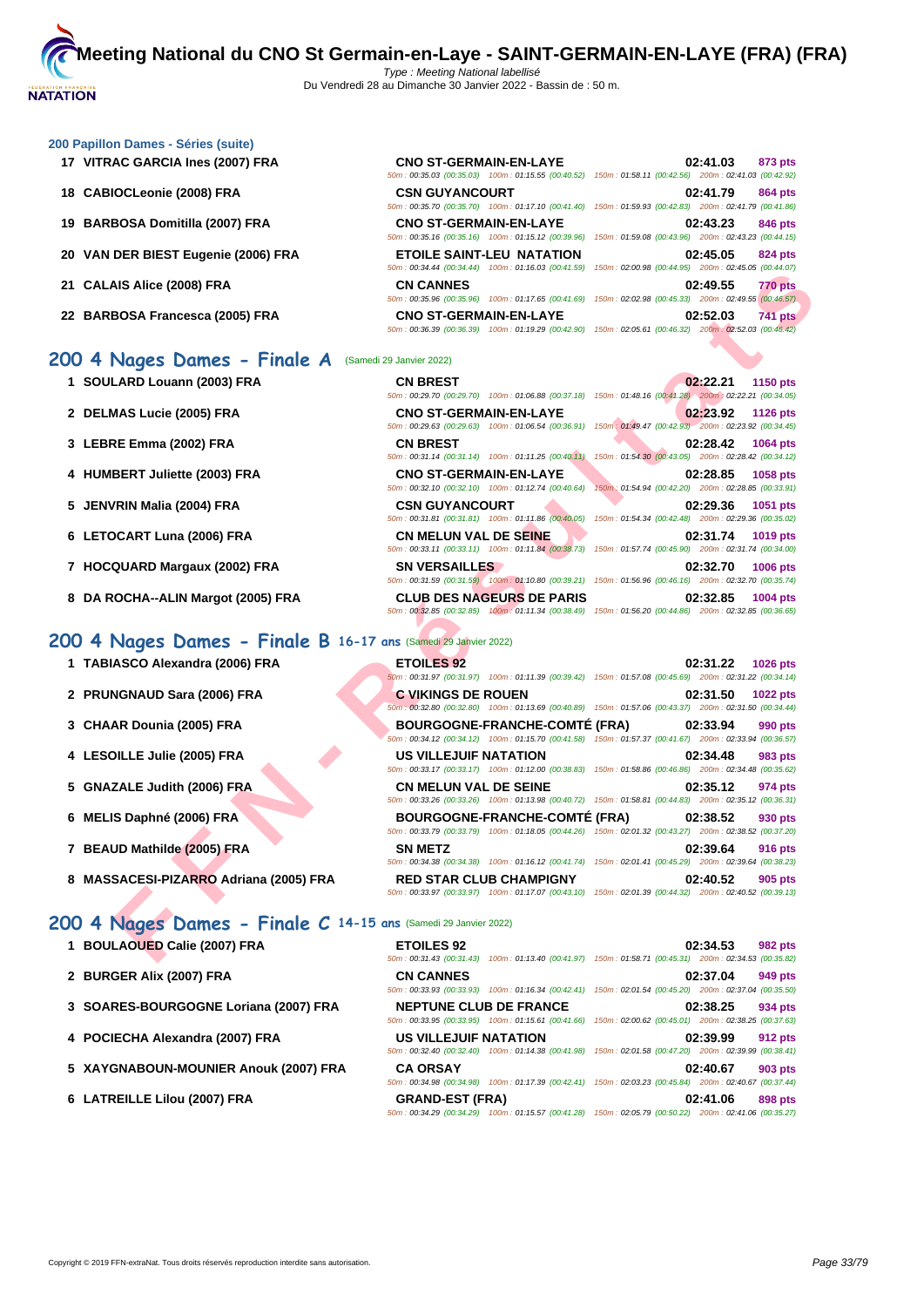| 200 4 Nages Dames - Finale C (suite)<br>7 CHAPEL Annabelle (2008) FRA | <b>NEPTUNE CLUB DE FRANCE</b>                                                                                                                       | 02:44.31<br>858 pts                                                         |
|-----------------------------------------------------------------------|-----------------------------------------------------------------------------------------------------------------------------------------------------|-----------------------------------------------------------------------------|
| <b>DIMITRI Lise (2008) FRA</b>                                        | 50m: 00:37.09 (00:37.09) 100m: 01:19.50 (00:42.41) 150m: 02:07.78 (00:48.28) 200m: 02:44.31 (00:36.53)<br><b>CSN GUYANCOURT</b>                     | <b>DNS</b> dec                                                              |
| 200 4 Nages Dames - Séries                                            | (Samedi 29 Janvier 2022)                                                                                                                            |                                                                             |
| 1 SOULARD Louann (2003) FRA                                           | <b>CN BREST</b><br>50m : 00:30.40 (00:30.40) 100m : 01:08.28 (00:37.88) 150m : 01:51.36 (00:43.08) 200m : 02:24.16 (00:32.80)                       | 02:24.16<br>1123 pts                                                        |
| 2 NOWACZYK Lison (2003) FRA                                           | <b>STADE BÉTHUNE PÉLICAN CLUB</b><br>50m : 00:30.19 (00:30.19) 100m : 01:07.02 (00:36.83) 150m : 01:51.04 (00:44.02) 200m : 02:26.14 (00:35.10)     | 02:26.14<br>1095 pts                                                        |
| 3 JENVRIN Malia (2004) FRA                                            | <b>CSN GUYANCOURT</b><br>50m : 00:31.85 (00:31.85) 100m : 01:11.65 (00:39.80) 150m : 01:52.76 (00:41.11) 200m : 02:27.72 (00:34.96)                 | 02:27.72<br><b>1073 pts</b>                                                 |
| 4 DELMAS Lucie (2005) FRA                                             | <b>CNO ST-GERMAIN-EN-LAYE</b><br>50m: 00:30.44 (00:30.44) 100m: 01:09.79 (00:39.35) 150m: 01:53.18 (00:43.39) 200m: 02:28.67 (00:35.49)             | 02:28.67<br><b>1060 pts</b>                                                 |
| 5 HUMBERT Juliette (2003) FRA                                         | <b>CNO ST-GERMAIN-EN-LAYE</b><br>50m: 00:31.58 (00:31.58) 100m: 01:12.45 (00:40.87) 150m: 01:54.32 (00:41.87) 200m: 02:29.36 (00:35.04)             | 02:29.36<br>1051 pts                                                        |
| 6 LEBRE Emma (2002) FRA                                               | <b>CN BREST</b><br>50m : 00:32.16 (00:32.16) 100m : 01:11.61 (00:39.45) 150m : 01:56.73 (00:45.12) 200m : 02:30.84 (00:34.11)                       | 02:30.84<br>1031 pts                                                        |
| 7 LETOCART Luna (2006) FRA                                            | <b>CN MELUN VAL DE SEINE</b><br>50m: 00:32.36 (00:32.36) 100m: 01:10.95 (00:38.59)                                                                  | 02:31.62<br>1021 pts<br>150m: 01:56.65 (00:45.70) 200m: 02:31.62 (00:34.97) |
| 8 DA ROCHA--ALIN Margot (2005) FRA                                    | <b>CLUB DES NAGEURS DE PARIS</b><br>50m: 00:33.21 (00:33.21) 100m: 01:11.87 (00:38.66)                                                              | 02:31.87<br>1017 pts<br>150m: 01:55.62 (00:43.75) 200m: 02:31.87 (00:36.25) |
| 9 HOCQUARD Margaux (2002) FRA                                         | <b>SN VERSAILLES</b><br>50m : 00:32.10 (00:32.10) 100m : 01:10.66 (00:38.56) 150m : 01:56.26 (00:45.60) 200m : 02:32.27 (00:36.01)                  | 02:32.27<br><b>1012 pts</b>                                                 |
| 10 LE LAY Amandine (1999) FRA                                         | <b>US VILLEJUIF NATATION</b><br>50m: 00:32.22 (00:32.22) 100m: 01:13.53 (00:41.31) 150m: 01:57.97 (00:44.44) 200m: 02:32.37 (00:34.40)              | 02:32.37<br><b>1011 pts</b>                                                 |
| <b>PRUNGNAUD Sara (2006) FRA</b><br>11                                | <b>C VIKINGS DE ROUEN</b><br>50m : 00:32.66 (00:32.66) 100m : 01:13.31 (00:40.65) 150m : 01:57.46 (00:44.15) 200m : 02:32.84 (00:35.38)             | 02:32.84<br>1004 pts                                                        |
| 12 LESOILLE Julie (2005) FRA                                          | US VILLEJUIF NATATION                                                                                                                               | 02:33.25<br>999 pts                                                         |
| 13 CIMKAUSKAS Shana (2004) FRA                                        | 50m : 00:32.85 (00:32.85) 100m : 01:11.60 (00:38.75) 150m : 01:58.11 (00:46.51) 200m : 02:33.25 (00:35.14)<br><b>STADE FRANÇAIS O COURBEVOIE</b>    | 02:33.26<br>999 pts                                                         |
| 14 TABIASCO Alexandra (2006) FRA                                      | 50m : 00:31.62 (00:31.62) 100m : 01:10.97 (00:39.35) 150m : 01:57.01 (00:46.04) 200m : 02:33.26 (00:36.25)<br><b>ETOILES 92</b>                     | 02:34.54<br>982 pts                                                         |
| 15 GNAZALE Judith (2006) FRA                                          | 50m : 00:32.98 (00:32.98) 100m : 01:12.36 (00:39.38) 150m : 01:59.42 (00:47.06) 200m : 02:34.54 (00:35.12)<br><b>CN MELUN VAL DE SEINE</b>          | 02:34.85<br>978 pts                                                         |
| 16 MELIS Daphné (2006) FRA                                            | 50m : 00:32.74 (00:32.74) 100m : 01:13.12 (00:40.38) 150m : 01:57.49 (00:44.37) 200m : 02:34.85 (00:37.36)<br><b>BOURGOGNE-FRANCHE-COMTE (FRA)</b>  | 02:35.02<br>976 pts                                                         |
| 17 POCIECHA Alexandra (2007) FRA                                      | 50m : 00:32.88 (00:32.88) 100m : 01:16.83 (00:43.95) 150m : 01:58.70 (00:41.87) 200m : 02:35.02 (00:36.32)<br>US VILLEJUIF NATATION                 | 02:36.47<br>957 pts                                                         |
| 18 MASSACESI-PIZARRO Adriana (2005) FRA                               | 50m: 00:33.01 (00:33.01) 100m: 01:15.34 (00:42.33) 150m: 02:00.37 (00:45.03) 200m: 02:36.47 (00:36.10)<br><b>RED STAR CLUB CHAMPIGNY</b>            | 02:36.63<br>955 pts                                                         |
| 19 BOULAOUED Calie (2007) FRA                                         | 50m : 00:32.86 (00:32.86) 100m : 01:15.51 (00:42.65) 150m : 01:58.75 (00:43.24) 200m : 02:36.63 (00:37.88)<br><b>ETOILES 92</b>                     | 02:37.03<br>949 pts                                                         |
| 20 BEAUD Mathilde (2005) FRA                                          | 50m: 00:31.85 (00:31.85) 100m: 01:14.17 (00:42.32) 150m: 02:00.33 (00:46.16) 200m: 02:37.03 (00:36.70)<br><b>SN METZ</b>                            | 02:37.16<br>948 pts                                                         |
| 21 RODRIGUES Chloé (2003) FRA                                         | 50m : 00:33.90 (00:33.90) 100m : 01:14.78 (00:40.88) 150m : 02:00.34 (00:45.56) 200m : 02:37.16 (00:36.82)<br>US VILLEJUIF NATATION                 | 02:37.95<br>938 pts                                                         |
| 22 SALEM Lindsey (2003) FRA                                           | 50m: 00:31.88 (00:31.88) 100m: 01:11.83 (00:39.95) 150m: 02:01.76 (00:49.93) 200m: 02:37.95 (00:36.19)<br><b>JEANNE D'ARC DRANCY</b>                | 02:38.40<br>932 pts                                                         |
| <b>BLACK Rachael (2001) LUX</b><br>23                                 | 50m : 00:32.95 (00:32.95) 100m : 01:13.56 (00:40.61) 150m : 02:01.72 (00:48.16) 200m : 02:38.40 (00:36.68)<br><b>SWIMMING CLUB LUXEMBOURG (LUX)</b> | 02:38.42<br>932 pts                                                         |
| 24 CHAAR Dounia (2005) FRA                                            | 50m: 00:32.75 (00:32.75) 100m: 01:11.80 (00:39.05) 150m: 02:00.05 (00:48.25) 200m: 02:38.42 (00:38.37)<br>BOURGOGNE-FRANCHE-COMTE (FRA)             | 02:38.53<br>930 pts                                                         |
| 25 SOARES-BOURGOGNE Loriana (2007) FRA                                | 50m : 00:34.29 (00:34.29) 100m : 01:16.47 (00:42.18) 150m : 02:00.06 (00:43.59) 200m : 02:38.53 (00:38.47)<br><b>NEPTUNE CLUB DE FRANCE</b>         | 02:38.97<br>924 pts                                                         |
| 26 POISSIER-LORTET Léonie (2007) FRA                                  | 50m : 00:33.09 (00:33.09) 100m : 01:15.05 (00:41.96) 150m : 02:00.04 (00:44.99) 200m : 02:38.97 (00:38.93)<br><b>RACING CLUB DE FRANCE</b>          | 02:39.03<br>924 pts                                                         |
| 27 LATREILLE Lilou (2007) FRA                                         | 50m : 00:35.39 (00:35.39) 100m : 01:15.57 (00:40.18) 150m : 02:03.02 (00:47.45) 200m : 02:39.03 (00:36.01)<br><b>GRAND-EST (FRA)</b>                | 02:39.41<br>919 pts                                                         |
| 28 JUSZCZAK Léonie (2001) FRA                                         | 50m : 00:33.46 (00:33.46) 100m : 01:14.20 (00:40.74) 150m : 02:04.65 (00:50.45) 200m : 02:39.41 (00:34.76)<br><b>CA ORSAY</b>                       | 02:40.48<br>905 pts                                                         |
|                                                                       | 50m: 00:33.76 (00:33.76) 100m: 01:14.83 (00:41.07) 150m: 02:03.22 (00:48.39) 200m: 02:40.48 (00:37.26)                                              |                                                                             |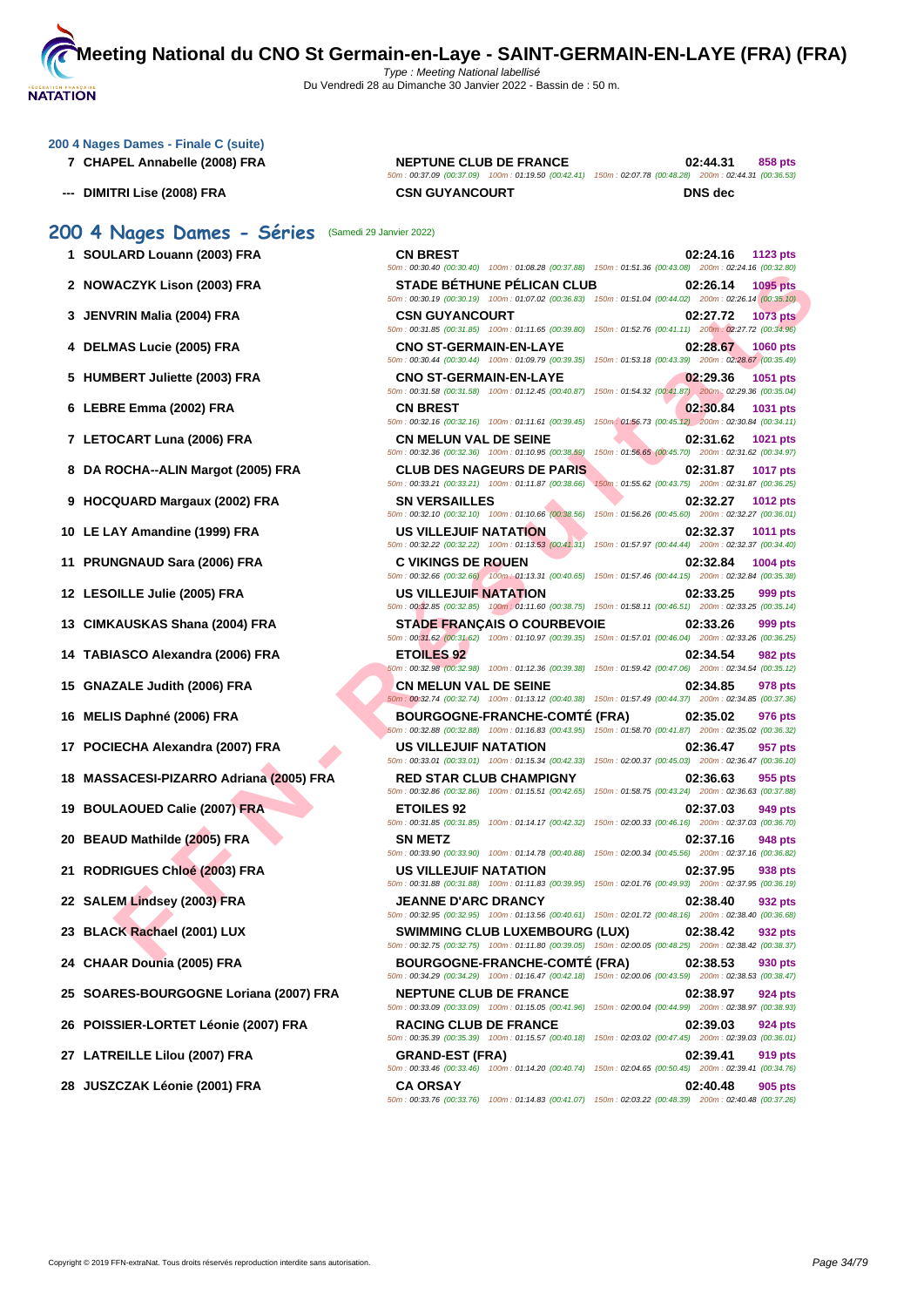| 200 4 Nages Dames - Séries (suite) |  |  |  |
|------------------------------------|--|--|--|
|------------------------------------|--|--|--|

- 
- **30 OTERO Ellie-Garance (2005) FRA**
- **31 MIGNÉ Mathilde (2006) FRA AS HERBLAY NATATION 02:41.08 898 pts**
- **32 CHAPEL Annabelle (2008) FRA**
- **33 XAYGNABOUN-MOUNIER Anouk (2007) FRA**
- **34 DIMITRI Lise (2008) FRA**
- **35 POBEL-CRAPPE Laura (2008) FRA**
- **36 LABALME Lou (2007) FRA**
- **37 <b>KRAUSS Maren (2007) GER**
- **38 BONEL Ninon (2007) FRA**
- **39 TABIASCO Gabrielle (2004) FRA**
- **40** WERHANN Solyne (2007) FRA
- **41 BENBAKKAR Sherine (2008) FRA**
- **42 JAQUEROD Lilou (2008) FRA C VIKINGS DE ROUEN 02:47.57 818 pts**
- **43 LUDWIG Hannah (2004) GER**
- **44 DOIN Marie (2004) FRA**
- **45 BONAMY Louisa (2007) FRA C VIKINGS DE ROUEN 02:48.95 802 pts**
- **46 SULTAN Laura (2005) FRA STADE FRANÇAIS O COURBEVOIE 02:49.69 793 pts**
- **47 MELONI Mathilda (2005) FRA**
- **48 MAINGAUD Lina-Lila (2007) FRA**
- **49 REITZ Rosa (2008) GER POSEIDON ASCHAFFENBURG (GER) 02:52.62 759 pts**
- **50 FECHER Lana (2008) GER**
- **51 SROUJI Sophie (2008) FRA**
- **--- PAGNON Clara (2005) FRA**
- **---** CADORET Cassandre (2006) FRA
- 

## **400 4 Nages Dames - Finale A** (Dimanche 30 Janvier 2022)

| 1 SOULARD Louann (2003) FRA     | <b>CN BREST</b>                                                                 |                           |                                                                                                            | 05:05.86<br><b>1102 pts</b> |
|---------------------------------|---------------------------------------------------------------------------------|---------------------------|------------------------------------------------------------------------------------------------------------|-----------------------------|
|                                 | 50m: 00:30.72 (00:30.72)<br>250m: 03:10.44 (00:43.38) 300m: 03:54.24 (00:43.80) | 100m: 01:06.53 (00:35.81) | 150m: 01:47.16 (00:40.63) 200m: 02:27.06 (00:39.90)<br>350m: 04:30.60 (00:36.36) 400m: 05:05.86 (00:35.26) |                             |
| 2 AMBRASS Lilou (2002) FRA      | <b>ES MASSY NATATION</b>                                                        |                           |                                                                                                            | 05:08.99<br>1080 pts        |
|                                 | 50m: 00:31.53 (00:31.53)<br>250m: 03:14.31 (00:44.68) 300m: 03:59.49 (00:45.18) | 100m: 01:07.88 (00:36.35) | 150m : 01:49.42 (00:41.54)<br>350m: 04:34.94 (00:35.45) 400m: 05:08.99 (00:34.05)                          | 200m: 02:29.63 (00:40.21)   |
|                                 |                                                                                 |                           |                                                                                                            |                             |
| 3 BOURNONVILLE Laura (2001) FRA | <b>CA ORSAY</b>                                                                 |                           |                                                                                                            | 05:12.75<br>1055 pts        |
|                                 | 50m: 00:31.77 (00:31.77)<br>250m: 03:15.91 (00:44.88) 300m: 04:01.99 (00:46.08) | 100m: 01:08.37 (00:36.60) | 150m: 01:50.51 (00:42.14) 200m: 02:31.03 (00:40.52)<br>350m: 04:38.85 (00:36.86) 400m: 05:12.75 (00:33.90) |                             |
| 4 MEGHEZ Mathilde (2003) FRA    | <b>SN METZ</b>                                                                  |                           |                                                                                                            | 05:16.47<br><b>1030 pts</b> |

| 50m: 00:33.05 (00:33.05) 100m: 01:15.47 (00:42.42) 150m: 02:02.11 (00:46.64) 200m: 02:40.61 (00:38.50)<br>30 OTERO Ellie-Garance (2005) FRA<br><b>C VIKINGS DE ROUEN</b><br>50m: 00:32.98 (00:32.98) 100m: 01:15.14 (00:42.16) 150m: 02:03.82 (00:48.68) 200m: 02:41.02 (00:37.20) | 02:41.02<br>899 pts                                                                                                                                                                                                                                                                                                                                                                                                                                                                                                                                                                                                                                                                                                                                                                                                                                                                                                                                                                                                                                                                                                                                                                                                                                                                                                                                                                                                                                                                                                                                                                                                                                                                                                                                                                                                                                                                                                                                                                                                                                                                                                                                                                                                                                                                                     |
|------------------------------------------------------------------------------------------------------------------------------------------------------------------------------------------------------------------------------------------------------------------------------------|---------------------------------------------------------------------------------------------------------------------------------------------------------------------------------------------------------------------------------------------------------------------------------------------------------------------------------------------------------------------------------------------------------------------------------------------------------------------------------------------------------------------------------------------------------------------------------------------------------------------------------------------------------------------------------------------------------------------------------------------------------------------------------------------------------------------------------------------------------------------------------------------------------------------------------------------------------------------------------------------------------------------------------------------------------------------------------------------------------------------------------------------------------------------------------------------------------------------------------------------------------------------------------------------------------------------------------------------------------------------------------------------------------------------------------------------------------------------------------------------------------------------------------------------------------------------------------------------------------------------------------------------------------------------------------------------------------------------------------------------------------------------------------------------------------------------------------------------------------------------------------------------------------------------------------------------------------------------------------------------------------------------------------------------------------------------------------------------------------------------------------------------------------------------------------------------------------------------------------------------------------------------------------------------------------|
|                                                                                                                                                                                                                                                                                    |                                                                                                                                                                                                                                                                                                                                                                                                                                                                                                                                                                                                                                                                                                                                                                                                                                                                                                                                                                                                                                                                                                                                                                                                                                                                                                                                                                                                                                                                                                                                                                                                                                                                                                                                                                                                                                                                                                                                                                                                                                                                                                                                                                                                                                                                                                         |
| <b>AS HERBLAY NATATION</b><br>50m : 00:33.76 (00:33.76) 100m : 01:14.56 (00:40.80) 150m : 02:02.51 (00:47.95) 200m : 02:41.08 (00:38.57)                                                                                                                                           | 02:41.08<br>898 pts                                                                                                                                                                                                                                                                                                                                                                                                                                                                                                                                                                                                                                                                                                                                                                                                                                                                                                                                                                                                                                                                                                                                                                                                                                                                                                                                                                                                                                                                                                                                                                                                                                                                                                                                                                                                                                                                                                                                                                                                                                                                                                                                                                                                                                                                                     |
| <b>NEPTUNE CLUB DE FRANCE</b>                                                                                                                                                                                                                                                      | 02:41.19<br>896 pts                                                                                                                                                                                                                                                                                                                                                                                                                                                                                                                                                                                                                                                                                                                                                                                                                                                                                                                                                                                                                                                                                                                                                                                                                                                                                                                                                                                                                                                                                                                                                                                                                                                                                                                                                                                                                                                                                                                                                                                                                                                                                                                                                                                                                                                                                     |
| <b>CA ORSAY</b>                                                                                                                                                                                                                                                                    | 02:41.23<br><b>896 pts</b>                                                                                                                                                                                                                                                                                                                                                                                                                                                                                                                                                                                                                                                                                                                                                                                                                                                                                                                                                                                                                                                                                                                                                                                                                                                                                                                                                                                                                                                                                                                                                                                                                                                                                                                                                                                                                                                                                                                                                                                                                                                                                                                                                                                                                                                                              |
| <b>CSN GUYANCOURT</b>                                                                                                                                                                                                                                                              | 02:41.47<br>893 pts                                                                                                                                                                                                                                                                                                                                                                                                                                                                                                                                                                                                                                                                                                                                                                                                                                                                                                                                                                                                                                                                                                                                                                                                                                                                                                                                                                                                                                                                                                                                                                                                                                                                                                                                                                                                                                                                                                                                                                                                                                                                                                                                                                                                                                                                                     |
| <b>CSN GUYANCOURT</b>                                                                                                                                                                                                                                                              | 02:41.73<br>890 pts                                                                                                                                                                                                                                                                                                                                                                                                                                                                                                                                                                                                                                                                                                                                                                                                                                                                                                                                                                                                                                                                                                                                                                                                                                                                                                                                                                                                                                                                                                                                                                                                                                                                                                                                                                                                                                                                                                                                                                                                                                                                                                                                                                                                                                                                                     |
| <b>BOURGOGNE-FRANCHE-COMTÉ (FRA)</b>                                                                                                                                                                                                                                               | 02:41.79<br><b>889 pts</b>                                                                                                                                                                                                                                                                                                                                                                                                                                                                                                                                                                                                                                                                                                                                                                                                                                                                                                                                                                                                                                                                                                                                                                                                                                                                                                                                                                                                                                                                                                                                                                                                                                                                                                                                                                                                                                                                                                                                                                                                                                                                                                                                                                                                                                                                              |
| <b>POSEIDON ASCHAFFENBURG (GER)</b>                                                                                                                                                                                                                                                | 02:42.85<br>876 pts                                                                                                                                                                                                                                                                                                                                                                                                                                                                                                                                                                                                                                                                                                                                                                                                                                                                                                                                                                                                                                                                                                                                                                                                                                                                                                                                                                                                                                                                                                                                                                                                                                                                                                                                                                                                                                                                                                                                                                                                                                                                                                                                                                                                                                                                                     |
| <b>CA ORSAY</b>                                                                                                                                                                                                                                                                    | 02:43.64<br><b>866 pts</b>                                                                                                                                                                                                                                                                                                                                                                                                                                                                                                                                                                                                                                                                                                                                                                                                                                                                                                                                                                                                                                                                                                                                                                                                                                                                                                                                                                                                                                                                                                                                                                                                                                                                                                                                                                                                                                                                                                                                                                                                                                                                                                                                                                                                                                                                              |
| <b>CS CLICHY 92</b>                                                                                                                                                                                                                                                                | 02:43.77<br>864 pts<br>150m: 02:05.37 (00:48.33) 200m: 02:43.77 (00:38.40)                                                                                                                                                                                                                                                                                                                                                                                                                                                                                                                                                                                                                                                                                                                                                                                                                                                                                                                                                                                                                                                                                                                                                                                                                                                                                                                                                                                                                                                                                                                                                                                                                                                                                                                                                                                                                                                                                                                                                                                                                                                                                                                                                                                                                              |
| <b>SN METZ</b>                                                                                                                                                                                                                                                                     | 02:44.23<br>859 pts<br>150m: 02:05.39 (00:45.02) 200m: 02:44.23 (00:38.84)                                                                                                                                                                                                                                                                                                                                                                                                                                                                                                                                                                                                                                                                                                                                                                                                                                                                                                                                                                                                                                                                                                                                                                                                                                                                                                                                                                                                                                                                                                                                                                                                                                                                                                                                                                                                                                                                                                                                                                                                                                                                                                                                                                                                                              |
| <b>CNO ST-GERMAIN-EN-LAYE</b>                                                                                                                                                                                                                                                      | 02:47.09<br>824 pts                                                                                                                                                                                                                                                                                                                                                                                                                                                                                                                                                                                                                                                                                                                                                                                                                                                                                                                                                                                                                                                                                                                                                                                                                                                                                                                                                                                                                                                                                                                                                                                                                                                                                                                                                                                                                                                                                                                                                                                                                                                                                                                                                                                                                                                                                     |
| <b>C VIKINGS DE ROUEN</b>                                                                                                                                                                                                                                                          | 02:47.57<br>818 pts                                                                                                                                                                                                                                                                                                                                                                                                                                                                                                                                                                                                                                                                                                                                                                                                                                                                                                                                                                                                                                                                                                                                                                                                                                                                                                                                                                                                                                                                                                                                                                                                                                                                                                                                                                                                                                                                                                                                                                                                                                                                                                                                                                                                                                                                                     |
| <b>POSEIDON ASCHAFFENBURG (GER)</b>                                                                                                                                                                                                                                                | 02:47.99<br>813 pts                                                                                                                                                                                                                                                                                                                                                                                                                                                                                                                                                                                                                                                                                                                                                                                                                                                                                                                                                                                                                                                                                                                                                                                                                                                                                                                                                                                                                                                                                                                                                                                                                                                                                                                                                                                                                                                                                                                                                                                                                                                                                                                                                                                                                                                                                     |
| <b>ENFANTS DU RHONE VALENCE</b>                                                                                                                                                                                                                                                    | 02:48.60<br>806 pts                                                                                                                                                                                                                                                                                                                                                                                                                                                                                                                                                                                                                                                                                                                                                                                                                                                                                                                                                                                                                                                                                                                                                                                                                                                                                                                                                                                                                                                                                                                                                                                                                                                                                                                                                                                                                                                                                                                                                                                                                                                                                                                                                                                                                                                                                     |
| <b>C VIKINGS DE ROUEN</b>                                                                                                                                                                                                                                                          | 02:48.95<br><b>802 pts</b>                                                                                                                                                                                                                                                                                                                                                                                                                                                                                                                                                                                                                                                                                                                                                                                                                                                                                                                                                                                                                                                                                                                                                                                                                                                                                                                                                                                                                                                                                                                                                                                                                                                                                                                                                                                                                                                                                                                                                                                                                                                                                                                                                                                                                                                                              |
| <b>STADE FRANÇAIS O COURBEVOIE</b>                                                                                                                                                                                                                                                 | 02:49.69<br>793 pts                                                                                                                                                                                                                                                                                                                                                                                                                                                                                                                                                                                                                                                                                                                                                                                                                                                                                                                                                                                                                                                                                                                                                                                                                                                                                                                                                                                                                                                                                                                                                                                                                                                                                                                                                                                                                                                                                                                                                                                                                                                                                                                                                                                                                                                                                     |
| <b>MONTIGNY NATATION</b>                                                                                                                                                                                                                                                           | 02:51.08<br>777 pts                                                                                                                                                                                                                                                                                                                                                                                                                                                                                                                                                                                                                                                                                                                                                                                                                                                                                                                                                                                                                                                                                                                                                                                                                                                                                                                                                                                                                                                                                                                                                                                                                                                                                                                                                                                                                                                                                                                                                                                                                                                                                                                                                                                                                                                                                     |
| <b>ETOILES 92</b>                                                                                                                                                                                                                                                                  | 02:52.26<br><b>763 pts</b>                                                                                                                                                                                                                                                                                                                                                                                                                                                                                                                                                                                                                                                                                                                                                                                                                                                                                                                                                                                                                                                                                                                                                                                                                                                                                                                                                                                                                                                                                                                                                                                                                                                                                                                                                                                                                                                                                                                                                                                                                                                                                                                                                                                                                                                                              |
| <b>POSEIDON ASCHAFFENBURG (GER)</b>                                                                                                                                                                                                                                                | 02:52.62<br><b>759 pts</b>                                                                                                                                                                                                                                                                                                                                                                                                                                                                                                                                                                                                                                                                                                                                                                                                                                                                                                                                                                                                                                                                                                                                                                                                                                                                                                                                                                                                                                                                                                                                                                                                                                                                                                                                                                                                                                                                                                                                                                                                                                                                                                                                                                                                                                                                              |
| <b>POSEIDON ASCHAFFENBURG (GER)</b>                                                                                                                                                                                                                                                | 02:56.42<br><b>715 pts</b>                                                                                                                                                                                                                                                                                                                                                                                                                                                                                                                                                                                                                                                                                                                                                                                                                                                                                                                                                                                                                                                                                                                                                                                                                                                                                                                                                                                                                                                                                                                                                                                                                                                                                                                                                                                                                                                                                                                                                                                                                                                                                                                                                                                                                                                                              |
| <b>AQUACLUB LE PECQ MARLY</b><br>50m: 00:43.92 (00:43.92) 100m: 01:31.88 (00:47.96) 150m: 02:22.88 (00:51.00) 200m: 03:06.70 (00:43.82)                                                                                                                                            | 03:06.70<br><b>605 pts</b>                                                                                                                                                                                                                                                                                                                                                                                                                                                                                                                                                                                                                                                                                                                                                                                                                                                                                                                                                                                                                                                                                                                                                                                                                                                                                                                                                                                                                                                                                                                                                                                                                                                                                                                                                                                                                                                                                                                                                                                                                                                                                                                                                                                                                                                                              |
| <b>SOISSONS NATATION SPORTIVE</b>                                                                                                                                                                                                                                                  | <b>DNS</b> dec                                                                                                                                                                                                                                                                                                                                                                                                                                                                                                                                                                                                                                                                                                                                                                                                                                                                                                                                                                                                                                                                                                                                                                                                                                                                                                                                                                                                                                                                                                                                                                                                                                                                                                                                                                                                                                                                                                                                                                                                                                                                                                                                                                                                                                                                                          |
| <b>POSEIDON ASCHAFFENBURG (GER)</b>                                                                                                                                                                                                                                                | <b>DNS</b> dec<br><b>DNS</b> dec                                                                                                                                                                                                                                                                                                                                                                                                                                                                                                                                                                                                                                                                                                                                                                                                                                                                                                                                                                                                                                                                                                                                                                                                                                                                                                                                                                                                                                                                                                                                                                                                                                                                                                                                                                                                                                                                                                                                                                                                                                                                                                                                                                                                                                                                        |
|                                                                                                                                                                                                                                                                                    | 50m: 00:34.56 (00:34.56) 100m: 01:16.81 (00:42.25) 150m: 02:04.89 (00:48.08) 200m: 02:41.19 (00:36.30)<br>33 XAYGNABOUN-MOUNIER Anouk (2007) FRA<br>50m: 00:33.91 (00:33.91) 100m: 01:17.03 (00:43.12) 150m: 02:03.22 (00:46.19) 200m: 02:41.23 (00:38.01)<br>50m: 00:35.55 (00:35.55) 100m: 01:17.41 (00:41.86) 150m: 02:04.47 (00:47.06) 200m: 02:41.47 (00:37.00)<br>35 POBEL-CRAPPE Laura (2008) FRA<br>50m : 00:35.60 (00:35.60) 100m : 01:16.14 (00:40.54) 150m : 02:04.92 (00:48.78) 200m : 02:41.73 (00:36.81)<br>50m: 00:33.69 (00:33.69) 100m: 01:15.79 (00:42.10) 150m: 02:04.74 (00:48.95) 200m: 02:41.79 (00:37.05)<br>50m: 00:34.97 (00:34.97) 100m: 01:17.14 (00:42.17) 150m: 02:05.62 (00:48.48) 200m: 02:42.85 (00:37.23)<br>50m : 00:33.48 (00:33.48) 100m : 01:16.29 (00:42.81) 150m : 02:05.24 (00:48.95) 200m : 02:43.64 (00:38.40)<br>39 TABIASCO Gabrielle (2004) FRA<br>50m: 00:35.29 (00:35.29) 100m: 01:17.04 (00:41.75)<br>50m: 00:36.49 (00:36.49) 100m: 01:20.37 (00:43.88)<br>41 BENBAKKAR Sherine (2008) FRA<br>50m : 00:34.61 (00:34.61) 100m : 01:17.05 (00:42.44) 150m : 02:06.74 (00:49.69) 200m : 02:47.09 (00:40.35)<br>50m: 00:35.51 (00:35.51) 100m: 01:19.49 (00:43.98) 150m: 02:09.29 (00:49.80) 200m: 02:47.57 (00:38.28)<br>50m: 00:35.12 (00:35.12) 100m: 01:20.93 (00:45.81) 150m: 02:06.26 (00:45.33) 200m: 02:47.99 (00:41.73)<br>50m: 00:33.88 (00:33.88) 100m: 01:21.30 (00:47.42) 150m: 02:09.20 (00:47.90) 200m: 02:48.60 (00:39.40)<br>50m: 00:36.44 (00:36.44) 100m: 01:20.67 (00:44.23) 150m: 02:11.35 (00:50.68) 200m: 02:48.95 (00:37.60)<br>50m : 00:36.01 (00:36.01) 100m : 01:21.54 (00:45.53) 150m : 02:07.44 (00:45.90) 200m : 02:49.69 (00:42.25)<br>60m: 00:34.61 (00:34.61) 100m: 01:19.07 (00:44.46) 150m: 02:11.17 (00:52.10) 200m: 02:51.08 (00:39.91)<br>48 MAINGAUD Lina-Lila (2007) FRA<br>50m : 00:36.32 (00:36.32) 100m : 01:24.14 (00:47.82) 150m : 02:10.32 (00:46.18) 200m : 02:52.26 (00:41.94)<br>50m: 00:36.43 (00:36.43) 100m: 01:21.84 (00:45.41) 150m: 02:10.86 (00:49.02) 200m: 02:52.62 (00:41.76)<br>50m: 00:36.21 (00:36.21) 100m: 01:24.84 (00:48.63) 150m: 02:17.17 (00:52.33) 200m: 02:56.42 (00:39.25)<br><b>CADORET Cassandre (2006) FRA</b><br><b>CERGY PONTOISE NATATION</b><br>00 4 Nages Dames - Finale A |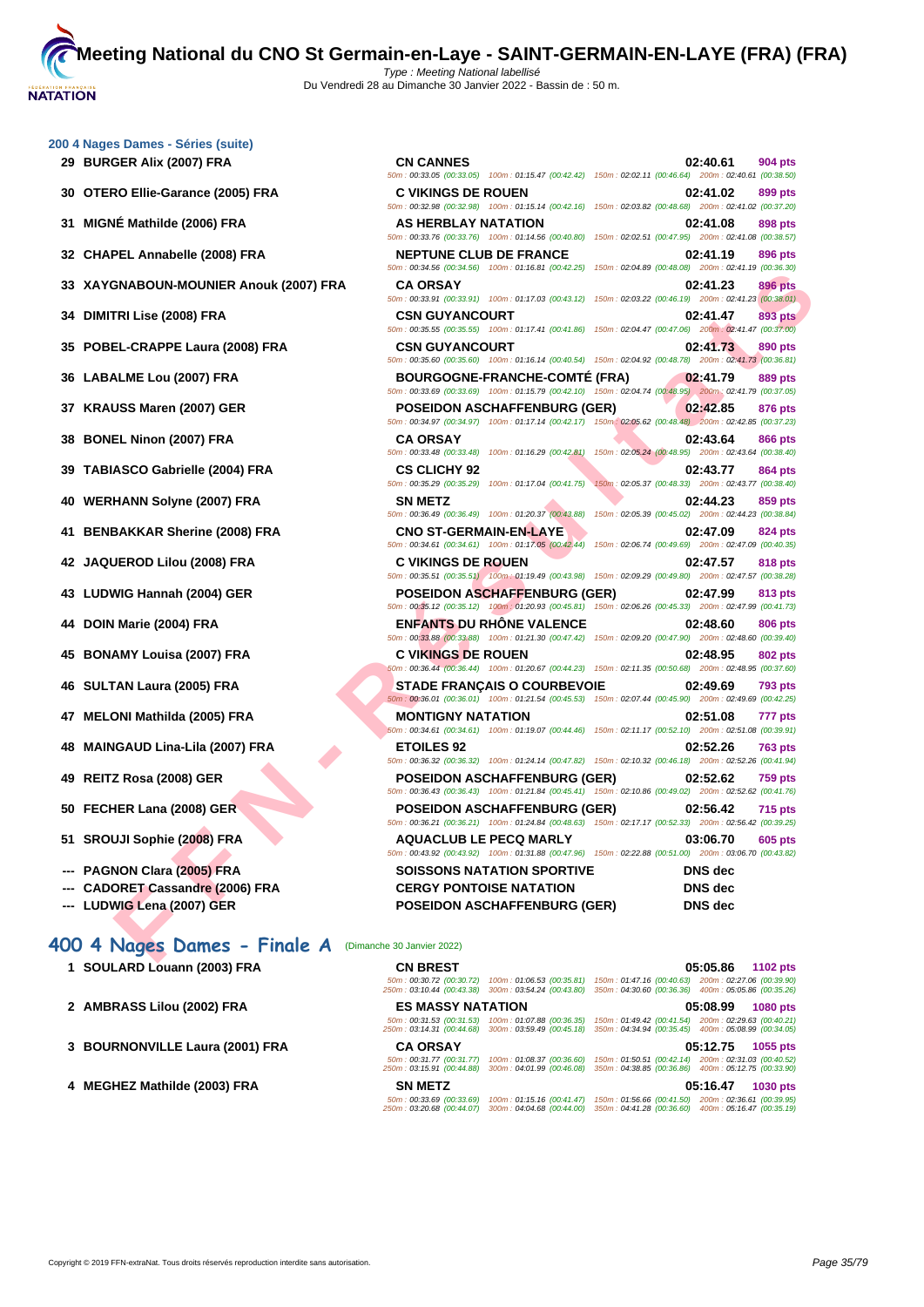| 5 PRUNGNAUD Sara (2006) FRA                                       | <b>C VIKINGS DE ROUEN</b>                                                                                                           | 05:18.45<br><b>1016 pts</b><br>50m: 00:33.19 (00:33.19) 100m: 01:13.56 (00:40.37) 150m: 01:56.50 (00:42.94) 200m: 02:37.65 (00:41.15) |
|-------------------------------------------------------------------|-------------------------------------------------------------------------------------------------------------------------------------|---------------------------------------------------------------------------------------------------------------------------------------|
| 6 TOURNAY Sarah (2008) FRA                                        | 250m: 03:22.70 (00:45.05) 300m: 04:06.98 (00:44.28)<br><b>CNO ST-GERMAIN-EN-LAYE</b>                                                | 350m: 04:44.22 (00:37.24) 400m: 05:18.45 (00:34.23)<br>05:19.77<br><b>1008 pts</b>                                                    |
|                                                                   | 50m: 00:33.19 (00:33.19) 100m: 01:11.07 (00:37.88)<br>250m: 03:21.84 (00:46.12) 300m: 04:08.91 (00:47.07)                           | 150m: 01:54.36 (00:43.29) 200m: 02:35.72 (00:41.36)<br>350m: 04:45.85 (00:36.94) 400m: 05:19.77 (00:33.92)                            |
| 7 BATTEUX Auréliane (2004) FRA                                    | <b>NAUTIC CLUB RAMBOUILLET</b>                                                                                                      | 05:26.69<br>962 pts                                                                                                                   |
|                                                                   | 50m: 00:34.59 (00:34.59) 100m: 01:15.98 (00:41.39)<br>250m: 03:23.61 (00:48.46) 300m: 04:12.67 (00:49.06)                           | 150m: 01:55.81 (00:39.83) 200m: 02:35.15 (00:39.34)<br>350m: 04:51.15 (00:38.48) 400m: 05:26.69 (00:35.54)                            |
| 7 HOCQUARD Margaux (2002) FRA                                     | <b>SN VERSAILLES</b>                                                                                                                | 05:26.69<br><b>962 pts</b>                                                                                                            |
|                                                                   | 50m: 00:33.51 (00:33.51) 100m: 01:14.01 (00:40.50)<br>250m: 03:25.20 (00:47.07) 300m: 04:13.50 (00:48.30)                           | 150m: 01:56.80 (00:42.79) 200m: 02:38.13 (00:41.33)<br>350m: 04:51.10 (00:37.60) 400m: 05:26.69 (00:35.59)                            |
| 400 4 Nages Dames - Finale B 16-17 ans (Dimanche 30 Janvier 2022) |                                                                                                                                     |                                                                                                                                       |
| 1 DA ROCHA--ALIN Margot (2005) FRA                                | <b>CLUB DES NAGEURS DE PARIS</b>                                                                                                    | 05:25.36<br>971 pts                                                                                                                   |
|                                                                   | 50m: 00:34.18 (00:34.18) 100m: 01:15.58 (00:41.40)<br>250m: 03:24.94 (00:44.34) 300m: 04:10.48 (00:45.54)                           | 150m: 01:58.29 (00:42.71) 200m: 02:40.60 (00:42.31)<br>350m: 04:48.38 (00:37.90) 400m: 05:25.36 (00:36.98)                            |
| 2 BEAUD Mathilde (2005) FRA                                       | <b>SN METZ</b>                                                                                                                      | 05:32.54<br>925 pts                                                                                                                   |
|                                                                   | 50m: 00:34.58 (00:34.58) 100m: 01:18.10 (00:43.52)<br>250m: 03:27.94 (00:46.58) 300m: 04:15.04 (00:47.10)                           | 150m: 01:59.75 (00:41.65) 200m: 02:41.36 (00:41.61)<br>350m : 04:54.92 (00:39.88) 400m : 05:32.54 (00:37.62)                          |
| 3 MASSACESI-PIZARRO Adriana (2005) FRA                            | <b>RED STAR CLUB CHAMPIGNY</b>                                                                                                      | 05:40.34<br>876 pts                                                                                                                   |
|                                                                   | 50m: 00:36.69 (00:36.69) 100m: 01:19.11 (00:42.42)                                                                                  | 150m: 02:05.10 (00:45.99) 200m: 02:49.52 (00:44.42)                                                                                   |
|                                                                   | 250m: 03:34.94 (00:45.42) 300m: 04:20.98 (00:46.04)                                                                                 | 350m: 05:01.66 (00:40.68) 400m: 05:40.34 (00:38.68)                                                                                   |
| 400 4 Nages Dames - Finale C 14-15 ans (Dimanche 30 Janvier 2022) |                                                                                                                                     |                                                                                                                                       |
| 1 VITRAC GARCIA Ines (2007) FRA                                   | <b>CNO ST-GERMAIN-EN-LAYE</b>                                                                                                       | 05:21.86<br>994 pts                                                                                                                   |
|                                                                   | 50m: 00:33.78 (00:33.78) 100m: 01:13.01 (00:39.23)<br>250m: 03:23.09 (00:43.53) 300m: 04:06.41 (00:43.32)                           | 150m: 01:56.81 (00:43.80) 200m: 02:39.56 (00:42.75)<br>350m: 04:45.62 (00:39.21) 400m: 05:21.86 (00:36.24)                            |
| 2 SOARES-BOURGOGNE Loriana (2007) FRA                             | <b>NEPTUNE CLUB DE FRANCE</b>                                                                                                       | 05:35.47<br>906 pts                                                                                                                   |
|                                                                   | 50m: 00:35.02 (00:35.02) 100m: 01:17.96 (00:42.94)<br>250m: 03:32.06 (00:45.72) 300m: 04:18.12 (00:46.06)                           | 150m: 02:02.56 (00:44.60) 200m: 02:46.34 (00:43.78)<br>350m: 04:57.92 (00:39.80) 400m: 05:35.47 (00:37.55)                            |
| 3 POBEL-CRAPPE Laura (2008) FRA                                   | <b>CSN GUYANCOURT</b>                                                                                                               | 05:38.78<br>886 pts                                                                                                                   |
|                                                                   | 50m: 00:36.19 (00:36.19) 100m: 01:17.59 (00:41.40)<br>250m: 03:33.87 (00:49.90) 300m: 04:23.21 (00:49.34)                           | 150m: 02:00.92 (00:43.33) 200m: 02:43.97 (00:43.05)<br>350m: 05:01.72 (00:38.51) 400m: 05:38.78 (00:37.06)                            |
| 4 WERHANN Solyne (2007) FRA                                       | <b>SN METZ</b>                                                                                                                      | 05:40.34<br>876 pts                                                                                                                   |
|                                                                   | 50m: 00:36.24 (00:36.24) 100m: 01:19.26 (00:43.02)<br>250m: 03:33.68 (00:44.90) 300m: 04:20.00 (00:46.32)                           | 150m: 02:05.53 (00:46.27) 200m: 02:48.78 (00:43.25)<br>350m: 05:01.83 (00:41.83) 400m: 05:40.34 (00:38.51)                            |
| 5 SABOURIN Clémence (2007) FRA                                    | <b>SN VERSAILLES</b>                                                                                                                | 05:41.36<br>870 pts                                                                                                                   |
|                                                                   | 50m: 00:36.99 (00:36.99) 100m: 01:22.85 (00:45.86)<br>250m: 03:36.70 (00:44.59) 300m: 04:23.18 (00:46.48)                           | 150m: 02:08.45 (00:45.60) 200m: 02:52.11 (00:43.66)<br>350m: 05:03.25 (00:40.07) 400m: 05:41.36 (00:38.11)                            |
| 6 BARBOSA Domitilla (2007) FRA                                    | <b>CNO ST-GERMAIN-EN-LAYE</b>                                                                                                       | 05:47.03<br>835 pts                                                                                                                   |
|                                                                   | 50m: 00:35.39 (00:35.39) 100m: 01:15.79 (00:40.40)<br>250m: 03:37.28 (00:52.12) 300m: 04:29.56 (00:52.28)                           | 150m: 02:01.70 (00:45.91) 200m: 02:45.16 (00:43.46)<br>350m: 05:09.62 (00:40.06) 400m: 05:47.03 (00:37.41)                            |
| 7 BONAMY Louisa (2007) FRA                                        | <b>C VIKINGS DE ROUEN</b>                                                                                                           | 05:48.26<br>828 pts                                                                                                                   |
|                                                                   | 250m: 03:41.51 (00:51.14) 300m: 04:31.65 (00:50.14) 350m: 05:10.58 (00:38.93) 400m: 05:48.26 (00:37.68)                             | 50m: 00:36.09 (00:36.09) 100m: 01:21.12 (00:45.03) 150m: 02:05.81 (00:44.69) 200m: 02:50.37 (00:44.56)                                |
| 400 4 Nages Dames - Séries                                        | (Dimanche 30 Janvier 2022)                                                                                                          |                                                                                                                                       |
| 1 SOULARD Louann (2003) FRA                                       | <b>CN BREST</b>                                                                                                                     | 05:11.66<br><b>1062 pts</b>                                                                                                           |
|                                                                   |                                                                                                                                     | 50m: 00:32.64 (00:32.64) 100m: 01:11.21 (00:38.57) 150m: 01:52.69 (00:41.48) 200m: 02:32.66 (00:39.97)                                |
| 2 AMBRASS Lilou (2002) FRA                                        | 250m: 03:17.07 (00:44.41) 300m: 04:01.09 (00:44.02) 350m: 04:36.62 (00:35.53) 400m: 05:11.66 (00:35.04)<br><b>ES MASSY NATATION</b> | 05:13.35<br>1051 pts                                                                                                                  |
|                                                                   | 50m: 00:32.93 (00:32.93) 100m: 01:10.26 (00:37.33)                                                                                  | 150m: 01:52.92 (00:42.66) 200m: 02:32.81 (00:39.89)                                                                                   |
|                                                                   | 250m: 03:18.38 (00:45.57) 300m: 04:02.44 (00:44.06) 350m: 04:38.50 (00:36.06) 400m: 05:13.35 (00:34.85)                             |                                                                                                                                       |
| 3 MEGH <u>EZ</u> Mathilde (2003) FRA                              | SN METZ<br>50m: 00:31.94 (00:31.94) 100m: 01:11.69 (00:39.75)                                                                       | 05:16.01<br>1033 pts<br>150m: 01:53.26 (00:41.57) 200m: 02:33.30 (00:40.04)                                                           |
|                                                                   | 250m: 03:17.30 (00:44.00) 300m: 04:02.24 (00:44.94)                                                                                 | 350m: 04:40.32 (00:38.08) 400m: 05:16.01 (00:35.69)                                                                                   |
| 4 BOURNONVILLE Laura (2001) FRA                                   | <b>CA ORSAY</b><br>50m: 00:32.21 (00:32.21) 100m: 01:10.06 (00:37.85)                                                               | 05:18.27<br><b>1018 pts</b><br>150m: 01:51.91 (00:41.85) 200m: 02:33.10 (00:41.19)                                                    |
|                                                                   | 250m: 03:18.62 (00:45.52)<br>300m: 04:04.97 (00:46.35)                                                                              | 350m: 04:42.82 (00:37.85) 400m: 05:18.27 (00:35.45)                                                                                   |
| 5 PRUNGNAUD Sara (2006) FRA                                       | <b>C VIKINGS DE ROUEN</b>                                                                                                           | 05:19.00<br>1013 pts                                                                                                                  |

50m : 00:33.64 (00:33.64) 100m : 01:13.42 (00:39.78) 150m : 01:55.88 (00:42.46) 200m : 02:37.50 (00:41.62) 250m : 03:22.77 (00:45.27) 300m : 04:06.97 (00:44.20) 350m : 04:45.02 (00:38.05) 400m : 05:19.00 (00:33.98)

50m : 00:34.36 (00:34.36) 100m : 01:12.03 (00:37.67) 150m : 01:54.49 (00:42.46) 200m : 02:36.04 (00:41.55) 250m : 03:23.27 (00:47.23) 300m : 04:09.63 (00:46.36) 350m : 04:45.85 (00:36.22) 400m : 05:20.01 (00:34.16)

50m : 00:34.07 (00:34.07) 100m : 01:12.96 (00:38.89) 150m : 01:51.94 (00:38.98) 200m : 02:30.12 (00:38.18) 250m : 03:18.36 (00:48.24) 300m : 04:07.91 (00:49.55) 350m : 04:45.48 (00:37.57) 400m : 05:20.86 (00:35.38)

50m : 00:33.82 (00:33.82) 100m : 01:13.79 (00:39.97) 150m : 01:55.12 (00:41.33) 200m : 02:35.16 (00:40.04) 250m : 03:22.70 (00:47.54) 300m : 04:10.78 (00:48.08) 350m : 04:48.69 (00:37.91) 400m : 05:24.08 (00:35.39)

- **6 TOURNAY Sarah (2008) FRA CNO ST-GERMAIN-EN-LAYE 05:20.01 1006 pts**
- **7 BATTEUX Auréliane (2004) FRA NAUTIC CLUB RAMBOUILLET 05:20.86 1000 pts**
- **8 HOCQUARD Margaux (2002) FRA SN VERSAILLES 05:24.08 979 pts**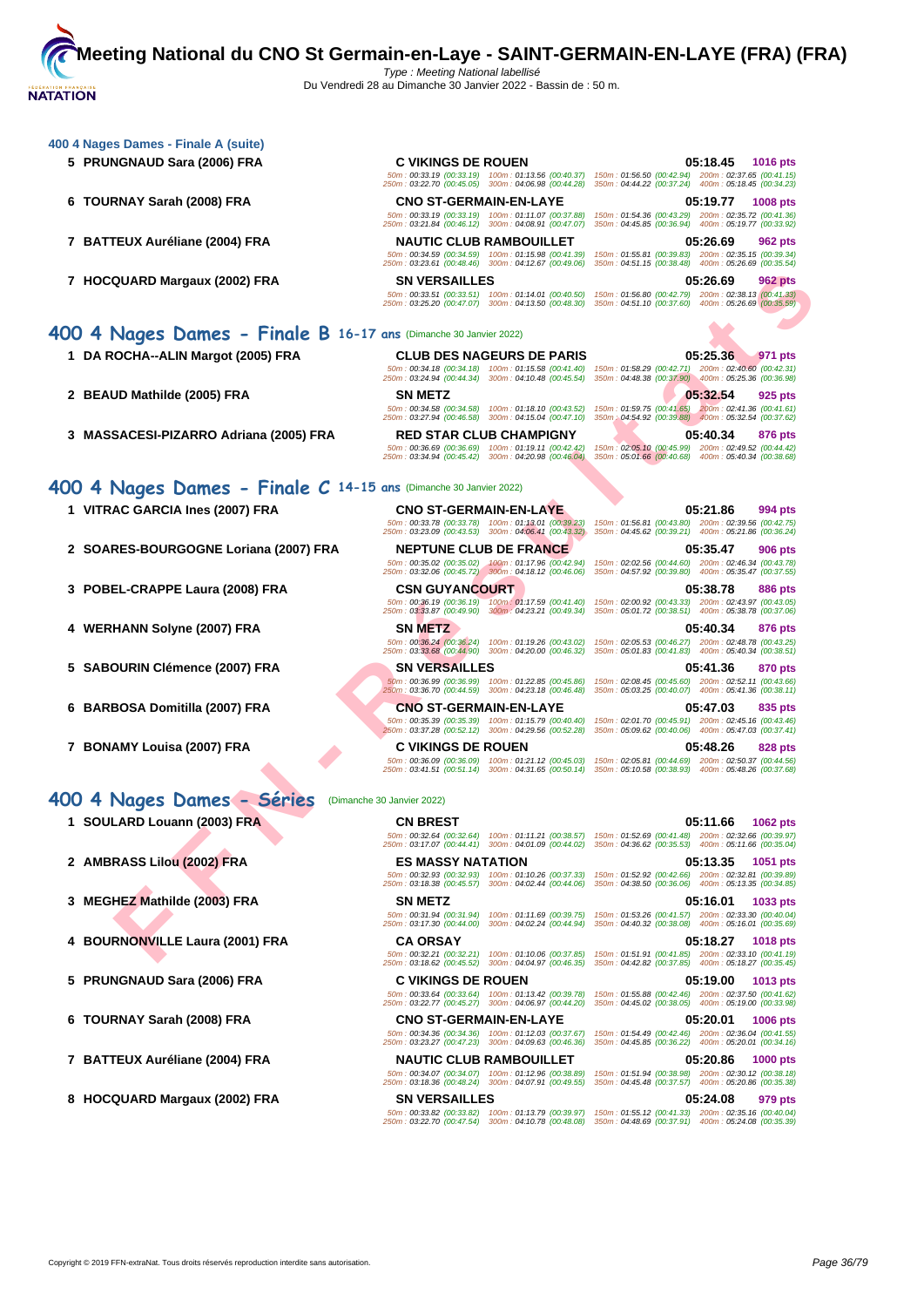# **[400 4 Nag](http://www.ffnatation.fr/webffn/index.php)es Dames - Séries (suite)**

- 
- 
- 
- 
- 
- 
- 
- 
- 
- 
- 
- 
- 
- 
- 
- 

# **50 Nage Libre Messieurs - Finale A** (Vendredi 28 Janvier 2022)

## **50 Nage Libre Messieurs - Finale B 17-18 ans** (Vendredi 28 Janvier 2022)

| 1 GABALI Cedric (2004) FRA | US VILLEJUIF NATATION         | 00:23.60 1201 pts CNOJ      |
|----------------------------|-------------------------------|-----------------------------|
| 2 AVDIU Jon (2005) FRA     | <b>ES NANTERRE</b>            | $00:24.62$ 1129 pts         |
| 3 JAEGLE Come (2005) FRA   | <b>CNO ST-GERMAIN-EN-LAYE</b> | 00:24.64 1128 pts           |
| 4 LETOCART Enzo (2004) FRA | <b>CN MELUN VAL DE SEINE</b>  | <b>1107 pts</b><br>00:24.94 |
| 5 TEULE Enzo (2004) FRA    | <b>CNO ST-GERMAIN-EN-LAYE</b> | 00:25.20<br>1089 pts        |

| 9 DA ROCHA--ALIN Margot (2005) FRA      | <b>CLUB DES NAGEURS DE PARIS</b>                                                                                                                                                                                      | 05:25.32<br>971 pts                                                                                          |
|-----------------------------------------|-----------------------------------------------------------------------------------------------------------------------------------------------------------------------------------------------------------------------|--------------------------------------------------------------------------------------------------------------|
|                                         | 50m: 00:34.17 (00:34.17) 100m: 01:14.25 (00:40.08)<br>250m: 03:25.49 (00:45.15) 300m: 04:10.41 (00:44.92)                                                                                                             | 150m: 01:57.70 (00:43.45) 200m: 02:40.34 (00:42.64)<br>350m: 04:48.25 (00:37.84) 400m: 05:25.32 (00:37.07)   |
| 10 VITRAC GARCIA Ines (2007) FRA        | <b>CNO ST-GERMAIN-EN-LAYE</b>                                                                                                                                                                                         | 05:27.77<br>955 pts                                                                                          |
|                                         | 50m : 00:34.85 (00:34.85) 100m : 01:15.06 (00:40.21) 150m : 02:00.41 (00:45.35) 200m : 02:44.59 (00:44.18)<br>250m: 03:27.58 (00:42.99) 300m: 04:10.70 (00:43.12) 350m: 04:50.26 (00:39.56) 400m: 05:27.77 (00:37.51) |                                                                                                              |
| 11 LESOILLE Julie (2005) FRA            | US VILLEJUIF NATATION                                                                                                                                                                                                 | 05:28.74<br>949 pts                                                                                          |
|                                         | 50m: 00:33.55 (00:33.55) 100m: 01:14074 : (00:41.19)<br>250m: 03:28.04 (00:48.43) 300m: 04:35079 : (00:47.75)                                                                                                         | 200m: 02:39.61 (01:24.87)<br>400m: 05:28.74 (01:12.95)                                                       |
| 12 BEAUD Mathilde (2005) FRA            | <b>SN METZ</b>                                                                                                                                                                                                        | 05:33.27<br><b>920 pts</b>                                                                                   |
|                                         | 50m: 00:34.81 (00:34.81) 100m: 01:19.09 (00:44.28)<br>250m: 03:30.95 (00:46.89) 300m: 04:17.88 (00:46.93)                                                                                                             | 150m: 02:02.38 (00:43.29) 200m: 02:44.06 (00:41.68)<br>350m: 04:57.11 (00:39.23) 400m: 05:33.27 (00:36.16)   |
| 13 CHAAR Dounia (2005) FRA              | <b>BOURGOGNE-FRANCHE-COMTE (FRA)</b>                                                                                                                                                                                  | 05:34.39<br><b>913 pts</b>                                                                                   |
|                                         | 50m: 00:36.11 (00:36.11) 100m: 01:22.38 (00:46.27)                                                                                                                                                                    | 150m: 02:07.08 (00:44.70) 200m: 02:50.44 (00:43.36)                                                          |
|                                         | 250m: 03:32.93 (00:42.49) 300m: 04:16.68 (00:43.75)                                                                                                                                                                   | 350m: 04:56.38 (00:39.70) 400m: 05:34.39 (00:38.01)                                                          |
| 14 BLACK Rachael (2001) LUX             | <b>SWIMMING CLUB LUXEMBOURG (LUX)</b><br>50m: 00:33.82 (00:33.82) 100m: 01:15.81 (00:41.99)                                                                                                                           | 05.36.64<br>899 pts<br>150m: 01:58.81 (00:43.00) 200m: 02:40.62 (00:41.81)                                   |
|                                         | 250m: 03:29.60 (00:48.98) 300m: 04:18.66 (00:49.06) 350m: 04:58.35 (00:39.69) 400m: 05:36.64 (00:38.29)                                                                                                               |                                                                                                              |
| 15 POBEL-CRAPPE Laura (2008) FRA        | <b>CSN GUYANCOURT</b><br>50m: 00:36.26 (00:36.26) 100m: 01:18.57 (00:42.31) 150m: 02:01.51 (00:42.94) 200m: 02:44.14 (00:42.63)                                                                                       | 05:37.75<br>892 pts                                                                                          |
|                                         | 250m: 03:33.59 (00:49.45) 300m: 04:22.04 (00:48.45)                                                                                                                                                                   | 350m: 05:01.25 (00:39.21) 400m: 05:37.75 (00:36.50)                                                          |
| 16 SOARES-BOURGOGNE Loriana (2007) FRA  | <b>NEPTUNE CLUB DE FRANCE</b>                                                                                                                                                                                         | 05:38.33<br>888 pts                                                                                          |
|                                         | 50m: 00:36.52 (00:36.52) 100m: 01:20.44 (00:43.92)<br>250m: 03:32.86 (00:45.76) 300m: 04:19.31 (00:46.45)                                                                                                             | 150m: 02:04.10 (00:43.66) 200m: 02:47.10 (00:43.00)<br>350m: 04:59.46 (00:40.15) 400m: 05:38.33 (00:38.87)   |
| 17 LE LAY Amandine (1999) FRA           | <b>US VILLEJUIF NATATION</b>                                                                                                                                                                                          | 05:38.55<br><b>887 pts</b>                                                                                   |
|                                         | 50m: 00:36.19 (00:36.19) 100m: 01:19.17 (00:42.98)<br>250m: 03:37.71 (00:47.17) 300m: 04:25.06 (00:47.35)                                                                                                             | 150m: 02:05.36 (00:46.19) 200m: 02:50.54 (00:45.18)<br>350m ; 05:02.89 (00:37.83) 400m : 05:38.55 (00:35.66) |
| 18 MASSACESI-PIZARRO Adriana (2005) FRA | <b>RED STAR CLUB CHAMPIGNY</b>                                                                                                                                                                                        | 05:38.62<br>887 pts                                                                                          |
|                                         | 50m: 00:35.91 (00:35.91) 100m: 01:18.10 (00:42.19)<br>250m: 03:33.17 (00:43.99) 300m: 04:18.04 (00:44.87)                                                                                                             | 150m: 02:04.14 (00:46.04) 200m: 02:49.18 (00:45.04)<br>350m: 04:59.74 (00:41.70)  400m: 05:38.62 (00:38.88)  |
| 19 WERHANN Solyne (2007) FRA            | <b>SN METZ</b>                                                                                                                                                                                                        | 05:44.40<br>851 pts                                                                                          |
|                                         | 50m: 00:37.22 (00:37.22) 100m: 01:20.07 (00:42.85)                                                                                                                                                                    | 150m: 02:06.35 (00:46.28) 200m: 02:49.97 (00:43.62)                                                          |
|                                         | 250m: 03:35.85 (00:45.88) 300m: 04:22.58 (00:46.73)                                                                                                                                                                   | 350m: 05:04.67 (00:42.09) 400m: 05:44.40 (00:39.73)                                                          |
| 20 DUCREUX Constance (2003) FRA         | <b>NEPTUNE CLUB DE FRANCE</b><br>50m: 00:37.99 (00:37.99) 100m: 01:25.36 (00:47.37)                                                                                                                                   | 05:44.88<br>848 pts<br>150m: 02:11.88 (00:46.52) 200m: 02:55.56 (00:43.68)                                   |
|                                         | 250m: 03:43.38 (00:47.82) 300m: 04:32.77 (00:49.39)                                                                                                                                                                   | 350m: 05:09.53 (00:36.76) 400m: 05:44.88 (00:35.35)                                                          |
| 21 BONAMY Louisa (2007) FRA             | <b>C VIKINGS DE ROUEN</b><br>50m : 00:37.73 (00:37.73) 100m : 01:22.65 (00:44.92) 150m : 02:06.84 (00:44.19) 200m : 02:50.68 (00:43.84)                                                                               | 05:47.31<br>833 pts                                                                                          |
|                                         | 250m: 03:40.58 (00:49.90) 300m: 04:30.84 (00:50.26)                                                                                                                                                                   | 350m: 05:10.50 (00:39.66) 400m: 05:47.31 (00:36.81)                                                          |
| 22 BARBOSA Domitilla (2007) FRA         | <b>CNO ST-GERMAIN-EN-LAYE</b>                                                                                                                                                                                         | 05:49.37<br>821 pts                                                                                          |
|                                         | 50m: 00:34.86 (00:34.86) 100m: 01:14.68 (00:39.82)<br>250m: 03:38.68 (00:52.53) 300m: 04:30.62 (00:51.94)                                                                                                             | 150m: 02:02.58 (00:47.90) 200m: 02:46.15 (00:43.57)<br>350m: 05:11.55 (00:40.93) 400m: 05:49.37 (00:37.82)   |
| 23 SABOURIN Clémence (2007) FRA         | <b>SN VERSAILLES</b>                                                                                                                                                                                                  | 05:53.21<br><b>798 pts</b>                                                                                   |
|                                         | 60m : 00:36.41 (00:36.41) 100m : 01:20.81 (00:44.40) 150m : 02:06.86 (00:46.05) 200m : 02:50.89 (00:44.03)<br>250m: 03:38.18 (00:47.29) 300m: 04:27.60 (00:49.42) 350m: 05:10.75 (00:43.15) 400m: 05:53.21 (00:42.46) |                                                                                                              |
| DOIN Marie (2004) FRA                   | <b>ENFANTS DU RHONE VALENCE</b>                                                                                                                                                                                       | <b>DNS</b> dec                                                                                               |
| --- SELLIN Margot (2006) FRA            | <b>C VIKINGS DE ROUEN</b>                                                                                                                                                                                             | <b>DNS</b> dec                                                                                               |
|                                         |                                                                                                                                                                                                                       |                                                                                                              |
| 0 Nage Libre Messieurs - Finale A       | (Vendredi 28 Janvier 2022)                                                                                                                                                                                            |                                                                                                              |
| 1 SETIM Quentin (2000) FRA              | <b>ETOILES 92</b>                                                                                                                                                                                                     | 00:23.25<br><b>1227 pts</b>                                                                                  |
| 1 BRIESCLouis (2003) FRA                | <b>GRAND-EST (FRA)</b>                                                                                                                                                                                                | 00:23.25<br><b>1227 pts</b>                                                                                  |
| 3 HENRY Clément (2000) FRA              | US VILLEJUIF NATATION                                                                                                                                                                                                 | 00:23.61<br>1201 pts                                                                                         |
| 4 HUG-DREYFUS Tom (2002) FRA            | <b>GRAND-EST (FRA)</b>                                                                                                                                                                                                | 00:23.64<br>1198 pts                                                                                         |
| 5 GROSJEAN Hugo (1999) FRA              | <b>GRAND-EST (FRA)</b>                                                                                                                                                                                                | 00:23.74<br>1191 pts                                                                                         |
| 6 CLOSIER Cyril (2000) FRA              | <b>CN MELUN VAL DE SEINE</b>                                                                                                                                                                                          | 00:24.05<br>1169 pts                                                                                         |
| 7 DELICES Jean-marc (2000) FRA          | <b>CLAMART NATATION 92</b>                                                                                                                                                                                            | 00:24.25<br>1155 pts                                                                                         |
| 8 AITKACI Carl (2001) FRA               | <b>ETOILES 92</b>                                                                                                                                                                                                     | 00:24.46<br><b>1140 pts</b>                                                                                  |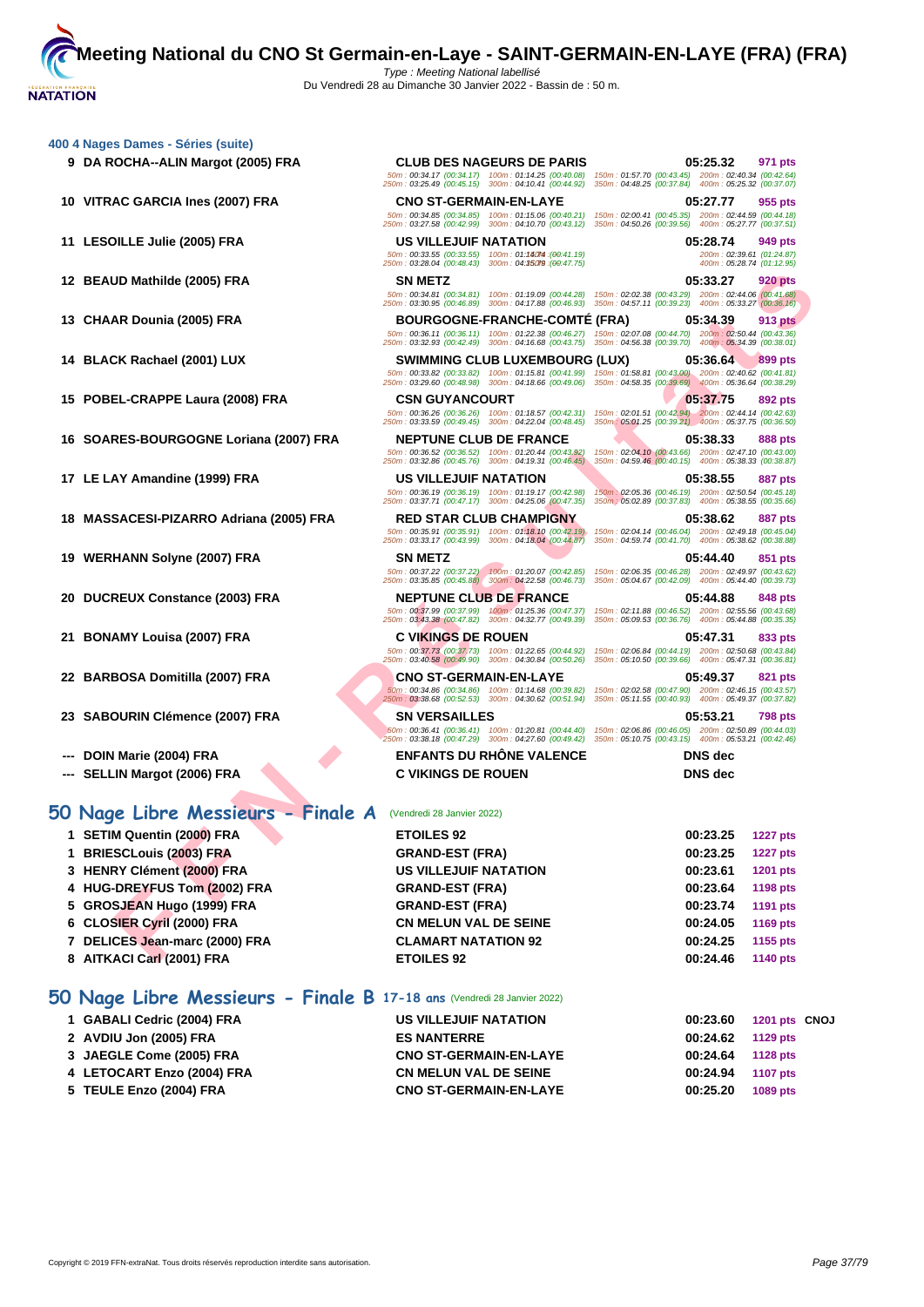

#### **[50 Nage L](http://www.ffnatation.fr/webffn/index.php)ibre Messieurs - Finale B (suite)**

| 6 LUQUET Maxime (2004) FRA  | <b>EN CAEN</b>                 | 00:25.43          | 1073 pts        |
|-----------------------------|--------------------------------|-------------------|-----------------|
| 7 BAZIN Loic (2005) FRA     | <b>RED STAR CLUB CHAMPIGNY</b> | 00:25.44 1073 pts |                 |
| 8 PAYRARD Ulysse (2005) FRA | <b>ETOILES 92</b>              | 00:25.57          | <b>1064 pts</b> |

# **50 Nage Libre Messieurs - Finale C 15-16 ans** (Vendredi 28 Janvier 2022)

| 1 CHALENDAR Alexandre (2006) FRA | <b>STADE FRANCAIS O COURBEVOIE</b> | 00:24.32   | 1150 pts        |
|----------------------------------|------------------------------------|------------|-----------------|
| 2 EL KABBAJ Anas (2006) FRA      | <b>CERGY PONTOISE NATATION</b>     | 00:24.90   | <b>1110 pts</b> |
| 3 KARADZIC Marko (2006) FRA      | <b>CLAMART NATATION 92</b>         | 00:25.14   | <b>1093 pts</b> |
| 4 TAILLADE Clément (2007) FRA    | <b>NEPTUNE CLUB DE FRANCE</b>      | 00:25.19   | 1090 pts        |
| 5 ANDRÉO Joachim (2006) FRA      | <b>GRAND-EST (FRA)</b>             | 00:25.49   | <b>1069 pts</b> |
| 6 VIARD Neil (2006) FRA          | <b>CLAMART NATATION 92</b>         | 00:26.11   | 1028 pts        |
| --- NEMDALI Kemil (2006) FRA     | <b>JEANNE D'ARC DRANCY</b>         | <b>DNS</b> |                 |
| --- CALOTA Thomas (2006) FRA     | <b>US VILLEJUIF NATATION</b>       | <b>DNS</b> |                 |
|                                  |                                    |            |                 |

# **50 Nage Libre Messieurs - Barrage Finales** (Vendredi 28 Janvier 2022)

| 1 AITKACI Carl (2001) FRA | <b>ETOILES 92</b>            |  | 00:23.79 | 1188 pts        |
|---------------------------|------------------------------|--|----------|-----------------|
| 2 BUGLER Enzo (2001) FRA  | <b>CN MELUN VAL DE SEINE</b> |  | 00:24.16 | <b>1161 pts</b> |
|                           |                              |  |          |                 |

# **50 Nage Libre Messieurs - Séries** (Vendredi 28 Janvier 2022)

| 2 EL KABBAJ Anas (2006) FRA                                          | <b>CERGY PONTOISE NATATION</b>                    | 00:24.90             | <b>1110 pts</b> |
|----------------------------------------------------------------------|---------------------------------------------------|----------------------|-----------------|
| 3 KARADZIC Marko (2006) FRA                                          | <b>CLAMART NATATION 92</b>                        | 00:25.14             | <b>1093 pts</b> |
| 4 TAILLADE Clément (2007) FRA                                        | <b>NEPTUNE CLUB DE FRANCE</b>                     | 00:25.19             | 1090 pts        |
| 5 ANDRÉO Joachim (2006) FRA                                          | <b>GRAND-EST (FRA)</b>                            | 00:25.49             | 1069 pts        |
| 6 VIARD Neil (2006) FRA                                              | <b>CLAMART NATATION 92</b>                        | 00:26.11             | 1028 pts        |
| --- NEMDALI Kemil (2006) FRA                                         | <b>JEANNE D'ARC DRANCY</b>                        | <b>DNS</b>           |                 |
| --- CALOTA Thomas (2006) FRA                                         | <b>US VILLEJUIF NATATION</b>                      | <b>DNS</b>           |                 |
|                                                                      |                                                   |                      |                 |
| iO Nage Libre Messieurs - Barrage Finales (Vendredi 28 Janvier 2022) |                                                   |                      |                 |
|                                                                      |                                                   |                      | 1188 pts        |
| 1 AITKACI Carl (2001) FRA<br>2 BUGLER Enzo (2001) FRA                | <b>ETOILES 92</b><br><b>CN MELUN VAL DE SEINE</b> | 00:23.79<br>00:24.16 |                 |
|                                                                      |                                                   |                      | <b>1161 pts</b> |
| 10 Nage Libre Messieurs - Séries (Vendredi 28 Janvier 2022)          |                                                   |                      |                 |
|                                                                      |                                                   |                      |                 |
| 1 SETIM Quentin (2000) FRA                                           | <b>ETOILES 92</b>                                 | 00:23.46             | <b>1211 pts</b> |
| 2 HENRY Clément (2000) FRA                                           | <b>US VILLEJUIF NATATION</b>                      | 00:23.64             | <b>1198 pts</b> |
| 3 GROSJEAN Hugo (1999) FRA                                           | <b>GRAND-EST (FRA)</b>                            | 00:23.65             | <b>1198 pts</b> |
| 4 BRIESCLouis (2003) FRA                                             | <b>GRAND-EST (FRA)</b>                            | 00:23.77             | 1189 pts        |
| 5 HUG-DREYFUS Tom (2002) FRA                                         | <b>GRAND-EST (FRA)</b>                            | 00:24.13             | <b>1164 pts</b> |
| 6 CLOSIER Cyril (2000) FRA                                           | <b>CN MELUN VAL DE SEINE</b>                      | 00:24.14             | <b>1163 pts</b> |
| 7 DELICES Jean-marc (2000) FRA                                       | <b>CLAMART NATATION 92</b>                        | 00:24.18             | <b>1160 pts</b> |
| 8 BUGLER Enzo (2001) FRA                                             | <b>CN MELUN VAL DE SEINE</b>                      | 00:24.24             | 1156 pts        |
| 8 AITKACI Carl (2001) FRA                                            | <b>ETOILES 92</b>                                 | 00:24.24             | 1156 pts        |
| 10 SCHUG Lilian (2002) FRA                                           | <b>GRAND-EST (FRA)</b>                            | 00:24.28             | 1153 pts        |
| 11 HUGEL Joakim (2001) FRA                                           | <b>ETOILES 92</b>                                 | 00:24.29             | <b>1152 pts</b> |
| 12 GABALI Cedric (2004) FRA                                          | US VILLEJUIF NATATION                             | 00:24.43             | <b>1142 pts</b> |
| 13 JAEGLE Come (2005) FRA                                            | <b>CNO ST-GERMAIN-EN-LAYE</b>                     | 00:24.44             | <b>1142 pts</b> |
| 14 CHALENDAR Alexandre (2006) FRA                                    | <b>STADE FRANÇAIS O COURBEVOIE</b>                | 00:24.52             | 1136 pts        |
| 15 DESPREZ Pierre-Yves (1996) FRA                                    | <b>ETOILES 92</b>                                 | 00:24.53             | 1135 pts        |
| 16 VANDERSCHRICK Stephan (2000) LUX                                  | <b>SWIMMING CLUB LUXEMBOURG (LUX)</b>             | 00:24.59             | <b>1131 pts</b> |
| 17 CHAMBRAUD Charles (2001) FRA                                      | <b>COLOMBES NATATION</b>                          | 00:24.60             | <b>1131 pts</b> |
| 18 AVDIU Jon (2005) FRA                                              | <b>ES NANTERRE</b>                                | 00:24.73             | <b>1121 pts</b> |
| 19 MATOKHNIUK Danylo (1999) UKR                                      | <b>BOURGOGNE-FRANCHE-COMTÉ (FRA)</b>              | 00:24.74             | <b>1121 pts</b> |
| 20 BRANDENBURGER Pit (1995) LUX                                      | <b>LUXEMBOURG (LUX)</b>                           | 00:24.75             | <b>1120 pts</b> |
| 21 LETOCART Enzo (2004) FRA                                          | <b>CN MELUN VAL DE SEINE</b>                      | 00:24.78             | <b>1118 pts</b> |
| 22 GRANDIN MARTIN Numa (2002) FRA                                    | <b>ES MASSY NATATION</b>                          | 00:24.82             | <b>1115 pts</b> |
| 23 THENU Maxime (2002) FRA                                           | <b>ETOILES 92</b>                                 | 00:24.89             | <b>1110 pts</b> |
| 24 LUQUET Maxime (2004) FRA                                          | <b>EN CAEN</b>                                    | 00:24.90             | <b>1110 pts</b> |
| 25 BOUTRY Théo (2003) FRA                                            | <b>PROVINS NATATION</b>                           | 00:24.91             | 1109 pts        |
| 26 ZAWADSKI Paul (2002) FRA                                          | <b>CA ORSAY</b>                                   | 00:24.95             | <b>1106 pts</b> |
| 27 RAKOTONDRAMANGA Eliot-Tahina (2002) FRA                           | <b>ES MASSY NATATION</b>                          | 00:25.01             | <b>1102 pts</b> |
| 28 TEULE Enzo (2004) FRA                                             | <b>CNO ST-GERMAIN-EN-LAYE</b>                     | 00:25.04             | <b>1100 pts</b> |
| 29 AZRA Alexandre (2000) FRA                                         | US VILLEJUIF NATATION                             | 00:25.12             | 1095 pts        |
| 29 CADROT Yoan (2003) FRA                                            | <b>ETOILES 92</b>                                 | 00:25.12             | 1095 pts        |
| 29 BASTIEN Thibault (2001) FRA                                       | <b>BOURGOGNE-FRANCHE-COMTÉ (FRA)</b>              | 00:25.12             | 1095 pts        |
| 32 KARADZIC Marko (2006) FRA                                         | <b>CLAMART NATATION 92</b>                        | 00:25.14             | 1093 pts        |
| 33 SOULARD Nathanael (2001) FRA                                      | <b>ETOILES 92</b>                                 | 00:25.16             | 1092 pts        |
| 33 BAZIN Loic (2005) FRA                                             | <b>RED STAR CLUB CHAMPIGNY</b>                    | 00:25.16             | 1092 pts        |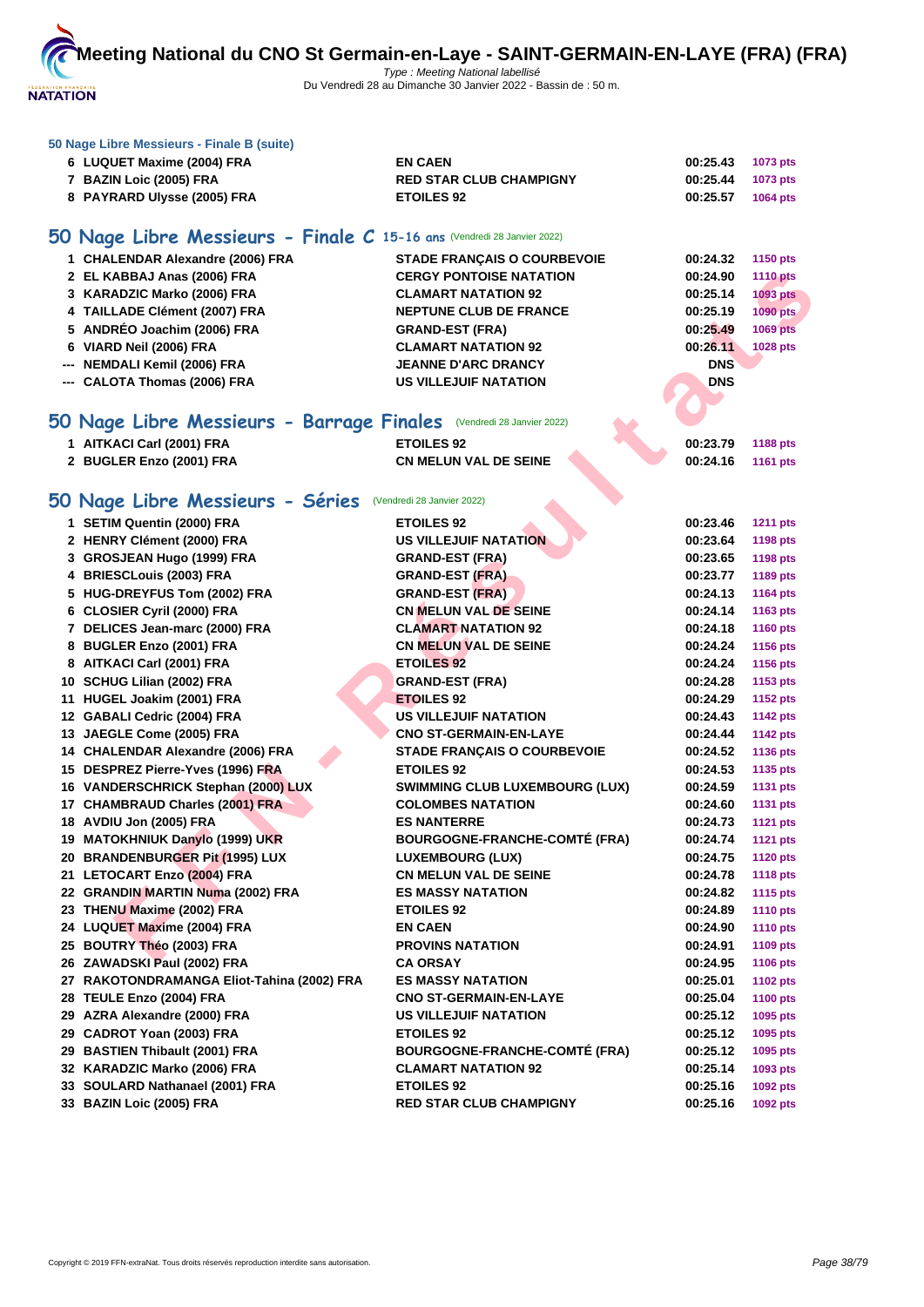

|  | 50 Nage Libre Messieurs - Séries (suite) |  |  |
|--|------------------------------------------|--|--|

| კე | <b>PAYRARD UIVSSE (2005) FRA</b>          |
|----|-------------------------------------------|
| 35 | <b>TAILLADE Clément (2007) FRA</b>        |
| 37 | BLAMART Raphaël (2006) FRA                |
| 38 | KEMP Finn (2005) LUX                      |
| 38 | <b>HOUSSOUNI Riad (2005) FRA</b>          |
| 40 | PASSANI Henri-Dominique (2002) FRA        |
| 41 | <b>SCHMITT Teddy (2002) FRA</b>           |
| 41 | LE CORRE Ivan (2004) FRA                  |
| 43 | AIT MOHAND Massinissa (2005) FRA          |
| 44 | <b>BAUDARD-GUILLOT Malo (2005) FRA</b>    |
| 45 | RIVIÈRE Clément (2003) FRA                |
| 46 | <b>CLAUDE Killian (2002) FRA</b>          |
| 47 | PAYER Emeric (2005) FRA                   |
| 47 | <b>BRAIZE Neo (2004) FRA</b>              |
| 49 | <b>MERKEL Luc (2005) FRA</b>              |
|    |                                           |
| 50 | FUHRY Axel (2004) FRA                     |
| 51 | BERT Matis (2005) FRA                     |
| 52 | <b>CHALENDAR Noé (2001) FRA</b>           |
| 52 | <b>MELIN Tobias (2003) FRA</b>            |
| 52 | EL KABBAJ Anas (2006) FRA                 |
| 55 | <b>CLAQUIN Tristan (2003) FRA</b>         |
| 56 | <b>BRIGNON Florian (2002) FRA</b>         |
| 57 | VIARD Neil (2006) FRA                     |
| 58 | REY Martin (1999) FRA                     |
| 58 | PORTAL Alex (2002) FRA                    |
| 60 | <b>BAUMANN Simon (1990) FRA</b>           |
| 61 | ANDRÉO Joachim (2006) FRA                 |
| 61 | <b>RENAUD Axel (2004) FRA</b>             |
| 63 | <b>FOUBERT Etienne (2004) FRA</b>         |
| 64 | JOUENNE Ugo (2003) FRA                    |
| 65 | <b>WERHANN Zachary (2002) FRA</b>         |
| 65 | <b>MARC Antoine (2000) FRA</b>            |
| 67 | <b>CALOTA Thomas (2006) FRA</b>           |
| 68 | <b>DUPONT Maxence (2004) FRA</b>          |
| 69 | <b>BOURGEOIS Mathieu (2001) FRA</b>       |
| 69 | PALFRAY Léo (2001) FRA                    |
| 71 | BRÉ Alessandro (2004) FRA                 |
| 72 | DERANGERE Néo (2005) FRA                  |
| 73 | LEBBIHI Iliess (2002) FRA                 |
| 74 | FELIX Gaspard (2005) FRA                  |
| 75 | CLAEYSSEN Mattéo (2004) FRA               |
| 75 | ZINSMEISTER Julien (1997) FRA             |
| 77 | HUET-LEBERRUYER Titouan (2003) FRA        |
| 78 | GOYEAUD Théo (2000) FRA                   |
| 79 | <b>NEMDALI Kemil (2006) FRA</b>           |
| 80 | LORRAIN Mathéo (2003) FRA                 |
| 81 | PEUSCKevin (2006) LUX                     |
|    |                                           |
| 82 | <b>MUSITELLI Enzo (2003) FRA</b>          |
| 82 | <b>DURAKOVIC Tarik (2005) LUX</b>         |
| 82 | <b>GAMEIRO DOS SANTOS Andre (2005) PO</b> |
| 85 | <b>CONZEMIUS Jerome (1999) LUX</b>        |
| 86 | RAZANATEFY Tsitoaina (2004) FRA           |
| 86 | GIRARD Quentin (2005) FRA                 |
| 88 | <b>BOULAT Alexandre (2006) FRA</b>        |

| 35 PAYRARD Ulysse (2005) FRA           | <b>ETOILES 92</b>                     | 00:25.20 | 1089 pts        |
|----------------------------------------|---------------------------------------|----------|-----------------|
| 35 TAILLADE Clément (2007) FRA         | <b>NEPTUNE CLUB DE FRANCE</b>         | 00:25.20 | 1089 pts        |
| 37 BLAMART Raphaël (2006) FRA          | <b>GRAND-EST (FRA)</b>                | 00:25.24 | 1086 pts        |
| 38 KEMP Finn (2005) LUX                | <b>LUXEMBOURG (LUX)</b>               | 00:25.25 | 1086 pts        |
| 38 HOUSSOUNI Riad (2005) FRA           | <b>US VILLEJUIF NATATION</b>          | 00:25.25 | 1086 pts        |
| 40 PASSANI Henri-Dominique (2002) FRA  | <b>ETOILES 92</b>                     | 00:25.28 | <b>1084 pts</b> |
| 41 SCHMITT Teddy (2002) FRA            | <b>CN MELUN VAL DE SEINE</b>          | 00:25.38 | <b>1077 pts</b> |
| 41 LE CORRE Ivan (2004) FRA            | <b>CN BREST</b>                       | 00:25.38 | <b>1077 pts</b> |
| 43 AIT MOHAND Massinissa (2005) FRA    | <b>ETOILES 92</b>                     | 00:25.44 | <b>1073 pts</b> |
| 44 BAUDARD-GUILLOT Malo (2005) FRA     | <b>CN ASNIÈRES</b>                    | 00:25.45 | <b>1072 pts</b> |
| 45 RIVIÈRE Clément (2003) FRA          | <b>BOURGOGNE-FRANCHE-COMTÉ (FRA)</b>  | 00:25.47 | 1071 pts        |
| 46 CLAUDE Killian (2002) FRA           | <b>SN METZ</b>                        | 00:25.52 | <b>1067 pts</b> |
| 47 PAYER Emeric (2005) FRA             | <b>RACING CLUB DE FRANCE</b>          | 00:25.53 | <b>1067 pts</b> |
| 47 BRAIZE Neo (2004) FRA               | <b>ES MASSY NATATION</b>              | 00:25.53 | 1067 pts        |
| 49 MERKEL Luc (2005) FRA               | <b>BOURGOGNE-FRANCHE-COMTÉ (FRA)</b>  | 00:25.54 | 1066 pts        |
| 50 FUHRY Axel (2004) FRA               | <b>C VIKINGS DE ROUEN</b>             | 00:25.57 | 1064 pts        |
| 51 BERT Matis (2005) FRA               | <b>CNO ST-GERMAIN-EN-LAYE</b>         | 00:25.58 | 1063 pts        |
| 52 CHALENDAR Noé (2001) FRA            | <b>STADE FRANÇAIS O COURBEVOIE</b>    | 00:25.61 | 1061 pts        |
| 52 MELIN Tobias (2003) FRA             | <b>ETOILES 92</b>                     | 00:25.61 | 1061 pts        |
| 52 EL KABBAJ Anas (2006) FRA           | <b>CERGY PONTOISE NATATION</b>        | 00:25.61 | 1061 pts        |
| 55 CLAQUIN Tristan (2003) FRA          | <b>SN METZ</b>                        | 00:25.64 | 1059 pts        |
| 56 BRIGNON Florian (2002) FRA          | <b>ES MASSY NATATION</b>              | 00:25.65 | 1058 pts        |
| 57 VIARD Neil (2006) FRA               | <b>CLAMART NATATION 92</b>            | 00:25.67 | 1057 pts        |
| 58 REY Martin (1999) FRA               | <b>CLUB DES NAGEURS DE PARIS</b>      | 00:25.72 | 1054 pts        |
| 58 PORTAL Alex (2002) FRA              | <b>CNO ST-GERMAIN-EN-LAYE</b>         | 00:25.72 | 1054 pts        |
| 60 BAUMANN Simon (1990) FRA            | <b>CLAMART NATATION 92</b>            | 00:25.73 | 1053 pts        |
| 61 ANDRÉO Joachim (2006) FRA           | <b>GRAND-EST (FRA)</b>                | 00:25.74 | 1052 pts        |
| 61 RENAUD Axel (2004) FRA              | STADE BETHUNE PÉLICAN CLUB            | 00:25.74 | 1052 pts        |
| 63 FOUBERT Etienne (2004) FRA          | <b>ETOILES 92</b>                     | 00:25.76 | 1051 pts        |
| 64 JOUENNE Ugo (2003) FRA              | <b>PROVINS NATATION</b>               | 00:25.77 | 1050 pts        |
| 65 WERHANN Zachary (2002) FRA          | <b>SN METZ</b>                        | 00:25.78 | 1050 pts        |
| 65 MARC Antoine (2000) FRA             | <b>GRAND-EST (FRA)</b>                | 00:25.78 | 1050 pts        |
| 67 CALOTA Thomas (2006) FRA            | <b>US VILLEJUIF NATATION</b>          | 00:25.91 | 1041 pts        |
| 68 DUPONT Maxence (2004) FRA           | <b>CN MELUN VAL DE SEINE</b>          | 00:25.93 | <b>1040 pts</b> |
| 69 BOURGEOIS Mathieu (2001) FRA        | <b>STADE BÉTHUNE PÉLICAN CLUB</b>     | 00:25.94 | 1039 pts        |
| 69 PALFRAY Léo (2001) FRA              | <b>ETOILES 92</b>                     | 00:25.94 | 1039 pts        |
| 71 BRÉ Alessandro (2004) FRA           | <b>STADE FRANÇAIS O COURBEVOIE</b>    | 00:25.95 | 1038 pts        |
| 72 DERANGERE Néo (2005) FRA            | <b>BOURGOGNE-FRANCHE-COMTÉ (FRA)</b>  | 00:26.02 | 1034 pts        |
| 73 LEBBIHI Iliess (2002) FRA           | <b>ETOILE SAINT-LEU NATATION</b>      | 00:26.03 | 1033 pts        |
| 74 FELIX Gaspard (2005) FRA            | CN MELUN VAL DE SEINE                 | 00:26.04 | <b>1032 pts</b> |
| 75 CLAEYSSEN Mattéo (2004) FRA         | <b>ETOILES 92</b>                     | 00:26.06 | 1031 pts        |
| 75 ZINSMEISTER Julien (1997) FRA       | <b>CLUB DES NAGEURS DE PARIS</b>      | 00:26.06 | 1031 pts        |
| 77 HUET-LEBERRUYER Titouan (2003) FRA  | <b>CS CLICHY 92</b>                   | 00:26.13 | <b>1026 pts</b> |
| 78   GOYEAUD Théo (2000) FRA           | SN METZ                               | 00:26.14 | <b>1026 pts</b> |
| 79   NEMDALI Kemil (2006) FRA          | <b>JEANNE D'ARC DRANCY</b>            | 00:26.19 | <b>1022 pts</b> |
| 80 LORRAIN Mathéo (2003) FRA           | SN METZ                               | 00:26.20 | <b>1022 pts</b> |
| 81 PEUSCKevin (2006) LUX               | LUXEMBOURG (LUX)                      | 00:26.23 | 1020 pts        |
| 82 MUSITELLI Enzo (2003) FRA           | <b>BOURGOGNE-FRANCHE-COMTÉ (FRA)</b>  | 00:26.24 | 1019 pts        |
| 82 DURAKOVIC Tarik (2005) LUX          | <b>LUXEMBOURG (LUX)</b>               | 00:26.24 | 1019 pts        |
| 82 GAMEIRO DOS SANTOS Andre (2005) POR | <b>AQUACLUB LE PECQ MARLY</b>         | 00:26.24 | 1019 pts        |
| 85 CONZEMIUS Jerome (1999) LUX         | <b>SWIMMING CLUB LUXEMBOURG (LUX)</b> | 00:26.26 | <b>1018 pts</b> |
| 86 RAZANATEFY Tsitoaina (2004) FRA     | <b>CN MELUN VAL DE SEINE</b>          | 00:26.28 | <b>1016 pts</b> |
| 86 GIRARD Quentin (2005) FRA           | <b>US VILLEJUIF NATATION</b>          | 00:26.28 | 1016 pts        |
| 88 BOULAT Alexandre (2006) FRA         | <b>RED STAR CLUB CHAMPIGNY</b>        | 00:26.34 | <b>1012 pts</b> |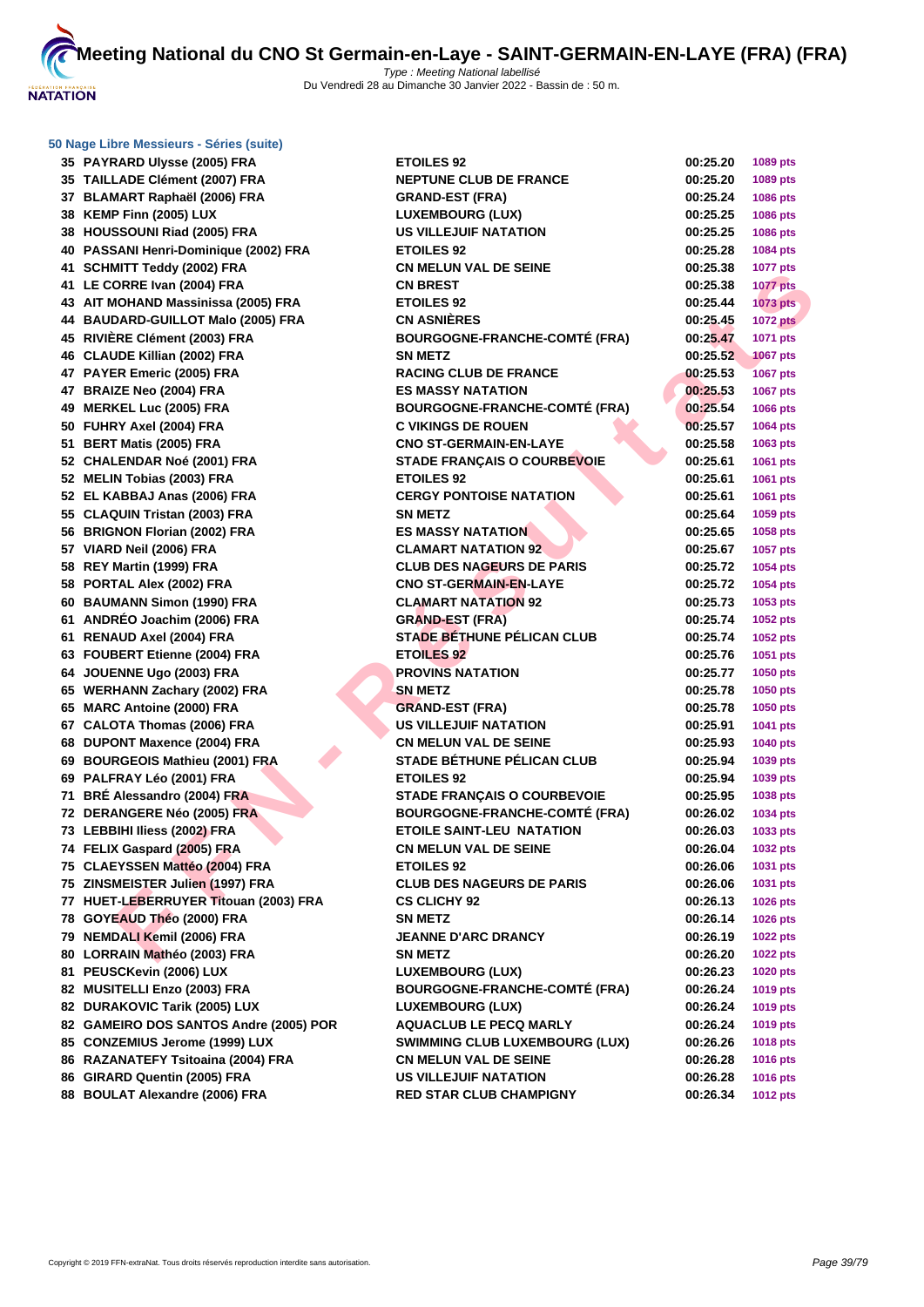|     | 50 Nage Libre Messieurs - Séries (suite) |                                                           |                |                 |
|-----|------------------------------------------|-----------------------------------------------------------|----------------|-----------------|
|     | 88 MOUSSA Adam-Samy (2007) FRA           | <b>CNO ST-GERMAIN-EN-LAYE</b>                             | 00:26.34       | <b>1012 pts</b> |
|     | 90 THILL Nicolas (2005) LUX              | <b>SWIMMING CLUB LUXEMBOURG (LUX)</b>                     | 00:26.35       | <b>1012 pts</b> |
|     | 91 JACKSON Elliott (2004) CAN            | <b>CLUB DES NAGEURS DE PARIS</b>                          | 00:26.36       | 1011 pts        |
|     | 92 RAMAUX Lucas (2004) FRA               | <b>BOURGOGNE-FRANCHE-COMTÉ (FRA)</b>                      | 00:26.40       | <b>1008 pts</b> |
|     | 93 LEFEVRE Maxime (1990) FRA             | <b>RACING CLUB DE FRANCE</b>                              | 00:26.45       | 1005 pts        |
|     | 94 GARBAA Hamza (2005) FRA               | <b>C VIKINGS DE ROUEN</b>                                 | 00:26.51       | 1001 pts        |
|     | 95 ZHAKSYBAY Alikhan (2005) KAZ          | <b>CNO ST-GERMAIN-EN-LAYE</b>                             | 00:26.53       | 1000 pts        |
|     | 96 DECAMPS Baptiste (2001) FRA           | <b>C VIKINGS DE ROUEN</b>                                 | 00:26.62       | <b>994 pts</b>  |
|     | 96 HIRCHI Axel (2002) FRA                | <b>CN ASNIÈRES</b>                                        | 00:26.62       | 994 pts         |
|     | 98 MANSOURI Lucas (2003) FRA             | <b>TREMBLAY AC</b>                                        | 00:26.64       | 993 pts         |
|     | 98 MAZE Arthur (2004) FRA                | <b>CN CHALON-SUR-SAONE</b>                                | 00:26.64       | 993 pts         |
|     | 100 BONTEMPI Nathan (2003) FRA           | <b>SN METZ</b>                                            | 00:26.67       | 991 pts         |
|     | 101 KARADZIC Luka (2004) FRA             | <b>CLAMART NATATION 92</b>                                | 00:26.71       | 988 pts         |
|     | 102 TRABELSI Nour (2007) FRA             | <b>CNO ST-GERMAIN-EN-LAYE</b>                             | 00:26.76       | 985 pts         |
|     | 103 LE GUENNO Lucas (2002) FRA           | <b>SN VERSAILLES</b>                                      | 00:26.79       | 983 pts         |
|     | 104 BINAUX Trevis (2003) FRA             | <b>ES NANTERRE</b>                                        | 00:26.84       | 980 pts         |
|     | 105 TATE John (2007) USA                 | <b>CNO ST-GERMAIN-EN-LAYE</b>                             | 00:26.91       | 975 pts         |
|     | 106 PASSANI Maxime (2006) FRA            | <b>ETOILES 92</b>                                         | 00:26.92       | 974 pts         |
|     | 107 GRANDJEAN Emmanuel (2004) FRA        | <b>RACING CLUB DE FRANCE</b>                              | 00:26.93       | 974 pts         |
|     | 108 PAILLET Yohann (2004) FRA            | <b>CN MELUN VAL DE SEINE</b>                              | 00:26.97       | 971 pts         |
|     | 109 RAULT Aris (2006) FRA                | <b>CNO ST-GERMAIN-EN-LAYE</b>                             | 00:27.01       | 969 pts         |
|     | 110 SAADE Jad (2003) FRA                 | <b>CN ASNIÈRES</b>                                        | 00:27.05       | <b>966 pts</b>  |
|     | 111 MATHIEU Clément (2005) FRA           | <b>C VIKINGS DE ROUEN</b>                                 | 00:27.06       | 965 pts         |
|     | 112 HUGONENQ Milo (2004) FRA             | <b>CLUB DES NAGEURS DE PARIS</b>                          | 00:27.07       | 965 pts         |
|     | 113 COLOMBOT Eddie (2004) FRA            | <b>PROVINS NATATION</b>                                   | 00:27.09       | 964 pts         |
|     | 114 BRANTU Adrien (2005) FRA             | <b>C VIKINGS DE ROUEN</b>                                 | 00:27.12       | 962 pts         |
|     | 114 COTTENCEAU Matthieu (2005) FRA       | <b>C VIKINGS DE ROUEN</b>                                 | 00:27.12       | 962 pts         |
|     | 116 SARKANY Maxim (2007) GER             | <b>POSEIDON ASCHAFFENBURG (GER)</b>                       | 00:27.14       | <b>960 pts</b>  |
|     | 117 RIGUIDEL Erwan (2007) FRA            | <b>CERGY PONTOISE NATATION</b>                            | 00:27.24       | 954 pts         |
|     | 118 VENTURA André (2006) FRA             | <b>C VIKINGS DE ROUEN</b>                                 | 00:27.28       | 951 pts         |
|     | 119 HUON-MERCEUR Nils (2005) FRA         | <b>LE CHESNAY NATATION</b>                                | 00:27.41       | 943 pts         |
|     | 120 GRUN Antoine (2006) FRA              | <b>SN METZ</b>                                            | 00:27.48       | 939 pts         |
|     | 121 DIAZ DE TUESTA Marc (2005) FRA       | <b>CLAMART NATATION 92</b>                                | 00:27.57       |                 |
|     | 121 LEGET Pierre-Louis (2004) FRA        | <b>PROVINS NATATION</b>                                   |                | 933 pts         |
|     | 123 GONZALEZ Enzo (2004) FRA             |                                                           | 00:27.57       | 933 pts         |
|     |                                          | <b>AQUACLUB LE PECQ MARLY</b><br><b>ES MASSY NATATION</b> | 00:27.64       | 928 pts         |
|     | 124 ARAGONES Paul (2004) FRA             |                                                           | 00:27.73       | 923 pts         |
|     | 125 HEUILLET Ewan (2005) FRA             | <b>CLAMART NATATION 92</b>                                | 00:27.93       | 910 pts         |
|     | 126 LORENZO Kerian (2005) FRA            | <b>RED STAR CLUB CHAMPIGNY</b>                            | 00:28.00       | 906 pts         |
|     | 126 BONGERS Samuel (2006) FRA            | <b>AQUACLUB LE PECQ MARLY</b>                             | 00:28.00       | 906 pts         |
|     | 128 HAKOBKYOKHVYAN Arnak (2006) FRA      | <b>CLAMART NATATION 92</b>                                | 00:28.08       | 901 pts         |
|     | 129 TISSIER Noah (2007) FRA              | <b>CNO ST-GERMAIN-EN-LAYE</b>                             | 00:28.76       | 859 pts         |
|     | 130 BIGAY Antoine (2006) FRA             | <b>CLAMART NATATION 92</b>                                | 00:28.86       | 853 pts         |
|     | 131 LAURENT Charly (2003) FRA            | <b>SN METZ</b>                                            | 00:28.88       | 852 pts         |
|     | 132 FINNEGAN Leon (2007) GER             | <b>POSEIDON ASCHAFFENBURG (GER)</b>                       | 00:28.94       | 848 pts         |
|     | 133 HUET Mathis (2007) FRA               | <b>CNO ST-GERMAIN-EN-LAYE</b>                             | 00:29.80       | <b>797 pts</b>  |
|     | --- CLAIRGIRONNET Gatien (2004) FRA      | <b>ES NANTERRE</b>                                        | DNS dec        |                 |
|     | --- BARBAUD Julien (2004) FRA            | <b>CN MELUN VAL DE SEINE</b>                              | DNS dec        |                 |
|     | --- ILCHEV Velizar (2004) BUL            | <b>RED STAR CLUB CHAMPIGNY</b>                            | DNS dec        |                 |
|     | --- DELAIE Yanis (2004) FRA              | <b>GRAND-EST (FRA)</b>                                    | <b>DNS</b> dec |                 |
|     | --- MARLIERE Maxime (2001) FRA           | <b>STADE BÉTHUNE PÉLICAN CLUB</b>                         | DNS dec        |                 |
| --- | <b>BOHBOT DRIDI Yannick (2000) FRA</b>   | <b>RACING CLUB DE FRANCE</b>                              | DNS dec        |                 |
|     | --- ZEGHICHI Elias (2005) FRA            | <b>C VIKINGS DE ROUEN</b>                                 | DSQ            |                 |
|     |                                          |                                                           |                |                 |

# 100 Nage Libre Messieurs - Finale A (Dimanche 30 Janvier 2022)

**HUG-DREYFUS Tom (2002) FRA GRAND-EST (FRA) 00:50.76 1233 pts**

50m : 00:24.52 (00:24.52) 100m : 00:50.76 (00:26.24)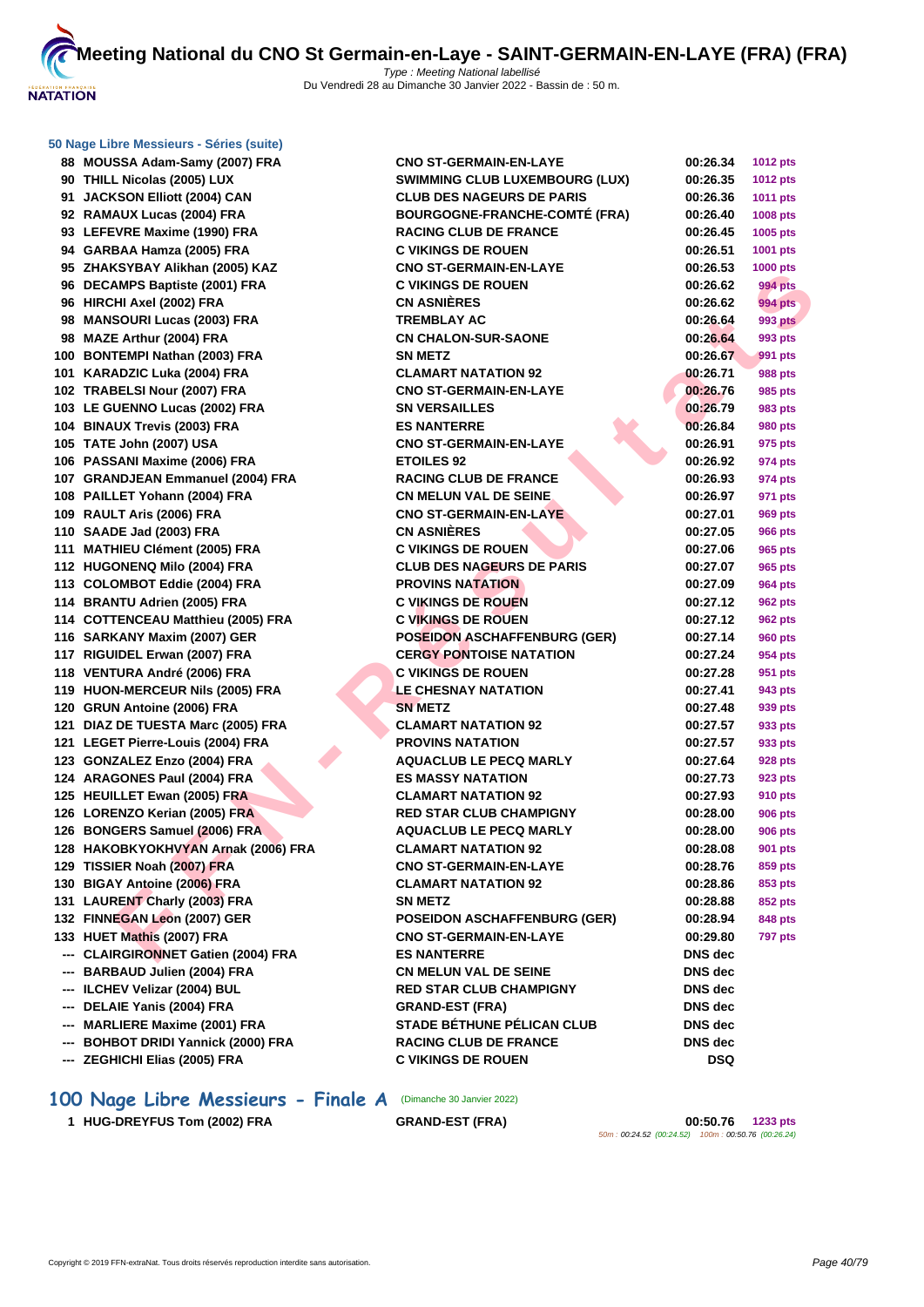

| 100 Nage Libre Messieurs - Finale A (suite) |                                       |                                                                                   |  |
|---------------------------------------------|---------------------------------------|-----------------------------------------------------------------------------------|--|
| 2 GROSJEAN Hugo (1999) FRA                  | <b>GRAND-EST (FRA)</b>                | 00:51.46<br><b>1208 pts</b><br>50m: 00:24.67 (00:24.67) 100m: 00:51.46 (00:26.79) |  |
| 3 GABALI Cedric (2004) FRA                  | <b>US VILLEJUIF NATATION</b>          | 1194 pts CNOJ<br>00:51.86<br>50m: 00:25.04 (00:25.04) 100m: 00:51.86 (00:26.82)   |  |
| 4 BRIESCLouis (2003) FRA                    | <b>GRAND-EST (FRA)</b>                | 00:52.02<br>1189 pts<br>50m: 00:24.74 (00:24.74) 100m: 00:52.02 (00:27.28)        |  |
| 5 VANDERSCHRICK Stephan (2000) LUX          | <b>SWIMMING CLUB LUXEMBOURG (LUX)</b> | 00:52.12<br>1185 pts<br>50m: 00:25.27 (00:25.27) 100m: 00:52.12 (00:26.85)        |  |
| 6 BRANDENBURGER Pit (1995) LUX              | LUXEMBOURG (LUX)                      | 00:52.35<br><b>1177 pts</b><br>50m: 00:25.33 (00:25.33) 100m: 00:52.35 (00:27.02) |  |
| 7 LETOCART Enzo (2004) FRA                  | <b>CN MELUN VAL DE SEINE</b>          | 00:53.29<br><b>1145 pts</b><br>50m: 00:26.14 (00:26.14) 100m: 00:53.29 (00:27.15) |  |
| 8 SEYE Matthieu (2002) SEN                  | <b>ES MASSY NATATION</b>              | 00:53.66<br>1133 pts<br>$50m: 00:26.25$ (00:26.25)<br>100m: 00:53.66 (00:27.41)   |  |

|                                                                          |                                      | $0.20111$ . $0.021211$ ( $0.0212111$ $0.00111$ . $0.0012112$ ( $0.021010$         |
|--------------------------------------------------------------------------|--------------------------------------|-----------------------------------------------------------------------------------|
| 6 BRANDENBURGER Pit (1995) LUX                                           | <b>LUXEMBOURG (LUX)</b>              | 00:52.35<br><b>1177 pts</b><br>50m: 00:25.33 (00:25.33) 100m: 00:52.35 (00:27.02) |
| 7 LETOCART Enzo (2004) FRA                                               | <b>CN MELUN VAL DE SEINE</b>         | 00:53.29<br><b>1145 pts</b><br>50m: 00:26.14 (00:26.14) 100m: 00:53.29 (00:27.15) |
| 8 SEYE Matthieu (2002) SEN                                               | <b>ES MASSY NATATION</b>             | 00:53.66<br>1133 pts<br>50m: 00:26.25 (00:26.25) 100m: 00:53.66 (00:27.41)        |
| 100 Nage Libre Messieurs - Finale B 17-18 ans (Dimanche 30 Janvier 2022) |                                      |                                                                                   |
| 1 FERCHICHI Samy (2004) FRA                                              | <b>AAS SARCELLES NATATION 95</b>     | 00:54.43<br><b>1107 pts</b><br>50m: 00:26.53 (00:26.53) 100m: 00:54.43 (00:27.90) |
| 2 HANCARD Loris (2004) FRA                                               | <b>RED STAR CLUB CHAMPIGNY</b>       | 00:54.46<br>1106 pts<br>50m: 00:26.01 (00:26.01) 100m: 00:54.46 (00:28.45)        |
| 3 SAARBACAIban (2004) FRA                                                | <b>GRAND-EST (FRA)</b>               | 00:54.79<br>1095 pts<br>50m: 00:26.74 (00:26.74) 100m: 00:54.79 (00:28.05)        |
| 4 KEMP Finn (2005) LUX                                                   | <b>LUXEMBOURG (LUX)</b>              | 00:54.85<br>1093 pts<br>50m: 00:26.54 (00:26.54) 100m: 00:54.85 (00:28.31)        |
| 5 HUGONI Alan (2005) FRA                                                 | <b>ESPADON VÉLIZY-VILLACOUBLAY</b>   | 00:54.93<br>1091 pts<br>50m: 00:27.11 (00:27.11) 100m: 00:54.93 (00:27.82)        |
| 6 PAYER Emeric (2005) FRA                                                | <b>RACING CLUB DE FRANCE</b>         | 00:55.16<br>1083 pts<br>50m: 00:26.71 (00:26.71) 100m: 00:55.16 (00:28.45)        |
| 7 DUPONT Maxence (2004) FRA                                              | <b>CN MELUN VAL DE SEINE</b>         | 00:55.36<br><b>1076 pts</b><br>50m: 00:26.64 (00:26.64) 100m: 00:55.36 (00:28.72) |
| 8 JACKSON Elliott (2004) CAN                                             | <b>CLUB DES NAGEURS DE PARIS</b>     | 00:55.73<br>1064 pts<br>50m: 00:26.97 (00:26.97) 100m: 00:55.73 (00:28.76)        |
| 100 Nage Libre Messieurs - Finale C                                      | 15-16 ans (Dimanche 30 Janvier 2022) |                                                                                   |
| 1 CHALENDAR Alexandre (2006) FRA                                         | <b>STADE FRANÇAIS O COURBEVOIE</b>   | 00:52.41<br>1175 pts<br>50m: 00:25.11 (00:25.11) 100m: 00:52.41 (00:27.30)        |
| 2 BLAMART Raphaël (2006) FRA                                             | <b>GRAND-EST (FRA)</b>               | 00:53.89<br>1125 pts<br>50m: 00:25.77 (00:25.77) 100m: 00:53.89 (00:28.12)        |
| 3 ANDRÉO Joachim (2006) FRA                                              | <b>GRAND-EST (FRA)</b>               | 00:55.50<br>1072 pts<br>50m: 00:27.03 (00:27.03) 100m: 00:55.50 (00:28.47)        |
| 4 CALOTA Thomas (2006) FRA                                               | <b>US VILLEJUIF NATATION</b>         | 00:55.96<br>1057 pts<br>50m: 00:26.60 (00:26.60) 100m: 00:55.96 (00:29.36)        |
| 5 TAILLADE Clément (2007) FRA                                            | <b>NEPTUNE CLUB DE FRANCE</b>        | 00:56.17<br>1050 pts<br>50m: 00:26.58 (00:26.58) 100m: 00:56.17 (00:29.59)        |
| 6 EL KABBAJ Anas (2006) FRA                                              | <b>CERGY PONTOISE NATATION</b>       | 00:56.25<br><b>1047 pts</b><br>50m: 00:26.56 (00:26.56) 100m: 00:56.25 (00:29.69) |
| 7 BOULAT Alexandre (2006) FRA                                            | <b>RED STAR CLUB CHAMPIGNY</b>       | 00:58.48<br>977 pts<br>50m: 00:27.92 (00:27.92) 100m: 00:58.48 (00:30.56)         |
| --- PEUSCKevin (2006) LUX                                                | <b>LUXEMBOURG (LUX)</b>              | <b>DSQ</b>                                                                        |
| 100 Nage Libre Messieurs - Séries                                        | (Dimanche 30 Janvier 2022)           |                                                                                   |

# **100 Nage Libre Messieurs - Finale C 15-16 ans** (Dimanche 30 Janvier 2022)

- 
- 
- 
- 

100 Nage Libre Messieurs **1 GROSJEAN Hugo (1999) FRA GRAND-EST (FRA) 00:51.60 1203 pts**

- 
- **--- PEUSCKevin (2006) LUX**

|                                  |                              | 100m: 00:58.48 (00:30.56)<br>50m: 00:27.92 (00:27.92)                             |  |
|----------------------------------|------------------------------|-----------------------------------------------------------------------------------|--|
| -- PEUSCKevin (2006) LUX         | <b>LUXEMBOURG (LUX)</b>      | <b>DSQ</b>                                                                        |  |
| 00 Nage Libre Messieurs - Séries | (Dimanche 30 Janvier 2022)   |                                                                                   |  |
| 1 GROSJEAN Hugo (1999) FRA       | <b>GRAND-EST (FRA)</b>       | 00:51.60<br><b>1203 pts</b><br>50m: 00:24.67 (00:24.67) 100m: 00:51.60 (00:26.93) |  |
| 2 GABALI Cedric (2004) FRA       | <b>US VILLEJUIF NATATION</b> | 1192 pts CNOJ<br>00:51.92<br>50m: 00:25.25 (00:25.25) 100m: 00:51.92 (00:26.67)   |  |
| 3 BRIESCLouis (2003) FRA         | <b>GRAND-EST (FRA)</b>       | 00:52.06<br><b>1187 pts</b><br>50m: 00:24.95 (00:24.95) 100m: 00:52.06 (00:27.11) |  |
| 4 HUG-DREYFUS Tom (2002) FRA     | <b>GRAND-EST (FRA)</b>       | 00:52.60<br><b>1169 pts</b>                                                       |  |

**5 VANDERSCHRICK Stephan (2000) LUX SWIMMING CLUB LUXEMBOURG (LUX) 00:53.18 1149 pts**

50m : 00:25.06 (00:25.06) 100m : 00:52.60 (00:27.54) 50m : 00:25.76 (00:25.76) 100m : 00:53.18 (00:27.42)

| 5 TAILLADE Clément (2007) FRA | <b>NEPTUNE CLUB DE FRANCE</b>  | 00:56.17<br><b>1050 pts</b>                        |
|-------------------------------|--------------------------------|----------------------------------------------------|
|                               |                                | 50m: 00:26.58 (00:26.58) 100m: 00:56.17 (00:29.59) |
| 6 EL KABBAJ Anas (2006) FRA   | <b>CERGY PONTOISE NATATION</b> | <b>1047 pts</b><br>00:56.25                        |
|                               |                                | 50m: 00:26.56 (00:26.56) 100m: 00:56.25 (00:29.69) |
| 7 BOULAT Alexandre (2006) FRA | <b>RED STAR CLUB CHAMPIGNY</b> | 00:58.48<br>977 pts                                |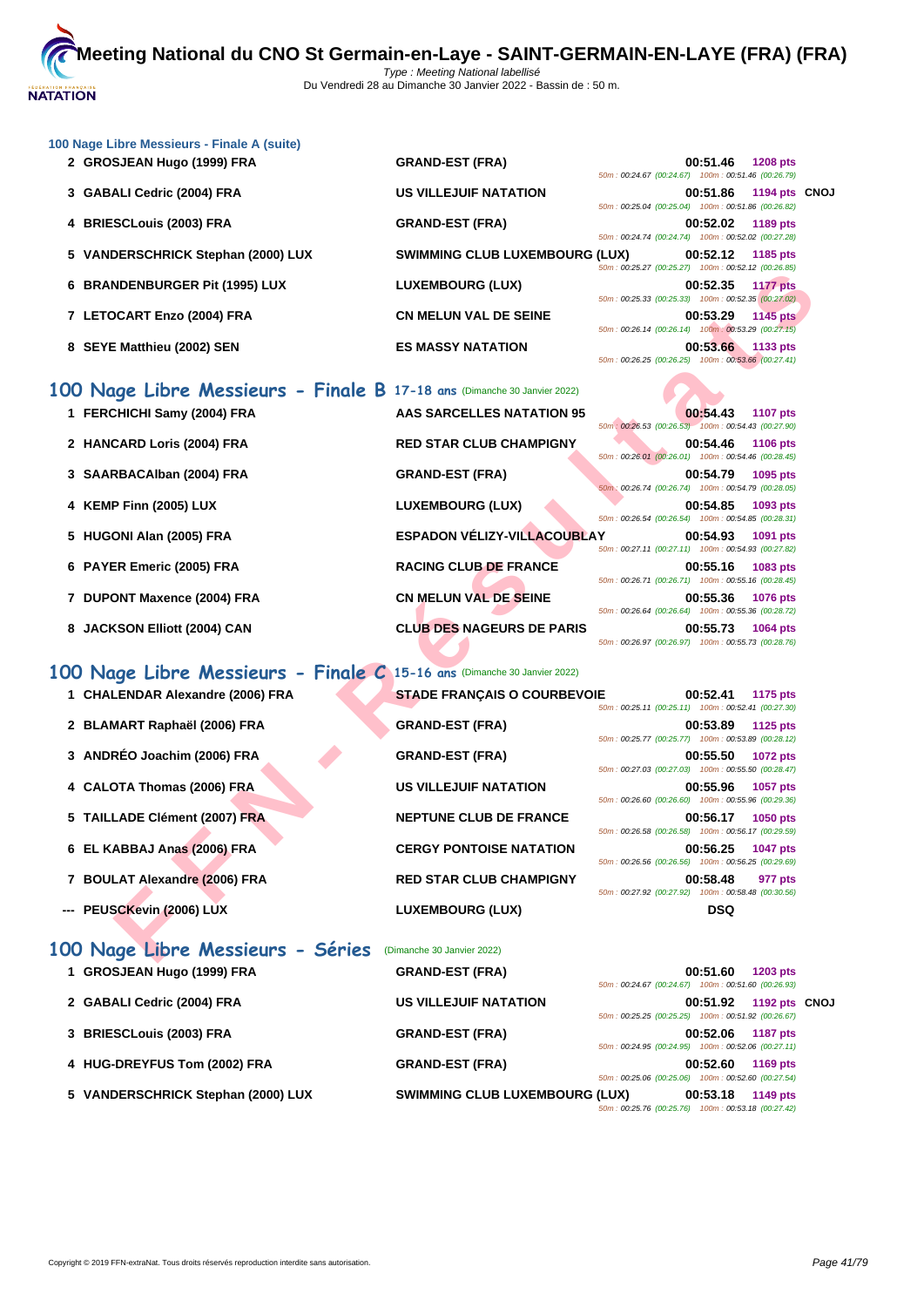

| 100 Nage Libre Messieurs - Séries (suite)<br>6 LETOCART Enzo (2004) FRA | <b>CN MELUN VAL DE SEINE</b>         | 00:53.25<br>1147 pts                                                                                                                    |
|-------------------------------------------------------------------------|--------------------------------------|-----------------------------------------------------------------------------------------------------------------------------------------|
| 7 BRANDENBURGER Pit (1995) LUX                                          | <b>LUXEMBOURG (LUX)</b>              | 50m: 00:25.99 (00:25.99) 100m: 00:53.25 (00:27.26)<br>00:53.35<br>1143 pts                                                              |
| 8 SEYE Matthieu (2002) SEN                                              | <b>ES MASSY NATATION</b>             | 50m: 00:26.19 (00:26.19) 100m: 00:53.35 (00:27.16)<br>00:53.42<br><b>1141 pts</b>                                                       |
| 9 SCHUG Lilian (2002) FRA                                               | <b>GRAND-EST (FRA)</b>               | 50m: 00:25.73 (00:25.73) 100m: 00:53.42 (00:27.69)<br>00:53.52<br><b>1138 pts</b>                                                       |
| 10 HENRY Clément (2000) FRA                                             | US VILLEJUIF NATATION                | 50m: 00:25.46 (00:25.46) 100m: 00:53.52 (00:28.06)<br>00:53.57<br><b>1136 pts</b>                                                       |
| 11 BLAMART Raphaël (2006) FRA                                           | <b>GRAND-EST (FRA)</b>               | 50m: 00:25.37 (00:25.37) 100m: 00:53.57 (00:28.20)<br>00:54.14<br><b>1117 pts</b>                                                       |
| 12 CHAMBRAUD Charles (2001) FRA                                         | <b>COLOMBES NATATION</b>             | 50m: 00:26.01 (00:26.01) 100m: 00:54.14 (00:28.13)<br>00:54.17<br><b>1116 pts</b>                                                       |
| 13 HANCARD Loris (2004) FRA                                             | <b>RED STAR CLUB CHAMPIGNY</b>       | 50m: 00:25.96 (00:25.96) 100m: 00:54.17 (00:28.21)<br>00:54.19<br><b>1115 pts</b>                                                       |
| 14 CLOSIER Cyril (2000) FRA                                             | <b>CN MELUN VAL DE SEINE</b>         | 50m: 00:25.79 (00:25.79) 100m: 00:54.19 (00:28.40)<br>00:54.29<br><b>1112 pts</b>                                                       |
| 15 CHALENDAR Alexandre (2006) FRA                                       | <b>STADE FRANÇAIS O COURBEVOIE</b>   | 50m: 00:25.97 (00:25.97) 100m: 00:54.29 (00:28.32)<br>00:54.30<br><b>1112 pts</b>                                                       |
| RIVIÊRE Clément (2003) FRA<br>16.                                       | <b>BOURGOGNE-FRANCHE-COMTÉ (FRA)</b> | 50m: 00:25.97 (00:25.97) 100m: 00:54.30 (00:28.33)<br>00:54.40<br><b>1108 pts</b>                                                       |
| 17 WERHANN Zachary (2002) FRA                                           | <b>SN METZ</b>                       | 50m: 00:26.12 (00:26.12) 100m: 00:54.40 (00:28.28)<br>00:54.41<br><b>1108 pts</b>                                                       |
| 18 BUGLER Enzo (2001) FRA                                               | <b>CN MELUN VAL DE SEINE</b>         | 50m: 00:26.04 (00:26.04) 100m: 00:54.41 (00:28.37)<br>00:54.43<br><b>1107 pts</b>                                                       |
| PORTAL Alex (2002) FRA<br>18                                            | <b>CNO ST-GERMAIN-EN-LAYE</b>        | 50m: 00:26.11 (00:26.11) 100m: 00:54.43 (00:28.32)<br>00:54.43<br><b>1107 pts</b>                                                       |
| KEMP Finn (2005) LUX<br>20                                              | <b>LUXEMBOURG (LUX)</b>              | 50m: 00:26.01 (00:26.01) 100m: 00:54.43 (00:28.42)<br>00:54.49<br>1105 pts                                                              |
| 21 BASTIEN Thibault (2001) FRA                                          | <b>BOURGOGNE-FRANCHE-COMTÉ (FRA)</b> | 50m: 00:26.24 (00:26.24) 100m: 00:54.49 (00:28.25)<br>00:54.56<br>1103 pts                                                              |
| 22 FERCHICHI Samy (2004) FRA                                            | <b>AAS SARCELLES NATATION 95</b>     | 50m: 00:25.83 (00:25.83) 100m: 00:54.56 (00:28.73)<br>00:54.61<br><b>1101 pts</b>                                                       |
| 23 ZAWADSKI Paul (2002) FRA                                             | <b>CA ORSAY</b>                      | 50m: 00:26.64 (00:26.64) 100m: 00:54.61 (00:27.97)<br>00:54.70<br>1098 pts                                                              |
| <b>GRANDIN MARTIN Numa (2002) FRA</b><br>24                             | <b>ES MASSY NATATION</b>             | 50m: 00:25.98 (00:25.98) 100m: 00:54.70 (00:28.72)<br>00:54.71<br>1098 pts                                                              |
| 24 MATOKHNIUK Danylo (1999) UKR                                         | <b>BOURGOGNE-FRANCHE-COMTÉ (FRA)</b> | 50m: 00:25.67 (00:25.67) 100m: 00:54.71 (00:29.04)<br>00:54.71<br>1098 pts                                                              |
| 26 DA SILVA UMMENHOVER Thibault (2001) FRA                              | <b>CN MELUN VAL DE SEINE</b>         | 50m: 00:25.61 (00:25.61) 100m: 00:54.71 (00:29.10)<br>00:54.84<br>1094 pts                                                              |
| 27 ZITOUNI Fares (1999) FRA                                             | <b>C VIKINGS DE ROUEN</b>            | 50m: 00:26.44 (00:26.44) 100m: 00:54.84 (00:28.40)<br>00:54.85<br>1093 pts                                                              |
| 28 RAKOTONDRAMANGA Eliot-Tahina (2002) FRA                              | <b>ES MASSY NATATION</b>             | 50m: 00:26.67 (00:26.67) 100m: 00:54.85 (00:28.18)<br>00:55.00<br><b>1088 pts</b>                                                       |
| 29 CLAUDE Killian (2002) FRA                                            | <b>SN METZ</b>                       | 50m: 00:26.55 (00:26.55) 100m: 00:55.00 (00:28.45)<br>00:55.06<br><b>1086 pts</b><br>50m: 00:27.27 (00:27.27) 100m: 00:55.06 (00:27.79) |
| 30 SAARBACAIban (2004) FRA                                              | <b>GRAND-EST (FRA)</b>               | 00:55.13<br><b>1084 pts</b>                                                                                                             |
| 31 PAYER Emeric (2005) FRA                                              | <b>RACING CLUB DE FRANCE</b>         | 50m: 00:27.07 (00:27.07) 100m: 00:55.13 (00:28.06)<br>00:55.17<br>1083 pts<br>50m: 00:26.60 (00:26.60) 100m: 00:55.17 (00:28.57)        |
| 32 HUGONI Alan (2005) FRA                                               | ESPADON VÉLIZY-VILLACOUBLAY          | 00:55.30<br><b>1078 pts</b><br>50m: 00:27.71 (00:27.71) 100m: 00:55.30 (00:27.59)                                                       |
| 33 ANDRÉO Joachim (2006) FRA                                            | <b>GRAND-EST (FRA)</b>               | 00:55.36<br><b>1076 pts</b><br>50m: 00:26.52 (00:26.52) 100m: 00:55.36 (00:28.84)                                                       |
| 33 CLAQUIN Tristan (2003) FRA                                           | <b>SN METZ</b>                       | 00:55.36<br><b>1076 pts</b><br>50m: 00:26.98 (00:26.98) 100m: 00:55.36 (00:28.38)                                                       |
| 35 DUPONT Maxence (2004) FRA                                            | <b>CN MELUN VAL DE SEINE</b>         | 00:55.46<br><b>1073 pts</b><br>50m: 00:26.64 (00:26.64) 100m: 00:55.46 (00:28.82)                                                       |
| 36 CHALENDAR Noé (2001) FRA                                             | <b>STADE FRANÇAIS O COURBEVOIE</b>   | 00:55.64<br>1067 pts<br>50m: 00:26.15 (00:26.15) 100m: 00:55.64 (00:29.49)                                                              |
|                                                                         |                                      |                                                                                                                                         |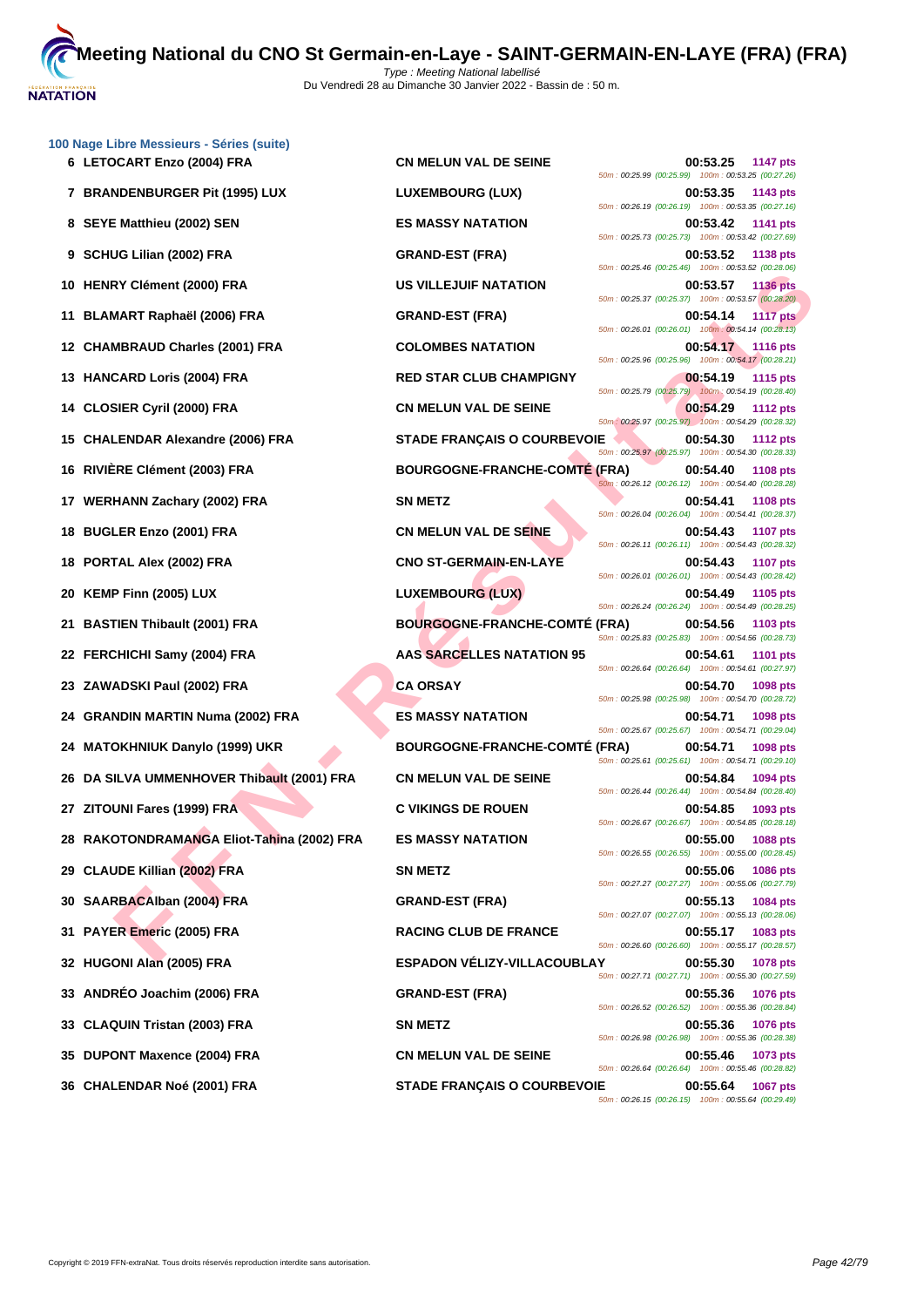|    | 100 Nage Libre Messieurs - Séries (suite) |                                       |                                                                                                                                         |
|----|-------------------------------------------|---------------------------------------|-----------------------------------------------------------------------------------------------------------------------------------------|
|    | 36 JACKSON Elliott (2004) CAN             | <b>CLUB DES NAGEURS DE PARIS</b>      | 00:55.64<br><b>1067 pts</b><br>50m: 00:27.08 (00:27.08) 100m: 00:55.64 (00:28.56)                                                       |
| 38 | LEBBIHI Iliess (2002) FRA                 | <b>ETOILE SAINT-LEU NATATION</b>      | 00:55.86<br><b>1060 pts</b><br>50m: 00:26.75 (00:26.75) 100m: 00:55.86 (00:29.11)                                                       |
| 39 | ZEINATY Paul (2001) FRA                   | <b>CA ORSAY</b>                       | 00:56.09<br>1053 pts<br>50m: 00:26.73 (00:26.73) 100m: 00:56.09 (00:29.36)                                                              |
| 40 | <b>DURAKOVIC Tarik (2005) LUX</b>         | <b>LUXEMBOURG (LUX)</b>               | 00:56.11<br>1052 pts<br>50m: 00:27.39 (00:27.39) 100m: 00:56.11 (00:28.72)                                                              |
| 41 | <b>BRIGNON Florian (2002) FRA</b>         | <b>ES MASSY NATATION</b>              | 00:56.16<br><b>1050 pts</b><br>50m: 00:26.75 (00:26.75) 100m: 00:56.16 (00:29.41)                                                       |
|    | 42 CALOTA Thomas (2006) FRA               | US VILLEJUIF NATATION                 | 00:56.17<br><b>1050 pts</b><br>$50m: 00:26.81$ (00:26.81) $100m: 00:56.17$ (00:29.36)                                                   |
|    | 43 BAZIN Loic (2005) FRA                  | <b>RED STAR CLUB CHAMPIGNY</b>        | 00:56.29<br><b>1046 pts</b><br>50m: 00:27.11 (00:27.11) 100m: 00:56.29 (00:29.18)                                                       |
|    | 44 FUHRY Axel (2004) FRA                  | <b>C VIKINGS DE ROUEN</b>             | 00:56.38<br>1043 pts<br>50m : 00:26.73 (00:26.73) 100m : 00:56.38 (00:29.65)                                                            |
|    | 45 PEUSCKevin (2006) LUX                  | <b>LUXEMBOURG (LUX)</b>               | 00:56.48<br><b>1040 pts</b><br>50m: 00:27.05 (00:27.05) 100m: 00:56.48 (00:29.43)                                                       |
| 46 | CAUSSE Adam (2003) FRA                    | <b>ESPADON VÉLIZY-VILLACOUBLAY</b>    | 00:56.49<br><b>1040 pts</b>                                                                                                             |
|    | 47 BAUDARD-GUILLOT Malo (2005) FRA        | <b>CN ASNIÈRES</b>                    | 50m: 00:27.43 (00:27.43) 100m: 00:56.49 (00:29.06)<br>00:56.57<br><b>1037 pts</b><br>50m: 00:27.44 (00:27.44) 100m: 00:56.57 (00:29.13) |
| 48 | <b>TAILLADE Clément (2007) FRA</b>        | NEPTUNE CLUB DE FRANCE                | 00:56.58<br><b>1037 pts</b>                                                                                                             |
| 49 | REY Martin (1999) FRA                     | <b>CLUB DES NAGEURS DE PARIS</b>      | 50m: 00:27.08 (00:27.08) 100m: 00:56.58 (00:29.50)<br>00:56.65<br>1035 pts                                                              |
|    | 50 PASEK Engueran (2005) FRA              | <b>C VIKINGS DE ROUEN</b>             | 50m: 00:27.40 (00:27.40) 100m: 00:56.65 (00:29.25)<br>00:56.68<br>1034 pts                                                              |
| 51 | <b>BRANTU Adrien (2005) FRA</b>           | <b>C VIKINGS DE ROUEN</b>             | 50m: 00:27.79 (00:27.79) 100m: 00:56.68 (00:28.89)<br>00:56.73<br>1032 pts                                                              |
|    | 52 CONZEMIUS Jerome (1999) LUX            | <b>SWIMMING CLUB LUXEMBOURG (LUX)</b> | 50m: 00:27.46 (00:27.46) 100m: 00:56.73 (00:29.27)<br>00:56.76<br>1031 pts                                                              |
|    | 53 ZINSMEISTER Julien (1997) FRA          | <b>CLUB DES NAGEURS DE PARIS</b>      | 50m: 00:27.22 (00:27.22) 100m: 00:56.76 (00:29.54)<br>00:56.83<br>1029 pts                                                              |
|    | 54 AKACHKACHI Aymenn (2004) FRA           | <b>CN MELUN VAL DE SEINE</b>          | 50m: 00:27.49 (00:27.49) 100m: 00:56.83 (00:29.34)<br>00:56.85<br>1028 pts                                                              |
| 55 | <b>SCHMITT Teddy (2002) FRA</b>           | <b>CN MELUN VAL DE SEINE</b>          | 50m: 00:27.17 (00:27.17) 100m: 00:56.85 (00:29.68)<br>00:56.96<br>1025 pts                                                              |
| 56 | <b>MAZE Arthur (2004) FRA</b>             | <b>BOURGOGNE-FRANCHE-COMTÉ (FRA)</b>  | 50m: 00:27.17 (00:27.17) 100m: 00:56.96 (00:29.79)<br>00:57.03<br>1022 pts                                                              |
|    | 57 BOULAT Alexandre (2006) FRA            | <b>RED STAR CLUB CHAMPIGNY</b>        | 50m: 00:27.20 (00:27.20) 100m: 00:57.03 (00:29.83)<br>00:57.19<br><b>1017 pts</b>                                                       |
|    | 58 LE GUENNO Lucas (2002) FRA             | <b>SN VERSAILLES</b>                  | 50m: 00:27.79 (00:27.79) 100m: 00:57.19 (00:29.40)<br>00:57.20<br><b>1017 pts</b>                                                       |
|    | 59 EL KABBAJ Anas (2006) FRA              | <b>CERGY PONTOISE NATATION</b>        | 50m: 00:27.76 (00:27.76) 100m: 00:57.20 (00:29.44)<br>00:57.22<br><b>1016 pts</b>                                                       |
|    | 60 SCHAPMAN Fabien (2000) FRA             | <b>C VIKINGS DE ROUEN</b>             | 50m: 00:27.21 (00:27.21) 100m: 00:57.22 (00:30.01)<br>00:57.25<br><b>1015 pts</b>                                                       |
|    | 61 HOUSSOUNI Riad (2005) FRA              | US VILLEJUIF NATATION                 | 50m: 00:27.86 (00:27.86) 100m: 00:57.25 (00:29.39)<br>00:57.30<br><b>1014 pts</b>                                                       |
|    | 62 MERKEL Luc (2005) FRA                  | <b>BOURGOGNE-FRANCHE-COMTÉ (FRA)</b>  | 50m: 00:27.07 (00:27.07) 100m: 00:57.30 (00:30.23)<br>00:57.37<br><b>1012 pts</b>                                                       |
|    | 62 BARRIERE Arthur (2004) FRA             | <b>COLOMBES NATATION</b>              | 50m: 00:27.40 (00:27.40) 100m: 00:57.37 (00:29.97)<br>00:57.37<br><b>1012 pts</b>                                                       |
|    | 64 BRÉ Alessandro (2004) FRA              | <b>STADE FRANÇAIS O COURBEVOIE</b>    | 50m: 00:27.22 (00:27.22) 100m: 00:57.37 (00:30.15)<br>00:57.42<br><b>1010 pts</b>                                                       |
| 65 | MOUSSA Adam-Samy (2007) FRA               | <b>CNO ST-GERMAIN-EN-LAYE</b>         | 50m: 00:26.93 (00:26.93) 100m: 00:57.42 (00:30.49)<br>00:57.47<br><b>1008 pts</b>                                                       |
|    | 65 BESSON Antoine (2003) FRA              | <b>CN ANDRESY</b>                     | 50m: 00:27.41 (00:27.41) 100m: 00:57.47 (00:30.06)<br>00:57.47<br><b>1008 pts</b>                                                       |
|    | 67 POTHIN Matthias (1999) FRA             | <b>STADE FRANÇAIS O COURBEVOIE</b>    | 50m: 00:27.52 (00:27.52) 100m: 00:57.47 (00:29.95)<br>00:57.61<br>1004 pts                                                              |
|    |                                           |                                       |                                                                                                                                         |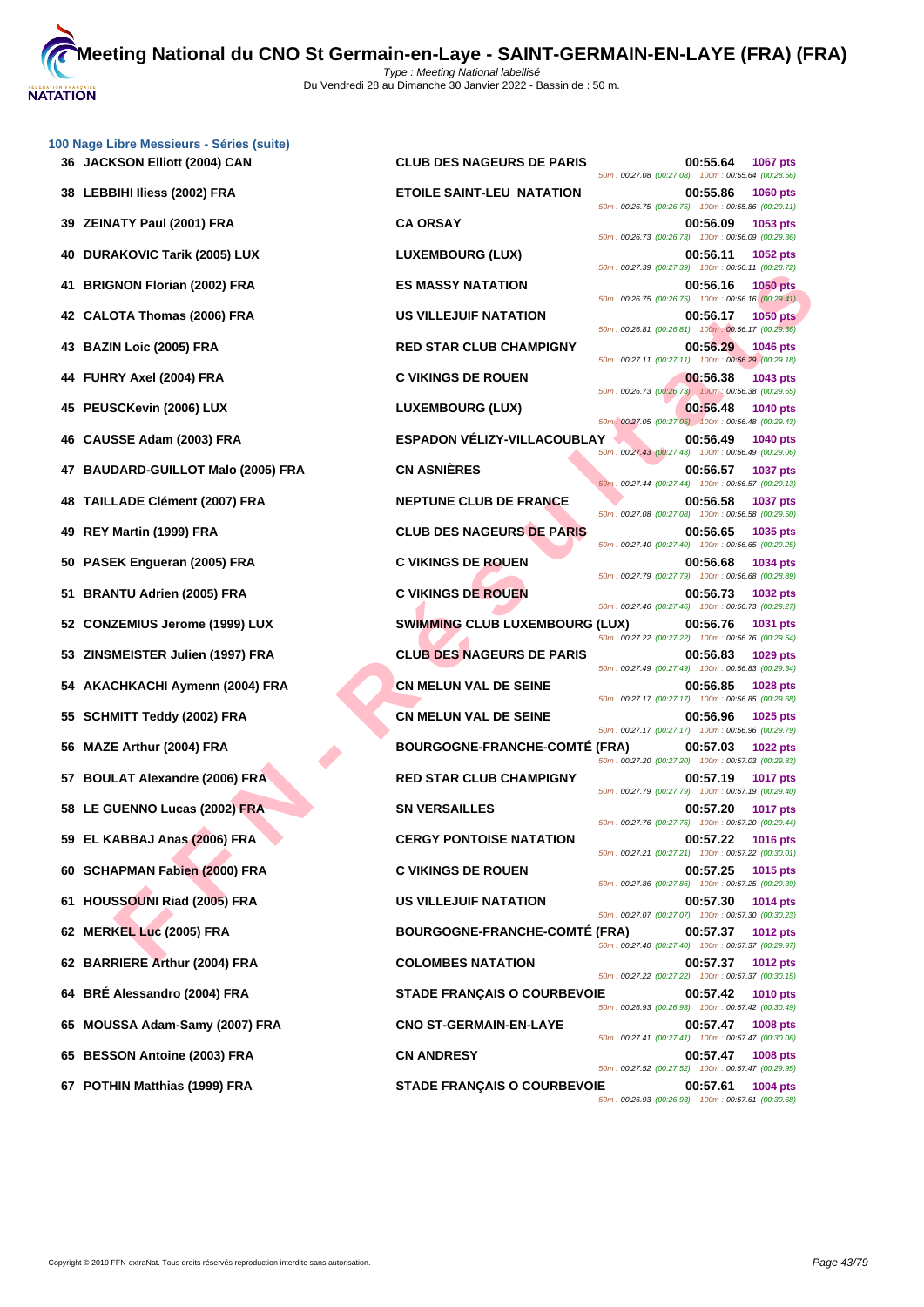

|     | 100 Nage Libre Messieurs - Séries (suite)<br>68 HIRCHI Axel (2002) FRA | <b>CN ASNIÈRES</b>                    | 00:57.65<br>1003 pts                                                              |
|-----|------------------------------------------------------------------------|---------------------------------------|-----------------------------------------------------------------------------------|
| 69  | <b>ENDLE Borys (2005) FRA</b>                                          | <b>MULHOUSE ON</b>                    | 50m: 00:27.55 (00:27.55) 100m: 00:57.65 (00:30.10)<br>00:57.67<br>1002 pts        |
| 70  | <b>THIERRY Gaspard (2004) FRA</b>                                      | <b>CN MELUN VAL DE SEINE</b>          | 50m: 00:27.97 (00:27.97) 100m: 00:57.67 (00:29.70)<br>00:57.70<br>1001 pts        |
|     | 71 RAMAUX Lucas (2004) FRA                                             | <b>BOURGOGNE-FRANCHE-COMTE (FRA)</b>  | 50m: 00:27.61 (00:27.61) 100m: 00:57.70 (00:30.09)<br>00:57.74<br><b>1000 pts</b> |
| 71. | GARBAA Hamza (2005) FRA                                                | <b>C VIKINGS DE ROUEN</b>             | 50m: 00:27.58 (00:27.58) 100m: 00:57.74 (00:30.16)<br>00:57.74<br><b>1000 pts</b> |
| 73. | ZHAKSYBAY Alikhan (2005) KAZ                                           | <b>CNO ST-GERMAIN-EN-LAYE</b>         | 50m: 00:28.05 (00:28.05) 100m: 00:57.74 (00:29.69)<br>00:57.77<br>999 pts         |
|     | 74 BINAUX Trevis (2003) FRA                                            | <b>ES NANTERRE</b>                    | 50m: 00:27.27 (00:27.27) 100m: 00:57.77 (00:30.50)<br>00:57.78<br>999 pts         |
| 75  | <b>ZEGHICHI Elias (2005) FRA</b>                                       | <b>C VIKINGS DE ROUEN</b>             | 50m: 00:27.64 (00:27.64) 100m: 00:57.78 (00:30.14)<br>00:57.79<br>998 pts         |
| 76  | <b>ASSOUANE Bilel (2004) FRA</b>                                       | <b>CN ASNIÈRES</b>                    | 50m: 00:28.09 (00:28.09) 100m: 00:57.79 (00:29.70)<br>00:57.85<br>996 pts         |
| 77  | THILL Nicolas (2005) LUX                                               | <b>SWIMMING CLUB LUXEMBOURG (LUX)</b> | 50m: 00:27.82 (00:27.82) 100m: 00:57.85 (00:30.03)<br>00:57.86<br>996 pts         |
| 78. | <b>WAGNER Guillaume (2004) FRA</b>                                     | BOURGOGNE-FRANCHE-COMTÉ (FRA)         | 50m: 00:27.91 (00:27.91) 100m: 00:57.86 (00:29.95)<br>00:57.95<br>993 pts         |
| 79  | <b>NEMDALI Kemil (2006) FRA</b>                                        | <b>JEANNE D'ARC DRANCY</b>            | 50m: 00:27.71 (00:27.71) 100m: 00:57.95 (00:30.24)<br>00:58.16<br>987 pts         |
| 80  | <b>QUANTIN Hugo (2001) FRA</b>                                         | <b>CA ORSAY</b>                       | 50m: 00:27.79 (00:27.79) 100m: 00:58.16 (00:30.37)<br>00:58.18<br><b>986 pts</b>  |
| 81. | GELY Tom (2002) FRA                                                    | <b>CSN GUYANCOURT</b>                 | 50m: 00:27.71 (00:27.71) 100m: 00:58.18 (00:30.47)<br>00:58.22<br>985 pts         |
|     |                                                                        | <b>CN ASNIÈRES</b>                    | 50m: 00:27.81 (00:27.81) 100m: 00:58.22 (00:30.41)<br>00:58.35                    |
|     | 82 SAADE Jad (2003) FRA                                                |                                       | 981 pts<br>50m: 00:27.76 (00:27.76) 100m: 00:58.35 (00:30.59)                     |
| 83. | GIRARD Quentin (2005) FRA                                              | <b>US VILLEJUIF NATATION</b>          | 00:58.45<br>978 pts<br>50m: 00:27.70 (00:27.70) 100m: 00:58.45 (00:30.75)         |
|     | 84 TRABELSI Nour (2007) FRA                                            | <b>CNO ST-GERMAIN-EN-LAYE</b>         | 00:58.71<br>969 pts<br>50m: 00:28.00 (00:28.00) 100m: 00:58.71 (00:30.71)         |
| 85  | <b>DHAENENS Jules (2006) FRA</b>                                       | <b>CN POISSY</b>                      | 00:58.79<br>967 pts<br>50m: 00:28.46 (00:28.46) 100m: 00:58.79 (00:30.33)         |
| 86  | RAULT Aris (2006) FRA                                                  | <b>CNO ST-GERMAIN-EN-LAYE</b>         | 00:59.16<br>955 pts<br>50m: 00:28.56 (00:28.56) 100m: 00:59.16 (00:30.60)         |
| 87  | <b>ARAGONES Paul (2004) FRA</b>                                        | <b>ES MASSY NATATION</b>              | 00:59.40<br>948 pts<br>50m: 00:28.54 (00:28.54) 100m: 00:59.40 (00:30.86)         |
| 88  | <b>MANSOURI Lucas (2003) FRA</b>                                       | <b>TREMBLAY AC</b>                    | 00:59.60<br>942 pts<br>50m: 00:28.26 (00:28.26) 100m: 00:59.60 (00:31.34)         |
| 89  | <b>VANBUTSEL Ryan (2005) FRA</b>                                       | <b>JEANNE D'ARC DRANCY</b>            | 01:00.01<br>929 pts<br>50m: 00:28.98 (00:28.98) 100m: 01:00.01 (00:31.03)         |
|     | 90 GAMEIRO DOS SANTOS Andre (2005) POR                                 | <b>AQUACLUB LE PECQ MARLY</b>         | 01:00.04<br><b>928 pts</b><br>50m: 00:28.76 (00:28.76) 100m: 01:00.04 (00:31.28)  |
|     | 91 GROS-HENGSTENBERG Esteban (2003) FRA                                | <b>US CONFLANS-STE-HONORINE</b>       | 01:00.07<br>928 pts<br>50m: 00:29.08 (00:29.08) 100m: 01:00.07 (00:30.99)         |
|     | 92 LABAUME Leo (2005) FRA                                              | <b>ES MASSY NATATION</b>              | 01:00.16<br>925 pts<br>50m: 00:28.19 (00:28.19) 100m: 01:00.16 (00:31.97)         |
|     | 93 GONZALEZ Enzo (2004) FRA                                            | <b>AQUACLUB LE PECQ MARLY</b>         | 01:00.20<br>924 pts                                                               |
|     | 94 GRANDJEAN Emmanuel (2004) FRA                                       | <b>RACING CLUB DE FRANCE</b>          | 50m: 00:28.65 (00:28.65) 100m: 01:00.20 (00:31.55)<br>01:00.24<br>922 pts         |
| 95  | DESCHAMP Jeremy (2004) FRA                                             | <b>NAUTIC CLUB RAMBOUILLET</b>        | 50m: 00:28.75 (00:28.75) 100m: 01:00.24 (00:31.49)<br>01:00.69<br>909 pts         |
| 96. | <b>LOUNIS Yanis (2006) FRA</b>                                         | <b>CN POISSY</b>                      | 50m: 00:28.55 (00:28.55) 100m: 01:00.69 (00:32.14)<br>01:00.73<br>908 pts         |
| 97  | <b>BONGERS Samuel (2006) FRA</b>                                       | <b>AQUACLUB LE PECQ MARLY</b>         | 50m: 00:29.21 (00:29.21) 100m: 01:00.73 (00:31.52)<br>01:00.83<br>905 pts         |
|     | 98 HUON-MERCEUR Nils (2005) FRA                                        | LE CHESNAY NATATION                   | 50m: 00:28.76 (00:28.76) 100m: 01:00.83 (00:32.07)<br>01:00.99<br><b>900 pts</b>  |
|     |                                                                        |                                       |                                                                                   |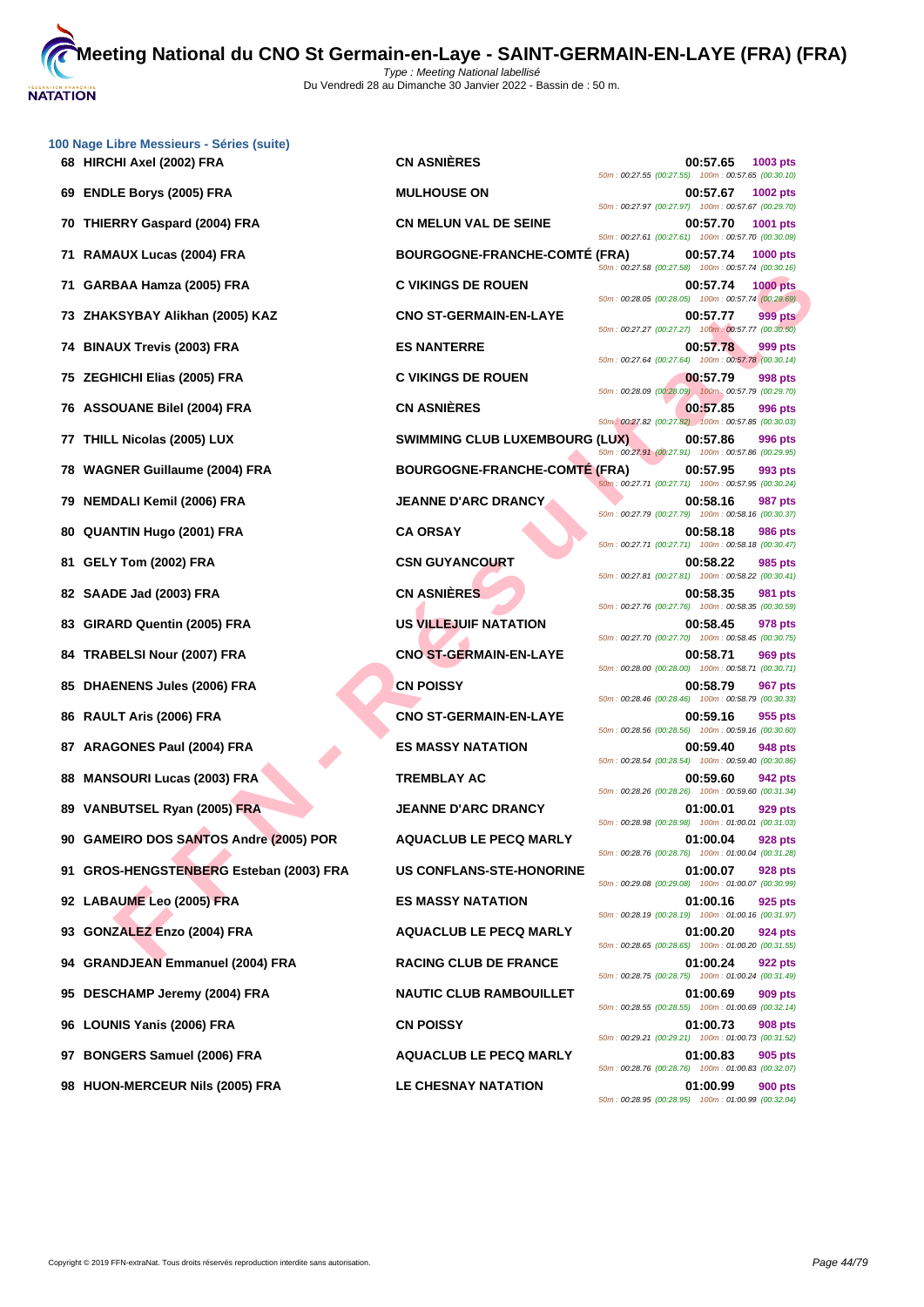|  | 100 Nage Libre Messieurs - Séries (suite) |  |
|--|-------------------------------------------|--|
|  |                                           |  |

**100 LORENZO Kerian (2005) FRA RED STAR CLUB CHAMPIGNY 01:02.16 865 pts**

**101 HUET Mathis (2007) FRA CNO ST-GERMAIN-EN-LAYE 01:03.06 839 pts**

**102 TISSIER Noah (2007) FRA CNO ST-GERMAIN-EN-LAYE 01:03.94 813 pts**

- **--- JAEGLE Come (2005) FRA CNO ST-GERMAIN-EN-LAYE**
- 
- 
- 
- 
- 
- 
- 
- --- **BOHBOT DRIDI Yannick (2000) FRA RACING CLUB DE FRANCE**
- 
- --- **HUET-LEBERRUYER Titouan (2003) FRA** CS CLICHY 92
- --- **GILBERT Elouan (2004) FRA CN BREST**
- **--- BERT Matis (2005) FRA CNO ST-GERMAIN-EN-LAYE DNS dec**

# **200 Nage Libre Messieurs - Finale A** (Samedi 29 Janvier 2022)

- 1 **HUG-DREYFUS Tom (2002) FRA GRA**
- **2 BRANDENBURGER Pit (1995) LUX LUX LUX 100:**
- **3 PORTAL Alex (2002) FRA CNO**
- **4 HENRIONNET Tom (2004) FRA GRA**<br>50m:00:
- **5 JAEGLE Come (2005) FRA CNO**
- **6 BLAMART Raphaël (2006) FRA GRA**
- **1 SEYE Matthieu (2002) SEN 1148 <b>12:56.34 12:56.34 12:56.34**
- **8 FERCHICHI Samy (2004) FRA AAS**

# **200 Nage Libre Messieurs - Finale B 17-18 ans** (Samedi 29 Janvier 2022)

- **1 TEULE Enzo (2004) FRA**
- **2 JACKSON Elliott (2004) CAN**
- **3 MAZE Arthur (2004) FRA**
- **4** MORVAN-LEMASSON Nael (2005) FRA
- **5 DURAKOVIC Tarik (2005) LUX**
- **6 BRANTU Adrien (2005) FRA C VIKINGS DE ROUEN 02:02.26 1050 pts**
- **7** DERANGERE Néo (2005) FRA
- **8 OMS** Baptiste (2005) FRA

**200 Nage Libre Messieurs - Finale C 15-16 ans** (Samedi 29 Janvier 2022)

**1 CHALENDAR Alexandre (2006) FRA** 

**99 BENSOLTANE Samy (2007) FRA CERGY PONTOISE NATATION 01:01.16 895 pts**

**--- SOETENS Bastien (2004) FRA STADE BÉTHUNE PÉLICAN CLUB --- NOTEBAERT Romain (2004) FRA STADE BÉTHUNE PÉLICAN CLUB --- DUBOS Maxime (2004) FRA STADE BÉTHUNE PÉLICAN CLUB DNS dec --- BOURGEOIS Mathieu (2001) FRA STADE BÉTHUNE PÉLICAN CLUB** --- **LOUCHART Pierre (2005) FRA** STADE BÉTHUNE PÉLICAN CLUB --- **TATE John (2007) USA CNO ST-GERMAIN-EN-LAYE** --- **DISERIO Matis (2005) FRA** STADE BÉTHUNE PÉLICAN CLUB --- **MARLIERE Maxime (2001) FRA** STADE BÉTHUNE PÉLICAN CLUB

|                                                    | 01:01.16 895 pts |         |
|----------------------------------------------------|------------------|---------|
| 50m: 00:28.85 (00:28.85) 100m: 01:01.16 (00:32.31) |                  |         |
|                                                    | 01:02.16         | 865 pts |
| 50m: 00:29.51 (00:29.51) 100m: 01:02.16 (00:32.65) |                  |         |
|                                                    | 01:03.06 839 pts |         |
| 50m: 00:29.77 (00:29.77) 100m: 01:03.06 (00:33.29) |                  |         |
|                                                    | 01:03.94         | 813 pts |
| 50m: 00:30.40 (00:30.40) 100m: 01:03.94 (00:33.54) |                  |         |
|                                                    | DNS dec          |         |
|                                                    | DNS dec          |         |
|                                                    | DNS dec          |         |
|                                                    | DNS dec          |         |
|                                                    | DNS dec          |         |
|                                                    | <b>DNS</b> dec   |         |
|                                                    | <b>DNS</b> dec   |         |
|                                                    | <b>DNS</b> dec   |         |
|                                                    | <b>DNS</b> dec   |         |
|                                                    | DNS dec          |         |
|                                                    | DNS dec          |         |
|                                                    | DNS dec          |         |
|                                                    |                  |         |

|                                                                   |                                                                                                                                     | JUIN. 00.JU. TUO.JU. TUON. 100111. UT.0J.34 100.JJ.J47                                                                                |
|-------------------------------------------------------------------|-------------------------------------------------------------------------------------------------------------------------------------|---------------------------------------------------------------------------------------------------------------------------------------|
| <b>GLE Come (2005) FRA</b>                                        | <b>CNO ST-GERMAIN-EN-LAYE</b>                                                                                                       | <b>DNS</b> dec                                                                                                                        |
| TENS Bastien (2004) FRA                                           | <b>STADE BÉTHUNE PÉLICAN CLUB</b>                                                                                                   | <b>DNS</b> dec                                                                                                                        |
| EBAERT Romain (2004) FRA                                          | <b>STADE BÉTHUNE PÉLICAN CLUB</b>                                                                                                   | DNS dec                                                                                                                               |
| OS Maxime (2004) FRA                                              | <b>STADE BÉTHUNE PÉLICAN CLUB</b>                                                                                                   | <b>DNS</b> dec                                                                                                                        |
| RGEOIS Mathieu (2001) FRA                                         | STADE BÉTHUNE PÉLICAN CLUB                                                                                                          | <b>DNS</b> dec                                                                                                                        |
| <b>CHART Pierre (2005) FRA</b>                                    | <b>STADE BÉTHUNE PÉLICAN CLUB</b>                                                                                                   | <b>DNS</b> dec                                                                                                                        |
| E John (2007) USA                                                 | <b>CNO ST-GERMAIN-EN-LAYE</b>                                                                                                       | <b>DNS</b> dec                                                                                                                        |
| RIO Matis (2005) FRA                                              | STADE BÉTHUNE PÉLICAN CLUB                                                                                                          | <b>DNS</b> dec                                                                                                                        |
| BOT DRIDI Yannick (2000) FRA                                      | <b>RACING CLUB DE FRANCE</b>                                                                                                        | <b>DNS</b> dec                                                                                                                        |
| LIERE Maxime (2001) FRA                                           | <b>STADE BÉTHUNE PÉLICAN CLUB</b>                                                                                                   | <b>DNS</b> dec                                                                                                                        |
| T-LEBERRUYER Titouan (2003) FRA                                   | <b>CS CLICHY 92</b>                                                                                                                 | DNS dec                                                                                                                               |
| ERT Elouan (2004) FRA                                             | <b>CN BREST</b>                                                                                                                     | <b>DNS</b> dec                                                                                                                        |
| <b>T Matis (2005) FRA</b>                                         | <b>CNO ST-GERMAIN-EN-LAYE</b>                                                                                                       | <b>DNS</b> dec                                                                                                                        |
|                                                                   |                                                                                                                                     |                                                                                                                                       |
| age Libre Messieurs - Finale A (Samedi 29 Janvier 2022)           |                                                                                                                                     |                                                                                                                                       |
| -DREYFUS Tom (2002) FRA                                           | <b>GRAND-EST (FRA)</b>                                                                                                              | 01:51.95<br><b>1224 pts</b>                                                                                                           |
|                                                                   |                                                                                                                                     | 50m : 00:26.07 (00:26.07) 100m : 00:55.06 (00:28.99) 150m : 01:24.41 (00:29.35) 200m : 01:51.95 (00:27.54)                            |
| <b>NDENBURGER Pit (1995) LUX</b>                                  | <b>LUXEMBOURG (LUX)</b>                                                                                                             | 01:54.34<br>1183 pts                                                                                                                  |
|                                                                   |                                                                                                                                     | 50m : 00:26.76 (00:26.76) 100m : 00:55.45 (00:28.69) 150m : 01:24.91 (00:29.46) 200m : 01:54.34 (00:29.43)                            |
| TAL Alex (2002) FRA                                               | <b>CNO ST-GERMAIN-EN-LAYE</b>                                                                                                       | 01:54.50<br>1180 pts                                                                                                                  |
|                                                                   |                                                                                                                                     | 50m: 00:27.34 (00:27.34) 100m: 00:56.57 (00:29.23) 150m: 01:26.05 (00:29.48) 200m: 01:54.50 (00:28.45)                                |
| <b>RIONNET Tom (2004) FRA</b>                                     | <b>GRAND-EST (FRA)</b>                                                                                                              | 01:55.15<br><b>1169 pts</b><br>50m: 00:26.99 (00:26.99) 100m: 00:56.90 (00:29.91) 150m: 01:26.29 (00:29.39) 200m: 01:55.15 (00:28.86) |
| <b>GLE Come (2005) FRA</b>                                        | <b>CNO ST-GERMAIN-EN-LAYE</b>                                                                                                       | 01:56.25<br>1150 pts                                                                                                                  |
|                                                                   |                                                                                                                                     | 50m; 00:26.78 (00:26.78) 100m; 00:56.21 (00:29.43) 150m; 01:26.33 (00:30.12) 200m; 01:56.25 (00:29.92)                                |
| <b>MART Raphaël (2006) FRA</b>                                    | <b>GRAND-EST (FRA)</b>                                                                                                              | 01:56.28<br>1149 pts                                                                                                                  |
|                                                                   |                                                                                                                                     | 50m: 00:27.29 (00:27.29) 100m: 00:57.18 (00:29.89) 150m: 01:27.49 (00:30.31) 200m: 01:56.28 (00:28.79)                                |
| E Matthieu (2002) SEN                                             | <b>ES MASSY NATATION</b>                                                                                                            | 01:56.34<br>1148 pts                                                                                                                  |
|                                                                   |                                                                                                                                     | 50m: 00:27.70 (00:27.70) 100m: 00:57.38 (00:29.68) 150m: 01:27.06 (00:29.68) 200m: 01:56.34 (00:29.28)                                |
| <b>CHICHI Samy (2004) FRA</b>                                     | AAS SARCELLES NATATION 95<br>50m: 00:27.26 (00:27.26) 100m: 00:56.78 (00:29.52) 150m: 01:27.51 (00:30.73) 200m: 01:58.70 (00:31.19) | 01:58.70<br>1109 pts                                                                                                                  |
|                                                                   |                                                                                                                                     |                                                                                                                                       |
| 1ge Libre Messieurs - Finale B 17-18 ans (Samedi 29 Janvier 2022) |                                                                                                                                     |                                                                                                                                       |
| E Enzo (2004) FRA                                                 | <b>CNO ST-GERMAIN-EN-LAYE</b>                                                                                                       | 01:55.40<br>1164 pts                                                                                                                  |
|                                                                   |                                                                                                                                     | 50m : 00:27.00 (00:27.00) 100m : 00:56.08 (00:29.08) 150m : 01:25.90 (00:29.82) 200m : 01:55.40 (00:29.50)                            |
| <b>SON Elliott (2004) CAN</b>                                     | <b>CLUB DES NAGEURS DE PARIS</b>                                                                                                    | 01:58.35<br>1115 pts                                                                                                                  |
|                                                                   |                                                                                                                                     | 50m: 00:27.46 (00:27.46) 100m: 00:57.37 (00:29.91) 150m: 01:28.07 (00:30.70) 200m: 01:58.35 (00:30.28)                                |
| E Arthur (2004) FRA                                               | <b>BOURGOGNE-FRANCHE-COMTÉ (FRA)</b>                                                                                                | 02:00.25<br>1083 pts                                                                                                                  |
|                                                                   |                                                                                                                                     | 50m: 00:28.09 (00:28.09) 100m: 00:58.46 (00:30.37) 150m: 01:29.49 (00:31.03) 200m: 02:00.25 (00:30.76)                                |
| VAN-LEMASSON Nael (2005) FRA                                      | <b>CN BREST</b>                                                                                                                     | 02:01.93<br>1056 pts<br>50m: 00:28.82 (00:28.82) 100m: 00:59.78 (00:30.96) 150m: 01:30.99 (00:31.21) 200m: 02:01.93 (00:30.94)        |
| A KOVIC TALL (OOOE) LIIV                                          | LUVEMBOUDS (LUV)                                                                                                                    | $0.0407 - 4055$ $\mu$                                                                                                                 |

| <b>CNO ST-GERMAIN-EN-LAYE</b> |                                  |                                                                                                                                                           | 01:55.40 1164 pts |  |
|-------------------------------|----------------------------------|-----------------------------------------------------------------------------------------------------------------------------------------------------------|-------------------|--|
|                               |                                  | 50m: 00:27.00 (00:27.00) 100m: 00:56.08 (00:29.08) 150m: 01:25.90 (00:29.82) 200m: 01:55.40 (00:29.50)                                                    |                   |  |
|                               | <b>CLUB DES NAGEURS DE PARIS</b> |                                                                                                                                                           | 01:58.35 1115 pts |  |
|                               |                                  | 50m: 00:27.46 (00:27.46) 100m: 00:57.37 (00:29.91) 150m: 01:28.07 (00:30.70) 200m: 01:58.35 (00:30.28)                                                    |                   |  |
|                               |                                  | BOURGOGNE-FRANCHE-COMTÉ (FRA) 02:00.25 1083 pts                                                                                                           |                   |  |
|                               |                                  | 50m: 00:28.09 (00:28.09) 100m: 00:58.46 (00:30.37) 150m: 01:29.49 (00:31.03) 200m: 02:00.25 (00:30.76)                                                    |                   |  |
| <b>CN BREST</b>               |                                  |                                                                                                                                                           | 02:01.93 1056 pts |  |
|                               |                                  | 50m: 00:28.82 (00:28.82) 100m: 00:59.78 (00:30.96) 150m: 01:30.99 (00:31.21) 200m: 02:01.93 (00:30.94)                                                    |                   |  |
|                               |                                  |                                                                                                                                                           |                   |  |
| <b>LUXEMBOURG (LUX)</b>       |                                  |                                                                                                                                                           | 02:01.97 1055 pts |  |
|                               |                                  | 50m: 00:28.13 (00:28.13) 100m: 00:59.64 (00:31.51) 150m: 01:31.01 (00:31.37) 200m: 02:01.97 (00:30.96)                                                    |                   |  |
| <b>C VIKINGS DE ROUEN</b>     |                                  |                                                                                                                                                           | 02:02.26 1050 pts |  |
|                               |                                  | 50m: 00:28.69 (00:28.69) 100m: 00:59.51 (00:30.82) 150m: 01:31.18 (00:31.67) 200m: 02:02.26 (00:31.08)                                                    |                   |  |
|                               |                                  |                                                                                                                                                           |                   |  |
|                               |                                  | BOURGOGNE-FRANCHE-COMTÉ (FRA) 02:03.35 1033 pts<br>50m: 00:28.67 (00:28.67) 100m: 00:59.69 (00:31.02) 150m: 01:31.30 (00:31.61) 200m: 02:03.35 (00:32.05) |                   |  |
| <b>SN METZ</b>                |                                  |                                                                                                                                                           | 02:03.51 1030 pts |  |

| <b>STADE FRANÇAIS O COURBEVOIE</b>                                                                     | 01:56.03 | 1154 pts |
|--------------------------------------------------------------------------------------------------------|----------|----------|
| 50m: 00:27.22 (00:27.22) 100m: 00:57.19 (00:29.97) 150m: 01:26.53 (00:29.34) 200m: 01:56.03 (00:29.50) |          |          |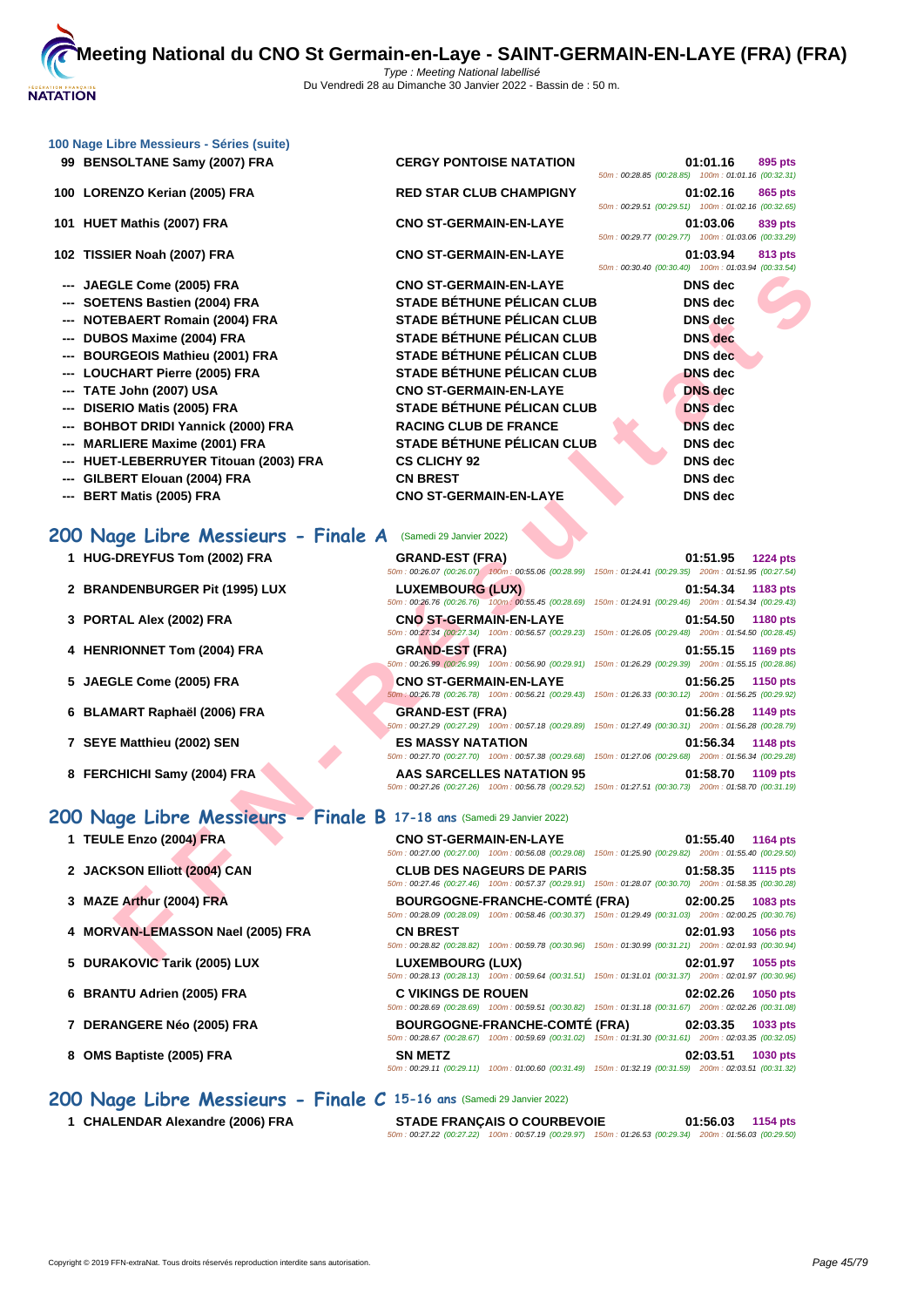#### **[200 Nage](http://www.ffnatation.fr/webffn/index.php) Libre Messieurs - Finale C (suite)**

- **2 ANDRÉO Joachim (2006) FRA GRAND-EST (FRA) 02:01.98 1055 pts**
- **3** RENAULT Léandre (2007) FRA
- **4 SNEP Damien (2006) FRA**
- **5 MOUSSA Adam-Samy (2007) FRA**
- **6 GRUN Antoine (2006) FRA**
- **7 VENTURA André (2006) FRA C VIKINGS DE ROUEN 02:07.96 960 pts**
- **8 PEUSCKevin (2006) LUX**

# **200 Nage Libre Messieurs - Séries** (Samedi 29 Janvier 2022)

- 
- 
- 
- 
- 
- 
- 
- 
- 
- 
- 
- 
- 
- 
- 
- 
- 
- 
- 
- 
- 
- 
- 

| 02:01.98 1055 pts          | <b>GRAND-EST (FRA)</b><br>50m: 00:27.99 (00:27.99) 100m: 00:58.69 (00:30.70) 150m: 01:30.40 (00:31.71) 200m: 02:01.98 (00:31.58)        |
|----------------------------|-----------------------------------------------------------------------------------------------------------------------------------------|
| 02:01.99 1055 pts          | <b>SN VERSAILLES</b><br>50m: 00:28.07 (00:28.07) 100m: 00:58.73 (00:30.66) 150m: 01:30.93 (00:32.20) 200m: 02:01.99 (00:31.06)          |
| 02:04.52 1014 pts          | <b>SN VERSAILLES</b><br>50m: 00:29.35 (00:29.35) 100m: 01:00.57 (00:31.22) 150m: 01:33.18 (00:32.61) 200m: 02:04.52 (00:31.34)          |
| 02:04.73 1011 pts          | <b>CNO ST-GERMAIN-EN-LAYE</b><br>50m: 00:28.79 (00:28.79) 100m: 01:00.10 (00:31.31) 150m: 01:32.88 (00:32.78) 200m: 02:04.73 (00:31.85) |
| 02:06.34<br>985 pts        | <b>SN METZ</b><br>50m: 00:28.84 (00:28.84) 100m: 01:00.43 (00:31.59) 150m: 01:33.35 (00:32.92) 200m: 02:06.34 (00:32.99)                |
| 02:07.96<br><b>960 pts</b> | <b>C VIKINGS DE ROUEN</b><br>50m: 00:30.65 (00:30.65) 100m: 01:01.89 (00:31.24) 150m: 01:34.37 (00:32.48) 200m: 02:07.96 (00:33.59)     |
| 02:12.23<br>895 pts        | <b>LUXEMBOURG (LUX)</b><br>50m: 00:29.64 (00:29.64) 100m: 01:03.06 (00:33.42) 150m: 01:37.71 (00:34.65) 200m: 02:12.23 (00:34.52)       |

**FINDING (2000) FRA**<br> **FRA - SUNATELY SAMPLE DEAD CONTENT FRA - SUNATELY SAMPLE DEAD CONTENT FRA - CONTENT CONTENT CONTENT CONTENT CONTENT CONTENT CONTENT CONTENT CONTENT CONTENT CONTENT CONTENT CONTENT CONTENT CONTENT CO 1 HUG-DREYFUS Tom (2002) FRA GRAND-EST (FRA) 01:54.87 1173 pts** 50m : 00:26.92 (00:26.92) 100m : 00:56.65 (00:29.73) 150m : 01:26.51 (00:29.86) 200m : 01:54.87 (00:28.36) **2 GROSJEAN Hugo (1999) FRA GRAND-EST (FRA) 01:55.39 1165 pts** 50m : 00:27.26 (00:27.26) 100m : 00:57.53 (00:30.27) 150m : 01:27.19 (00:29.66) 200m : 01:55.39 (00:28.20) **3 BRANDENBURGER Pit (1995) LUX LUXEMBOURG (LUX) 01:55.83 1157 pts** 50m : 00:26.91 (00:26.91) 100m : 00:56.04 (00:29.13) 150m : 01:26.12 (00:30.08) 200m : 01:55.83 (00:29.71) **4 PORTAL Alex (2002) FRA CNO ST-GERMAIN-EN-LAYE 01:56.03 1154 pts** 50m : 00:27.08 (00:27.08) 100m : 00:57.08 (00:30.00) 150m : 01:27.03 (00:29.95) 200m : 01:56.03 (00:29.00) **5 JAEGLE Come (2005) FRA CNO ST-GERMAIN-EN-LAYE 01:56.04 1154 pts** 50m : 00:26.82 (00:26.82) 100m : 00:56.28 (00:29.46) 150m : 01:26.20 (00:29.92) 200m : 01:56.04 (00:29.84) **6 SEYE Matthieu (2002) SEN ES MASSY NATATION 01:56.08 1153 pts** 50m : 00:27.48 (00:27.48) 100m : 00:57.81 (00:30.33) 150m : 01:27.77 (00:29.96) 200m : 01:56.08 (00:28.31) **7 FERCHICHI Samy (2004) FRA AAS SARCELLES NATATION 95 01:56.15 1152 pts** 50m : 00:27.48 (00:27.48) 100m : 00:57.14 (00:29.66) 150m : 01:26.98 (00:29.84) 200m : 01:56.15 (00:29.17) **8 HENRIONNET Tom (2004) FRA GRAND-EST (FRA) 01:56.44 1147 pts** 50m : 00:27.16 (00:27.16) 100m : 00:56.57 (00:29.41) 150m : 01:26.61 (00:30.04) 200m : 01:56.44 (00:29.83) **9 BLAMART Raphaël (2006) FRA GRAND-EST (FRA) 01:56.54 1145 pts** 50m : 00:27.34 (00:27.34) 100m : 00:57.08 (00:29.74) 150m : 01:27.67 (00:30.59) 200m : 01:56.54 (00:28.87) **10 TEULE Enzo (2004) FRA CNO ST-GERMAIN-EN-LAYE 01:56.69 1143 pts** 50m : 00:27.31 (00:27.31) 100m : 00:56.54 (00:29.23) 150m : 01:26.87 (00:30.33) 200m : 01:56.69 (00:29.82) **11 LESERT Vincent (2003) FRA STADE BÉTHUNE PÉLICAN CLUB 01:58.20 1117 pts** 50m : 00:27.36 (00:27.36) 100m : 00:56.73 (00:29.37) 150m : 01:27.14 (00:30.41) 200m : 01:58.20 (00:31.06) **12 BRIGNON Florian (2002) FRA ES MASSY NATATION 01:58.30 1115 pts** 50m : 00:27.53 (00:27.53) 100m : 00:57.38 (00:29.85) 150m : 01:27.91 (00:30.53) 200m : 01:58.30 (00:30.39) **13 AZRA Alexandre (2000) FRA US VILLEJUIF NATATION 01:58.34 1115 pts** 50m : 00:27.37 (00:27.37) 100m : 00:57.31 (00:29.94) 150m : 01:27.94 (00:30.63) 200m : 01:58.34 (00:30.40) **14 MARC Antoine (2000) FRA GRAND-EST (FRA) 01:58.39 1114 pts** 50m : 00:27.33 (00:27.33) 100m : 00:57.65 (00:30.32) 150m : 01:28.75 (00:31.10) 200m : 01:58.39 (00:29.64) **15 SCHUG Lilian (2002) FRA GRAND-EST (FRA) 01:58.41 1114 pts** 50m : 00:27.44 (00:27.44) 100m : 00:57.27 (00:29.83) 150m : 01:27.91 (00:30.64) 200m : 01:58.41 (00:30.50) **16 BRIESCLouis (2003) FRA GRAND-EST (FRA) 01:58.72 1108 pts** 50m : 00:27.09 (00:27.09) 100m : 00:57.25 (00:30.16) 150m : 01:27.83 (00:30.58) 200m : 01:58.72 (00:30.89) **17 CLAUDE Killian (2002) FRA SN METZ 01:58.74 1108 pts** 50m : 00:28.31 (00:28.31) 100m : 00:58.51 (00:30.20) 150m : 01:29.29 (00:30.78) 200m : 01:58.74 (00:29.45) **18 MUSITELLI Enzo (2003) FRA BOURGOGNE-FRANCHE-COMTÉ (FRA) 01:59.20 1101 pts** 50m : 00:28.06 (00:28.06) 100m : 00:58.62 (00:30.56) 150m : 01:29.00 (00:30.38) 200m : 01:59.20 (00:30.20) **19 CLAIMAND Adrien (2003) FRA CSN GUYANCOURT 02:00.01 1087 pts** 50m : 00:27.87 (00:27.87) 100m : 00:58.43 (00:30.56) 150m : 01:29.55 (00:31.12) 200m : 02:00.01 (00:30.46) **20 VANDERSCHRICK Stephan (2000) LUX SWIMMING CLUB LUXEMBOURG (LUX) 02:00.37 1081 pts** 50m : 00:27.58 (00:27.58) 100m : 00:57.91 (00:30.33) 150m : 01:28.93 (00:31.02) 200m : 02:00.37 (00:31.44) **21 JACKSON Elliott (2004) CAN CLUB DES NAGEURS DE PARIS 02:00.45 1080 pts** 50m : 00:27.69 (00:27.69) 100m : 00:58.38 (00:30.69) 150m : 01:29.66 (00:31.28) 200m : 02:00.45 (00:30.79) **22 LE CORRE Ivan (2004) FRA CN BREST 02:01.14 1069 pts** 50m : 00:28.17 (00:28.17) 100m : 00:59.71 (00:31.54) 150m : 01:31.16 (00:31.45) 200m : 02:01.14 (00:29.98) **23 BRANTU Adrien (2005) FRA C VIKINGS DE ROUEN 02:01.54 1062 pts** 50m : 00:29.19 (00:29.19) 100m : 00:59.60 (00:30.41) 150m : 01:30.87 (00:31.27) 200m : 02:01.54 (00:30.67)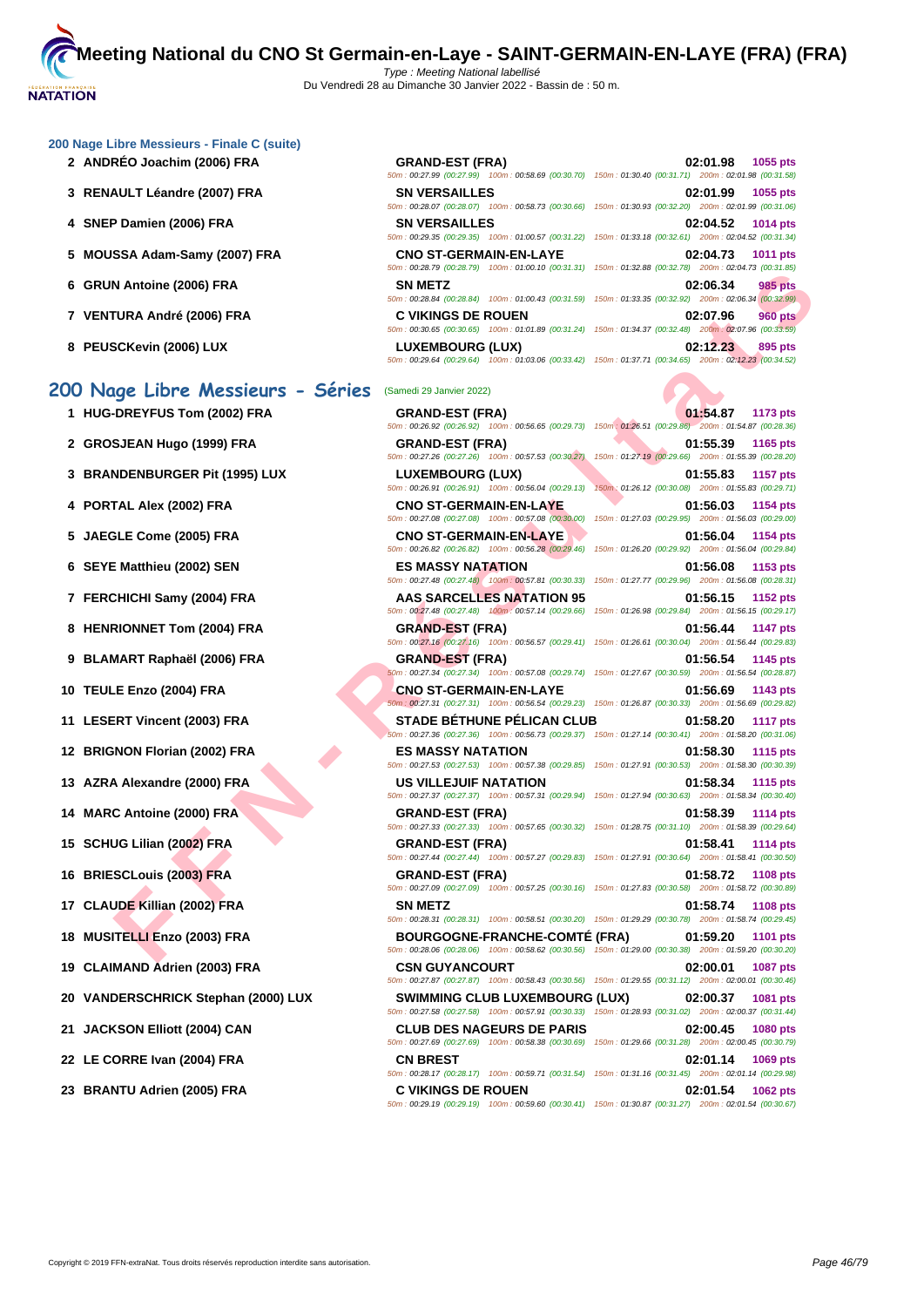| 200 Nage Libre Messieurs - Séries (suite)    |                                                                                                                                                |                                                                                    |
|----------------------------------------------|------------------------------------------------------------------------------------------------------------------------------------------------|------------------------------------------------------------------------------------|
| 24 DA SILVA UMMENHOVER Thibault (2001) FRA   | <b>CN MELUN VAL DE SEINE</b><br>50m : 00:27.80 (00:27.80) 100m : 00:58.10 (00:30.30) 150m : 01:29.70 (00:31.60) 200m : 02:01.61 (00:31.91)     | 02:01.61<br>1061 pts                                                               |
| 25 WERHANN Zachary (2002) FRA                | <b>SN METZ</b><br>50m: 00:27.68 (00:27.68) 100m: 00:57.74 (00:30.06) 150m: 01:29.50 (00:31.76) 200m: 02:01.64 (00:32.14)                       | 02:01.64<br>1060 pts                                                               |
| 26 RIVIÈRE Clément (2003) FRA                | <b>BOURGOGNE-FRANCHE-COMTÉ (FRA)</b><br>50m: 00:27.44 (00:27.44) 100m: 00:57.96 (00:30.52) 150m: 01:29.42 (00:31.46) 200m: 02:01.65 (00:32.23) | 02:01.65<br>1060 pts                                                               |
| 27 CHALENDAR Alexandre (2006) FRA            | <b>STADE FRANÇAIS O COURBEVOIE</b><br>50m: 00:27.78 (00:27.78) 100m: 00:58.55 (00:30.77) 150m: 01:30.16 (00:31.61) 200m: 02:01.84 (00:31.68)   | 02:01.84<br>1057 pts                                                               |
| REY Martin (1999) FRA<br>28                  | <b>CLUB DES NAGEURS DE PARIS</b><br>50m: 00:27.79 (00:27.79) 100m: 00:58.35 (00:30.56) 150m: 01:30.20 (00:31.85) 200m: 02:01.95 (00:31.75)     | 02:01.95<br>1055 pts                                                               |
| ZAWADSKI Paul (2002) FRA                     | <b>CA ORSAY</b><br>50m : 00:28.00 (00:28.00) 100m : 00:58.89 (00:30.89) 150m : 01:30.50 (00:31.61) 200m : 02:01.99 (00:31.49)                  | 02:01.99<br>1055 pts                                                               |
| <b>MAZE Arthur (2004) FRA</b><br>30          | <b>BOURGOGNE-FRANCHE-COMTÉ (FRA)</b><br>50m: 00:28.50 (00:28.50) 100m: 00:58.73 (00:30.23) 150m: 01:30.29 (00:31.56) 200m: 02:02.39 (00:32.10) | 02:02.39<br>1048 pts                                                               |
| <b>DURAKOVIC Tarik (2005) LUX</b><br>31      | LUXEMBOURG (LUX)                                                                                                                               | 02:02.45<br><b>1047 pts</b>                                                        |
| DECAMPS Baptiste (2001) FRA<br>32            | 50m: 00:28.72 (00:28.72) 100m: 01:00.73 (00:32.01) 150m: 01:32.14 (00:31.41) 200m: 02:02.45 (00:30.31)<br><b>C VIKINGS DE ROUEN</b>            | 02:02.61<br>1045 pts                                                               |
| 33 HUET-LEBERRUYER Titouan (2003) FRA        | 50m: 00:27.95 (00:27.95) 100m: 00:58.73 (00:30.78) 150m: 01:30.98 (00:32.25) 200m: 02:02.61 (00:31.63)<br><b>CS CLICHY 92</b>                  | 02:02.62<br>1045 pts                                                               |
| <b>BUGLER Enzo (2001) FRA</b><br>34          | 50m: 00:28.78 (00:28.78) 100m: 01:00.76 (00:31.98)<br><b>CN MELUN VAL DE SEINE</b>                                                             | 150m: 01:32.66 (00:31.90) 200m: 02:02.62 (00:29.96)<br>02:02.85<br>1041 pts        |
| <b>DERANGERE Néo (2005) FRA</b><br>35        | 50m: 00:28.21 (00:28.21) 100m: 00:58.59 (00:30.38)<br><b>BOURGOGNE-FRANCHE-COMTE (FRA)</b>                                                     | 150m: 01:31.21 (00:32.62) 200m: 02:02.85 (00:31.64)<br>02:03.06<br>1037 pts        |
| ANDRÉO Joachim (2006) FRA<br>36              | 50m : 00:28.20 (00:28.20) 100m : 00:58.59 (00:30.39) 150m : 01:30.83 (00:32.24) 200m : 02:03.06 (00:32.23)<br><b>GRAND-EST (FRA)</b>           | 02:03.08<br>1037 pts                                                               |
| OMS Baptiste (2005) FRA<br>37                | 50m: 00:28.35 (00:28.35) 100m: 00:59.93 (00:31.58) 150m: 01:31.55 (00:31.62) 200m: 02:03.08 (00:31.53)<br><b>SN METZ</b>                       | 02:03.48<br>1031 pts                                                               |
| <b>MORVAN-LEMASSON Nael (2005) FRA</b><br>38 | 50m: 00:28.99 (00:28.99) 100m: 00:59.80 (00:30.81) 150m: 01:31.90 (00:32.10) 200m: 02:03.48 (00:31.58)<br><b>CN BREST</b>                      | 02:03.67<br>1028 pts                                                               |
| SNEP Damien (2006) FRA<br>39                 | 50m: 00:29.61 (00:29.61) 100m: 01:02.22 (00:32.61) 150m: 01:33.63 (00:31.41) 200m: 02:03.67 (00:30.04)<br><b>SN VERSAILLES</b>                 | 02:03.94<br>1023 pts                                                               |
| RENAULT Léandre (2007) FRA<br>40             | 50m : 00:28.72 (00:28.72) 100m : 00:59.97 (00:31.25) 150m : 01:31.94 (00:31.97) 200m : 02:03.94 (00:32.00)<br><b>SN VERSAILLES</b>             | 02:04.07<br>1021 pts                                                               |
| AKACHKACHI Aymenn (2004) FRA<br>41           | 50m: 00:28.58 (00:28.58) 100m: 01:00.15 (00:31.57)<br><b>CN MELUN VAL DE SEINE</b>                                                             | 150m: 01:32.78 (00:32.63) 200m: 02:04.07 (00:31.29)<br>02:04.33<br><b>1017 pts</b> |
| MOUSSA Adam-Samy (2007) FRA<br>42            | 50m: 00:28.40 (00:28.40) 100m: 00:59.30 (00:30.90)<br><b>CNO ST-GERMAIN-EN-LAYE</b>                                                            | 150m: 01:31.97 (00:32.67) 200m: 02:04.33 (00:32.36)<br>02:04.36<br>1017 pts        |
| <b>BAZIN Loic (2005) FRA</b><br>43           | 50m: 00:29.09 (00:29.09) 100m: 01:01.01 (00:31.92)<br><b>RED STAR CLUB CHAMPIGNY</b>                                                           | 150m: 01:32.90 (00:31.89) 200m: 02:04.36 (00:31.46)<br>02:04.55<br><b>1014 pts</b> |
| 44 CLOSIER Cyril (2000) FRA                  | 50m: 00:29.12 (00:29.12) 100m: 01:01.08 (00:31.96)<br><b>CN MELUN VAL DE SEINE</b>                                                             | 150m: 01:32.83 (00:31.75) 200m: 02:04.55 (00:31.72)<br>02:04.88<br>1008 pts        |
| 45 ZINSMEISTER Julien (1997) FRA             | 50m: 00:28.55 (00:28.55) 100m: 00:59.95 (00:31.40)<br><b>CLUB DES NAGEURS DE PARIS</b>                                                         | 150m: 01:32.10 (00:32.15) 200m: 02:04.88 (00:32.78)<br>02:04.95<br><b>1007 pts</b> |
| 46 ZEGHICHI Elias (2005) FRA                 | 50m : 00:28.64 (00:28.64) 100m : 00:59.59 (00:30.95) 150m : 01:32.19 (00:32.60) 200m : 02:04.95 (00:32.76)<br><b>C VIKINGS DE ROUEN</b>        | 02:05.13<br><b>1004 pts</b>                                                        |
| 47 GRUN Antoine (2006) FRA                   | 50m: 00:28.78 (00:28.78) 100m: 01:00.71 (00:31.93) 150m: 01:33.60 (00:32.89) 200m: 02:05.13 (00:31.53)<br>SN METZ                              | 02:05.33<br>1001 pts                                                               |
| 48 BEN ABBES Mohamed-yassine (2005) TUN      | 50m: 00:29.11 (00:29.11) 100m: 01:01.43 (00:32.32) 150m: 01:34.27 (00:32.84) 200m: 02:05.33 (00:31.06)<br>LA MARSA (TUN)                       | 02:05.42<br>1000 pts                                                               |
| 49 SCHMITT Teddy (2002) FRA                  | 50m: 00:29.24 (00:29.24) 100m: 01:01.44 (00:32.20) 150m: 01:33.68 (00:32.24) 200m: 02:05.42 (00:31.74)<br><b>CN MELUN VAL DE SEINE</b>         | 02:05.91<br>992 pts                                                                |
| 50 COTTENCEAU Matthieu (2005) FRA            | 50m: 00:28.44 (00:28.44) 100m: 01:00.26 (00:31.82)<br><b>C VIKINGS DE ROUEN</b>                                                                | 150m: 01:33.40 (00:33.14) 200m: 02:05.91 (00:32.51)<br>02:06.03<br>990 pts         |
| 51 FUHRY Axel (2004) FRA                     | 50m : 00:28.70 (00:28.70) 100m : 01:00.66 (00:31.96) 150m : 01:33.59 (00:32.93) 200m : 02:06.03 (00:32.44)<br>C VIKINGS DE ROUEN               | 02:06.04<br>990 pts                                                                |
|                                              | 50m : 00:28.52 (00:28.52) 100m : 00:59.51 (00:30.99) 150m : 01:32.69 (00:33.18) 200m : 02:06.04 (00:33.35)                                     |                                                                                    |

50m : 00:27.68 (00:27.68) 100m : 00:57.74 (00:30.06) 150m : 01:29.50 (00:31.76) 200m : 02:01.64 (00:32.14) 50m : 00:27.44 (00:27.44) 100m : 00:57.96 (00:30.52) 150m : 01:29.42 (00:31.46) 200m : 02:01.65 (00:32.23) 50m : 02:01.84 (00:31.68) 16(00:31.68) 50m : 00:27.79 (00:27.79) 100m : 00:58.35 (00:30.56) 150m : 01:30.20 (00:31.85) 200m : 02:01.95 (00:31.75) 50 (00:31.61) 200m : 02:01.99 (00:31.49) 50m : 00:28.50 (00:28.50) 100m : 00:58.73 (00:30.23) 150m : 01:30.29 (00:31.56) 200m : 02:02.39 (00:32.10) 50m : 02:02.45 (00:30.31) 14 (00:31.41) 200m : 02:02.45 50m : 00:27.95 (00:27.95) 100m : 00:58.73 (00:30.78) 150m : 01:30.98 (00:32.25) 200m : 02:02.61 (00:31.63) 50m : 00:28.78 (00:28.78) 100m : 01:00.76 (00:31.98) 150m : 01:32.66 (00:31.90) 200m : 02:02.62 (00:29.96) 50m : 00:28.21 (00:28.21) 100m : 00:58.59 (00:30.38) 150m : 01:31.21 (00:32.62) 200m : 02:02.85 (00:31.64) 50m : 00:28.20 (00:28.20) 100m : 00:58.59 (00:30.39) 150m : 01:30.83 (00:32.24) 200m : 02:03.06 (00:32.23) 50m : 00:28.35 (00:28.35) 100m : 00:59.93 (00:31.58) 150m : 01:31.55 (00:31.62) 200m : 02:03.08 (00:31.53) 50m : 00:28.99 (00:28.99) 100m : 00:59.80 (00:30.81) 150m : 01:31.90 (00:32.10) 200m : 02:03.48 (00:31.58) 50m : 00:29.61 (00:29.61) 100m : 01:02.22 (00:32.61) 150m : 01:33.63 (00:31.41) 200m : 02:03.67 (00:30.04) 50m : 00:28.72 (00:28.72) 100m : 00:59.97 (00:31.25) 150m : 01:31.94 (00:31.97) 200m : 02:03.94 (00:32.00) 50m : 00:28.58 (00:28.58) 100m : 01:00.15 (00:31.57) 150m : 01:32.78 (00:32.63) 200m : 02:04.07 (00:31.29) 50m : 00:28.40 (00:28.40) 100m : 00:59.30 (00:30.90) 150m : 01:31.97 (00:32.67) 200m : 02:04.33 (00:32.36) 50m : 00:29.09 (00:29.09) 100m : 01:01.01 (00:31.92) 150m : 01:32.90 (00:31.89) 200m : 02:04.36 (00:31.46) 500m : 02:04.55 (00:31.72) 100:31.75) 200m : 02:04.55 50m : 00:28.55 (00:28.55) 100m : 00:59.95 (00:31.40) 150m : 01:32.10 (00:32.15) 200m : 02:04.88 (00:32.78) 50m : 00:28.64 (00:28.64) 100m : 00:59.59 (00:30.95) 150m : 01:32.19 (00:32.60) 200m : 02:04.95 (00:32.76) 50m : 00:28.78 (00:28.78) 100m : 01:00.71 (00:31.93) 150m : 01:33.60 (00:32.89) 200m : 02:05.13 (00:31.53) 50m : 02:05.33 (00:31.06) 100:32.84) 200m : 02:05.33 50m : 00:29.24 (00:29.24) 100m : 01:01.44 (00:32.20) 150m : 01:33.68 (00:32.24) 200m : 02:05.42 (00:31.74) 50m : 00:28.44 (00:28.44) 100m : 01:00.26 (00:31.82) 150m : 01:33.40 (00:33.14) 200m : 02:05.91 (00:32.51) 59 (00:32.93) 200m : 02:06.03 (00:32.44) 50m : 00:28.52 (00:28.52) 100m : 00:59.51 (00:30.99) 150m : 01:32.69 (00:33.18) 200m : 02:06.04 (00:33.35) **52 HUGONENQ Milo (2004) FRA CLUB DES NAGEURS DE PARIS 02:06.05 990 pts** 50m : 00:28.56 (00:28.56) 100m : 00:59.52 (00:30.96) 150m : 01:32.97 (00:33.45) 200m : 02:06.05 (00:33.08) **53 CLAEYSSEN Mattéo (2004) FRA ETOILES 92 02:06.19 988 pts** 50m : 00:27.66 (00:27.66) 100m : 00:58.45 (00:30.79) 150m : 01:32.33 (00:33.88) 200m : 02:06.19 (00:33.86) **54 LOUCHART Pierre (2005) FRA STADE BÉTHUNE PÉLICAN CLUB 02:06.30 986 pts** 50m : 00:29.21 (00:29.21) 100m : 01:01.33 (00:32.12) 150m : 01:34.59 (00:33.26) 200m : 02:06.30 (00:31.71)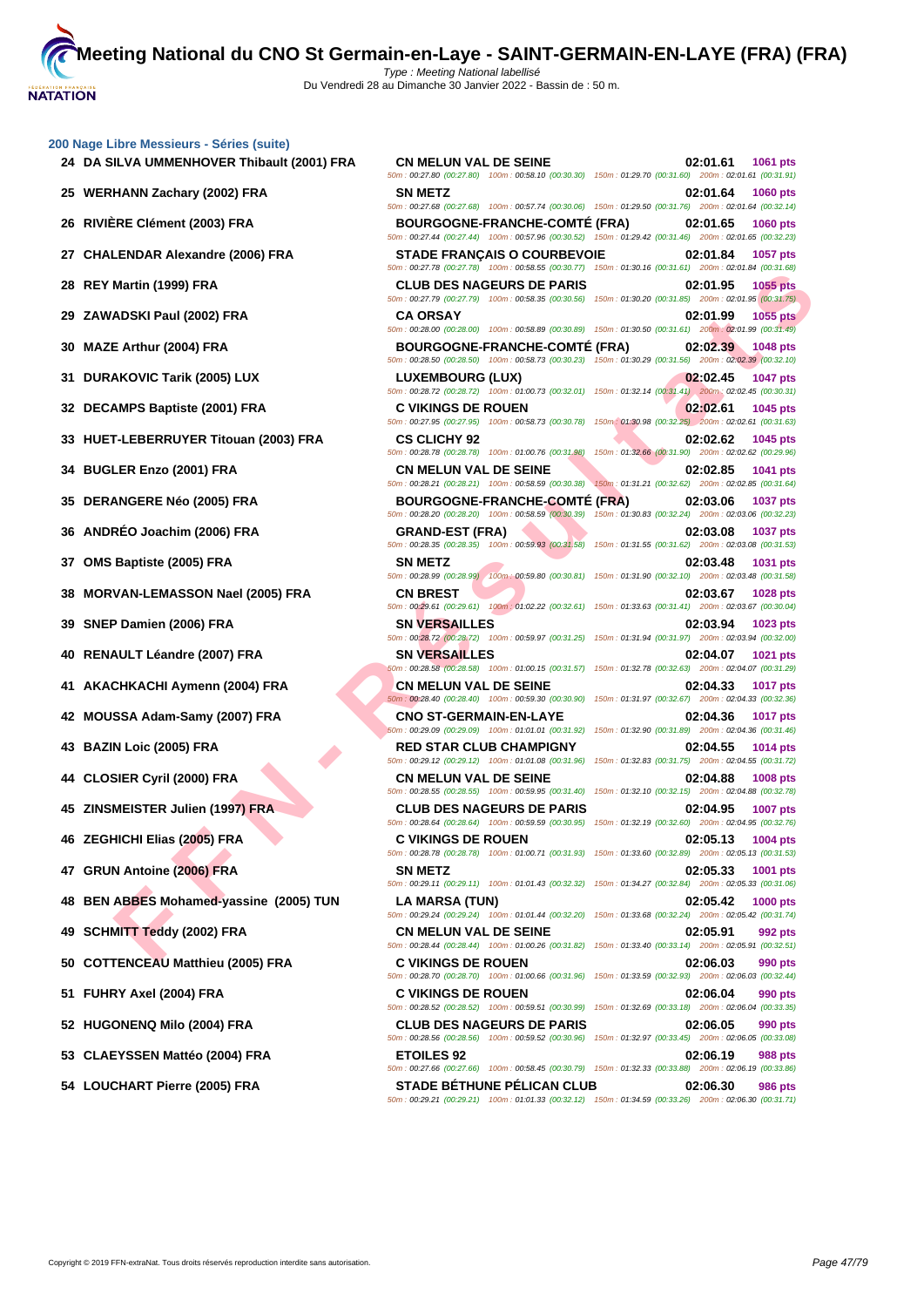**[200 Nage](http://www.ffnatation.fr/webffn/index.php) Libre Messieurs - Séries (suite)**

- **55 BINAUX Trevis (2003) FRA ES NANTERRE 02:06.46 984 pts**
- **56 CAUSSE Adam (2003) FRA ESPADON VÉLIZY-VILLACOUBLAY 02:07.16 973 pts**
- **57 LEBBIHI Iliess (2002) FRA ETOILE SAINT-LEU NATATION 02:07.20 972 pts**
- **58 CONZEMIUS Jerome (1999) LUX SWIMMING CLUB LUXEMBOURG (LUX) 02:07.50 967 pts**
- **59 DA CUNHA David (2003) FRA CA ORSAY 02:07.67 965 pts**
- 
- 
- 
- 
- 
- 
- 
- 
- 
- 
- 
- 
- 
- 
- 
- 
- 
- 
- 
- 
- 
- 
- 
- 
- 
- 
- 

# **400 Nage Libre Messieurs - Finale A** (Dimanche 30 Janvier 2022)

**1 HENRIONNET Tom (2004) FRA** 

**FURA David (2005) FRA** CAOS ANY MANUAL DESERVE TO COMPASS ANY CONTINUES INTERESTS and the state and the state and the state and the state and the state and the state and the state and the state and the state and the stat **60 VENTURA André (2006) FRA C VIKINGS DE ROUEN 02:07.69 964 pts** 50m : 00:29.28 (00:29.28) 100m : 01:00.87 (00:31.59) 150m : 01:34.20 (00:33.33) 200m : 02:07.69 (00:33.49) **61 QUANTIN Hugo (2001) FRA CA ORSAY 02:07.71 964 pts** 50m : 00:29.38 (00:29.38) 100m : 01:01.79 (00:32.41) 150m : 01:34.83 (00:33.04) 200m : 02:07.71 (00:32.88) **62 THILL Nicolas (2005) LUX SWIMMING CLUB LUXEMBOURG (LUX) 02:07.85 962 pts** 50m : 00:29.87 (00:29.87) 100m : 01:02.64 (00:32.77) 150m : 01:35.81 (00:33.17) 200m : 02:07.85 (00:32.04) **63 PEUSCKevin (2006) LUX LUXEMBOURG (LUX) 02:07.97 960 pts** 50m : 00:28.84 (00:28.84) 100m : 01:01.06 (00:32.22) 150m : 01:34.35 (00:33.29) 200m : 02:07.97 (00:33.62) **64 AIT MOHAND Massinissa (2005) FRA ETOILES 92 02:08.02 959 pts** 50m : 00:29.19 (00:29.19) 100m : 01:01.34 (00:32.15) 150m : 01:35.07 (00:33.73) 200m : 02:08.02 (00:32.95) **65 HIRCHI Axel (2002) FRA CN ASNIÈRES 02:08.98 944 pts** 50m : 00:28.51 (00:28.51) 100m : 01:00.38 (00:31.87) 150m : 01:34.80 (00:34.42) 200m : 02:08.98 (00:34.18) **66 MELIN Tobias (2003) FRA ETOILES 92 02:09.36 939 pts** 50m : 00:29.14 (00:29.14) 100m : 01:00.85 (00:31.71) 150m : 01:35.10 (00:34.25) 200m : 02:09.36 (00:34.26) **67 THIERRY Gaspard (2004) FRA CN MELUN VAL DE SEINE 02:09.51 936 pts** 50m : 00:29.23 (00:29.23) 100m : 01:02.06 (00:32.83) 150m : 01:36.26 (00:34.20) 200m : 02:09.51 (00:33.25) **68 FELIX Gaspard (2005) FRA CN MELUN VAL DE SEINE 02:10.13 927 pts** 50m : 00:28.68 (00:28.68) 100m : 01:01.57 (00:32.89) 150m : 01:35.82 (00:34.25) 200m : 02:10.13 (00:34.31) **69 SAADE Jad (2003) FRA CN ASNIÈRES 02:10.38 923 pts** 50m : 00:28.26 (00:28.26) 100m : 01:01.69 (00:33.43) 150m : 01:36.33 (00:34.64) 200m : 02:10.38 (00:34.05) **70 NOTEBAERT Romain (2004) FRA STADE BÉTHUNE PÉLICAN CLUB 02:10.83 916 pts** 50m : 00:29.85 (00:29.85) 100m : 01:01.83 (00:31.98) 150m : 01:35.34 (00:33.51) 200m : 02:10.83 (00:35.49) **71 NEMDALI Kemil (2006) FRA JEANNE D'ARC DRANCY 02:11.97 899 pts** 50m : 00:28.80 (00:28.80) 100m : 01:02.43 (00:33.63) 150m : 01:37.38 (00:34.95) 200m : 02:11.97 (00:34.59) **72 BARRIERE Arthur (2004) FRA COLOMBES NATATION 02:12.83 886 pts** 50m : 00:28.55 (00:28.55) 100m : 01:00.74 (00:32.19) 150m : 01:35.82 (00:35.08) 200m : 02:12.83 (00:37.01) **73 LOUNIS Yanis (2006) FRA CN POISSY 02:13.17 881 pts** 50m : 00:29.86 (00:29.86) 100m : 01:03.74 (00:33.88) 150m : 01:38.80 (00:35.06) 200m : 02:13.17 (00:34.37) **74 CLAIMAND Evan (2007) FRA CSN GUYANCOURT 02:13.24 880 pts** 50m : 00:30.94 (00:30.94) 100m : 01:05.55 (00:34.61) 150m : 01:40.27 (00:34.72) 200m : 02:13.24 (00:32.97) **75 BOULAT Alexandre (2006) FRA RED STAR CLUB CHAMPIGNY 02:14.61 860 pts** 50m : 00:28.03 (00:28.03) 100m : 01:01.62 (00:33.59) 150m : 01:38.00 (00:36.38) 200m : 02:14.61 (00:36.61) **76 LOCHOSHVILI Roman (2004) FRA CS CLICHY 92 02:14.92 855 pts** 50m : 00:29.86 (00:29.86) 100m : 01:03.04 (00:33.18) 150m : 01:39.03 (00:35.99) 200m : 02:14.92 (00:35.89) **77 DHAENENS Jules (2006) FRA CN POISSY 02:15.30 850 pts** 50m : 00:30.01 (00:30.01) 100m : 01:04.41 (00:34.40) 150m : 01:39.69 (00:35.28) 200m : 02:15.30 (00:35.61) **78 GONZALEZ Enzo (2004) FRA AQUACLUB LE PECQ MARLY 02:16.33 835 pts** 50m : 00:29.42 (00:29.42) 100m : 01:03.60 (00:34.18) 150m : 01:39.82 (00:36.22) 200m : 02:16.33 (00:36.51) **79 LORENZO Kerian (2005) FRA RED STAR CLUB CHAMPIGNY 02:17.15 823 pts** 50m : 00:30.16 (00:30.16) 100m : 01:04.70 (00:34.54) 150m : 01:41.44 (00:36.74) 200m : 02:17.15 (00:35.71) **80 BONGERS Samuel (2006) FRA AQUACLUB LE PECQ MARLY 02:17.43 819 pts** 50m : 00:30.67 (00:30.67) 100m : 01:04.12 (00:33.45) 150m : 01:40.10 (00:35.98) 200m : 02:17.43 (00:37.33) **81 GAMEIRO DOS SANTOS Andre (2005) POR AQUACLUB LE PECQ MARLY 02:18.29 807 pts** 50m : 00:30.98 (00:30.98) 100m : 01:06.26 (00:35.28) 150m : 01:42.84 (00:36.58) 200m : 02:18.29 (00:35.45) **82 HUET Mathis (2007) FRA CNO ST-GERMAIN-EN-LAYE 02:18.37 806 pts** 50m : 00:30.16 (00:30.16) 100m : 01:04.38 (00:34.22) 150m : 01:41.02 (00:36.64) 200m : 02:18.37 (00:37.35) **--- DISERIO Matis (2005) FRA STADE BÉTHUNE PÉLICAN CLUB DNS dec --- HANCARD Loris (2004) FRA RED STAR CLUB CHAMPIGNY DNS dec --- BERT Matis (2005) FRA CNO ST-GERMAIN-EN-LAYE DNS dec --- SOETENS Bastien (2004) FRA STADE BÉTHUNE PÉLICAN CLUB DNS dec**

50m : 00:29.04 (00:29.04) 100m : 01:01.06 (00:32.02) 150m : 01:35.01 (00:33.95) 200m : 02:06.46 (00:31.45)

50m : 00:29.85 (00:29.85) 100m : 01:01.64 (00:31.79) 150m : 01:34.40 (00:32.76) 200m : 02:07.16 (00:32.76)

50m : 00:29.01 (00:29.01) 100m : 01:01.54 (00:32.53) 150m : 01:34.86 (00:33.32) 200m : 02:07.20 (00:32.34)

50m : 00:29.44 (00:29.44) 100m : 01:02.03 (00:32.59) 150m : 01:34.76 (00:32.73) 200m : 02:07.50 (00:32.74)

50m : 00:29.56 (00:29.56) 100m : 01:01.88 (00:32.32) 150m : 01:35.26 (00:33.38) 200m : 02:07.67 (00:32.41)

| <b>GRAND-EST (FRA)</b> |                                                                                                             | 03:57.43 | 1226 pts |
|------------------------|-------------------------------------------------------------------------------------------------------------|----------|----------|
|                        | 50m; 00:27.30 (00:27.30) 100m; 00:56.92 (00:29.62) 150m; 01:27.07 (00:30.15) 200m; 01:57.52 (00:30.45)      |          |          |
|                        | 250m : 02:27.56 (00:30.04) 300m : 02:57.81 (00:30.25) 350m : 03:28.46 (00:30.65) 400m : 03:57.43 (00:28.97) |          |          |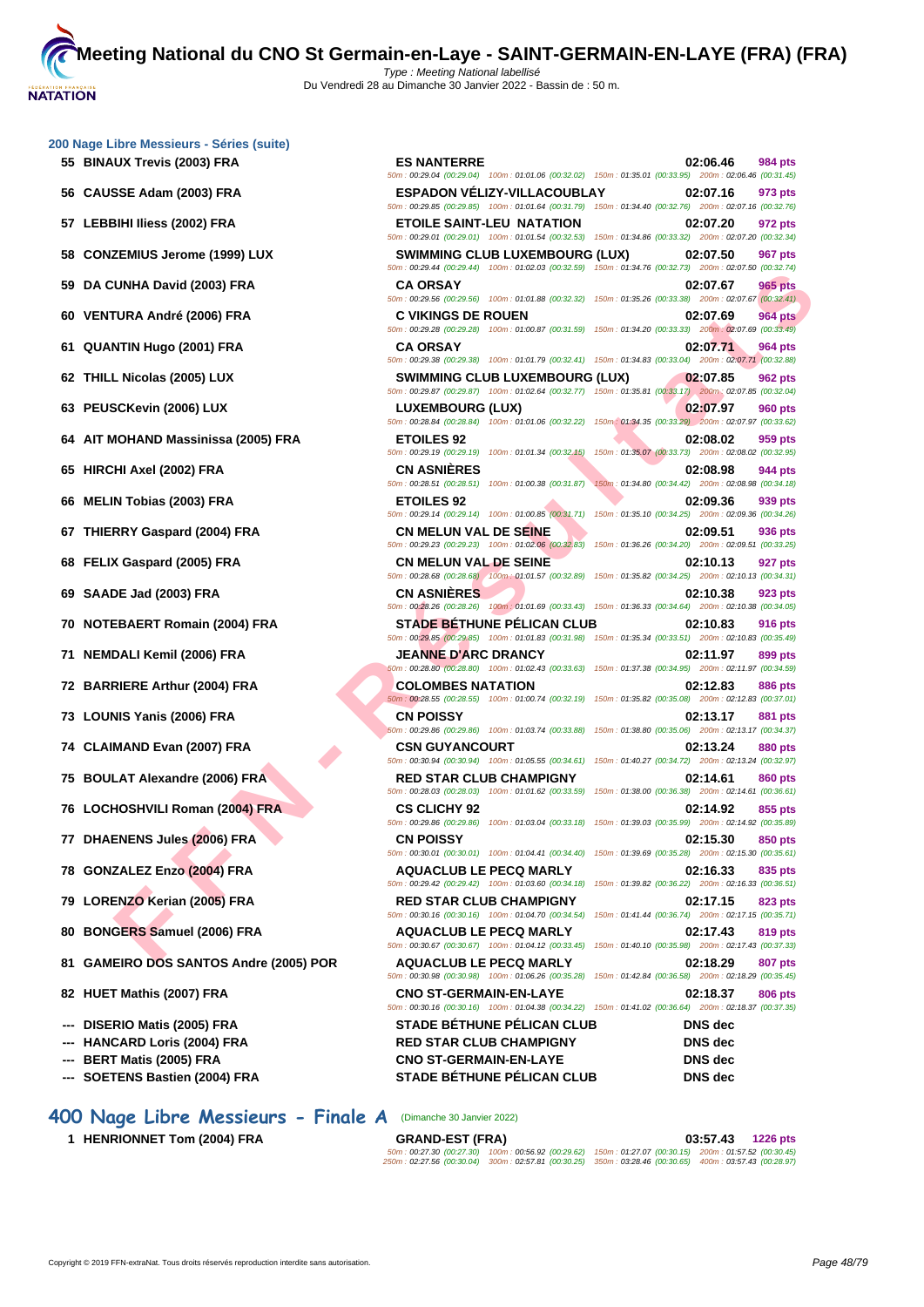#### **[400 Nage](http://www.ffnatation.fr/webffn/index.php) Libre Messieurs - Finale A (suite)**

- 
- 
- 
- 
- 
- 
- **8 WERHANN Zachary (2002) FRA SN METZ 04:20.05 1037 pts**

## **400 Nage Libre Messieurs - Finale B 17-18 ans** (Dimanche 30 Janvier 2022)

- 
- 
- 
- **4 COTTENCEAU Matthieu (2005) FRA C VIKINGS DE ROUEN 04:22.20 1020 pts**
- **5 AKACHKACHI Aymenn (2004) FRA CN MELUN VAL DE SEINE 04:22.33 1019 pts**
- 
- 
- **--- BEN ABBES Mohamed-yassine (2005) TUN LA MARSA (TUN) DNS dec**

- 
- 
- 
- 
- 
- 
- 
- **8 CLAIMAND Evan (2007) FRA CSN GUYANCOURT 04:41.46 874 pts**

**2 ZITOUNI Fares (1999) FRA C VIKINGS DE ROUEN 04:04.88 1162 pts** 50m : 00:27.64 (00:27.64) 100m : 00:57.85 (00:30.21) 150m : 01:28.90 (00:31.05) 200m : 02:00.25 (00:31.35) 250m : 02:31.16 (00:30.91) 300m : 03:03.18 (00:32.02) 350m : 03:34.20 (00:31.02) 400m : 04:04.88 (00:30.68) **3 PORTAL Alex (2002) FRA CNO ST-GERMAIN-EN-LAYE 04:07.99 1136 pts** 50m : 00:27.82 (00:27.82) 100m : 00:58.18 (00:30.36) 150m : 01:29.22 (00:31.04) 200m : 02:00.33 (00:31.11) 250m : 02:31.89 (00:31.56) 300m : 03:04.20 (00:32.31) 350m : 03:36.79 (00:32.59) 400m : 04:07.99 (00:31.20) **4 BLAMART Raphaël (2006) FRA GRAND-EST (FRA) 04:10.66 1114 pts** 50m : 00:28.11 (00:28.11) 100m : 00:58.58 (00:30.47) 150m : 01:30.11 (00:31.53) 200m : 02:02.01 (00:31.90) 250m : 02:34.11 (00:32.10) 300m : 03:06.82 (00:32.71) 350m : 03:39.64 (00:32.82) 400m : 04:10.66 (00:31.02) **5 CLAUDE Killian (2002) FRA SN METZ 04:10.88 1112 pts** 50m : 00:28.89 (00:28.89) 100m : 01:00.22 (00:31.33) 150m : 01:32.07 (00:31.85) 200m : 02:04.55 (00:32.48) 250m : 02:36.69 (00:32.14) 300m : 03:09.43 (00:32.74) 350m : 03:41.51 (00:32.08) 400m : 04:10.88 (00:29.37)

**6 BRIGNON Florian (2002) FRA ES MASSY NATATION 04:11.96 1103 pts**

# 50m : 00:27.99 (00:27.99) 100m : 00:58.77 (00:30.78) 150m : 01:30.16 (00:31.39) 200m : 02:02.18 (00:32.02) 250m : 02:34.34 (00:32.16) 300m : 03:07.04 (00:32.70) 350m : 03:39.76 (00:32.72) 400m : 04:11.96 (00:32.20) **7 FERCHICHI Samy (2004) FRA AAS SARCELLES NATATION 95 04:13.06 1094 pts** 50m : 00:28.19 (00:28.19) 100m : 00:58.75 (00:30.56) 150m : 01:30.42 (00:31.67) 200m : 02:02.52 (00:32.10) 250m : 02:35.39 (00:32.87) 300m : 03:08.17 (00:32.78) 350m : 03:41.02 (00:32.85) 400m : 04:13.06 (00:32.04)

# 50m : 00:27.48 (00:27.48) 100m : 00:57.73 (00:30.25) 150m : 01:29.59 (00:31.86) 200m : 02:02.16 (00:32.57) 250m : 02:36.27 (00:34.11) 300m : 03:11.12 (00:34.85) 350m : 03:45.92 (00:34.80) 400m : 04:20.05 (00:34.13)

**1 PASEK Engueran (2005) FRA C VIKINGS DE ROUEN 04:15.38 1075 pts**

**3 BRANTU Adrien (2005) FRA C VIKINGS DE ROUEN 04:18.29 1051 pts**

50m : 00:29.37 (00:29.37) 100m : 01:01.57 (00:32.20) 150m : 01:34.08 (00:32.51) 200m : 02:07.01 (00:32.93) 250m : 02:40.51 (00:33.50) 300m : 03:14.52 (00:34.01) 350m : 03:48.79 (00:34.27) 400m : 04:22.33 (00:33.54)

**6 GARBAA Hamza (2005) FRA C VIKINGS DE ROUEN 04:25.36 995 pts**

**7 DERANGERE Néo (2005) FRA BOURGOGNE-FRANCHE-COMTÉ (FRA) 04:26.74 985 pts**

# **400 Nage Libre Messieurs - Finale C 15-16 ans** (Dimanche 30 Janvier 2022)

THE NOT HOT COOP FRANTIC COOP FRANTIC STATE O[F](http://www.ffnatation.fr/webffn/resultats.php?idact=nat&go=epr&idcpt=75485&idepr=54) COOP FRANTIC STATE OF COOPERATION COOPERATION COOPERATION COOPERATION COOPERATION COOPERATION COOPERATION COOPERATION COOPERATION COOPERATION COOPERATION COOPERATION COOPERA **1 RENAULT Léandre (2007) FRA SN VERSAILLES 04:16.33 1067 pts** 50m : 00:28.82 (00:28.82) 100m : 01:01.31 (00:32.49) 150m : 01:33.32 (00:32.01) 200m : 02:06.42 (00:33.10) 250m : 02:39.28 (00:32.86) 300m : 03:12.21 (00:32.93) 350m : 03:44.76 (00:32.55) 400m : 04:16.33 (00:31.57) **2 SNEP Damien (2006) FRA SN VERSAILLES 04:20.27 1036 pts** 50m : 00:29.36 (00:29.36) 100m : 01:01.90 (00:32.54) 150m : 01:34.18 (00:32.28) 200m : 02:07.14 (00:32.96) 250m : 02:40.14 (00:33.00) 300m : 03:13.67 (00:33.53) 350m : 03:47.28 (00:33.61) 400m : 04:20.27 (00:32.99) **3 ANDRÉO Joachim (2006) FRA GRAND-EST (FRA) 04:23.54 1010 pts** 50m : 00:29.17 (00:29.17) 100m : 01:01.30 (00:32.13) 150m : 01:34.48 (00:33.18) 200m : 02:07.81 (00:33.33) 250m : 02:41.86 (00:34.05) 300m : 03:16.17 (00:34.31) 350m : 03:50.40 (00:34.23) 400m : 04:23.54 (00:33.14) **4 GRUN Antoine (2006) FRA SN METZ 04:26.39 987 pts** 50m : 00:30.25 (00:30.25) 100m : 01:03.32 (00:33.07) 150m : 01:36.69 (00:33.37) 200m : 02:10.63 (00:33.94) 250m : 02:44.58 (00:33.95) 300m : 03:18.94 (00:34.36) 350m : 03:53.05 (00:34.11) 400m : 04:26.39 (00:33.34) **5 VENTURA André (2006) FRA C VIKINGS DE ROUEN 04:35.28 919 pts** 50m : 00:31.54 (00:31.54) 100m : 01:06.73 (00:35.19) 150m : 01:42.65 (00:35.92) 200m : 02:18.56 (00:35.91) 250m : 02:52.33 (00:33.77) 300m : 03:26.64 (00:34.31) 350m : 04:02.09 (00:35.45) 400m : 04:35.28 (00:33.19) **6 GENDRIER Esteban (2007) FRA CSN GUYANCOURT 04:35.50 918 pts** 50m : 00:31.31 (00:31.31) 100m : 01:06.09 (00:34.78) 150m : 01:41.14 (00:35.05) 200m : 02:16.41 (00:35.27) 250m : 02:51.80 (00:35.39) 300m : 03:26.81 (00:35.01) 350m : 04:02.03 (00:35.22) 400m : 04:35.50 (00:33.47)

50m : 00:31.61 (00:31.61) 100m : 01:06.79 (00:35.18) 150m : 01:42.14 (00:35.35) 200m : 02:18.30 (00:36.16) 250m : 02:53.69 (00:35.39) 300m : 03:29.77 (00:36.08) 350m : 04:05.83 (00:36.06) 400m : 04:41.46 (00:35.63)

50m : 00:29.54 (00:29.54) 100m : 01:01.37 (00:31.83) 150m : 01:33.77 (00:32.40) 200m : 02:06.88 (00:33.11) 250m : 02:39.82 (00:32.94) 300m : 03:12.40 (00:32.58) 350m : 03:44.36 (00:31.96) 400m : 04:15.38 (00:31.02) **2 OMS Baptiste (2005) FRA SN METZ 04:17.11 1061 pts** 50m : 00:29.50 (00:29.50) 100m : 01:02.13 (00:32.63) 150m : 01:34.95 (00:32.82) 200m : 02:07.99 (00:33.04) 250m : 02:40.53 (00:32.54) 300m : 03:13.28 (00:32.75) 350m : 03:45.33 (00:32.05) 400m : 04:17.11 (00:31.78)

50m : 00:28.93 (00:28.93) 100m : 01:00.22 (00:31.29) 150m : 01:32.42 (00:32.20) 200m : 02:05.94 (00:33.52) 250m : 02:39.80 (00:33.86) 300m : 03:13.38 (00:33.58) 350m : 03:46.61 (00:33.23) 400m : 04:18.29 (00:31.68)

50m : 00:29.66 (00:29.66) 100m : 01:02.03 (00:32.37) 150m : 01:35.14 (00:33.11) 200m : 02:08.26 (00:33.12) 250m : 02:41.79 (00:33.53) 300m : 03:15.36 (00:33.57) 350m : 03:49.71 (00:34.35) 400m : 04:22.20 (00:32.49)

50m : 00:30.01 (00:30.01) 100m : 01:02.78 (00:32.77) 150m : 01:36.40 (00:33.62) 200m : 02:10.75 (00:34.35) 250m : 02:44.59 (00:33.84) 300m : 03:19.15 (00:34.56) 350m : 03:53.15 (00:34.00) 400m : 04:25.36 (00:32.21)

50m : 00:29.71 (00:29.71) 100m : 01:02.67 (00:32.96) 150m : 01:36.33 (00:33.66) 200m : 02:10.18 (00:33.85) 250m : 02:44.68 (00:34.50) 300m : 03:19.38 (00:34.70) 350m : 03:53.53 (00:34.15) 400m : 04:26.74 (00:33.21)

**7 PORTAL Kylian (2006) FRA CNO ST-GERMAIN-EN-LAYE 04:35.62 917 pts** 50m : 00:31.69 (00:31.69) 100m : 01:06.75 (00:35.06) 150m : 01:42.24 (00:35.49) 200m : 02:17.61 (00:35.37) 250m : 02:52.92 (00:35.31) 300m : 03:28.31 (00:35.39) 350m : 04:03.93 (00:35.62) 400m : 04:35.62 (00:31.69)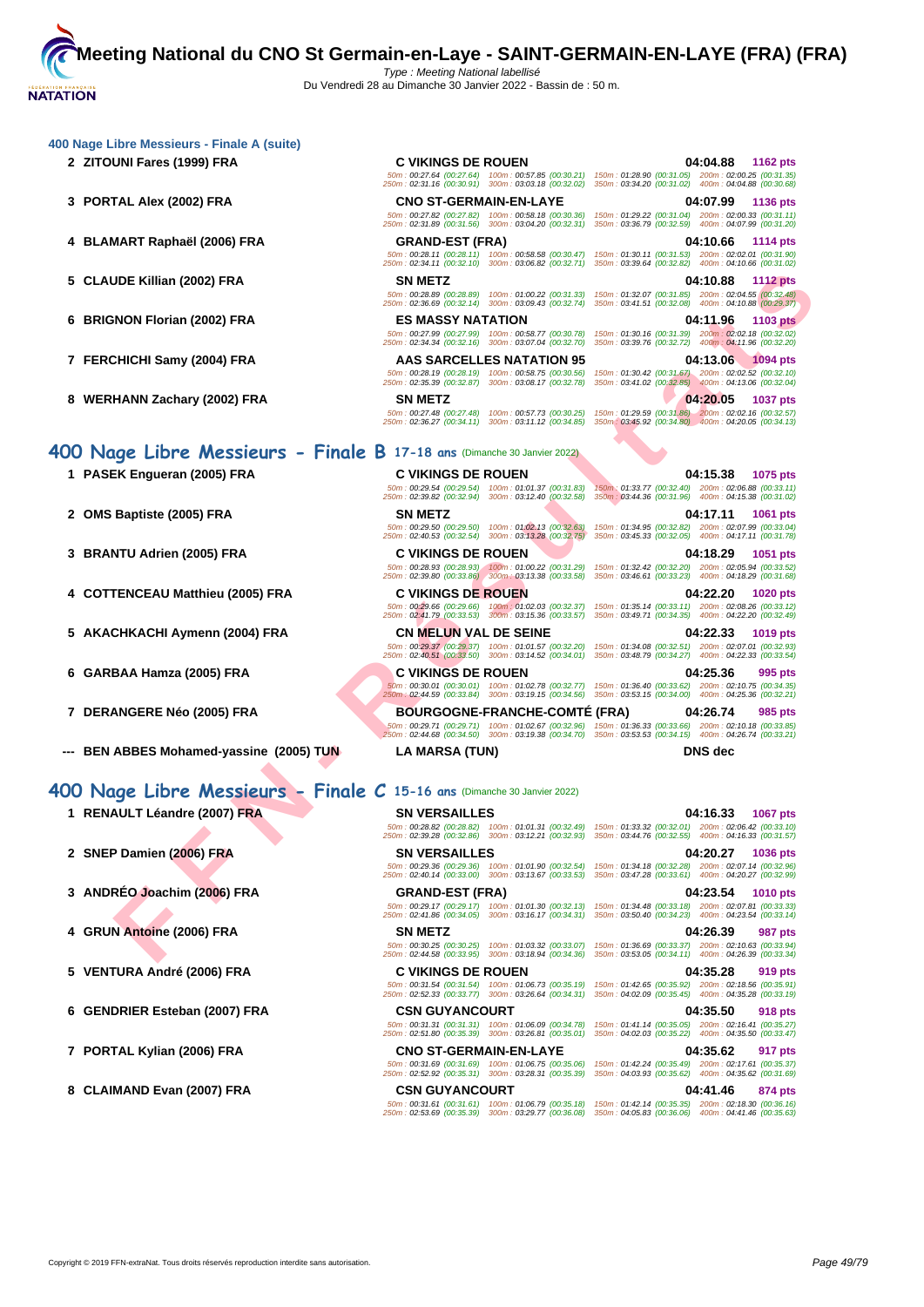| 400 Nage Libre Messieurs - Séries          | (Dimanche 30 Janvier 2022)                                                                                |                                                                                                                                                                                                                           |
|--------------------------------------------|-----------------------------------------------------------------------------------------------------------|---------------------------------------------------------------------------------------------------------------------------------------------------------------------------------------------------------------------------|
| 1 HENRIONNET Tom (2004) FRA                | <b>GRAND-EST (FRA)</b>                                                                                    | 04:04.21<br><b>1168 pts</b><br>50m: 00:28.38 (00:28.38) 100m: 00:59.08 (00:30.70) 150m: 01:30.21 (00:31.13) 200m: 02:01.60 (00:31.39)                                                                                     |
|                                            |                                                                                                           | 250m: 02:32.42 (00:30.82) 300m: 03:03.23 (00:30.81) 350m: 03:34.31 (00:31.08) 400m: 04:04.21 (00:29.90)                                                                                                                   |
| 2 ZITOUNI Fares (1999) FRA                 | <b>C VIKINGS DE ROUEN</b>                                                                                 | 04:05.94<br>1153 pts                                                                                                                                                                                                      |
|                                            | 50m: 00:27.78 (00:27.78) 100m: 00:58.63 (00:30.85)<br>250m: 02:32.05 (00:30.97) 300m: 03:03.75 (00:31.70) | 150m: 01:30.09 (00:31.46) 200m: 02:01.08 (00:30.99)<br>350m: 03:35.17 (00:31.42) 400m: 04:05.94 (00:30.77)                                                                                                                |
| 3 FERCHICHI Samy (2004) FRA                | AAS SARCELLES NATATION 95                                                                                 | 04:08.54<br>1131 pts                                                                                                                                                                                                      |
|                                            | 50m: 00:28.47 (00:28.47) 100m: 00:59.44 (00:30.97)<br>250m: 02:34.73 (00:31.75) 300m: 03:06.19 (00:31.46) | 150m: 01:30.90 (00:31.46) 200m: 02:02.98 (00:32.08)<br>350m: 03:37.52 (00:31.33) 400m: 04:08.54 (00:31.02)                                                                                                                |
| 4 GROSJEAN Hugo (1999) FRA                 | <b>GRAND-EST (FRA)</b>                                                                                    | 04:08.75<br><b>1130 pts</b>                                                                                                                                                                                               |
|                                            | 50m: 00:28.52 (00:28.52) 100m: 01:00.17 (00:31.65)                                                        | 150m: 01:32.49 (00:32.32) 200m: 02:04.83 (00:32.34)                                                                                                                                                                       |
|                                            |                                                                                                           | 250m: 02:36.87 (00:32.04) 300m: 03:08.68 (00:31.81) 350m: 03:39.14 (00:30.46) 400m: 04:08.75 (00:29.61)                                                                                                                   |
| 5 CLAUDE Killian (2002) FRA                | <b>SN METZ</b><br>50m: 00:28.98 (00:28.98) 100m: 01:00.63 (00:31.65)                                      | 04:10.01<br><b>1119 pts</b><br>150m: 01:32.46 (00:31.83) 200m: 02:04.84 (00:32.38)                                                                                                                                        |
|                                            | 250m: 02:37.02 (00:32.18) 300m: 03:09.25 (00:32.23)                                                       | 350m: 03:40.67 (00:31.42) 400m: 04:10.01 (00:29.34)                                                                                                                                                                       |
| 6 PORTAL Alex (2002) FRA                   | <b>CNO ST-GERMAIN-EN-LAYE</b>                                                                             | 04:10.03 1119 pts                                                                                                                                                                                                         |
|                                            |                                                                                                           | 50m: 00:28.71 (00:28.71) 100m: 01:00.04 (00:31.33) 150m: 01:31.69 (00:31.65) 200m: 02:03.37 (00:31.68)<br>250m: 02:35.19 (00:31.82) 300m: 03:07.30 (00:32.11) 350m: 03:39.74 (00:32.44) 400m: 04:10.03 (00:30.29)         |
| 7 BLAMART Raphaël (2006) FRA               | <b>GRAND-EST (FRA)</b>                                                                                    | 04:10.28<br>1117 pts                                                                                                                                                                                                      |
|                                            | 50m: 00:29.39 (00:29.39) 100m: 01:01.14 (00:31.75)                                                        | 150m: 01:32.97 (00:31.83) 200m: 02:05.22 (00:32.25)<br>250m: 02:36.99 (00:31.77) 300m: 03:09.01 (00:32.02) 350m: 03:40.65 (00:31.64) 400m: 04:10.28 (00:29.63)                                                            |
| 8 BRIGNON Florian (2002) FRA               | <b>ES MASSY NATATION</b>                                                                                  |                                                                                                                                                                                                                           |
|                                            |                                                                                                           | 04:13.14<br>1093 pts<br>50m: 00:28.21 (00:28.21) 100m: 00:59.23 (00:31.02) 150m: 01:31.02 (00:31.79) 200m: 02:03.28 (00:32.26)                                                                                            |
|                                            |                                                                                                           | 250m: 02:35.71 (00:32.43) 300m: 03:08.20 (00:32.49) 350m: 03:40.87 (00:32.67) 400m: 04:13.14 (00:32.27)                                                                                                                   |
| 9 WERHANN Zachary (2002) FRA               | <b>SN METZ</b>                                                                                            | 04:15.70<br><b>1072 pts</b>                                                                                                                                                                                               |
|                                            | 50m: 00:28.61 (00:28.61) 100m: 01:00.35 (00:31.74)<br>250m: 02:38.03 (00:33.03) 300m: 03:11.14 (00:33.11) | 150m : 01:32.40 (00:32.05) 200m : 02:05.00 (00:32.60)<br>350m: 03:44.03 (00:32.89) 400m: 04:15.70 (00:31.67)                                                                                                              |
| 10 BRANTU Adrien (2005) FRA                | <b>C VIKINGS DE ROUEN</b>                                                                                 | 04:17.18<br><b>1060 pts</b>                                                                                                                                                                                               |
|                                            |                                                                                                           | 50m: 00:29.24 (00:29.24) 100m: 01:00.81 (00:31.57) 150m: 01:32.76 (00:31.95) 200m: 02:05.37 (00:32.61)<br>250m: 02:38.32 (00:32.95) 300m: 03:11.73 (00:33.41) 350m: 03:45.00 (00:33.27) 400m: 04:17.18 (00:32.18)         |
| 11 VANDERSCHRICK Stephan (2000) LUX        | <b>SWIMMING CLUB LUXEMBOURG (LUX)</b>                                                                     | 04:17.26<br><b>1060 pts</b>                                                                                                                                                                                               |
|                                            |                                                                                                           | 50m : 00:28.12 (00:28.12) 100m : 00:58.64 (00:30.52) 150m : 01:29.65 (00:31.01) 200m : 02:02.30 (00:32.65)<br>250m : 02:35.38 (00:33.08) 300m : 03:09.27 (00:33.89) 350m : 03:43.28 (00:34.01) 400m : 04:17.26 (00:33.98) |
|                                            |                                                                                                           |                                                                                                                                                                                                                           |
| 12 SCHAPMAN Fabien (2000) FRA              | <b>C VIKINGS DE ROUEN</b>                                                                                 | 04:17.52<br><b>1058 pts</b><br>50m: 00:29.41 (00:29.41) 100m: 01:01.38 (00:31.97) 150m: 01:33.34 (00:31.96) 200m: 02:06.00 (00:32.66)                                                                                     |
|                                            |                                                                                                           | 250m: 02:38.56 (00:32.56) 300m: 03:11.77 (00:33.21) 350m: 03:45.09 (00:33.32) 400m: 04:17.52 (00:32.43)                                                                                                                   |
| 13 RENAULT Léandre (2007) FRA              | <b>SN VERSAILLES</b>                                                                                      | 04:17.78<br><b>1056 pts</b>                                                                                                                                                                                               |
|                                            | 250m: 02:40.23 (00:32.96) 300m: 03:13.78 (00:33.55)                                                       | 50m: 00:28.70 (00:28.70) 100m: 01:00.73 (00:32.03) 150m: 01:34.04 (00:33.31) 200m: 02:07.27 (00:33.23)<br>350m: 03:47.05 (00:33.27) 400m: 04:17.78 (00:30.73)                                                             |
| 14 LETOCART Enzo (2004) FRA                | <b>CN MELUN VAL DE SEINE</b>                                                                              | 04:17.93<br>1054 pts                                                                                                                                                                                                      |
|                                            |                                                                                                           | 50m: 00:28.67 (00:28.67) 100m: 01:00.90 (00:32.23) 150m: 01:33.60 (00:32.70) 200m: 02:06.78 (00:33.18)<br>250m: 02:39.98 (00:33.20) 300m: 03:13.72 (00:33.74) 350m: 03:46.80 (00:33.08) 400m: 04:17.93 (00:31.13)         |
|                                            |                                                                                                           |                                                                                                                                                                                                                           |
| 15 OMS Baptiste (2005) FRA                 | <b>SN METZ</b><br>50m: 00:29.84 (00:29.84) 100m: 01:02.92 (00:33.08)                                      | 04:17.95<br><b>1054 pts</b><br>150m: 01:34.99 (00:32.07) 200m: 02:08.04 (00:33.05)                                                                                                                                        |
|                                            | 250m: 02:41.31 (00:33.27)<br>300m: 03:14.35 (00:33.04)                                                    | 350m: 03:46.94 (00:32.59) 400m: 04:17.95 (00:31.01)                                                                                                                                                                       |
| 16 BONTEMPI Nathan (2003) FRA              | <b>SN METZ</b>                                                                                            | 04:18.42<br><b>1050 pts</b><br>150m: 01:33.73 (00:32.54) 200m: 02:06.81 (00:33.08)                                                                                                                                        |
|                                            | 50m: 00:29.02 (00:29.02) 100m: 01:01.19 (00:32.17)                                                        | 250m: 02:39.36 (00:32.55) 300m: 03:12.62 (00:33.26) 350m: 03:46.02 (00:33.40) 400m: 04:18.42 (00:32.40)                                                                                                                   |
| 17 PASEK Engueran (2005) FRA               | <b>C VIKINGS DE ROUEN</b>                                                                                 | 04:19.94<br><b>1038 pts</b>                                                                                                                                                                                               |
|                                            | 50m: 00:29.43 (00:29.43) 100m: 01:05092 : (00:32.49)                                                      | 200m: 02:08.60 (01:06.68)<br>250m: 02:41.84 (00:33.24) 300m: 03:15.31 (00:33.47) 350m: 03:48.50 (00:33.19) 400m: 04:19.94 (00:31.44)                                                                                      |
| 18 ZINSMEISTER Julien (1997) FRA           | <b>CLUB DES NAGEURS DE PARIS</b>                                                                          | 04:20.38<br><b>1035 pts</b>                                                                                                                                                                                               |
|                                            |                                                                                                           | 50m : 00:29.30 (00:29.30) 100m : 01:01.47 (00:32.17) 150m : 01:34.18 (00:32.71) 200m : 02:07.17 (00:32.99)                                                                                                                |
|                                            |                                                                                                           | 250m: 02:40.54 (00:33.37) 300m: 03:13.78 (00:33.24) 350m: 03:47.53 (00:33.75) 400m: 04:20.38 (00:32.85)                                                                                                                   |
| 19 RIVIÈRE Clément (2003) FRA              | <b>BOURGOGNE-FRANCHE-COMTE (FRA)</b><br>50m: 00:29.62 (00:29.62) 100m: 01:02.53 (00:32.91)                | 04:21.28<br><b>1028 pts</b><br>150m: 01:35.74 (00:33.21) 200m: 02:09.50 (00:33.76)                                                                                                                                        |
|                                            | 250m: 02:42.80 (00:33.30) 300m: 03:15.70 (00:32.90)                                                       | 350m: 03:48.81 (00:33.11) 400m: 04:21.28 (00:32.47)                                                                                                                                                                       |
| <b>DERANGERE Néo (2005) FRA</b><br>20      | BOURGOGNE-FRANCHE-COMTE (FRA)                                                                             | 04:21.51<br><b>1026 pts</b>                                                                                                                                                                                               |
|                                            | 50m: 00:29.40 (00:29.40) 100m: 01:02.10 (00:32.70)<br>250m: 02:41.21 (00:33.15) 300m: 03:15.50 (00:34.29) | 150m: 01:34.43 (00:32.33) 200m: 02:08.06 (00:33.63)<br>350m: 03:49.43 (00:33.93) 400m: 04:21.51 (00:32.08)                                                                                                                |
| SNEP Damien (2006) FRA<br>21.              | <b>SN VERSAILLES</b>                                                                                      | 04:21.69<br><b>1024 pts</b>                                                                                                                                                                                               |
|                                            | 50m: 00:30.40 (00:30.40) 100m: 01:03.89 (00:33.49)<br>250m: 02:43.30 (00:33.40) 300m: 03:16.81 (00:33.51) | 150m: 01:36.89 (00:33.00) 200m: 02:09.90 (00:33.01)<br>350m: 03:49.88 (00:33.07) 400m: 04:21.69 (00:31.81)                                                                                                                |
| 22 DA SILVA UMMENHOVER Thibault (2001) FRA | <b>CN MELUN VAL DE SEINE</b>                                                                              | 04:22.01<br><b>1022 pts</b>                                                                                                                                                                                               |
|                                            |                                                                                                           | 50m: 00:29.50 (00:29.50) 100m: 01:01.60 (00:32.10) 150m: 01:34.71 (00:33.11) 200m: 02:08.28 (00:33.57)                                                                                                                    |
|                                            |                                                                                                           | 250m: 02:41.97 (00:33.69) 300m: 03:16.01 (00:34.04) 350m: 03:50.10 (00:34.09) 400m: 04:22.01 (00:31.91)                                                                                                                   |
| 23 GARBAA Hamza (2005) FRA                 | <b>C VIKINGS DE ROUEN</b>                                                                                 | 04:22.26<br><b>1020 pts</b><br>50m : 00:29.90 (00:29.90) 100m : 01:02.68 (00:32.78) 150m : 01:35.83 (00:33.15) 200m : 02:09.44 (00:33.61)                                                                                 |
|                                            |                                                                                                           | 250m: 02:42.79 (00:33.35) 300m: 03:16.57 (00:33.78) 350m: 03:50.47 (00:33.90) 400m: 04:22.26 (00:31.79)                                                                                                                   |
| 24 COTTENCEAU Matthieu (2005) FRA          | <b>C VIKINGS DE ROUEN</b>                                                                                 | 04:22.29<br><b>1020 pts</b>                                                                                                                                                                                               |
|                                            |                                                                                                           |                                                                                                                                                                                                                           |

50m : 00:29.76 (00:29.76) 100m : 01:02.27 (00:32.51) 150m : 01:34.84 (00:32.57) 200m : 02:08.29 (00:33.45) 250m : 02:41.46 (00:33.17) 300m : 03:14.99 (00:33.53) 350m : 03:49.13 (00:34.14) 400m : 04:22.29 (00:33.16)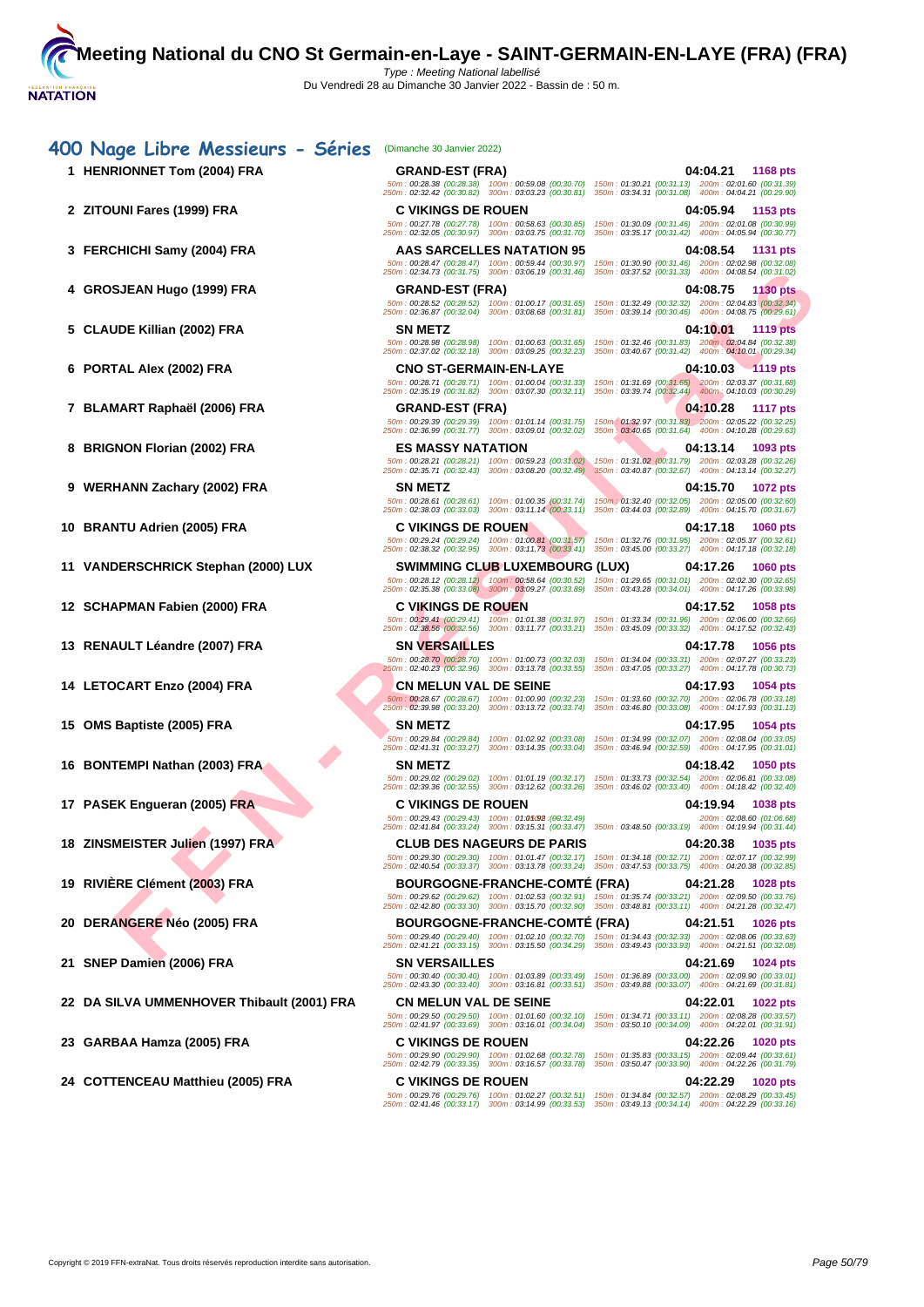**[400 Nage](http://www.ffnatation.fr/webffn/index.php) Libre Messieurs - Séries (suite)**

|                                         |                                                                                                              | 250m: 02:42.35 (00:33.75) 300m: 03:16.13 (00:33.78) 350m: 03:50.46 (00:34.33) 400m: 04:22.92 (00:32.46)                                                                                                               |
|-----------------------------------------|--------------------------------------------------------------------------------------------------------------|-----------------------------------------------------------------------------------------------------------------------------------------------------------------------------------------------------------------------|
| 26 LE CORRE Ivan (2004) FRA             | <b>CN BREST</b>                                                                                              | 04:23.20<br><b>1012 pts</b>                                                                                                                                                                                           |
|                                         | 50m: 00:29.82 (00:29.82)<br>100m: 01:03.45 (00:33.63)<br>250m: 02:43.86 (00:33.58) 300m: 03:17.05 (00:33.19) | 150m: 01:36.86 (00:33.41) 200m: 02:10.28 (00:33.42)<br>350m: 03:50.80 (00:33.75) 400m: 04:23.20 (00:32.40)                                                                                                            |
| 27 BEN ABBES Mohamed-yassine (2005) TUN | LA MARSA (TUN)                                                                                               | 04:23.58<br>1009 pts                                                                                                                                                                                                  |
|                                         |                                                                                                              | 50m : 00:29.72 (00:29.72) 100m : 01:02.72 (00:33.00) 150m : 01:35.99 (00:33.27) 200m : 02:09.85 (00:33.86)                                                                                                            |
|                                         | 250m: 02:43.68 (00:33.83) 300m: 03:17.56 (00:33.88)                                                          | 350m: 03:51.15 (00:33.59) 400m: 04:23.58 (00:32.43)                                                                                                                                                                   |
| 28 ANDRÉO Joachim (2006) FRA            | <b>GRAND-EST (FRA)</b><br>50m: 00:29.73 (00:29.73) 100m: 01:03.15 (00:33.42)                                 | 04:24.23<br><b>1004 pts</b><br>150m: 01:36.82 (00:33.67) 200m: 02:10.46 (00:33.64)                                                                                                                                    |
|                                         | 250m: 02:44.12 (00:33.66) 300m: 03:38005 : (00:33.93)                                                        | 400m: 04:24.23 (01:06.18)                                                                                                                                                                                             |
| 29 WERHANN Jonah (2003) FRA             | <b>SN METZ</b>                                                                                               | 04:25.29<br><b>996 pts</b>                                                                                                                                                                                            |
|                                         | 50m: 00:30.70 (00:30.70) 100m: 01:02.85 (00:32.15)<br>250m: 02:43.62 (00:33.85) 300m: 03:17.36 (00:33.74)    | 150m: 01:36.31 (00:33.46) 200m: 02:09.77 (00:33.46)<br>350m: 03:51.16 (00:33.80) 400m: 04:25.29 (00:34.13)                                                                                                            |
| 30 JACKSON Elliott (2004) CAN           | <b>CLUB DES NAGEURS DE PARIS</b>                                                                             | 04:26.19<br>989 pts                                                                                                                                                                                                   |
|                                         | 50m: 00:29.93 (00:29.93) 100m: 01:02.55 (00:32.62)<br>250m: 02:44.11 (00:33.99) 300m: 03:18.54 (00:34.43)    | 150m: 01:36.32 (00:33.77) 200m: 02:10.12 (00:33.80)<br>350m: 03:53.35 (00:34.81) 400m: 04:26.19 (00:32.84)                                                                                                            |
| 31 DUPONT Maxence (2004) FRA            | <b>CN MELUN VAL DE SEINE</b>                                                                                 | 04:28.58<br>970 pts                                                                                                                                                                                                   |
|                                         | 50m: 00:28.94 (00:28.94) 100m: 01:02.55 (00:33.61)                                                           | 150m; 01:37.09 (00:34.54) 200m: 02:12.26 (00:35.17)                                                                                                                                                                   |
|                                         | 250m: 02:46.88 (00:34.62) 300m: 03:22.10 (00:35.22)                                                          | 350m: 03:56.49 (00:34.39) 400m: 04:28.58 (00:32.09)                                                                                                                                                                   |
| 32 GRUN Antoine (2006) FRA              | <b>SN METZ</b><br>50m: 00:31.21 (00:31.21) 100m: 01:04.38 (00:33.17)                                         | 04:30.15<br>958 pts<br>150m: 01:38.18 (00:33.80) 200m: 02:11.92 (00:33.74)                                                                                                                                            |
|                                         | 250m: 02:46.48 (00:34.56) 300m: 03:21.40 (00:34.92)                                                          | 350m: 03:56.39 (00:34.99) 400m: 04:30.15 (00:33.76)                                                                                                                                                                   |
| 33 LORRAIN Mathéo (2003) FRA            | <b>SN METZ</b>                                                                                               | 04:31.14<br>951 pts                                                                                                                                                                                                   |
|                                         | 50m: 00:29.99 (00:29.99) 100m: 01:03.30 (00:33.31)<br>250m: 02:47.77 (00:34.90) 300m: 03:23.06 (00:35.29)    | 150m: 01:37.83 (00:34.53) 200m: 02:12.87 (00:35.04)<br>350m : 03:58.30 (00:35.24)  400m : 04:31.14 (00:32.84)                                                                                                         |
| 34 BAZIN Loic (2005) FRA                | <b>RED STAR CLUB CHAMPIGNY</b>                                                                               | 04:32.50<br>940 pts                                                                                                                                                                                                   |
|                                         | 50m: 00:30.57 (00:30.57) 100m: 01:04.54 (00:33.97)                                                           | 150m: 01:38.49 (00:33.95) 200m: 02:13.13 (00:34.64)                                                                                                                                                                   |
|                                         | 250m: 02:48.27 (00:35.14) 300m: 03:23.66 (00:35.39)<br><b>C VIKINGS DE ROUEN</b>                             | 350m: 03:58.84 (00:35.18) 400m: 04:32.50 (00:33.66)<br>04:32.80                                                                                                                                                       |
| 35   VENTURA André (2006) FRA           |                                                                                                              | 938 pts<br>50m : 00:31.49 (00:31.49) 100m : 01:05.87 (00:34.38) 150m : 01:40.78 (00:34.91) 200m : 02:15.78 (00:35.00)                                                                                                 |
|                                         | 250m: 02:50.78 (00:35.00) 300m: 03:25.25 (00:34.47)                                                          | 350m: 03:59.87 (00:34.62) 400m: 04:32.80 (00:32.93)                                                                                                                                                                   |
| 36 DA CUNHA David (2003) FRA            | <b>CA ORSAY</b>                                                                                              | 04:33.37<br>934 pts                                                                                                                                                                                                   |
|                                         | 50m: 00:30.58 (00:30.58) 100m: 01:05.22 (00:34.64)<br>250m: 02:50.54 (00:35.01) 300m: 03:25.02 (00:34.48)    | 150m: 01:40.92 (00:35.70) 200m: 02:15.53 (00:34.61)<br>350m: 04:00.48 (00:35.46) 400m: 04:33.37 (00:32.89)                                                                                                            |
| 37 GENDRIER Esteban (2007) FRA          | <b>CSN GUYANCOURT</b>                                                                                        | 04:33.68<br>931 pts                                                                                                                                                                                                   |
|                                         | 250m: 02:50.95 (00:35.05) 300m: 03:25.71 (00:34.76)                                                          | 50m: 00:31.71 (00:31.71) 100m: 01:06.12 (00:34.41) 150m: 01:40.88 (00:34.76) 200m: 02:15.90 (00:35.02)<br>350m: 04:00.50 (00:34.79) 400m: 04:33.68 (00:33.18)                                                         |
| 38 CLAIMAND Evan (2007) FRA             | <b>CSN GUYANCOURT</b>                                                                                        | 04:36.07<br>913 pts                                                                                                                                                                                                   |
|                                         | 50m: 00:31.57 (00:31.57) 100m: 01:06.94 (00:35.37)<br>250m: 02:53.05 (00:35.28) 300m: 03:28.73 (00:35.68)    | 150m: 01:42.40 (00:35.46) 200m: 02:17.77 (00:35.37)                                                                                                                                                                   |
|                                         | <b>RED STAR CLUB CHAMPIGNY</b>                                                                               | 350m: 04:03.21 (00:34.48) 400m: 04:36.07 (00:32.86)<br>04:36.25                                                                                                                                                       |
| 39 HANCARD Loris (2004) FRA             | 50m: 00:29.50 (00:29.50) 100m: 01:04.21 (00:34.71)                                                           | <b>912 pts</b><br>150m: 01:39.57 (00:35.36) 200m: 02:16.00 (00:36.43)                                                                                                                                                 |
|                                         | 250m: 02:51.95 (00:35.95) 300m: 03:28.69 (00:36.74)                                                          | 350m: 04:03.64 (00:34.95) 400m: 04:36.25 (00:32.61)                                                                                                                                                                   |
| 40 PORTAL Kylian (2006) FRA             | <b>CNO ST-GERMAIN-EN-LAYE</b>                                                                                | 04:38.39<br>896 pts<br>50m : 00:30.93 (00:30.93) 100m : 01:05.40 (00:34.47) 150m : 01:41.64 (00:36.24) 200m : 02:18.02 (00:36.38)                                                                                     |
|                                         |                                                                                                              | 250m: 02:53.00 (00:34.98) 300m: 03:28.23 (00:35.23) 350m: 04:04.00 (00:35.77) 400m: 04:38.39 (00:34.39)                                                                                                               |
| 41 THILL Nicolas (2005) LUX             | <b>SWIMMING CLUB LUXEMBOURG (LUX)</b>                                                                        | 04:38.56<br>895 pts                                                                                                                                                                                                   |
|                                         |                                                                                                              | 50m : 00:30.68 (00:30.68) 100m : 01:04.85 (00:34.17) 150m : 01:39.96 (00:35.11) 200m : 02:15.12 (00:35.16)<br>250m: 02:50.75 (00:35.63) 300m: 03:26.84 (00:36.09) 350m: 04:03.30 (00:36.46) 400m: 04:38.56 (00:35.26) |
| 42 SCHMITT Teddy (2002) FRA             | <b>CN MELUN VAL DE SEINE</b>                                                                                 | 04:41.21<br>875 pts                                                                                                                                                                                                   |
|                                         | 50m: 00:30.62 (00:30.62) 100m: 01:04.44 (00:33.82)                                                           | 150m: 01:40.15 (00:35.71) 200m: 02:16.38 (00:36.23)<br>250m: 02:53.47 (00:37.09) 300m: 03:30.29 (00:36.82) 350m: 04:07.27 (00:36.98) 400m: 04:41.21 (00:33.94)                                                        |
|                                         | <b>CN MELUN VAL DE SEINE</b>                                                                                 |                                                                                                                                                                                                                       |
| 43 FELIX Gaspard (2005) FRA             | 50m: 00:31.54 (00:31.54) 100m: 01:05.52 (00:33.98)                                                           | 04:41.34<br>874 pts<br>150m: 01:40.75 (00:35.23) 200m: 02:16.33 (00:35.58)                                                                                                                                            |
|                                         |                                                                                                              | 250m: 02:52.56 (00:36.23) 300m: 03:29.63 (00:37.07) 350m: 04:05.59 (00:35.96) 400m: 04:41.34 (00:35.75)                                                                                                               |
| 44 TRABELSI Nour (2007) FRA             | <b>CNO ST-GERMAIN-EN-LAYE</b><br>50m: 00:31.12 (00:31.12) 100m: 01:06.54 (00:35.42)                          | 04:51.95<br>798 pts                                                                                                                                                                                                   |
|                                         | 250m: 02:57.31 (00:37.80) 300m: 03:36.01 (00:38.70)                                                          | 150m: 01:42.73 (00:36.19) 200m: 02:19.51 (00:36.78)<br>350m: 04:14.46 (00:38.45) 400m: 04:51.95 (00:37.49)                                                                                                            |
| 45 MENARD Romain (2004) FRA             | <b>RED STAR CLUB CHAMPIGNY</b>                                                                               | 05:02.95<br><b>723 pts</b>                                                                                                                                                                                            |
|                                         | 50m: 00:32.63 (00:32.63) 100m: 01:10.71 (00:38.08)<br>250m: 03:06.33 (00:38.94) 300m: 03:46.01 (00:39.68)    | 150m: 01:48.82 (00:38.11) 200m: 02:27.39 (00:38.57)<br>350m: 04:25.18 (00:39.17) 400m: 05:02.95 (00:37.77)                                                                                                            |
| GILBERT Elouan (2004) FRA               | <b>CN BREST</b>                                                                                              | <b>DNS</b> dec                                                                                                                                                                                                        |
| JAEGLE Come (2005) FRA                  | <b>CNO ST-GERMAIN-EN-LAYE</b>                                                                                | <b>DNS</b> dec                                                                                                                                                                                                        |
| LOUCHART Pierre (2005) FRA              | <b>STADE BÉTHUNE PÉLICAN CLUB</b>                                                                            | <b>DNS</b> dec                                                                                                                                                                                                        |
|                                         |                                                                                                              |                                                                                                                                                                                                                       |

**800 Nage Libre Messieurs - Séries** (Vendredi 28 Janvier 2022)

| <b>HENRIONNET Tom (2004) FRA</b>                                                                                                                                                                               |  | <b>GRAND-EST (FRA)</b> |  | 08:09.01<br>1265 pts |  |
|----------------------------------------------------------------------------------------------------------------------------------------------------------------------------------------------------------------|--|------------------------|--|----------------------|--|
| 50m; 00:27.91 (00:27.91) 100m; 00:58.30 (00:30.39) 150m; 01:29.22 (00:30.92) 200m; 02:00.03 (00:30.81) 250m; 02:30.96 (00:30.93) 300m; 03:01.60 (00:30.64) 350m; 03:32.25 (00:30.65) 400m; 04:03.20 (00:30.95) |  |                        |  |                      |  |
| 450m:04:33.96 (00:30.76) 500m:05:04.89 (00:30.93) 550m:05:36.23 (00:31.34) 600m:06:07.44 (00:31.21) 650m:06:38.15 (00:30.71) 700m:07:08.85 (00:30.70) 750m:07:39.54 (00:30.69) 800m:08:09.01 (00:29.47)        |  |                        |  |                      |  |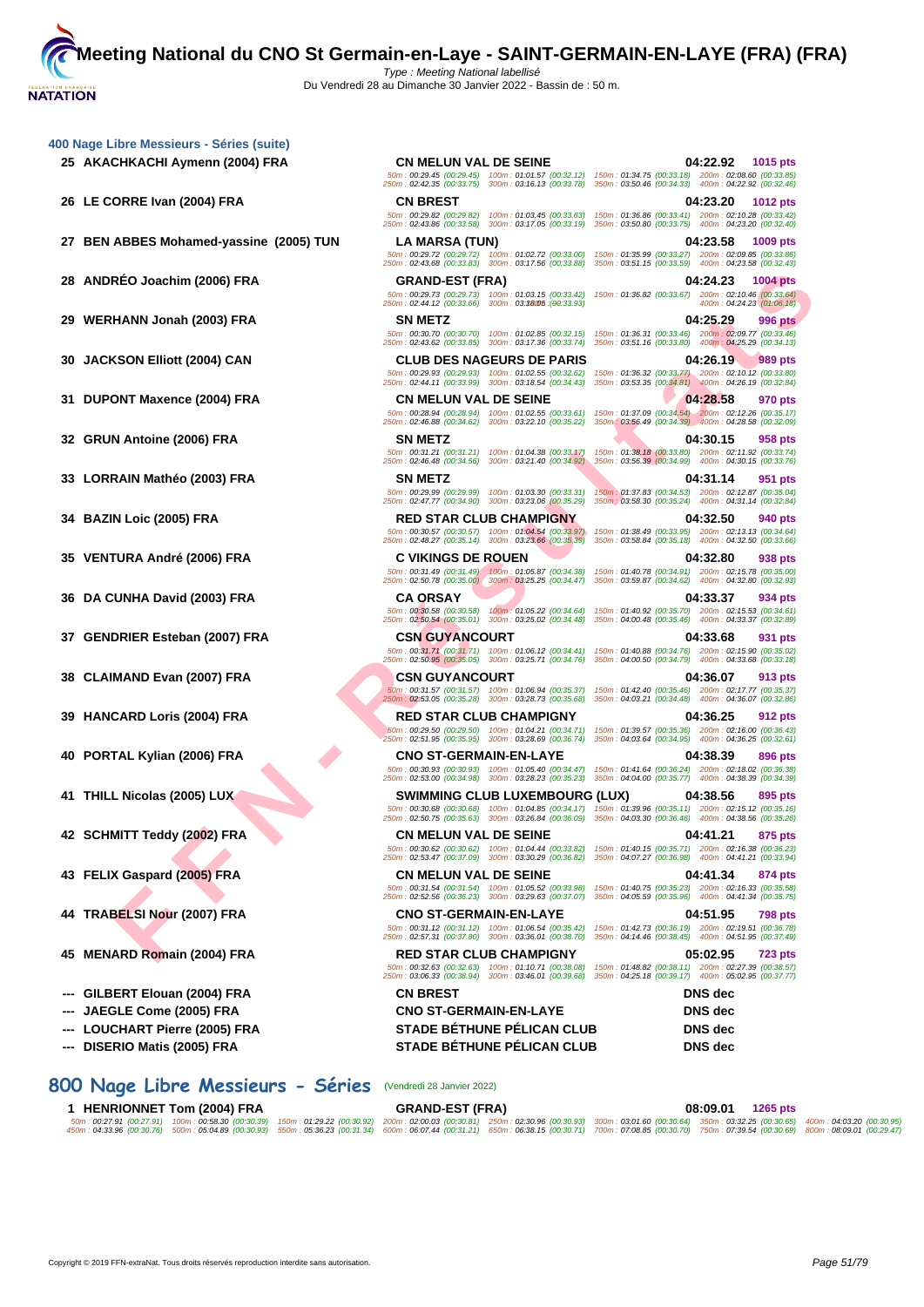| 800 Nage Libre Messieurs - Séries (suite)                                                                                                                     |                           |                                                                                                                                                                      |                                                                                                                                                                                                                                                                                                                                                                                                                                                  |                           |  |
|---------------------------------------------------------------------------------------------------------------------------------------------------------------|---------------------------|----------------------------------------------------------------------------------------------------------------------------------------------------------------------|--------------------------------------------------------------------------------------------------------------------------------------------------------------------------------------------------------------------------------------------------------------------------------------------------------------------------------------------------------------------------------------------------------------------------------------------------|---------------------------|--|
| 2 MATTENET Emilien (2000) FRA                                                                                                                                 |                           | <b>GRAND-EST (FRA)</b>                                                                                                                                               | 08:13.09 1247 pts                                                                                                                                                                                                                                                                                                                                                                                                                                |                           |  |
| 450m: 04:35.80 (00:31.12) 500m: 05:06.65 (00:30.85)                                                                                                           |                           |                                                                                                                                                                      | 50m: 00:27.95 (00:27.95) 100m: 00:58.49 (00:30.54) 150m: 01:29.21 (00:30.72) 200m: 02:00.46 (00:31.25) 250m: 02:31.22 (00:30.76) 300m: 03:02.30 (00:31.08) 350m: 03:33.40 (00:31.10) 400m: 04:04.68 (00:31.28)<br>550m : 05:37.89 (00:31.24) 600m : 06:09.36 (00:31.47) 650m : 06:40.29 (00:30.93) 700m : 07:11.80 (00:31.51) 750m : 07:43.05 (00:31.25) 800m : 08:13.09 (00:30.04)                                                              |                           |  |
| 3 ZITOUNI Fares (1999) FRA                                                                                                                                    |                           | <b>C VIKINGS DE ROUEN</b>                                                                                                                                            | 08:18.98 1222 pts                                                                                                                                                                                                                                                                                                                                                                                                                                |                           |  |
| 450m: 04:36.19 (00:31.74) 500m: 05:08.07 (00:31.88) 550m: 05:40.58 (00:32.51) 600m: 06:12.60 (00:32.02) 650m: 06:44.25 (00:31.65)                             |                           | 50m: 00:27.76 (00:27.76) 100m: 00:57.87 (00:30.11) 150m: 01:29.05 (00:31.18) 200m: 01:59.44 (00:30.39) 250m: 02:30.26 (00:30.82)                                     | 300m: 03:01.20 (00:30.94) 350m: 03:32.64 (00:31.44) 400m: 04:04.45 (00:31.81)<br>700m: 07:16.39 (00:32.14) 750m: 07:48.36 (00:31.97) 800m: 08:18.98 (00:30.62)                                                                                                                                                                                                                                                                                   |                           |  |
| 4 FERCHICHI Samy (2004) FRA                                                                                                                                   |                           | <b>AAS SARCELLES NATATION 95</b>                                                                                                                                     | 08:31.10 1171 pts                                                                                                                                                                                                                                                                                                                                                                                                                                |                           |  |
| 50m: 00:29.18 (00:29.18) 100m: 01:00.25 (00:31.07)<br>450m: 04:45.92 (00:32.58) 500m: 05:18.49 (00:32.57)                                                     | 550m: 05:51.04 (00:32.55) | 150m: 01:32.71 (00:32.46) 200m: 02:04.14 (00:31.43) 250m: 02:36.43 (00:32.29)<br>600m: 06:23.49 (00:32.45) 650m: 06:55.93 (00:32.44)                                 | 300m: 03:08.50 (00:32.07) 350m: 03:41.07 (00:32.57) 400m: 04:13.34 (00:32.27)<br>700m: 07:28.02 (00:32.09) 750m: 07:59.89 (00:31.87) 800m: 08:31.10 (00:31.21)                                                                                                                                                                                                                                                                                   |                           |  |
| 5 TEULE Enzo (2004) FRA                                                                                                                                       |                           | <b>CNO ST-GERMAIN-EN-LAYE</b>                                                                                                                                        | 08:34.11 1158 pts                                                                                                                                                                                                                                                                                                                                                                                                                                |                           |  |
| 450m: 04:44.43 (00:32.66) 500m: 05:17.23 (00:32.80) 550m: 05:50.37 (00:33.14) 600m: 06:23.40 (00:33.03) 650m: 06:56.29 (00:32.89)                             |                           |                                                                                                                                                                      | 50m: 00:28.34 (00:28.34) 100m: 00:59.12 (00:30.78) 150m: 01:30.46 (00:31.34) 200m: 02:01.90 (00:31.44) 250m: 02:33.91 (00:32.01) 300m: 03:06.06 (00:32.15) 350m: 03:38.87 (00:32.41) 400m: 04:11.77 (00:32.90)<br>700m: 07:28.49 (00:32.20) 750m: 08:01.43 (00:32.94) 800m: 08:34.11 (00:32.68)                                                                                                                                                  |                           |  |
| 6 BLAMART Raphaël (2006) FRA                                                                                                                                  |                           | <b>GRAND-EST (FRA)</b>                                                                                                                                               | 08:34.26<br><b>1158 pts</b>                                                                                                                                                                                                                                                                                                                                                                                                                      |                           |  |
| 50m: 00:29.79 (00:29.79) 100m: 01:01.68 (00:31.89)<br>450m: 04:48.65 (00:31.98) 500m: 05:21.50 (00:32.85)                                                     |                           | 150m: 01:34.03 (00:32.35) 200m: 02:06.90 (00:32.87) 250m: 02:39.16 (00:32.26)                                                                                        | 300m: 03:11.49 (00:32.33) 350m: 03:43.97 (00:32.48) 400m: 04:16.67 (00:32.70)<br>550m: 05:53.90 (00:32.40) 600m: 06:27.00 (00:33.10) 650m: 06:59.67 (00:32.67) 700m: 07:32.44 (00:32.77) 750m: 08:04.43 (00:31.99) 800m: 08:34.26 (00:29.83)                                                                                                                                                                                                     |                           |  |
| 7 MARC Antoine (2000) FRA                                                                                                                                     |                           | <b>GRAND-EST (FRA)</b>                                                                                                                                               | 08:36.08 1150 pts                                                                                                                                                                                                                                                                                                                                                                                                                                |                           |  |
|                                                                                                                                                               |                           |                                                                                                                                                                      | 50m: 00:28.23 (00:28.23) 100m: 00:58.91 (00:30.68) 150m: 01:30.28 (00:31.37) 200m: 02:02.34 (00:32.06) 250m: 02:35.28 (00:32.94) 300m: 03:08.16 (00:32.88) 350m: 03:41.28 (00:33.12) 400m: 04:14.41 (00:33.13)<br>450m: 04:47.30 (00:32.89) 500m: 05:20.69 (00:33.39) 550m: 05:53.88 (00:33.19) 600m: 06:27.30 (00:33.42) 650m: 07:00.10 (00:32.80) 700m: 07:33.23 (00:33.13) 750m: 08:05.63 (00:32.40) 800m: 08:05.63 (00:32.40) 800m: 08:36.08 |                           |  |
| 8 CLAUDE Killian (2002) FRA                                                                                                                                   |                           | <b>SN METZ</b>                                                                                                                                                       | 08:40.46<br>1132 pts                                                                                                                                                                                                                                                                                                                                                                                                                             |                           |  |
|                                                                                                                                                               |                           | 50m: 00:29.55 (00:29.55) 100m: 01:01.86 (00:32.31) 150m: 01:34.82 (00:32.96) 200m: 02:07.89 (00:33.07) 250m: 02:40.43 (00:32.54)                                     | 300m; 03:13.35 (00:32.92) 350m: 03:46.65 (00:33.30) 400m: 04:19.40 (00:32.75)                                                                                                                                                                                                                                                                                                                                                                    |                           |  |
|                                                                                                                                                               |                           | <b>ES MASSY NATATION</b>                                                                                                                                             | 450m : 04:52.28 (00:32.88) 500m : 05:24.92 (00:32.64) 550m : 05:58.13 (00:33.21) 600m : 06:31.10 (00:32.97) 650m : 07:03.90 (00:32.80) 700m 07:37.05 (00:33.15) 750m : 08:09.54 (00:32.49) 800m : 08:40.46 (00:30.92)<br>08:40.64 1132 pts                                                                                                                                                                                                       |                           |  |
| 9 BRIGNON Florian (2002) FRA<br>50m: 00:28.72 (00:28.72) 100m: 01:00.39 (00:31.67)                                                                            |                           |                                                                                                                                                                      | 150m: 01:32.56 (00:32.17) 200m: 02:04.88 (00:32.32) 250m: 02:37.51 (00:32.63) 300m: 03:10.17 (00:32.66) 350m: 03:42.99 (00:32.82) 400m: 04:15.64 (00:32.65)                                                                                                                                                                                                                                                                                      |                           |  |
| 450m: 04:48.48 (00:32.84) 500m: 05:21.32 (00:32.84)                                                                                                           |                           |                                                                                                                                                                      | 550m; 05:54.74 (00:33.42) 600m; 06:27.81 (00:33.07) 650m; 07:01.38 (00:33.57) 700m; 07:34.80 (00:33.42) 750m; 08:08.37 (00:33.57) 800m; 08:40.64 (00:32.27)                                                                                                                                                                                                                                                                                      |                           |  |
| 10 SEYE Matthieu (2002) SEN                                                                                                                                   |                           | <b>ES MASSY NATATION</b><br>50m: 00:28.94 (00:28.94) 100m: 01:00.83 (00:31.89) 150m: 01:32.94 (00:32.11) 200m: 02:05.85 (00:32.91) 250m: 02:38.28 (00:32.43)         | 08:42.54 1124 pts<br>300m: 03:11.00 (00:32.72) 350m: 03:44.35 (00:33.35) 400m: 04:17.48 (00:33.13)                                                                                                                                                                                                                                                                                                                                               |                           |  |
| 450m: 04:50.23 (00:32.75) 500m: 05:23.72 (00:33.49)                                                                                                           |                           | 550m: 05:57.07 (00:33.35) 600m: 06:30.55 (00:33.48) 650m: 07:03.58 (00:33.03)                                                                                        | 700m : 07:37.41 (00:33.83) 750m : 08:10.22 (00:32.81) 800m : 08:42.54 (00:32.32)                                                                                                                                                                                                                                                                                                                                                                 |                           |  |
| 11 SCHAPMAN Fabien (2000) FRA<br>50m: 00:29.13 (00:29.13) 100m: 01:01.07 (00:31.94)                                                                           |                           | <b>C VIKINGS DE ROUEN</b><br>150m: 01:33.78 (00:32.71) 200m: 02:06.90 (00:33.12) 250m: 02:40.27 (00:33.37)                                                           | 08:43.49 1120 pts<br>300m: 03:13.76 (00:33.49) 350m: 03:47.46 (00:33.70) 400m: 04:20.98 (00:33.52)                                                                                                                                                                                                                                                                                                                                               |                           |  |
| 450m: 04:54.22 (00:33.24) 500m: 05:27.57 (00:33.35)                                                                                                           | 550m: 06:00.55 (00:32.98) | 600m: 06:33.59 (00:33.04) 650m: 07:06.36 (00:32.77)                                                                                                                  | 700m: 07:39.11 (00:32.75) 750m: 08:11.91 (00:32.80) 800m: 08:43.49 (00:31.58)                                                                                                                                                                                                                                                                                                                                                                    |                           |  |
| 12 MATHIEU Clément (2005) FRA<br>50m: 00:29.29 (00:29.29) 100m: 01:01.26 (00:31.97)                                                                           |                           | <b>C VIKINGS DE ROUEN</b>                                                                                                                                            | 08:44.82 1114 pts<br>150m: 01:34.22 (00:32.96) 200m: 02:07.03 (00:32.81) 250m: 02:40.14 (00:33.11) 300m: 03:13.26 (00:33.12) 350m: 03:46.32 (00:33.06)                                                                                                                                                                                                                                                                                           | 400m: 04:20.03 (00:33.71) |  |
| 450m: 04:52.64 (00:32.61) 500m: 05:26.24 (00:33.60)                                                                                                           | 550m: 05:59.55 (00:33.31) |                                                                                                                                                                      | 600m: 06:33.15 (00:33.60) 650m: 07:06.28 (00:33.13) 700m: 07:40.01 (00:33.73) 750m: 08:12.36 (00:32.35)                                                                                                                                                                                                                                                                                                                                          | 800m: 08:44.82 (00:32.46) |  |
| 13 PASEK Engueran (2005) FRA                                                                                                                                  |                           | <b>C VIKINGS DE ROUEN</b>                                                                                                                                            | 08:48.55<br>1099 pts                                                                                                                                                                                                                                                                                                                                                                                                                             |                           |  |
| 450m: 04:55.17 (00:33.65) 500m: 05:28.59 (00:33.42) 550m: 06:02.13 (00:33.54)                                                                                 |                           |                                                                                                                                                                      | 50m: 00:29.51 (00:29.51) 100m: 01:01.64 (00:32.13) 150m: 01:34.66 (00:33.02) 200m: 02:07.80 (00:33.14) 250m: 02:41.15 (00:33.35) 300m: 03:14.35 (00:33.20) 350m: 03:48.03 (00:33.68) 400m: 04:21.52 (00:33.49)<br>600m: 06:35.81 (00:33.68) 650m: 07:09.61 (00:33.80) 700m: 07:43.47 (00:33.86) 750m: 08:16.92 (00:33.45) 800m: 08:48.55 (00:31.63)                                                                                              |                           |  |
| 14 OMS Baptiste (2005) FRA                                                                                                                                    |                           | <b>SN METZ</b>                                                                                                                                                       | 08:53.43 1080 pts                                                                                                                                                                                                                                                                                                                                                                                                                                |                           |  |
| 50m: 00:30.24 (00:30.24) 100m: 01:03.88 (00:33.64) 150m: 01:37.86 (00:33.98)<br>450m: 04:58.67 (00:33.67) 500m: 05:31.92 (00:33.25) 550m: 06:05.30 (00:33.38) |                           |                                                                                                                                                                      | 200m: 02:10.43 (00:32.57) 250m: 02:44.14 (00:33.71) 300m: 03:18.43 (00:34.29) 350m: 03:51.68 (00:33.25) 400m: 04:25.00 (00:33.32)<br>600m : 06:39.95 (00:34.65) 650m : 07:13.33 (00:33.36) 700m : 07:47.36 (00:34.03) 750m : 08:19.97 (00:32.61) 800m : 08:53.43 (00:33.46)                                                                                                                                                                      |                           |  |
| 15 ZEGHICHI Elias (2005) FRA                                                                                                                                  |                           | <b>C VIKINGS DE ROUEN</b>                                                                                                                                            | 08:54.91<br><b>1074 pts</b>                                                                                                                                                                                                                                                                                                                                                                                                                      |                           |  |
| 450m : 04:58.43 (00:33.95) 500m : 05:32.22 (00:33.79) 550m : 06:06.29 (00:34.07) 600m : 06:40.00 (00:33.71) 650m : 07:14.00 (00:34.00)                        |                           |                                                                                                                                                                      | 50m: 00:30.02 (00:30.02) 100m: 01:02.41 (00:32.39) 150m: 01:35.70 (00:33.29) 200m: 02:09.36 (00:33.66) 250m: 02:43.62 (00:34.26) 300m: 03:17.22 (00:33.60) 350m: 03:50.93 (00:33.71) 400m: 04:24.48 (00:33.55)<br>700m: 07:47.77 (00:33.77) 750m: 08:22.08 (00:34.31) 800m: 08:54.91 (00:32.83)                                                                                                                                                  |                           |  |
| 16 GARBAA Hamza (2005) FRA                                                                                                                                    |                           | <b>C VIKINGS DE ROUEN</b>                                                                                                                                            | 08:57.69 1063 pts                                                                                                                                                                                                                                                                                                                                                                                                                                |                           |  |
|                                                                                                                                                               |                           | 50m: 00:29.92 (00:29.92) 100m: 01:02.89 (00:32.97) 150m: 01:36.15 (00:33.26) 200m: 02:09.94 (00:33.79) 250m: 02:43.50 (00:33.56)                                     | 300m: 03:17.56 (00:34.06) 350m: 03:51.51 (00:33.95) 400m: 04:25.54 (00:34.03)<br>450m : 04:59.56 (00:34.02) 500m : 05:34.03 (00:34.47) 550m : 06:07.75 (00:33.72) 600m : 06:42.68 (00:34.93) 650m : 07:16.66 (00:33.99) 700m : 07:51.43 (00:34.77) 750m : 08:24.30 (00:32.87) 800m : 08:57.69 (00:33.39)                                                                                                                                         |                           |  |
| 17 COTTENCEAU Matthieu (2005) FRA                                                                                                                             |                           | <b>C VIKINGS DE ROUEN</b>                                                                                                                                            | 09:03.66<br>1039 pts                                                                                                                                                                                                                                                                                                                                                                                                                             |                           |  |
|                                                                                                                                                               |                           |                                                                                                                                                                      | 50m: 00:29.64 (00:29.64) 100m: 01:01.68 (00:32.04) 150m: 01:34.44 (00:32.76) 200m: 02:07.58 (00:33.14) 250m: 02:39.24 (00:31.66) 300m: 03:12.25 (00:33.01) 350m: 03:46.29 (00:34.04) 400m: 04:21.30 (00:35.01)<br>450m : 04:57.27 (00:35.97) 500m : 05:33.21 (00:35.94) 550m : 06:09.30 (00:36.09) 600m : 06:45.62 (00:36.32) 650m : 07:21.25 (00:35.63) 700m : 07:56.65 (00:36.40) 750m : 08:31.40 (00:34.75) 800m : 09:03.66 (00:32.26)        |                           |  |
| 18 FUHRY Axel (2004) FRA                                                                                                                                      |                           | <b>C VIKINGS DE ROUEN</b>                                                                                                                                            | 09:04.24<br>1037 pts                                                                                                                                                                                                                                                                                                                                                                                                                             |                           |  |
|                                                                                                                                                               |                           |                                                                                                                                                                      | 50m: 00:29.07 (00:29.07) 100m: 01:00.82 (00:31.75) 150m: 01:33.73 (00:32.91) 200m: 02:07.69 (00:33.96) 250m: 02:42.36 (00:34.67) 300m: 03:16.78 (00:34.42) 350m: 03:51.78 (00:35.00) 400m: 04:26.78 (00:36.00)<br>450m : 05:01.90 (00:35.12) 500m : 05:36.92 (00:35.02) 550m : 06:12.18 (00:35.26) 600m : 06:47.39 (00:35.21) 650m : 07:22.33 (00:34.94) 700m : 07:77.08 (00:34.75) 750m : 08:31.47 (00:34.39) 800m : 09:04.24 (00:32.77)        |                           |  |
| 19 SNEP Damien (2006) FRA                                                                                                                                     |                           | SN VERSAILLES                                                                                                                                                        | <b>1036 pts</b><br>09:04.41                                                                                                                                                                                                                                                                                                                                                                                                                      |                           |  |
|                                                                                                                                                               |                           |                                                                                                                                                                      | 50m: 00:30.69 (00:30.69) 100m: 01:04:31 (00:33.62) 150m: 01:38.13 (00:33.82) 200m: 02:12.16 (00:34.03) 250m: 02:46.24 (00:34.08) 300m: 03:20.96 (00:34.72) 350m: 03:55.39 (00:34.43) 400m: 04:30.20 (00:34.81)<br>450m : 05:04.40 (00:34.20) 600m : 05:39.19 (00:34.79) 550m : 06:13.68 (00:34.49) 600m : 06:48.46 (00:34.78) 650m : 07:22.63 (00:34.17) 700m : 07:57.47 (00:34.84) 750m : 08:31.57 (00:34.10) 800m : 09:04.41 (00:32.84)        |                           |  |
| 20 BRANTU Adrien (2005) FRA                                                                                                                                   |                           | <b>C VIKINGS DE ROUEN</b>                                                                                                                                            | 09:04.58<br>1035 pts                                                                                                                                                                                                                                                                                                                                                                                                                             |                           |  |
|                                                                                                                                                               |                           |                                                                                                                                                                      | 50m: 00:30.22 (00:30.22) 100m: 01:02.68 (00:32.46) 150m: 01:36.52 (00:33.84) 200m: 02:10.17 (00:33.65) 250m: 02:44.27 (00:34.10) 300m: 03:18.83 (00:34.56) 350m: 03:53.11 (00:34.8) 400m: 04:28.15 (00:34.85)                                                                                                                                                                                                                                    |                           |  |
|                                                                                                                                                               |                           |                                                                                                                                                                      |                                                                                                                                                                                                                                                                                                                                                                                                                                                  |                           |  |
|                                                                                                                                                               |                           |                                                                                                                                                                      | 450m : 05:02.92 (00:34.77) 500m : 05:37.76 (00:34.84) 550m : 06:13.04 (00:35.28) 600m : 06:48.19 (00:35.15) 650m : 07:22.85 (00:34.66) 700m : 07:57.58 (00:34.73) 750m : 08:32.06 (00:34.48) 800m : 09:04.58 (00:32.52)                                                                                                                                                                                                                          |                           |  |
| 21 JACKSON Elliott (2004) CAN                                                                                                                                 |                           | <b>CLUB DES NAGEURS DE PARIS</b><br>50m: 00:29.26 (00:29.26) 100m: 01:02.80 (00:33.54) 150m: 01:36.94 (00:34.14) 200m: 02:11.38 (00:34.44) 250m: 02:46.14 (00:34.76) | 09:06.02<br>1030 pts<br>300m: 03:20.70 (00:34.56) 350m: 03:55.70 (00:35.00) 400m: 04:30.63 (00:34.93)                                                                                                                                                                                                                                                                                                                                            |                           |  |
| 450m : 05:05.63 (00:35.00) 500m : 05:40.22 (00:34.59) 550m : 06:15.45 (00:35.23) 600m : 06:50.37 (00:34.92) 650m : 07:25.15 (00:34.78)                        |                           |                                                                                                                                                                      | 700m: 08:00.08 (00:34.93) 750m: 08:34.54 (00:34.46) 800m: 09:06.02 (00:31.48)                                                                                                                                                                                                                                                                                                                                                                    |                           |  |
| 22 ZINSMEISTER Julien (1997) FRA                                                                                                                              |                           | <b>CLUB DES NAGEURS DE PARIS</b><br>50m: 00:30.18 (00:30.18) 100m: 01:03.04 (00:32.86) 150m: 01:36.34 (00:33.30) 200m: 02:09.84 (00:33.50) 250m: 02:43.67 (00:33.83) | 09:10.03<br>1014 pts<br>300m: 03:17.84 (00:34.17) 350m: 03:53.00 (00:35.16) 400m: 04:27.76 (00:34.76)                                                                                                                                                                                                                                                                                                                                            |                           |  |
| 450m : 05:03.65 (00:35.89) 500m : 05:39.39 (00:35.74) 550m : 06:15.76 (00:36.37) 600m : 06:51.80 (00:36.04) 650m : 07:26.98 (00:35.18)                        |                           |                                                                                                                                                                      | 700m: 08:01.48 (00:34.50) 750m: 08:36.39 (00:34.91) 800m: 09:10.03 (00:33.64)                                                                                                                                                                                                                                                                                                                                                                    |                           |  |
| 23 AKACHKACHI Aymenn (2004) FRA                                                                                                                               |                           | <b>CN MELUN VAL DE SEINE</b><br>50m: 00:30.02 (00:30.02) 100m: 01:02.85 (00:32.83) 150m: 01:36.55 (00:33.70) 200m: 02:10.53 (00:33.98) 250m: 02:44.59 (00:34.06)     | 09:10.19<br>1013 pts<br>300m: 03:19.02 (00:34.43) 350m: 03:53.65 (00:34.63) 400m: 04:29.22 (00:35.57)                                                                                                                                                                                                                                                                                                                                            |                           |  |
| 450m: 05:04.25 (00:35.03) 500m: 05:39.80 (00:35.55)                                                                                                           |                           | 550m: 06:15.07 (00:35.27) 600m: 06:50.40 (00:35.33) 650m: 07:25.93 (00:35.53)                                                                                        | 700m: 08:01.26 (00:35.33) 750m: 08:36.31 (00:35.05) 800m: 09:10.19 (00:33.88)                                                                                                                                                                                                                                                                                                                                                                    |                           |  |
| 24 HUGONENQ Milo (2004) FRA<br>50m: 00:30.79 (00:30.79) 100m: 01:04.68 (00:33.89)                                                                             |                           | <b>CLUB DES NAGEURS DE PARIS</b><br>150m: 01:39.68 (00:35.00) 200m: 02:14.66 (00:34.98) 250m: 02:49.78 (00:35.12)                                                    | 09:18.25<br><b>982 pts</b><br>300m: 03:25.07 (00:35.29) 350m: 04:00.46 (00:35.39) 400m: 04:36.35 (00:35.89)                                                                                                                                                                                                                                                                                                                                      |                           |  |
| 450m: 05:11.20 (00:34.85) 500m: 05:46.89 (00:35.69)                                                                                                           |                           | 550m: 06:22.17 (00:35.28) 600m: 06:58.24 (00:36.07) 650m: 07:33.44 (00:35.20)                                                                                        | 700m: 08:09.39 (00:35.95) 750m: 08:44.33 (00:34.94) 800m: 09:18.25 (00:33.92)                                                                                                                                                                                                                                                                                                                                                                    |                           |  |
| 25 BEAUGER Martin (2006) FRA                                                                                                                                  |                           | <b>ES MASSY NATATION</b>                                                                                                                                             | 09:21.38<br>970 pts<br>50m: 00:30.17 (00:30.17) 100m: 01:04.44 (00:34.27) 150m: 01:39.16 (00:34.72) 200m: 02:14.58 (00:35.42) 250m: 02:48.98 (00:34.40) 300m: 03:24.47 (00:35.49) 350m: 03:59.79 (00:35.32) 400m: 04:35.84 (00:36.05)                                                                                                                                                                                                            |                           |  |
|                                                                                                                                                               |                           |                                                                                                                                                                      | 450m : 05:11.47 (00:35.63) 500m : 05:47.46 (00:35.99) 550m : 06:23.13 (00:35.67) 600m : 06:59.25 (00:36.12) 650m : 07:34.94 (00:35.69) 700m : 08:10.82 (00:35.88) 750m : 08:46.64 (00:35.82) 800m : 09:21.38 (00:34.74)                                                                                                                                                                                                                          |                           |  |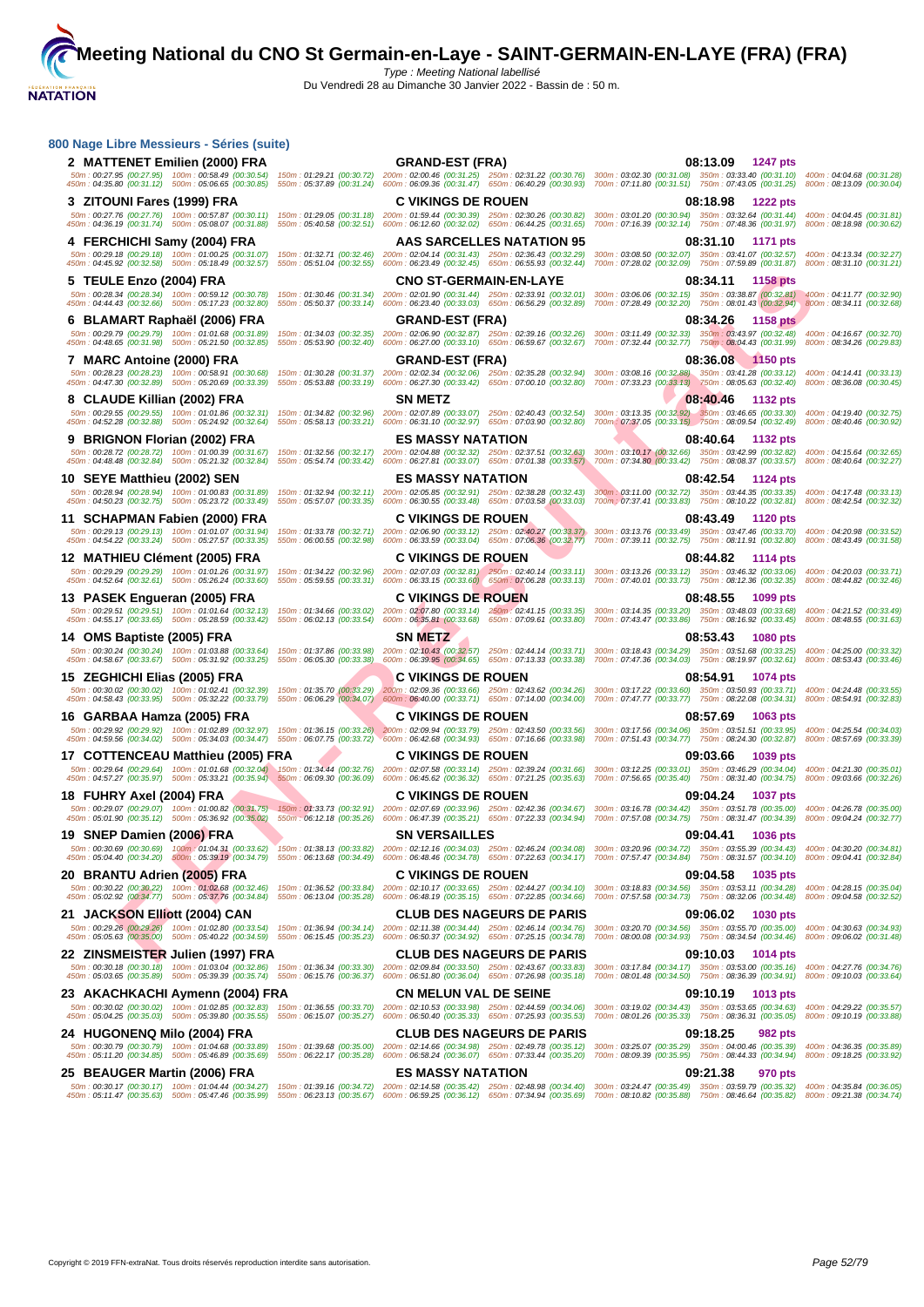|                       | 09:22.55<br><b>966 pts</b>                                                                                                                                                                                                                                                                                                                                                                                                                                                                                                                                                                                                                                                                                                                                                                                                                                                                                                                                                                                                                                                                                                                                                                                                                                                                                                                                                                                                                                                                                                                                                                                                                                                                                                                                                                                                                                                                                                                                                                                                                                                                                                                                                                                                                                                                                                                                                                                                                                                                                                     |
|-----------------------|--------------------------------------------------------------------------------------------------------------------------------------------------------------------------------------------------------------------------------------------------------------------------------------------------------------------------------------------------------------------------------------------------------------------------------------------------------------------------------------------------------------------------------------------------------------------------------------------------------------------------------------------------------------------------------------------------------------------------------------------------------------------------------------------------------------------------------------------------------------------------------------------------------------------------------------------------------------------------------------------------------------------------------------------------------------------------------------------------------------------------------------------------------------------------------------------------------------------------------------------------------------------------------------------------------------------------------------------------------------------------------------------------------------------------------------------------------------------------------------------------------------------------------------------------------------------------------------------------------------------------------------------------------------------------------------------------------------------------------------------------------------------------------------------------------------------------------------------------------------------------------------------------------------------------------------------------------------------------------------------------------------------------------------------------------------------------------------------------------------------------------------------------------------------------------------------------------------------------------------------------------------------------------------------------------------------------------------------------------------------------------------------------------------------------------------------------------------------------------------------------------------------------------|
|                       | 50m: 00:30.85 (00:30.85) 100m: 01:05.14 (00:34.29) 150m: 01:39.95 (00:34.81) 200m: 02:15.10 (00:35.15) 250m: 02:50.97 (00:35.87) 300m: 03:26.52 (00:35.55) 350m: 04:02.39 (00:35.87) 400m: 04:38.50 (00:36.11)<br>450m : 05:14.26 (00:35.76) 500m : 05:49.90 (00:35.64) 550m : 06:25.69 (00:35.79) 600m : 07:01.33 (00:35.64) 650m : 07:37.24 (00:35.91) 700m : 08:12.66 (00:35.42) 750m : 08:48.30 (00:35.64) 800m : 09:22.55 (00:34.25)                                                                                                                                                                                                                                                                                                                                                                                                                                                                                                                                                                                                                                                                                                                                                                                                                                                                                                                                                                                                                                                                                                                                                                                                                                                                                                                                                                                                                                                                                                                                                                                                                                                                                                                                                                                                                                                                                                                                                                                                                                                                                      |
| <b>CSN GUYANCOURT</b> | 09:25.26<br>956 pts                                                                                                                                                                                                                                                                                                                                                                                                                                                                                                                                                                                                                                                                                                                                                                                                                                                                                                                                                                                                                                                                                                                                                                                                                                                                                                                                                                                                                                                                                                                                                                                                                                                                                                                                                                                                                                                                                                                                                                                                                                                                                                                                                                                                                                                                                                                                                                                                                                                                                                            |
|                       | 50m: 00:32.05 (00:32.05) 100m: 01:06.97 (00:34.92) 150m: 01:42.05 (00:35.08) 200m: 02:17.65 (00:35.60) 250m: 02:52.97 (00:35.32) 300m: 03:28.97 (00:36.00) 350m: 04:04.28 (00:35.31) 400m: 04:40.15 (00:35.87)<br>450m : 05:15.81 (00:35.66) 500m : 05:52.24 (00:36.43) 550m : 06:27.09 (00:34.85) 600m : 07:03.69 (00:36.60) 650m : 07:39.62 (00:35.93) 700m : 08:15.22 (00:35.60) 750m : 08:50.12 (00:34.90) 800m : 09:25.26 (00:35.14)                                                                                                                                                                                                                                                                                                                                                                                                                                                                                                                                                                                                                                                                                                                                                                                                                                                                                                                                                                                                                                                                                                                                                                                                                                                                                                                                                                                                                                                                                                                                                                                                                                                                                                                                                                                                                                                                                                                                                                                                                                                                                      |
|                       | 09:25.96<br>953 pts                                                                                                                                                                                                                                                                                                                                                                                                                                                                                                                                                                                                                                                                                                                                                                                                                                                                                                                                                                                                                                                                                                                                                                                                                                                                                                                                                                                                                                                                                                                                                                                                                                                                                                                                                                                                                                                                                                                                                                                                                                                                                                                                                                                                                                                                                                                                                                                                                                                                                                            |
|                       | 50m: 00:32.19 (00:32.19) 100m: 01:07.20 (00:35.01) 150m: 01:42.96 (00:35.76) 200m: 02:18.51 (00:35.55) 250m: 02:54.66 (00:36.15) 300m: 03:30.42 (00:35.76) 350m: 04:06.29 (00:35.87) 400m: 04:42.02 (00:35.73)                                                                                                                                                                                                                                                                                                                                                                                                                                                                                                                                                                                                                                                                                                                                                                                                                                                                                                                                                                                                                                                                                                                                                                                                                                                                                                                                                                                                                                                                                                                                                                                                                                                                                                                                                                                                                                                                                                                                                                                                                                                                                                                                                                                                                                                                                                                 |
|                       |                                                                                                                                                                                                                                                                                                                                                                                                                                                                                                                                                                                                                                                                                                                                                                                                                                                                                                                                                                                                                                                                                                                                                                                                                                                                                                                                                                                                                                                                                                                                                                                                                                                                                                                                                                                                                                                                                                                                                                                                                                                                                                                                                                                                                                                                                                                                                                                                                                                                                                                                |
|                       | 09:31.86<br>931 pts<br>50m: 00:31.48 (00:31.48) 100m: 01:05.42 (00:33.94) 150m: 01:39.59 (00:34.17) 200m: 02:14.36 (00:34.77) 250m: 02:49.40 (00:35.04) 300m: 03:24.99 (00:35.59) 350m: 04:01.15 (00:36.16) 400m: 04:37.60 (00:36.45)<br>500m : 05:51.25 (01:13.65) 550m : 06:28.97 (00:37.72) 600m : 07:05.79 (00:36.82) 650m : 07:42.73 (00:36.94) 700m : 08:19.21 (00:36.48) 750m : 08:56.17 (00:36.96) 800m : 09:31.86 (00:35.69)                                                                                                                                                                                                                                                                                                                                                                                                                                                                                                                                                                                                                                                                                                                                                                                                                                                                                                                                                                                                                                                                                                                                                                                                                                                                                                                                                                                                                                                                                                                                                                                                                                                                                                                                                                                                                                                                                                                                                                                                                                                                                          |
|                       |                                                                                                                                                                                                                                                                                                                                                                                                                                                                                                                                                                                                                                                                                                                                                                                                                                                                                                                                                                                                                                                                                                                                                                                                                                                                                                                                                                                                                                                                                                                                                                                                                                                                                                                                                                                                                                                                                                                                                                                                                                                                                                                                                                                                                                                                                                                                                                                                                                                                                                                                |
|                       | 16:27.87 1142 pts                                                                                                                                                                                                                                                                                                                                                                                                                                                                                                                                                                                                                                                                                                                                                                                                                                                                                                                                                                                                                                                                                                                                                                                                                                                                                                                                                                                                                                                                                                                                                                                                                                                                                                                                                                                                                                                                                                                                                                                                                                                                                                                                                                                                                                                                                                                                                                                                                                                                                                              |
|                       | 50m: 00:29.28 (00:29.28) 100m: 01:01.39 (00:32.11) 150m: 01:33.82 (00:32.43) 200m: 02:06.72 (00:32.90) 250m: 02:39.58 (00:32.86) 300m: 03:12.72 (00:32.14) 350m: 03:45.62 (00:32.90) 400m: 04:18.68 (00:32.06)<br>450m : 04:51.78 (00:33.10) 500m : 05:24.64 (00:32.86) 550m : 05:57.52 (00:32.88) 600m : 06:30.57 (00:33.05) 650m : 07:03.56 (00:32.99) 700m : 07:37.17 (00:32.61) 750m : 08:10.15 (00:32.98) 800m : 08:43.55 (00:33.40)<br>850m: 09:16.50 (00:32.95) 900m: 09:50.09 (00:33.59) 950m: 10:23.54 (00:33.45) 1000m: 10:56.71 (00:33.17) 1050m: 11:30.35 (00:33.64) 1100m: 12:03.44 (00:33.09) 1150m: 12:36.74 (00:33.30) 1200m: 13:10.44 (00:33.70)                                                                                                                                                                                                                                                                                                                                                                                                                                                                                                                                                                                                                                                                                                                                                                                                                                                                                                                                                                                                                                                                                                                                                                                                                                                                                                                                                                                                                                                                                                                                                                                                                                                                                                                                                                                                                                                              |
| <b>ETOILES 92</b>     | 16:46.14 1104 pts                                                                                                                                                                                                                                                                                                                                                                                                                                                                                                                                                                                                                                                                                                                                                                                                                                                                                                                                                                                                                                                                                                                                                                                                                                                                                                                                                                                                                                                                                                                                                                                                                                                                                                                                                                                                                                                                                                                                                                                                                                                                                                                                                                                                                                                                                                                                                                                                                                                                                                              |
|                       | 50m : 00:28.53 (00:28.53) 100m : 01:00.61 (00:32.08) 150m : 01:33.40 (00:32.79) 200m : 02:06.92 (00:33.52) 250m : 02:40.30 (00:33.38) 300m : 03:14.32 (00:34.02) 350m : 03:48.02 (00:33.70) 400m : 04:22.25 (00:34.23)<br>450m : 04:56.34 (00:34.09) 500m : 05:30.60 (00:34.26) 550m : 06:04.67 (00:34.07) 600m : 06:38.89 (00:34.22) 650m : 07:12.86 (00:33.97) 700m : 07:46.86 (00:34.00) 750m : 08:20.90 (00:34.04) 800m : 08:54.55 (00:33.65)                                                                                                                                                                                                                                                                                                                                                                                                                                                                                                                                                                                                                                                                                                                                                                                                                                                                                                                                                                                                                                                                                                                                                                                                                                                                                                                                                                                                                                                                                                                                                                                                                                                                                                                                                                                                                                                                                                                                                                                                                                                                              |
|                       | 850m : 09:28.80 (00:34.25) 900m : 10:02.42 (00:33.62) 950m : 10:36.25 (00:33.83) 1000m : 11:10.25 (00:34.00) 1050m : 11:44.29 (00:34.04) 1100m : 12:18.11 (00:33.82) 1150m : 12:52.61 (00:34.50) 1200m : 13:26.67 (00:34.06)                                                                                                                                                                                                                                                                                                                                                                                                                                                                                                                                                                                                                                                                                                                                                                                                                                                                                                                                                                                                                                                                                                                                                                                                                                                                                                                                                                                                                                                                                                                                                                                                                                                                                                                                                                                                                                                                                                                                                                                                                                                                                                                                                                                                                                                                                                   |
| <b>SN VERSAILLES</b>  | 17:01.66 1072 pts                                                                                                                                                                                                                                                                                                                                                                                                                                                                                                                                                                                                                                                                                                                                                                                                                                                                                                                                                                                                                                                                                                                                                                                                                                                                                                                                                                                                                                                                                                                                                                                                                                                                                                                                                                                                                                                                                                                                                                                                                                                                                                                                                                                                                                                                                                                                                                                                                                                                                                              |
|                       | 50m: 00:29.74 (00:29.74) 100m: 01:02.10 (00:32.36) 150m: 01:35.24 (00:33.14) 200m: 02:09.16 (00:33.92) 250m: 02:43.63 (00:34.47) 300m: 03:18.39 (00:34.76) 350m: 03:52.86 (00:34.47) 400m: 04:27.63 (00:34.47)                                                                                                                                                                                                                                                                                                                                                                                                                                                                                                                                                                                                                                                                                                                                                                                                                                                                                                                                                                                                                                                                                                                                                                                                                                                                                                                                                                                                                                                                                                                                                                                                                                                                                                                                                                                                                                                                                                                                                                                                                                                                                                                                                                                                                                                                                                                 |
|                       | 850m : 09:38.29 (00:34.29) 900m : 10:12.43 (00:34.14) 950m : 10:46.84 (00:34.41) 1000m : 11:21.73 (00:34.89) 1050m : 11:56.19 (00:34.6) 1100m : 13:092 (00:34.73) 1150m : 13:05.28 (00:34.36) 1200m : 13:40.00 (00:34.72)                                                                                                                                                                                                                                                                                                                                                                                                                                                                                                                                                                                                                                                                                                                                                                                                                                                                                                                                                                                                                                                                                                                                                                                                                                                                                                                                                                                                                                                                                                                                                                                                                                                                                                                                                                                                                                                                                                                                                                                                                                                                                                                                                                                                                                                                                                      |
|                       | 17:08.78<br>1058 pts                                                                                                                                                                                                                                                                                                                                                                                                                                                                                                                                                                                                                                                                                                                                                                                                                                                                                                                                                                                                                                                                                                                                                                                                                                                                                                                                                                                                                                                                                                                                                                                                                                                                                                                                                                                                                                                                                                                                                                                                                                                                                                                                                                                                                                                                                                                                                                                                                                                                                                           |
|                       | 50m: 00:29.58 (00:29.58) 100m: 01:03.09 (00:33.51) 150m: 01:36.87 (00:33.78) 200m: 02:11.01 (00:34.14) 250m: 02:45.10 (00:34.09) 300m: 03:19.83 (00:34.73) 350m: 03:54.47 (00:34.64) 400m: 04:29.17 (00:34.70)                                                                                                                                                                                                                                                                                                                                                                                                                                                                                                                                                                                                                                                                                                                                                                                                                                                                                                                                                                                                                                                                                                                                                                                                                                                                                                                                                                                                                                                                                                                                                                                                                                                                                                                                                                                                                                                                                                                                                                                                                                                                                                                                                                                                                                                                                                                 |
|                       | 850m : 09:40.11 (00:34.14) 900m : 10:14.73 (00:34.62) 950m : 10:49.23 (00:34.50) 1000m : 11:24.01 (00:34.78) 1050m : 11:58.54 (00:34.53) 1100m : 12:33.31 (00:34.77) 1150m : 13:07.98 (00:34.67) 1200m : 13:42.61 (00:34.63)                                                                                                                                                                                                                                                                                                                                                                                                                                                                                                                                                                                                                                                                                                                                                                                                                                                                                                                                                                                                                                                                                                                                                                                                                                                                                                                                                                                                                                                                                                                                                                                                                                                                                                                                                                                                                                                                                                                                                                                                                                                                                                                                                                                                                                                                                                   |
|                       | 17:25.78 1023 pts                                                                                                                                                                                                                                                                                                                                                                                                                                                                                                                                                                                                                                                                                                                                                                                                                                                                                                                                                                                                                                                                                                                                                                                                                                                                                                                                                                                                                                                                                                                                                                                                                                                                                                                                                                                                                                                                                                                                                                                                                                                                                                                                                                                                                                                                                                                                                                                                                                                                                                              |
|                       | 50m: 00:29.66 (00:29.66) 100m: 01:03.15 (00:33.49) 150m: 01:37.23 (00:34.08) 200m: 02:11.01 (00:33.78) 250m: 02:45.03 (00:34.02) 300m: 03:19.18 (00:34.15) 350m: 03:53.64 (00:34.46) 400m: 04:28.48 (00:34.84)<br>450m : 05:03.07 (00:34.59) 500m : 05:37.67 (00:34.60) 550m : 06:12.33 (00:34.66) 600m : 06:47.34 (00:35.01) 650m : 07:22.28 (00:34.94) 700m : 07:57.59 (00:35.31) 750m : 08:32.98 (00:35.39) 800m : 09:08.54 (00:35.56)                                                                                                                                                                                                                                                                                                                                                                                                                                                                                                                                                                                                                                                                                                                                                                                                                                                                                                                                                                                                                                                                                                                                                                                                                                                                                                                                                                                                                                                                                                                                                                                                                                                                                                                                                                                                                                                                                                                                                                                                                                                                                      |
|                       | 850m : 09:43.75 (00:35.21) 900m : 10:18.96 (00:35.21) 950m : 10:54.30 (00:35.34) 1000m : 11:30.02 (00:35.72) 1050m : 12:05.52 (00:35.50) 1100m : 12:41.49 (00:35.97) 1150m : 13:17.05 (00:35.56) 1200m : 13:52.58 (00:35.53)                                                                                                                                                                                                                                                                                                                                                                                                                                                                                                                                                                                                                                                                                                                                                                                                                                                                                                                                                                                                                                                                                                                                                                                                                                                                                                                                                                                                                                                                                                                                                                                                                                                                                                                                                                                                                                                                                                                                                                                                                                                                                                                                                                                                                                                                                                   |
|                       | 17:31.37 1012 pts                                                                                                                                                                                                                                                                                                                                                                                                                                                                                                                                                                                                                                                                                                                                                                                                                                                                                                                                                                                                                                                                                                                                                                                                                                                                                                                                                                                                                                                                                                                                                                                                                                                                                                                                                                                                                                                                                                                                                                                                                                                                                                                                                                                                                                                                                                                                                                                                                                                                                                              |
|                       | 50m: 00:29.70 (00:29.70) 100m: 01:03.24 (00:33.54) 150m: 01:37.14 (00:33.90) 200m: 02:11.47 (00:34.33) 250m: 02:45.46 (00:33.99) 300m: 03:19.85 (00:34.39) 350m: 03:54.69 (00:34.84) 400m: 04:29.16 (00:34.47)                                                                                                                                                                                                                                                                                                                                                                                                                                                                                                                                                                                                                                                                                                                                                                                                                                                                                                                                                                                                                                                                                                                                                                                                                                                                                                                                                                                                                                                                                                                                                                                                                                                                                                                                                                                                                                                                                                                                                                                                                                                                                                                                                                                                                                                                                                                 |
|                       | 850m: 09:45.34 (00:36.02) 900m: 10:20.82 (00:35.48) 950m: 10:56.90 (00:36.08) 1000m: 11:32.47 (00:35.57) 1050m: 12:08.26 (00:35.79) 1100m: 12:43.72 (00:35.46) 1150m: 13:50.04 (00:36.32) 1200m: 13:55.70 (00:35.66)                                                                                                                                                                                                                                                                                                                                                                                                                                                                                                                                                                                                                                                                                                                                                                                                                                                                                                                                                                                                                                                                                                                                                                                                                                                                                                                                                                                                                                                                                                                                                                                                                                                                                                                                                                                                                                                                                                                                                                                                                                                                                                                                                                                                                                                                                                           |
|                       | 17:59.45<br>958 pts                                                                                                                                                                                                                                                                                                                                                                                                                                                                                                                                                                                                                                                                                                                                                                                                                                                                                                                                                                                                                                                                                                                                                                                                                                                                                                                                                                                                                                                                                                                                                                                                                                                                                                                                                                                                                                                                                                                                                                                                                                                                                                                                                                                                                                                                                                                                                                                                                                                                                                            |
|                       | 150m: 01:39.24 (00:34.52) 200m: 02:14.33 (00:35.09) 250m: 02:49.91 (00:35.58) 300m: 03:24.96 (00:35.05) 350m: 04:01.06 (00:36.10) 400m: 04:37.66 (00:36.60)                                                                                                                                                                                                                                                                                                                                                                                                                                                                                                                                                                                                                                                                                                                                                                                                                                                                                                                                                                                                                                                                                                                                                                                                                                                                                                                                                                                                                                                                                                                                                                                                                                                                                                                                                                                                                                                                                                                                                                                                                                                                                                                                                                                                                                                                                                                                                                    |
|                       | 850m: 10:05.83 (00:36.51) 900m: 10:42.66 (00:36.83) 950m: 11:19.60 (00:36.94) 1000m: 11:56.14 (00:36.54) 1050m: 12:32.82 (00:36.68) 1100m: 13:09.33 (00:36.51) 1150m: 13:45.77 (00:36.84) 1200m: 14:22.71 (00:36.94)                                                                                                                                                                                                                                                                                                                                                                                                                                                                                                                                                                                                                                                                                                                                                                                                                                                                                                                                                                                                                                                                                                                                                                                                                                                                                                                                                                                                                                                                                                                                                                                                                                                                                                                                                                                                                                                                                                                                                                                                                                                                                                                                                                                                                                                                                                           |
|                       | 18:22.23<br>914 pts                                                                                                                                                                                                                                                                                                                                                                                                                                                                                                                                                                                                                                                                                                                                                                                                                                                                                                                                                                                                                                                                                                                                                                                                                                                                                                                                                                                                                                                                                                                                                                                                                                                                                                                                                                                                                                                                                                                                                                                                                                                                                                                                                                                                                                                                                                                                                                                                                                                                                                            |
|                       |                                                                                                                                                                                                                                                                                                                                                                                                                                                                                                                                                                                                                                                                                                                                                                                                                                                                                                                                                                                                                                                                                                                                                                                                                                                                                                                                                                                                                                                                                                                                                                                                                                                                                                                                                                                                                                                                                                                                                                                                                                                                                                                                                                                                                                                                                                                                                                                                                                                                                                                                |
|                       | 50m: 00:32.01 (00:32.01) 100m: 01:07.24 (00:35.23) 150m: 01:42.93 (00:35.69) 200m: 02:19.76 (00:36.83) 250m: 02:56.23 (00:36.47) 300m: 03:33.16 (00:36.93) 350m: 04:10.00 (00:36.84) 400m: 04:47.37 (00:37.37)<br>450m : 05:24.67 (00:37.30) 500m : 06:01.66 (00:36.99) 550m : 06:38.51 (00:36.85) 600m : 07:15.43 (00:36.92) 650m : 07:52.64 (00:37.21) 700m : 08:29.41 (00:36.77) 750m : 09:06.28 (00:36.87) 800m : 09:42.79 (00:36.51)                                                                                                                                                                                                                                                                                                                                                                                                                                                                                                                                                                                                                                                                                                                                                                                                                                                                                                                                                                                                                                                                                                                                                                                                                                                                                                                                                                                                                                                                                                                                                                                                                                                                                                                                                                                                                                                                                                                                                                                                                                                                                      |
|                       | <b>SWIMMING CLUB LUXEMBOURG (LUX)</b><br><b>CSN GUYANCOURT</b><br>450m : 05:18.17 (00:36.15) 500m : 05:53.83 (00:35.66) 550m : 06:29.78 (00:35.95) 600m : 07:05.27 (00:35.49) 650m : 07:41.19 (00:35.92) 700m : 08:16.38 (00:35.19) 750m : 08:51.73 (00:35.5) 800m : 09:25.96 (00:34.23)<br><b>C VIKINGS DE ROUEN</b><br>1500 Nage Libre Messieurs - Séries (Vendredi 28 Janvier 2022)<br><b>GRAND-EST (FRA)</b><br>1250m: 13:43.77 (00:33.33) 1300m: 14:17.06 (00:33.29) 1350m: 14:50.53 (00:33.47) 1400m: 15:24.01 (00:33.48) 1450m: 15:56.38 (00:32.37) 1500m: 16:27.87 (00:31.49)<br>1250m: 14:00.93 (00:34.26) 1300m: 14:34.61 (00:33.68) 1350m: 15:08.64 (00:34.03) 1400m: 15:42.57 (00:33.93) 1450m: 16:15.98 (00:33.41) 1500m: 16:46.14 (00:30.16)<br>450m : 05:02.50 (00:34.87) 500m : 05:37.44 (00:34.94) 550m : 06:11.39 (00:33.95) 600m : 06:46.09 (00:34.70) 650m : 07:20.74 (00:34.65) 700m : 07:55.40 (00:34.66) 750m : 08:29.60 (00:34.20) 800m : 09:04.00 (00:34.40)<br>1250m: 14:14.31 (00:34.31) 1300m: 14:49.17 (00:34.86) 1350m: 15:23.38 (00:34.21) 1400m: 15:57.12 (00:33.74) 1450m: 16:29.64 (00:32.52) 1500m: 17:01.66 (00:32.02)<br>LA MARSA (TUN)<br>450m : 05:04.07 (00:34.90) 500m : 05:39.07 (00:35.00) 550m : 06:13.69 (00:34.62) 600m : 06:48.49 (00:34.80) 650m : 07:22.70 (00:34.21) 700m : 07:57.13 (00:34.43) 750m : 08:31.58 (00:34.45) 800m : 09:05.97 (00:34.39)<br><b>STADE FRANÇAIS O COURBEVOIE</b><br>1250m: 14:27.92 (00:35.34) 1300m: 15:03.56 (00:35.64) 1350m: 15:39.26 (00:35.70) 1400m: 16:14.95 (00:35.69) 1450m: 16:50.57 (00:35.62) 1500m: 17:25.78 (00:35.21)<br><b>CN MELUN VAL DE SEINE</b><br>450m : 05:04.04 (00:34.88) 500m : 05:38.80 (00:34.76) 550m : 06:13.47 (00:34.67) 600m : 06:48.46 (00:34.99) 650m : 07:23.72 (00:35.26) 700m : 07:58.69 (00:34.97) 750m : 08:33.88 (00:35.19) 800m : 09:09.32 (00:35.44)<br>1250m: 14:32.10 (00:36.40) 1300m: 15:08.20 (00:36.10) 1350m: 15:44.67 (00:36.47) 1400m: 16:21.00 (00:36.33) 1450m: 16:56.92 (00:35.92) 1500m: 17:31.37 (00:34.45)<br><b>STADE FRANÇAIS O COURBEVOIE</b><br>450m : 05:13.81 (00:36.15) 500m : 05:50.15 (00:36.34) 550m : 06:26.81 (00:36.66) 600m : 07:03.55 (00:36.74) 650m : 07:39.55 (00:36.00) 700m : 08:16.47 (00:36.92) 750m : 08:53.01 (00:36.54) 800m : 09:29.32 (00:36.31)<br>1250m: 14:59.16 (00:36.45) 1300m: 15:36.23 (00:37.07) 1350m: 16:11.87 (00:35.64) 1400m: 16:47.99 (00:36.12) 1450m: 17:23.79 (00:35.80) 1500m: 17:59.45 (00:35.86)<br><b>STADE FRANÇAIS O COURBEVOIE</b> |

# **50 Dos Messieurs - Finale A** (Vendredi 28 Janvier 2022)

| 1 PASTULA Kacper (2001) FRA               | <b>US VILLEJUIF NATATION</b>         | 00:26.62 | 1191 pts        |
|-------------------------------------------|--------------------------------------|----------|-----------------|
| 2 DESPREZ Pierre-Yves (1996) FRA          | <b>ETOILES 92</b>                    | 00:26.73 | 1184 pts        |
| 3 PAUPARDIN Guillaume (2001) FRA          | <b>CN MELUN VAL DE SEINE</b>         | 00:27.01 | <b>1168 pts</b> |
| 4 BRAIZE Neo (2004) FRA                   | <b>ES MASSY NATATION</b>             | 00:27.09 | 1163 pts        |
| 5 HENRY Clément (2000) FRA                | <b>US VILLEJUIF NATATION</b>         | 00:27.34 | <b>1148 pts</b> |
| 6 RAKOTONDRAMANGA Eliot-Tahina (2002) FRA | <b>ES MASSY NATATION</b>             | 00:27.51 | 1138 pts        |
| 7 VIARD Neil (2006) FRA                   | <b>CLAMART NATATION 92</b>           | 00:28.33 | <b>1090 pts</b> |
| 8 BASTIEN Thibault (2001) FRA             | <b>BOURGOGNE-FRANCHE-COMTÉ (FRA)</b> | 00:28.52 | <b>1079 pts</b> |
|                                           |                                      |          |                 |

# **50 Dos Messieurs - Finale B 17-18 ans** (Vendredi 28 Janvier 2022)

| 1 ALISON Hugo (2004) FRA           | <b>GRAND-EST (FRA)</b>             | 00:27.49 | 1139 pts        |
|------------------------------------|------------------------------------|----------|-----------------|
| 2 BERT Matis (2005) FRA            | <b>CNO ST-GERMAIN-EN-LAYE</b>      | 00:27.88 | <b>1116 pts</b> |
| 3 VUONG-THILLEROT Louis (2005) FRA | <b>RACING CLUB DE FRANCE</b>       | 00:28.56 | <b>1077 pts</b> |
| 4 BRÉ Alessandro (2004) FRA        | <b>STADE FRANCAIS O COURBEVOIE</b> | 00:28.64 | <b>1072 pts</b> |
| 5 DUPONT Maxence (2004) FRA        | CN MELUN VAL DE SEINE              | 00:28.70 | 1069 pts        |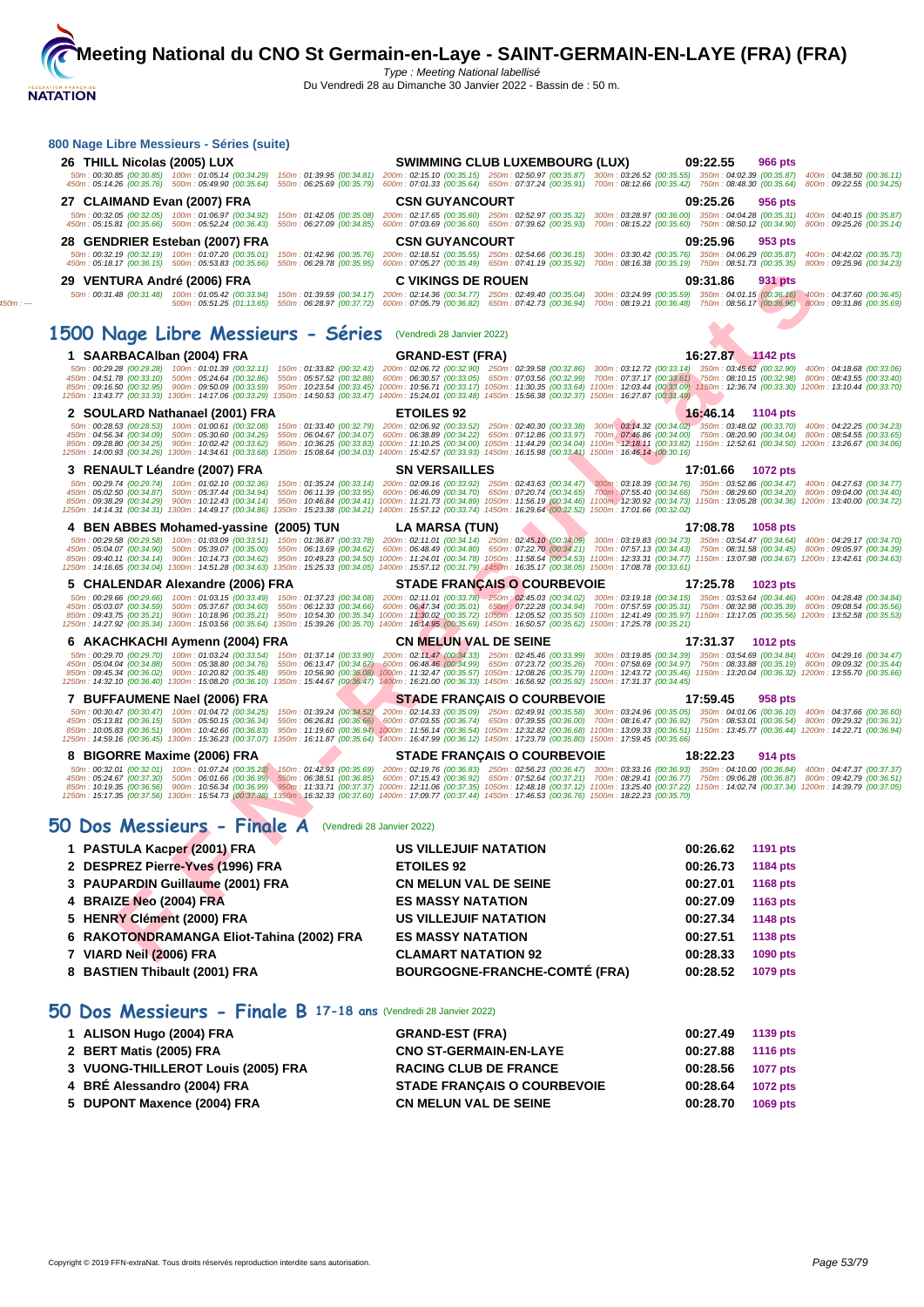

#### **[50 Dos M](http://www.ffnatation.fr/webffn/index.php)essieurs - Finale B (suite)**

| 6 AVDIU Jon (2005) FRA           | <b>ES NANTERRE</b>                   | 00:28.77 | <b>1065 pts</b> |
|----------------------------------|--------------------------------------|----------|-----------------|
| 7 WAGNER Guillaume (2004) FRA    | <b>BOURGOGNE-FRANCHE-COMTE (FRA)</b> | 00:29.18 | 1041 pts        |
| 8 COTTENCEAU Matthieu (2005) FRA | <b>C VIKINGS DE ROUEN</b>            | 00:29.50 | 1023 pts        |

# **50 Dos Messieurs - Finale C 15-16 ans** (Vendredi 28 Janvier 2022)

| 1 KARADZIC Marko (2006) FRA    | <b>CLAMART NATATION 92</b>            | 00:28.39   | <b>1086 pts</b> |
|--------------------------------|---------------------------------------|------------|-----------------|
| 2 CALOTA Thomas (2006) FRA     | <b>US VILLEJUIF NATATION</b>          | 00:28.89   | <b>1058 pts</b> |
| 3 GENING Alexander (2006) GER  | <b>POSEIDON ASCHAFFENBURG (GER)</b>   | 00:29.26   | <b>1037 pts</b> |
| 4 PEUSCKevin (2006) LUX        | <b>LUXEMBOURG (LUX)</b>               | 00:29.53   | 1022 pts        |
| 5 MOUSSA Adam-Samy (2007) FRA  | <b>CNO ST-GERMAIN-EN-LAYE</b>         | 00:30.20   | <b>984 pts</b>  |
| 6 BEAUGER Martin (2006) FRA    | <b>ES MASSY NATATION</b>              | 00:31.10   | 936 pts         |
| 7 RIKKERT Thijmen (2006) LUX   | <b>SWIMMING CLUB LUXEMBOURG (LUX)</b> | 00:31.40   | <b>920 pts</b>  |
| --- RENAULT Léandre (2007) FRA | <b>SN VERSAILLES</b>                  | <b>DNS</b> |                 |
|                                |                                       |            |                 |

# **50 Dos Messieurs - Barrage Finales 15-16 ans** (Vendredi 28 Janvier 2022)

| 1 RIKKERT Thijmen (2006) LUX | <b>SWIMMING CLUB LUXEMBOURG (LUX)</b> | 00:31.38 | 921 pts |
|------------------------------|---------------------------------------|----------|---------|
| 2 PASSANI Maxime (2006) FRA  | <b>ETOILES 92</b>                     | 00:32.30 | 872 pts |

# **50 Dos Messieurs - Séries** (Vendredi 28 Janvier 2022)

| 2 CALOTA Thomas (2006) FRA                                             | <b>US VILLEJUIF NATATION</b>          | 00:28.89   | 1058 pts        |
|------------------------------------------------------------------------|---------------------------------------|------------|-----------------|
| 3 GENING Alexander (2006) GER                                          | <b>POSEIDON ASCHAFFENBURG (GER)</b>   | 00:29.26   | <b>1037 pts</b> |
| 4 PEUSCKevin (2006) LUX                                                | <b>LUXEMBOURG (LUX)</b>               | 00:29.53   | 1022 pts        |
| 5 MOUSSA Adam-Samy (2007) FRA                                          | <b>CNO ST-GERMAIN-EN-LAYE</b>         | 00:30.20   | <b>984 pts</b>  |
| 6 BEAUGER Martin (2006) FRA                                            | <b>ES MASSY NATATION</b>              | 00:31.10   | 936 pts         |
| 7 RIKKERT Thijmen (2006) LUX                                           | <b>SWIMMING CLUB LUXEMBOURG (LUX)</b> | 00:31.40   | <b>920 pts</b>  |
| --- RENAULT Léandre (2007) FRA                                         | <b>SN VERSAILLES</b>                  | <b>DNS</b> |                 |
|                                                                        |                                       |            |                 |
|                                                                        |                                       |            |                 |
| O Dos Messieurs - Barrage Finales 15-16 ans (Vendredi 28 Janvier 2022) |                                       |            |                 |
| 1 RIKKERT Thijmen (2006) LUX                                           | <b>SWIMMING CLUB LUXEMBOURG (LUX)</b> | 00:31.38   | 921 pts         |
| 2 PASSANI Maxime (2006) FRA                                            | <b>ETOILES 92</b>                     | 00:32.30   | 872 pts         |
|                                                                        |                                       |            |                 |
| O Dos Messieurs - Séries (Vendredi 28 Janvier 2022)                    |                                       |            |                 |
| 1 PASTULA Kacper (2001) FRA                                            | <b>US VILLEJUIF NATATION</b>          | 00:26.07   | 1225 pts        |
| 2 BRAIZE Neo (2004) FRA                                                | <b>ES MASSY NATATION</b>              | 00:27.22   | 1155 pts        |
| 3 HENRY Clément (2000) FRA                                             | US VILLEJUIF NATATION                 | 00:27.38   | <b>1146 pts</b> |
| 4 RAKOTONDRAMANGA Eliot-Tahina (2002) FRA                              | <b>ES MASSY NATATION</b>              | 00:27.43   | 1143 pts        |
| 5 DESPREZ Pierre-Yves (1996) FRA                                       | <b>ETOILES 92</b>                     | 00:27.45   | 1141 pts        |
| 6 BASTIEN Thibault (2001) FRA                                          | <b>BOURGOGNE-FRANCHE-COMTÉ (FRA)</b>  | 00:27.58   | <b>1134 pts</b> |
| 7 PAUPARDIN Guillaume (2001) FRA                                       | <b>CN MELUN VAL DE SEINE</b>          | 00:27.62   | <b>1131 pts</b> |
| 8 HUG-DREYFUS Tom (2002) FRA                                           | <b>GRAND-EST (FRA)</b>                | 00:27.84   | <b>1118 pts</b> |
| 9 VIARD Neil (2006) FRA                                                | <b>CLAMART NATATION 92</b>            | 00:27.87   | <b>1117 pts</b> |
| 10 ALISON Hugo (2004) FRA                                              | <b>GRAND-EST (FRA)</b>                | 00:27.88   | <b>1116 pts</b> |
| 11 GROSJEAN Hugo (1999) FRA                                            | <b>GRAND-EST (FRA)</b>                | 00:27.96   | <b>1111 pts</b> |
| 12 BERT Matis (2005) FRA                                               | <b>CNO ST-GERMAIN-EN-LAYE</b>         | 00:28.02   | 1108 pts        |
| 13 AITKACI Carl (2001) FRA                                             | <b>ETOILES 92</b>                     | 00:28.11   | 1103 pts        |
| 14 BONEL Antonyn (2001) FRA                                            | <b>CA ORSAY</b>                       | 00:28.16   | 1100 pts        |
| 15 KARADZIC Marko (2006) FRA                                           | <b>CLAMART NATATION 92</b>            | 00:28.31   | 1091 pts        |
| 16 VUONG-THILLEROT Louis (2005) FRA                                    | <b>RACING CLUB DE FRANCE</b>          | 00:28.40   | 1086 pts        |
| 17 SOULARD Nathanael (2001) FRA                                        | <b>ETOILES 92</b>                     | 00:28.48   | 1081 pts        |
| 18 PASSANI Henri-Dominique (2002) FRA                                  | <b>ETOILES 92</b>                     | 00:28.49   | 1081 pts        |
| 19 POTHIN Matthias (1999) FRA                                          | <b>STADE FRANÇAIS O COURBEVOIE</b>    | 00:28.53   | 1078 pts        |
| 20 BRÉ Alessandro (2004) FRA                                           | <b>STADE FRANÇAIS O COURBEVOIE</b>    | 00:28.71   | 1068 pts        |
| 21 HUET-LEBERRUYER Titouan (2003) FRA                                  | <b>CS CLICHY 92</b>                   | 00:28.75   | 1066 pts        |
| 22 CALOTA Thomas (2006) FRA                                            | <b>US VILLEJUIF NATATION</b>          | 00:28.78   | 1064 pts        |
| 23 WERHANN Zachary (2002) FRA                                          | <b>SN METZ</b>                        | 00:28.92   | 1056 pts        |
| 24 LE GUENNO Lucas (2002) FRA                                          | <b>SN VERSAILLES</b>                  | 00:28.95   | 1054 pts        |
| 25 DUPONT Maxence (2004) FRA                                           | <b>CN MELUN VAL DE SEINE</b>          | 00:29.08   | <b>1047 pts</b> |
| 26 PORTAL Alex (2002) FRA                                              | <b>CNO ST-GERMAIN-EN-LAYE</b>         | 00:29.13   | <b>1044 pts</b> |
| 27 AVDIU Jon (2005) FRA                                                | <b>ES NANTERRE</b>                    | 00:29.21   | <b>1040 pts</b> |
| 28 SEYE Matthieu (2002) SEN                                            | <b>ES MASSY NATATION</b>              | 00:29.22   | 1039 pts        |
| 29 LEBBIHI Iliess (2002) FRA                                           | <b>ETOILE SAINT-LEU NATATION</b>      | 00:29.24   | 1038 pts        |
| 30 WAGNER Guillaume (2004) FRA                                         | <b>BOURGOGNE-FRANCHE-COMTÉ (FRA)</b>  | 00:29.28   | 1036 pts        |
| 31 PEUSCKevin (2006) LUX                                               | <b>LUXEMBOURG (LUX)</b>               | 00:29.40   | 1029 pts        |
| 32 GOYEAUD Théo (2000) FRA                                             | <b>SN METZ</b>                        | 00:29.43   | <b>1027 pts</b> |
| 33 THENU Maxime (2002) FRA                                             | <b>ETOILES 92</b>                     | 00:29.44   | <b>1027 pts</b> |
| 34 RIVIÈRE Clément (2003) FRA                                          | <b>BOURGOGNE-FRANCHE-COMTÉ (FRA)</b>  | 00:29.64   |                 |
|                                                                        |                                       |            | 1015 pts        |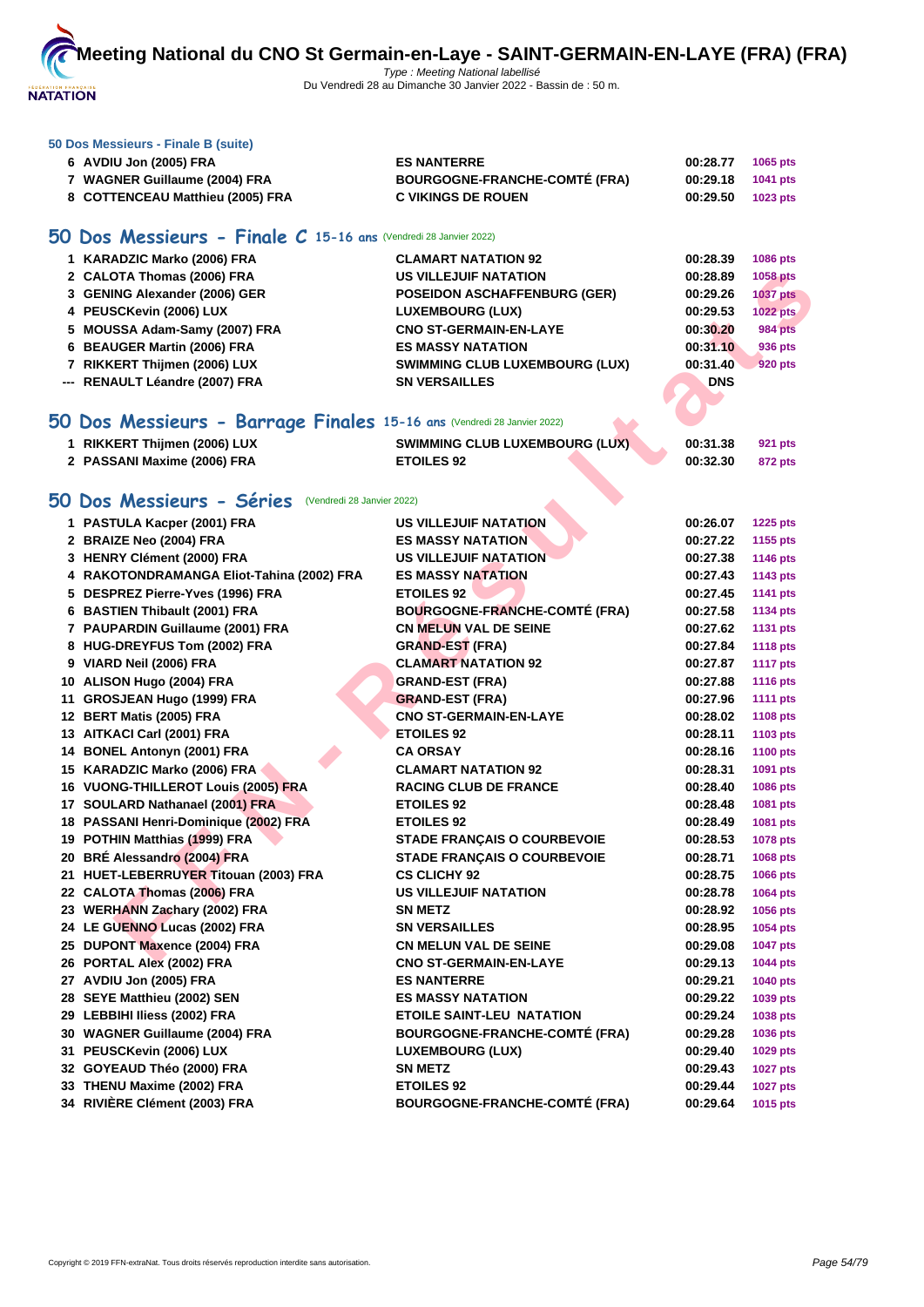

#### **[50 Dos M](http://www.ffnatation.fr/webffn/index.php)essieurs - Séries (suite)**

| 35 CADROT Yoan (2003) FRA                                | <b>ETOILES 92</b>                     | 00:29.65                                           | 1015 pts        |
|----------------------------------------------------------|---------------------------------------|----------------------------------------------------|-----------------|
| 36 SETIM Quentin (2000) FRA                              | <b>ETOILES 92</b>                     | 00:29.66                                           | <b>1014 pts</b> |
| 37 COTTENCEAU Matthieu (2005) FRA                        | <b>C VIKINGS DE ROUEN</b>             | 00:29.70                                           | <b>1012 pts</b> |
| 38 CLAEYSSEN Mattéo (2004) FRA                           | <b>ETOILES 92</b>                     | 00:29.75                                           | 1009 pts        |
| 39 LORENZO Kerian (2005) FRA                             | <b>RED STAR CLUB CHAMPIGNY</b>        | 00:29.78                                           | 1008 pts        |
| 40 RENAULT Léandre (2007) FRA                            | <b>SN VERSAILLES</b>                  | 00:29.88                                           | 1002 pts        |
| 40 LOCHOSHVILI Roman (2004) FRA                          | <b>CS CLICHY 92</b>                   | 00:29.88                                           | <b>1002 pts</b> |
| 42 PAYRARD Ulysse (2005) FRA                             | <b>ETOILES 92</b>                     | 00:29.90                                           | <b>1001 pts</b> |
| 42 BAZIN Loic (2005) FRA                                 | <b>RED STAR CLUB CHAMPIGNY</b>        | 00:29.90                                           | 1001 pts        |
| 44 COTTIN Antoine (2005) FRA                             | <b>SN VERSAILLES</b>                  | 00:29.93                                           | <b>999 pts</b>  |
| 45 GENING Alexander (2006) GER                           | <b>POSEIDON ASCHAFFENBURG (GER)</b>   | 00:30.06                                           | 992 pts         |
| 46 DECAMPS Baptiste (2001) FRA                           | <b>C VIKINGS DE ROUEN</b>             | 00:30.09                                           | 990 pts         |
| 47 HUGONENQ Milo (2004) FRA                              | <b>CLUB DES NAGEURS DE PARIS</b>      | 00:30.15                                           | 987 pts         |
| 48 PALFRAY Léo (2001) FRA                                | <b>ETOILES 92</b>                     | 00:30.23                                           | 983 pts         |
| 48 ZHAKSYBAY Alikhan (2005) KAZ                          | <b>CNO ST-GERMAIN-EN-LAYE</b>         | 00:30.23                                           | 983 pts         |
| 50 MARC Antoine (2000) FRA                               | <b>GRAND-EST (FRA)</b>                | 00:30.25                                           | 982 pts         |
| 51 DIAZ DE TUESTA Marc (2005) FRA                        | <b>CLAMART NATATION 92</b>            | 00:30.40                                           | 973 pts         |
| 52 KARADZIC Luka (2004) FRA                              | <b>CLAMART NATATION 92</b>            | 00:30.46                                           | 970 pts         |
| 53 SCHMITT Teddy (2002) FRA                              | <b>CN MELUN VAL DE SEINE</b>          | 00:30.50                                           | <b>968 pts</b>  |
| 54 MELIN Tobias (2003) FRA                               | <b>ETOILES 92</b>                     | 00:30.55                                           | 965 pts         |
| 55 JAEGLE Come (2005) FRA                                | <b>CNO ST-GERMAIN-EN-LAYE</b>         | 00:30.56                                           | 965 pts         |
| 56 HIRCHI Axel (2002) FRA                                | <b>CN ASNIÈRES</b>                    | 00:30.75                                           | 954 pts         |
| 57 HEUILLET Ewan (2005) FRA                              | <b>CLAMART NATATION 92</b>            | 00:30.96                                           | 943 pts         |
| 58 PEYRON Martin (2002) FRA                              | <b>ENFANTS DU RHÔNE VALENCE</b>       | 00:31.06                                           | 938 pts         |
| 59 BEAUGER Martin (2006) FRA                             | <b>ES MASSY NATATION</b>              | 00:31.18                                           | 931 pts         |
| 60 MOUSSA Adam-Samy (2007) FRA                           | <b>CNO ST-GERMAIN-EN-LAYE</b>         | 00:31.52                                           | 913 pts         |
| 61 PASSANI Maxime (2006) FRA                             | <b>ETOILES 92</b>                     | 00:31.58                                           | 910 pts         |
| 61 RIKKERT Thijmen (2006) LUX                            | <b>SWIMMING CLUB LUXEMBOURG (LUX)</b> | 00:31.58                                           | <b>910 pts</b>  |
| 63 LAVIGNE Mathieu (2003) FRA                            | <b>ES MASSY NATATION</b>              | 00:31.59                                           | <b>909 pts</b>  |
| 64 ENDLE Borys (2005) FRA                                | <b>MULHOUSE ON</b>                    | 00:31.75                                           | 901 pts         |
| 65 RIGUIDEL Erwan (2007) FRA                             | <b>CERGY PONTOISE NATATION</b>        | 00:31.91                                           | 893 pts         |
| 66 SAADE Jad (2003) FRA                                  | <b>CN ASNIÈRES</b>                    | 00:31.98                                           | 889 pts         |
| 67 JACKSON Elliott (2004) CAN                            | <b>CLUB DES NAGEURS DE PARIS</b>      | 00:32.08                                           | <b>884 pts</b>  |
| 68 BRANTU Adrien (2005) FRA                              | <b>C VIKINGS DE ROUEN</b>             | 00:32.85                                           | 844 pts         |
| 69 HAKOBKYOKHVYAN Arnak (2006) FRA                       | <b>CLAMART NATATION 92</b>            | 00:33.22                                           | 825 pts         |
| --- DELAIRE Mael (2007) FRA                              | <b>STADE BÉTHUNE PÉLICAN CLUB</b>     | DNS dec                                            |                 |
| --- ILCHEV Velizar (2004) BUL                            | <b>RED STAR CLUB CHAMPIGNY</b>        | DNS dec                                            |                 |
| --- CLAIRGIRONNET Gatien (2004) FRA                      | <b>ES NANTERRE</b>                    | <b>DNS</b> dec                                     |                 |
| --- BARBAUD Julien (2004) FRA                            | <b>CN MELUN VAL DE SEINE</b>          | DNS dec                                            |                 |
|                                                          |                                       |                                                    |                 |
| 100 Dos Messieurs - Finale A<br>(Samedi 29 Janvier 2022) |                                       |                                                    |                 |
| 1 BRIESCLouis (2003) FRA                                 | <b>GRAND-EST (FRA)</b>                | 00:57.45                                           | <b>1178 pts</b> |
|                                                          |                                       | 50m: 00:27.46 (00:27.46) 100m: 00:57.45 (00:29.99) |                 |
| 2 RAKOTONDRAMANGA Eliot-Tahina (2002) FRA                | <b>ES MASSY NATATION</b>              | 00:58.81                                           | 1139 pts        |
|                                                          |                                       | 50m: 00:29.38 (00:29.38) 100m: 00:58.81 (00:29.43) |                 |
| 3 BASTIEN Thibault (2001) FRA                            | <b>BOURGOGNE-FRANCHE-COMTÉ (FRA)</b>  | 00:59.09                                           | <b>1131 pts</b> |

# **100 Dos Messieurs - Finale A** (Samedi 29 Janvier 2022)

| 1 BRIESCLouis (2003) FRA                  | <b>GRAND-EST (FRA)</b>               |                                                    | 00:57.45 | 1178 pts        |
|-------------------------------------------|--------------------------------------|----------------------------------------------------|----------|-----------------|
|                                           |                                      | 50m: 00:27.46 (00:27.46) 100m: 00:57.45 (00:29.99) |          |                 |
| 2 RAKOTONDRAMANGA Eliot-Tahina (2002) FRA | <b>ES MASSY NATATION</b>             |                                                    | 00:58.81 | 1139 pts        |
|                                           |                                      | 50m: 00:29.38 (00:29.38) 100m: 00:58.81 (00:29.43) |          |                 |
| 3 BASTIEN Thibault (2001) FRA             | <b>BOURGOGNE-FRANCHE-COMTÉ (FRA)</b> |                                                    | 00:59.09 | <b>1131 pts</b> |
|                                           |                                      | 50m: 00:28.54 (00:28.54) 100m: 00:59.09 (00:30.55) |          |                 |
| 4 PAUPARDIN Guillaume (2001) FRA          | <b>CN MELUN VAL DE SEINE</b>         |                                                    | 00:59.37 | 1123 pts        |
|                                           |                                      | 50m: 00:28.35 (00:28.35) 100m: 00:59.37 (00:31.02) |          |                 |
| 5 ALISON Hugo (2004) FRA                  | <b>GRAND-EST (FRA)</b>               |                                                    | 00:59.75 | <b>1112 pts</b> |
|                                           |                                      | 50m: 00:29.03 (00:29.03) 100m: 00:59.75 (00:30.72) |          |                 |
| 6 GROSJEAN Hugo (1999) FRA                | <b>GRAND-EST (FRA)</b>               |                                                    | 00:59.77 | <b>1112 pts</b> |
|                                           |                                      | 50m: 00:28.85 (00:28.85) 100m: 00:59.77 (00:30.92) |          |                 |
| 7 BERT Matis (2005) FRA                   | <b>CNO ST-GERMAIN-EN-LAYE</b>        |                                                    | 01:00.49 | 1092 pts        |
|                                           |                                      | 50m: 00:29.36 (00:29.36) 100m: 01:00.49 (00:31.13) |          |                 |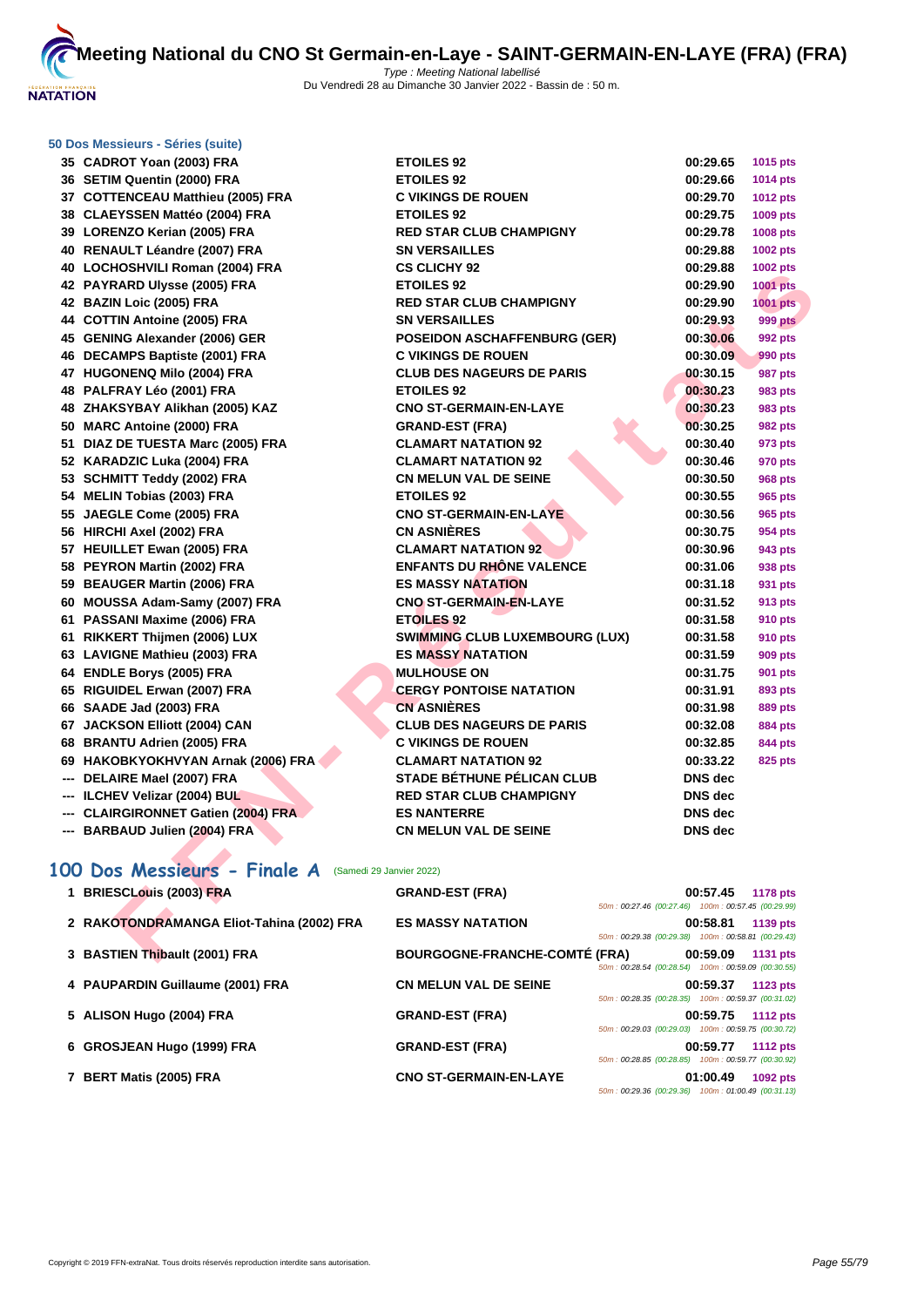

| 100 Dos Messieurs - Finale A (suite)<br>8 SEYE Matthieu (2002) SEN | <b>ES MASSY NATATION</b>             | 50m: 00:29.47 (00:29.47) 100m: 01:00.84 (00:31.37) | 01:00.84 1082 pts |                 |
|--------------------------------------------------------------------|--------------------------------------|----------------------------------------------------|-------------------|-----------------|
| 100 Dos Messieurs - Finale B 17-18 ans (Samedi 29 Janvier 2022)    |                                      |                                                    |                   |                 |
| 1 BRAIZE Neo (2004) FRA                                            | <b>ES MASSY NATATION</b>             | 50m: 00:28.11 (00:28.11) 100m: 00:59.48 (00:31.37) | 00:59.48          | <b>1120 pts</b> |
| 2 DUPONT Maxence (2004) FRA                                        | <b>CN MELUN VAL DE SEINE</b>         | 50m: 00:29.75 (00:29.75) 100m: 01:01.59 (00:31.84) | 01:01.59 1061 pts |                 |
| 3 COTTIN Antoine (2005) FRA                                        | <b>SN VERSAILLES</b>                 | 50m: 00:30.43 (00:30.43) 100m: 01:02.56 (00:32.13) | 01:02.56 1035 pts |                 |
| 4 WAGNER Guillaume (2004) FRA                                      | <b>BOURGOGNE-FRANCHE-COMTÉ (FRA)</b> | 50m: 00:30.26 (00:30.26) 100m: 01:02.58 (00:32.32) | 01:02.58 1034 pts |                 |
| 5 HUGONI Alan (2005) FRA                                           | ESPADON VÉLIZY-VILLACOUBLAY          | 50m: 00:30.50 (00:30.50) 100m: 01:02.66 (00:32.16) | 01:02.66 1032 pts |                 |
| 6 BRÉ Alessandro (2004) FRA                                        | <b>STADE FRANÇAIS O COURBEVOIE</b>   | 50m: 00:29.45 (00:29.45) 100m: 01:02.71 (00:33.26) | 01:02.71          | 1031 pts        |
| 7 COTTENCEAU Matthieu (2005) FRA                                   | <b>C VIKINGS DE ROUEN</b>            | 50m: 00:30.92 (00:30.92) 100m: 01:04.44 (00:33.52) | 01:04.44          | 985 pts         |
| --- AVDIU Jon (2005) FRA                                           | <b>ES NANTERRE</b>                   |                                                    | <b>DNS</b> dec    |                 |
| 100 Dos Messieurs - Finale C 15-16 ans (Samedi 29 Janvier 2022)    |                                      |                                                    |                   |                 |

|           |                                                             |                                       | 50m: 00:29.75 (00:29.75)  100m: 01:01.59 (00:31.84)                                                      |                |                 |
|-----------|-------------------------------------------------------------|---------------------------------------|----------------------------------------------------------------------------------------------------------|----------------|-----------------|
|           | 3 COTTIN Antoine (2005) FRA                                 | <b>SN VERSAILLES</b>                  | 50m: 00:30.43 (00:30.43) 100m: 01:02.56 (00:32.13)                                                       | 01:02.56       | <b>1035 pts</b> |
|           | 4 WAGNER Guillaume (2004) FRA                               | <b>BOURGOGNE-FRANCHE-COMTÉ (FRA)</b>  | 50m: 00:30.26 (00:30.26) 100m: 01:02.58 (00:32.32)                                                       | 01:02.58       | <b>1034 pts</b> |
|           | 5 HUGONI Alan (2005) FRA                                    | <b>ESPADON VÉLIZY-VILLACOUBLAY</b>    | 50m: 00:30.50 (00:30.50) 100m: 01:02.66 (00:32.16)                                                       | 01:02.66       | $1032$ pts      |
|           | 6 BRÉ Alessandro (2004) FRA                                 | <b>STADE FRANÇAIS O COURBEVOIE</b>    | 50m: 00:29.45 (00:29.45) 100m: 01:02.71 (00:33.26)                                                       | 01:02.71       | 1031 pts        |
|           | 7 COTTENCEAU Matthieu (2005) FRA                            | <b>C VIKINGS DE ROUEN</b>             | 50m: 00:30.92 (00:30.92) 100m: 01:04.44 (00:33.52)                                                       | 01:04.44       | 985 pts         |
|           | AVDIU Jon (2005) FRA                                        | <b>ES NANTERRE</b>                    |                                                                                                          | <b>DNS</b> dec |                 |
| <b>OO</b> | Dos Messieurs - Finale C 15-16 ans (Samedi 29 Janvier 2022) |                                       |                                                                                                          |                |                 |
|           | 1 CALOTA Thomas (2006) FRA                                  | <b>US VILLEJUIF NATATION</b>          | 50m: 00:30.19 (00:30.19) 100m: 01:02.46 (00:32.27)                                                       | 01:02.46       | 1038 pts        |
|           | 2 RENAULT Léandre (2007) FRA                                | <b>SN VERSAILLES</b>                  | 50m: 00:30.29 (00:30.29) 100m: 01:02.90 (00:32.61)                                                       | 01:02.90       | 1026 pts        |
|           | 3 PEUSCKevin (2006) LUX                                     | <b>LUXEMBOURG (LUX)</b>               | 50m: 00:30.11 (00:30.11) 100m: 01:03.33 (00:33.22)                                                       | 01:03.33       | 1014 pts        |
|           | 4 SNEP Damien (2006) FRA                                    | <b>SN VERSAILLES</b>                  |                                                                                                          | 01:04.38       | <b>986 pts</b>  |
|           | 5 CONDETTE Amaury (2007) FRA                                | <b>SN VERSAILLES</b>                  | 50m: 00:31.26 (00:31.26) 100m: 01:04.38 (00:33.12)                                                       | 01:05.59       | 954 pts         |
|           | 6 BEAUGER Martin (2006) FRA                                 | <b>ES MASSY NATATION</b>              | 50m: 00:32.14 (00:32.14) 100m: 01:05.59 (00:33.45)                                                       | 01:06.19       | 939 pts         |
|           | 7 GENDRIER Esteban (2007) FRA                               | <b>CSN GUYANCOURT</b>                 | 50m: 00:32.60 (00:32.60) 100m: 01:06.19 (00:33.59)                                                       | 01:07.38       | 909 pts         |
|           | 8 RIKKERT Thijmen (2006) LUX                                | <b>SWIMMING CLUB LUXEMBOURG (LUX)</b> | 50m: 00:32.98 (00:32.98) 100m: 01:07.38 (00:34.40)<br>50m: 00:32.97 (00:32.97) 100m: 01:08.09 (00:35.12) | 01:08.09       | 891 pts         |
|           | 00 Dos Messieurs - Séries<br>(Samedi 29 Janvier 2022)       |                                       |                                                                                                          |                |                 |
|           | 1 BRIESCLouis (2003) FRA                                    | <b>GRAND-EST (FRA)</b>                |                                                                                                          | 00:58.57       | 1146 pts        |
|           | 2 HUG-DREYFUS Tom (2002) FRA                                | <b>GRAND-EST (FRA)</b>                | 50m: 00:27.84 (00:27.84) 100m: 00:58.57 (00:30.73)                                                       | 00:59.37       | 1123 pts        |
|           | 3 ALISON Hugo (2004) FRA                                    | <b>GRAND-EST (FRA)</b>                | 50m: 00:28.86 (00:28.86) 100m: 00:59.37 (00:30.51)                                                       | 00:59.55       | <b>1118 pts</b> |
|           | 4 PAUPARDIN Guillaume (2001) FRA                            | <b>CN MELUN VAL DE SEINE</b>          | 50m: 00:28.74 (00:28.74) 100m: 00:59.55 (00:30.81)                                                       | 00:59.64       | <b>1115 pts</b> |
|           | 5 BASTIEN Thibault (2001) FRA                               | <b>BOURGOGNE-FRANCHE-COMTÉ (FRA)</b>  | 50m: 00:28.87 (00:28.87) 100m: 00:59.64 (00:30.77)                                                       | 00:59.68       | <b>1114 pts</b> |
|           | 6 SEYE Matthieu (2002) SEN                                  | <b>ES MASSY NATATION</b>              | 50m: 00:28.77 (00:28.77) 100m: 00:59.68 (00:30.91)                                                       | 01:00.08       | 1103 pts        |
|           |                                                             |                                       | 50m: 00:29.22 (00:29.22) 100m: 01:00.08 (00:30.86)                                                       |                |                 |

# **100 Dos Messieurs - Séries** (Samedi 29 Janvier 2022)

| 1 BRIESCLouis (2003) FRA                  | <b>GRAND-EST (FRA)</b>               |                                                    | 00:58.57 | 1146 pts          |
|-------------------------------------------|--------------------------------------|----------------------------------------------------|----------|-------------------|
| 2 HUG-DREYFUS Tom (2002) FRA              | <b>GRAND-EST (FRA)</b>               | 50m: 00:27.84 (00:27.84) 100m: 00:58.57 (00:30.73) | 00:59.37 | 1123 pts          |
|                                           |                                      | 50m: 00:28.86 (00:28.86) 100m: 00:59.37 (00:30.51) |          |                   |
| 3 ALISON Hugo (2004) FRA                  | <b>GRAND-EST (FRA)</b>               | 50m: 00:28.74 (00:28.74) 100m: 00:59.55 (00:30.81) |          | 00:59.55 1118 pts |
| 4 PAUPARDIN Guillaume (2001) FRA          | <b>CN MELUN VAL DE SEINE</b>         |                                                    |          | 00:59.64 1115 pts |
|                                           |                                      | 50m: 00:28.87 (00:28.87) 100m: 00:59.64 (00:30.77) |          |                   |
| 5 BASTIEN Thibault (2001) FRA             | <b>BOURGOGNE-FRANCHE-COMTÉ (FRA)</b> | 50m: 00:28.77 (00:28.77) 100m: 00:59.68 (00:30.91) |          | 00:59.68 1114 pts |
| 6 SEYE Matthieu (2002) SEN                | <b>ES MASSY NATATION</b>             |                                                    | 01:00.08 | 1103 pts          |
|                                           |                                      | 50m: 00:29.22 (00:29.22) 100m: 01:00.08 (00:30.86) |          |                   |
| 7 RAKOTONDRAMANGA Eliot-Tahina (2002) FRA | <b>ES MASSY NATATION</b>             |                                                    |          | 01:00.12 1102 pts |
|                                           |                                      | 50m: 00:28.38 (00:28.38) 100m: 01:00.12 (00:31.74) |          |                   |
| 8 GROSJEAN Hugo (1999) FRA                | <b>GRAND-EST (FRA)</b>               | 50m: 00:29.15 (00:29.15) 100m: 01:00.37 (00:31.22) | 01:00.37 | 1095 pts          |
| 9 BERT Matis (2005) FRA                   | <b>CNO ST-GERMAIN-EN-LAYE</b>        |                                                    | 01:01.00 | <b>1078 pts</b>   |
|                                           |                                      | 50m: 00:29.33 (00:29.33) 100m: 01:01.00 (00:31.67) |          |                   |
| 10 BRAIZE Neo (2004) FRA                  | <b>ES MASSY NATATION</b>             |                                                    | 01:01.19 | 1072 pts          |
|                                           |                                      | 50m: 00:28.75 (00:28.75) 100m: 01:01.19 (00:32.44) |          |                   |
| 11 HUET-LEBERRUYER Titouan (2003) FRA     | <b>CS CLICHY 92</b>                  |                                                    | 01:01.51 | 1064 pts          |
|                                           |                                      | 50m: 00:29.71 (00:29.71) 100m: 01:01.51 (00:31.80) |          |                   |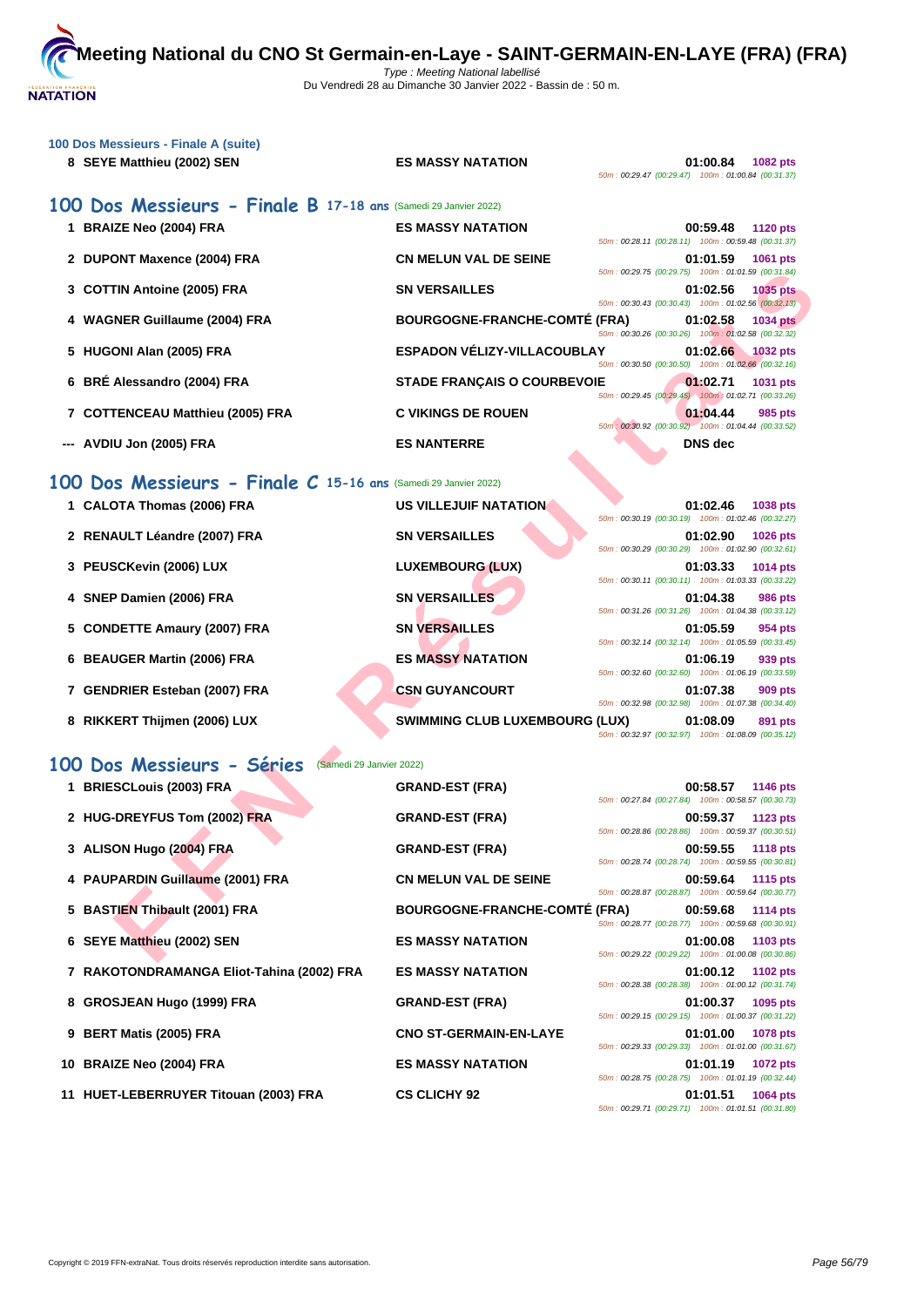

| 100 Dos Messieurs - Séries (suite)<br>12 BONEL Antonyn (2001) FRA | <b>CA ORSAY</b>                       | 01:01.90<br>1053 pts                                                                                                             |
|-------------------------------------------------------------------|---------------------------------------|----------------------------------------------------------------------------------------------------------------------------------|
| 13 GOYEAUD Théo (2000) FRA                                        | <b>SN METZ</b>                        | 50m: 00:28.81 (00:28.81) 100m: 01:01.90 (00:33.09)<br>01:02.04<br>1049 pts                                                       |
| 14 LE GUENNO Lucas (2002) FRA                                     | <b>SN VERSAILLES</b>                  | 50m: 00:30.48 (00:30.48) 100m: 01:02.04 (00:31.56)<br>01:02.22<br>1044 pts                                                       |
| 15 HUGONI Alan (2005) FRA                                         | <b>ESPADON VÉLIZY-VILLACOUBLAY</b>    | 50m: 00:29.46 (00:29.46) 100m: 01:02.22 (00:32.76)<br>01:02.54<br>1035 pts                                                       |
| <b>BRE Alessandro (2004) FRA</b><br>16.                           | <b>STADE FRANÇAIS O COURBEVOIE</b>    | 50m: 00:30.48 (00:30.48) 100m: 01:02.54 (00:32.06)<br>01:02.67<br><b>1032 pts</b>                                                |
| 17 WAGNER Guillaume (2004) FRA                                    | <b>BOURGOGNE-FRANCHE-COMTE (FRA)</b>  | 50m: 00:30.22 (00:30.22) 100m: 01:02.67 (00:32.45)<br>01:02.70<br><b>1031 pts</b>                                                |
| <b>DUPONT Maxence (2004) FRA</b><br>18.                           | <b>CN MELUN VAL DE SEINE</b>          | 50m: 00:30.18 (00:30.18) 100m: 01:02.70 (00:32.52)<br>01:02.74<br><b>1030 pts</b>                                                |
| <b>VANDERSCHRICK Stephan (2000) LUX</b><br>19.                    | <b>SWIMMING CLUB LUXEMBOURG (LUX)</b> | 50m: 00:30.09 (00:30.09) 100m: 01:02.74 (00:32.65)<br>01:02.77<br>1029 pts                                                       |
| 20 VUONG-THILLEROT Louis (2005) FRA                               | <b>RACING CLUB DE FRANCE</b>          | 50m: 00:30.73 (00:30.73) 100m: 01:02.77 (00:32.04)<br>01:02.92<br>1025 pts                                                       |
| POTHIN Matthias (1999) FRA<br>21                                  | <b>STADE FRANÇAIS O COURBEVOIE</b>    | 50m: 00:30.45 (00:30.45) 100m: 01:02.92 (00:32.47)<br>01:02.99<br>1023 pts                                                       |
| <b>COTTIN Antoine (2005) FRA</b><br>22                            | <b>SN VERSAILLES</b>                  | 50m: 00:30.77 (00:30.77) 100m: 01:02.99 (00:32.22)<br>01:03.07<br>1021 pts                                                       |
| 23 RENAULT Léandre (2007) FRA                                     | <b>SN VERSAILLES</b>                  | 50m: 00:30.64 (00:30.64) 100m: 01:03.07 (00:32.43)<br>01:03.44<br>1011 pts<br>50m: 00:30.99 (00:30.99) 100m: 01:03.44 (00:32.45) |
| 24 COTTENCEAU Matthieu (2005) FRA                                 | <b>C VIKINGS DE ROUEN</b>             | 01:03.55<br>1008 pts<br>50m: 00:30.94 (00:30.94) 100m: 01:03.55 (00:32.61)                                                       |
| <b>LEBBIHI Iliess (2002) FRA</b><br>25                            | <b>ETOILE SAINT-LEU NATATION</b>      | 01:03.57<br>1008 pts<br>50m: 00:30.29 (00:30.29) 100m: 01:03.57 (00:33.28)                                                       |
| 26 AVDIU Jon (2005) FRA                                           | <b>ES NANTERRE</b>                    | 01:03.67<br>1005 pts<br>50m: 00:29.74 (00:29.74) 100m: 01:03.67 (00:33.93)                                                       |
| <b>CLAQUIN Tristan (2003) FRA</b><br>27                           | <b>SN METZ</b>                        | 01:03.74<br>1003 pts<br>50m: 00:30.58 (00:30.58) 100m: 01:03.74 (00:33.16)                                                       |
| <b>CALOTA Thomas (2006) FRA</b><br>28                             | US VILLEJUIF NATATION                 | 01:03.93<br>998 pts<br>50m: 00:31.02 (00:31.02) 100m: 01:03.93 (00:32.91)                                                        |
| <b>RENAUD Axel (2004) FRA</b><br>29                               | <b>STADE BÉTHUNE PÉLICAN CLUB</b>     | 01:03.94<br>998 pts<br>50m: 00:31.40 (00:31.40) 100m: 01:03.94 (00:32.54)                                                        |
| SAARBACAIban (2004) FRA<br>30                                     | <b>GRAND-EST (FRA)</b>                | 01:04.05<br>995 pts<br>50m: 00:30.56 (00:30.56) 100m: 01:04.05 (00:33.49)                                                        |
| LOCHOSHVILI Roman (2004) FRA<br>31.                               | <b>CS CLICHY 92</b>                   | 01:04.12<br>993 pts<br>50m: 00:31.17 (00:31.17) 100m: 01:04.12 (00:32.95)                                                        |
| 32 SNEP Damien (2006) FRA                                         | <b>SN VERSAILLES</b>                  | 01:04.27<br>989 pts<br>50m: 00:30.97 (00:30.97) 100m: 01:04.27 (00:33.30)                                                        |
| 33 LORENZO Kerian (2005) FRA                                      | <b>RED STAR CLUB CHAMPIGNY</b>        | 01:04.36<br>987 pts<br>50m: 00:30.64 (00:30.64) 100m: 01:04.36 (00:33.72)                                                        |
| 34 BESSON Antoine (2003) FRA                                      | <b>CN ANDRESY</b>                     | 01:04.61<br>980 pts<br>50m: 00:31.45 (00:31.45) 100m: 01:04.61 (00:33.16)                                                        |
| 35 LORRAIN Mathéo (2003) FRA                                      | <b>SN METZ</b>                        | 01:04.94<br>971 pts<br>50m: 00:31.86 (00:31.86) 100m: 01:04.94 (00:33.08)                                                        |
| 36 RENE CORAIL Yann (2003) FRA                                    | <b>CA ORSAY</b>                       | 01:05.30<br>962 pts<br>50m: 00:31.09 (00:31.09) 100m: 01:05.30 (00:34.21)                                                        |
| 37 THIERRY Gaspard (2004) FRA                                     | <b>CN MELUN VAL DE SEINE</b>          | 01:05.37<br><b>960 pts</b><br>50m: 00:31.41 (00:31.41) 100m: 01:05.37 (00:33.96)                                                 |
| <b>CLAUDE Killian (2002) FRA</b><br>38                            | <b>SN METZ</b>                        | 01:05.44<br>958 pts<br>50m: 00:32.50 (00:32.50) 100m: 01:05.44 (00:32.94)                                                        |
| BEN ABBES Mohamed-yassine (2005) TUN<br>39                        | <b>LA MARSA (TUN)</b>                 | 01:05.49<br>957 pts<br>50m: 00:32.26 (00:32.26) 100m: 01:05.49 (00:33.23)                                                        |
| <b>CONDETTE Amaury (2007) FRA</b><br>40.                          | <b>SN VERSAILLES</b>                  | 01:05.56<br>955 pts<br>50m: 00:31.78 (00:31.78) 100m: 01:05.56 (00:33.78)                                                        |
| ZHAKSYBAY Alikhan (2005) KAZ<br>41                                | <b>CNO ST-GERMAIN-EN-LAYE</b>         | 01:05.63<br>953 pts<br>50m: 00:31.92 (00:31.92) 100m: 01:05.63 (00:33.71)                                                        |
| 42 LOUCHART Pierre (2005) FRA                                     | <b>STADE BÉTHUNE PÉLICAN CLUB</b>     | 01:05.71<br>951 pts<br>50m: 00:31.39 (00:31.39) 100m: 01:05.71 (00:34.32)                                                        |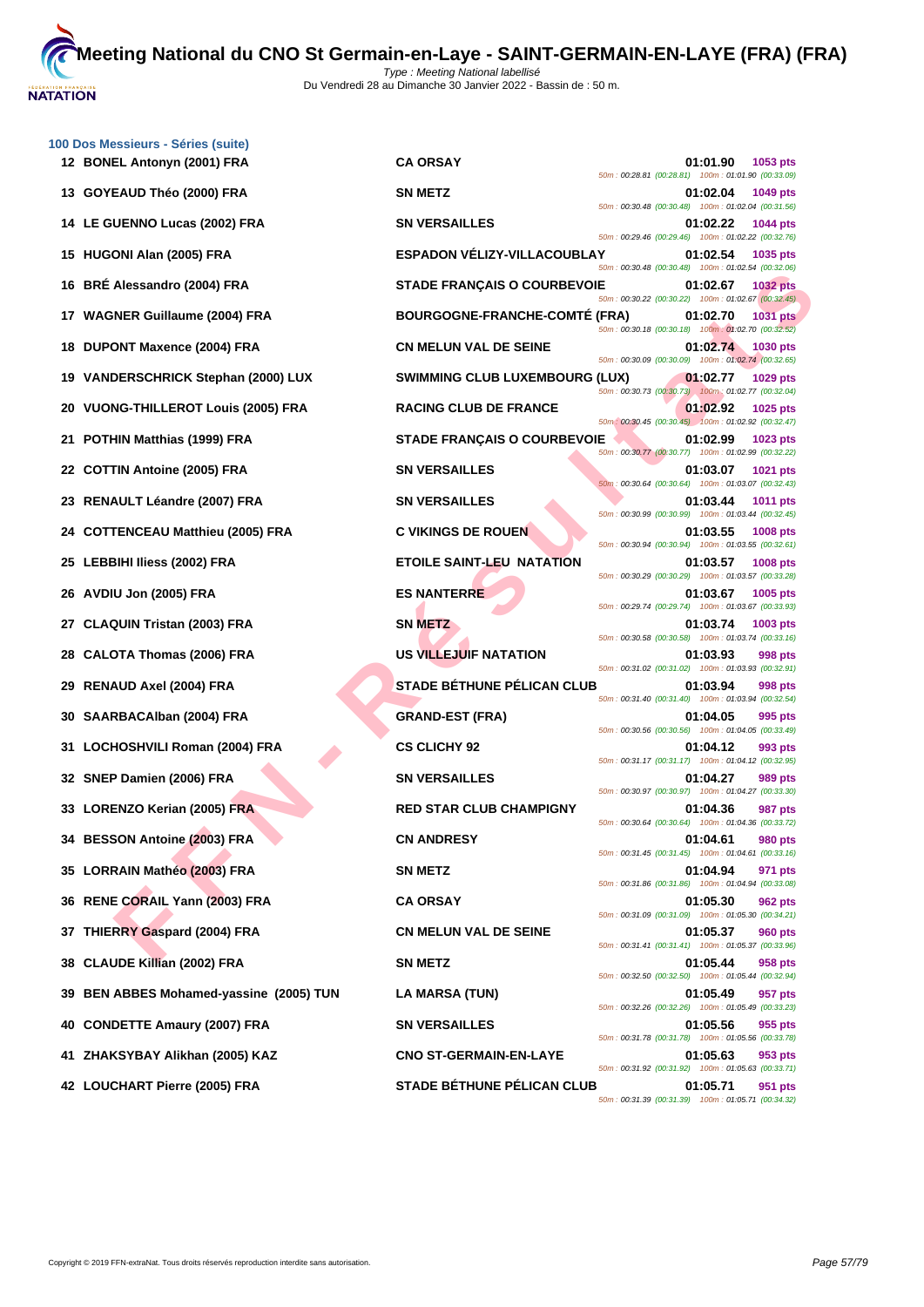

| 43 MORVAN-LEMASSON Nael (2005) FRA<br><b>CN BREST</b><br>01:05.73<br>50m: 00:31.95 (00:31.95) 100m: 01:05.73 (00:33.78)<br>44 PEUSCKevin (2006) LUX<br><b>LUXEMBOURG (LUX)</b><br>01:05.78<br>50m: 00:31.49 (00:31.49) 100m: 01:05.78 (00:34.29)<br><b>SCHMITT Teddy (2002) FRA</b><br><b>CN MELUN VAL DE SEINE</b><br>45<br>01:06.36<br>50m: 00:32.67 (00:32.67) 100m: 01:06.36 (00:33.69)<br><b>THILL Nicolas (2005) LUX</b><br><b>SWIMMING CLUB LUXEMBOURG (LUX)</b><br>46<br>01:06.72<br>50m: 00:32.73 (00:32.73) 100m: 01:06.72 (00:33.99)<br><b>BOURGOGNE-FRANCHE-COMTÉ (FRA)</b><br><b>MERKEL Luc (2005) FRA</b><br>01:06.76<br>47<br>50m: 00:32.00 (00:32.00) 100m: 01:06.76 (00:34.76)<br><b>BEAUGER Martin (2006) FRA</b><br><b>ES MASSY NATATION</b><br>01:06.78<br>48<br>50m: 00:32.16 (00:32.16) 100m: 01:06.78 (00:34.62)<br><b>LAVIGNE Mathieu (2003) FRA</b><br><b>ES MASSY NATATION</b><br>49<br>01:06.98<br>50m: 00:31.98 (00:31.98) 100m: 01:06.98 (00:35.00)<br><b>DHAENENS Jules (2006) FRA</b><br><b>CN POISSY</b><br>01:07.14<br>50<br>50m: 00:32.52 (00:32.52) 100m: 01:07.14 (00:34.62)<br>51 QUANTIN Hugo (2001) FRA<br><b>CA ORSAY</b><br>01:07.62<br>50m: 00:32.52 (00:32.52) 100m: 01:07.62 (00:35.10)<br><b>CSN GUYANCOURT</b><br>52 GENDRIER Esteban (2007) FRA<br>01:07.83<br>50m: 00:32.77 (00:32.77) 100m: 01:07.83 (00:35.06)<br>RIKKERT Thijmen (2006) LUX<br><b>SWIMMING CLUB LUXEMBOURG (LUX)</b><br>01:08.75<br>53<br>50m: 00:32.04 (00:32.04) 100m: 01:08.75 (00:36.71)<br>54 SARKANY Maxim (2007) GER<br><b>POSEIDON ASCHAFFENBURG (GER)</b><br>01:09.95<br>50m: 00:34.15 (00:34.15) 100m: 01:09.95 (00:35.80)<br><b>CERGY PONTOISE NATATION</b><br><b>BENSOLTANE Samy (2007) FRA</b><br>01:10.35<br>55<br>50m: 00:33.90 (00:33.90) 100m: 01:10.35 (00:36.45)<br><b>ENFANTS DU RHÔNE VALENCE</b><br><b>PEYRON Martin (2002) FRA</b><br>01:10.49<br>56<br>50m: 00:32.71 (00:32.71) 100m: 01:10.49 (00:37.78)<br><b>BIDAUT Cyprien (2005) FRA</b><br><b>CNO ST-GERMAIN-EN-LAYE</b><br>01:10.95<br>57<br>50m: 00:33.20 (00:33.20) 100m: 01:10.95 (00:37.75)<br><b>CN MELUN VAL DE SEINE</b><br><b>DNS</b> dec<br>BARBAUD Julien (2004) FRA<br><b>STADE BÉTHUNE PÉLICAN CLUB</b><br>DELAIRE Mael (2007) FRA<br><b>DNS</b> dec<br>DELAIE Yanis (2004) FRA<br><b>GRAND-EST (FRA)</b><br>DNS dec<br>200 Dos Messieurs - Finale A<br>(Dimanche 30 Janvier 2022)<br>1 MATTENET Emilien (2000) FRA<br><b>GRAND-EST (FRA)</b><br>02:01.15<br>50m: 00:28.62 (00:28.62) 100m: 00:59.72 (00:31.10) 150m: 01:31.24 (00:31.52) 200m: 02:01.15 (00:29.91)<br>2 ALISON Hugo (2004) FRA<br><b>GRAND-EST (FRA)</b><br>02:07.61<br>50m: 00:29.71 (00:29.71) 100m: 01:02.27 (00:32.56) 150m: 01:35.46 (00:33.19) 200m: 02:07.61 (00:32.15)<br>3 CURTI Léo (2004) FRA<br><b>RUEIL ATHLETIC CLUB</b><br>02:08.98<br>50m: 00:29.39 (00:29.39) 100m: 01:01.85 (00:32.46) 150m: 01:35.21 (00:33.36) 200m: 02:08.98 (00:33.77)<br>4 BONEL Antonyn (2001) FRA<br><b>CA ORSAY</b><br>02:10.60<br>50m : 00:29.64 (00:29.64) 100m : 01:02.54 (00:32.90) 150m : 01:36.44 (00:33.90) 200m : 02:10.60 (00:34.16)<br>5 HUET-LEBERRUYER Titouan (2003) FRA<br><b>CS CLICHY 92</b><br>02:10.80<br>50m: 00:30.55 (00:30.55) 100m: 01:04.15 (00:33.60) 150m: 01:37.75 (00:33.60) 200m: 02:10.80 (00:33.05)<br>6 COTTIN Antoine (2005) FRA<br><b>SN VERSAILLES</b><br>02:14.68<br>50m: 00:31.24 (00:31.24) 100m: 01:05.33 (00:34.09)<br>150m: 01:40.13 (00:34.80) 200m: 02:14.68 (00:34.55)<br>7 SAARBACAIban (2004) FRA<br><b>GRAND-EST (FRA)</b><br>02:16.47<br>50m: 00:33.33 (00:33.33) 100m: 01:07.99 (00:34.66)<br>150m: 01:43.07 (00:35.08) 200m: 02:16.47 (00:33.40)<br>8 COTTENCEAU Matthieu (2005) FRA<br><b>C VIKINGS DE ROUEN</b><br>02:18.52<br>50m: 00:32.05 (00:32.05) 100m: 01:06.74 (00:34.69) 150m: 01:42.78 (00:36.04) 200m: 02:18.52 (00:35.74) | 100 Dos Messieurs - Séries (suite) |  |                 |  |
|--------------------------------------------------------------------------------------------------------------------------------------------------------------------------------------------------------------------------------------------------------------------------------------------------------------------------------------------------------------------------------------------------------------------------------------------------------------------------------------------------------------------------------------------------------------------------------------------------------------------------------------------------------------------------------------------------------------------------------------------------------------------------------------------------------------------------------------------------------------------------------------------------------------------------------------------------------------------------------------------------------------------------------------------------------------------------------------------------------------------------------------------------------------------------------------------------------------------------------------------------------------------------------------------------------------------------------------------------------------------------------------------------------------------------------------------------------------------------------------------------------------------------------------------------------------------------------------------------------------------------------------------------------------------------------------------------------------------------------------------------------------------------------------------------------------------------------------------------------------------------------------------------------------------------------------------------------------------------------------------------------------------------------------------------------------------------------------------------------------------------------------------------------------------------------------------------------------------------------------------------------------------------------------------------------------------------------------------------------------------------------------------------------------------------------------------------------------------------------------------------------------------------------------------------------------------------------------------------------------------------------------------------------------------------------------------------------------------------------------------------------------------------------------------------------------------------------------------------------------------------------------------------------------------------------------------------------------------------------------------------------------------------------------------------------------------------------------------------------------------------------------------------------------------------------------------------------------------------------------------------------------------------------------------------------------------------------------------------------------------------------------------------------------------------------------------------------------------------------------------------------------------------------------------------------------------------------------------------------------------------------------------------------------------------------------------------------------------------------------------------------------------------------------------------------------------------------------------------------------------|------------------------------------|--|-----------------|--|
|                                                                                                                                                                                                                                                                                                                                                                                                                                                                                                                                                                                                                                                                                                                                                                                                                                                                                                                                                                                                                                                                                                                                                                                                                                                                                                                                                                                                                                                                                                                                                                                                                                                                                                                                                                                                                                                                                                                                                                                                                                                                                                                                                                                                                                                                                                                                                                                                                                                                                                                                                                                                                                                                                                                                                                                                                                                                                                                                                                                                                                                                                                                                                                                                                                                                                                                                                                                                                                                                                                                                                                                                                                                                                                                                                                                                                                                                    |                                    |  | 951 pts         |  |
|                                                                                                                                                                                                                                                                                                                                                                                                                                                                                                                                                                                                                                                                                                                                                                                                                                                                                                                                                                                                                                                                                                                                                                                                                                                                                                                                                                                                                                                                                                                                                                                                                                                                                                                                                                                                                                                                                                                                                                                                                                                                                                                                                                                                                                                                                                                                                                                                                                                                                                                                                                                                                                                                                                                                                                                                                                                                                                                                                                                                                                                                                                                                                                                                                                                                                                                                                                                                                                                                                                                                                                                                                                                                                                                                                                                                                                                                    |                                    |  | 950 pts         |  |
|                                                                                                                                                                                                                                                                                                                                                                                                                                                                                                                                                                                                                                                                                                                                                                                                                                                                                                                                                                                                                                                                                                                                                                                                                                                                                                                                                                                                                                                                                                                                                                                                                                                                                                                                                                                                                                                                                                                                                                                                                                                                                                                                                                                                                                                                                                                                                                                                                                                                                                                                                                                                                                                                                                                                                                                                                                                                                                                                                                                                                                                                                                                                                                                                                                                                                                                                                                                                                                                                                                                                                                                                                                                                                                                                                                                                                                                                    |                                    |  | 935 pts         |  |
|                                                                                                                                                                                                                                                                                                                                                                                                                                                                                                                                                                                                                                                                                                                                                                                                                                                                                                                                                                                                                                                                                                                                                                                                                                                                                                                                                                                                                                                                                                                                                                                                                                                                                                                                                                                                                                                                                                                                                                                                                                                                                                                                                                                                                                                                                                                                                                                                                                                                                                                                                                                                                                                                                                                                                                                                                                                                                                                                                                                                                                                                                                                                                                                                                                                                                                                                                                                                                                                                                                                                                                                                                                                                                                                                                                                                                                                                    |                                    |  | 925 pts         |  |
|                                                                                                                                                                                                                                                                                                                                                                                                                                                                                                                                                                                                                                                                                                                                                                                                                                                                                                                                                                                                                                                                                                                                                                                                                                                                                                                                                                                                                                                                                                                                                                                                                                                                                                                                                                                                                                                                                                                                                                                                                                                                                                                                                                                                                                                                                                                                                                                                                                                                                                                                                                                                                                                                                                                                                                                                                                                                                                                                                                                                                                                                                                                                                                                                                                                                                                                                                                                                                                                                                                                                                                                                                                                                                                                                                                                                                                                                    |                                    |  | <b>924 pts</b>  |  |
|                                                                                                                                                                                                                                                                                                                                                                                                                                                                                                                                                                                                                                                                                                                                                                                                                                                                                                                                                                                                                                                                                                                                                                                                                                                                                                                                                                                                                                                                                                                                                                                                                                                                                                                                                                                                                                                                                                                                                                                                                                                                                                                                                                                                                                                                                                                                                                                                                                                                                                                                                                                                                                                                                                                                                                                                                                                                                                                                                                                                                                                                                                                                                                                                                                                                                                                                                                                                                                                                                                                                                                                                                                                                                                                                                                                                                                                                    |                                    |  | <b>924 pts</b>  |  |
|                                                                                                                                                                                                                                                                                                                                                                                                                                                                                                                                                                                                                                                                                                                                                                                                                                                                                                                                                                                                                                                                                                                                                                                                                                                                                                                                                                                                                                                                                                                                                                                                                                                                                                                                                                                                                                                                                                                                                                                                                                                                                                                                                                                                                                                                                                                                                                                                                                                                                                                                                                                                                                                                                                                                                                                                                                                                                                                                                                                                                                                                                                                                                                                                                                                                                                                                                                                                                                                                                                                                                                                                                                                                                                                                                                                                                                                                    |                                    |  | 919 pts         |  |
|                                                                                                                                                                                                                                                                                                                                                                                                                                                                                                                                                                                                                                                                                                                                                                                                                                                                                                                                                                                                                                                                                                                                                                                                                                                                                                                                                                                                                                                                                                                                                                                                                                                                                                                                                                                                                                                                                                                                                                                                                                                                                                                                                                                                                                                                                                                                                                                                                                                                                                                                                                                                                                                                                                                                                                                                                                                                                                                                                                                                                                                                                                                                                                                                                                                                                                                                                                                                                                                                                                                                                                                                                                                                                                                                                                                                                                                                    |                                    |  | 915 pts         |  |
|                                                                                                                                                                                                                                                                                                                                                                                                                                                                                                                                                                                                                                                                                                                                                                                                                                                                                                                                                                                                                                                                                                                                                                                                                                                                                                                                                                                                                                                                                                                                                                                                                                                                                                                                                                                                                                                                                                                                                                                                                                                                                                                                                                                                                                                                                                                                                                                                                                                                                                                                                                                                                                                                                                                                                                                                                                                                                                                                                                                                                                                                                                                                                                                                                                                                                                                                                                                                                                                                                                                                                                                                                                                                                                                                                                                                                                                                    |                                    |  | 902 pts         |  |
|                                                                                                                                                                                                                                                                                                                                                                                                                                                                                                                                                                                                                                                                                                                                                                                                                                                                                                                                                                                                                                                                                                                                                                                                                                                                                                                                                                                                                                                                                                                                                                                                                                                                                                                                                                                                                                                                                                                                                                                                                                                                                                                                                                                                                                                                                                                                                                                                                                                                                                                                                                                                                                                                                                                                                                                                                                                                                                                                                                                                                                                                                                                                                                                                                                                                                                                                                                                                                                                                                                                                                                                                                                                                                                                                                                                                                                                                    |                                    |  | 897 pts         |  |
|                                                                                                                                                                                                                                                                                                                                                                                                                                                                                                                                                                                                                                                                                                                                                                                                                                                                                                                                                                                                                                                                                                                                                                                                                                                                                                                                                                                                                                                                                                                                                                                                                                                                                                                                                                                                                                                                                                                                                                                                                                                                                                                                                                                                                                                                                                                                                                                                                                                                                                                                                                                                                                                                                                                                                                                                                                                                                                                                                                                                                                                                                                                                                                                                                                                                                                                                                                                                                                                                                                                                                                                                                                                                                                                                                                                                                                                                    |                                    |  | 874 pts         |  |
|                                                                                                                                                                                                                                                                                                                                                                                                                                                                                                                                                                                                                                                                                                                                                                                                                                                                                                                                                                                                                                                                                                                                                                                                                                                                                                                                                                                                                                                                                                                                                                                                                                                                                                                                                                                                                                                                                                                                                                                                                                                                                                                                                                                                                                                                                                                                                                                                                                                                                                                                                                                                                                                                                                                                                                                                                                                                                                                                                                                                                                                                                                                                                                                                                                                                                                                                                                                                                                                                                                                                                                                                                                                                                                                                                                                                                                                                    |                                    |  | 844 pts         |  |
|                                                                                                                                                                                                                                                                                                                                                                                                                                                                                                                                                                                                                                                                                                                                                                                                                                                                                                                                                                                                                                                                                                                                                                                                                                                                                                                                                                                                                                                                                                                                                                                                                                                                                                                                                                                                                                                                                                                                                                                                                                                                                                                                                                                                                                                                                                                                                                                                                                                                                                                                                                                                                                                                                                                                                                                                                                                                                                                                                                                                                                                                                                                                                                                                                                                                                                                                                                                                                                                                                                                                                                                                                                                                                                                                                                                                                                                                    |                                    |  | 835 pts         |  |
|                                                                                                                                                                                                                                                                                                                                                                                                                                                                                                                                                                                                                                                                                                                                                                                                                                                                                                                                                                                                                                                                                                                                                                                                                                                                                                                                                                                                                                                                                                                                                                                                                                                                                                                                                                                                                                                                                                                                                                                                                                                                                                                                                                                                                                                                                                                                                                                                                                                                                                                                                                                                                                                                                                                                                                                                                                                                                                                                                                                                                                                                                                                                                                                                                                                                                                                                                                                                                                                                                                                                                                                                                                                                                                                                                                                                                                                                    |                                    |  | 831 pts         |  |
|                                                                                                                                                                                                                                                                                                                                                                                                                                                                                                                                                                                                                                                                                                                                                                                                                                                                                                                                                                                                                                                                                                                                                                                                                                                                                                                                                                                                                                                                                                                                                                                                                                                                                                                                                                                                                                                                                                                                                                                                                                                                                                                                                                                                                                                                                                                                                                                                                                                                                                                                                                                                                                                                                                                                                                                                                                                                                                                                                                                                                                                                                                                                                                                                                                                                                                                                                                                                                                                                                                                                                                                                                                                                                                                                                                                                                                                                    |                                    |  | 820 pts         |  |
|                                                                                                                                                                                                                                                                                                                                                                                                                                                                                                                                                                                                                                                                                                                                                                                                                                                                                                                                                                                                                                                                                                                                                                                                                                                                                                                                                                                                                                                                                                                                                                                                                                                                                                                                                                                                                                                                                                                                                                                                                                                                                                                                                                                                                                                                                                                                                                                                                                                                                                                                                                                                                                                                                                                                                                                                                                                                                                                                                                                                                                                                                                                                                                                                                                                                                                                                                                                                                                                                                                                                                                                                                                                                                                                                                                                                                                                                    |                                    |  |                 |  |
|                                                                                                                                                                                                                                                                                                                                                                                                                                                                                                                                                                                                                                                                                                                                                                                                                                                                                                                                                                                                                                                                                                                                                                                                                                                                                                                                                                                                                                                                                                                                                                                                                                                                                                                                                                                                                                                                                                                                                                                                                                                                                                                                                                                                                                                                                                                                                                                                                                                                                                                                                                                                                                                                                                                                                                                                                                                                                                                                                                                                                                                                                                                                                                                                                                                                                                                                                                                                                                                                                                                                                                                                                                                                                                                                                                                                                                                                    |                                    |  |                 |  |
|                                                                                                                                                                                                                                                                                                                                                                                                                                                                                                                                                                                                                                                                                                                                                                                                                                                                                                                                                                                                                                                                                                                                                                                                                                                                                                                                                                                                                                                                                                                                                                                                                                                                                                                                                                                                                                                                                                                                                                                                                                                                                                                                                                                                                                                                                                                                                                                                                                                                                                                                                                                                                                                                                                                                                                                                                                                                                                                                                                                                                                                                                                                                                                                                                                                                                                                                                                                                                                                                                                                                                                                                                                                                                                                                                                                                                                                                    |                                    |  |                 |  |
|                                                                                                                                                                                                                                                                                                                                                                                                                                                                                                                                                                                                                                                                                                                                                                                                                                                                                                                                                                                                                                                                                                                                                                                                                                                                                                                                                                                                                                                                                                                                                                                                                                                                                                                                                                                                                                                                                                                                                                                                                                                                                                                                                                                                                                                                                                                                                                                                                                                                                                                                                                                                                                                                                                                                                                                                                                                                                                                                                                                                                                                                                                                                                                                                                                                                                                                                                                                                                                                                                                                                                                                                                                                                                                                                                                                                                                                                    |                                    |  |                 |  |
|                                                                                                                                                                                                                                                                                                                                                                                                                                                                                                                                                                                                                                                                                                                                                                                                                                                                                                                                                                                                                                                                                                                                                                                                                                                                                                                                                                                                                                                                                                                                                                                                                                                                                                                                                                                                                                                                                                                                                                                                                                                                                                                                                                                                                                                                                                                                                                                                                                                                                                                                                                                                                                                                                                                                                                                                                                                                                                                                                                                                                                                                                                                                                                                                                                                                                                                                                                                                                                                                                                                                                                                                                                                                                                                                                                                                                                                                    |                                    |  | 1222 pts CNO    |  |
|                                                                                                                                                                                                                                                                                                                                                                                                                                                                                                                                                                                                                                                                                                                                                                                                                                                                                                                                                                                                                                                                                                                                                                                                                                                                                                                                                                                                                                                                                                                                                                                                                                                                                                                                                                                                                                                                                                                                                                                                                                                                                                                                                                                                                                                                                                                                                                                                                                                                                                                                                                                                                                                                                                                                                                                                                                                                                                                                                                                                                                                                                                                                                                                                                                                                                                                                                                                                                                                                                                                                                                                                                                                                                                                                                                                                                                                                    |                                    |  |                 |  |
|                                                                                                                                                                                                                                                                                                                                                                                                                                                                                                                                                                                                                                                                                                                                                                                                                                                                                                                                                                                                                                                                                                                                                                                                                                                                                                                                                                                                                                                                                                                                                                                                                                                                                                                                                                                                                                                                                                                                                                                                                                                                                                                                                                                                                                                                                                                                                                                                                                                                                                                                                                                                                                                                                                                                                                                                                                                                                                                                                                                                                                                                                                                                                                                                                                                                                                                                                                                                                                                                                                                                                                                                                                                                                                                                                                                                                                                                    |                                    |  | 1129 pts        |  |
|                                                                                                                                                                                                                                                                                                                                                                                                                                                                                                                                                                                                                                                                                                                                                                                                                                                                                                                                                                                                                                                                                                                                                                                                                                                                                                                                                                                                                                                                                                                                                                                                                                                                                                                                                                                                                                                                                                                                                                                                                                                                                                                                                                                                                                                                                                                                                                                                                                                                                                                                                                                                                                                                                                                                                                                                                                                                                                                                                                                                                                                                                                                                                                                                                                                                                                                                                                                                                                                                                                                                                                                                                                                                                                                                                                                                                                                                    |                                    |  | <b>1110 pts</b> |  |
|                                                                                                                                                                                                                                                                                                                                                                                                                                                                                                                                                                                                                                                                                                                                                                                                                                                                                                                                                                                                                                                                                                                                                                                                                                                                                                                                                                                                                                                                                                                                                                                                                                                                                                                                                                                                                                                                                                                                                                                                                                                                                                                                                                                                                                                                                                                                                                                                                                                                                                                                                                                                                                                                                                                                                                                                                                                                                                                                                                                                                                                                                                                                                                                                                                                                                                                                                                                                                                                                                                                                                                                                                                                                                                                                                                                                                                                                    |                                    |  | <b>1087 pts</b> |  |
|                                                                                                                                                                                                                                                                                                                                                                                                                                                                                                                                                                                                                                                                                                                                                                                                                                                                                                                                                                                                                                                                                                                                                                                                                                                                                                                                                                                                                                                                                                                                                                                                                                                                                                                                                                                                                                                                                                                                                                                                                                                                                                                                                                                                                                                                                                                                                                                                                                                                                                                                                                                                                                                                                                                                                                                                                                                                                                                                                                                                                                                                                                                                                                                                                                                                                                                                                                                                                                                                                                                                                                                                                                                                                                                                                                                                                                                                    |                                    |  | 1084 pts        |  |
|                                                                                                                                                                                                                                                                                                                                                                                                                                                                                                                                                                                                                                                                                                                                                                                                                                                                                                                                                                                                                                                                                                                                                                                                                                                                                                                                                                                                                                                                                                                                                                                                                                                                                                                                                                                                                                                                                                                                                                                                                                                                                                                                                                                                                                                                                                                                                                                                                                                                                                                                                                                                                                                                                                                                                                                                                                                                                                                                                                                                                                                                                                                                                                                                                                                                                                                                                                                                                                                                                                                                                                                                                                                                                                                                                                                                                                                                    |                                    |  | 1031 pts        |  |
|                                                                                                                                                                                                                                                                                                                                                                                                                                                                                                                                                                                                                                                                                                                                                                                                                                                                                                                                                                                                                                                                                                                                                                                                                                                                                                                                                                                                                                                                                                                                                                                                                                                                                                                                                                                                                                                                                                                                                                                                                                                                                                                                                                                                                                                                                                                                                                                                                                                                                                                                                                                                                                                                                                                                                                                                                                                                                                                                                                                                                                                                                                                                                                                                                                                                                                                                                                                                                                                                                                                                                                                                                                                                                                                                                                                                                                                                    |                                    |  | <b>1008 pts</b> |  |
|                                                                                                                                                                                                                                                                                                                                                                                                                                                                                                                                                                                                                                                                                                                                                                                                                                                                                                                                                                                                                                                                                                                                                                                                                                                                                                                                                                                                                                                                                                                                                                                                                                                                                                                                                                                                                                                                                                                                                                                                                                                                                                                                                                                                                                                                                                                                                                                                                                                                                                                                                                                                                                                                                                                                                                                                                                                                                                                                                                                                                                                                                                                                                                                                                                                                                                                                                                                                                                                                                                                                                                                                                                                                                                                                                                                                                                                                    |                                    |  |                 |  |
|                                                                                                                                                                                                                                                                                                                                                                                                                                                                                                                                                                                                                                                                                                                                                                                                                                                                                                                                                                                                                                                                                                                                                                                                                                                                                                                                                                                                                                                                                                                                                                                                                                                                                                                                                                                                                                                                                                                                                                                                                                                                                                                                                                                                                                                                                                                                                                                                                                                                                                                                                                                                                                                                                                                                                                                                                                                                                                                                                                                                                                                                                                                                                                                                                                                                                                                                                                                                                                                                                                                                                                                                                                                                                                                                                                                                                                                                    |                                    |  | 980 pts         |  |

### **200 Dos Messieurs - Finale A** (Dimanche 30 Janvier 2022)

- 
- 
- 
- 
- 
- 
- 

# **200 Dos Messieurs - Finale B 17-18 ans** (Dimanche 30 Janvier 2022)

- 
- **2** LOCHOSHVILI Roman (2004) FRA
- **3 [MIALOT Rémi \(2005\) FRA](http://www.ffnatation.fr/webffn/resultats.php?idact=nat&go=epr&idcpt=75485&idepr=63) CA ORSAY 02:19.65 966 pts**
- **4 THIERRY Gaspard (2004) FRA**

|  |  | <b>ESSIEUMS - FINQUE D</b> 17-10 ans (Dimanche 30 Janvier 2022) |  |
|--|--|-----------------------------------------------------------------|--|
|  |  | _ _ _ _ _ _ _ _ _ _ _ _ _ _ _ _ _ _                             |  |

| 1 BRAIZE Neo (2004) FRA        | <b>ES MASSY NATATION</b>     |                                                                                                        | 02:16.25 | 1010 $pts$ |
|--------------------------------|------------------------------|--------------------------------------------------------------------------------------------------------|----------|------------|
|                                |                              | 50m: 00:29.64 (00:29.64) 100m: 01:03.22 (00:33.58) 150m: 01:40.07 (00:36.85) 200m: 02:16.25 (00:36.18) |          |            |
| 2 LOCHOSHVILI Roman (2004) FRA | <b>CS CLICHY 92</b>          |                                                                                                        | 02:18.46 | 981 pts    |
|                                |                              | 50m: 00:32.24 (00:32.24) 100m: 01:06.82 (00:34.58) 150m: 01:42.75 (00:35.93) 200m: 02:18.46 (00:35.71) |          |            |
| 3 MIALOT Rémi (2005) FRA       | <b>CA ORSAY</b>              |                                                                                                        | 02:19.65 | 966 pts    |
|                                |                              | 50m: 00:32.25 (00:32.25) 100m: 01:07.22 (00:34.97) 150m: 01:43.74 (00:36.52) 200m: 02:19.65 (00:35.91) |          |            |
| 4 THIERRY Gaspard (2004) FRA   | <b>CN MELUN VAL DE SEINE</b> |                                                                                                        | 02:20.55 | 954 pts    |
|                                |                              | 50m: 00:32.76 (00:32.76) 100m: 01:08.37 (00:35.61) 150m: 01:44.23 (00:35.86) 200m: 02:20.55 (00:36.32) |          |            |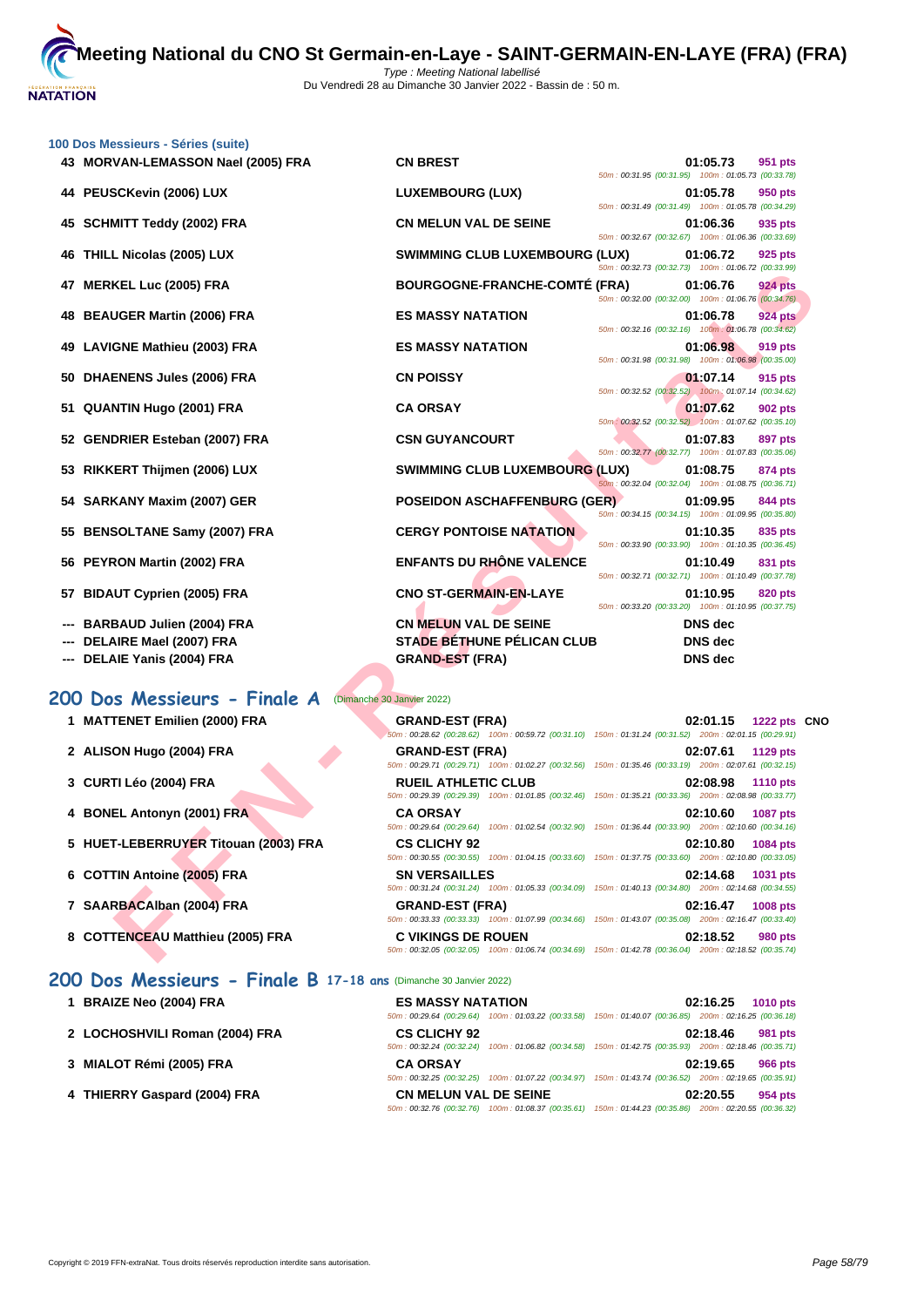#### **[200 Dos M](http://www.ffnatation.fr/webffn/index.php)essieurs - Finale B (suite)**

- **5 BEN ABBES Mohamed-yassine (2005) TUN LA MARSA (TUN) 02:22.25 932 pts**
- **6 THILL Nicolas (2005) LUX SWIMMING CLUB LUXEMBOURG (LUX) 02:23.55 916 pts**
- **7 LORENZO Kerian (2005) FRA RED STAR CLUB CHAMPIGNY 02:25.19 895 pts**

**1 GENING Alexander (2006) GER** 

**4** CONDETTE Amaury (2007) FRA

**5 GENDRIER Esteban (2007) FRA** 

**6 BEAUGER Martin (2006) FRA ES MASSY NATATION 02:24.26 907 pts**

**7 RIKKERT Thijmen (2006) LUX** 

**2 SNEP Damien (2006) FRA** 

**3 PEUSCKevin (2006) LUX LUXEMBOURG (LUX) 02:20.78 951 pts**

## **200 Dos Messieurs - Finale C 15-16 ans** (Dimanche 30 Janvier 2022)

|                          | <b>POSEIDON ASCHAFFENBURG (GER)</b>                                                                    |                                                     | 02:16.82<br><b>1003 pts</b> |  |
|--------------------------|--------------------------------------------------------------------------------------------------------|-----------------------------------------------------|-----------------------------|--|
|                          | 50m: 00:32.13 (00:32.13) 100m: 01:06.24 (00:34.11) 150m: 01:41.81 (00:35.57) 200m: 02:16.82 (00:35.01) |                                                     |                             |  |
| <b>SN VERSAILLES</b>     |                                                                                                        |                                                     | 02:17.17<br><b>998 pts</b>  |  |
|                          | 50m: 00:32.62 (00:32.62) 100m: 01:06.62 (00:34.00) 150m: 01:42.26 (00:35.64) 200m: 02:17.17 (00:34.91) |                                                     |                             |  |
| LUXEMBOURG (LUX)         | 50m: 00:32.44 (00:32.44) 100m: 01:09.36 (00:36.92) 150m: 01:45.75 (00:36.39) 200m: 02:20.78 (00:35.03) |                                                     | 02:20.78<br>951 pts         |  |
| <b>SN VERSAILLES</b>     | 50m: 00:32.98 (00:32.98) 100m: 01:08.84 (00:35.86) 150m: 01:45.54 (00:36.70) 200m: 02:21.21 (00:35.67) |                                                     | 02:21.21<br>945 pts         |  |
| <b>CSN GUYANCOURT</b>    | 50m: 00:33.78 (00:33.78) 100m: 01:09.39 (00:35.61) 150m: 01:46.25 (00:36.86) 200m: 02:22.68 (00:36.43) |                                                     | 02:22.68<br>927 pts         |  |
| <b>ES MASSY NATATION</b> | 50m: 00:33.12 (00:33.12) 100m: 01:09.19 (00:36.07) 150m: 01:47.42 (00:38.23) 200m: 02:24.26 (00:36.84) |                                                     | 02:24.26<br>907 pts         |  |
|                          | <b>SWIMMING CLUB LUXEMBOURG (LUX)</b><br>$50m: 00:33.47 (00:33.47) 100m: 01:10.52 (00:37.05)$          | 150m; 01:49.59 (00:39.07) 200m; 02:27.97 (00:38.38) | 02:27.97<br>860 pts         |  |

50m : 00:33.09 (00:33.09) 100m : 01:09.31 (00:36.22) 150m : 01:46.94 (00:37.63) 200m : 02:22.25 (00:35.31)

50m : 00:33.99 (00:33.99) 100m : 01:10.33 (00:36.34) 150m : 01:47.43 (00:37.10) 200m : 02:23.55 (00:36.12)

50m : 00:32.65 (00:32.65) 100m : 01:09.39 (00:36.74) 150m : 01:47.63 (00:38.24) 200m : 02:25.19 (00:37.56)

#### **200 Dos Messieurs - Séries** (Dimanche 30 Janvier 2022)

- 1 **ALISON Hugo (2004) FRA GRAND-EST (FRA**
- **2 MATTENET Emilien (2000) FRA** (*SOC*
- **3 CURTI Léo (2004) FRA RUEIL ATHLETIC CLUBBER <b>RUEIL ATHLETIC CLUBBER PTS**
- **4 BONEL Antonyn (2001) FRA CA ORSAY 02:11.13 02:11.13 02:11.13 02:11.13 02:11.13 02:11.13 02:11.13 02:11.13 02:11.13 02:11.13 02:11.13 02:11.13 02:11.13 02:11.13 02:11.13 02:11.13 02:**
- **5 HUET-LEBERRUYER Titouan (2003) FRA**
- **6 MARC Antoine (2000) FRA**
- **7 COTTENCEAU Matthieu (2005) FRA**
- **8 COTTIN** Antoine (2005) FRA
- **9 SAARBACAlban (2004) FRA C**
- **10 CLAIMAND Adrien (2003) FRA COURT 02:16.01 1014 pts**
- **11 SNEP Damien (2006) FRA SNEP Damien (2006) FRA**
- **12 BRAIZE Neo (2004) FRA ESSAY RESERVED BY A RESERVED BY A RESERVED BY A RESERVED BY A RESERVED BY A RESERVED BY A RESERVED BY A RESERVED BY A RESERVED BY A RESERVED BY A RESERVED BY A RESERVED BY A RESERVED BY A RESE**
- **13 MIALOT Rémi (2005) FRA CA ORSAY 02:18.29 02:29 02:29 02:29 02:29 02:29 02:29 02:29 02:29 02:29 02:29 02:29 02:29 02:29 02:29 02:29 02:29 02:29 02:29 02:29 02:29 02:29 0**
- **14 GOYEAUD Théo (2000) FRA** S<sub>50n</sub> S<sub>50n</sub>
- **15 LE GUENNO Lucas (2002) FRA S**
- **16 THIERRY Gaspard (2004) FRA C**<br> **CON BULLER CONSUMERS**
- 17 **BEN ABBES Mohamed-yassine (2005) TUN**
- **18 GENING Alexander (2006) GER POSENT BURG (GER) POSENDING**
- **18 DA CUNHA David (2003) FRA CA ORSAY 02:21.41 02:21.41 02:21.41 02:21.41 02:21.41 02:21.41 02:31.41 02:31.41 02:41.41 02:41.41 02:41.41 02:41.41 02:41.41 02:41.41 02:41.41 02:41.41 0**

| $\sim$ <i>I</i> The $\sim$ 10 and $\sim$ 10 and $\sim$ 10 and $\sim$ 10 and $\sim$ 10 and $\sim$ 10 and 10 and 10 and 10 and 10 and 10 and 10 and 10 and 10 and 10 and 10 and 10 and 10 and 10 and 10 and 10 and 10 and 10 and 10 and 10 and 10 |                                                                                                                                                     |                                                                                                                                       |
|-------------------------------------------------------------------------------------------------------------------------------------------------------------------------------------------------------------------------------------------------|-----------------------------------------------------------------------------------------------------------------------------------------------------|---------------------------------------------------------------------------------------------------------------------------------------|
| ING Alexander (2006) GER                                                                                                                                                                                                                        | <b>POSEIDON ASCHAFFENBURG (GER)</b>                                                                                                                 | <b>1003 pts</b><br>02:16.82<br>50m: 00:32.13 (00:32.13) 100m: 01:06.24 (00:34.11) 150m: 01:41.81 (00:35.57) 200m: 02:16.82 (00:35.01) |
| P Damien (2006) FRA                                                                                                                                                                                                                             | <b>SN VERSAILLES</b>                                                                                                                                | <b>998 pts</b><br>02:17.17                                                                                                            |
| SCKevin (2006) LUX                                                                                                                                                                                                                              | LUXEMBOURG (LUX)                                                                                                                                    | 50m : 00:32.62 (00:32.62) 100m : 01:06.62 (00:34.00) 150m : 01:42.26 (00:35.64) 200m : 02:17.17 (00:34.91)<br>02:20.78<br>951 pts     |
| DETTE Amaury (2007) FRA                                                                                                                                                                                                                         | <b>SN VERSAILLES</b>                                                                                                                                | 50m : 00:32.44 (00:32.44) 100m : 01:09.36 (00:36.92) 150m : 01:45.75 (00:36.39) 200m : 02:20.78 (00:35.03)<br>02:21.21<br>945 pts     |
| DRIER Esteban (2007) FRA                                                                                                                                                                                                                        | <b>CSN GUYANCOURT</b>                                                                                                                               | 50m: 00:32.98 (00:32.98) 100m: 01:08.84 (00:35.86) 150m: 01:45.54 (00:36.70) 200m: 02:21.21 (00:35.67)<br>02:22.68<br>927 pts         |
| UGER Martin (2006) FRA                                                                                                                                                                                                                          | <b>ES MASSY NATATION</b>                                                                                                                            | 50m : 00:33.78 (00:33.78) 100m : 01:09.39 (00:35.61) 150m : 01:46.25 (00:36.86) 200m : 02:22.68 (00:36.43)<br>02:24.26<br>907 pts     |
|                                                                                                                                                                                                                                                 |                                                                                                                                                     | 50m: 00:33.12 (00:33.12) 100m: 01:09.19 (00:36.07) 150m: 01:47.42 (00:38.23) 200m: 02:24.26 (00:36.84)                                |
| ERT Thijmen (2006) LUX                                                                                                                                                                                                                          | <b>SWIMMING CLUB LUXEMBOURG (LUX)</b><br>50m : 00:33.47 (00:33.47) 100m : 01:10.52 (00:37.05) 150m : 01:49.59 (00:39.07) 200m : 02:27.97 (00:38.38) | 02:27.97<br>860 pts                                                                                                                   |
| s Messieurs - Séries                                                                                                                                                                                                                            | (Dimanche 30 Janvier 2022)                                                                                                                          |                                                                                                                                       |
| ON Hugo (2004) FRA                                                                                                                                                                                                                              | <b>GRAND-EST (FRA)</b>                                                                                                                              | 02:08.79<br><b>1112 pts</b><br>50m: 00:29.85 (00:29.85) 100m: 01:02.61 (00:32.76) 150m: 01:36.24 (00:33.63) 200m: 02:08.79 (00:32.55) |
| TENET Emilien (2000) FRA                                                                                                                                                                                                                        | <b>GRAND-EST (FRA)</b><br>50m : 00:30.02 (00:30.02) 400m : 01:03.04 (00:33.02) 150m : 01:36.67 (00:33.63) 200m : 02:09.82 (00:33.15)                | 02:09.82<br>1098 pts                                                                                                                  |
| TI Léo (2004) FRA                                                                                                                                                                                                                               | <b>RUEIL ATHLETIC CLUB</b><br>50m: 00:29.51 (00:29.51) 100m: 01:02.17 (00:32.66) 150m: 01:36.17 (00:34.00) 200m: 02:10.06 (00:33.89)                | 02:10.06<br>1095 pts                                                                                                                  |
| EL Antonyn (2001) FRA                                                                                                                                                                                                                           | <b>CA ORSAY</b>                                                                                                                                     | 02:11.13<br>1080 pts                                                                                                                  |
| T-LEBERRUYER Titouan (2003) FRA                                                                                                                                                                                                                 | 50m: 00:29.88 (00:29.88) 100m: 01:02.90 (00:33.02) 150m: 01:36.62 (00:33.72) 200m: 02:11.13 (00:34.51)<br><b>CS CLICHY 92</b>                       | 02:11.24<br>1078 pts                                                                                                                  |
| C Antoine (2000) FRA                                                                                                                                                                                                                            | 50m : 00:30.30 (00:30.30) 100m : 01:03.75 (00:33.45) 150m : 01:37.75 (00:34.00) 200m : 02:11.24 (00:33.49)<br><b>GRAND-EST (FRA)</b>                | 02:15.03<br><b>1027 pts</b>                                                                                                           |
| TENCEAU Matthieu (2005) FRA                                                                                                                                                                                                                     | 50m : 00:31.17 (00:31.17) 100m : 01:05.98 (00:34.81) 150m : 01:41.46 (00:35.48) 200m : 02:15.03 (00:33.57)<br><b>C VIKINGS DE ROUEN</b>             | 02:15.61<br>1019 pts                                                                                                                  |
| TIN Antoine (2005) FRA                                                                                                                                                                                                                          | 50m: 00:31.57 (00:31.57) 100m: 01:05.83 (00:34.26) 150m: 01:41.06 (00:35.23) 200m: 02:15.61 (00:34.55)<br><b>SN VERSAILLES</b>                      | 02:15.98<br>1014 pts                                                                                                                  |
| RBACAlban (2004) FRA                                                                                                                                                                                                                            | 50m: 00:31.28 (00:31.28) 100m: 01:05.41 (00:34.13) 150m: 01:41.03 (00:35.62) 200m: 02:15.98 (00:34.95)<br><b>GRAND-EST (FRA)</b>                    | 02:15.99                                                                                                                              |
|                                                                                                                                                                                                                                                 | 50m: 00:32.76 (00:32.76) 100m: 01:07.73 (00:34.97) 150m: 01:41.95 (00:34.22) 200m: 02:15.99 (00:34.04)                                              | 1014 pts                                                                                                                              |
| MAND Adrien (2003) FRA                                                                                                                                                                                                                          | <b>CSN GUYANCOURT</b><br>50m : 00:32.94 (00:32.94) 100m : 01:07.70 (00:34.76) 150m : 01:42.66 (00:34.96) 200m : 02:16.01 (00:33.35)                 | 02:16.01<br>1014 pts                                                                                                                  |
| P Damien (2006) FRA                                                                                                                                                                                                                             | <b>SN VERSAILLES</b><br>50m: 00:32.85 (00:32.85) 100m: 01:07.85 (00:35.00) 150m: 01:42.97 (00:35.12) 200m: 02:17.59 (00:34.62)                      | 02:17.59<br>993 pts                                                                                                                   |
| IZE N <u>e</u> o (2004) FRA                                                                                                                                                                                                                     | <b>ES MASSY NATATION</b>                                                                                                                            | 02:17.92<br><b>988 pts</b>                                                                                                            |
| .OT Rémi (2005) FRA                                                                                                                                                                                                                             | 50m : 00:29.96 (00:29.96) 100m : 01:04.78 (00:34.82) 150m : 01:41.92 (00:37.14) 200m : 02:17.92 (00:36.00)<br><b>CA ORSAY</b>                       | 02:18.29<br>983 pts                                                                                                                   |
| EAUD Théo (2000) FRA                                                                                                                                                                                                                            | 50m : 00:32.43 (00:32.43) 100m : 01:06.69 (00:34.26) 150m : 01:42.85 (00:36.16) 200m : 02:18.29 (00:35.44)<br><b>SN METZ</b>                        | 02:18.72<br>978 pts                                                                                                                   |
| <b>UENNO Lucas (2002) FRA</b>                                                                                                                                                                                                                   | 50m: 00:32.19 (00:32.19) 100m: 01:07.46 (00:35.27) 150m: 01:43.48 (00:36.02) 200m: 02:18.72 (00:35.24)<br><b>SN VERSAILLES</b>                      | 02:20.84<br>950 pts                                                                                                                   |
| RRY Gaspard (2004) FRA                                                                                                                                                                                                                          | 50m : 00:32.04 (00:32.04) 100m : 01:07.46 (00:35.42) 150m : 01:44.35 (00:36.89) 200m : 02:20.84 (00:36.49)<br><b>CN MELUN VAL DE SEINE</b>          | 02:20.89<br>950 pts                                                                                                                   |
| ABBES Mohamed-yassine (2005) TUN                                                                                                                                                                                                                | 50m : 00:33.38 (00:33.38) 100m : 01:08.57 (00:35.19) 150m : 01:45.07 (00:36.50) 200m : 02:20.89 (00:35.82)                                          | 02:21.16                                                                                                                              |
|                                                                                                                                                                                                                                                 | LA MARSA (TUN)<br>50m : 00:32.47 (00:32.47) 100m : 01:08.10 (00:35.63) 150m : 01:45.19 (00:37.09) 200m : 02:21.16 (00:35.97)                        | 946 pts                                                                                                                               |
| ING Alexander (2006) GER                                                                                                                                                                                                                        | <b>POSEIDON ASCHAFFENBURG (GER)</b><br>50m : 00:33.05 (00:33.05) 100m : 01:08.65 (00:35.60) 150m : 01:44.58 (00:35.93) 200m : 02:21.41 (00:36.83)   | 02:21.41<br>943 pts                                                                                                                   |
| UNHA David (2003) FRA                                                                                                                                                                                                                           | <b>CA ORSAY</b>                                                                                                                                     | 02:21.41<br>943 pts<br>50m: 00:33.36 (00:33.36) 100m: 01:09.43 (00:36.07) 150m: 01:46.14 (00:36.71) 200m: 02:21.41 (00:35.27)         |
|                                                                                                                                                                                                                                                 |                                                                                                                                                     |                                                                                                                                       |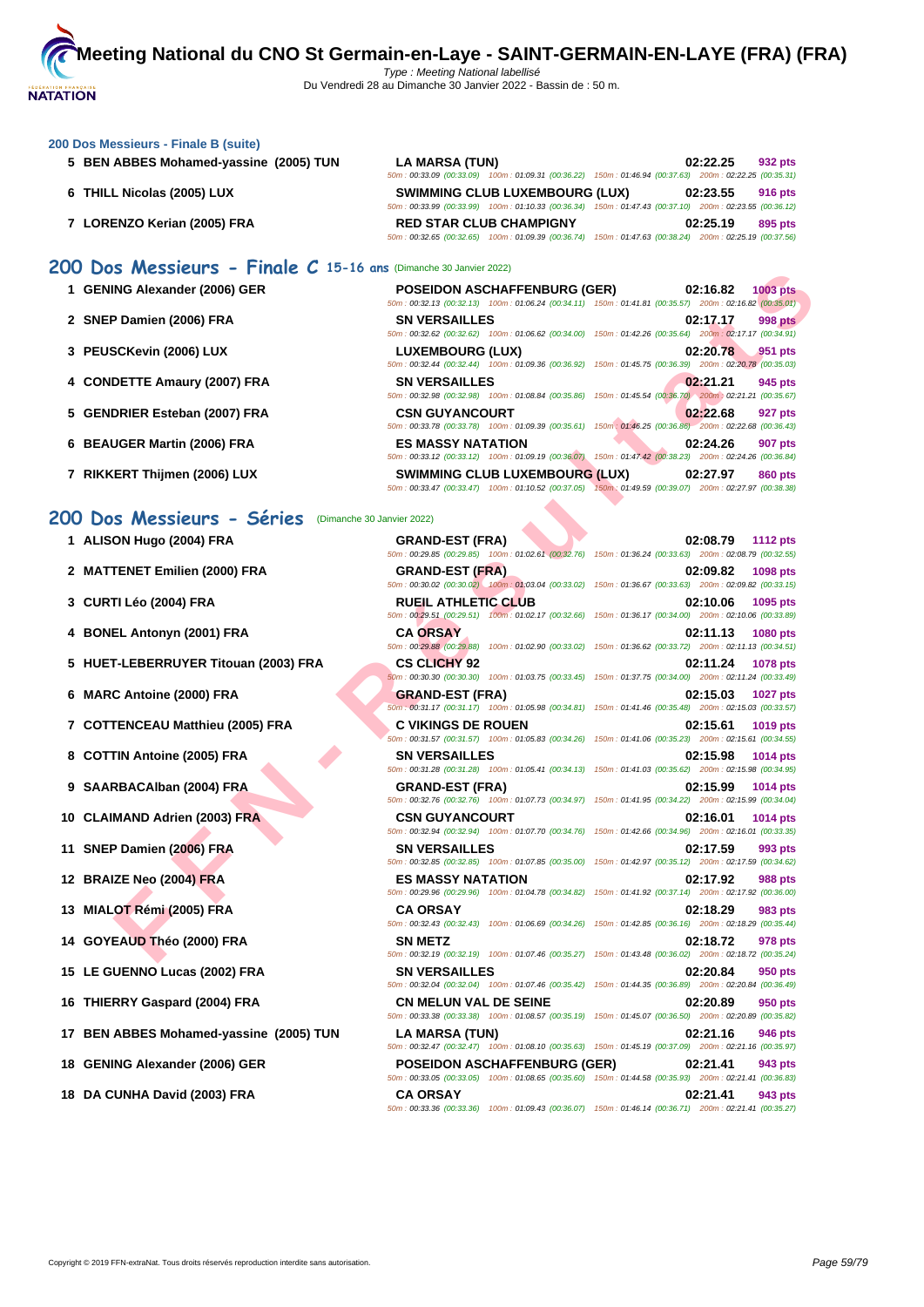50m : 00:32.60 (00:32.60) 100m : 01:08.44 (00:35.84) 150m : 01:44.66 (00:36.22) 200m : 02:21.51 (00:36.85)

50m : 00:33.08 (00:33.08) 100m : 01:09.70 (00:36.62) 150m : 01:46.22 (00:36.52) 200m : 02:21.63 (00:35.41)

50m : 00:32.16 (00:32.16) 100m : 01:06.28 (00:34.12) 150m : 01:44.26 (00:37.98) 200m : 02:21.94 (00:37.68)

50m : 00:33.21 (00:33.21) 100m : 01:09.76 (00:36.55) 150m : 01:46.50 (00:36.74) 200m : 02:22.24 (00:35.74)

#### **[200 Dos M](http://www.ffnatation.fr/webffn/index.php)essieurs - Séries (suite)**

- **20 LORRAIN Mathéo (2003) FRA SN METZ 02:21.51 942 pts**
- **21 CONDETTE Amaury (2007) FRA SN VERSAILLES 02:21.63 940 pts**
- **22 LOCHOSHVILI Roman (2004) FRA CS CLICHY 92 02:21.94 936 pts**
- **23 AVDIU Jon (2005) FRA ES NANTERRE 02:22.24 932 pts**
- **24 GENDRIER Esteban (2007) FRA CSN GUYANCOURT 02:23.01 922 pts**
- **25 PEUSCKevin (2006) LUX LUXEMBOURG (LUX) 02:23.05 922 pts**
- **26 LORENZO Kerian (2005) FRA RED STAR CLUB CHAMPIGNY 02:23.55 916 pts**
- **27 THILL Nicolas (2005) LUX SWIMMING CLUB LUXEMBOURG (LUX) 02:25.38 893 pts**
- **28 BEAUGER Martin (2006) FRA ES MASSY NATATION 02:25.62 890 pts**
- **29 LAVIGNE Mathieu (2003) FRA ES MASSY NATATION 02:27.84 862 pts**
- **30 QUANTIN Hugo (2001) FRA CA ORSAY 02:28.53 854 pts**
- **31 RIKKERT Thijmen (2006) LUX SWIMMING CLUB LUXEMBOURG (LUX) 02:31.43 818 pts**
- **--- BERT Matis (2005) FRA CNO ST-GERMAIN-EN-LAYE DNS dec**
- **--- PEYRON Martin (2002) FRA ENFANTS DU RHÔNE VALENCE DNS dec**
- **--- BARBAUD Julien (2004) FRA CN MELUN VAL DE SEINE DNS dec**
- **--- DELAIRE Mael (2007) FRA STADE BÉTHUNE PÉLICAN CLUB DNS dec**
- **--- CLAIRGIRONNET Gatien (2004) FRA ES NANTERRE DNS dec**

## **50 Brasse Messieurs - Finale A** (Vendredi 28 Janvier 2022)

| 24 GENDRIER Esteban (2007) FRA                                            | <b>CSN GUYANCOURT</b><br>02:23.01                                                                                                                        | <b>922 pts</b>  |
|---------------------------------------------------------------------------|----------------------------------------------------------------------------------------------------------------------------------------------------------|-----------------|
|                                                                           | 50m: 00:34.61 (00:34.61) 100m: 01:10.27 (00:35.66) 150m: 01:46.27 (00:36.00) 200m: 02:23.01 (00:36.74)                                                   |                 |
| 25 PEUSCKevin (2006) LUX                                                  | LUXEMBOURG (LUX)<br>02:23.05                                                                                                                             | <b>922 pts</b>  |
| 26 LORENZO Kerian (2005) FRA                                              | 50m : 00:32.68 (00:32.68) 100m : 01:09.74 (00:37.06) 150m : 01:47.23 (00:37.49) 200m : 02:23.05 (00:35.82)<br><b>RED STAR CLUB CHAMPIGNY</b><br>02:23.55 | 916 pts         |
|                                                                           | 50m: 00:32.67 (00:32.67) 100m: 01:08.37 (00:35.70) 150m: 01:45.78 (00:37.41) 200m: 02:23.55 (00:37.77)                                                   |                 |
| 27 THILL Nicolas (2005) LUX                                               | <b>SWIMMING CLUB LUXEMBOURG (LUX)</b><br>02:25.38                                                                                                        | 893 pts         |
|                                                                           | 50m: 00:34.40 (00:34.40) 100m: 01:11.27 (00:36.87) 150m: 01:49.48 (00:38.21) 200m: 02:25.38 (00:35.90)                                                   |                 |
| 28 BEAUGER Martin (2006) FRA                                              | <b>ES MASSY NATATION</b><br>02:25.62                                                                                                                     | 890 pts         |
|                                                                           | 50m : 00:34.44 (00:34.44) 100m : 01:11.31 (00:36.87) 150m : 01:49.10 (00:37.79) 200m : 02:25.62 (00:36.52)                                               |                 |
| 29 LAVIGNE Mathieu (2003) FRA                                             | <b>ES MASSY NATATION</b><br>02:27.84<br>50m: 00:33.41 (00:33.41) 100m: 01:10.31 (00:36.90) 150m: 01:49.14 (00:38.83) 200m: 02:27.84 (00:38.70)           | 862 pts         |
| 30 QUANTIN Hugo (2001) FRA<br><b>CA ORSAY</b>                             | 02:28.53                                                                                                                                                 | 854 pts         |
|                                                                           | 50m: 00:35.26 (00:35.26) 100m: 01:11.97 (00:36.71) 150m: 01:50.71 (00:38.74) 200m: 02:28.53 (00:37.82)                                                   |                 |
| 31 RIKKERT Thijmen (2006) LUX                                             | <b>SWIMMING CLUB LUXEMBOURG (LUX)</b><br>02:31.43                                                                                                        | 818 pts         |
|                                                                           | 50m: 00:34.70 (00:34.70) 100m: 01:12.80 (00:38.10) 150m: 01:53.14 (00:40.34) 200m: 02:31.43 (00:38.29)                                                   |                 |
| --- BERT Matis (2005) FRA                                                 | <b>CNO ST-GERMAIN-EN-LAYE</b><br><b>DNS</b> dec                                                                                                          |                 |
| --- PEYRON Martin (2002) FRA                                              | <b>ENFANTS DU RHÔNE VALENCE</b><br><b>DNS</b> dec                                                                                                        |                 |
| --- BARBAUD Julien (2004) FRA                                             | <b>CN MELUN VAL DE SEINE</b><br><b>DNS</b> dec                                                                                                           |                 |
| DELAIRE Mael (2007) FRA                                                   | <b>STADE BÉTHUNE PÉLICAN CLUB</b><br><b>DNS</b> dec                                                                                                      |                 |
| --- CLAIRGIRONNET Gatien (2004) FRA                                       | <b>ES NANTERRE</b><br><b>DNS</b> dec                                                                                                                     |                 |
|                                                                           |                                                                                                                                                          |                 |
| <b>O Brasse Messieurs - Finale A</b> (Vendredi 28 Janvier 2022)           |                                                                                                                                                          |                 |
| 1 AITKACI Carl (2001) FRA<br><b>ETOILES 92</b>                            | 00:28.01                                                                                                                                                 | 1254 pts        |
| 2 PASTULA Kacper (2001) FRA                                               | <b>US VILLEJUIF NATATION</b><br>00:28.85                                                                                                                 | <b>1208 pts</b> |
| 3 REMY Tom (2002) FRA                                                     | <b>GRAND-EST (FRA)</b><br>00:28.97                                                                                                                       | 1201 pts        |
| 4 MARC Antoine (2000) FRA                                                 | <b>GRAND-EST (FRA)</b><br>00:29.03                                                                                                                       | <b>1198 pts</b> |
| 5 BONNAULT Henri (2005) FRA                                               | <b>RACING CLUB DE FRANCE</b><br>00:29.35                                                                                                                 | <b>1180 pts</b> |
| 6 LUQUET Maxime (2004) FRA<br><b>EN CAEN</b>                              | 00:29.70                                                                                                                                                 | <b>1162 pts</b> |
| 7 PALFRAY Léo (2001) FRA<br><b>ETOILES 92</b>                             | 00:29.82                                                                                                                                                 | 1155 pts        |
| 8 VIARD Neil (2006) FRA                                                   | <b>CLAMART NATATION 92</b><br>00:31.13                                                                                                                   | 1086 pts        |
|                                                                           |                                                                                                                                                          |                 |
| <b>O Brasse Messieurs - Finale B 17-18 ans (Vendredi 28 Janvier 2022)</b> |                                                                                                                                                          |                 |
| 1 KEMP Finn (2005) LUX                                                    | LUXEMBOURG (LUX)<br>00:30.42                                                                                                                             | <b>1123 pts</b> |
| 2 CLAEYSSEN Mattéo (2004) FRA<br><b>ETOILES 92</b>                        | 00:30.86                                                                                                                                                 | <b>1100 pts</b> |
| 3 JAEGLE Come (2005) FRA                                                  | <b>CNO ST-GERMAIN-EN-LAYE</b><br>00:31.38                                                                                                                | 1073 pts        |
| 4 FOUBERT Etienne (2004) FRA<br><b>ETOILES 92</b>                         | 00:31.78                                                                                                                                                 | 1053 pts        |
| 5 PAILLET Yohann (2004) FRA                                               | <b>CN MELUN VAL DE SEINE</b><br>00:31.97                                                                                                                 | 1043 pts        |
| 6 DUBOS Maxime (2004) FRA                                                 | <b>STADE BÉTHUNE PÉLICAN CLUB</b><br>00:32.36                                                                                                            | 1023 pts        |
| 7 KARADZIC Luka (2004) FRA                                                | <b>CLAMART NATATION 92</b><br>00:32.63                                                                                                                   | 1010 pts        |

### **50 Brasse Messieurs - Finale B 17-18 ans** (Vendredi 28 Janvier 2022)

| 1 KEMP Finn (2005) LUX          | <b>LUXEMBOURG (LUX)</b>           | 00:30.42 | 1123 pts        |
|---------------------------------|-----------------------------------|----------|-----------------|
| 2 CLAEYSSEN Mattéo (2004) FRA   | <b>ETOILES 92</b>                 | 00:30.86 | <b>1100 pts</b> |
| 3 JAEGLE Come (2005) FRA        | <b>CNO ST-GERMAIN-EN-LAYE</b>     | 00:31.38 | 1073 pts        |
| 4 FOUBERT Etienne (2004) FRA    | <b>ETOILES 92</b>                 | 00:31.78 | 1053 pts        |
| 5 PAILLET Yohann (2004) FRA     | <b>CN MELUN VAL DE SEINE</b>      | 00:31.97 | 1043 pts        |
| 6 DUBOS Maxime (2004) FRA       | <b>STADE BÉTHUNE PÉLICAN CLUB</b> | 00:32.36 | 1023 pts        |
| 7 KARADZIC Luka (2004) FRA      | <b>CLAMART NATATION 92</b>        | 00:32.63 | <b>1010 pts</b> |
| 8 POBEL-CRAPPE Matys (2005) FRA | <b>CSN GUYANCOURT</b>             | 00:33.09 | 987 pts         |

### **50 Brasse Messieurs - Finale C 15-16 ans** (Vendredi 28 Janvier 2022)

| 1 BUFFAUMENE Nael (2006) FRA  | <b>STADE FRANCAIS O COURBEVOIE</b>  | 00:31.14 | <b>1086 pts</b> |
|-------------------------------|-------------------------------------|----------|-----------------|
| 2 GENING Alexander (2006) GER | <b>POSEIDON ASCHAFFENBURG (GER)</b> | 00:31.25 | <b>1080 pts</b> |
| 3 BIGAY Antoine (2006) FRA    | <b>CLAMART NATATION 92</b>          | 00:33.12 | 985 pts         |
| 4 KARADZIC Marko (2006) FRA   | <b>CLAMART NATATION 92</b>          | 00:33.37 | 973 pts         |
| 5 FINNEGAN Leon (2007) GER    | <b>POSEIDON ASCHAFFENBURG (GER)</b> | 00:33.63 | 960 pts         |
|                               |                                     |          |                 |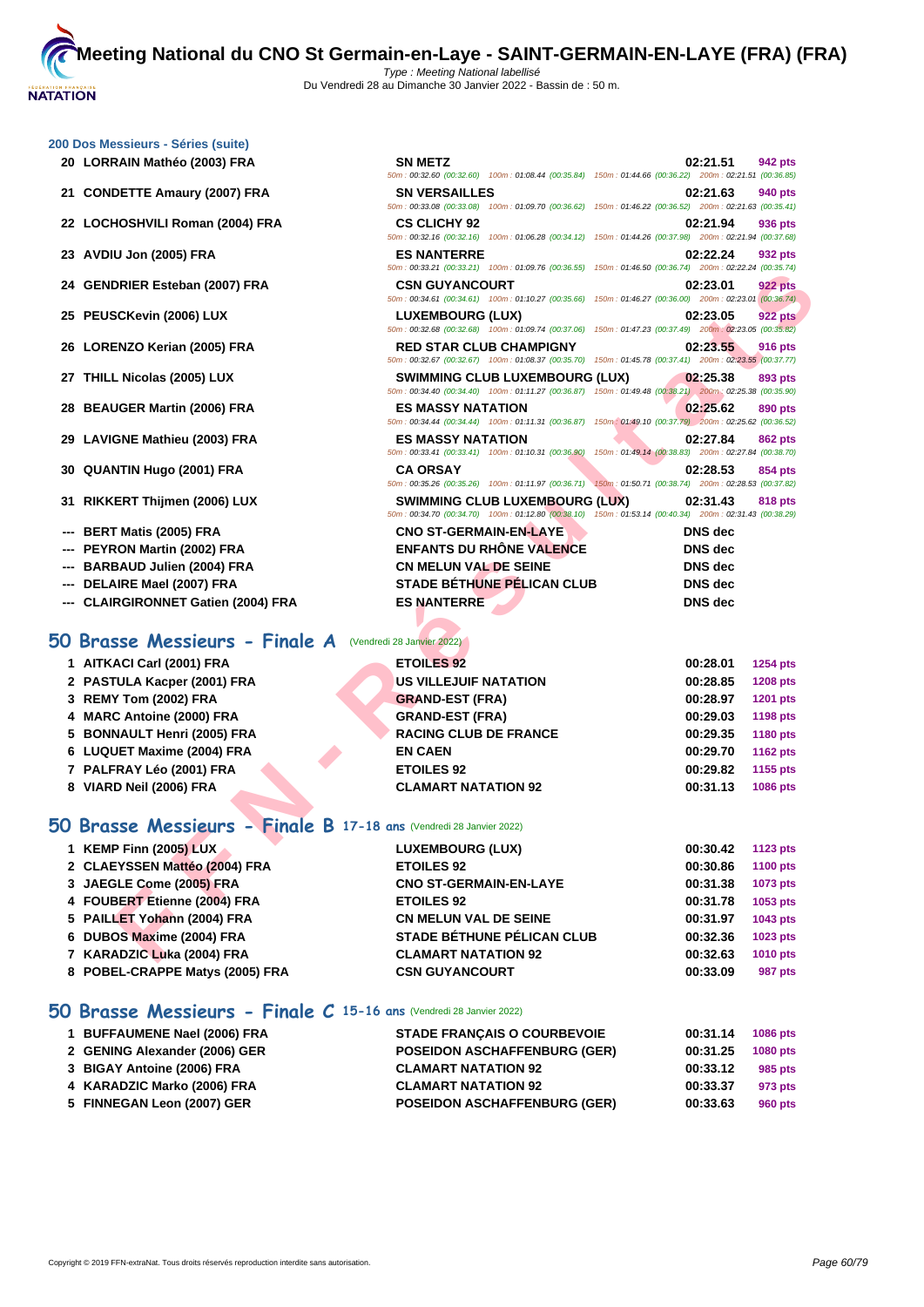

|    | 50 Brasse Messieurs - Finale C (suite)               |                                       |          |                 |
|----|------------------------------------------------------|---------------------------------------|----------|-----------------|
|    | 6 BIGORRE Maxime (2006) FRA                          | <b>STADE FRANCAIS O COURBEVOIE</b>    | 00:33.79 | 953 pts         |
|    | 7 MOUSSA Adam-Samy (2007) FRA                        | <b>CNO ST-GERMAIN-EN-LAYE</b>         | 00:34.29 | 928 pts         |
|    | 8 PASSANI Maxime (2006) FRA                          | <b>ETOILES 92</b>                     | 00:35.21 | 885 pts         |
|    |                                                      |                                       |          |                 |
| 50 | Brasse Messieurs - Séries (Vendredi 28 Janvier 2022) |                                       |          |                 |
|    | 1 AITKACI Carl (2001) FRA                            | <b>ETOILES 92</b>                     | 00:28.06 | <b>1251 pts</b> |
|    | 2 PASTULA Kacper (2001) FRA                          | <b>US VILLEJUIF NATATION</b>          | 00:28.79 | <b>1211 pts</b> |
|    | 3 REMY Tom (2002) FRA                                | <b>GRAND-EST (FRA)</b>                | 00:29.54 | <b>1170 pts</b> |
|    | 4 MARC Antoine (2000) FRA                            | <b>GRAND-EST (FRA)</b>                | 00:29.56 | <b>1169 pts</b> |
|    | 5 LUQUET Maxime (2004) FRA                           | <b>EN CAEN</b>                        | 00:29.73 | <b>1160 pts</b> |
|    | 6 BONNAULT Henri (2005) FRA                          | <b>RACING CLUB DE FRANCE</b>          | 00:29.76 | 1158 pts        |
|    | 7 PALFRAY Léo (2001) FRA                             | <b>ETOILES 92</b>                     | 00:29.81 | <b>1156 pts</b> |
|    | 8 VIARD Neil (2006) FRA                              | <b>CLAMART NATATION 92</b>            | 00:30.14 | 1138 pts        |
|    | 9 AZRA Alexandre (2000) FRA                          | <b>US VILLEJUIF NATATION</b>          | 00:30.15 | <b>1138 pts</b> |
|    | 10 MELIN Tobias (2003) FRA                           | <b>ETOILES 92</b>                     | 00:30.29 | 1130 pts        |
|    | 11 KRPINA Ante-Nikola (2003) FRA                     | <b>STADE BÉTHUNE PÉLICAN CLUB</b>     | 00:30.34 | <b>1128 pts</b> |
|    | 12 KEMP Finn (2005) LUX                              | <b>LUXEMBOURG (LUX)</b>               | 00:30.59 | <b>1114 pts</b> |
|    | 13 BUFFAUMENE Nael (2006) FRA                        | STADE FRANÇAIS O COURBEVOIE           | 00:30.69 | <b>1109 pts</b> |
|    | 14 GROS-HENGSTENBERG Esteban (2003) FRA              | <b>US CONFLANS-STE-HONORINE</b>       | 00:30.74 | <b>1106 pts</b> |
|    | 15 BOUTRY Théo (2003) FRA                            | <b>PROVINS NATATION</b>               | 00:30.77 | 1105 pts        |
|    | 16 BAUMANN Simon (1990) FRA                          | <b>CLAMART NATATION 92</b>            | 00:30.83 | <b>1102 pts</b> |
|    | 17 SOULARD Nathanael (2001) FRA                      | <b>ETOILES 92</b>                     | 00:30.84 | <b>1101 pts</b> |
|    | 18 EGGIMANN Rudy (2001) FRA                          | <b>MONTIGNY NATATION</b>              | 00:31.02 | 1092 pts        |
|    | 19 DESPREZ Pierre-Yves (1996) FRA                    | <b>ETOILES 92</b>                     | 00:31.04 | 1091 pts        |
|    | 19 CLAEYSSEN Mattéo (2004) FRA                       | <b>ETOILES 92</b>                     | 00:31.04 | 1091 pts        |
|    | 21 SETIM Quentin (2000) FRA                          | <b>ETOILES 92</b>                     | 00:31.32 | 1076 pts        |
|    | 22 LATRECHE Adam (2001) FRA                          | <b>MONTIGNY NATATION</b>              | 00:31.45 | <b>1070 pts</b> |
|    | 23 JAEGLE Come (2005) FRA                            | <b>CNO ST-GERMAIN-EN-LAYE</b>         | 00:31.61 | 1061 pts        |
|    | 24 BENATTIA Yanis (1993) FRA                         | <b>MONTIGNY NATATION</b>              | 00:31.72 | <b>1056 pts</b> |
|    | 25 FOUBERT Etienne (2004) FRA                        | <b>ETOILES 92</b>                     | 00:31.91 | <b>1046 pts</b> |
|    | 26 WERHANN Jonah (2003) FRA                          | <b>SN METZ</b>                        | 00:31.94 | 1045 pts        |
|    | 27 MANSOURI Lucas (2003) FRA                         | <b>TREMBLAY AC</b>                    | 00:31.96 | <b>1044 pts</b> |
|    | 27 THENU Maxime (2002) FRA                           | <b>ETOILES 92</b>                     | 00:31.96 | <b>1044 pts</b> |
|    | 27 PASSANI Henri-Dominique (2002) FRA                | <b>ETOILES 92</b>                     | 00:31.96 | <b>1044 pts</b> |
|    | 30 GENING Alexander (2006) GER                       | <b>POSEIDON ASCHAFFENBURG (GER)</b>   | 00:31.97 | 1043 pts        |
|    | 31 DUBOS Maxime (2004) FRA                           | STADE BÉTHUNE PÉLICAN CLUB            | 00:32.12 | 1035 pts        |
|    | 32 PAILLET Yohann (2004) FRA                         | <b>CN MELUN VAL DE SEINE</b>          | 00:32.15 | 1034 pts        |
|    | 33 KARADZIC Luka (2004) FRA                          | <b>CLAMART NATATION 92</b>            | 00:32.30 | 1026 pts        |
|    | 34 POBEL-CRAPPE Matys (2005) FRA                     | <b>CSN GUYANCOURT</b>                 | 00:32.52 | 1015 pts        |
|    | 35 HEUILLET Ewan (2005) FRA                          | <b>CLAMART NATATION 92</b>            | 00:32.73 | 1005 pts        |
|    | 36 BIGAY Antoine (2006) FRA                          | <b>CLAMART NATATION 92</b>            | 00:32.80 | 1001 pts        |
|    | 37 MORVAN-LEMASSON Nael (2005) FRA                   | <b>CN BREST</b>                       | 00:32.81 | 1001 pts        |
|    | 38 MENARD Romain (2004) FRA                          | <b>RED STAR CLUB CHAMPIGNY</b>        | 00:32.85 | 999 pts         |
|    | 39 KARADZIC Marko (2006) FRA                         | <b>CLAMART NATATION 92</b>            | 00:32.96 | 993 pts         |
|    | 40 CUNY Marc (2004) FRA                              | <b>CN CANNES</b>                      | 00:33.03 | 990 pts         |
|    | 40 BIGORRE Maxime (2006) FRA                         | <b>STADE FRANCAIS O COURBEVOIE</b>    | 00:33.03 | 990 pts         |
|    | 42 FINNEGAN Leon (2007) GER                          | <b>POSEIDON ASCHAFFENBURG (GER)</b>   | 00:33.07 | 988 pts         |
|    | 42 LUKA Mory (2004) LUX                              | <b>SWIMMING CLUB LUXEMBOURG (LUX)</b> | 00:33.07 | 988 pts         |
|    | 44 COLOMBOT Eddie (2004) FRA                         | <b>PROVINS NATATION</b>               | 00:33.08 | 987 pts         |
|    | 45 PAYRARD Ulysse (2005) FRA                         | <b>ETOILES 92</b>                     | 00:33.09 | 987 pts         |
|    | 46 BERT Matis (2005) FRA                             | <b>CNO ST-GERMAIN-EN-LAYE</b>         | 00:33.10 | 986 pts         |
|    | 47 BAKHEIT Ange (2005) FRA                           | <b>ETOILE SAINT-LEU NATATION</b>      | 00:33.11 | 986 pts         |
|    | 48 ENDLE Borys (2005) FRA                            | <b>MULHOUSE ON</b>                    | 00:33.12 | 985 pts         |

**HUGEL Joakim (2001) FRA ETOILES 92 00:33.17 983 pts**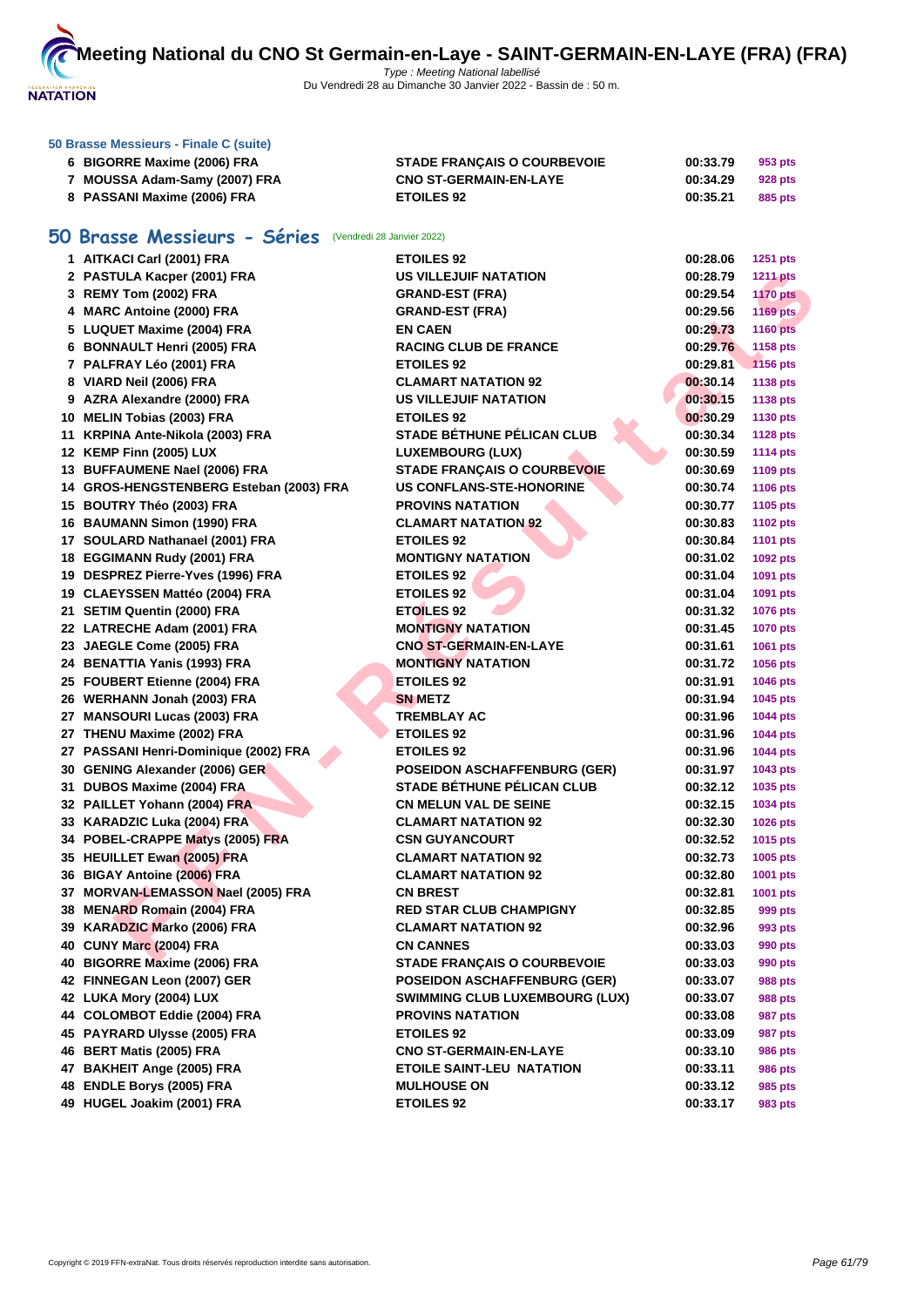

#### **[50 Brasse](http://www.ffnatation.fr/webffn/index.php) Messieurs - Séries (suite)**

| 50 HUGONENQ Milo (2004) FRA        | <b>CLUB DES NAGEURS DE PARIS</b>     | 00:33.19       | <b>982 pts</b> |
|------------------------------------|--------------------------------------|----------------|----------------|
| 51 GONZALEZ Enzo (2004) FRA        | <b>AQUACLUB LE PECQ MARLY</b>        | 00:33.27       | 978 pts        |
| 52 HUON-MERCEUR Nils (2005) FRA    | <b>LE CHESNAY NATATION</b>           | 00:33.31       | 976 pts        |
| 53 GIRARD Quentin (2005) FRA       | <b>US VILLEJUIF NATATION</b>         | 00:33.41       | 971 pts        |
| 54 WAGNER Guillaume (2004) FRA     | <b>CN CHALON-SUR-SAONE</b>           | 00:33.44       | 970 pts        |
| 55 MOUSSA Adam-Samy (2007) FRA     | <b>CNO ST-GERMAIN-EN-LAYE</b>        | 00:33.56       | 964 pts        |
| 56 PORTAL Alex (2002) FRA          | <b>CNO ST-GERMAIN-EN-LAYE</b>        | 00:33.85       | 950 pts        |
| 57 COLINCHARD Hugo (2004) FRA      | <b>STADE BÉTHUNE PÉLICAN CLUB</b>    | 00:34.09       | <b>938 pts</b> |
| 58 BIDAUT Cyprien (2005) FRA       | <b>CNO ST-GERMAIN-EN-LAYE</b>        | 00:34.26       | <b>930 pts</b> |
| 59 PASSANI Maxime (2006) FRA       | <b>ETOILES 92</b>                    | 00:34.40       | <b>923 pts</b> |
| 60 TISSIER Noah (2007) FRA         | <b>CNO ST-GERMAIN-EN-LAYE</b>        | 00:34.42       | <b>922 pts</b> |
| 61 PEYRON Martin (2002) FRA        | <b>ENFANTS DU RHÔNE VALENCE</b>      | 00:34.77       | <b>906 pts</b> |
| 62 DIAZ DE TUESTA Marc (2005) FRA  | <b>CLAMART NATATION 92</b>           | 00:34.91       | 899 pts        |
| 63 BOURT Ethan (2006) FRA          | AAS SARCELLES NATATION 95            | 00:35.14       | <b>888 pts</b> |
| 64 BRANTU Adrien (2005) FRA        | <b>C VIKINGS DE ROUEN</b>            | 00:36.13       | <b>842 pts</b> |
| 65 HAKOBKYOKHVYAN Arnak (2006) FRA | <b>CLAMART NATATION 92</b>           | 00:38.07       | <b>756 pts</b> |
| --- LOMBARDO Adrien (2005) FRA     | <b>GRAND-EST (FRA)</b>               | <b>DNS</b> dec |                |
| --- PERATE Bartolomé (2004) FRA    | <b>CHARLEVILLE-MÉZIÈRES NATATION</b> | <b>DNS</b> dec |                |

|  |  |  |  |  | 100 Brasse Messieurs - Finale A (Dimanche 30 Janvier 2022) |
|--|--|--|--|--|------------------------------------------------------------|
|--|--|--|--|--|------------------------------------------------------------|

**EXERCISION TRANGENT CONDUSION CONTRANGEMENT CONDUSION CONDUSION CONDUSION CONDUSION CONDUSION CONDUSION CONDUSION CONDUSION CONDUSION CONDUSION CONDUSION CONDUSION CONDUSION CONDUSION CONDUSION CONDUSION CONDUSION CONDUSI 1 MARC Antoine (2000) FRA GRAND-EST (FRA) 01:02.95 1243 pts** 50m : 00:29.74 (00:29.74) 100m : 01:02.95 (00:33.21) **2 PASTULA Kacper (2001) FRA US VILLEJUIF NATATION 01:03.23 1235 pts** 50m : 00:29.77 (00:29.77) 100m : 01:03.23 (00:33.46) **3 REMY Tom (2002) FRA GRAND-EST (FRA) 01:04.48 1201 pts** 50m : 00:30.07 (00:30.07) 100m : 01:04.48 (00:34.41) **4 LUQUET Maxime (2004) FRA EN CAEN 01:05.19 1182 pts CNOJ** 50m : 00:31.18 (00:31.18) 100m : 01:05.19 (00:34.01) **5 BONNAULT Henri (2005) FRA RACING CLUB DE FRANCE 01:05.52 1173 pts** 50m : 00:31.03 (00:31.03) 100m : 01:05.52 (00:34.49) **6 AZRA Alexandre (2000) FRA US VILLEJUIF NATATION 01:05.85 1164 pts** 50m : 00:30.66 (00:30.66) 100m : 01:05.85 (00:35.19) **7 KEMP Finn (2005) LUX LUXEMBOURG (LUX) 01:07.15 1130 pts** 50m : 00:31.04 (00:31.04) 100m : 01:07.15 (00:36.11) **8 GROS-HENGSTENBERG Esteban (2003) FRA US CONFLANS-STE-HONORINE 01:08.78 1087 pts** 50m : 00:32.09 (00:32.09) 100m : 01:08.78 (00:36.69) **100 Brasse Messieurs - Finale B 17-18 ans** (Dimanche 30 Janvier 2022) 1 **MORVAN-LEMASSON Nael (2005) FRA CN BREST 1054 products 01:10.09 11:10.09** 

| 2 ENDLE Borys (2005) FRA    | <b>MULHOUSE ON</b>               | 01:10.14<br>50m: 00:33.34 (00:33.34) 100m: 01:10.14 (00:36.80)                              | 1052 pts        |
|-----------------------------|----------------------------------|---------------------------------------------------------------------------------------------|-----------------|
| 3 CUNY Marc (2004) FRA      | <b>CN CANNES</b>                 | 01:11.33<br>50m: 00:33.17 (00:33.17) 100m: 01:11.33 (00:38.16)                              | <b>1022 pts</b> |
| 4 HUGONENQ Milo (2004) FRA  | <b>CLUB DES NAGEURS DE PARIS</b> | 01:12.12<br>50m: 00:33.65 (00:33.65) 100m: 01:12.12 (00:38.47)                              | 1003 pts        |
| 5 MENARD Romain (2004) FRA  | <b>RED STAR CLUB CHAMPIGNY</b>   | 01:13.30<br>50m: 00:33.54 (00:33.54) 100m: 01:13.30 (00:39.76)                              | 974 pts         |
| 6 BAKHEIT Ange (2005) FRA   | <b>ETOILE SAINT-LEU NATATION</b> | 01:13.44<br>50m: 00:33.53 (00:33.53) 100m: 01:13.44 (00:39.91)                              | 970 pts         |
| 7 GIRARD Quentin (2005) FRA | <b>US VILLEJUIF NATATION</b>     | 01:14.71<br>50m: 00:34.65 (00:34.65) 100m: 01:14.71 (00:40.06)                              | 940 pts         |
| 8 VANBUTSEL Ryan (2005) FRA | <b>JEANNE D'ARC DRANCY</b>       | 01:14.81<br>$F(0, 0, 0, 0)$ $F(0, 0, 0, 0)$ $F(0, 0, 0, 0)$ $F(0, 0, 0, 0)$ $F(0, 0, 0, 0)$ | 937 pts         |

|                                                    |  | $01:10.09$ 1054 pts |
|----------------------------------------------------|--|---------------------|
| 50m: 00:33.84 (00:33.84) 100m: 01:10.09 (00:36.25) |  |                     |
|                                                    |  | 01:10.14 1052 pts   |
| 50m: 00:33.34 (00:33.34) 100m: 01:10.14 (00:36.80) |  |                     |
|                                                    |  | 01:11.33 1022 pts   |
| 50m: 00:33.17 (00:33.17) 100m: 01:11.33 (00:38.16) |  |                     |
|                                                    |  | $01:12.12$ 1003 pts |
| 50m: 00:33.65 (00:33.65) 100m: 01:12.12 (00:38.47) |  |                     |
|                                                    |  | 01:13.30 974 pts    |
| 50m: 00:33.54 (00:33.54) 100m: 01:13.30 (00:39.76) |  |                     |
|                                                    |  | 01:13.44 970 pts    |
| 50m: 00:33.53 (00:33.53) 100m: 01:13.44 (00:39.91) |  |                     |
|                                                    |  | 01:14.71 940 pts    |
| 50m: 00:34.65 (00:34.65) 100m: 01:14.71 (00:40.06) |  |                     |
|                                                    |  | 01:14.81 937 pts    |
| 50m: 00:34.37 (00:34.37) 100m: 01:14.81 (00:40.44) |  |                     |
|                                                    |  |                     |

### **100 Brasse Messieurs - Finale C 15-16 ans** (Dimanche 30 Janvier 2022)

**1 BUFFAUMENE Nael (2006) FRA STADE FRANÇAIS O COURBEVOIE 01:08.80 1087 pts** 50m : 00:32.94 (00:32.94) 100m : 01:08.80 (00:35.86)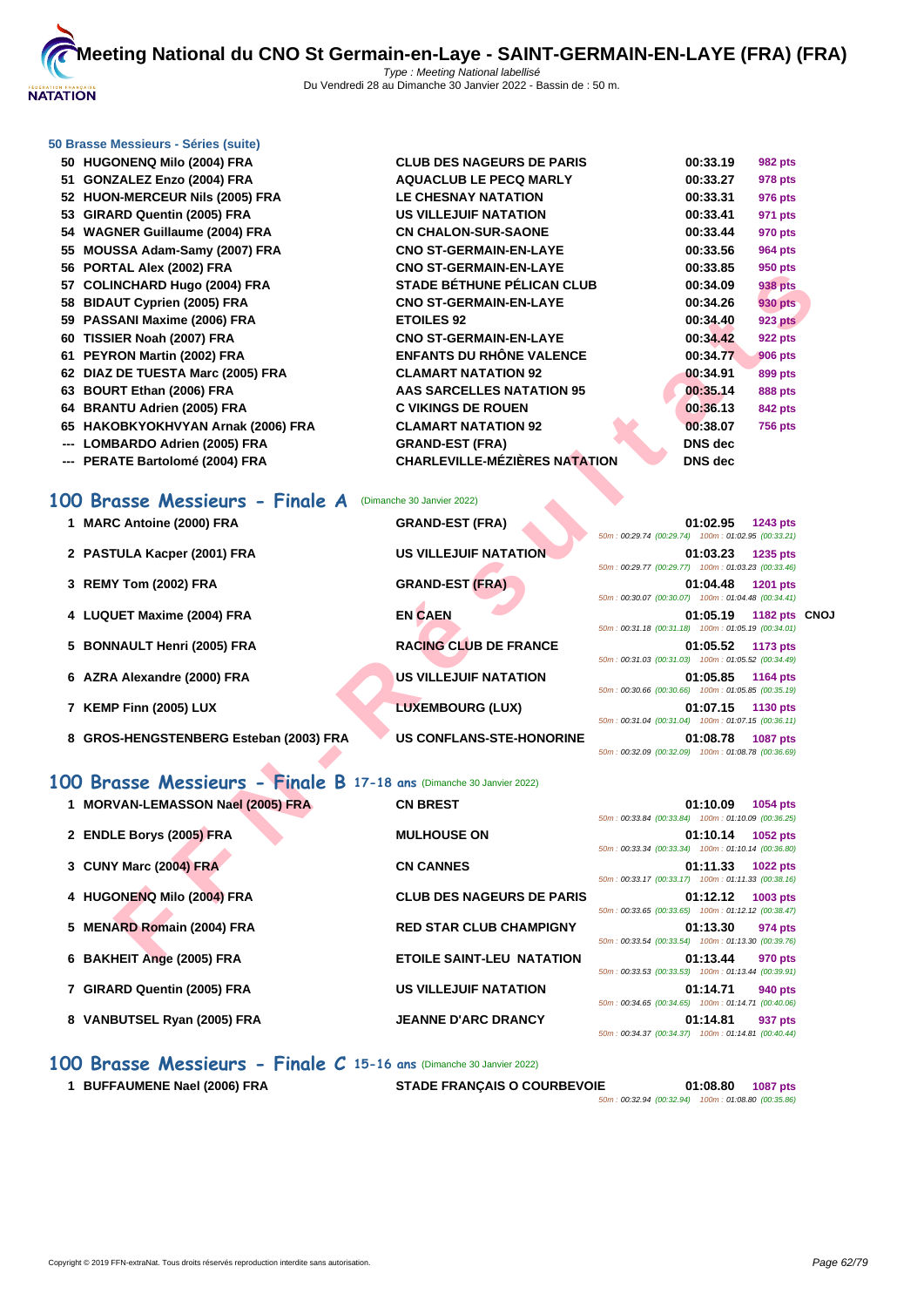

|    | 100 Brasse Messieurs - Finale C (suite) |                                       |                                                                                                          |          |                 |
|----|-----------------------------------------|---------------------------------------|----------------------------------------------------------------------------------------------------------|----------|-----------------|
|    | 2 FINNEGAN Leon (2007) GER              | <b>POSEIDON ASCHAFFENBURG (GER)</b>   | 50m: 00:32.95 (00:32.95) 100m: 01:12.04 (00:39.09)                                                       | 01:12.04 | 1005 pts        |
|    | 3 BIGORRE Maxime (2006) FRA             | <b>STADE FRANÇAIS O COURBEVOIE</b>    | 50m: 00:34.71 (00:34.71) 100m: 01:14.55 (00:39.84)                                                       | 01:14.55 | 943 pts         |
|    | 4 BOURT Ethan (2006) FRA                | <b>AAS SARCELLES NATATION 95</b>      | 50m: 00:35.10 (00:35.10) 100m: 01:17.77 (00:42.67)                                                       | 01:17.77 | 868 pts         |
|    | 5 TISSIER Noah (2007) FRA               | <b>CNO ST-GERMAIN-EN-LAYE</b>         | 50m: 00:36.53 (00:36.53) 100m: 01:17.99 (00:41.46)                                                       | 01:17.99 | <b>862 pts</b>  |
|    | 100 Brasse Messieurs - Séries           | (Dimanche 30 Janvier 2022)            |                                                                                                          |          |                 |
|    | 1 MARC Antoine (2000) FRA               | <b>GRAND-EST (FRA)</b>                | 50m: 00:29.88 (00:29.88) 100m: 01:03.87 (00:33.99)                                                       | 01:03.87 | <b>1218 pts</b> |
|    | 2 PASTULA Kacper (2001) FRA             | US VILLEJUIF NATATION                 | 50m: 00:29.56 (00:29.56) 100m: 01:04.09 (00:34.53)                                                       | 01:04.09 | 1212 pts        |
|    | 3 REMY Tom (2002) FRA                   | <b>GRAND-EST (FRA)</b>                | 50m: 00:30.22 (00:30.22) 100m: 01:04.31 (00:34.09)                                                       | 01:04.31 | <b>1206 pts</b> |
|    | 4 BONNAULT Henri (2005) FRA             | <b>RACING CLUB DE FRANCE</b>          | 50m : 00:30.32 (00:30.32) 100m : 01:05.68 (00:35.36)                                                     | 01:05.68 | <b>1169 pts</b> |
|    | 5 AZRA Alexandre (2000) FRA             | <b>US VILLEJUIF NATATION</b>          | 50m: 00:30.62 (00:30.62) 100m: 01:05.71 (00:35.09)                                                       | 01:05.71 | <b>1168 pts</b> |
|    | 6 LUQUET Maxime (2004) FRA              | <b>EN CAEN</b>                        | 50m: 00:30.94 (00:30.94) 100m: 01:06.10 (00:35.16)                                                       | 01:06.10 | 1158 pts        |
|    | 7 KEMP Finn (2005) LUX                  | <b>LUXEMBOURG (LUX)</b>               | 50m: 00:31.63 (00:31.63) 100m: 01:07.42 (00:35.79)                                                       | 01:07.42 | 1123 pts        |
| 8  | GROS-HENGSTENBERG Esteban (2003) FRA    | <b>US CONFLANS-STE-HONORINE</b>       | 50m: 00:31.37 (00:31.37) 100m: 01:08.02 (00:36.65)                                                       | 01:08.02 | <b>1107 pts</b> |
|    | 9 BRANDENBURGER Pit (1995) LUX          | <b>LUXEMBOURG (LUX)</b>               | 50m: 00:32.27 (00:32.27) 100m: 01:08.54 (00:36.27)                                                       | 01:08.54 | 1093 pts        |
|    | 10 BUFFAUMENE Nael (2006) FRA           | <b>STADE FRANÇAIS O COURBEVOIE</b>    | 50m: 00:31.95 (00:31.95) 100m: 01:08.98 (00:37.03)                                                       | 01:08.98 | 1082 pts        |
|    | 11 ZEINATY Paul (2001) FRA              | <b>CA ORSAY</b>                       |                                                                                                          | 01:09.19 | 1077 pts        |
|    | 12 MACEDO CRESTA Gabriel (2002) BRA     | <b>SWIMMING CLUB LUXEMBOURG (LUX)</b> | 50m: 00:32.37 (00:32.37) 100m: 01:09.19 (00:36.82)<br>50m: 00:31.83 (00:31.83) 100m: 01:09.33 (00:37.50) | 01:09.33 | 1073 pts        |
| 13 | <b>MORVAN-LEMASSON Nael (2005) FRA</b>  | <b>CN BREST</b>                       |                                                                                                          | 01:09.74 | 1063 pts        |
|    | 14 MANSOURI Lucas (2003) FRA            | <b>TREMBLAY AC</b>                    | 50m: 00:33.42 (00:33.42) 100m: 01:09.74 (00:36.32)                                                       | 01:10.42 | 1045 pts        |
|    | 15 DECAMPS Baptiste (2001) FRA          | <b>C VIKINGS DE ROUEN</b>             | 50m: 00:32.74 (00:32.74) 100m: 01:10.42 (00:37.68)                                                       | 01:11.35 | 1022 pts        |
|    | 16 RENE CORAIL Yann (2003) FRA          | <b>CA ORSAY</b>                       | 50m: 00:33.32 (00:33.32) 100m: 01:11.35 (00:38.03)                                                       | 01:11.63 | 1015 pts        |
|    | 17 ENDLE Borys (2005) FRA               | <b>MULHOUSE ON</b>                    | 50m: 00:32.64 (00:32.64) 100m: 01:11.63 (00:38.99)                                                       | 01:11.88 | 1009 pts        |
|    | 18 GABALI Matthieu (2003) FRA           | <b>US VILLEJUIF NATATION</b>          | 50m: 00:33.80 (00:33.80) 100m: 01:11.88 (00:38.08)                                                       | 01:12.03 | 1005 pts        |
|    | 19 WERHANN Jonah (2003) FRA             | <b>SN METZ</b>                        | 50m: 00:32.97 (00:32.97) 100m: 01:12.03 (00:39.06)                                                       | 01:12.17 | 1002 pts        |
|    | 20 HUGONENQ Milo (2004) FRA             | <b>CLUB DES NAGEURS DE PARIS</b>      | 50m: 00:33.34 (00:33.34) 100m: 01:12.17 (00:38.83)                                                       | 01:12.30 | 998 pts         |
|    | 21 CUNY Marc (2004) FRA                 | <b>CN CANNES</b>                      | 50m: 00:33.94 (00:33.94) 100m: 01:12.30 (00:38.36)                                                       | 01:13.06 | <b>980 pts</b>  |
|    | 22 BAKHEIT Ange (2005) FRA              | <b>ETOILE SAINT-LEU NATATION</b>      | 50m: 00:34.41 (00:34.41) 100m: 01:13.06 (00:38.65)                                                       | 01:13.56 | <b>967 pts</b>  |
| 23 | <b>MENARD Romain (2004) FRA</b>         | <b>RED STAR CLUB CHAMPIGNY</b>        | 50m: 00:34.21 (00:34.21) 100m: 01:13.56 (00:39.35)                                                       | 01:14.41 | 947 pts         |
|    | 24 VANBUTSEL Ryan (2005) FRA            | <b>JEANNE D'ARC DRANCY</b>            | 50m: 00:32.71 (00:32.71) 100m: 01:14.41 (00:41.70)                                                       | 01:14.46 | 946 pts         |
|    | 25 FINNEGAN Leon (2007) GER             | <b>POSEIDON ASCHAFFENBURG (GER)</b>   | 50m: 00:33.82 (00:33.82) 100m: 01:14.46 (00:40.64)                                                       | 01:14.50 | 945 pts         |
|    | 26 GIRARD Quentin (2005) FRA            | <b>US VILLEJUIF NATATION</b>          | 50m: 00:34.05 (00:34.05) 100m: 01:14.50 (00:40.45)                                                       | 01:14.80 | 937 pts         |
|    |                                         |                                       | 50m: 00:34.54 (00:34.54) 100m: 01:14.80 (00:40.26)                                                       |          |                 |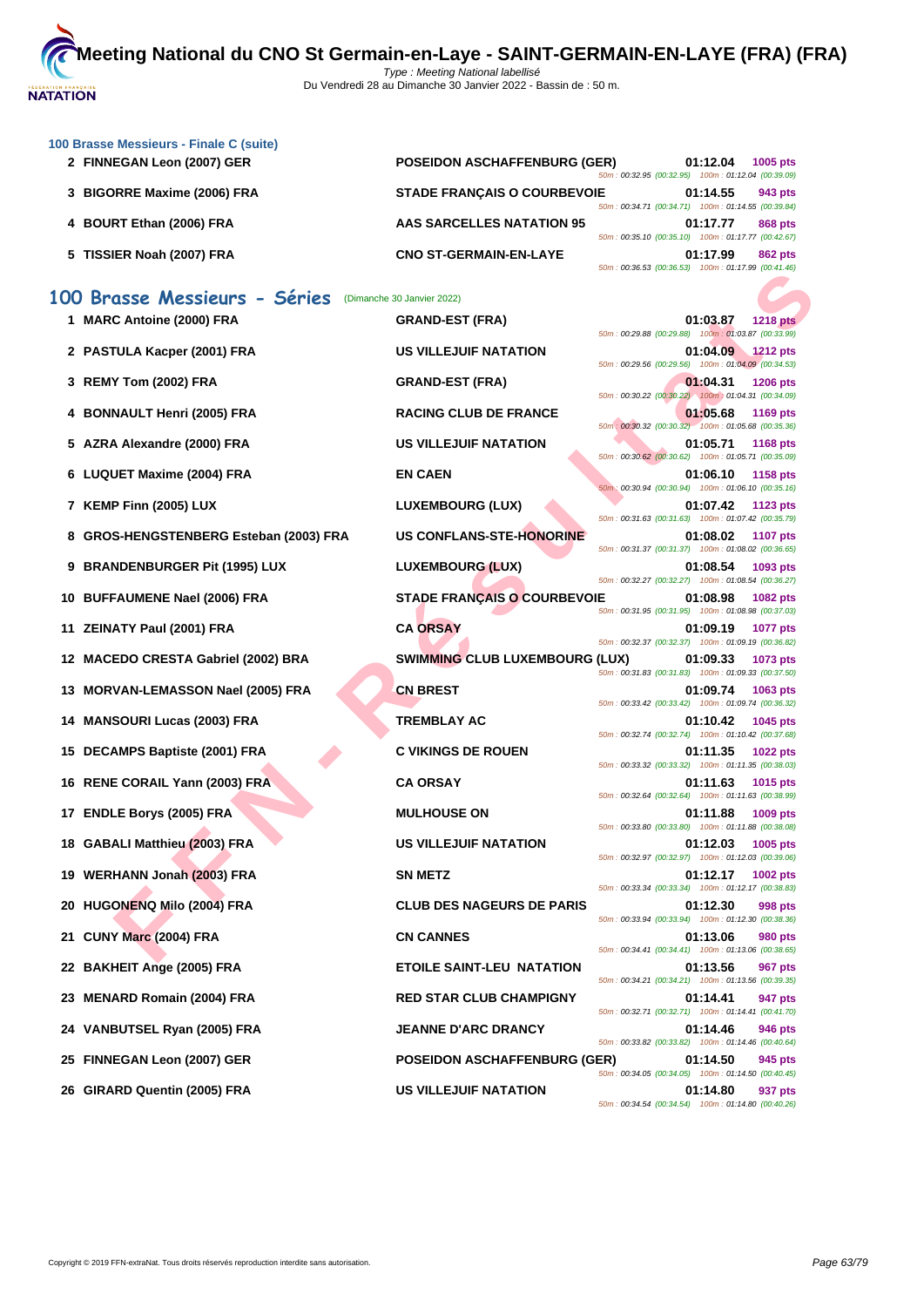| 100 Brasse Messieurs - Séries (suite)                              |                                                                                                                                            |                                                                                  |
|--------------------------------------------------------------------|--------------------------------------------------------------------------------------------------------------------------------------------|----------------------------------------------------------------------------------|
| 27 LUKA Mory (2004) LUX                                            | <b>SWIMMING CLUB LUXEMBOURG (LUX)</b>                                                                                                      | 01:14.93<br>934 pts<br>50m: 00:34.58 (00:34.58) 100m: 01:14.93 (00:40.35)        |
| 28 ILCHEV Velizar (2004) BUL                                       | <b>RED STAR CLUB CHAMPIGNY</b>                                                                                                             | 01:14.99<br>933 pts<br>50m: 00:34.37 (00:34.37) 100m: 01:14.99 (00:40.62)        |
| <b>BIGORRE Maxime (2006) FRA</b><br>29                             | <b>STADE FRANÇAIS O COURBEVOIE</b>                                                                                                         | 01:15.18<br>928 pts<br>50m: 00:35.01 (00:35.01) 100m: 01:15.18 (00:40.17)        |
| <b>GONZALEZ Enzo (2004) FRA</b><br>30                              | <b>AQUACLUB LE PECQ MARLY</b>                                                                                                              | 01:15.26<br>926 pts<br>50m: 00:34.91 (00:34.91) 100m: 01:15.26 (00:40.35)        |
| 31 HUON-MERCEUR Nils (2005) FRA                                    | <b>LE CHESNAY NATATION</b>                                                                                                                 | 01:15.71<br><b>916 pts</b><br>50m: 00:34.01 (00:34.01) 100m: 01:15.71 (00:41.70) |
| 32 PEYRON Martin (2002) FRA                                        | <b>ENFANTS DU RHÔNE VALENCE</b>                                                                                                            | 01:16.07<br>907 pts<br>50m: 00:34.95 (00:34.95) 100m: 01:16.07 (00:41.12)        |
| 33 BOURT Ethan (2006) FRA                                          | AAS SARCELLES NATATION 95                                                                                                                  | 01:16.20<br>904 pts<br>50m: 00:35.21 (00:35.21) 100m: 01:16.20 (00:40.99)        |
| 34 TOUR Mylan (2006) FRA                                           | <b>CN POISSY</b>                                                                                                                           | 01:17.15<br>882 pts<br>50m: 00:35.37 (00:35.37) 100m: 01:17.15 (00:41.78)        |
| TISSIER Noah (2007) FRA<br>35                                      | <b>CNO ST-GERMAIN-EN-LAYE</b>                                                                                                              | 01:17.70<br>869 pts<br>50m: 00:36.17 (00:36.17) 100m: 01:17.70 (00:41.53)        |
| <b>BAILLARGE Bastien (2004) FRA</b><br>36                          | <b>RED STAR CLUB CHAMPIGNY</b>                                                                                                             | 01:18.01<br>862 pts<br>50m: 00:35.26 (00:35.26) 100m: 01:18.01 (00:42.75)        |
| 37 SARKANY Maxim (2007) GER                                        | <b>POSEIDON ASCHAFFENBURG (GER)</b>                                                                                                        | 01:20.88<br><b>797 pts</b><br>50m: 00:37.61 (00:37.61) 100m: 01:20.88 (00:43.27) |
| PERATE Bartolomé (2004) FRA                                        | <b>CHARLEVILLE-MÉZIÈRES NATATION</b>                                                                                                       | <b>DNS</b> dec                                                                   |
| <b>LOMBARDO Adrien (2005) FRA</b>                                  | <b>GRAND-EST (FRA)</b>                                                                                                                     | <b>DNS</b> dec                                                                   |
| KRPINA Ante-Nikola (2003) FRA                                      | <b>STADE BÉTHUNE PÉLICAN CLUB</b>                                                                                                          | <b>DNS</b> dec                                                                   |
| LATRECHE Adam (2001) FRA                                           | <b>MONTIGNY NATATION</b>                                                                                                                   | <b>DNS</b> dec                                                                   |
| DUBOS Maxime (2004) FRA                                            | <b>STADE BETHUNE PELICAN CLUB</b>                                                                                                          | <b>DNS</b> dec                                                                   |
| <b>COLINCHARD Hugo (2004) FRA</b>                                  | <b>STADE BÉTHUNE PÉLICAN CLUB</b>                                                                                                          | <b>DNS</b> dec                                                                   |
| <b>NOTEBAERT Romain (2004) FRA</b>                                 | <b>STADE BÉTHUNE PÉLICAN CLUB</b>                                                                                                          | <b>DNS</b> dec                                                                   |
|                                                                    | <b>CSN GUYANCOURT</b>                                                                                                                      |                                                                                  |
| --- POBEL-CRAPPE Matys (2005) FRA                                  |                                                                                                                                            | <b>DNS</b>                                                                       |
| 200 Brasse Messieurs - Finale A                                    | (Samedi 29 Janvier 2022)                                                                                                                   |                                                                                  |
| 1 MARC Antoine (2000) FRA                                          | <b>GRAND-EST (FRA)</b><br>50m : 00:31.03 (00:31.03) 100m : 01:05.99 (00:34.96) 150m : 01:41.19 (00:35.20) 200m : 02:15.72 (00:34.53)       | 02:15.72<br>1231 pts                                                             |
| 2 MATTENET Emilien (2000) FRA                                      | <b>GRAND-EST (FRA)</b><br>50m: 00:32.24 (00:32.24) 100m: 01:07.87 (00:35.63)                                                               | 02:20.03<br>1173 pts<br>150m: 01:44.35 (00:36.48) 200m: 02:20.03 (00:35.68)      |
| 3 PASTULA Kacper (2001) FRA                                        | <b>US VILLEJUIF NATATION</b><br>50m: 00:31.67 (00:31.67) 100m: 01:08.21 (00:36.54) 150m: 01:45.10 (00:36.89) 200m: 02:21.25 (00:36.15)     | 02:21.25<br><b>1157 pts</b>                                                      |
| 4 LUQUET Maxime (2004) FRA                                         | <b>EN CAEN</b><br>50m: 00:31.85 (00:31.85) 100m: 01:07.77 (00:35.92) 150m: 01:44.81 (00:37.04) 200m: 02:21.59 (00:36.78)                   | 02:21.59<br>1152 pts                                                             |
| 5 REMY Tom (2002) FRA                                              | <b>GRAND-EST (FRA)</b><br>50m: 00:32.04 (00:32.04) 100m: 01:08.43 (00:36.39) 150m: 01:45.24 (00:36.81) 200m: 02:22.64 (00:37.40)           | 02:22.64<br>1138 pts                                                             |
| 6 AZRA Alexandre (2000) FRA                                        | <b>US VILLEJUIF NATATION</b><br>50m : 00:32.36 (00:32.36) 100m : 01:08.66 (00:36.30) 150m : 01:46.28 (00:37.62) 200m : 02:22.95 (00:36.67) | 02:22.95<br>1134 pts                                                             |
| 7 KEMP Finn (2005) LUX                                             | LUXEMBOURG (LUX)<br>50m: 00:32.33 (00:32.33) 100m: 01:09.19 (00:36.86) 150m: 01:46.91 (00:37.72) 200m: 02:23.37 (00:36.46)                 | 02:23.37<br>1129 pts                                                             |
| --- KRPINA Ante-Nikola (2003) FRA                                  | <b>STADE BETHUNE PELICAN CLUB</b>                                                                                                          | <b>DNS</b> dec                                                                   |
| 200 Brasse Messieurs - Finale B 17-18 ans (Samedi 29 Janvier 2022) |                                                                                                                                            |                                                                                  |
| EMDI E D <sub>min</sub> (OME) EDA                                  | MIII HOUSE ON                                                                                                                              |                                                                                  |

# **200 Brasse Messieurs - Finale A** (Samedi 29 Janvier 2022)

- 
- **2 MATTENET Emilien (2000) FRA**
- **3 PASTULA Kacper (2001) FRA**
- **4 LUQUET Maxime (2004) FRA EN CAEN 02:21.59 1152 pts**
- **5 REMY Tom (2002) FRA**
- **6** AZRA Alexandre (2000) FRA
- **7 KEMP Finn (2005) LUX**
- **--- KRPINA Ante-Nikola (2003) FRA**

### **200 Brasse Messieurs - Finale B 17-18 ans** (Samedi 29 Janvier 2022)

- **1 ENDLE Borys (2005) FRA MULHOUSE ON 02:27.79 1072 pts**
- **2 KNOCKAERT Jonathan (2004) FRA COULOMMIERS NATATION 02:28.09 1068 pts**
- **3 [GABALI Cedric \(2004\) FRA](http://www.ffnatation.fr/webffn/resultats.php?idact=nat&go=epr&idcpt=75485&idepr=73) US VILLEJUIF NATATION 02:28.39 1064 pts**
- **4 LUKA Mory (2004) LUX SWIMMING CLUB LUXEMBOURG (LUX) 02:37.70 949 pts**
- **5 FOUBERT Etienne (2004) FRA ETOILES 92 02:39.83 924 pts**

| 1 MARC Antoine (2000) FRA        | <b>GRAND-EST (FRA)</b>       | 50m: 00:31.03 (00:31.03) 100m: 01:05.99 (00:34.96) 150m: 01:41.19 (00:35.20) 200m: 02:15.72 (00:34.53) | 02:15.72       | <b>1231 pts</b> |
|----------------------------------|------------------------------|--------------------------------------------------------------------------------------------------------|----------------|-----------------|
| 2 MATTENET Emilien (2000) FRA    | <b>GRAND-EST (FRA)</b>       | 50m: 00:32.24 (00:32.24) 100m: 01:07.87 (00:35.63) 150m: 01:44.35 (00:36.48) 200m: 02:20.03 (00:35.68) | 02:20.03       | 1173 pts        |
| 3 PASTULA Kacper (2001) FRA      | <b>US VILLEJUIF NATATION</b> | 50m: 00:31.67 (00:31.67) 100m: 01:08.21 (00:36.54) 150m: 01:45.10 (00:36.89) 200m: 02:21.25 (00:36.15) | 02:21.25       | 1157 pts        |
| 4 LUQUET Maxime (2004) FRA       | <b>EN CAEN</b>               | 50m: 00:31.85 (00:31.85) 100m: 01:07.77 (00:35.92) 150m: 01:44.81 (00:37.04) 200m: 02:21.59 (00:36.78) | 02:21.59       | 1152 $pts$      |
| 5 REMY Tom (2002) FRA            | <b>GRAND-EST (FRA)</b>       | 50m: 00:32.04 (00:32.04) 100m: 01:08.43 (00:36.39) 150m: 01:45.24 (00:36.81) 200m: 02:22.64 (00:37.40) | 02:22.64       | 1138 pts        |
| 6 AZRA Alexandre (2000) FRA      | <b>US VILLEJUIF NATATION</b> | 50m: 00:32.36 (00:32.36) 100m: 01:08.66 (00:36.30) 150m: 01:46.28 (00:37.62) 200m: 02:22.95 (00:36.67) | 02:22.95       | 1134 pts        |
| 7 KEMP Finn (2005) LUX           | <b>LUXEMBOURG (LUX)</b>      | 50m: 00:32.33 (00:32.33) 100m: 01:09.19 (00:36.86) 150m: 01:46.91 (00:37.72) 200m: 02:23.37 (00:36.46) | 02:23.37       | 1129 pts        |
| -- KRPINA Ante-Nikola (2003) FRA |                              | <b>STADE BÉTHUNE PÉLICAN CLUB</b>                                                                      | <b>DNS</b> dec |                 |

50m : 00:33.75 (00:33.75) 100m : 01:12.27 (00:38.52) 150m : 01:50.47 (00:38.20) 200m : 02:27.79 (00:37.32)

50m : 00:33.60 (00:33.60) 100m : 01:11.84 (00:38.24) 150m : 01:49.75 (00:37.91) 200m : 02:28.09 (00:38.34)

50m : 00:32.96 (00:32.96) 100m : 01:10.75 (00:37.79) 150m : 01:49.95 (00:39.20) 200m : 02:28.39 (00:38.44)

50m : 00:34.90 (00:34.90) 100m : 01:14.68 (00:39.78) 150m : 01:55.86 (00:41.18) 200m : 02:37.70 (00:41.84)

50m : 00:35.42 (00:35.42) 100m : 01:16.32 (00:40.90) 150m : 01:57.81 (00:41.49) 200m : 02:39.83 (00:42.02)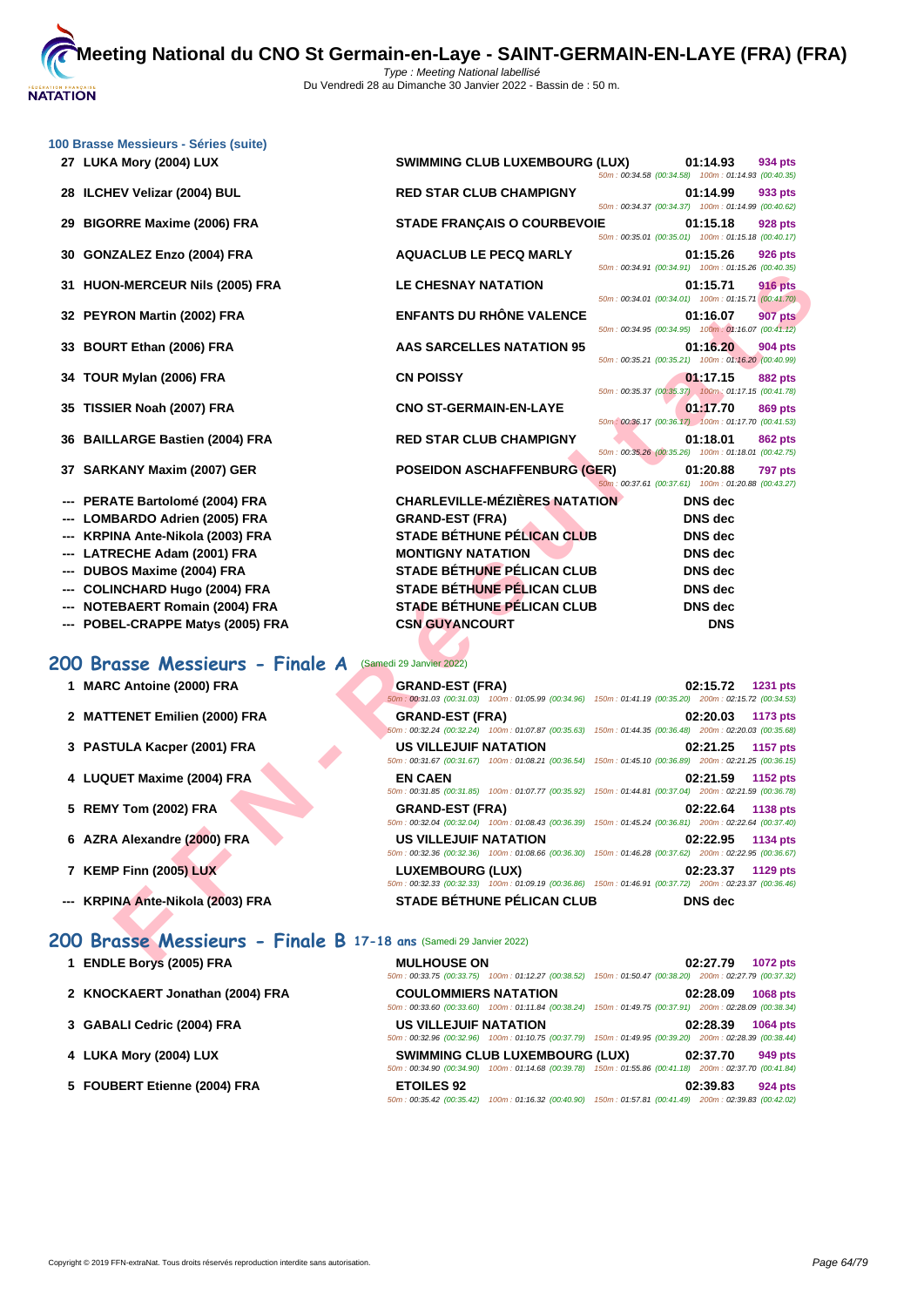#### **[200 Brass](http://www.ffnatation.fr/webffn/index.php)e Messieurs - Finale B (suite)**

- **6 WAGNER Guillaume (2004) FRA BOURGOGNE-FRANCHE-COMTÉ (FRA) 02:40.33 918 pts**
- **7 MENARD Romain (2004) FRA RED STAR CLUB CHAMPIGNY 02:43.30 883 pts**
- **8 HUON-MERCEUR Nils (2005) FRA LE CHESNAY NATATION 02:47.82 832 pts**

### **200 Brasse Messieurs - Finale C 15-16 ans** (Samedi 29 Janvier 2022)

| 1 BUFFAUMENE Nael (2006) FRA  | <b>STADE FRANCAIS O COURBEVOIE</b>                                                                     | 02:30.54 | <b>1037 pts</b> |
|-------------------------------|--------------------------------------------------------------------------------------------------------|----------|-----------------|
|                               | 50m: 00:33.25 (00:33.25) 100m: 01:11.53 (00:38.28) 150m: 01:51.21 (00:39.68) 200m: 02:30.54 (00:39.33) |          |                 |
| 2 GENING Alexander (2006) GER | <b>POSEIDON ASCHAFFENBURG (GER)</b>                                                                    | 02:35.33 | 978 pts         |
|                               | 50m: 00:34.67 (00:34.67) 100m: 01:14.04 (00:39.37) 150m: 01:53.99 (00:39.95) 200m: 02:35.33 (00:41.34) |          |                 |
| 3 FINNEGAN Leon (2007) GER    | <b>POSEIDON ASCHAFFENBURG (GER)</b>                                                                    | 02:42.67 | 890 pts         |
|                               | 50m: 00:35.69 (00:35.69) 100m: 01:17.87 (00:42.18) 150m: 01:59.55 (00:41.68) 200m: 02:42.67 (00:43.12) |          |                 |
| 4 TISSIER Noah (2007) FRA     | <b>CNO ST-GERMAIN-EN-LAYE</b>                                                                          | 02:50.72 | <b>799 pts</b>  |
|                               | 50m: 00:38.30 (00:38.30) 100m: 01:21.41 (00:43.11) 150m: 02:06.93 (00:45.52) 200m: 02:50.72 (00:43.79) |          |                 |

50m : 00:36.03 (00:36.03) 100m : 01:17.29 (00:41.26) 150m : 01:59.04 (00:41.75) 200m : 02:40.33 (00:41.29)

50m : 00:35.00 (00:35.00) 100m : 01:16.78 (00:41.78) 150m : 02:00.06 (00:43.28) 200m : 02:43.30 (00:43.24)

50m : 00:36.73 (00:36.73) 100m : 01:19.78 (00:43.05) 150m : 02:03.43 (00:43.65) 200m : 02:47.82 (00:44.39)

#### **200 Brasse Messieurs - Séries** (Samedi 29

- **1 MARC Antoine (2000) FRA**
- **2 REMY Tom (2002) FRA GRAND-EST (FRA) 02:22.00 1147 pts**

- **3** LUQUET Maxime (2004) FRA
- **4** AZRA Alexandre (2000) FRA
- **5 KEMP Finn (2005) LUX**
- **6 PASTULA Kacper (2001) FRA**
- **7 KRPINA Ante-Nikola (2003) FRA**
- **8 MATTENET Emilien (2000) FRA**
- **9 GABALI Cedric (2004) FRA**
- **10 ENDLE Borys (2005) FRA**
- **11 WERHANN Jonah (2003) FRA**
- **12 KNOCKAERT Jonathan (2004) FRA**
- **13 BUFFAUMENE Nael (2006) FRA**
- **14 BARON Emeric (1989) FRA**
- **15 DUBOS Maxime (2004) FRA**
- **16 GENING Alexander (2006) GER**
- **16** POBEL-CRAPPE Matys (2005) FRA
- **18 MELIN Tobias (2003) FRA**
- **19 LATRECHE Adam (2001) FRA**
- **20 MANSOURI Lucas (2003) FRA**
- **21 LUKA Mory (2004) LUX**
- **22 MACEDO CRESTA Gabriel (2002) BRA SWIMMING CLUB LUXEMBOURG (LUX) 02:38.10 944 pts**

| $\frac{1}{2}$<br>FAUMENE Nael (2006) FRA | <b>STADE FRANÇAIS O COURBEVOIE</b>                                                                                                                                                                                                                   | 1037 pts<br>02:30.54        |
|------------------------------------------|------------------------------------------------------------------------------------------------------------------------------------------------------------------------------------------------------------------------------------------------------|-----------------------------|
| ING Alexander (2006) GER                 | 50m: 00:33.25 (00:33.25) 100m: 01:11.53 (00:38.28) 150m: 01:51.21 (00:39.68) 200m: 02:30.54 (00:39.33)<br><b>POSEIDON ASCHAFFENBURG (GER)</b>                                                                                                        | 02:35.33<br>978 pts         |
|                                          | 50m: 00:34.67 (00:34.67) 100m: 01:14.04 (00:39.37) 150m: 01:53.99 (00:39.95) 200m: 02:35.33 (00:41.34)                                                                                                                                               |                             |
| EGAN Leon (2007) GER                     | <b>POSEIDON ASCHAFFENBURG (GER)</b><br>50m : 00:35.69 (00:35.69) 100m : 01:17.87 (00:42.18) 150m : 01:59.55 (00:41.68) 200m : 02:42.67 (00:43.12)                                                                                                    | 02:42.67<br>890 pts         |
| IER Noah (2007) FRA                      | <b>CNO ST-GERMAIN-EN-LAYE</b><br>50m : 00:38.30 (00:38.30) 100m : 01:21.41 (00:43.11) 150m : 02:06.93 (00:45.52) 200m : 02:50.72 (00:43.79)                                                                                                          | 02:50.72<br>799 pts         |
| asse Messieurs - Séries                  | (Samedi 29 Janvier 2022)                                                                                                                                                                                                                             |                             |
| C Antoine (2000) FRA                     | <b>GRAND-EST (FRA)</b><br>50m : 00:30.89 (00:30.89) 100m : 01:05.90 (00:35.01) 150m : 01:41.83 (00:35.93) 200m : 02:17.92 (00:36.09)                                                                                                                 | 02:17.92<br><b>1201 pts</b> |
| Y Tom (2002) FRA                         | <b>GRAND-EST (FRA)</b><br>50m : 00:31.60 (00:31.60) 100m : 01:07.78 (00:36.18) 150m : 01:44.90 (00:37.12) 200m : 02:22.00 (00:37.10)                                                                                                                 | 02:22.00<br><b>1147 pts</b> |
| UET Maxime (2004) FRA                    | <b>EN CAEN</b><br>50m : 00:32.72 (00:32.72) 100m : 01:09.42 (00:36.70) 150m : 01:46.47 (00:37.05) 200m : 02:23.71 (00:37.24)                                                                                                                         | 02:23.71<br>1124 pts        |
| A Alexandre (2000) FRA                   | US VILLEJUIF NATATION<br>50m: 00:32.21 (00:32.21) 100m: 01:09.01 (00:36.80) 150m: 01:46.82 (00:37.81) 200m: 02:24.49 (00:37.67)                                                                                                                      | 02:24.49<br>1114 pts        |
| P Finn (2005) LUX                        | <b>LUXEMBOURG (LUX)</b><br>50m : 00:32.78 (00:32.78) 100m : 01:10.01 (00:37.23) 150m : 01:47.93 (00:37.92) 200m : 02:25.14 (00:37.21)                                                                                                                | 02:25.14<br><b>1106 pts</b> |
| TULA Kacper (2001) FRA                   | US VILLEJUIF NATATION<br>50m: 00:31.37 (00:31.37) 100m: 01:07.27 (00:35.90) 150m: 01:45.25 (00:37.98) 200m: 02:25.30 (00:40.05)                                                                                                                      | 02:25.30<br>1104 pts        |
| NA Ante-Nikola (2003) FRA                | <b>STADE BETHUNE PELICAN CLUB</b>                                                                                                                                                                                                                    | 02:26.35<br>1090 pts        |
| TENET Emilien (2000) FRA                 | 50m: 00:33.08 (00:33.08) 100m: 01:10.61 (00:37.53) 150m: 01:48.02 (00:37.41) 200m: 02:26.35 (00:38.33)<br><b>GRAND-EST (FRA)</b>                                                                                                                     | 02:27.26<br>1078 pts        |
| ALI Cedric (2004) FRA                    | 50m: 00:33.30 (00:33.30) 100m: 01:10.82 (00:37.52) 150m: 01:49.05 (00:38.23) 200m: 02:27.26 (00:38.21)<br><b>US VILLEJUIF NATATION</b><br>50m : 00:32.19 (00:32.19) 100m : 01:09.32 (00:37.13) 150m : 01:47.32 (00:38.00) 200m : 02:28.58 (00:41.26) | 02:28.58<br>1062 pts        |
| LE Borys (2005) FRA                      | <b>MULHOUSE ON</b><br>50m: 00:33.49 (00:33.49) 100m: 01:11.68 (00:38.19) 150m: 01:50.80 (00:39.12) 200m: 02:29.13 (00:38.33)                                                                                                                         | 02:29.13<br>1055 pts        |
| HANN Jonah (2003) FRA                    | <b>SN METZ</b><br>50m : 00:32.66 (00:32.66) 100m : 01:10.27 (00:37.61) 150m : 01:49.85 (00:39.58) 200m : 02:30.47 (00:40.62)                                                                                                                         | 02:30.47<br>1038 pts        |
| <b>CKAERT Jonathan (2004) FRA</b>        | <b>COULOMMIERS NATATION</b>                                                                                                                                                                                                                          | 02:31.04<br>1031 pts        |
| FAUMENE Nael (2006) FRA                  | 50m : 00:32.79 (00:32.79) 100m : 01:11.08 (00:38.29) 150m : 01:51.08 (00:40.00) 200m : 02:31.04 (00:39.96)<br><b>STADE FRANÇAIS O COURBEVOIE</b>                                                                                                     | 02:31.71<br><b>1022 pts</b> |
| ON Emeric (1989) FRA                     | 50m: 00:34.25 (00:34.25) 100m: 01:13.20 (00:38.95) 150m: 01:52.24 (00:39.04) 200m: 02:31.71 (00:39.47)<br><b>CANETON CLUB DE BEAUMONT</b>                                                                                                            | 02:34.59<br>987 pts         |
| OS Maxime (2004) FRA                     | 50m : 00:34.46 (00:34.46) 100m : 01:13.37 (00:38.91) 150m : 01:53.97 (00:40.60) 200m : 02:34.59 (00:40.62)<br><b>STADE BETHUNE PELICAN CLUB</b>                                                                                                      | 02:34.73<br>985 pts         |
| ING Alexander (2006) GER                 | 50m : 00:33.52 (00:33.52) 100m : 01:12.02 (00:38.50) 150m : 01:51.91 (00:39.89) 200m : 02:34.73 (00:42.82)<br><b>POSEIDON ASCHAFFENBURG (GER)</b>                                                                                                    | 02:35.52<br>975 pts         |
| EL-CRAPPE Matys (2005) FRA               | 50m : 00:34.00 (00:34.00) 100m : 01:12.50 (00:38.50) 150m : 01:52.74 (00:40.24) 200m : 02:35.52 (00:42.78)<br><b>CSN GUYANCOURT</b>                                                                                                                  | 02:35.52<br>975 pts         |
| N Tobias (2003) FRA                      | 50m: 00:34.37 (00:34.37) 100m: 01:13.41 (00:39.04) 150m: 01:54.01 (00:40.60) 200m: 02:35.52 (00:41.51)<br><b>ETOILES 92</b>                                                                                                                          | 02:35.96<br>970 pts         |
| RECHE Adam (2001) FRA                    | 50m: 00:32.47 (00:32.47) 100m: 01:10.74 (00:38.27) 150m: 01:52.37 (00:41.63) 200m: 02:35.96 (00:43.59)<br><b>MONTIGNY NATATION</b>                                                                                                                   | 02:36.76<br>960 pts         |
| SOURI Lucas (2003) FRA                   | 50m : 00:35.10 (00:35.10) 100m : 01:14.54 (00:39.44) 150m : 01:55.13 (00:40.59) 200m : 02:36.76 (00:41.63)<br><b>TREMBLAY AC</b>                                                                                                                     | 02:37.72<br>949 pts         |
| <b>A Mory (2004) LUX</b>                 | 50m: 00:33.87 (00:33.87) 100m: 01:13.69 (00:39.82) 150m: 01:55.01 (00:41.32) 200m: 02:37.72 (00:42.71)<br><b>SWIMMING CLUB LUXEMBOURG (LUX)</b>                                                                                                      | 02:37.85<br>947 pts         |
|                                          | 50m : 00:35.03 (00:35.03) 100m : 01:14.82 (00:39.79) 150m : 01:56.02 (00:41.20) 200m : 02:37.85 (00:41.83)                                                                                                                                           |                             |
| <b>FDO CRESTA Gabriel (2002) RRA</b>     | SWIMMING CLUB LUXEMBOURG (LUX)                                                                                                                                                                                                                       | በጋ 38 1በ<br>$944$ nts       |

50m : 00:34.83 (00:34.83) 100m : 01:14.39 (00:39.56) 150m : 01:55.88 (00:41.49) 200m : 02:38.10 (00:42.22)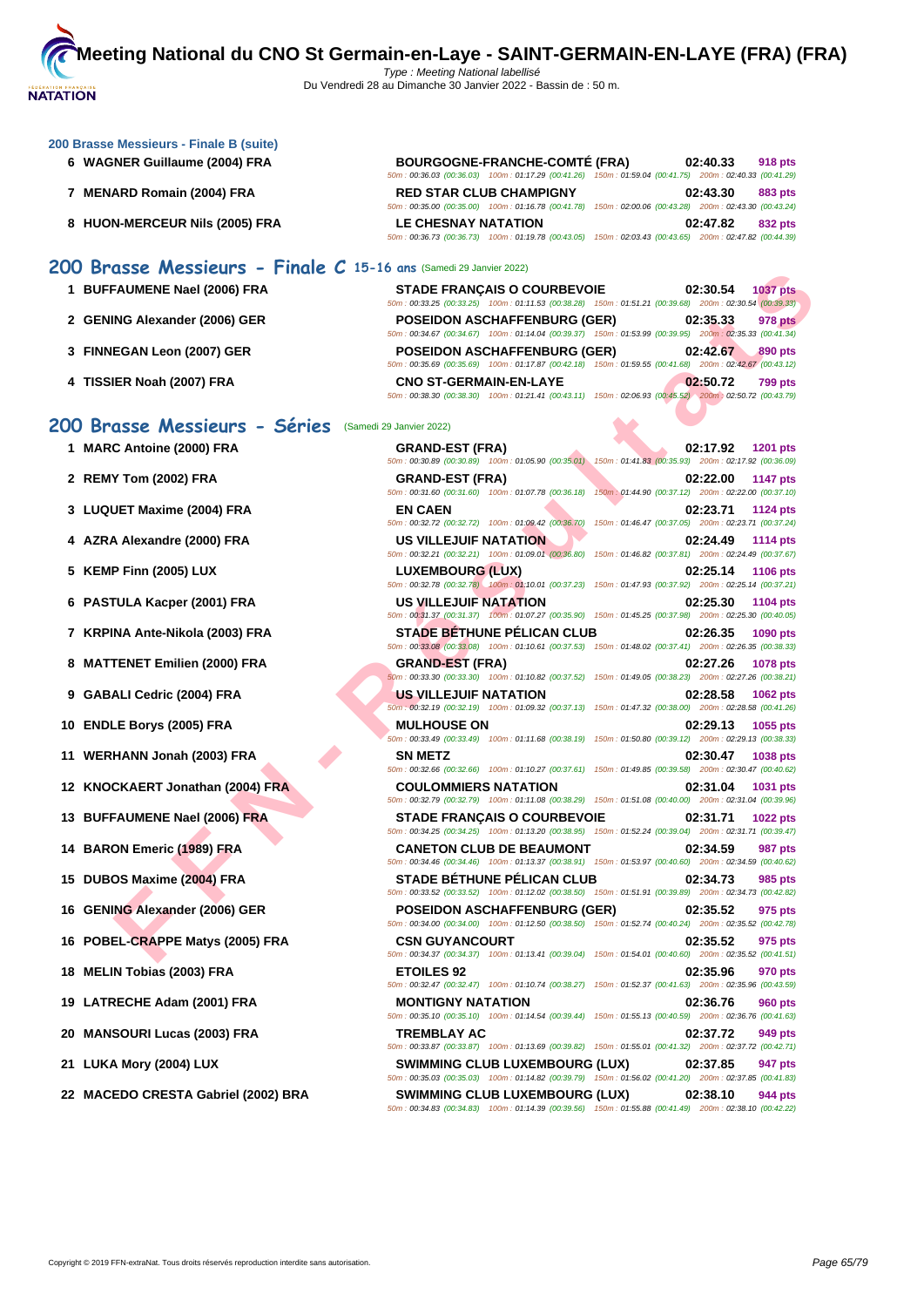50m : 00:34.95 (00:34.95) 100m : 01:15.23 (00:40.28) 150m : 01:55.90 (00:40.67) 200m : 02:38.49 (00:42.59)

50m : 00:36.32 (00:36.32) 100m : 01:17.48 (00:41.16) 150m : 01:59.11 (00:41.63) 200m : 02:41.01 (00:41.90)

50m : 00:35.62 (00:35.62) 100m : 01:17.17 (00:41.55) 150m : 01:58.60 (00:41.43) 200m : 02:41.44 (00:42.84)

**GABALI Matthieu (2003) FRA US VILLEJUIF NATATION 02:38.49 940 pts**

|  | 200 Brasse Messieurs - Séries (suite) |  |  |
|--|---------------------------------------|--|--|
|  |                                       |  |  |

- **BONTEMPI Nathan (2003) FRA SN METZ 02:39.75 925 pts**
- **FOUBERT Etienne (2004) FRA ETOILES 92 02:41.01 910 pts**
- **FINNEGAN Leon (2007) GER POSEIDON ASCHAFFENBURG (GER) 02:41.44 905 pts**
- **WAGNER Guillaume (2004) FRA BOURGOGNE-FRANCHE-COMTÉ (FRA) 02:42.40 894 pts**
- **HUON-MERCEUR Nils (2005) FRA LE CHESNAY NATATION 02:44.73 867 pts**
- **BAKHEIT Ange (2005) FRA ETOILE SAINT-LEU NATATION 02:44.80 866 pts**
- **MENARD Romain (2004) FRA RED STAR CLUB CHAMPIGNY 02:44.84 865 pts**
- **VANBUTSEL Ryan (2005) FRA JEANNE D'ARC DRANCY 02:45.07 863 pts**
- **GIRARD Quentin (2005) FRA US VILLEJUIF NATATION 02:45.91 853 pts**
- **CUNY Marc (2004) FRA CN CANNES 02:49.33 815 pts**
- **TISSIER Noah (2007) FRA CNO ST-GERMAIN-EN-LAYE 02:49.39 814 pts**
- **BAILLARGE Bastien (2004) FRA RED STAR CLUB CHAMPIGNY 02:53.28 771 pts**
- **PEYRON Martin (2002) FRA ENFANTS DU RHÔNE VALENCE 02:54.78 755 pts**
- **--- LOMBARDO Adrien (2005) FRA GRAND-EST (FRA) DNS dec**
- **--- PERATE Bartolomé (2004) FRA CHARLEVILLE-MÉZIÈRES NATATION DNS dec**

### **50 Papillon Messieurs - Finale A** (Vendredi 28 Janvier 2022)

| 27 WAGNER Guillaume (2004) FRA                                       | <b>BOURGOGNE-FRANCHE-COMTE (FRA)</b><br>50m : 00:35.98 (00:35.98) 100m : 01:16.98 (00:41.00) 150m : 01:59.82 (00:42.84) 200m : 02:42.40 (00:42.58) | 02:42.40<br>894 pts         |
|----------------------------------------------------------------------|----------------------------------------------------------------------------------------------------------------------------------------------------|-----------------------------|
| 28 HUON-MERCEUR Nils (2005) FRA                                      | LE CHESNAY NATATION<br>50m : 00:35.44 (00:35.44) 100m : 01:17.71 (00:42.27) 150m : 02:00.55 (00:42.84) 200m : 02:44.73 (00:44.18)                  | <b>867 pts</b><br>02:44.73  |
| 29 BAKHEIT Ange (2005) FRA                                           | ETOILE SAINT-LEU NATATION<br>50m : 00:36.26 (00:36.26) 100m : 01:18.52 (00:42.26) 150m : 02:02.58 (00:44.06) 200m : 02:44.80 (00:42.22)            | 02:44.80<br><b>866 pts</b>  |
| 30 MENARD Romain (2004) FRA                                          | <b>RED STAR CLUB CHAMPIGNY</b><br>50m : 00:34.90 (00:34.90) 100m : 01:16.30 (00:41.40) 150m : 01:58.72 (00:42.42) 200m : 02:44.84 (00:46.12)       | 02:44.84<br><b>865 pts</b>  |
| 31 VANBUTSEL Ryan (2005) FRA                                         | <b>JEANNE D'ARC DRANCY</b><br>50m: 00:36.43 (00:36.43) 100m: 01:17.63 (00:41.20) 150m: 02:01.06 (00:43.43) 200m: 02:45.07 (00:44.01)               | 02:45.07<br>863 pts         |
| 32 GIRARD Quentin (2005) FRA                                         | US VILLEJUIF NATATION<br>50m : 00:35.41 (00:35.41) 100m : 01:16.54 (00:41.13) 150m : 02:00.38 (00:43.84) 200m : 02:45.91 (00:45.53)                | 02:45.91<br>853 pts         |
| 33 CUNY Marc (2004) FRA                                              | <b>CN CANNES</b><br>50m : 00:37.02 (00:37.02) 100m : 01:20.86 (00:43.84) 150m : 02:04.90 (00:44.04) 200m : 02:49.33 (00:44.43)                     | 02:49.33<br>815 pts         |
| 34 TISSIER Noah (2007) FRA                                           | <b>CNO ST-GERMAIN-EN-LAYE</b><br>50m: 00:37.88 (00:37.88) 100m: 01:20.58 (00:42.70) 150m: 02:04.69 (00:44.11) 200m: 02:49.39 (00:44.70)            | 02:49.39<br>814 pts         |
| 35 BAILLARGE Bastien (2004) FRA                                      | <b>RED STAR CLUB CHAMPIGNY</b><br>50m: 00:35.54 (00:35.54) 100m: 01:21.32 (00:45.78) 150m: 02:06.77 (00:45.45) 200m: 02:53.28 (00:46.51)           | 02:53.28<br><b>771 pts</b>  |
| 36 PEYRON Martin (2002) FRA                                          | <b>ENFANTS DU RHONE VALENCE</b><br>50m : 00:36.77 (00:36.77) 100m : 01:20.95 (00:44.18) 150m : 02:06.98 (00:46.03) 200m : 02:54.78 (00:47.80)      | 02:54.78<br><b>755 pts</b>  |
| --- LOMBARDO Adrien (2005) FRA                                       | <b>GRAND-EST (FRA)</b>                                                                                                                             | DNS dec                     |
| --- PERATE Bartolomé (2004) FRA                                      | <b>CHARLEVILLE-MÉZIÈRES NATATION</b>                                                                                                               | <b>DNS</b> dec              |
| <b>O Papillon Messieurs - Finale A</b>                               | (Vendredi 28 Janvier 2022)                                                                                                                         |                             |
| 1 BRIESCLouis (2003) FRA                                             | <b>GRAND-EST (FRA)</b>                                                                                                                             | 00:24.30<br><b>1270 pts</b> |
| 2 SETIM Quentin (2000) FRA                                           | <b>ETOILES 92</b>                                                                                                                                  | 00:24.81<br>1235 pts        |
| 3 RAKOTONDRAMANGA Eliot-Tahina (2002) FRA                            | <b>ES MASSY NATATION</b>                                                                                                                           | 00:25.07<br><b>1216 pts</b> |
| 4 MATOKHNIUK Danylo (1999) UKR                                       | <b>BOURGOGNE-FRANCHE-COMTÉ (FRA)</b>                                                                                                               | 00:25.15<br><b>1211 pts</b> |
| 5 CHAMBRAUD Charles (2001) FRA                                       | <b>COLOMBES NATATION</b>                                                                                                                           | 00:25.31<br><b>1200 pts</b> |
| 6 DELICES Jean-marc (2000) FRA                                       | <b>CLAMART NATATION 92</b>                                                                                                                         | 00:25.34<br><b>1198 pts</b> |
| 7 GABALI Cedric (2004) FRA                                           | <b>US VILLEJUIF NATATION</b>                                                                                                                       | 00:25.54<br>1184 pts        |
| 8 THENU Maxime (2002) FRA                                            | <b>ETOILES 92</b>                                                                                                                                  | 00:25.91<br>1159 pts        |
| O Papillon Messieurs - Finale B 17-18 ans (Vendredi 28 Janvier 2022) |                                                                                                                                                    |                             |
| 1 AVDIU Jon (2005) FRA                                               | <b>ES NANTERRE</b>                                                                                                                                 | 00:25.83<br><b>1164 pts</b> |
| 2 MERKEL Luc (2005) FRA                                              | <b>BOURGOGNE-FRANCHE-COMTÉ (FRA)</b>                                                                                                               | 00:25.90<br>1159 pts        |
| 3 LETOCART Enzo (2004) FRA                                           | <b>CN MELUN VAL DE SEINE</b>                                                                                                                       | 00:26.26<br>1135 pts        |
| 4 TEULE Enzo (2004) FRA                                              | <b>CNO ST-GERMAIN-EN-LAYE</b>                                                                                                                      | 00:26.33<br>1131 pts        |
| 5 DERANGERE Néo (2005) FRA                                           | <b>BOURGOGNE-FRANCHE-COMTÉ (FRA)</b>                                                                                                               | 00:26.65<br>1109 pts        |
| 6 FELIX Gaspard (2005) FRA                                           | <b>CN MELUN VAL DE SEINE</b>                                                                                                                       | 00:26.89<br>1093 pts        |
| 7 BERT Matis (2005) FRA                                              | <b>CNO ST-GERMAIN-EN-LAYE</b>                                                                                                                      | 00:27.19<br>1074 pts        |
|                                                                      |                                                                                                                                                    |                             |

### **50 Papillon Messieurs - Finale B 17-18 ans** (Vendredi 28 Janvier 2022)

| 1 AVDIU Jon (2005) FRA     | <b>ES NANTERRE</b>                   | 00:25.83 | 1164 pts        |
|----------------------------|--------------------------------------|----------|-----------------|
| 2 MERKEL Luc (2005) FRA    | <b>BOURGOGNE-FRANCHE-COMTÉ (FRA)</b> | 00:25.90 | 1159 pts        |
| 3 LETOCART Enzo (2004) FRA | <b>CN MELUN VAL DE SEINE</b>         | 00:26.26 | 1135 pts        |
| 4 TEULE Enzo (2004) FRA    | <b>CNO ST-GERMAIN-EN-LAYE</b>        | 00:26.33 | <b>1131 pts</b> |
| 5 DERANGERE Néo (2005) FRA | <b>BOURGOGNE-FRANCHE-COMTÉ (FRA)</b> | 00:26.65 | 1109 pts        |
| 6 FELIX Gaspard (2005) FRA | <b>CN MELUN VAL DE SEINE</b>         | 00:26.89 | 1093 pts        |
| 7 BERT Matis (2005) FRA    | <b>CNO ST-GERMAIN-EN-LAYE</b>        | 00:27.19 | <b>1074 pts</b> |
| 8 DUBOS Maxime (2004) FRA  | <b>STADE BÉTHUNE PÉLICAN CLUB</b>    | 00:27.33 | 1065 pts        |

### **50 Papillon Messieurs - Finale C 15-16 ans** (Vendredi 28 Janvier 2022)

| 1 CHALENDAR Alexandre (2006) FRA | <b>STADE FRANCAIS O COURBEVOIE</b> |          | 00:25.00 1221 pts CNOJ |
|----------------------------------|------------------------------------|----------|------------------------|
| 2 EL KABBAJ Anas (2006) FRA      | <b>CERGY PONTOISE NATATION</b>     | 00:25.96 | 1155 pts               |
| 3 KARADZIC Marko (2006) FRA      | <b>CLAMART NATATION 92</b>         | 00:26.21 | 1139 pts               |
| 4 VIARD Neil (2006) FRA          | <b>CLAMART NATATION 92</b>         | 00:26.30 | 1133 pts               |
| 5 TAILLADE Clément (2007) FRA    | <b>NEPTUNE CLUB DE FRANCE</b>      | 00:26.78 | 1101 pts               |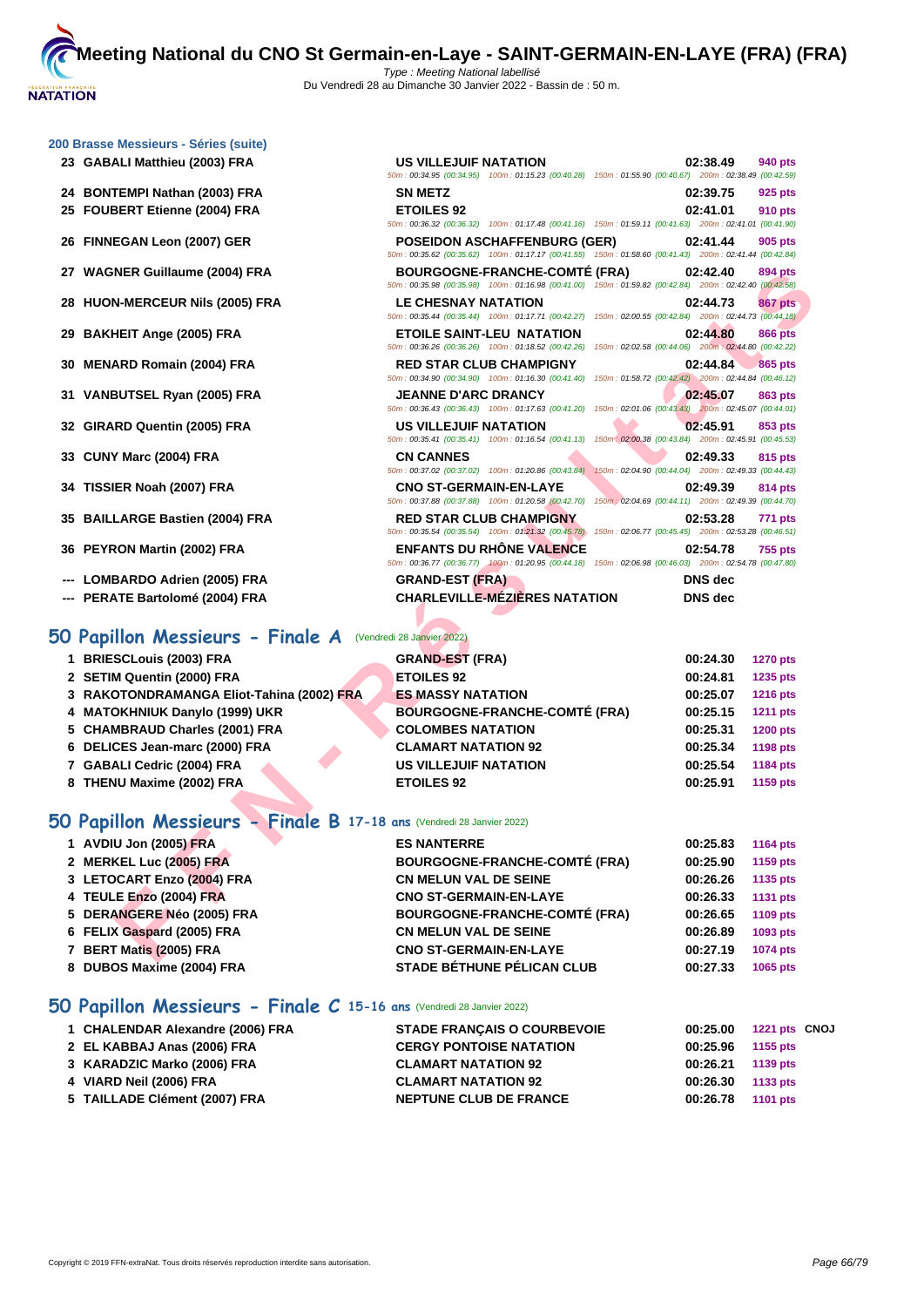

| 50 Papillon Messieurs - Finale C (suite) |                               |          |                 |  |  |
|------------------------------------------|-------------------------------|----------|-----------------|--|--|
| 6 MOUSSA Adam-Samy (2007) FRA            | <b>CNO ST-GERMAIN-EN-LAYE</b> | 00:27.46 | <b>1056 pts</b> |  |  |
| 7 PASSANI Maxime (2006) FRA              | <b>ETOILES 92</b>             | 00:27.84 | <b>1032 pts</b> |  |  |
| 8 NEMDALI Kemil (2006) FRA               | <b>JEANNE D'ARC DRANCY</b>    | 00:27.88 | 1029 pts        |  |  |

# **50 Papillon Messieurs - Séries** (Vendredi 28 Janvier 2022)

| 1 BRIESCLouis (2003) FRA                  | <b>GRAND-EST (FRA)</b>               | 00:24.21 | <b>1277 pts</b> |
|-------------------------------------------|--------------------------------------|----------|-----------------|
| 2 SETIM Quentin (2000) FRA                | <b>ETOILES 92</b>                    | 00:24.86 | <b>1231 pts</b> |
| 3 DELICES Jean-marc (2000) FRA            | <b>CLAMART NATATION 92</b>           | 00:25.08 | <b>1216 pts</b> |
| 4 CHAMBRAUD Charles (2001) FRA            | <b>COLOMBES NATATION</b>             | 00:25.19 | <b>1208 pts</b> |
| 5 RAKOTONDRAMANGA Eliot-Tahina (2002) FRA | <b>ES MASSY NATATION</b>             | 00:25.26 | <b>1203 pts</b> |
| 6 MATOKHNIUK Danylo (1999) UKR            | <b>BOURGOGNE-FRANCHE-COMTÉ (FRA)</b> | 00:25.29 | 1201 pts        |
| 7 THENU Maxime (2002) FRA                 | <b>ETOILES 92</b>                    | 00:25.51 | <b>1186 pts</b> |
| 7 GABALI Cedric (2004) FRA                | <b>US VILLEJUIF NATATION</b>         | 00:25.51 | 1186 pts        |
| 9 HENRY Clément (2000) FRA                | <b>US VILLEJUIF NATATION</b>         | 00:25.52 | 1185 pts        |
| 10 BOURGEOIS Mathieu (2001) FRA           | STADE BÉTHUNE PÉLICAN CLUB           | 00:25.53 | 1185 pts        |
| 11 HUG-DREYFUS Tom (2002) FRA             | <b>GRAND-EST (FRA)</b>               | 00:25.61 | <b>1179 pts</b> |
| 11 GROSJEAN Hugo (1999) FRA               | <b>GRAND-EST (FRA)</b>               | 00:25.61 | <b>1179 pts</b> |
| 13 AITKACI Carl (2001) FRA                | <b>ETOILES 92</b>                    | 00:25.69 | <b>1174 pts</b> |
| 13 RIVIERE Clément (2003) FRA             | <b>BOURGOGNE-FRANCHE-COMTÉ (FRA)</b> | 00:25.69 | <b>1174 pts</b> |
| 15 DESPREZ Pierre-Yves (1996) FRA         | <b>ETOILES 92</b>                    | 00:25.72 | <b>1172 pts</b> |
| 16 CHALENDAR Alexandre (2006) FRA         | <b>STADE FRANÇAIS O COURBEVOIE</b>   | 00:25.74 | <b>1170 pts</b> |
| 17 SCHUG Lilian (2002) FRA                | <b>GRAND-EST (FRA)</b>               | 00:25.75 | <b>1170 pts</b> |
| 18 KARADZIC Marko (2006) FRA              | <b>CLAMART NATATION 92</b>           | 00:25.83 | <b>1164 pts</b> |
| 19 HUGEL Joakim (2001) FRA                | <b>ETOILES 92</b>                    | 00:25.85 | 1163 pts        |
| 20 LETOCART Enzo (2004) FRA               | <b>CN MELUN VAL DE SEINE</b>         | 00:26.07 | <b>1148 pts</b> |
| 21 MERKEL Luc (2005) FRA                  | <b>BOURGOGNE-FRANCHE-COMTÉ (FRA)</b> | 00:26.18 | <b>1141 pts</b> |
| 22 AVDIU Jon (2005) FRA                   | <b>ES NANTERRE</b>                   | 00:26.19 | <b>1140 pts</b> |
| 23 VIARD Neil (2006) FRA                  | <b>CLAMART NATATION 92</b>           | 00:26.20 | 1139 pts        |
| 24 CADROT Yoan (2003) FRA                 | <b>ETOILES 92</b>                    | 00:26.24 | <b>1137 pts</b> |
| 25 REMY Tom (2002) FRA                    | <b>GRAND-EST (FRA)</b>               | 00:26.34 | 1130 pts        |
| 26 TEULE Enzo (2004) FRA                  | <b>CNO ST-GERMAIN-EN-LAYE</b>        | 00:26.54 | <b>1117 pts</b> |
| 27 REY Martin (1999) FRA                  | <b>CLUB DES NAGEURS DE PARIS</b>     | 00:26.56 | <b>1115 pts</b> |
| 28 PASSANI Henri-Dominique (2002) FRA     | <b>ETOILES 92</b>                    | 00:26.58 | <b>1114 pts</b> |
| 28 TAILLADE Clément (2007) FRA            | <b>NEPTUNE CLUB DE FRANCE</b>        | 00:26.58 | <b>1114 pts</b> |
| 30 EL KABBAJ Anas (2006) FRA              | <b>CERGY PONTOISE NATATION</b>       | 00:26.65 | <b>1109 pts</b> |
| 31 PALFRAY Léo (2001) FRA                 | <b>ETOILES 92</b>                    | 00:26.66 | <b>1109 pts</b> |
| 32 GRANDIN MARTIN Numa (2002) FRA         | <b>ES MASSY NATATION</b>             | 00:26.67 | <b>1108 pts</b> |
| 33 EGGIMANN Rudy (2001) FRA               | <b>MONTIGNY NATATION</b>             | 00:26.69 | <b>1107 pts</b> |
| 34 FELIX Gaspard (2005) FRA               | <b>CN MELUN VAL DE SEINE</b>         | 00:26.70 | <b>1106 pts</b> |
| 35 ZAWADSKI Paul (2002) FRA               | <b>CA ORSAY</b>                      | 00:26.79 | <b>1100 pts</b> |
| 36 DERANGERE Néo (2005) FRA               | <b>BOURGOGNE-FRANCHE-COMTÉ (FRA)</b> | 00:26.82 | 1098 pts        |
| 37 BONEL Antonyn (2001) FRA               | <b>CA ORSAY</b>                      | 00:26.83 | <b>1097 pts</b> |
| 37 BERT Matis (2005) FRA                  | <b>CNO ST-GERMAIN-EN-LAYE</b>        | 00:26.83 | 1097 pts        |
| 39 SOULARD Nathanael (2001) FRA           | <b>ETOILES 92</b>                    | 00:26.89 | 1093 pts        |
| 40 JOUENNE Ugo (2003) FRA                 | <b>PROVINS NATATION</b>              | 00:26.96 | 1089 pts        |
| 41 CALAIS Romain (2003) FRA               | <b>CN CANNES</b>                     | 00:26.99 | 1087 pts        |
| 42 MELIN Tobias (2003) FRA                | <b>ETOILES 92</b>                    | 00:27.01 | 1086 pts        |
| 43 DUBOS Maxime (2004) FRA                | <b>STADE BÉTHUNE PÉLICAN CLUB</b>    | 00:27.04 | 1084 pts        |
| 44 PAYER Emeric (2005) FRA                | <b>RACING CLUB DE FRANCE</b>         | 00:27.09 | <b>1080 pts</b> |
| 45 BONTEMPI Nathan (2003) FRA             | <b>SN METZ</b>                       | 00:27.11 | 1079 pts        |
| 45 CLAQUIN Tristan (2003) FRA             | <b>SN METZ</b>                       | 00:27.11 | 1079 pts        |
| 45 PAUPARDIN Guillaume (2001) FRA         | <b>CN MELUN VAL DE SEINE</b>         | 00:27.11 | 1079 pts        |
| 48 BOUTRY Théo (2003) FRA                 | <b>PROVINS NATATION</b>              | 00:27.15 | <b>1076 pts</b> |
| 49 RAMAUX Lucas (2004) FRA                | <b>BOURGOGNE-FRANCHE-COMTÉ (FRA)</b> | 00:27.16 | <b>1076 pts</b> |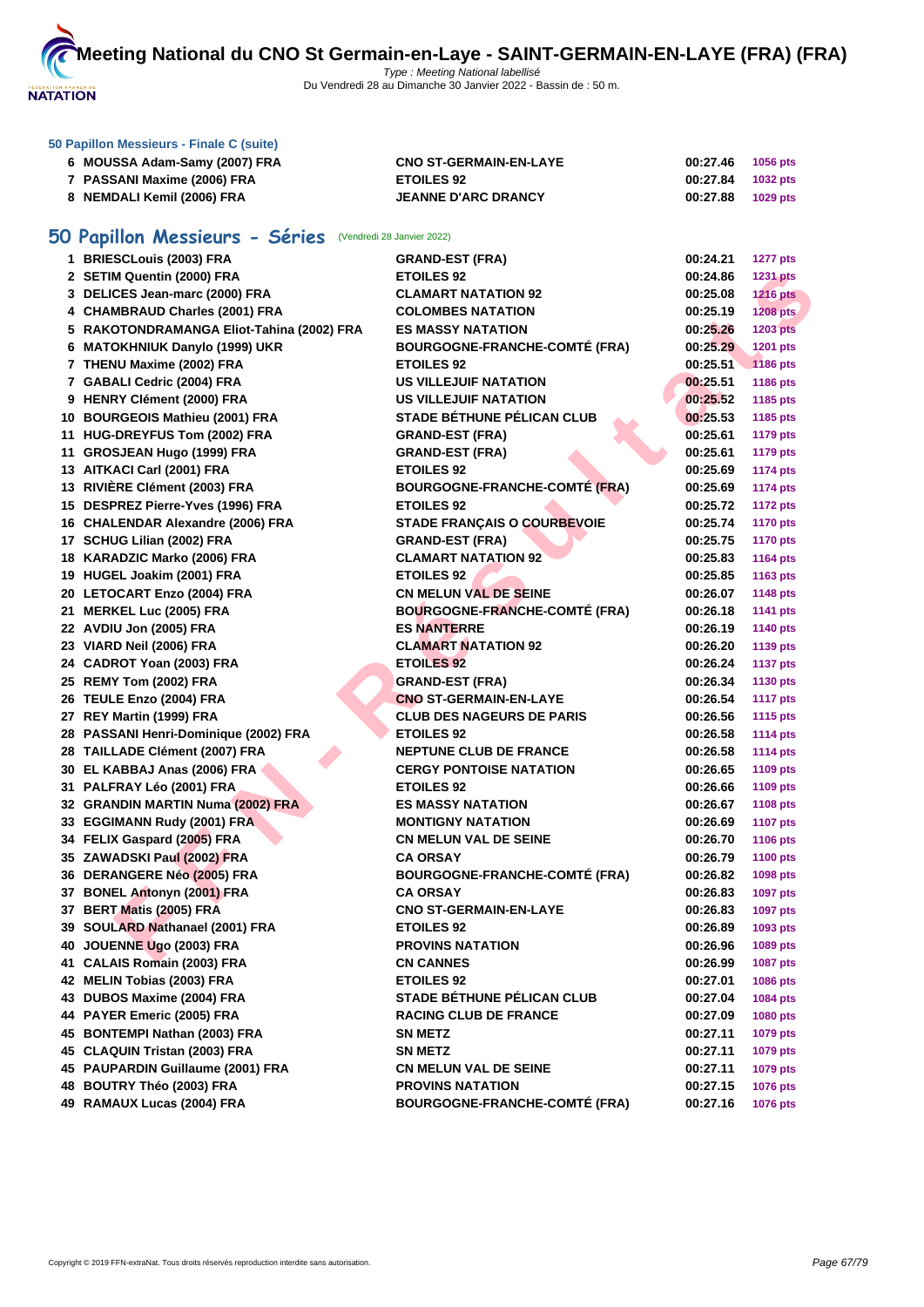

| 50 Papillon Messieurs - Séries (suite) |                                       |          |                 |
|----------------------------------------|---------------------------------------|----------|-----------------|
| 50 BUGLER Enzo (2001) FRA              | <b>CN MELUN VAL DE SEINE</b>          | 00:27.24 | <b>1070 pts</b> |
| 51 LESERT Vincent (2003) FRA           | <b>STADE BÉTHUNE PÉLICAN CLUB</b>     | 00:27.25 | <b>1070 pts</b> |
| 52 DURAKOVIC Tarik (2005) LUX          | <b>LUXEMBOURG (LUX)</b>               | 00:27.27 | 1069 pts        |
| 53 PORTAL Alex (2002) FRA              | <b>CNO ST-GERMAIN-EN-LAYE</b>         | 00:27.28 | 1068 pts        |
| 54 ZEGHICHI Elias (2005) FRA           | <b>C VIKINGS DE ROUEN</b>             | 00:27.31 | 1066 pts        |
| 55 MUSITELLI Enzo (2003) FRA           | <b>BOURGOGNE-FRANCHE-COMTÉ (FRA)</b>  | 00:27.32 | 1065 pts        |
| 55 DECAMPS Baptiste (2001) FRA         | <b>C VIKINGS DE ROUEN</b>             | 00:27.32 | 1065 pts        |
| 55 PAYRARD Ulysse (2005) FRA           | <b>ETOILES 92</b>                     | 00:27.32 | <b>1065 pts</b> |
| 58 CLOSIER Cyril (2000) FRA            | CN MELUN VAL DE SEINE                 | 00:27.37 | <b>1062 pts</b> |
| 59 FUHRY Axel (2004) FRA               | <b>C VIKINGS DE ROUEN</b>             | 00:27.38 | <b>1061 pts</b> |
| 60 RENAUD Axel (2004) FRA              | <b>STADE BÉTHUNE PÉLICAN CLUB</b>     | 00:27.39 | 1061 pts        |
| 61 ZHAKSYBAY Alikhan (2005) KAZ        | <b>CNO ST-GERMAIN-EN-LAYE</b>         | 00:27.41 | <b>1059 pts</b> |
| 62 AIT MOHAND Massinissa (2005) FRA    | <b>ETOILES 92</b>                     | 00:27.44 | 1058 pts        |
| 63 LE GUENNO Lucas (2002) FRA          | <b>SN VERSAILLES</b>                  | 00:27.48 | 1055 pts        |
| 64 BAUDARD-GUILLOT Malo (2005) FRA     | <b>CN ASNIÈRES</b>                    | 00:27.65 | 1044 pts        |
| 65 SAARBACAlban (2004) FRA             | <b>GRAND-EST (FRA)</b>                | 00:27.68 | <b>1042 pts</b> |
| 66 HOUSSOUNI Riad (2005) FRA           | <b>US VILLEJUIF NATATION</b>          | 00:27.71 | 1040 pts        |
| 67 MOUSSA Adam-Samy (2007) FRA         | <b>CNO ST-GERMAIN-EN-LAYE</b>         | 00:27.75 | 1038 pts        |
| 68 MARC Antoine (2000) FRA             | <b>GRAND-EST (FRA)</b>                | 00:27.81 | 1034 pts        |
| 69 PASSANI Maxime (2006) FRA           | <b>ETOILES 92</b>                     | 00:27.82 | 1033 pts        |
| 70 BINAUX Trevis (2003) FRA            | <b>ES NANTERRE</b>                    | 00:27.86 | 1031 pts        |
| 71 NEMDALI Kemil (2006) FRA            | <b>JEANNE D'ARC DRANCY</b>            | 00:27.88 | 1029 pts        |
| 71 ZINSMEISTER Julien (1997) FRA       | <b>CLUB DES NAGEURS DE PARIS</b>      |          |                 |
|                                        |                                       | 00:27.88 | 1029 pts        |
| 73 COLOMBOT Eddie (2004) FRA           | <b>PROVINS NATATION</b>               | 00:27.93 | 1026 pts        |
| 74 CLAEYSSEN Mattéo (2004) FRA         | <b>ETOILES 92</b>                     | 00:27.94 | 1025 pts        |
| 75 BOULAT Alexandre (2006) FRA         | <b>RED STAR CLUB CHAMPIGNY</b>        | 00:27.99 | <b>1022 pts</b> |
| 76 COTTIN Antoine (2005) FRA           | <b>SN VERSAILLES</b>                  | 00:28.00 | <b>1022 pts</b> |
| 77 ANDRÉO Joachim (2006) FRA           | <b>GRAND-EST (FRA)</b>                | 00:28.10 | 1015 pts        |
| 77 LAURENT Charly (2003) FRA           | <b>SN METZ</b>                        | 00:28.10 | 1015 pts        |
| 77 LORRAIN Mathéo (2003) FRA           | <b>SN METZ</b>                        | 00:28.10 | 1015 pts        |
| 77 MAZE Arthur (2004) FRA              | <b>BOURGOGNE-FRANCHE-COMTÉ (FRA)</b>  | 00:28.10 | 1015 pts        |
| 81 COTTENCEAU Matthieu (2005) FRA      | <b>C VIKINGS DE ROUEN</b>             | 00:28.12 | <b>1014 pts</b> |
| 82 COLINCHARD Hugo (2004) FRA          | <b>STADE BÉTHUNE PÉLICAN CLUB</b>     | 00:28.17 | 1011 pts        |
| 83 GAMEIRO DOS SANTOS Andre (2005) POR | <b>AQUACLUB LE PECQ MARLY</b>         | 00:28.28 | 1004 pts        |
| 84 RAULT Aris (2006) FRA               | <b>CNO ST-GERMAIN-EN-LAYE</b>         | 00:28.35 | 999 pts         |
| 84 TRABELSI Nour (2007) FRA            | <b>CNO ST-GERMAIN-EN-LAYE</b>         | 00:28.35 | 999 pts         |
| 86 CONZEMIUS Jerome (1999) LUX         | <b>SWIMMING CLUB LUXEMBOURG (LUX)</b> | 00:28.42 | 995 pts         |
| 87 LEFEVRE Maxime (1990) FRA           | <b>RACING CLUB DE FRANCE</b>          | 00:28.43 | 994 pts         |
| 88 LEGET Pierre-Louis (2004) FRA       | <b>PROVINS NATATION</b>               | 00:28.44 | 994 pts         |
| 89 CONDETTE Amaury (2007) FRA          | <b>SN VERSAILLES</b>                  | 00:28.45 | 993 pts         |
| 90 OMS Baptiste (2005) FRA             | <b>SN METZ</b>                        | 00:28.46 | 993 pts         |
| 91 DIAZ DE TUESTA Marc (2005) FRA      | <b>CLAMART NATATION 92</b>            | 00:28.47 | 992 pts         |
| 92 GARBAA Hamza (2005) FRA             | <b>C VIKINGS DE ROUEN</b>             | 00:28.51 | 989 pts         |
| 93 SARKANY Maxim (2007) GER            | <b>POSEIDON ASCHAFFENBURG (GER)</b>   | 00:28.54 | 988 pts         |
| 94 HAKOBKYOKHVYAN Arnak (2006) FRA     | <b>CLAMART NATATION 92</b>            | 00:28.58 | 985 pts         |
| 95 FOUBERT Etienne (2004) FRA          | <b>ETOILES 92</b>                     | 00:28.70 | 978 pts         |
| 96 BENATTIA Yanis (1993) FRA           | <b>MONTIGNY NATATION</b>              | 00:28.71 | 977 pts         |
| 97 VENTURA André (2006) FRA            | <b>C VIKINGS DE ROUEN</b>             | 00:28.81 | 971 pts         |
| 98 ARAGONES Paul (2004) FRA            | <b>ES MASSY NATATION</b>              | 00:28.83 | 969 pts         |
| 99 PEYRON Martin (2002) FRA            | <b>ENFANTS DU RHÔNE VALENCE</b>       | 00:28.85 | 968 pts         |
| 100 BRANTU Adrien (2005) FRA           | <b>C VIKINGS DE ROUEN</b>             | 00:29.08 | 954 pts         |
| 101 BIGAY Antoine (2006) FRA           | <b>CLAMART NATATION 92</b>            | 00:29.22 | 945 pts         |
| 102 RIGUIDEL Erwan (2007) FRA          | <b>CERGY PONTOISE NATATION</b>        | 00:29.25 | 944 pts         |
| 103 RAZANATEFY Tsitoaina (2004) FRA    | <b>CN MELUN VAL DE SEINE</b>          | 00:29.32 | 939 pts         |
|                                        |                                       |          |                 |

|     | 00:27.24 | 1070 pts        |
|-----|----------|-----------------|
|     | 00:27.25 | 1070 pts        |
|     | 00:27.27 | 1069 pts        |
|     | 00:27.28 | 1068 pts        |
|     | 00:27.31 | 1066 pts        |
| RA) | 00:27.32 | 1065 pts        |
|     | 00:27.32 | 1065 pts        |
|     | 00:27.32 | 1065 pts        |
|     | 00:27.37 | 1062 pts        |
|     | 00:27.38 | <b>1061 pts</b> |
|     | 00:27.39 | 1061 pts        |
|     | 00:27.41 | 1059 pts        |
|     | 00:27.44 | 1058 pts        |
|     | 00:27.48 | 1055 pts        |
|     | 00:27.65 | 1044 pts        |
|     | 00:27.68 | 1042 pts        |
|     | 00:27.71 | 1040 pts        |
|     | 00:27.75 | 1038 pts        |
|     | 00:27.81 | 1034 pts        |
|     | 00:27.82 | 1033 pts        |
|     | 00:27.86 | 1031 pts        |
|     | 00:27.88 | 1029 pts        |
|     | 00:27.88 | 1029 pts        |
|     | 00:27.93 | 1026 pts        |
|     | 00:27.94 | 1025 pts        |
|     | 00:27.99 | <b>1022 pts</b> |
|     | 00:28.00 | 1022 pts        |
|     | 00:28.10 | 1015 pts        |
|     | 00:28.10 | 1015 pts        |
|     | 00:28.10 | 1015 pts        |
| RA) | 00:28.10 | 1015 pts        |
|     | 00:28.12 | 1014 pts        |
|     | 00:28.17 | 1011 pts        |
|     | 00:28.28 | 1004 pts        |
|     | 00:28.35 | 999 pts         |
|     | 00:28.35 | 999 pts         |
| UX) | 00:28.42 | 995 pts         |
|     | 00:28.43 | 994 pts         |
|     | 00:28.44 | 994 pts         |
|     | 00:28.45 | 993 pts         |
|     | 00:28.46 | 993 pts         |
|     | 00:28.47 | <b>992 pts</b>  |
|     | 00:28.51 | <b>989 pts</b>  |
| S)  | 00:28.54 | <b>988 pts</b>  |
|     | 00:28.58 | 985 pts         |
|     | 00:28.70 | 978 pts         |
|     | 00:28.71 | 977 pts         |
|     | 00:28.81 | 971 pts         |
|     | 00:28.83 | 969 pts         |
|     | 00:28.85 | <b>968 pts</b>  |
|     | 00:29.08 | 954 pts         |
|     | 00:29.22 | 945 pts         |
|     | 00:29.25 | 944 pts         |
|     | 00:29.32 | 939 pts         |
|     |          |                 |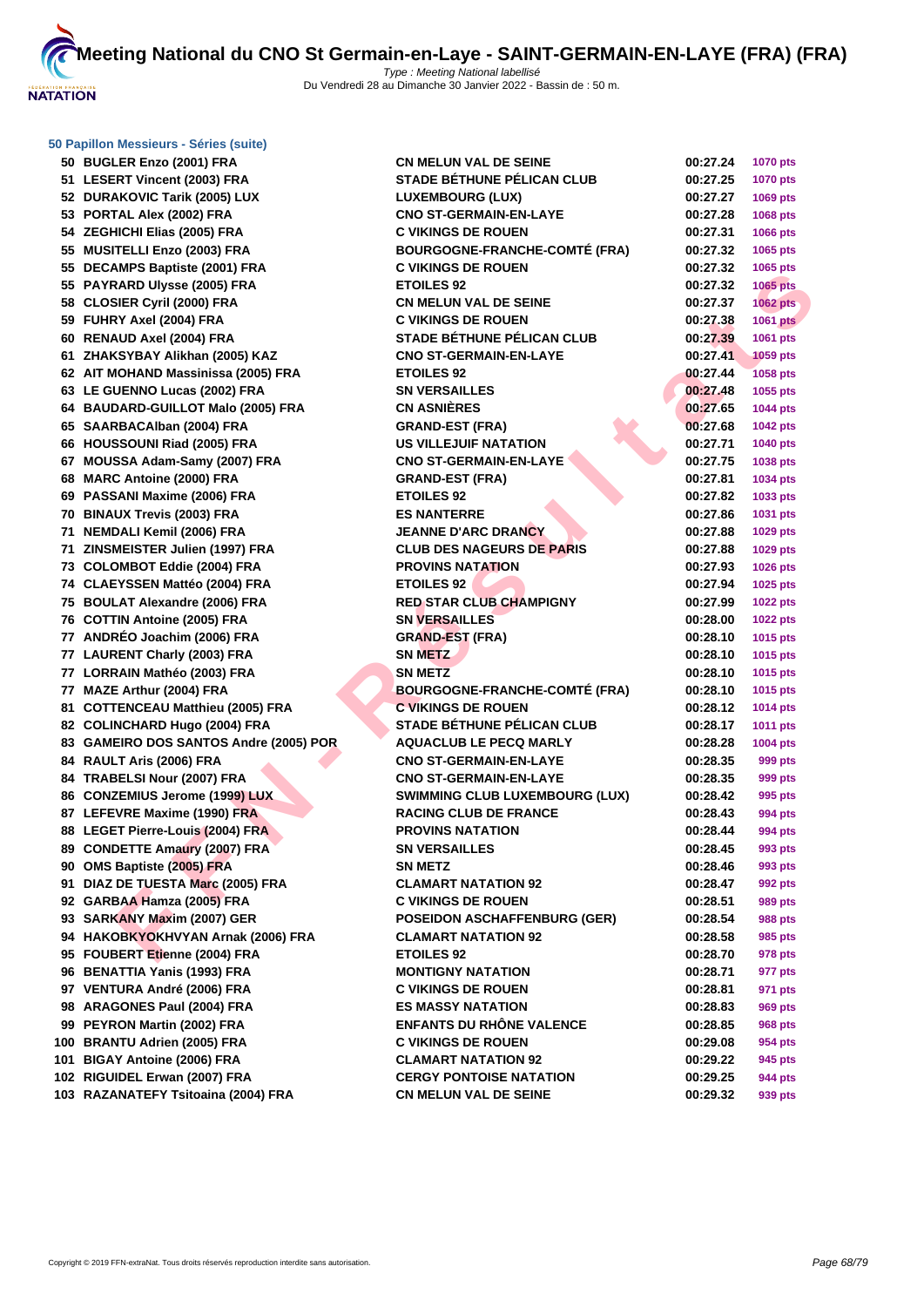

#### **[50 Papillo](http://www.ffnatation.fr/webffn/index.php)n Messieurs - Séries (suite)**

| 104 ENDLE Borys (2005) FRA          | <b>MULHOUSE ON</b>                | 00:29.49       | 929 pts        |
|-------------------------------------|-----------------------------------|----------------|----------------|
| 105 GRUN Antoine (2006) FRA         | <b>SN METZ</b>                    | 00:29.51       | <b>928 pts</b> |
| 106 GONZALEZ Enzo (2004) FRA        | <b>AQUACLUB LE PECQ MARLY</b>     | 00:29.60       | 922 pts        |
| 107 BONGERS Samuel (2006) FRA       | <b>AQUACLUB LE PECQ MARLY</b>     | 00:31.38       | 818 pts        |
| 108 HUET Mathis (2007) FRA          | <b>CNO ST-GERMAIN-EN-LAYE</b>     | 00:32.08       | <b>779 pts</b> |
| --- BOHBOT DRIDI Yannick (2000) FRA | <b>RACING CLUB DE FRANCE</b>      | <b>DNS</b> dec |                |
| --- MARLIERE Maxime (2001) FRA      | <b>STADE BÉTHUNE PÉLICAN CLUB</b> | <b>DNS</b> dec |                |
| --- LOMBARDO Adrien (2005) FRA      | <b>GRAND-EST (FRA)</b>            | <b>DNS</b> dec |                |
| --- DISERIO Matis (2005) FRA        | <b>STADE BÉTHUNE PÉLICAN CLUB</b> | <b>DNS</b> dec |                |
| --- DELAIE Yanis (2004) FRA         | <b>GRAND-EST (FRA)</b>            | DNS dec        | Æ,             |
| --- TATE John (2007) USA            | <b>CNO ST-GERMAIN-EN-LAYE</b>     | <b>DNS</b> dec |                |

# **100 Papillon Messieurs - Finale A** (Samedi 29 Janvier 2022)

| 1 HENRY Clément (2000) FRA                | <b>US VILLEJUIF NATATION</b>         |                                                    | 00:54.57       | 1257 pts        |
|-------------------------------------------|--------------------------------------|----------------------------------------------------|----------------|-----------------|
|                                           |                                      | 50m; 00:25.44 (00:25.44) 100m; 00:54.57 (00:29.13) |                |                 |
| 2 REMY Tom (2002) FRA                     | <b>GRAND-EST (FRA)</b>               | 50m: 00:26.12 (00:26.12) 100m: 00:55.55 (00:29.43) | 00:55.55       | <b>1227 pts</b> |
| 3 RAKOTONDRAMANGA Eliot-Tahina (2002) FRA | <b>ES MASSY NATATION</b>             | 50m: 00:26.38 (00:26.38) 100m: 00:56.55 (00:30.17) | 00:56.55       | 1197 pts        |
| 4 CHAMBRAUD Charles (2001) FRA            | <b>COLOMBES NATATION</b>             | 50m: 00:26.56 (00:26.56) 100m: 00:57.14 (00:30.58) | 00:57.14       | 1179 pts        |
| 5 MATOKHNIUK Danylo (1999) UKR            | <b>BOURGOGNE-FRANCHE-COMTÉ (FRA)</b> | 50m: 00:25.91 (00:25.91) 100m: 00:57.36 (00:31.45) | 00:57.36       | 1173 pts        |
| 6 LE CORRE Ivan (2004) FRA                | <b>CN BREST</b>                      | 50m: 00:27.19 (00:27.19) 100m: 00:57.44 (00:30.25) | 00:57.44       | 1171 pts        |
| 7 MERKEL Luc (2005) FRA                   | <b>BOURGOGNE-FRANCHE-COMTÉ (FRA)</b> | 50m: 00:26.52 (00:26.52) 100m: 00:57.65 (00:31.13) | 00:57.65       | 1164 pts        |
| --- BOURGEOIS Mathieu (2001) FRA          | STADE BÉTHUNE PÉLICAN CLUB           |                                                    | <b>DNS</b> dec |                 |

# **100 Papillon Messieurs - Finale B 17-18 ans** (Samedi 29 Janvier 2022)

| <b>MARLILINE MAAILING (2001) LINA</b>                               | 91 ADE DETHONET ELIGAN GLOD          |                                                    | טשט טוע        |                 |
|---------------------------------------------------------------------|--------------------------------------|----------------------------------------------------|----------------|-----------------|
| --- LOMBARDO Adrien (2005) FRA                                      | <b>GRAND-EST (FRA)</b>               |                                                    | <b>DNS</b> dec |                 |
| --- DISERIO Matis (2005) FRA                                        | <b>STADE BÉTHUNE PÉLICAN CLUB</b>    |                                                    | <b>DNS</b> dec |                 |
| --- DELAIE Yanis (2004) FRA                                         | <b>GRAND-EST (FRA)</b>               |                                                    | <b>DNS</b> dec |                 |
| --- TATE John (2007) USA                                            | <b>CNO ST-GERMAIN-EN-LAYE</b>        |                                                    | <b>DNS</b> dec |                 |
|                                                                     |                                      |                                                    |                |                 |
| 00 Papillon Messieurs - Finale A                                    | (Samedi 29 Janvier 2022)             |                                                    |                |                 |
| 1 HENRY Clément (2000) FRA                                          | <b>US VILLEJUIF NATATION</b>         |                                                    | 00:54.57       | <b>1257 pts</b> |
|                                                                     |                                      | 50m; 00:25.44 (00:25.44) 100m: 00:54.57 (00:29.13) |                |                 |
| 2 REMY Tom (2002) FRA                                               | <b>GRAND-EST (FRA)</b>               | 50m: 00:26.12 (00:26.12) 100m: 00:55.55 (00:29.43) | 00:55.55       | <b>1227 pts</b> |
| 3 RAKOTONDRAMANGA Eliot-Tahina (2002) FRA                           | <b>ES MASSY NATATION</b>             |                                                    | 00:56.55       | <b>1197 pts</b> |
|                                                                     |                                      | 50m: 00:26.38 (00:26.38) 100m: 00:56.55 (00:30.17) |                |                 |
| 4 CHAMBRAUD Charles (2001) FRA                                      | <b>COLOMBES NATATION</b>             |                                                    | 00:57.14       | 1179 pts        |
|                                                                     |                                      | 50m: 00:26.56 (00:26.56) 100m: 00:57.14 (00:30.58) |                |                 |
| 5 MATOKHNIUK Danylo (1999) UKR                                      | <b>BOURGOGNE-FRANCHE-COMTÉ (FRA)</b> | 50m: 00:25.91 (00:25.91) 100m: 00:57.36 (00:31.45) | 00:57.36       | 1173 pts        |
| 6 LE CORRE Ivan (2004) FRA                                          | <b>CN BREST</b>                      |                                                    | 00:57.44       | <b>1171 pts</b> |
|                                                                     |                                      | 50m: 00:27.19 (00:27.19) 100m: 00:57.44 (00:30.25) |                |                 |
| 7 MERKEL Luc (2005) FRA                                             | <b>BOURGOGNE-FRANCHE-COMTÉ (FRA)</b> |                                                    | 00:57.65       | <b>1164 pts</b> |
|                                                                     |                                      | 50m: 00:26.52 (00:26.52) 100m: 00:57.65 (00:31.13) |                |                 |
| --- BOURGEOIS Mathieu (2001) FRA                                    | <b>STADE BÉTHUNE PÉLICAN CLUB</b>    |                                                    | <b>DNS</b> dec |                 |
|                                                                     |                                      |                                                    |                |                 |
| 00 Papillon Messieurs - Finale B 17-18 ans (Samedi 29 Janvier 2022) |                                      |                                                    |                |                 |
| 1 GABALI Cedric (2004) FRA                                          | <b>US VILLEJUIF NATATION</b>         |                                                    | 00:57.13       | <b>1180 pts</b> |
|                                                                     |                                      | 50m: 00:26.51 (00:26.51) 100m: 00:57.13 (00:30.62) |                |                 |
| 2 AVDIU Jon (2005) FRA                                              | <b>ES NANTERRE</b>                   | 50m: 00:27.20 (00:27.20) 100m: 00:59.11 (00:31.91) | 00:59.11       | <b>1122 pts</b> |
| 3 ZEGHICHI Elias (2005) FRA                                         | <b>C VIKINGS DE ROUEN</b>            |                                                    | 01:00.11       | 1093 pts        |
|                                                                     |                                      | 50m: 00:28.08 (00:28.08) 100m: 01:00.11 (00:32.03) |                |                 |
| 4 RAMAUX Lucas (2004) FRA                                           | <b>BOURGOGNE-FRANCHE-COMTÉ (FRA)</b> |                                                    | 01:00.28       | 1089 pts        |
|                                                                     |                                      | 50m: 00:28.38 (00:28.38) 100m: 01:00.28 (00:31.90) |                |                 |
| 5 FELIX Gaspard (2005) FRA                                          | <b>CN MELUN VAL DE SEINE</b>         | 50m: 00:28.60 (00:28.60) 100m: 01:00.29 (00:31.69) | 01:00.29       | <b>1088 pts</b> |
| 6 VUONG-THILLEROT Louis (2005) FRA                                  | <b>RACING CLUB DE FRANCE</b>         |                                                    | 01:01.14       | 1064 pts        |
|                                                                     |                                      | 50m: 00:28.12 (00:28.12) 100m: 01:01.14 (00:33.02) |                |                 |
| 7 HUGONI Alan (2005) FRA                                            | <b>ESPADON VÉLIZY-VILLACOUBLAY</b>   |                                                    | 01:01.91       | 1043 pts        |
|                                                                     |                                      | 50m: 00:28.53 (00:28.53) 100m: 01:01.91 (00:33.38) |                |                 |
| --- RENAUD Axel (2004) FRA                                          | <b>STADE BÉTHUNE PÉLICAN CLUB</b>    |                                                    | <b>DNS</b> dec |                 |
|                                                                     |                                      |                                                    |                |                 |
| 00 Papillon Messieurs - Finale C 15-16 ans (Samedi 29 Janvier 2022) |                                      |                                                    |                |                 |
| 1 CHALENDAR Alexandre (2006) FRA                                    | <b>STADE FRANÇAIS O COURBEVOIE</b>   |                                                    | 00:58.40       | 1143 pts        |
|                                                                     |                                      |                                                    |                |                 |

# **100 Papillon Messieurs - Finale C 15-16 ans** (Samedi 29 Janvier 2022)

| 1 CHALENDAR Alexandre (2006) FRA  | <b>STADE FRANCAIS O COURBEVOIE</b> | 00:58.40<br>1143 pts<br>100m: 00:58.40 (00:31.90)<br>50m: 00:26.50 (00:26.50)        |
|-----------------------------------|------------------------------------|--------------------------------------------------------------------------------------|
| 2 EL KABBAJ Anas (2006) FRA       | <b>CERGY PONTOISE NATATION</b>     | 01:00.07<br>1095 pts<br>100m: 01:00.07 (00:32.88)<br>50m: 00:27.19 (00:27.19)        |
| 3 TAILLADE Clément (2007) FRA     | <b>NEPTUNE CLUB DE FRANCE</b>      | 01:00.36<br><b>1086 pts</b><br>50m: 00:27.38 (00:27.38)<br>100m: 01:00.36 (00:32.98) |
| 4 KOUADIO-LE REST Liam (2007) FRA | <b>NEPTUNE CLUB DE FRANCE</b>      | 01:00.51<br><b>1082 pts</b><br>100m: 01:00.51 (00:32.15)<br>50m: 00:28.36 (00:28.36) |
| 5 MOUSSA Adam-Samy (2007) FRA     | <b>CNO ST-GERMAIN-EN-LAYE</b>      | 01:00.89<br><b>1071 pts</b><br>50m: 00:28.69 (00:28.69)<br>100m: 01:00.89 (00:32.20) |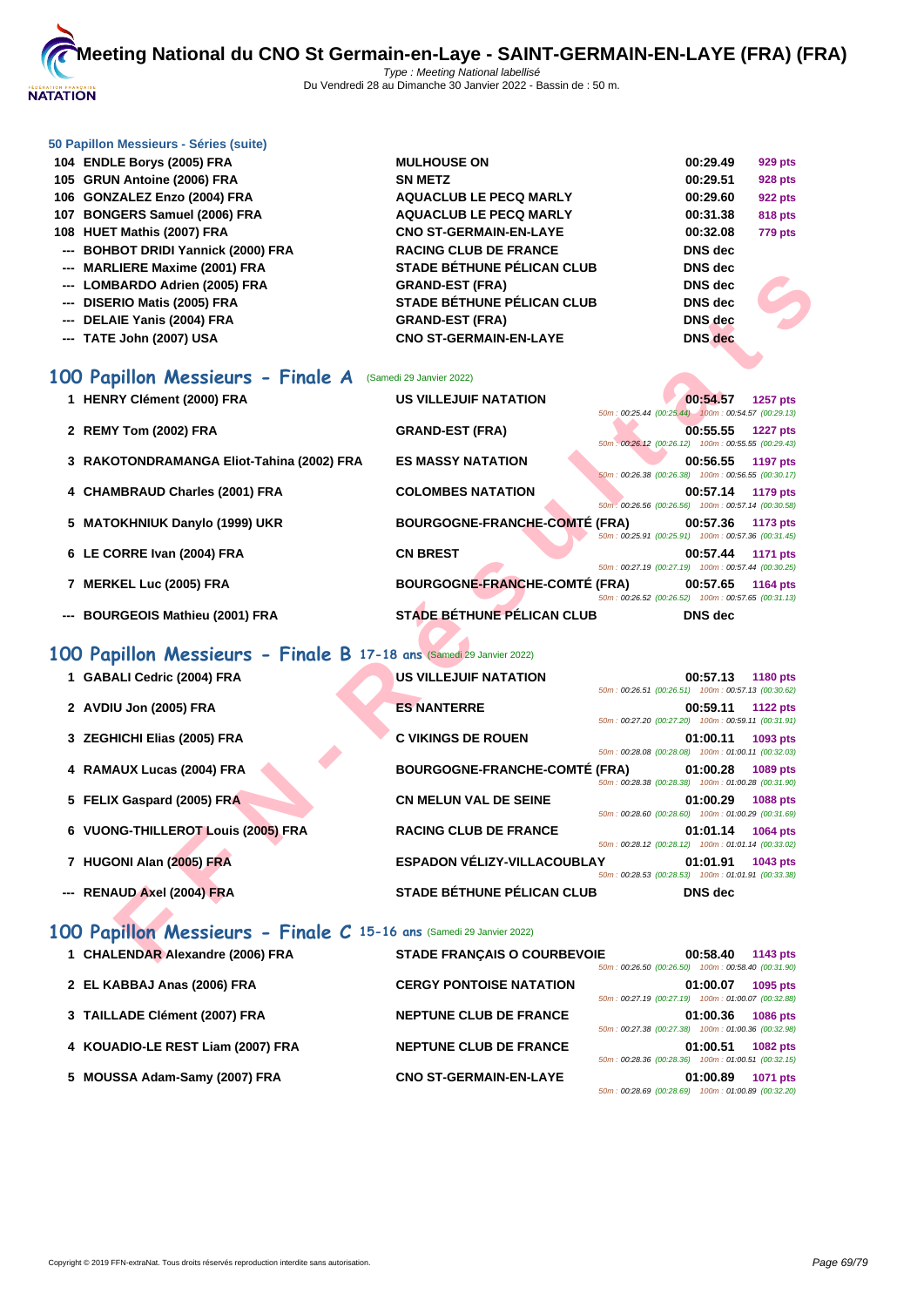

| 100 Papillon Messieurs - Finale C (suite)<br>6 CONDETTE Amaury (2007) FRA | <b>SN VERSAILLES</b>                 | 01:02.24                                                                                                             | 1034 pts        |
|---------------------------------------------------------------------------|--------------------------------------|----------------------------------------------------------------------------------------------------------------------|-----------------|
| 7 BIGORRE Maxime (2006) FRA                                               | <b>STADE FRANÇAIS O COURBEVOIE</b>   | 50m: 00:29.87 (00:29.87) 100m: 01:02.24 (00:32.37)<br>01:03.06                                                       | 1011 pts        |
| 8 VENTURA André (2006) FRA                                                | <b>C VIKINGS DE ROUEN</b>            | 50m: 00:29.05 (00:29.05) 100m: 01:03.06 (00:34.01)<br>01:03.16<br>50m: 00:29.60 (00:29.60) 100m: 01:03.16 (00:33.56) | <b>1008 pts</b> |
| 100 Papillon Messieurs - Séries                                           | (Samedi 29 Janvier 2022)             |                                                                                                                      |                 |
| 1 HENRY Clément (2000) FRA                                                | <b>US VILLEJUIF NATATION</b>         | 00:55.09<br>50m : 00:25.62 (00:25.62) 100m : 00:55.09 (00:29.47)                                                     | <b>1241 pts</b> |
| 2 BOURGEOIS Mathieu (2001) FRA                                            | <b>STADE BÉTHUNE PÉLICAN CLUB</b>    | 00:56.39<br>50m : 00:26.40 (00:26.40) 100m : 00:56.39 (00:29.99)                                                     | <b>1202 pts</b> |
| 3 REMY Tom (2002) FRA                                                     | <b>GRAND-EST (FRA)</b>               | 00:56.81<br>50m: 00:26.60 (00:26.60) 100m: 00:56.81 (00:30.21)                                                       | 1189 pts        |
| 4 RAKOTONDRAMANGA Eliot-Tahina (2002) FRA                                 | <b>ES MASSY NATATION</b>             | 00:56.83<br>50m: 00:26.66 (00:26.66) 100m: 00:56.83 (00:30.17)                                                       | 1189 pts        |
| 5 MATOKHNIUK Danylo (1999) UKR                                            | <b>BOURGOGNE-FRANCHE-COMTÉ (FRA)</b> | 00:56.96<br>50m : 00:25.86 (00:25.86) 100m : 00:56.96 (00:31.10)                                                     | 1185 pts        |
| 6 CHAMBRAUD Charles (2001) FRA                                            | <b>COLOMBES NATATION</b>             | 00:57.43<br>50m: 00:26.38 (00:26.38) 100m: 00:57.43 (00:31.05)                                                       | <b>1171 pts</b> |
| 7 MERKEL Luc (2005) FRA                                                   | <b>BOURGOGNE-FRANCHE-COMTE (FRA)</b> | 00:57.49<br>50m: 00:26.38 (00:26.38) 100m: 00:57.49 (00:31.11)                                                       | <b>1169 pts</b> |
| 8 LE CORRE Ivan (2004) FRA                                                | <b>CN BREST</b>                      | 00:57.80<br>50m: 00:27.24 (00:27.24) 100m: 00:57.80 (00:30.56)                                                       | <b>1160 pts</b> |
| 9 PASSANI Henri-Dominique (2002) FRA                                      | <b>ETOILES 92</b>                    | 00:57.95                                                                                                             | <b>1156 pts</b> |
| 10 GABALI Cedric (2004) FRA                                               | US VILLEJUIF NATATION                | 50m: 00:26.75 (00:26.75) 100m: 00:57.95 (00:31.20)<br>00:58.03                                                       | 1153 pts        |
| <b>MELENNEC Alex (1996) FRA</b><br>11                                     | <b>RACING CLUB DE FRANCE</b>         | 50m : 00:26.36 (00:26.36) 100m : 00:58.03 (00:31.67)<br>00:58.34                                                     | 1144 pts        |
| 12 PORTAL Alex (2002) FRA                                                 | <b>CNO ST-GERMAIN-EN-LAYE</b>        | 50m: 00:26.83 (00:26.83) 100m: 00:58.34 (00:31.51)<br>00:58.36                                                       | 1144 pts        |
| 13 BONEL Antonyn (2001) FRA                                               | <b>CA ORSAY</b>                      | 50m: 00:27.14 (00:27.14) 100m: 00:58.36 (00:31.22)<br>00:58.44                                                       | 1141 pts        |
| 14 AVDIU Jon (2005) FRA                                                   | <b>ES NANTERRE</b>                   | 50m: 00:27.15 (00:27.15) 100m: 00:58.44 (00:31.29)<br>00:58.98                                                       | <b>1126 pts</b> |
| 15 CHALENDAR Alexandre (2006) FRA                                         | <b>STADE FRANÇAIS O COURBEVOIE</b>   | 50m: 00:27.15 (00:27.15) 100m: 00:58.98 (00:31.83)<br>00:59.14                                                       | <b>1121 pts</b> |
| 16 PASTULA Kacper (2001) FRA                                              | <b>US VILLEJUIF NATATION</b>         | 50m: 00:27.38 (00:27.38) 100m: 00:59.14 (00:31.76)<br>00:59.36                                                       | <b>1115 pts</b> |
| 17 CALAIS Romain (2003) FRA                                               | <b>CN CANNES</b>                     | 50m: 00:27.08 (00:27.08) 100m: 00:59.36 (00:32.28)<br>00:59.86                                                       | <b>1101 pts</b> |
| 18 ZEGHICHI Elias (2005) FRA                                              | <b>C VIKINGS DE ROUEN</b>            | 50m: 00:27.93 (00:27.93) 100m: 00:59.86 (00:31.93)<br>00:59.97                                                       | <b>1097 pts</b> |
| 19 CLAQUIN Tristan (2003) FRA                                             | <b>SN METZ</b>                       | 50m: 00:28.35 (00:28.35) 100m: 00:59.97 (00:31.62)<br>01:00.06                                                       | 1095 pts        |
| 20 RENAUD Axel (2004) FRA                                                 | <b>STADE BÉTHUNE PÉLICAN CLUB</b>    | 50m: 00:27.56 (00:27.56) 100m: 01:00.06 (00:32.50)<br>01:00.28                                                       | 1089 pts        |
| 20 HUGONI Alan (2005) FRA                                                 | ESPADON VÉLIZY-VILLACOUBLAY          | 50m: 00:28.41 (00:28.41) 100m: 01:00.28 (00:31.87)<br>01:00.28                                                       | 1089 pts        |
| 22 FELIX Gaspard (2005) FRA                                               | <b>CN MELUN VAL DE SEINE</b>         | 50m: 00:27.79 (00:27.79) 100m: 01:00.28 (00:32.49)<br>01:00.32                                                       | <b>1087 pts</b> |
| 23 LAURENT Charly (2003) FRA                                              | <b>SN METZ</b>                       | 50m: 00:27.94 (00:27.94) 100m: 01:00.32 (00:32.38)<br>01:00.44                                                       | 1084 pts        |
| 24 GRANDIN MARTIN Numa (2002) FRA                                         | <b>ES MASSY NATATION</b>             | 50m: 00:28.34 (00:28.34) 100m: 01:00.44 (00:32.10)<br>01:00.94                                                       | <b>1070 pts</b> |
| 25 RAMAUX Lucas (2004) FRA                                                | <b>BOURGOGNE-FRANCHE-COMTE (FRA)</b> | 50m: 00:27.65 (00:27.65) 100m: 01:00.94 (00:33.29)<br>01:01.03                                                       | <b>1067 pts</b> |
| 26 LE GUENNO Lucas (2002) FRA                                             | <b>SN VERSAILLES</b>                 | 50m: 00:28.32 (00:28.32) 100m: 01:01.03 (00:32.71)<br>01:01.14                                                       | 1064 pts        |
| 26 VUONG-THILLEROT Louis (2005) FRA                                       | <b>RACING CLUB DE FRANCE</b>         | 50m: 00:29.20 (00:29.20) 100m: 01:01.14 (00:31.94)<br>01:01.14                                                       | <b>1064 pts</b> |
|                                                                           |                                      | 50m: 00:28.52 (00:28.52) 100m: 01:01.14 (00:32.62)                                                                   |                 |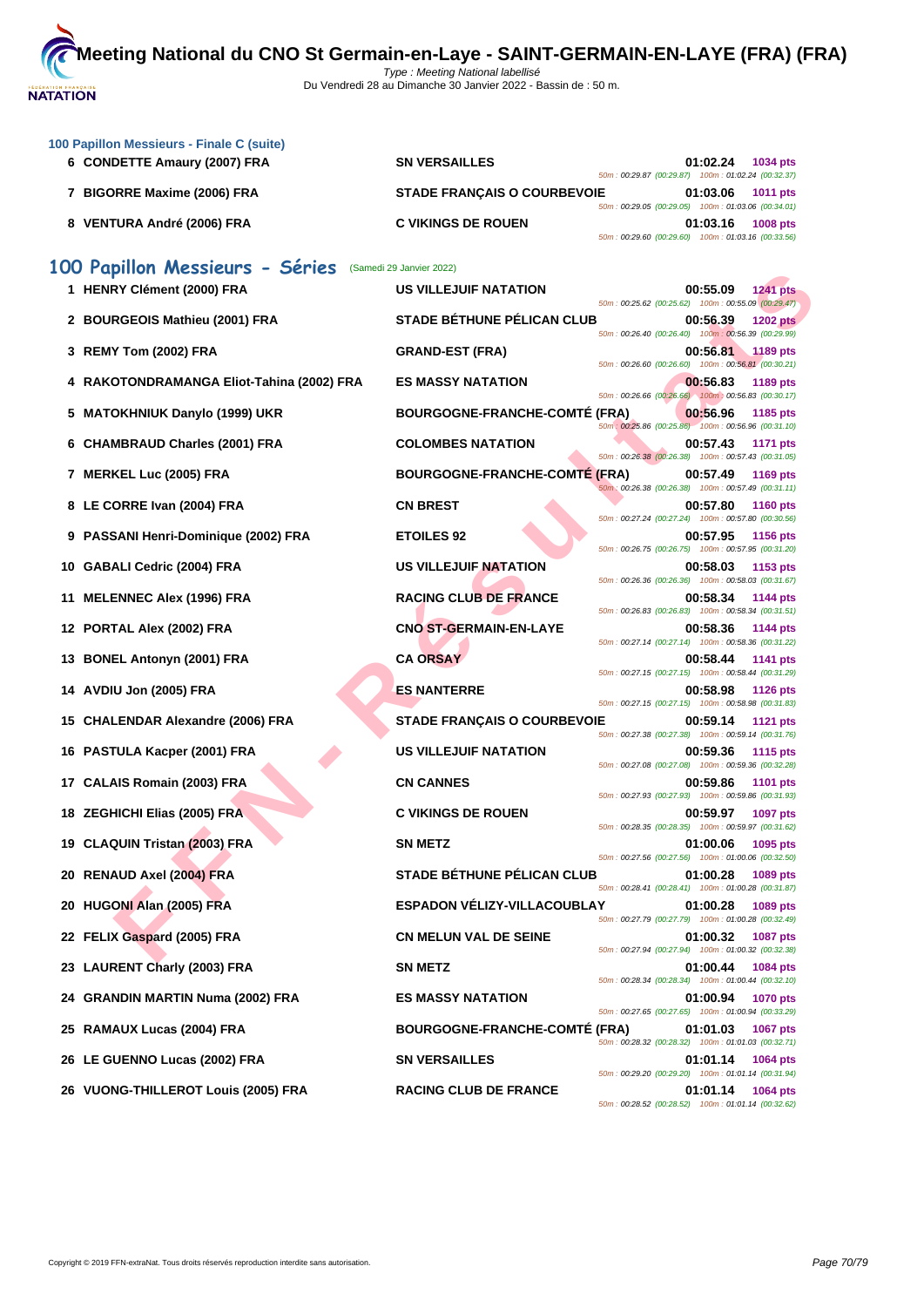

|    | 100 Papillon Messieurs - Séries (suite) |                                     |                                                                                     |
|----|-----------------------------------------|-------------------------------------|-------------------------------------------------------------------------------------|
|    | 28 HOUSSOUNI Riad (2005) FRA            | <b>US VILLEJUIF NATATION</b>        | 01:01.19<br>1063 pts<br>50m: 00:27.69 (00:27.69) 100m: 01:01.19 (00:33.50)          |
| 29 | LORRAIN Mathéo (2003) FRA               | <b>SN METZ</b>                      | 01:01.25<br>1061 pts<br>50m : 00:28.36 (00:28.36) 100m : 01:01.25 (00:32.89)        |
| 30 | <b>BUGLER Enzo (2001) FRA</b>           | <b>CN MELUN VAL DE SEINE</b>        | 01:01.32<br>1059 pts<br>50m: 00:28.36 (00:28.36) 100m: 01:01.32 (00:32.96)          |
| 31 | <b>TAILLADE Clément (2007) FRA</b>      | <b>NEPTUNE CLUB DE FRANCE</b>       | 01:01.34<br>1059 pts<br>50m: 00:28.00 (00:28.00) 100m: 01:01.34 (00:33.34)          |
| 32 | CURTI Léo (2004) FRA                    | <b>RUEIL ATHLETIC CLUB</b>          | 01:01.43<br><b>1056 pts</b><br>50m: 00:27.81 (00:27.81) 100m: 01:01.43 (00:33.62)   |
| 33 | REY Martin (1999) FRA                   | <b>CLUB DES NAGEURS DE PARIS</b>    | 01:01.52<br><b>1054 pts</b><br>50m: 00:27.82 (00:27.82) 100m: 01:01.52 (00:33.70)   |
| 34 | EL KABBAJ Anas (2006) FRA               | <b>CERGY PONTOISE NATATION</b>      | 01:01.59<br><b>1052 pts</b><br>50m: 00:28.12 (00:28.12) 100m: 01:01.59 (00:33.47)   |
| 35 | DA SILVA UMMENHOVER Thibault (2001) FRA | <b>CN MELUN VAL DE SEINE</b>        | 01:01.62<br><b>1051 pts</b><br>50m : 00:28.66 (00:28.66) 100m : 01:01.62 (00:32.96) |
| 35 | CADROT Yoan (2003) FRA                  | <b>ETOILES 92</b>                   | 01:01.62<br><b>1051 pts</b><br>50m: 00:28.47 (00:28.47) 100m: 01:01.62 (00:33.15)   |
| 37 | DUBOS Maxime (2004) FRA                 | <b>STADE BÉTHUNE PÉLICAN CLUB</b>   | 01:01.68<br>1049 pts<br>50m: 00:28.38 (00:28.38) 100m: 01:01.68 (00:33.30)          |
| 38 | <b>BRIGNON Florian (2002) FRA</b>       | <b>ES MASSY NATATION</b>            | 01:01.72<br><b>1048 pts</b><br>50m: 00:28.39 (00:28.39) 100m: 01:01.72 (00:33.33)   |
| 39 | <b>BAUDARD-GUILLOT Malo (2005) FRA</b>  | <b>CN ASNIÈRES</b>                  | 01:01.85<br><b>1044 pts</b><br>50m: 00:28.72 (00:28.72) 100m: 01:01.85 (00:33.13)   |
| 40 | MOUSSA Adam-Samy (2007) FRA             | <b>CNO ST-GERMAIN-EN-LAYE</b>       | 01:01.89<br>1043 pts<br>50m: 00:28.31 (00:28.31) 100m: 01:01.89 (00:33.58)          |
| 41 | RENE CORAIL Yann (2003) FRA             | <b>CA ORSAY</b>                     | 01:01.90<br>1043 pts<br>50m: 00:28.81 (00:28.81) 100m: 01:01.90 (00:33.09)          |
| 42 | KOUADIO-LE REST Liam (2007) FRA         | <b>NEPTUNE CLUB DE FRANCE</b>       | 01:02.01<br><b>1040 pts</b><br>50m: 00:29.32 (00:29.32) 100m: 01:02.01 (00:32.69)   |
| 43 | <b>COTTIN Antoine (2005) FRA</b>        | <b>SN VERSAILLES</b>                | 01:02.11<br><b>1037 pts</b><br>50m: 00:29.27 (00:29.27) 100m: 01:02.11 (00:32.84)   |
| 44 | <b>CONDETTE Amaury (2007) FRA</b>       | <b>SN VERSAILLES</b>                | 01:02.33<br><b>1031 pts</b><br>50m: 00:29.67 (00:29.67) 100m: 01:02.33 (00:32.66)   |
| 44 | <b>COLINCHARD Hugo (2004) FRA</b>       | <b>STADE BÉTHUNE PÉLICAN CLUB</b>   | 01:02.33<br>1031 pts<br>50m: 00:29.06 (00:29.06) 100m: 01:02.33 (00:33.27)          |
| 46 | VENTURA André (2006) FRA                | <b>C VIKINGS DE ROUEN</b>           | 01:02.36<br><b>1030 pts</b><br>50m: 00:29.47 (00:29.47) 100m: 01:02.36 (00:32.89)   |
| 47 | <b>CHALENDAR Noé (2001) FRA</b>         | <b>STADE FRANÇAIS O COURBEVOIE</b>  | 01:02.39<br>1030 pts<br>50m: 00:27.86 (00:27.86) 100m: 01:02.39 (00:34.53)          |
| 48 | <b>BIGORRE Maxime (2006) FRA</b>        | <b>STADE FRANÇAIS O COURBEVOIE</b>  | 01:02.63<br>1023 pts<br>50m: 00:28.92 (00:28.92) 100m: 01:02.63 (00:33.71)          |
| 49 | <b>DUPONT Maxence (2004) FRA</b>        | <b>CN MELUN VAL DE SEINE</b>        | 01:02.64<br>1023 pts<br>50m: 00:29.11 (00:29.11) 100m: 01:02.64 (00:33.53)          |
|    | 50 GENING Alexander (2006) GER          | <b>POSEIDON ASCHAFFENBURG (GER)</b> | <b>1022 pts</b><br>01:02.68<br>50m: 00:28.05 (00:28.05) 100m: 01:02.68 (00:34.63)   |
| 51 | POBEL-CRAPPE Matys (2005) FRA           | <b>CSN GUYANCOURT</b>               | 01:02.98<br>1013 pts<br>50m: 00:29.18 (00:29.18) 100m: 01:02.98 (00:33.80)          |
|    | 52 PASSANI Maxime (2006) FRA            | <b>ETOILES 92</b>                   | 01:03.21<br>1007 pts<br>50m: 00:28.83 (00:28.83) 100m: 01:03.21 (00:34.38)          |
|    | ANDRÉO Joachim (2006) FRA               | <b>GRAND-EST (FRA)</b>              | 01:03.24<br><b>1006 pts</b>                                                         |
| 54 | <b>FUHRY Axel (2004) FRA</b>            | <b>C VIKINGS DE ROUEN</b>           | 50m: 00:29.16 (00:29.16) 100m: 01:03.24 (00:34.08)<br>01:03.36<br>1003 pts          |
| 55 | GROS-HENGSTENBERG Esteban (2003) FRA    | <b>US CONFLANS-STE-HONORINE</b>     | 50m: 00:29.05 (00:29.05) 100m: 01:03.36 (00:34.31)<br>01:03.41<br>1002 pts          |
|    | 56 ASSOUANE Bilel (2004) FRA            | <b>CN ASNIÈRES</b>                  | 50m: 00:29.58 (00:29.58) 100m: 01:03.41 (00:33.83)<br>01:03.46<br><b>1000 pts</b>   |
|    | 57 BOULAT Alexandre (2006) FRA          | <b>RED STAR CLUB CHAMPIGNY</b>      | 50m: 00:28.72 (00:28.72) 100m: 01:03.46 (00:34.74)<br>01:03.54<br>998 pts           |
|    | 59 DAIIDADDIN Cuillaumo (2004) EDA      | CN MELIIN VAL DE CEINE              | 50m: 00:29.25 (00:29.25) 100m: 01:03.54 (00:34.29)<br><b>01.02.62</b><br>$000 - 44$ |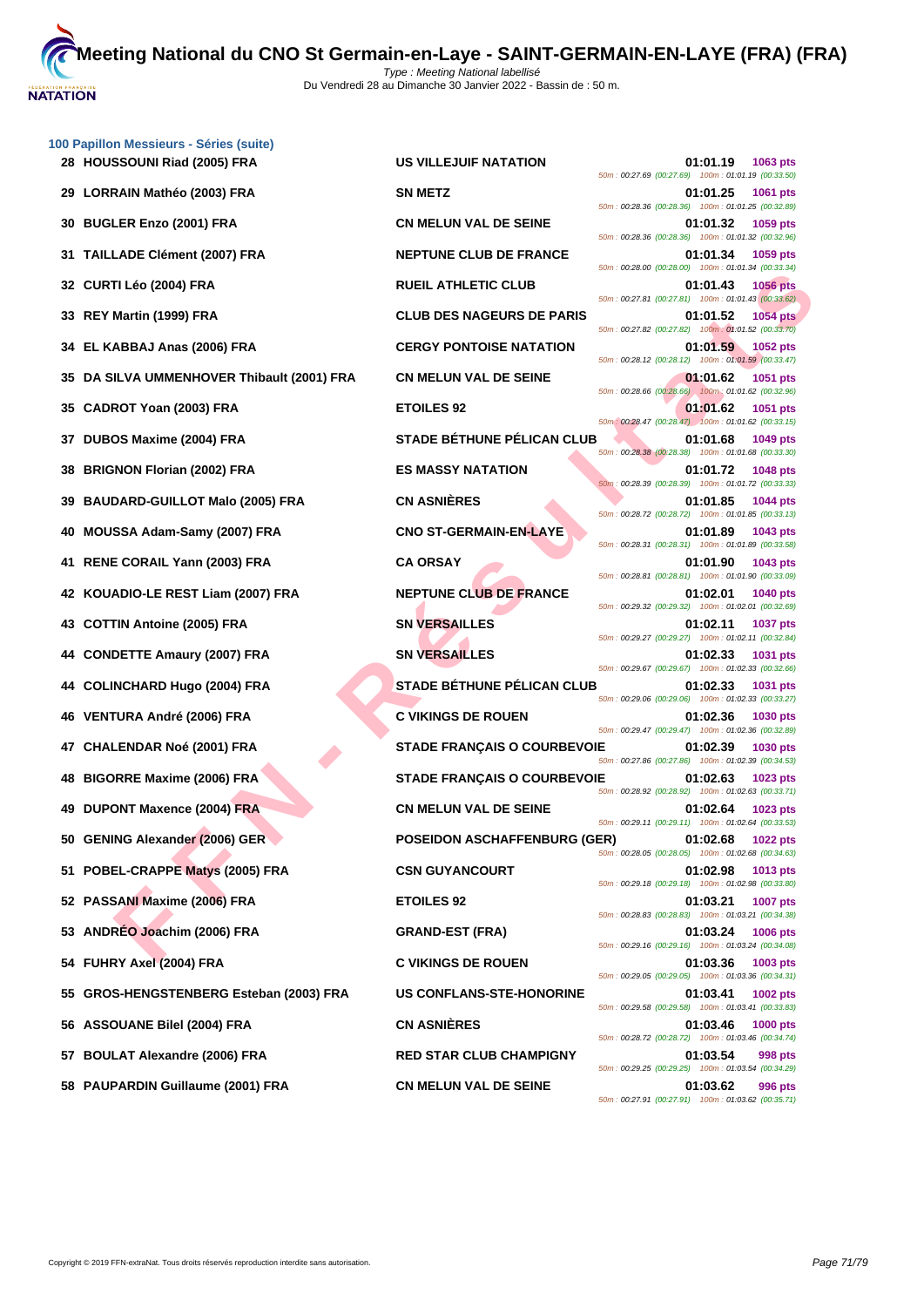

|    | 100 Papillon Messieurs - Séries (suite)                      |                                       |                                                    |                |                |
|----|--------------------------------------------------------------|---------------------------------------|----------------------------------------------------|----------------|----------------|
|    | 59 BUFFAUMENE Nael (2006) FRA                                | <b>STADE FRANÇAIS O COURBEVOIE</b>    |                                                    | 01:03.69       | 994 pts        |
| 60 | <b>HUON-MERCEUR Nils (2005) FRA</b>                          | <b>LE CHESNAY NATATION</b>            | 50m: 00:29.46 (00:29.46) 100m: 01:03.69 (00:34.23) | 01:04.12       | 982 pts        |
|    |                                                              |                                       | 50m: 00:28.64 (00:28.64) 100m: 01:04.12 (00:35.48) |                |                |
| 61 | <b>SARKANY Maxim (2007) GER</b>                              | <b>POSEIDON ASCHAFFENBURG (GER)</b>   | 50m: 00:30.29 (00:30.29) 100m: 01:04.14 (00:33.85) | 01:04.14       | 982 pts        |
| 62 | <b>MACEDO CRESTA Gabriel (2002) BRA</b>                      | <b>SWIMMING CLUB LUXEMBOURG (LUX)</b> |                                                    | 01:04.21       | 980 pts        |
| 63 | <b>BENSOLTANE Samy (2007) FRA</b>                            | <b>CERGY PONTOISE NATATION</b>        | 50m: 00:30.27 (00:30.27) 100m: 01:04.21 (00:33.94) | 01:04.74       | 966 pts        |
| 64 | <b>GRUN Antoine (2006) FRA</b>                               | <b>SN METZ</b>                        | 50m: 00:29.61 (00:29.61) 100m: 01:04.74 (00:35.13) | 01:04.77       | 965 pts        |
|    |                                                              |                                       | 50m: 00:29.87 (00:29.87) 100m: 01:04.77 (00:34.90) |                |                |
|    | 65 ZAWADSKI Paul (2002) FRA                                  | <b>CA ORSAY</b>                       | 50m: 00:29.85 (00:29.85) 100m: 01:05.04 (00:35.19) | 01:05.04       | 958 pts        |
| 66 | CAUSSE Adam (2003) FRA                                       | <b>ESPADON VÉLIZY-VILLACOUBLAY</b>    | 50m: 00:30.27 (00:30.27) 100m: 01:05.13 (00:34.86) | 01:05.13       | 955 pts        |
| 67 | <b>NEMDALI Kemil (2006) FRA</b>                              | <b>JEANNE D'ARC DRANCY</b>            |                                                    | 01:05.34       | 950 pts        |
| 68 | <b>PRYBIL Eliott (2001) FRA</b>                              | <b>RACING CLUB DE FRANCE</b>          | 50m: 00:29.72 (00:29.72) 100m: 01:05.34 (00:35.62) | 01:05.46       | 947 pts        |
|    |                                                              |                                       | 50m: 00:30.24 (00:30.24) 100m: 01:05.46 (00:35.22) |                |                |
| 69 | TRABELSI Nour (2007) FRA                                     | <b>CNO ST-GERMAIN-EN-LAYE</b>         | 50m: 00:30.17 (00:30.17) 100m: 01:05.66 (00:35.49) | 01:05.66       | 941 pts        |
| 70 | TATE John (2007) USA                                         | <b>CNO ST-GERMAIN-EN-LAYE</b>         |                                                    | 01:05.68       | 941 pts        |
| 71 | RAULT Aris (2006) FRA                                        | <b>CNO ST-GERMAIN-EN-LAYE</b>         | 50m: 00:29.24 (00:29.24) 100m: 01:05.68 (00:36.44) | 01:05.75       | 939 pts        |
|    | 72 LOUNIS Yanis (2006) FRA                                   | <b>CN POISSY</b>                      | 50m: 00:30.06 (00:30.06) 100m: 01:05.75 (00:35.69) | 01:05.80       | 938 pts        |
|    |                                                              |                                       | 50m: 00:30.89 (00:30.89) 100m: 01:05.80 (00:34.91) |                |                |
|    | 73 TOUR Mylan (2006) FRA                                     | <b>CN POISSY</b>                      | 50m: 00:29.27 (00:29.27) 100m: 01:07.38 (00:38.11) | 01:07.38       | 896 pts        |
|    | 74 AKACHKACHI Aymenn (2004) FRA                              | CN MELUN VAL DE SEINE                 |                                                    | 01:07.98       | 881 pts        |
| 75 | SNEP Damien (2006) FRA                                       | <b>SN VERSAILLES</b>                  | 50m: 00:30.40 (00:30.40) 100m: 01:07.98 (00:37.58) | 01:08.57       | 866 pts        |
| 76 | <b>CONZEMIUS Jerome (1999) LUX</b>                           | <b>SWIMMING CLUB LUXEMBOURG (LUX)</b> | 50m: 00:32.20 (00:32.20) 100m: 01:08.57 (00:36.37) | 01:09.46       | 844 pts        |
|    |                                                              |                                       | 50m: 00:31.20 (00:31.20) 100m: 01:09.46 (00:38.26) |                |                |
| 77 | <b>FOUBERT Etienne (2004) FRA</b>                            | <b>ETOILES 92</b>                     | 50m: 00:30.89 (00:30.89) 100m: 01:12.59 (00:41.70) | 01:12.59       | <b>767 pts</b> |
| 78 | RIKKERT Thijmen (2006) LUX                                   | <b>SWIMMING CLUB LUXEMBOURG (LUX)</b> |                                                    | 01:12.93       | <b>759 pts</b> |
|    | SOETENS Bastien (2004) FRA                                   | <b>STADE BÉTHUNE PÉLICAN CLUB</b>     | 50m: 00:33.05 (00:33.05) 100m: 01:12.93 (00:39.88) | <b>DNS</b> dec |                |
|    | <b>BOHBOT DRIDI Yannick (2000) FRA</b>                       | <b>RACING CLUB DE FRANCE</b>          |                                                    | <b>DNS</b> dec |                |
|    | <b>MARLIERE Maxime (2001) FRA</b>                            | <b>STADE BÉTHUNE PÉLICAN CLUB</b>     |                                                    | <b>DNS</b> dec |                |
|    | --- DISERIO Matis (2005) FRA                                 | STADE BÉTHUNE PÉLICAN CLUB            |                                                    | DNS dec        |                |
|    | --- FINNEGAN Leon (2007) GER                                 | <b>POSEIDON ASCHAFFENBURG (GER)</b>   |                                                    | <b>DNS</b> dec |                |
|    | --- DELAIE Yanis (2004) FRA                                  | <b>GRAND-EST (FRA)</b>                |                                                    | <b>DNS</b> dec |                |
|    | --- LOMBARDO Adrien (2005) FRA                               | <b>GRAND-EST (FRA)</b>                |                                                    | <b>DNS</b> dec |                |
|    |                                                              |                                       |                                                    |                |                |
|    | --- BAILLARGE Bastien (2004) FRA                             | <b>RED STAR CLUB CHAMPIGNY</b>        |                                                    | <b>DSQ</b>     |                |
|    | 200 Papillon Messieurs - Finale A (Dimanche 30 Janvier 2022) |                                       |                                                    |                |                |
|    | MATTENET Emilian (2000) ED A                                 | COAND CCT (COA)                       |                                                    |                | 1200           |

# **200 Papillon Messieurs - Finale A** (Dimanche 30 Janvier 2022)

| 1 MATTENET Emilien (2000) FRA |  |  |
|-------------------------------|--|--|
|                               |  |  |

- 
- 
- 
- 

**1 MATTENET Emilien (2000) FRA GRAND-EST (FRA) 02:04.02 1200 pts** 50m : 00:27.56 (00:27.56) 100m : 00:59.84 (00:32.28) 150m : 01:32.46 (00:32.62) 200m : 02:04.02 (00:31.56) **2 RAKOTONDRAMANGA Eliot-Tahina (2002) FRA ES MASSY NATATION 02:08.13 1139 pts** 50m : 00:27.16 (00:27.16) 100m : 00:59.26 (00:32.10) 150m : 01:33.13 (00:33.87) 200m : 02:08.13 (00:35.00) **3 [DERANGERE Néo \(2005\) FRA](http://www.ffnatation.fr/webffn/resultats.php?idact=nat&go=epr&idcpt=75485&idepr=83) BOURGOGNE-FRANCHE-COMTÉ (FRA) 02:09.49 1120 pts** 50m : 00:28.51 (00:28.51) 100m : 01:01.38 (00:32.87) 150m : 01:35.38 (00:34.00) 200m : 02:09.49 (00:34.11) **4 LE CORRE Ivan (2004) FRA CN BREST 02:09.71 1116 pts** 50m : 00:28.68 (00:28.68) 100m : 01:02.09 (00:33.41) 150m : 01:35.94 (00:33.85) 200m : 02:09.71 (00:33.77) **5 BONTEMPI Nathan (2003) FRA SN METZ 02:10.20 1109 pts** 50m : 00:28.54 (00:28.54) 100m : 01:01.55 (00:33.01) 150m : 01:35.66 (00:34.11) 200m : 02:10.20 (00:34.54)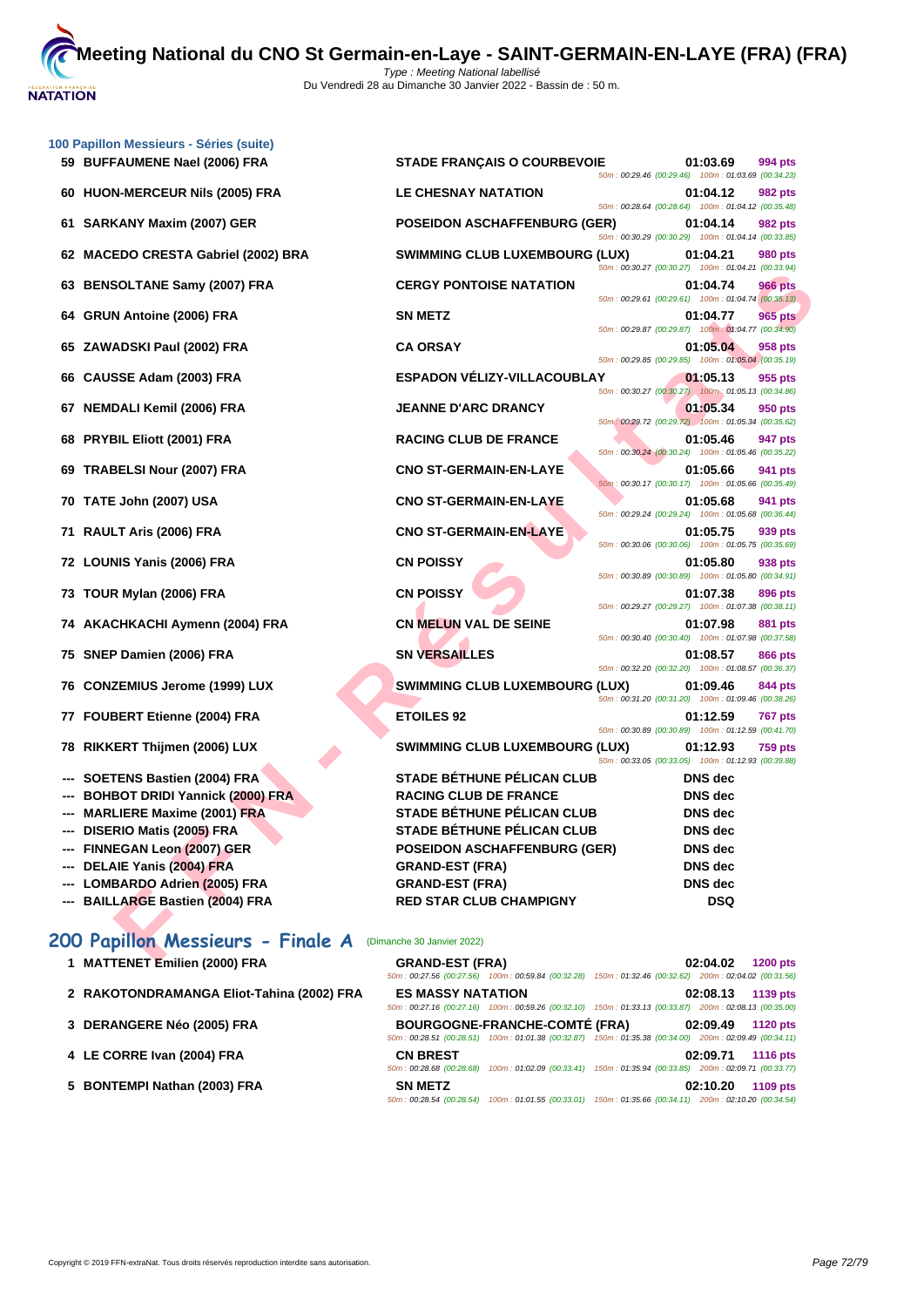

| 200 Papillon Messieurs - Finale A (suite)<br>6 ZEGHICHI Elias (2005) FRA | <b>C VIKINGS DE ROUEN</b>                                                                                                                  | 02:11.98<br>1084 pts<br>50m : 00:28.86 (00:28.86) 100m : 01:02.29 (00:33.43) 150m : 01:36.68 (00:34.39) 200m : 02:11.98 (00:35.30)                                                                                                           |
|--------------------------------------------------------------------------|--------------------------------------------------------------------------------------------------------------------------------------------|----------------------------------------------------------------------------------------------------------------------------------------------------------------------------------------------------------------------------------------------|
| 7 MUSITELLI Enzo (2003) FRA                                              | <b>BOURGOGNE-FRANCHE-COMTÉ (FRA)</b>                                                                                                       | 02:12.79<br>1072 pts<br>50m : 00:28.70 (00:28.70) 100m : 01:01.66 (00:32.96) 150m : 01:36.75 (00:35.09) 200m : 02:12.79 (00:36.04)                                                                                                           |
| 8 BONEL Antonyn (2001) FRA                                               | <b>CA ORSAY</b>                                                                                                                            | 02:14.00<br>1055 pts<br>50m: 00:27.99 (00:27.99) 100m: 01:00.77 (00:32.78) 150m: 01:34.80 (00:34.03) 200m: 02:14.00 (00:39.20)                                                                                                               |
| 200 Papillon Messieurs - Finale B 17-18 ans (Dimanche 30 Janvier 2022)   |                                                                                                                                            |                                                                                                                                                                                                                                              |
| 1 BARATAUD Jazz (2005) FRA                                               | <b>NAUTIC CLUB RAMBOUILLET</b>                                                                                                             | 02:18.30<br>996 pts<br>50m : 00:30.79 (00:30.79) 100m : 01:06.29 (00:35.50) 150m : 01:42.01 (00:35.72) 200m : 02:18.30 (00:36.29)                                                                                                            |
| 2 MIALOT Rémi (2005) FRA                                                 | <b>CA ORSAY</b>                                                                                                                            | 02:29.37<br><b>850 pts</b><br>50m: 00:30.98 (00:30.98) 100m: 01:08.29 (00:37.31) 150m: 01:47.89 (00:39.60) 200m: 02:29.37 (00:41.48)                                                                                                         |
| 200 Papillon Messieurs - Finale C 15-16 ans (Dimanche 30 Janvier 2022)   |                                                                                                                                            |                                                                                                                                                                                                                                              |
| 1 BEAUGER Martin (2006) FRA                                              | <b>ES MASSY NATATION</b>                                                                                                                   | 02:16.06<br>1026 pts                                                                                                                                                                                                                         |
| 2 VENTURA André (2006) FRA                                               | <b>C VIKINGS DE ROUEN</b>                                                                                                                  | 50m : 00:28.92 (00:28.92) 100m : 01:03.20 (00:34.28) 150m : 01:39.65 (00:36.45) 200m : 02:16.06 (00:36.41)<br>02:16.60<br>1019 pts<br>50m: 00:30.90 (00:30.90) 100m: 01:06.08 (00:35.18) 150m: 01:41.23 (00:35.15) 200m: 02:16.60 (00:35.37) |
| 3 KOUADIO-LE REST Liam (2007) FRA                                        | <b>NEPTUNE CLUB DE FRANCE</b>                                                                                                              | 02:21.65<br>950 pts                                                                                                                                                                                                                          |
| 4 GRUN Antoine (2006) FRA                                                | <b>SN METZ</b>                                                                                                                             | 50m: 00:29.70 (00:29.70) 100m: 01:05.91 (00:36.21) 150m: 01:43.97 (00:38.06) 200m: 02:21.65 (00:37.68)<br>02:24.52<br>912 pts                                                                                                                |
|                                                                          |                                                                                                                                            | 50m : 00:31.47 (00:31.47) 100m : 01:08.30 (00:36.83) 150m : 01:45.80 (00:37.50) 200m : 02:24.52 (00:38.72)                                                                                                                                   |
| 5 SARKANY Maxim (2007) GER                                               | <b>POSEIDON ASCHAFFENBURG (GER)</b>                                                                                                        | 02:26.55<br>886 pts<br>50m: 00:33.20 (00:33.20) 100m: 01:11.97 (00:38.77) 150m: 01:50.37 (00:38.40) 200m: 02:26.55 (00:36.18)                                                                                                                |
| 6 PORTAL Kylian (2006) FRA                                               | <b>CNO ST-GERMAIN-EN-LAYE</b>                                                                                                              | 02:31.24<br>827 pts<br>50m: 00:32.01 (00:32.01) 100m: 01:10.32 (00:38.31) 150m: 01:50.12 (00:39.80) 200m: 02:31.24 (00:41.12)                                                                                                                |
| 7 BOULAT Alexandre (2006) FRA                                            | <b>RED STAR CLUB CHAMPIGNY</b>                                                                                                             | 02:37.30<br>753 pts<br>50m : 00:33.42 (00:33.42) -100m : 01:14.95 (00:41.53) 150m : 01:57.16 (00:42.21) 200m : 02:37.30 (00:40.14)                                                                                                           |
| 200 Papillon Messieurs - Séries                                          | (Dimanche 30 Janvier 2022)                                                                                                                 |                                                                                                                                                                                                                                              |
| 1 MUSITELLI Enzo (2003) FRA                                              | <b>BOURGOGNE-FRANCHE-COMTE (FRA)</b>                                                                                                       | 02:08.48<br>1134 pts                                                                                                                                                                                                                         |
| 2 RAKOTONDRAMANGA Eliot-Tahina (2002) FRA                                | <b>ES MASSY NATATION</b>                                                                                                                   | 50m: 00:28.74 (00:28.74) 100m: 01:00.90 (00:32.16) 150m: 01:34.39 (00:33.49) 200m: 02:08.48 (00:34.09)<br>02:09.53<br><b>1119 pts</b>                                                                                                        |
| 3 DERANGERE Néo (2005) FRA                                               | <b>BOURGOGNE-FRANCHE-COMTÉ (FRA)</b>                                                                                                       | 50m: 00:28.30 (00:28.30) 100m: 01:01.57 (00:33.27) 150m: 01:35.61 (00:34.04) 200m: 02:09.53 (00:33.92)<br>02:10.11<br>1111 pts                                                                                                               |
| 4 MATTENET Emilien (2000) FRA                                            | <b>GRAND-EST (FRA)</b>                                                                                                                     | 50m: 00:28.56 (00:28.56) 100m: 01:01.39 (00:32.83) 150m: 01:35.23 (00:33.84) 200m: 02:10.11 (00:34.88)<br>02:10.25<br>1109 pts                                                                                                               |
|                                                                          |                                                                                                                                            | 50m: 00:28.24 (00:28.24) 100m: 01:01.75 (00:33.51) 150m: 01:36.38 (00:34.63) 200m: 02:10.25 (00:33.87)                                                                                                                                       |
| 5 LE CORRE Ivan (2004) FRA                                               | <b>CN BREST</b>                                                                                                                            | 02:10.96<br>1098 pts<br>50m: 00:28.95 (00:28.95) 100m: 01:02.89 (00:33.94) 150m: 01:36.81 (00:33.92) 200m: 02:10.96 (00:34.15)                                                                                                               |
| 6 BONEL Antonyn (2001) FRA                                               | <b>CA ORSAY</b>                                                                                                                            | 02:12.69<br>1074 pts<br>50m: 00:27.89 (00:27.89) 100m: 01:00.50 (00:32.61) 150m: 01:35.33 (00:34.83) 200m: 02:12.69 (00:37.36)                                                                                                               |
| 7 HUG-DREYFUS Tom (2002) FRA                                             | <b>GRAND-EST (FRA)</b>                                                                                                                     | 02:12.71<br>1073 pts<br>50m: 00:28.39 (00:28.39) 100m: 01:02.66 (00:34.27) 150m: 01:38.19 (00:35.53) 200m: 02:12.71 (00:34.52)                                                                                                               |
| 8 ZEGHICHI Elias (2005) FRA                                              | <b>C VIKINGS DE ROUEN</b>                                                                                                                  | 02:12.95<br><b>1070 pts</b>                                                                                                                                                                                                                  |
| 9 BONTEMPI Nathan (2003) FRA                                             | 50m: 00:29.86 (00:29.86) 100m: 01:03.74 (00:33.88)<br><b>SN METZ</b>                                                                       | 150m: 01:38.04 (00:34.30) 200m: 02:12.95 (00:34.91)<br>02:13.25<br><b>1066 pts</b>                                                                                                                                                           |
| 10 MARC Antoine (2000) FRA                                               | <b>GRAND-EST (FRA)</b>                                                                                                                     | 50m: 00:29.46 (00:29.46) 100m: 01:03.58 (00:34.12) 150m: 01:38.49 (00:34.91) 200m: 02:13.25 (00:34.76)<br>02:15.73<br>1031 pts                                                                                                               |
| 11 LAURENT Charly (2003) FRA                                             | <b>SN METZ</b>                                                                                                                             | 50m: 00:28.83 (00:28.83) 100m: 01:03.88 (00:35.05) 150m: 01:40.19 (00:36.31) 200m: 02:15.73 (00:35.54)<br>02:16.92<br>1015 pts                                                                                                               |
| 12 CALAIS Romain (2003) FRA                                              | 50m: 00:28.88 (00:28.88) 100m: 01:01.90 (00:33.02)<br><b>CN CANNES</b>                                                                     | 150m: 01:37.39 (00:35.49) 200m: 02:16.92 (00:39.53)<br>02:17.35<br>1009 pts                                                                                                                                                                  |
| 13 GOYEAUD Théo (2000) FRA                                               | 50m: 00:29.77 (00:29.77) 100m: 01:04.39 (00:34.62)<br><b>SN METZ</b>                                                                       | 150m: 01:40.04 (00:35.65) 200m: 02:17.35 (00:37.31)<br>02:18.30<br>996 pts                                                                                                                                                                   |
| 14 BEAUGER Martin (2006) FRA                                             | 50m: 00:30.45 (00:30.45) 100m: 01:05.70 (00:35.25)<br><b>ES MASSY NATATION</b>                                                             | 150m: 01:41.92 (00:36.22) 200m: 02:18.30 (00:36.38)<br>02:18.70<br>990 pts                                                                                                                                                                   |
| 15 BARATAUD Jazz (2005) FRA                                              | 50m: 00:29.54 (00:29.54) 100m: 01:04.42 (00:34.88)<br><b>NAUTIC CLUB RAMBOUILLET</b><br>50m: 00:30.85 (00:30.85) 100m: 01:06.43 (00:35.58) | 150m: 01:40.44 (00:36.02) 200m: 02:18.70 (00:38.26)<br>02:19.51<br>979 pts<br>150m: 01:43.09 (00:36.66) 200m: 02:19.51 (00:36.42)                                                                                                            |
| 16 VENTURA André (2006) FRA                                              | <b>C VIKINGS DE ROUEN</b><br>50m : 00:30.60 (00:30.60) 100m : 01:05.62 (00:35.02) 150m : 01:42.45 (00:36.83) 200m : 02:20.52 (00:38.07)    | 02:20.52<br>966 pts                                                                                                                                                                                                                          |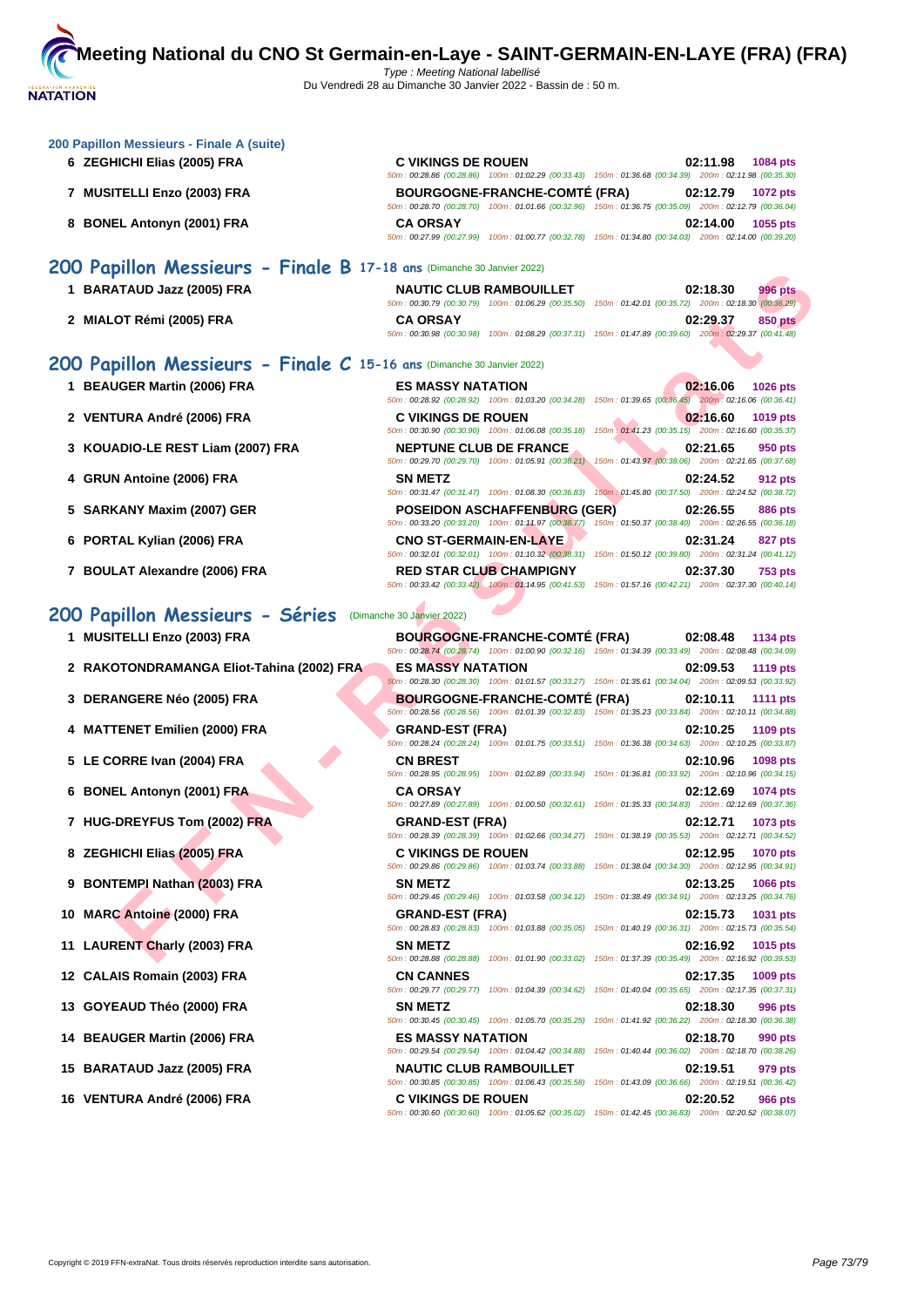#### **[200 Papil](http://www.ffnatation.fr/webffn/index.php)lon Messieurs - Séries (suite)**

- **17 KOUADIO-LE REST Liam (2007) FRA**
- **18 PARKER Ethan (2007) FRA**
- **19 GRUN Antoine (2006) FRA SN METZ 02:23.23 929 pts**
- **20 MIALOT Rémi (2005) FRA CA ORSAY 02:24.21 917 pts**
- **21 COTTIN Antoine (2005) FRA**
- **22 PRYBIL Eliott (2001) FRA RACING CLUB DE FRANCE 02:25.31 902 pts**
- **23 PORTAL Kylian (2006) FRA**
- **24 SARKANY Maxim (2007) GER**
- **25 MOUSSA Adam-Samy (2007) FRA**
- **26 BOULAT Alexandre (2006) FRA**
- **27 RENE CORAIL Yann (2003) FRA**
- **--- DELAIE Yanis (2004) FRA**
- **--- REMY Tom (2002) FRA**
- **--- RAMAUX Lucas (2004) FRA**
- **--- RENAUD Axel (2004) FRA**
- **--- PASSANI Henri-Dominique (2002) FRA**

## **200 4 Nages Messieurs - Finale A** (Dimanche 30 Janvier 2022)

- 
- **2 PASTULA Kacper (2001) FRA US**
- **3 HENRY Clément (2000) FRA US**
- **4 AZRA Alexandre (2000) FRA US**
- **5 CLAIMAND Adrien (2003) FRA CSN**
- **6 GABALI Cedric (2004) FRA US 108 108 108 108 108 108 108 108 108 10 1075 1075**
- **1 SEYE Matthieu (2002) SEN 1071 pts**
- **8 BRIESCLouis (2003) FRA GRAND-EST (FRA**) **GRAND-EST (FRA**)

# **200 4 Nages Messieurs - Finale B 17-18 ans** (Dimanche 30 Janvier 2022)

- **1 ALISON Hugo (2004) FRA GRAND-EST (FRA) 02:14.14 1074 pts**
- **2 LUQUET Maxime (2004) FRA EN CAEN 02:14.21 1073 pts**
- **3 [MORVAN-LEMASSON Nael \(2005\) FRA](http://www.ffnatation.fr/webffn/resultats.php?idact=nat&go=epr&idcpt=75485&idepr=91) CN BREST 02:14.56 1068 pts**
- **4 MAZE Arthur (2004) FRA BOURGOGNE-FRANCHE-COMTÉ (FRA) 02:17.53 1025 pts**
- **5 COTTIN Antoine (2005) FRA SN VERSAILLES 02:18.66 1009 pts**
- **6 BRAIZE Neo (2004) FRA ES MASSY NATATION 02:18.96 1005 pts**
- **7 HUGONENQ Milo (2004) FRA CLUB DES NAGEURS DE PARIS 02:19.19 1002 pts**

| $11$ moddied to control found                                                                |                                      |                                                                                                                                          |  |
|----------------------------------------------------------------------------------------------|--------------------------------------|------------------------------------------------------------------------------------------------------------------------------------------|--|
| ADIO-LE REST Liam (2007) FRA                                                                 | <b>NEPTUNE CLUB DE FRANCE</b>        | 02:21.28<br>955 pts<br>50m: 00:30.01 (00:30.01) 100m: 01:05.52 (00:35.51) 150m: 01:43.66 (00:38.14) 200m: 02:21.28 (00:37.62)            |  |
| KER Ethan (2007) FRA                                                                         | <b>RACING CLUB DE FRANCE</b>         | 02:22.41<br>940 pts<br>50m: 00:31.91 (00:31.91) 100m: 01:08.19 (00:36.28) 150m: 01:44.75 (00:36.56) 200m: 02:22.41 (00:37.66)            |  |
| N Antoine (2006) FRA                                                                         | <b>SN METZ</b>                       | 02:23.23<br>929 pts<br>50m: 00:30.95 (00:30.95) 100m: 01:06.85 (00:35.90) 150m: 01:44.61 (00:37.76) 200m: 02:23.23 (00:38.62)            |  |
| .OT Rémi (2005) FRA                                                                          | <b>CA ORSAY</b>                      | 02:24.21<br>917 pts<br>50m: 00:31.09 (00:31.09) 100m: 01:08.27 (00:37.18) 150m: 01:45.92 (00:37.65) 200m: 02:24.21 (00:38.29)            |  |
| TIN Antoine (2005) FRA                                                                       | <b>SN VERSAILLES</b>                 | 02:24.23<br><b>916 pts</b><br>50m : 00:30.35 (00:30.35) 100m : 01:06.46 (00:36.11) 150m : 01:45.80 (00:39.34) 200m : 02:24.23 (00:38.43) |  |
| BIL Eliott (2001) FRA                                                                        | <b>RACING CLUB DE FRANCE</b>         | <b>902 pts</b><br>02:25.31<br>50m: 00:31.33 (00:31.33) 100m: 01:07.22 (00:35.89) 150m: 01:45.48 (00:38.26) 200m: 02:25.31 (00:39.83)     |  |
| TAL Kylian (2006) FRA                                                                        | <b>CNO ST-GERMAIN-EN-LAYE</b>        | 02:26.24<br>890 pts<br>50m: 00:30.53 (00:30.53) 100m: 01:06.97 (00:36.44) 150m: 01:47.20 (00:40.23) 200m: 02:26.24 (00:39.04)            |  |
| KANY Maxim (2007) GER                                                                        | <b>POSEIDON ASCHAFFENBURG (GER)</b>  | 02:27.84<br>870 pts<br>50m: 00:32.14 (00:32.14) 100m: 01:08.17 (00:36.03) 150m: 01:46.72 (00:38.55) 200m: 02:27.84 (00:41.12)            |  |
| SSA Adam-Samy (2007) FRA                                                                     | <b>CNO ST-GERMAIN-EN-LAYE</b>        | 02:30.80<br>832 pts<br>50m : 00:32.42 (00:32.42) 100m : 01:09.97 (00:37.55) 150m : 01:49.50 (00:39.53) 200m : 02:30.80 (00:41.30)        |  |
| LAT Alexandre (2006) FRA                                                                     | <b>RED STAR CLUB CHAMPIGNY</b>       | 02:33.57<br><b>798 pts</b><br>50m: 00:31.15 (00:31.15) 100m: 01:09.42 (00:38.27) 150m: 01:51.13 (00:41.71) 200m: 02:33.57 (00:42.44)     |  |
| E CORAIL Yann (2003) FRA                                                                     | <b>CA ORSAY</b>                      | 02:41.31<br><b>706 pts</b><br>50m : 00:29.89 (00:29.89) 100m : 01:07.06 (00:37.17) 150m : 01:53.57 (00:46.51) 200m : 02:41.31 (00:47.74) |  |
| <b>AIE Yanis (2004) FRA</b>                                                                  | <b>GRAND-EST (FRA)</b>               | <b>DNS</b> dec                                                                                                                           |  |
| Y Tom (2002) FRA                                                                             | <b>GRAND-EST (FRA)</b>               | <b>DNS</b> dec                                                                                                                           |  |
|                                                                                              | <b>BOURGOGNE-FRANCHE-COMTÉ (FRA)</b> |                                                                                                                                          |  |
| AUX Lucas (2004) FRA                                                                         |                                      | DNS dec                                                                                                                                  |  |
| AUD Axel (2004) FRA                                                                          | <b>STADE BÉTHUNE PÉLICAN CLUB</b>    | DNS dec                                                                                                                                  |  |
| SANI Henri-Dominique (2002) FRA                                                              | <b>ETOILES 92</b>                    | <b>DNS</b>                                                                                                                               |  |
|                                                                                              |                                      |                                                                                                                                          |  |
| Nages Messieurs - Finale A                                                                   | (Dimanche 30 Janvier 2022)           |                                                                                                                                          |  |
| Y Tom (2002) FRA                                                                             | <b>GRAND-EST (FRA)</b>               | 02:04.27<br>1222 pts CNO<br>50m : 00:26.36 (00:26.36) 100m : 00:59.04 (00:32.68) 150m : 01:34.94 (00:35.90) 200m : 02:04.27 (00:29.33)   |  |
| TULA Kacper (2001) FRA                                                                       | US VILLEJUIF NATATION                | 02:08.64<br>1155 pts<br>50m : 00:26.68 (00:26.68) 100m : 01:00.15 (00:33.47) 150m : 01:37.24 (00:37.09) 200m : 02:08.64 (00:31.40)       |  |
| RY Clément (2000) FRA                                                                        | <b>US VILLEJUIF NATATION</b>         | 02:10.64<br>1125 pts<br>50m : 00:26.18 (00:26.18) 100m : 00:59.90 (00:33.72) 150m : 01:39.45 (00:39.55) 200m : 02:10.64 (00:31.19)       |  |
|                                                                                              | <b>US VILLEJUIF NATATION</b>         | 02:10.81<br>1123 pts<br>50m: 00:28.18 (00:28.18) 100m: 01:03.57 (00:35.39) 150m: 01:40.20 (00:36.63) 200m: 02:10.81 (00:30.61)           |  |
| <b>A Alexandre (2000) FRA</b><br>MAND Adrien (2003) FRA                                      | <b>CSN GUYANCOURT</b>                | 02:11.25<br><b>1116 pts</b><br>50m: 00:27.79 (00:27.79) 100m: 01:03.23 (00:35.44) 150m: 01:41.39 (00:38.16) 200m: 02:11.25 (00:29.86)    |  |
| ALI Cedric (2004) FRA                                                                        | US VILLEJUIF NATATION                | 02:14.04<br>1075 pts<br>50m: 00:28.58 (00:28.58) 100m: 01:05.51 (00:36.93) 150m: 01:44.52 (00:39.01) 200m: 02:14.04 (00:29.52)           |  |
| E Matthieu (2002) SEN                                                                        | <b>ES MASSY NATATION</b>             | 02:14.33<br>1071 pts<br>50m: 00:27.36 (00:27.36) 100m: 01:01.11 (00:33.75) 150m: 01:41.91 (00:40.80) 200m: 02:14.33 (00:32.42)           |  |
| SCLouis (2003) FRA                                                                           | <b>GRAND-EST (FRA)</b>               | 1038 pts<br>02:16.63<br>50m : 00:26.39 (00:26.39) 100m : 01:01.94 (00:35.55) 150m : 01:44.29 (00:42.35) 200m : 02:16.63 (00:32.34)       |  |
|                                                                                              |                                      |                                                                                                                                          |  |
| Nages Messieurs - Finale B 17-18 ans (Dimanche 30 Janvier 2022)<br><b>ON Hugo (2004) FRA</b> | <b>GRAND-EST (FRA)</b>               | 02:14.14<br>1074 pts<br>50m: 00:28.57 (00:28.57) 100m: 01:02.24 (00:33.67) 150m: 01:42.43 (00:40.19) 200m: 02:14.14 (00:31.71)           |  |
| UET Maxime (2004) FRA                                                                        | <b>EN CAEN</b>                       | 02:14.21<br>1073 pts                                                                                                                     |  |

| 1 REMY Tom (2002) FRA        | <b>GRAND-EST (FRA)</b>   | 1222 pts CNO<br>02:04.27<br>50m: 00:26.36 (00:26.36) 100m: 00:59.04 (00:32.68) 150m: 01:34.94 (00:35.90) 200m: 02:04.27 (00:29.33)    |
|------------------------------|--------------------------|---------------------------------------------------------------------------------------------------------------------------------------|
| 2 PASTULA Kacper (2001) FRA  | US VILLEJUIF NATATION    | 02:08.64<br>1155 pts<br>50m: 00:26.68 (00:26.68) 100m: 01:00.15 (00:33.47) 150m: 01:37.24 (00:37.09) 200m: 02:08.64 (00:31.40)        |
| 3 HENRY Clément (2000) FRA   | US VILLEJUIF NATATION    | 02:10.64<br><b>1125 pts</b><br>50m: 00:26.18 (00:26.18) 100m: 00:59.90 (00:33.72) 150m: 01:39.45 (00:39.55) 200m: 02:10.64 (00:31.19) |
| 4 AZRA Alexandre (2000) FRA  | US VILLEJUIF NATATION    | 02:10.81<br>1123 pts<br>50m: 00:28.18 (00:28.18) 100m: 01:03.57 (00:35.39) 150m: 01:40.20 (00:36.63) 200m: 02:10.81 (00:30.61)        |
| 5 CLAIMAND Adrien (2003) FRA | <b>CSN GUYANCOURT</b>    | 02:11.25<br>1116 pts<br>50m: 00:27.79 (00:27.79) 100m: 01:03.23 (00:35.44) 150m: 01:41.39 (00:38.16) 200m: 02:11.25 (00:29.86)        |
| 6 GABALI Cedric (2004) FRA   | US VILLEJUIF NATATION    | 02:14.04<br>1075 pts<br>50m: 00:28.58 (00:28.58) 100m: 01:05.51 (00:36.93) 150m: 01:44.52 (00:39.01) 200m: 02:14.04 (00:29.52)        |
| 7 SEYE Matthieu (2002) SEN   | <b>ES MASSY NATATION</b> | 02:14.33<br><b>1071 pts</b><br>50m: 00:27.36 (00:27.36) 100m: 01:01.11 (00:33.75) 150m: 01:41.91 (00:40.80) 200m: 02:14.33 (00:32.42) |
| 8 BRIESCLouis (2003) FRA     | <b>GRAND-EST (FRA)</b>   | 02:16.63<br><b>1038 pts</b><br>50m: 00:26.39 (00:26.39) 100m: 01:01.94 (00:35.55) 150m: 01:44.29 (00:42.35) 200m: 02:16.63 (00:32.34) |

50m : 00:29.02 (00:29.02) 100m : 01:02.18 (00:33.16) 150m : 01:43.89 (00:41.71) 200m : 02:14.56 (00:30.67)

50m : 00:28.60 (00:28.60) 100m : 01:05.35 (00:36.75) 150m : 01:46.26 (00:40.91) 200m : 02:17.53 (00:31.27)

50m : 00:29.31 (00:29.31) 100m : 01:03.58 (00:34.27) 150m : 01:46.72 (00:43.14) 200m : 02:18.66 (00:31.94)

50m : 00:27.53 (00:27.53) 100m : 01:02.92 (00:35.39) 150m : 01:45.67 (00:42.75) 200m : 02:18.96 (00:33.29)

50m : 00:29.83 (00:29.83) 100m : 01:06.10 (00:36.27) 150m : 01:46.56 (00:40.46) 200m : 02:19.19 (00:32.63)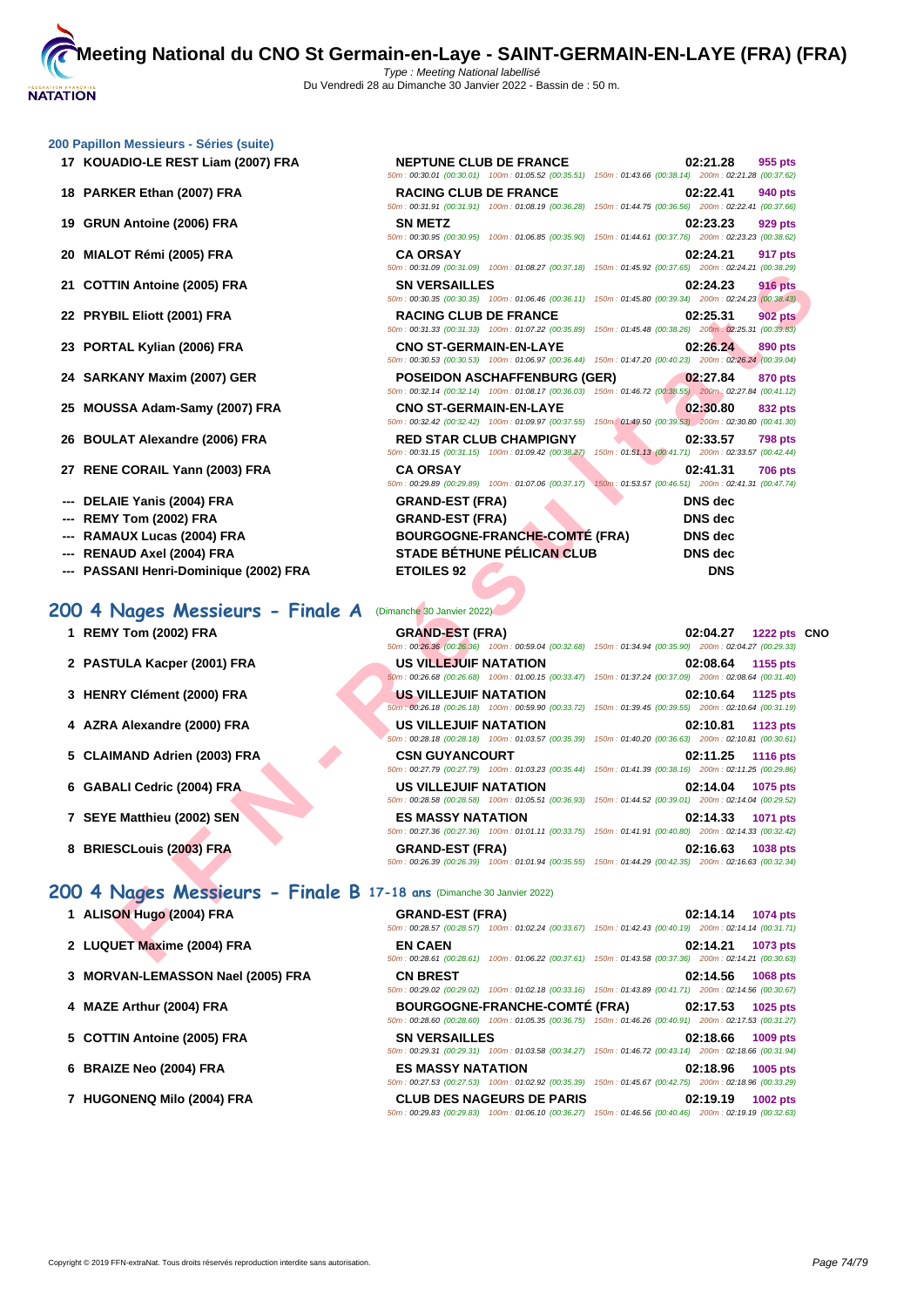#### **[200 4 Nag](http://www.ffnatation.fr/webffn/index.php)es Messieurs - Finale B (suite)**

#### **8 FELIX Gaspard (2005) FRA CN MELUN VAL DE SEINE 02:21.27 973 pts** 50m : 00:28.76 (00:28.76) 100m : 01:06.42 (00:37.66) 150m : 01:49.23 (00:42.81) 200m : 02:21.27 (00:32.04)

# **200 4 Nages Messieurs - Finale C 15-16 ans** (Dimanche 30 Janvier 2022)

- **1 CONDETTE Amaury (2007) FRA**
- 2 **BUFFAUMENE Nael (2006) FRA**
- **3 GENDRIER Esteban (2007) FRA**
- **4 KOUADIO-LE REST Liam (2007) FRA**
- **5 BIGORRE Maxime (2006) FRA**
- **6** CLAIMAND Evan (2007) FRA
- **7** CALOTA Thomas (2006) FRA
- **--- GENING Alexander (2006) GER**

**1 PASTULA Kacper (2001) FRA** 

**2 AZRA Alexandre (2000) FRA** 

**5** CLAIMAND Adrien (2003) FRA

**3 BRIESCLouis (2003) FRA GRAND-EST (FRA) 02:11.05 1119 pts**

**4 REMY Tom (2002) FRA GRAND-EST (FRA) 02:11.42 1114 pts**

| <b>SN VERSAILLES</b>                                                                                   | 02:19.83         | 993 pts |
|--------------------------------------------------------------------------------------------------------|------------------|---------|
| 50m: 00:30.38 (00:30.38) 100m: 01:06.88 (00:36.50) 150m: 01:48.33 (00:41.45) 200m: 02:19.83 (00:31.50) |                  |         |
| <b>STADE FRANCAIS O COURBEVOIE</b>                                                                     | 02:22.74         | 953 pts |
| 50m: 00:30.19 (00:30.19) 100m: 01:10.17 (00:39.98) 150m: 01:50.30 (00:40.13) 200m: 02:22.74 (00:32.44) |                  |         |
| <b>CSN GUYANCOURT</b>                                                                                  | 02:23.10         | 948 pts |
| 50m: 00:31.42 (00:31.42) 100m: 01:07.97 (00:36.55) 150m: 01:50.55 (00:42.58) 200m: 02:23.10 (00:32.55) |                  |         |
| <b>NEPTUNE CLUB DE FRANCE</b>                                                                          | 02:24.40         | 930 pts |
| 50m: 00:30.05 (00:30.05) 100m: 01:07.22 (00:37.17) 150m: 01:51.59 (00:44.37) 200m: 02:24.40 (00:32.81) |                  |         |
| <b>STADE FRANCAIS O COURBEVOIE</b>                                                                     | 02:25.46 916 pts |         |
| 50m: 00:29.59 (00:29.59) 100m: 01:08.37 (00:38.78) 150m: 01:51.68 (00:43.31) 200m: 02:25.46 (00:33.78) |                  |         |
| <b>CSN GUYANCOURT</b>                                                                                  | 02:30.70         | 847 pts |
| 50m: 00:32.47 (00:32.47) 100m: 01:11.93 (00:39.46) 150m: 01:56.05 (00:44.12) 200m: 02:30.70 (00:34.65) |                  |         |
| <b>US VILLEJUIF NATATION</b>                                                                           | 02:30.93         | 844 pts |
| 50m: 00:29.96 (00:29.96) 100m: 01:08.39 (00:38.43) 150m: 01:55.75 (00:47.36) 200m: 02:30.93 (00:35.18) |                  |         |
| <b>POSEIDON ASCHAFFENBURG (GER)</b>                                                                    | DNS dec          |         |

## **200 4 Nages Messieurs - Séries** (Dimanche 30 Janvier 2022)

|                                                     | 50m : 00:30.19 (00:30.19) 100m : 01:10.17 (00:39.98) 150m : 01:50.30 (00:40.13) 200m : 02:22.74 (00:32.44)                                                                                                                                                 |                             |
|-----------------------------------------------------|------------------------------------------------------------------------------------------------------------------------------------------------------------------------------------------------------------------------------------------------------------|-----------------------------|
| DRIER Esteban (2007) FRA                            | <b>CSN GUYANCOURT</b><br>50m : 00:31.42 (00:31.42) 100m : 01:07.97 (00:36.55) 150m : 01:50.55 (00:42.58) 200m : 02:23.10 (00:32.55)                                                                                                                        | 02:23.10<br>948 pts         |
| ADIO-LE REST Liam (2007) FRA                        | <b>NEPTUNE CLUB DE FRANCE</b>                                                                                                                                                                                                                              | 02:24.40<br>930 pts         |
| RRE Maxime (2006) FRA                               | 50m: 00:30.05 (00:30.05) 100m: 01:07.22 (00:37.17) 150m: 01:51.59 (00:44.37) 200m: 02:24.40 (00:32.81)<br><b>STADE FRANÇAIS O COURBEVOIE</b><br>50m : 00:29.59 (00:29.59) 100m : 01:08.37 (00:38.78) 150m : 01:51.68 (00:43.31) 200m : 02:25.46 (00:33.78) | 02:25.46<br><b>916 pts</b>  |
| MAND Evan (2007) FRA                                | <b>CSN GUYANCOURT</b>                                                                                                                                                                                                                                      | 02:30.70<br>847 pts         |
| OTA Thomas (2006) FRA                               | 50m: 00:32.47 (00:32.47) 100m: 01:11.93 (00:39.46) 150m: 01:56.05 (00:44.12) 200m: 02:30.70 (00:34.65)<br>US VILLEJUIF NATATION                                                                                                                            | 02:30.93<br>844 pts         |
| ING Alexander (2006) GER                            | 50m : 00:29.96 (00:29.96) 100m : 01:08.39 (00:38.43) 150m : 01:55.75 (00:47.36) 200m : 02:30.93 (00:35.18)<br><b>POSEIDON ASCHAFFENBURG (GER)</b>                                                                                                          | DNS dec                     |
| Nages Messieurs - Séries (Dimanche 30 Janvier 2022) |                                                                                                                                                                                                                                                            |                             |
|                                                     |                                                                                                                                                                                                                                                            |                             |
| <b>TULA Kacper (2001) FRA</b>                       | US VILLEJUIF NATATION<br>50m: 00:27.65 (00:27.65) 100m: 01:01.95 (00:34.30) 150m: 01:40.15 (00:38.20) 200m: 02:10.43 (00:30.28)                                                                                                                            | 02:10.43<br><b>1128 pts</b> |
| A Alexandre (2000) FRA                              | US VILLEJUIF NATATION<br>50m: 00:27.90 (00:27.90) 100m: 01:03.93 (00:36.03) 150m: 01:40.66 (00:36.73) 200m: 02:10.93 (00:30.27)                                                                                                                            | 02:10.93<br><b>1121 pts</b> |
| SCLouis (2003) FRA                                  | <b>GRAND-EST (FRA)</b>                                                                                                                                                                                                                                     | 02:11.05<br>1119 pts        |
|                                                     | 50m : 00:25.88 (00:25.88) 100m : 00:59.12 (00:33.24) 150m : 01:39.79 (00:40.67) 200m : 02:11.05 (00:31.26)                                                                                                                                                 |                             |
| Y Tom (2002) FRA                                    | <b>GRAND-EST (FRA)</b><br>50m: 00:26.94 (00:26.94) 100m: 01:01.00 (00:34.06) 150m: 01:39.11 (00:38.11) 200m: 02:11.42 (00:32.31)                                                                                                                           | 02:11.42<br>1114 pts        |
| MAND Adrien (2003) FRA                              | <b>CSN GUYANCOURT</b><br>50m: 00:28.22 (00:28.22) 100m: 01:03.56 (00:35.34) 150m: 01:41.99 (00:38.43) 200m: 02:11.98 (00:29.99)                                                                                                                            | 02:11.98<br>1105 pts        |
| RY Clément (2000) FRA                               | US VILLEJUIF NATATION<br>50m: 00:26.77 (00:26.77) 100m: 01:01.68 (00:34.91) 150m: 01:41.21 (00:39.53) 200m: 02:12.94 (00:31.73)                                                                                                                            | 02:12.94<br>1091 pts        |
| ALI Cedric (2004) FRA                               | US VILLEJUIF NATATION<br>50m: 00:26.86 (00:26.86) 100m: 01:02.03 (00:35.17) 150m: 01:41.96 (00:39.93) 200m: 02:13.07 (00:31.11)                                                                                                                            | 02:13.07<br>1089 pts        |
| E Matthieu (2002) SEN                               | <b>ES MASSY NATATION</b><br>50m: 00:27.58 (00:27.58) 100m: 01:02.10 (00:34.52) 150m: 01:42.70 (00:40.60) 200m: 02:13.67 (00:30.97)                                                                                                                         | 02:13.67<br>1081 pts        |
| TIEN Thibault (2001) FRA                            | <b>BOURGOGNE-FRANCHE-COMTE (FRA)</b><br>50m: 00:27.54 (00:27.54) 100m: 01:02.50 (00:34.96) 150m: 01:42.79 (00:40.29) 200m: 02:14.53 (00:31.74)                                                                                                             | 02:14.53<br>1068 pts        |
| ON Hugo (2004) FRA                                  | <b>GRAND-EST (FRA)</b><br>50m: 00:29.12 (00:29.12) 100m: 01:02.71 (00:33.59) 150m: 01:43.87 (00:41.16) 200m: 02:14.79 (00:30.92)                                                                                                                           | 02:14.79<br>1064 pts        |
| UET Maxime (2004) FRA                               | <b>EN CAEN</b><br>50m: 00:28.87 (00:28.87) 100m: 01:06.44 (00:37.57) 150m: 01:43.79 (00:37.35) 200m: 02:15.41 (00:31.62)                                                                                                                                   | 02:15.41<br>1055 pts        |
| <b>RIONNET Tom (2004) FRA</b>                       | <b>GRAND-EST (FRA)</b><br>50m: 00:28.67 (00:28.67) 100m: 01:03.05 (00:34.38) 150m: 01:45.99 (00:42.94) 200m: 02:15.84 (00:29.85)                                                                                                                           | 02:15.84<br>1049 pts        |
| ONI Alan (2005) FRA                                 | <b>ESPADON VELIZY-VILLACOUBLAY</b><br>50m: 00:28.66 (00:28.66) 100m: 01:03.91 (00:35.25) 150m: 01:45.31 (00:41.40) 200m: 02:16.32 (00:31.01)                                                                                                               | 02:16.32<br>1042 pts        |
| ITELLI Enzo (2003) FRA                              | <b>BOURGOGNE-FRANCHE-COMTÉ (FRA)</b><br>50m: 00:28.27 (00:28.27) 100m: 01:04.04 (00:35.77) 150m: 01:46.39 (00:42.35) 200m: 02:16.39 (00:30.00)                                                                                                             | 02:16.39<br>1041 pts        |
| VAN-LEMASSON Nael (2005) FRA                        | <b>CN BREST</b><br>50m: 00:29.21 (00:29.21) 100m: 01:05.66 (00:36.45) 150m: 01:45.41 (00:39.75) 200m: 02:16.88 (00:31.47)                                                                                                                                  | 02:16.88<br>1034 pts        |
| <b>AMPS Baptiste (2001) FRA</b>                     | <b>C VIKINGS DE ROUEN</b><br>50m: 00:27.98 (00:27.98) 100m: 01:04.16 (00:36.18) 150m: 01:44.80 (00:40.64) 200m: 02:16.91 (00:32.11)                                                                                                                        | 02:16.91 1034 pts           |
| IZE Neo (2004) FRA                                  | <b>ES MASSY NATATION</b><br>50m: 00:27.56 (00:27.56) 100m: 01:01.91 (00:34.35) 150m: 01:44.99 (00:43.08) 200m: 02:17.50 (00:32.51)                                                                                                                         | 02:17.50<br>1026 pts        |
| ING Alexander (2006) GER                            | <b>POSEIDON ASCHAFFENBURG (GER)</b><br>50m: 00:29.04 (00:29.04) 100m: 01:05.23 (00:36.19) 150m: 01:45.27 (00:40.04) 200m: 02:18.11 (00:32.84)                                                                                                              | 02:18.11<br><b>1017 pts</b> |
| E Arthur (2004) FRA                                 | <b>BOURGOGNE-FRANCHE-COMTÉ (FRA)</b><br>50m: 00:29.13 (00:29.13) 100m: 01:05.98 (00:36.85) 150m: 01:47.28 (00:41.30) 200m: 02:18.20 (00:30.92)                                                                                                             | 02:18.20<br>1016 pts        |
| DETTE Amaury (2007) FRA                             | <b>SN VERSAILLES</b><br>50m: 00:29.56 (00:29.56) 100m: 01:05.77 (00:36.21) 150m: 01:47.09 (00:41.32) 200m: 02:18.85 (00:31.76)                                                                                                                             | 02:18.85<br>1006 pts        |

**7 GABALI Cedric (2004) FRA 8 SEYE Matthieu (2002) SEN** 

**6 HENRY Clément (2000) FRA** 

- **9 BASTIEN Thibault (2001) FRA**
- **10 ALISON Hugo (2004) FRA GRAND-EST (FRA) 02:14.79 1064 pts**
- **11 LUQUET Maxime (2004) FRA**
- **12 <b>HENRIONNET** Tom (2004) FRA
- **13 <b>HUGONI Alan (2005) FRA**
- **14 MUSITELLI Enzo (2003) FRA**
- 15 **MORVAN-LEMASSON Nael (2005) FRA**
- **16 DECAMPS Baptiste (2001) FRA**
- **17 BRAIZE Neo (2004) FRA ES MASSY NATATION 02:17.50 1026 pts**
- **18 GENING Alexander (2006) GER**
- **19 MAZE Arthur (2004) FRA**
- **20 CONDETTE Amaury (2007) FRA**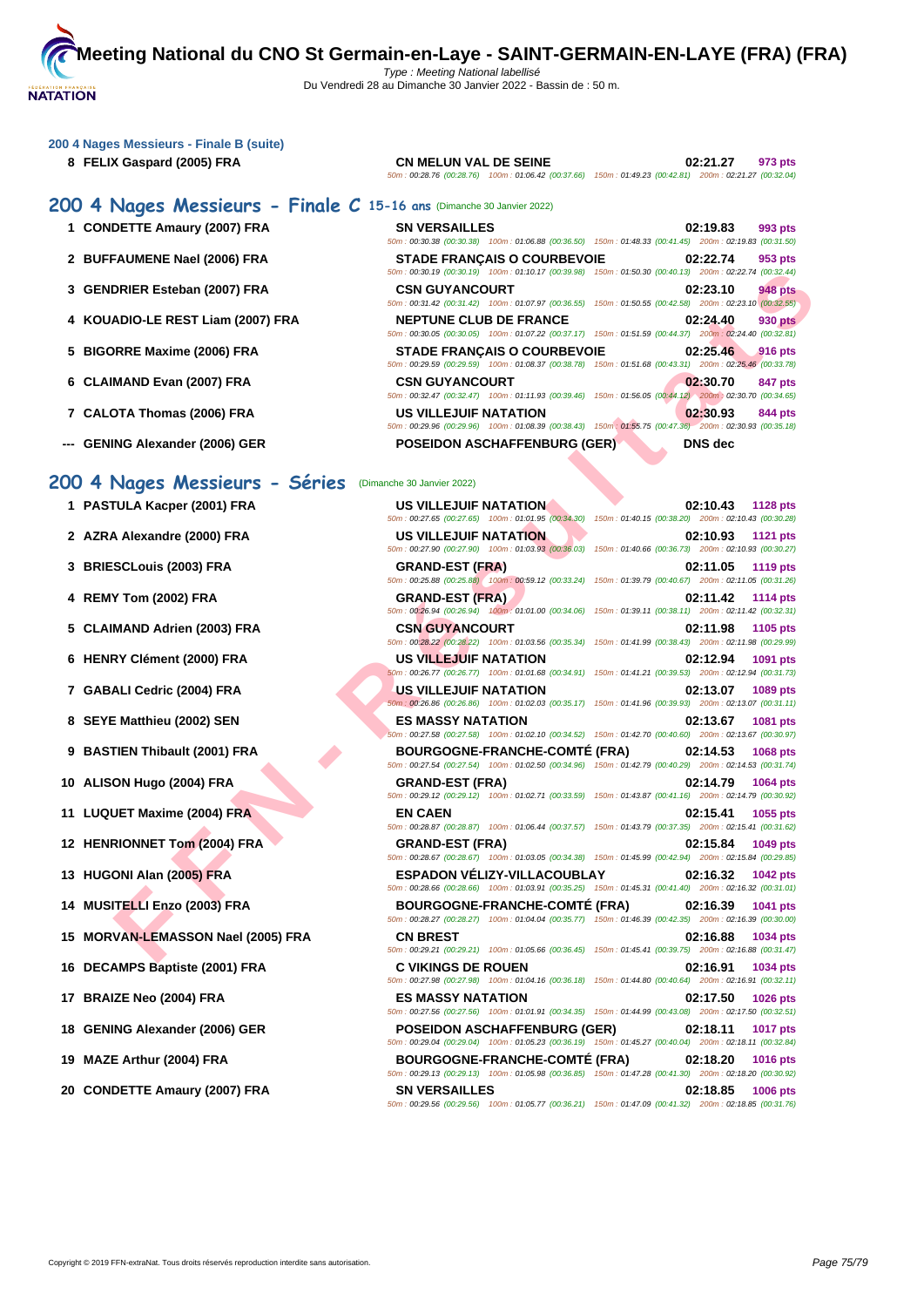**[200 4 Nag](http://www.ffnatation.fr/webffn/index.php)es Messieurs - Séries (suite)**

- **21 ENDLE Borys (2005) FRA**
- **22 CLAQUIN Tristan (2003) FRA**
- **23 COTTIN Antoine (2005) FRA**
- **24 HUGONENQ Milo (2004) FRA CLUB DES NAGEURS DE PARIS 02:20.18 988 pts**
- **25 FELIX Gaspard (2005) FRA**
- **26 WAGNER Guillaume (2004) FRA**
- **27 AVDIU Jon (2005) FRA**
- **28 REY Martin (1999) FRA CLUB DES NAGEURS DE PARIS 02:21.47 970 pts**
- **29 BUFFAUMENE Nael (2006) FRA**
- **30 CHALENDAR Alexandre (2006) FRA**
- **31 GELY Tom (2002) FRA**
- **32 MIALOT Rémi (2005) FRA CA ORSAY 02:23.71 939 pts**
- **33 GENDRIER Esteban (2007) FRA**
- **34 BIGORRE Maxime (2006) FRA**
- **35 LUKA Mory (2004) LUX**
- **36 MACEDO CRESTA Gabriel (2002) BRA**
- **37 CAUSSE Adam (2003) FRA ESPADON VÉLIZY-VILLACOUBLAY 02:26.40 903 pts**
- **38 DA CUNHA David (2003) FRA**
- **39 MERKEL Luc (2005) FRA**
- **40 KOUADIO-LE REST Liam (2007) FRA**
- **41 CALOTA Thomas (2006) FRA US VILLEJUIF NATATION 02:28.15 880 pts**
- **42 BINAUX Trevis (2003) FRA**
- **43 CLAIMAND Evan (2007) FRA**
- **44 RIKKERT Thijmen (2006) LUX**
- **45 BAILLARGE Bastien (2004) FRA**
- **46 PEYRON Martin (2002) FRA**
- **47 ILCHEV Velizar (2004) BUL**
- **48 TOUR Mylan (2006) FRA**
- **49 LABAUME Leo (2005) FRA ES MASSY NATATION 02:40.68 723 pts**
- --- **COLINCHARD Hugo (2004) FRA**
- **--- FINNEGAN Leon (2007) GER**
- --- **DELAIRE Mael (2007) FRA** STADE BÉTHUNE PÉL

| LE Borys (2005) FRA                             | <b>MULHOUSE ON</b><br>50m : 00:29.46 (00:29.46) 100m : 01:07.85 (00:38.39) 150m : 01:48.84 (00:40.99) 200m : 02:19.38 (00:30.54)                    | 02:19.38<br>999 pts        |
|-------------------------------------------------|-----------------------------------------------------------------------------------------------------------------------------------------------------|----------------------------|
| QUIN Tristan (2003) FRA                         | <b>SN METZ</b>                                                                                                                                      | 02:19.48<br>998 pts        |
| TIN Antoine (2005) FRA                          | 50m: 00:27.74 (00:27.74) 100m: 01:05.50 (00:37.76) 150m: 01:47.27 (00:41.77) 200m: 02:19.48 (00:32.21)<br><b>SN VERSAILLES</b>                      | 02:19.57<br>996 pts        |
| ONENQ Milo (2004) FRA                           | 50m: 00:29.55 (00:29.55) 100m: 01:04.20 (00:34.65) 150m: 01:47.30 (00:43.10) 200m: 02:19.57 (00:32.27)<br><b>CLUB DES NAGEURS DE PARIS</b>          | 02:20.18<br>988 pts        |
| X Gaspard (2005) FRA                            | 50m : 00:29.63 (00:29.63) 100m : 01:06.91 (00:37.28) 150m : 01:47.96 (00:41.05) 200m : 02:20.18 (00:32.22)<br><b>CN MELUN VAL DE SEINE</b>          | 02:20.52<br>983 pts        |
| NER Guillaume (2004) FRA                        | 50m : 00:28.92 (00:28.92) 100m : 01:07.01 (00:38.09) 150m : 01:48.92 (00:41.91) 200m : 02:20.52 (00:31.60)<br><b>BOURGOGNE-FRANCHE-COMTE (FRA)</b>  | 02:21.01<br><b>976 pts</b> |
| ∣U Jon (2005) FRA                               | 50m: 00:30.14 (00:30.14) 100m: 01:04.40 (00:34.26) 150m: 01:47.61 (00:43.21) 200m: 02:21.01 (00:33.40)<br><b>ES NANTERRE</b>                        | 02:21.42<br>971 pts        |
| Martin (1999) FRA                               | 50m: 00:28.25 (00:28.25) 100m: 01:05.88 (00:37.63) 150m: 01:50.43 (00:44.55) 200m: 02:21.42 (00:30.99)<br><b>CLUB DES NAGEURS DE PARIS</b>          | 02:21.47<br>970 pts        |
| FAUMENE Nael (2006) FRA                         | 50m: 00:28.73 (00:28.73) 100m: 01:07.55 (00:38.82) 150m: 01:49.75 (00:42.20) 200m: 02:21.47 (00:31.72)<br><b>STADE FRANÇAIS O COURBEVOIE</b>        | 02:22.44<br>957 pts        |
| LENDAR Alexandre (2006) FRA                     | 50m: 00:29.77 (00:29.77) 100m: 01:09.17 (00:39.40) 150m: 01:49.44 (00:40.27) 200m: 02:22.44 (00:33.00)<br><b>STADE FRANÇAIS O COURBEVOIE</b>        | 949 pts<br>02:22.98        |
| Y Tom (2002) FRA                                | 50m: 00:28.00 (00:28.00) 100m: 01:05.70 (00:37.70) 150m: 01:48.78 (00:43.08) 200m: 02:22.98 (00:34.20)<br><b>CSN GUYANCOURT</b>                     | 02:23.52<br>942 pts        |
|                                                 | 50m : 00:29.02 (00:29.02) 100m : 01:08.24 (00:39.22) 150m : 01:50.38 (00:42.14) 200m : 02:23.52 (00:33.14)                                          |                            |
| .OT Rémi (2005) FRA                             | <b>CA ORSAY</b><br>50m: 00:31.11 (00:31.11) 100m: 01:06.86 (00:35.75) 150m: 01:50.81 (00:43.95) 200m: 02:23.71 (00:32.90)                           | 02:23.71<br>939 pts        |
| DRIER Esteban (2007) FRA                        | <b>CSN GUYANCOURT</b><br>50m : 00:31.38 (00:31.38) 100m : 01:08.47 (00:37.09) 150m : 01:50.00 (00:41.53) 200m : 02:23.76 (00:33.76)                 | 02:23.76<br>939 pts        |
| )RRE Maxime (2006) FRA                          | <b>STADE FRANCAIS O COURBEVOIE</b><br>50m: 00:29.33 (00:29.33) 100m: 01:07.28 (00:37.95) 150m: 01:49.94 (00:42.66) 200m: 02:23.81 (00:33.87)        | 02:23.81<br>938 pts        |
| <b>A Mory (2004) LUX</b>                        | <b>SWIMMING CLUB LUXEMBOURG (LUX)</b><br>50m : 00:30.31 (00:30.31) 100m : 01:10.37 (00:40.06) 150m : 01:52.66 (00:42.29) 200m : 02:26.20 (00:33.54) | 02:26.20<br>906 pts        |
| EDO CRESTA Gabriel (2002) BRA                   | <b>SWIMMING CLUB LUXEMBOURG (LUX)</b><br>50m: 00:29.61 (00:29.61) 100m: 01:12.63 (00:43.02) 150m: 01:50.99 (00:38.36) 200m: 02:26.21 (00:35.22)     | 02:26.21<br><b>906 pts</b> |
| SSE Adam (2003) FRA                             | <b>ESPADON VELIZY-VILLACOUBLAY</b><br>50m : 00:30.07 (00:30.07) 100m : 01:07.76 (00:37.69) 150m : 01:54.05 (00:46.29) 200m : 02:26.40 (00:32.35)    | 02:26.40<br>903 pts        |
| UNHA David (2003) FRA                           | <b>CA ORSAY</b><br>$50m$ : 00:31.03 (00:31.03) 100m: 01:08.80 (00:37.77) 150m: 01:54.91 (00:46.11) 200m: 02:26.53 (00:31.62)                        | 02:26.53<br>901 pts        |
| KEL Luc (2005) FRA                              | <b>BOURGOGNE-FRANCHE-COMTÉ (FRA)</b><br>50m: 00:28.67 (00:28.67) 100m: 01:07.55 (00:38.88) 150m: 01:53.48 (00:45.93) 200m: 02:27.14 (00:33.66)      | 02:27.14<br>893 pts        |
| ADIO-LE REST Liam (2007) FRA                    | <b>NEPTUNE CLUB DE FRANCE</b><br>50m: 00:29.85 (00:29.85) 100m: 01:09.60 (00:39.75) 150m: 01:54.51 (00:44.91) 200m: 02:27.76 (00:33.25)             | 02:27.76<br>885 pts        |
| <b>OTA Thomas (2006) FRA</b>                    | <b>US VILLEJUIF NATATION</b>                                                                                                                        | 02:28.15<br>880 pts        |
| <b>.UX Trevis (2003) FRA</b>                    | 50m : 00:29.12 (00:29.12) 100m : 01:07.62 (00:38.50) 150m : 01:54.39 (00:46.77) 200m : 02:28.15 (00:33.76)<br><b>ES NANTERRE</b>                    | 02:28.75<br>872 pts        |
| MAND Evan (2007) FRA                            | 50m: 00:30.65 (00:30.65) 100m: 01:10.17 (00:39.52) 150m: 01:54.45 (00:44.28) 200m: 02:28.75 (00:34.30)<br><b>CSN GUYANCOURT</b>                     | 02:30.21<br>853 pts        |
| <b>ERT Thijmen (2006) LUX</b>                   | 50m: 00:31.53 (00:31.53) 100m: 01:11.43 (00:39.90) 150m: 01:55.83 (00:44.40) 200m: 02:30.21 (00:34.38)<br><b>SWIMMING CLUB LUXEMBOURG (LUX)</b>     | 02:33.39<br>812 pts        |
| LARGE Bastien (2004) FRA                        | 50m: 00:32.64 (00:32.64) 100m: 01:11.26 (00:38.62) 150m: 01:58.98 (00:47.72) 200m: 02:33.39 (00:34.41)<br><b>RED STAR CLUB CHAMPIGNY</b>            | 02:33.66<br>809 pts        |
| RON Martin (2002) FRA                           | 50m : 00:30.23 (00:30.23) 100m : 01:11.05 (00:40.82) 150m : 01:56.09 (00:45.04) 200m : 02:33.66 (00:37.57)<br><b>ENFANTS DU RHONE VALENCE</b>       | 02:33.97<br>805 pts        |
| EV Velizar (2004) BUL                           | 50m: 00:30.23 (00:30.23) 100m: 01:10.95 (00:40.72) 150m: 01:55.12 (00:44.17) 200m: 02:33.97 (00:38.85)<br><b>RED STAR CLUB CHAMPIGNY</b>            | 02:34.07<br>804 pts        |
| R Mylan (2006) FRA                              | 50m : 00:29.51 (00:29.51) 100m : 01:08.60 (00:39.09) 150m : 01:54.66 (00:46.06) 200m : 02:34.07 (00:39.41)<br><b>CN POISSY</b>                      | 02:34.82<br>794 pts        |
|                                                 | 50m: 00:31.33 (00:31.33) 100m: 01:11.71 (00:40.38) 150m: 01:59.31 (00:47.60) 200m: 02:34.82 (00:35.51)                                              |                            |
| <b>AUME Leo (2005) FRA</b>                      | <b>ES MASSY NATATION</b><br>50m: 00:30.00 (00:30.00) 100m: 01:15.41 (00:45.41) 150m: 02:02.64 (00:47.23) 200m: 02:40.68 (00:38.04)                  | 02:40.68<br><b>723 pts</b> |
| INCHARD Hugo (2004) FRA<br>EGAN Leon (2007) GER | <b>STADE BÉTHUNE PÉLICAN CLUB</b><br><b>POSEIDON ASCHAFFENBURG (GER)</b>                                                                            | DNS dec<br>DNS dec         |
| <b>NRE Mael (2007) FRA</b>                      | STADE RÉTHUNE PÉLICAN CLUR                                                                                                                          | DNS dec                    |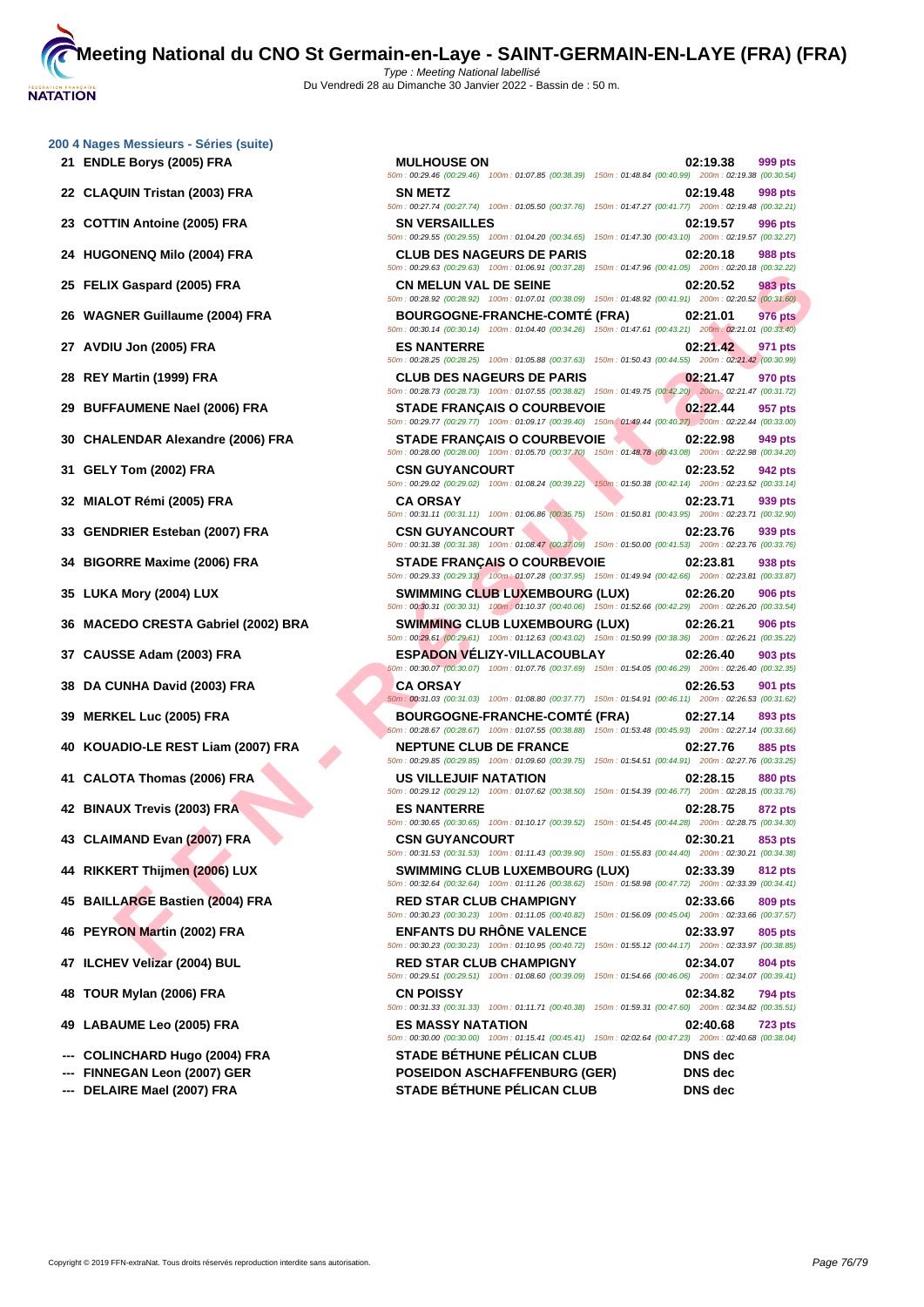

#### **[200 4 Nag](http://www.ffnatation.fr/webffn/index.php)es Messieurs - Séries (suite)**

- **--- LOMBARDO Adrien (2005) FRA GRAND-EST (FRA) DNS dec**
- **--- BOURGEOIS Mathieu (2001) FRA STADE BÉTHUNE PÉLICAN CLUB DNS dec**
- **--- PARKER Ethan (2007) FRA RACING CLUB DE FRANCE DNS dec**
- **--- NOTEBAERT Romain (2004) FRA STADE BÉTHUNE PÉLICAN CLUB DNS dec**
- 
- 
- 
- 
- 
- 

# **400 4 Nages Messieurs - Finale A** (Samedi 29 Janvier 2022)

- 
- 
- 
- 
- 
- 
- 
- 

# **400 4 Nages Messieurs - Finale B 17-18 ans** (Samedi 29 Janvier 2022)

- 
- 
- 
- 
- 
- 
- 
- 

**--- PERATE Bartolomé (2004) FRA CHARLEVILLE-MÉZIÈRES NATATION DNS dec --- BOHBOT DRIDI Yannick (2000) FRA RACING CLUB DE FRANCE DNS dec --- POBEL-CRAPPE Matys (2005) FRA CSN GUYANCOURT DNS dec --- LESERT Vincent (2003) FRA STADE BÉTHUNE PÉLICAN CLUB DNS dec --- BARBAUD Julien (2004) FRA CN MELUN VAL DE SEINE DNS dec --- DELAIE Yanis (2004) FRA GRAND-EST (FRA) DNS dec**

# **FIND THE READ ASSESS OF A SECOND FRAME DESCRIPTIO[N](http://www.ffnatation.fr/webffn/resultats.php?idact=nat&go=epr&idcpt=75485&idepr=92) ASSESS OF A SECOND FRAME DESCRIPTION ASSESS OF A SECOND FRAME DESCRIPTION ASSESS OF A SECOND FRAME DESCRIPTION AND CONDITATION CONDITION ASSESS OF A SECOND FRAME DESCRIP 1 MATTENET Emilien (2000) FRA GRAND-EST (FRA) 04:20.45 1247 pts CNO** 50m : 00:27.18 (00:27.18) 100m : 00:59.40 (00:32.22) 150m : 01:33.85 (00:34.45) 200m : 02:07.28 (00:33.43) 250m : 02:44.18 (00:36.90) 300m : 03:21.44 (00:37.26) 350m : 03:51.74 (00:30.30) 400m : 04:20.45 (00:28.71) **2 GOYEAUD Théo (2000) FRA SN METZ 04:37.44 1118 pts** 50m : 00:29.45 (00:29.45) 100m : 01:03.82 (00:34.37) 150m : 01:40.56 (00:36.74) 200m : 02:16.22 (00:35.66) 250m : 02:54.38 (00:38.16) 300m : 03:33.67 (00:39.29) 350m : 04:06.24 (00:32.57) 400m : 04:37.44 (00:31.20) **3 CLAIMAND Adrien (2003) FRA CSN GUYANCOURT 04:41.52 1088 pts** 50m : 00:29.07 (00:29.07) 100m : 01:03.17 (00:34.10) 150m : 01:40.89 (00:37.72) 200m : 02:17.61 (00:36.72) 250m : 02:58.01 (00:40.40) 300m : 03:38.79 (00:40.78) 350m : 04:11.20 (00:32.41) 400m : 04:41.52 (00:30.32) **4 WERHANN Jonah (2003) FRA SN METZ 04:44.33 1067 pts** 50m : 00:30.40 (00:30.40) 100m : 01:05.39 (00:34.99) 150m : 01:44.23 (00:38.84) 200m : 02:22.50 (00:38.27) 250m : 02:59.68 (00:37.18) 300m : 03:38.87 (00:39.19) 350m : 04:12.41 (00:33.54) 400m : 04:44.33 (00:31.92) **5 TEULE Enzo (2004) FRA CNO ST-GERMAIN-EN-LAYE 04:44.53 1066 pts** 50m : 00:29.38 (00:29.38) 100m : 01:04.04 (00:34.66) 150m : 01:42.59 (00:38.55) 200m : 02:20.18 (00:37.59) 250m : 03:02.13 (00:41.95) 300m : 03:44.18 (00:42.05) 350m : 04:15.88 (00:31.70) 400m : 04:44.53 (00:28.65) **6 HENRIONNET Tom (2004) FRA GRAND-EST (FRA) 04:44.54 1066 pts** 50m : 00:29.36 (00:29.36) 100m : 01:03.90 (00:34.54) 150m : 01:41.08 (00:37.18) 200m : 02:17.42 (00:36.34) 250m : 03:01.77 (00:44.35) 300m : 03:45.97 (00:44.20) 350m : 04:16.62 (00:30.65) 400m : 04:44.54 (00:27.92) **7 BONTEMPI Nathan (2003) FRA SN METZ 04:47.32 1046 pts** 50m : 00:28.27 (00:28.27) 100m : 01:02.42 (00:34.15) 150m : 01:40.72 (00:38.30) 200m : 02:17.75 (00:37.03) 250m : 03:00.58 (00:42.83) 300m : 03:43.08 (00:42.50) 350m : 04:15.97 (00:32.89) 400m : 04:47.32 (00:31.35) **8 SAARBACAlban (2004) FRA GRAND-EST (FRA) 04:47.37 1045 pts**

50m : 00:29.78 (00:29.78) 100m : 01:04.31 (00:34.53) 150m : 01:42.69 (00:38.38) 200m : 02:19.01 (00:36.32) 250m : 03:01.99 (00:42.98) 300m : 03:45.15 (00:43.16) 350m : 04:17.18 (00:32.03) 400m : 04:47.37 (00:30.19)

# **1 ALISON Hugo (2004) FRA GRAND-EST (FRA) 04:46.56 1051 pts** 50m : 00:30.00 (00:30.00) 100m : 01:06.44 (00:36.44) 150m : 01:42.00 (00:35.56) 200m : 02:17.14 (00:35.14) 250m : 02:58.55 (00:41.41) 300m : 03:41.23 (00:42.68) 350m : 04:15.26 (00:34.03) 400m : 04:46.56 (00:31.30) **2 ENDLE Borys (2005) FRA MULHOUSE ON 04:46.91 1049 pts** 50m : 00:30.01 (00:30.01) 100m : 01:05.22 (00:35.21) 150m : 01:44.86 (00:39.64) 200m : 02:23.79 (00:38.93) 250m : 03:03.20 (00:39.41) 300m : 03:43.00 (00:39.80) 350m : 04:17.50 (00:34.50) 400m : 04:46.91 (00:29.41) **3 LETOCART Enzo (2004) FRA CN MELUN VAL DE SEINE 04:50.46 1024 pts** 50m : 00:29.29 (00:29.29) 100m : 01:06.63 (00:37.34) 150m : 01:45.06 (00:38.43) 200m : 02:24.41 (00:39.35) 250m : 03:06.05 (00:41.64) 300m : 03:47.75 (00:41.70) 350m : 04:19.86 (00:32.11) 400m : 04:50.46 (00:30.60) **4 CLAEYSSEN Mattéo (2004) FRA ETOILES 92 04:51.30 1018 pts** 50m : 00:30.70 (00:30.70) 100m : 01:05.19 (00:34.49) 150m : 01:45.07 (00:39.88) 200m : 02:24.12 (00:39.05) 250m : 03:03.80 (00:39.68) 300m : 03:44.43 (00:40.63) 350m : 04:17.79 (00:33.36) 400m : 04:51.30 (00:33.51) **5 DERANGERE Néo (2005) FRA BOURGOGNE-FRANCHE-COMTÉ (FRA) 04:55.23 990 pts** 50m : 00:30.33 (00:30.33) 100m : 01:05.07 (00:34.74) 150m : 01:43.52 (00:38.45) 200m : 02:21.04 (00:37.52) 250m : 03:04.08 (00:43.04) 300m : 03:48.90 (00:44.82) 350m : 04:22.38 (00:33.48) 400m : 04:55.23 (00:32.85) **6 COTTIN Antoine (2005) FRA SN VERSAILLES 04:55.66 987 pts** 50m : 00:30.61 (00:30.61) 100m : 01:07.09 (00:36.48) 150m : 01:43.51 (00:36.42) 200m : 02:19.92 (00:36.41) 250m : 03:02.67 (00:42.75) 300m : 03:46.85 (00:44.18) 350m : 04:22.07 (00:35.22) 400m : 04:55.66 (00:33.59) **7 THILL Nicolas (2005) LUX SWIMMING CLUB LUXEMBOURG (LUX) 04:57.27 976 pts**

50m : 00:30.75 (00:30.75) 100m : 01:07.06 (00:36.31) 150m : 01:45.39 (00:38.33) 200m : 02:23.77 (00:38.38) 250m : 03:06.96 (00:43.19) 300m : 03:50.28 (00:43.32) 350m : 04:25.03 (00:34.75) 400m : 04:57.27 (00:32.24)

#### **8 HUGONENQ Milo (2004) FRA CLUB DES NAGEURS DE PARIS 05:05.39 921 pts** 50m : 00:31.30 (00:31.30) 100m : 01:08.91 (00:37.61) 150m : 01:49.82 (00:40.91) 200m : 02:29.22 (00:39.40) 250m : 03:11.62 (00:42.40) 300m : 03:55.03 (00:43.41) 350m : 04:30.43 (00:35.40) 400m : 05:05.39 (00:34.96)

#### **400 4 Nages Messieurs - Finale C 15-16 ans** (Samedi 29 Janvier 2022)

**1 GENDRIER Esteban (2007) FRA CSN GUYANCOURT 05:01.95 944 pts**

50m : 00:32.88 (00:32.88) 100m : 01:11.36 (00:38.48) 150m : 01:49.49 (00:38.13) 200m : 02:26.98 (00:37.49) 250m : 03:08.88 (00:41.90) 300m : 03:52.21 (00:43.33) 350m : 04:27.66 (00:35.45) 400m : 05:01.95 (00:34.29)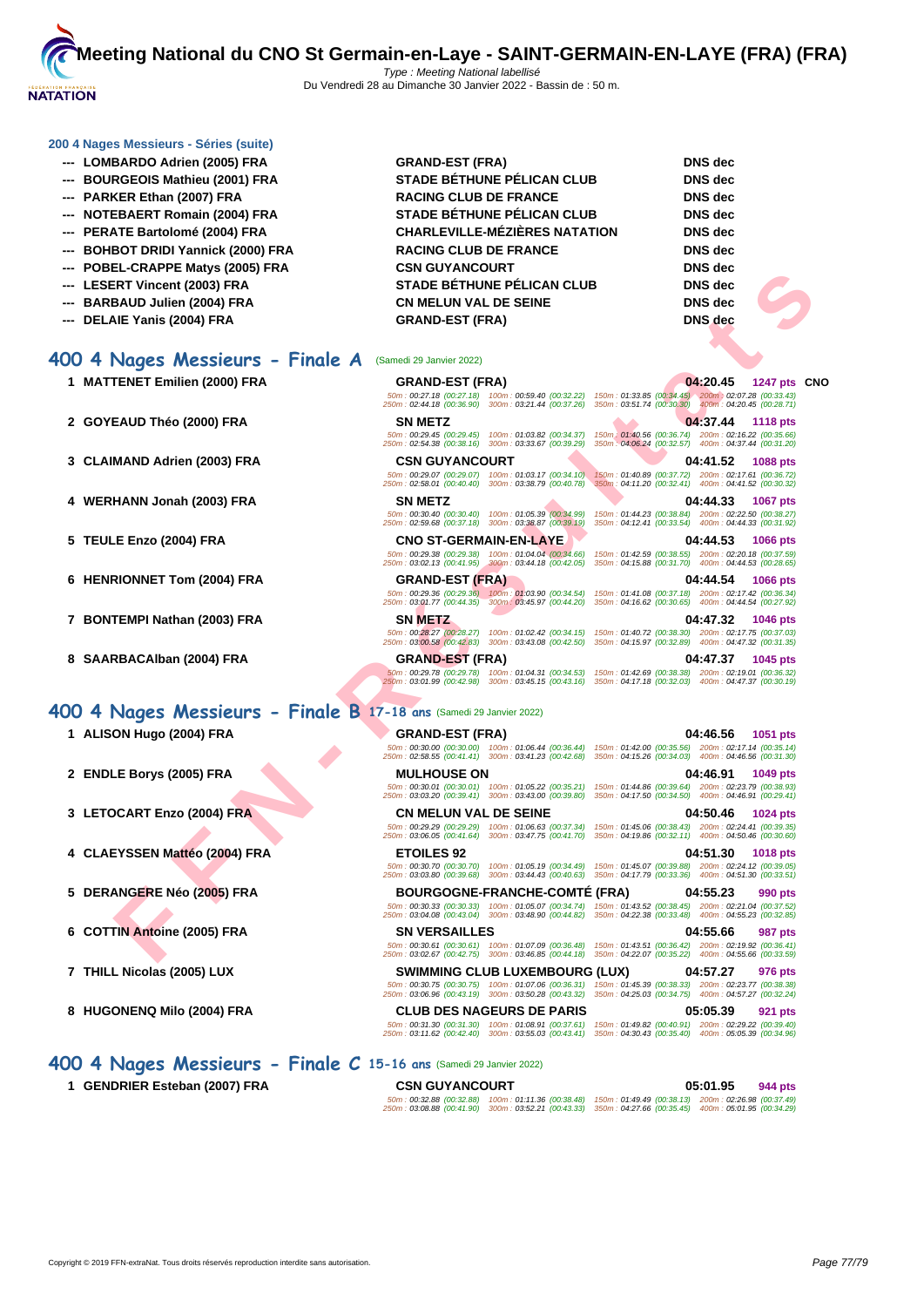**[400 4 Nag](http://www.ffnatation.fr/webffn/index.php)es Messieurs - Finale C (suite)**

- 
- 
- 

## **400 4 Nages Messieurs - Séries** (Samedi 29 Janvier 2022)

- **1 MATTENET Emilien (2000) FRA GRAND-EST (FRA) 04:40.09 1098 pts**
- 
- 
- 
- 
- 
- **7 BONTEMPI Nathan (2003) FRA SN METZ 04:48.37 1038 pts**
- 
- **9 ALISON Hugo (2004) FRA GRAND-EST (FRA) 04:49.51 1030 pts**
- **10 MUSITELLI Enzo (2003) FRA BOURGOGNE-FRANCHE-COMTÉ (FRA) 04:49.94 1027 pts**
- 
- **12 MAZE Arthur (2004) FRA BOURGOGNE-FRANCHE-COMTÉ (FRA) 04:51.58 1016 pts**
- 
- 
- **15 DECAMPS Baptiste (2001) FRA C VIKINGS DE ROUEN 04:53.23 1004 pts**
- **16 WERHANN Zachary (2002) FRA SN METZ 04:53.69 1001 pts**
- 
- 
- **19 CLAEYSSEN Mattéo (2004) FRA ETOILES 92 04:56.20 983 pts**

**2 PASSANI Maxime (2006) FRA ETOILES 92 05:12.93 871 pts** 50m : 00:31.55 (00:31.55) 100m : 01:09.19 (00:37.64) 150m : 01:49.53 (00:40.34) 200m : 02:29.89 (00:40.36) 250m : 03:14.15 (00:44.26) 300m : 03:59.41 (00:45.26) 350m : 04:36.39 (00:36.98) 400m : 05:12.93 (00:36.54) **3 CLAIMAND Evan (2007) FRA CSN GUYANCOURT 05:15.71 853 pts** 50m : 00:33.75 (00:33.75) 100m : 01:14.15 (00:40.40) 150m : 01:54.69 (00:40.54) 200m : 02:35.03 (00:40.34) 250m : 03:18.94 (00:43.91) 300m : 04:04.50 (00:45.56) 350m : 04:40.63 (00:36.13) 400m : 05:15.71 (00:35.08) **4 RIKKERT Thijmen (2006) LUX SWIMMING CLUB LUXEMBOURG (LUX) 05:31.29 755 pts** 50m : 00:33.80 (00:33.80) 100m : 01:16.37 (00:42.57) 150m : 01:58.08 (00:41.71) 200m : 02:38.84 (00:40.76) 250m : 03:28.90 (00:50.06) 300m : 04:17.60 (00:48.70) 350m : 04:54.66 (00:37.06) 400m : 05:31.29 (00:36.63)

**FIGURE ENDERGRÉE DE COOP FRAMENT DE REALISTE DE CONNECTION DE REALISTE DE REALISTE DE CONNECTION DE REALISTE DE CONNECTION DE REALISTE DE REALISTE DE REALISTE DE REALISTE DE REALISTE DE REALISTE DE REALISTE DE REALISTE DE** 50m : 00:28.62 (00:28.62) 100m : 01:01.94 (00:33.32) 150m : 01:38.94 (00:37.00) 200m : 02:14.17 (00:35.23) 250m : 02:54.41 (00:40.24) 300m : 03:33.95 (00:39.54) 350m : 04:07.50 (00:33.55) 400m : 04:40.09 (00:32.59) **2 CLAIMAND Adrien (2003) FRA CSN GUYANCOURT 04:42.47 1081 pts** 50m : 00:29.07 (00:29.07) 100m : 01:04.16 (00:35.09) 150m : 01:42.79 (00:38.63) 200m : 02:19.56 (00:36.77) 250m : 02:59.50 (00:39.94) 300m : 03:39.67 (00:40.17) 350m : 04:12.05 (00:32.38) 400m : 04:42.47 (00:30.42) **3 GOYEAUD Théo (2000) FRA SN METZ 04:44.42 1067 pts** 50m : 00:29.88 (00:29.88) 100m : 01:05.03 (00:35.15) 150m : 01:40.96 (00:35.93) 200m : 02:15.96 (00:35.00) 250m : 02:56.49 (00:40.53) 300m : 03:37.22 (00:40.73) 350m : 04:11.02 (00:33.80) 400m : 04:44.42 (00:33.40) **4 HENRIONNET Tom (2004) FRA GRAND-EST (FRA) 04:46.00 1055 pts**

**5 TEULE Enzo (2004) FRA CNO ST-GERMAIN-EN-LAYE 04:48.12 1040 pts** 50m : 00:29.37 (00:29.37) 100m : 01:04.89 (00:35.52) 150m : 01:43.33 (00:38.44) 200m : 02:21.03 (00:37.70) 250m : 03:03.20 (00:42.17) 300m : 03:45.27 (00:42.07) 350m : 04:17.63 (00:32.36) 400m : 04:48.12 (00:30.49)

**6 WERHANN Jonah (2003) FRA SN METZ 04:48.29 1039 pts** 50m : 00:30.19 (00:30.19) 100m : 01:07.13 (00:36.94) 150m : 01:47.00 (00:39.87) 200m : 02:25.66 (00:38.66) 250m : 03:03.76 (00:38.10) 300m : 03:42.61 (00:38.85) 350m : 04:16.48 (00:33.87) 400m : 04:48.29 (00:31.81)

50m : 00:28.77 (00:28.77) 100m : 01:02.08 (00:33.31) 150m : 01:39.99 (00:37.91) 200m : 02:17.07 (00:37.08) 250m : 02:59.92 (00:42.85) 300m : 03:43.00 (00:43.08) 350m : 04:16.13 (00:33.13) 400m : 04:48.37 (00:32.24)

50m : 00:29.39 (00:29.39) 100m : 01:03.32 (00:33.93) 150m : 01:41.57 (00:38.25) 200m : 02:17.76 (00:36.19) 250m : 03:01.93 (00:44.17) 300m : 03:45.60 (00:43.67) 350m : 04:17.87 (00:32.27) 400m : 04:49.11 (00:31.24)

50m : 00:29.38 (00:29.38) 100m : 01:03.38 (00:34.00) 150m : 01:42.15 (00:38.77) 200m : 02:19.37 (00:37.22) 250m : 03:02.42 (00:43.05) 300m : 03:45.75 (00:43.33) 350m : 04:18.75 (00:33.00) 400m : 04:49.94 (00:31.19)

**11 LESERT Vincent (2003) FRA STADE BÉTHUNE PÉLICAN CLUB 04:50.25 1025 pts**

50m : 00:30.20 (00:30.20) 100m : 01:04.70 (00:34.50) 150m : 01:42.77 (00:38.07) 200m : 02:20.98 (00:38.21) 250m : 03:02.14 (00:41.16) 300m : 03:43.45 (00:41.31) 350m : 04:17.67 (00:34.22) 400m : 04:50.25 (00:32.58)

50m : 00:29.83 (00:29.83) 100m : 01:07.13 (00:37.30) 150m : 01:47.82 (00:40.69) 200m : 02:27.60 (00:39.78) 250m : 03:07.05 (00:39.45) 300m : 03:47.13 (00:40.08) 350m : 04:20.66 (00:33.53) 400m : 04:52.07 (00:31.41)

50m : 00:29.17 (00:29.17) 100m : 01:05.49 (00:36.32) 150m : 01:44.59 (00:39.10) 200m : 02:23.88 (00:39.29) 250m : 03:04.57 (00:40.69) 300m : 03:46.76 (00:42.19) 350m : 04:20.11 (00:33.35) 400m : 04:52.32 (00:32.21)

50m : 00:29.74 (00:29.74) 100m : 01:04.10 (00:34.36) 150m : 01:40.74 (00:36.64) 200m : 02:18.40 (00:37.66) 250m : 03:02.49 (00:44.09) 300m : 03:47.13 (00:44.64) 350m : 04:21.11 (00:33.98) 400m : 04:54.14 (00:33.03)

50m : 00:31.53 (00:31.53) 100m : 01:07.11 (00:35.58) 150m : 01:47.50 (00:40.39) 200m : 02:27.62 (00:40.12) 250m : 03:06.07 (00:38.45) 300m : 03:46.15 (00:40.08) 350m : 04:21.56 (00:35.41) 400m : 04:56.20 (00:34.64)

50m : 00:31.30 (00:31.30) 100m : 01:07.64 (00:36.34) 150m : 01:47.00 (00:39.36) 200m : 02:25.35 (00:38.35) 250m : 03:09.11 (00:43.76) 300m : 03:53.41 (00:44.30) 350m : 04:28.28 (00:34.87) 400m : 05:01.50 (00:33.22)

50m : 00:29.44 (00:29.44) 100m : 01:04.12 (00:34.68) 150m : 01:41.84 (00:37.72) 200m : 02:18.28 (00:36.44) 250m : 03:02.53 (00:44.25) 300m : 03:46.32 (00:43.79) 350m : 04:17.00 (00:30.68) 400m : 04:46.00 (00:29.00)

**8 SAARBACAlban (2004) FRA GRAND-EST (FRA) 04:49.11 1033 pts**

50m : 00:30.14 (00:30.14) 100m : 01:06.61 (00:36.47) 150m : 01:42.95 (00:36.34) 200m : 02:18.49 (00:35.54) 250m : 03:00.44 (00:41.95) 300m : 03:42.77 (00:42.33) 350m : 04:16.77 (00:34.00) 400m : 04:49.51 (00:32.74)

50m : 00:30.08 (00:30.08) 100m : 01:04.93 (00:34.85) 150m : 01:44.17 (00:39.24) 200m : 02:21.73 (00:37.56) 250m : 03:03.28 (00:41.55) 300m : 03:45.48 (00:42.20) 350m : 04:19.92 (00:34.44) 400m : 04:51.58 (00:31.66)

**13 ENDLE Borys (2005) FRA MULHOUSE ON 04:52.07 1012 pts**

**14 LETOCART Enzo (2004) FRA CN MELUN VAL DE SEINE 04:52.32 1010 pts**

50m : 00:29.94 (00:29.94) 100m : 01:05.52 (00:35.58) 150m : 01:44.30 (00:38.78) 200m : 02:21.85 (00:37.55) 250m : 03:04.17 (00:42.32) 300m : 03:47.03 (00:42.86) 350m : 04:21.03 (00:34.00) 400m : 04:53.23 (00:32.20)

50m : 00:29.54 (00:29.54) 100m : 01:05.52 (00:35.98) 150m : 01:43.51 (00:37.99) 200m : 02:20.70 (00:37.19) 250m : 03:01.52 (00:40.82) 300m : 03:43.21 (00:41.69) 350m : 04:18.72 (00:35.51) 400m : 04:53.69 (00:34.97)

**17 DERANGERE Néo (2005) FRA BOURGOGNE-FRANCHE-COMTÉ (FRA) 04:54.14 998 pts**

**18 COTTIN Antoine (2005) FRA SN VERSAILLES 04:56.07 984 pts**

50m : 00:30.53 (00:30.53) 100m : 01:06.09 (00:35.56) 150m : 01:42.02 (00:35.93) 200m : 02:17.87 (00:35.85) 250m : 03:00.30 (00:42.43) 300m : 03:45.15 (00:44.85) 350m : 04:21.48 (00:36.33) 400m : 04:56.07 (00:34.59)

**20 THILL Nicolas (2005) LUX SWIMMING CLUB LUXEMBOURG (LUX) 05:01.50 947 pts**